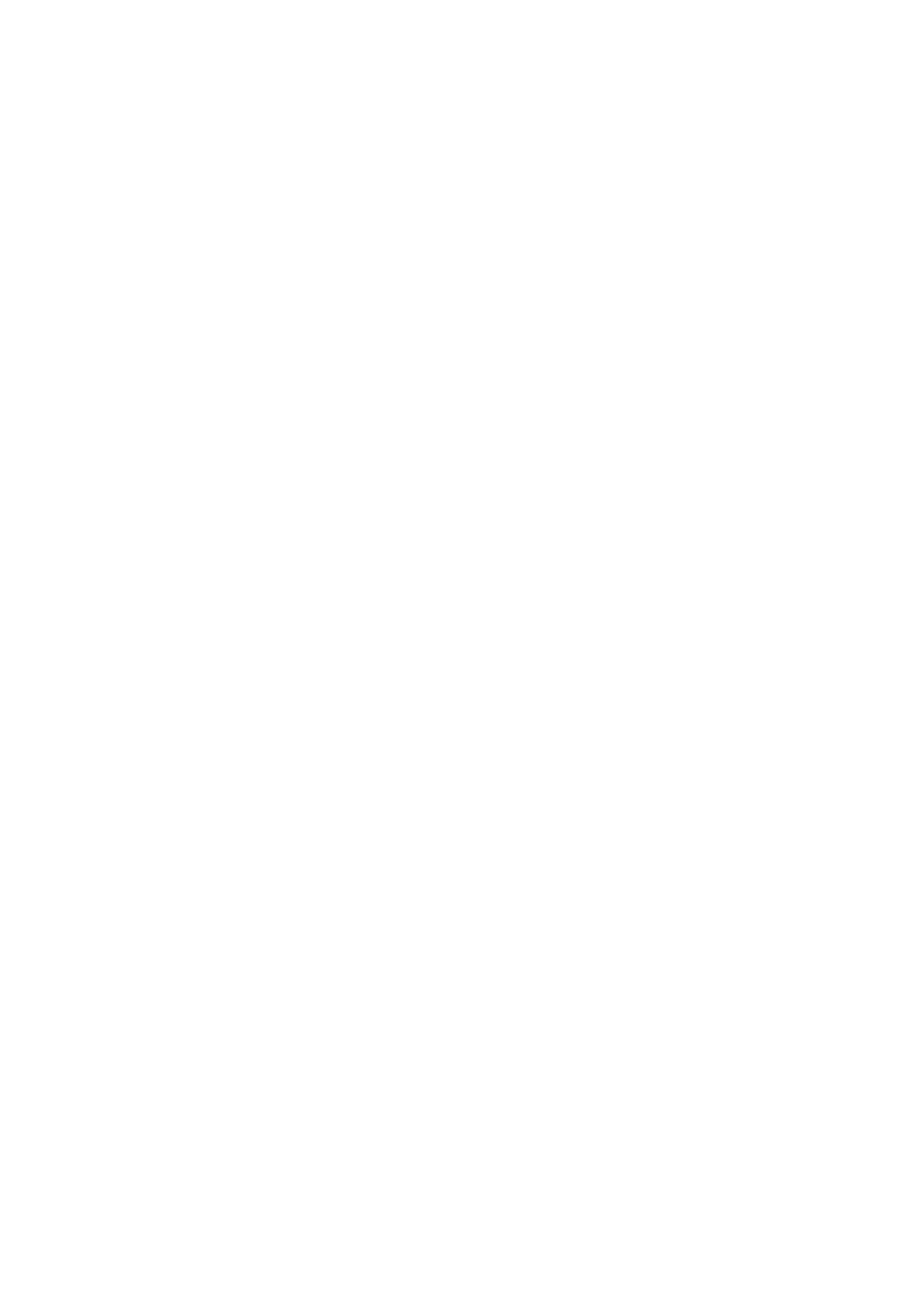## विद्यालय क्षेत्र सुधार योजना (२०६६–२०७२)

नेपाल सरकार शिक्षा मन्त्रालय केशरमहल, काठमाडौँ २०६६ भदौ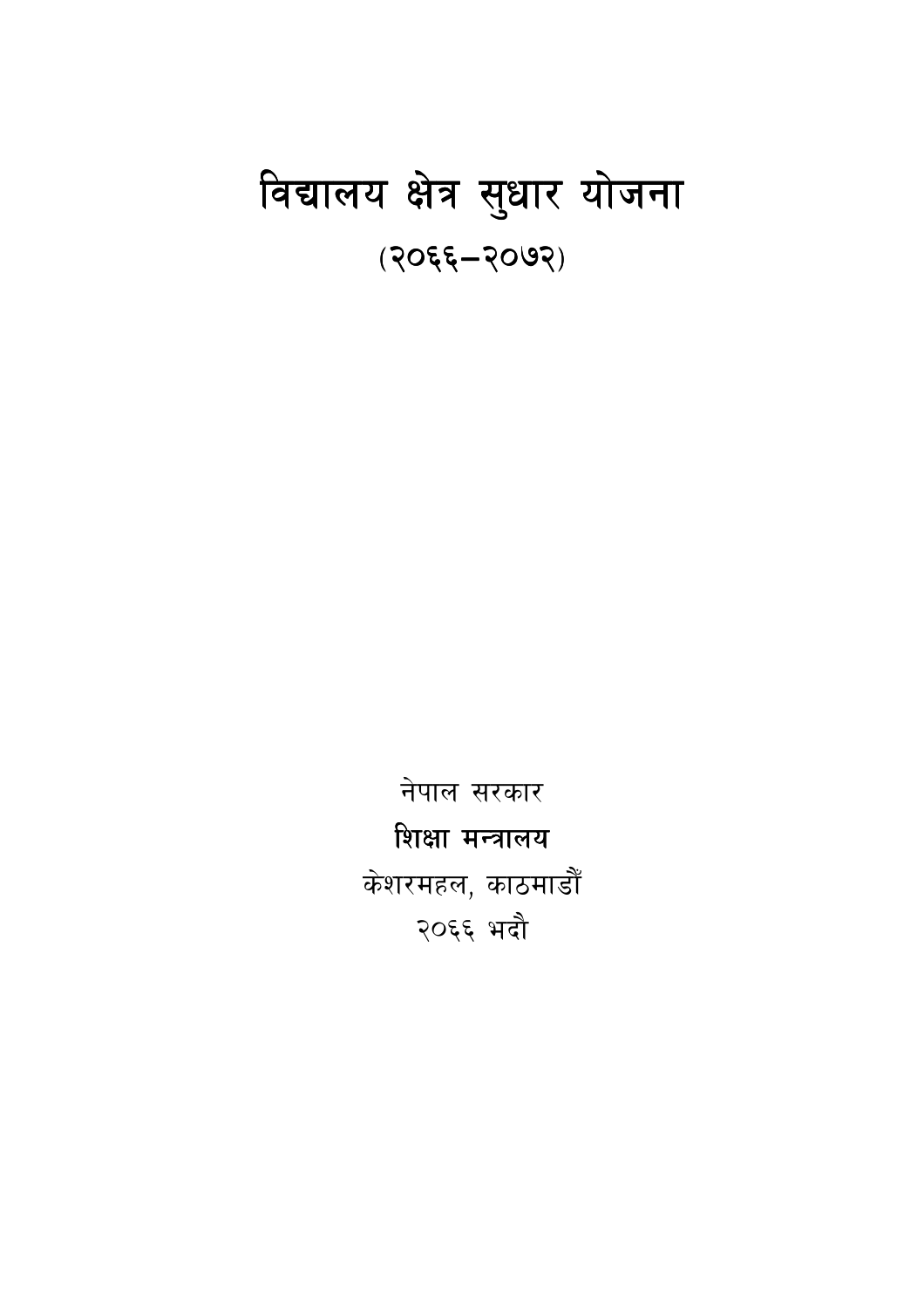#### भमिका

विकसित सामाजिक, आर्थिक तथा राजनीतिक परिदृश्यले नेपाली जनसमुदायको शिक्षा प्रतिको अपेक्षामा वृद्धि गर्न सहयोग गरेको छ । अन्तर्राष्टिय तथा क्षेत्रीय स्तरमा विकसित वातावरणले पनि शिक्षामा परिवर्तनको प्रक्रियालाई गति प्रदान गरेको छ । परिवर्तन र विकासका तत्कालीन तथा दीर्घकालीन परिवेश तथा दृष्टिकोणहरुमा आधारित शिक्षा क्षेत्रको सुधार प्रक्रियाले नेपाली समाजका विविधताहरुलाई सम्बोधन गर्न सहयोग पु-याउने विश्वास गरिएको छ । शिक्षा क्षेत्रको यस सधार तथा परिवर्तनलाई शान्ति प्रक्रियाको एउटा प्रतिफलका रुपमा पनि विकास गर्ने प्रयास गरिएको छ । यस योजना निर्माणका क्रममा विद्यालयदेखि केन्द्रीय तहसम्म र कार्यान्वयन तहदेखि नीति निर्माणतहसम्मका सरोकारवालाहरुको व्यापक संलग्नता रहेको थियो ।

शिक्षा मन्त्रालयले विद्यालय क्षेत्र सुधारको योजना विकासका गर्न सहभागितात्मक प्रक्रिया अपनाइएको थियो । यसका लागि विषयगत समूहद्वारा सम्बन्धित विषयक्षेत्रमा विद्यमान समस्या, सबलता र दुर्बलता तथा अवसर र विकल्पहरुसम्बन्धी विषयगत पत्रहरु तयार गराई छलफल गरिएको थियो । यस्तो छलफलले सुधारका लागि अवधारणात्मक मार्ग तयार गरेको थियो । यी अवधारणापत्रहरुलगायत विभिन्न अनुसन्धानका नतिजा तथा सम्बन्धित विशेषज्ञका दृष्टिकोणहरुसमेत समावेश गरी शिक्षा मन्त्रालयले वि. सं. २०६३ मा विद्यालय शिक्षामा सुधारसम्बन्धी अवधारणा पत्र तयार ग-यो । विशेषज्ञहरु, पेसागत समूह तथा सरोकारवालाहरुको संलग्नतामा राष्ट्रिय, क्षेत्रीय, जिल्ला, समुदाय तथा विद्यालयतहमा व्यापक रुपमा छलफल गरी तयार गरिएको विद्यालय क्षेत्र सुधारको अवधारणापत्रलाई नेपाल सरकारले वि. सं. २०६४ मा स्वीकृति प्रदान ग-यो।

शिक्षा मन्त्रलयले उक्त अवधारणापत्रका आधारमा विद्यालय क्षेत्र सुधारका नीति तथा रणनीतिहरु समावेश भएको मूल दस्तावेजको मस्यौदा तयार ग-यो । स्थानीय, क्षेत्रीय र राष्ट्रियस्तरका व्यक्ति ∕विशेषज्ञ तथा सरोकारवालाहरुबीच छलफल गराई प्राप्त रायसुभ्कावहरुलाई समेत समावेश गरेर तयार गरिएको मूल दस्तावेजको अन्तिम मस्यौदालाई राष्ट्रिय योजना आयोग र अर्थ मन्त्रालयको सहमति तथा सिफारिसमा नेपाल सरकारले वि. सं.२०६५ मा स्वीकृत ग-यो।

विद्यालय क्षेत्र सुधार योजना तयार गर्नका लागि यो मुल दस्तावेजले विस्तुत नीतिगत ढाँचा प्रदान ग-यो । सवैका लागि शिक्षा कार्यक्रम तथा माध्यमिक शिक्षा सहयोग कार्यक्रमका उपलब्धिहरु, वर्तमान कान्नी व्यवस्थाअन्तर्गत परिलक्षित नीतिनिर्देशहरु, सवैका लागि शिक्षा कार्यक्रमको राष्ट्रिय कार्य योजना तथा नेपाल सरकारको तीन बर्षे अन्तरिम योजनामा आधारित गरिएको यस विद्यालय क्षेत्र सुधार योजनाले सवैका लागि शिक्षाको डकार कार्यढाँचा तथा सहस्राब्दी विकासका लक्ष्यहरुलाई समेत समाहित छ।

ii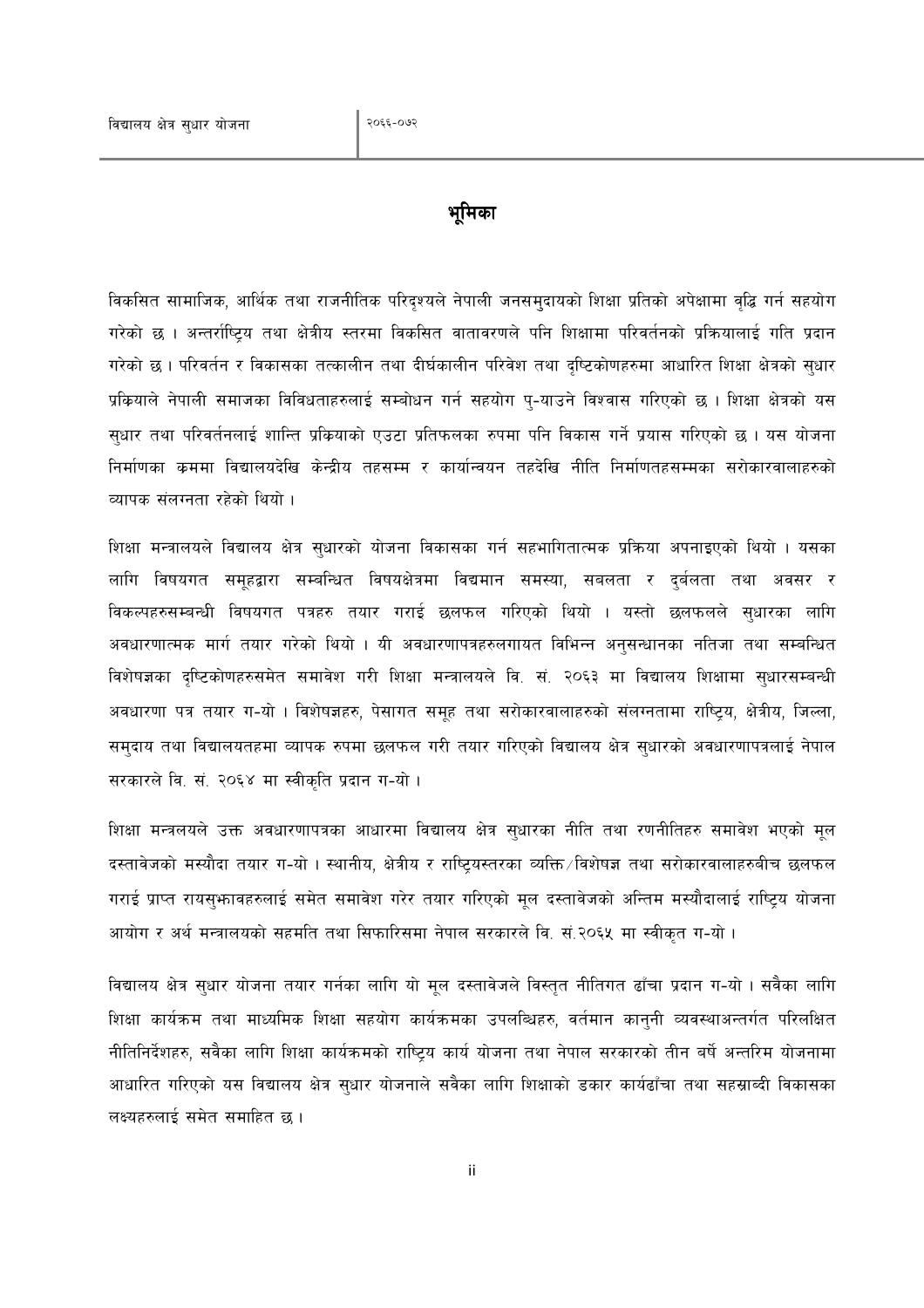सात बर्षे दृष्टिकोणमा आधारित भई पाँच बर्षको आर्थिक लगानीको योजनासहित तयार गरिएको विद्यालय क्षेत्र सुधार योजना (२०६६-०७२) लाई नेपाल सरकार शिक्षा मन्त्रालयले भदौ २०६६ मा स्वीकृत ग-यो ।

नेपाल सरकारको अनुरोधमा विकास साभ्रेदारहरुले २०६६ असारमा विद्यालय क्षेत्र सुधार योजनाको पुनरावलोकन गरी आ.ब. २०६६1०६७ देखि यो योजना कार्यान्वयन गर्न सहयोग प्रदान गर्ने सहमति जनाए।

सरकारले सुधारको प्रक्रियाका लागि आवश्यक तयारी कार्यलाई जोड दिई कार्यान्वयन प्रक्रिया थालनी गरेको छ । सवैका लागि शिक्षा तथा माध्यमिक शिक्षा सहयोग कार्यक्रमका अनुभवमा आधारित भई क्षेत्रगत योजनाका रुपमा विकास गरिएको विद्यालय क्षेत्र सुधार योजनाको कार्यान्वयन देशभर प्रारम्भ भएको छ।

यस दस्तावेजको पहिलो भागमा मुल विषयहरु समावेश गरिएको छ भने दोस्रो भागमा परिशिष्टहरु रहेका छन्। पहिलो भागमा समावेश गरिएका मूल विषयहरुलाई दस परिच्छेदमा विभाजन गरी पहिलो परिच्छेदमा विद्यालय क्षेत्र सुधार योजनाको परिचय तथा सन्दर्भहरु उल्लेख गरिएको छ भने त्यसपछिका छ ओटा परिच्छेदहरुमा कमश: सुधारका मुख्य विषय क्षेत्रहरुलाई योजनाका अवयवका रुपमा समावेश गरिएको छ । बाँकी तीन परिच्छेदहरुमा सुधारको योजना कार्यान्वयनसँग सम्बन्धित पक्षहरु क्रमशः अनुगमन तथा मूल्याङ्कन व्यवस्था, वित्तीय व्यवस्था र सहायता व्यवस्थापन समावेश गरिएको छ।

विद्यालय क्षेत्र सुधार योजना निर्माणको प्रक्रियामा योगदान गर्ने र सहभागिता जनाउने सवै सरोकारवालाहरु प्रति शिक्षा मन्त्रालय आभार व्यक्त गर्दछ । यस योजनाको प्रभावकारी कार्यान्वयनका लागि निरन्तर सहयोग, समर्थन तथा स्फावहरुको अपेक्षा गरिएको छ।

#### शिक्षा मन्त्रालय

२०६६ भदौ, काठमाडौं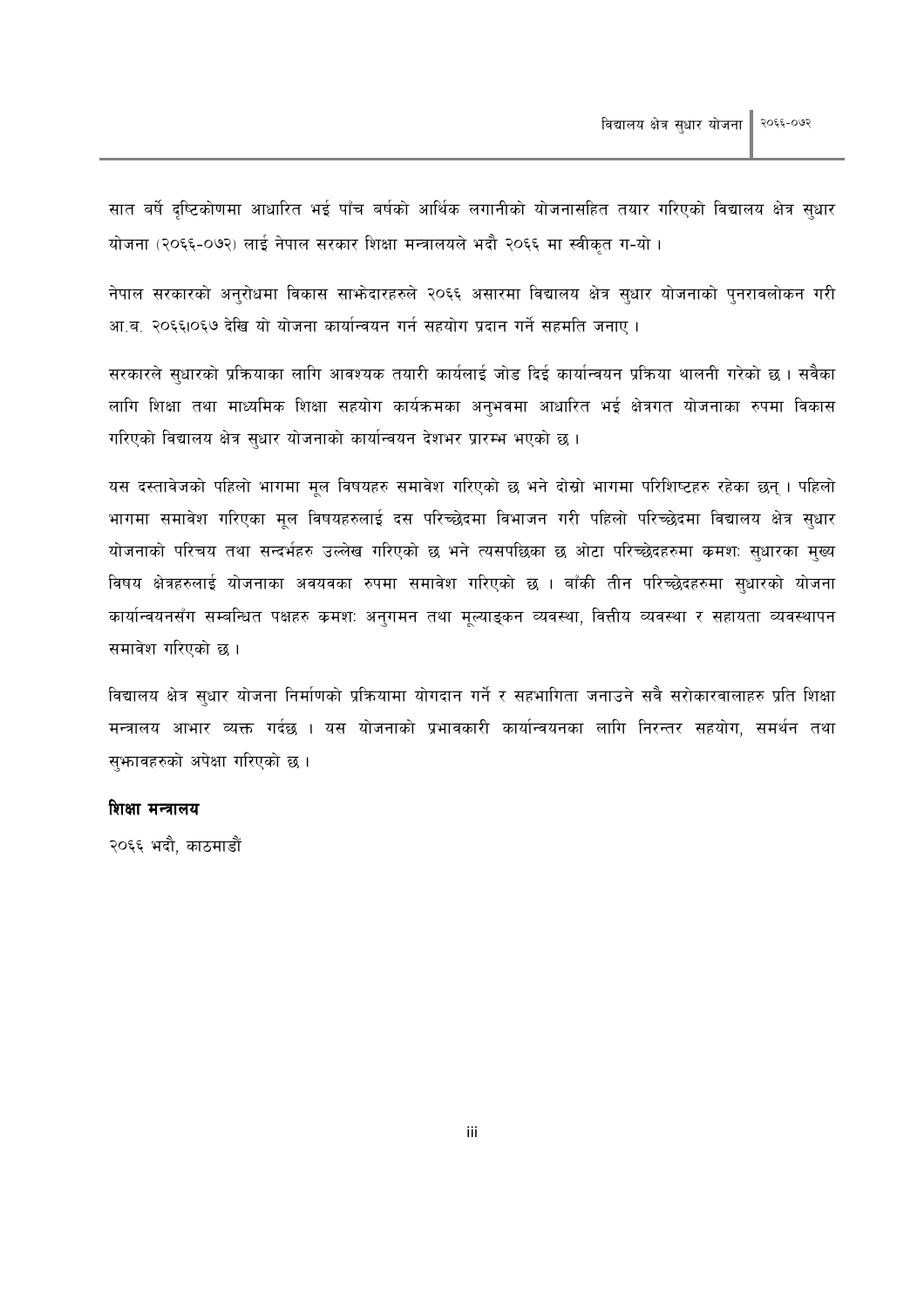## विषयसूची

## <u>भाग पः मुख्य दस्तावेज्ञ</u>

| <b>a.a STIEITE DIG POIS PORT ACTES A LA CONSTITUTION DE SU PERSONAL PROPERTY SE A LA CONSTITUTION DE SU PRESENTA D</b> |
|------------------------------------------------------------------------------------------------------------------------|
|                                                                                                                        |
|                                                                                                                        |
|                                                                                                                        |
|                                                                                                                        |
|                                                                                                                        |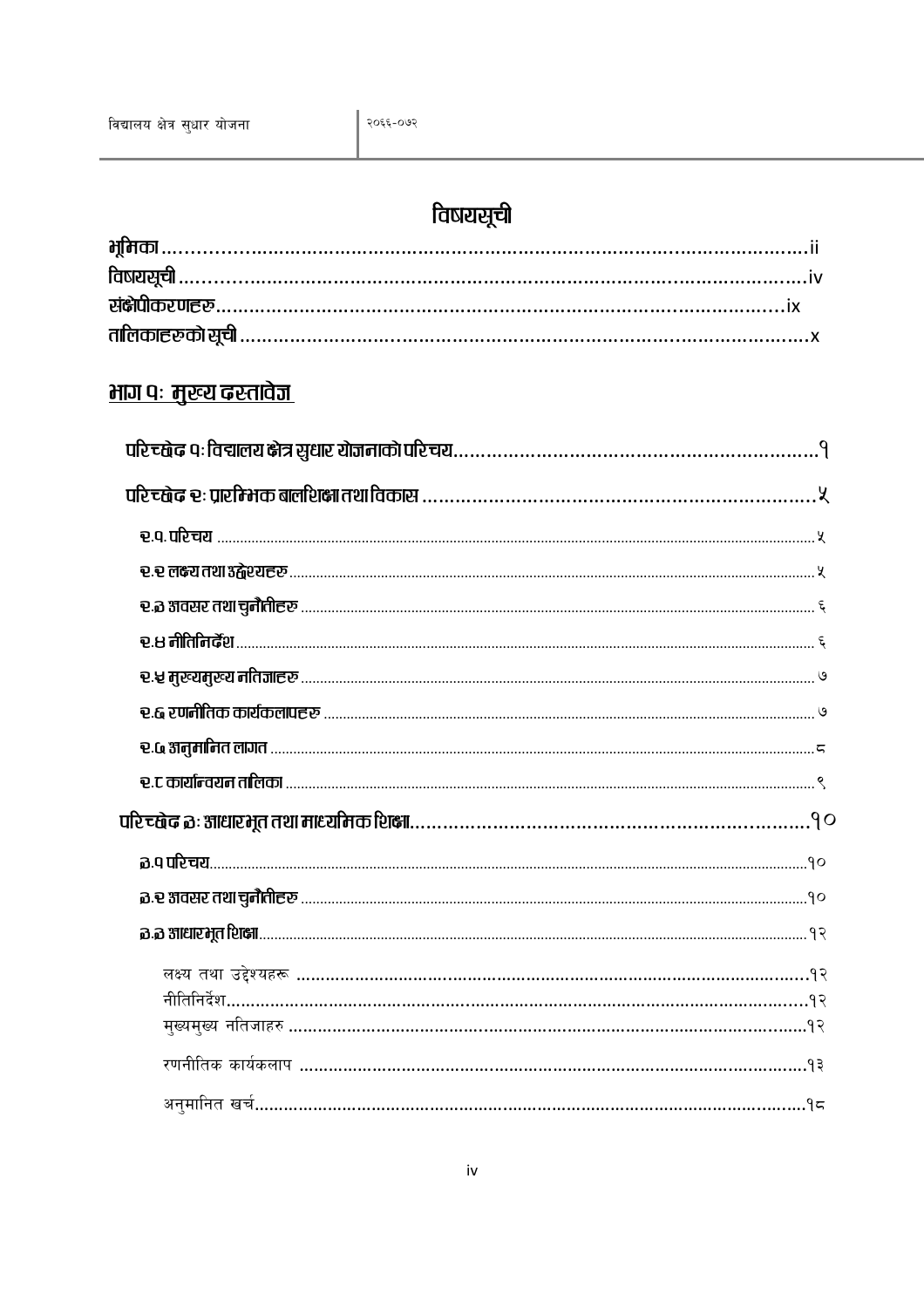| <b>\</b> .प परिचय                                                                                                           |  |
|-----------------------------------------------------------------------------------------------------------------------------|--|
| <b>ka &amp; secondo and adjust to the second of the second second second second second second second second secondom</b> st |  |
|                                                                                                                             |  |
| र्, स नीतिनिर्देश .                                                                                                         |  |
|                                                                                                                             |  |
|                                                                                                                             |  |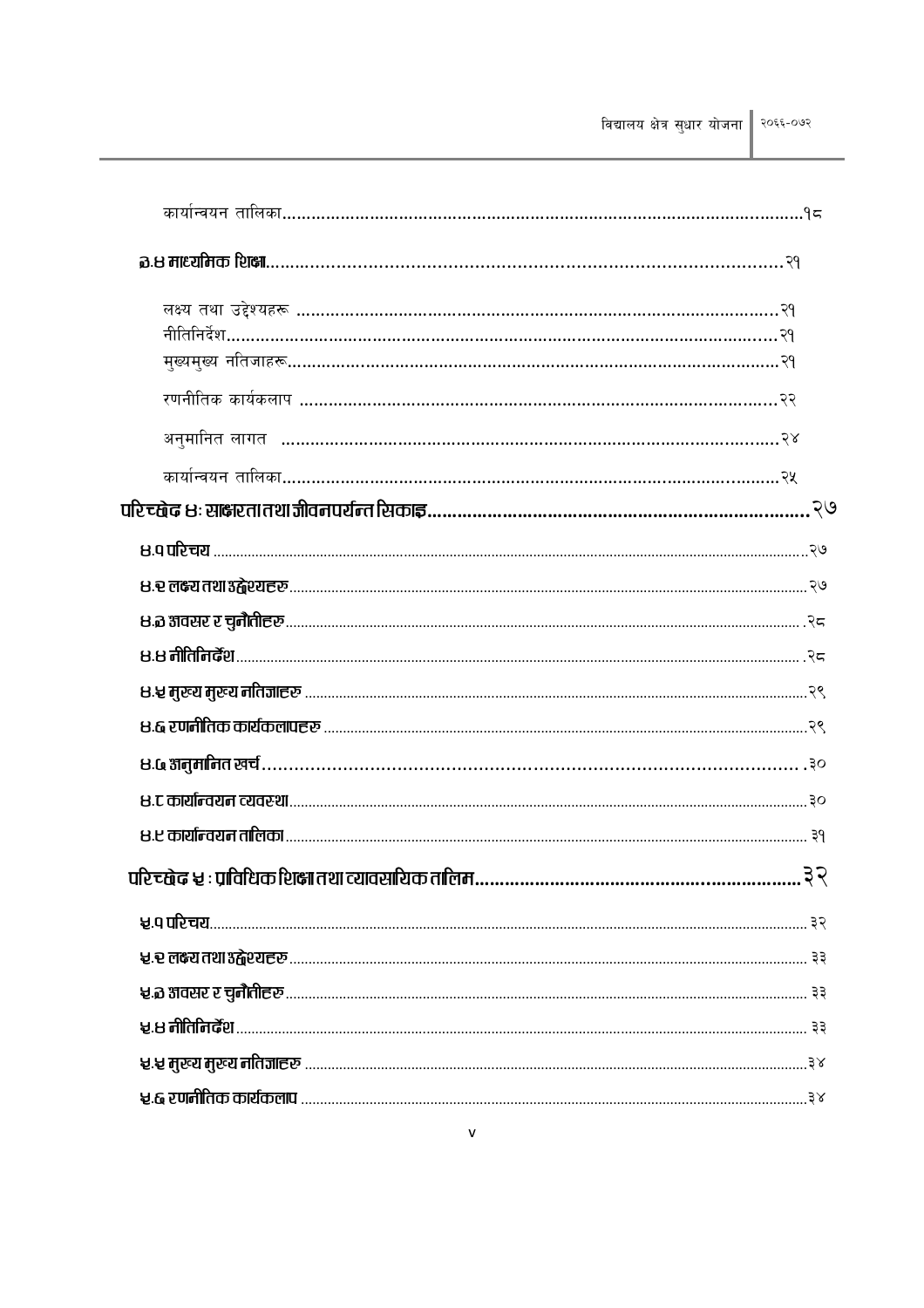| 6.0 up us uniformal set of the set of the set of the set of the set of the set of the set of the set of the set of the set of the set of the set of the set of the set of the set of the set of the set of the set of the set o |  |
|---------------------------------------------------------------------------------------------------------------------------------------------------------------------------------------------------------------------------------|--|
|                                                                                                                                                                                                                                 |  |
|                                                                                                                                                                                                                                 |  |
|                                                                                                                                                                                                                                 |  |
|                                                                                                                                                                                                                                 |  |
|                                                                                                                                                                                                                                 |  |
|                                                                                                                                                                                                                                 |  |
|                                                                                                                                                                                                                                 |  |
|                                                                                                                                                                                                                                 |  |
|                                                                                                                                                                                                                                 |  |
|                                                                                                                                                                                                                                 |  |
|                                                                                                                                                                                                                                 |  |
|                                                                                                                                                                                                                                 |  |
|                                                                                                                                                                                                                                 |  |
|                                                                                                                                                                                                                                 |  |
|                                                                                                                                                                                                                                 |  |
|                                                                                                                                                                                                                                 |  |
|                                                                                                                                                                                                                                 |  |
|                                                                                                                                                                                                                                 |  |
|                                                                                                                                                                                                                                 |  |
|                                                                                                                                                                                                                                 |  |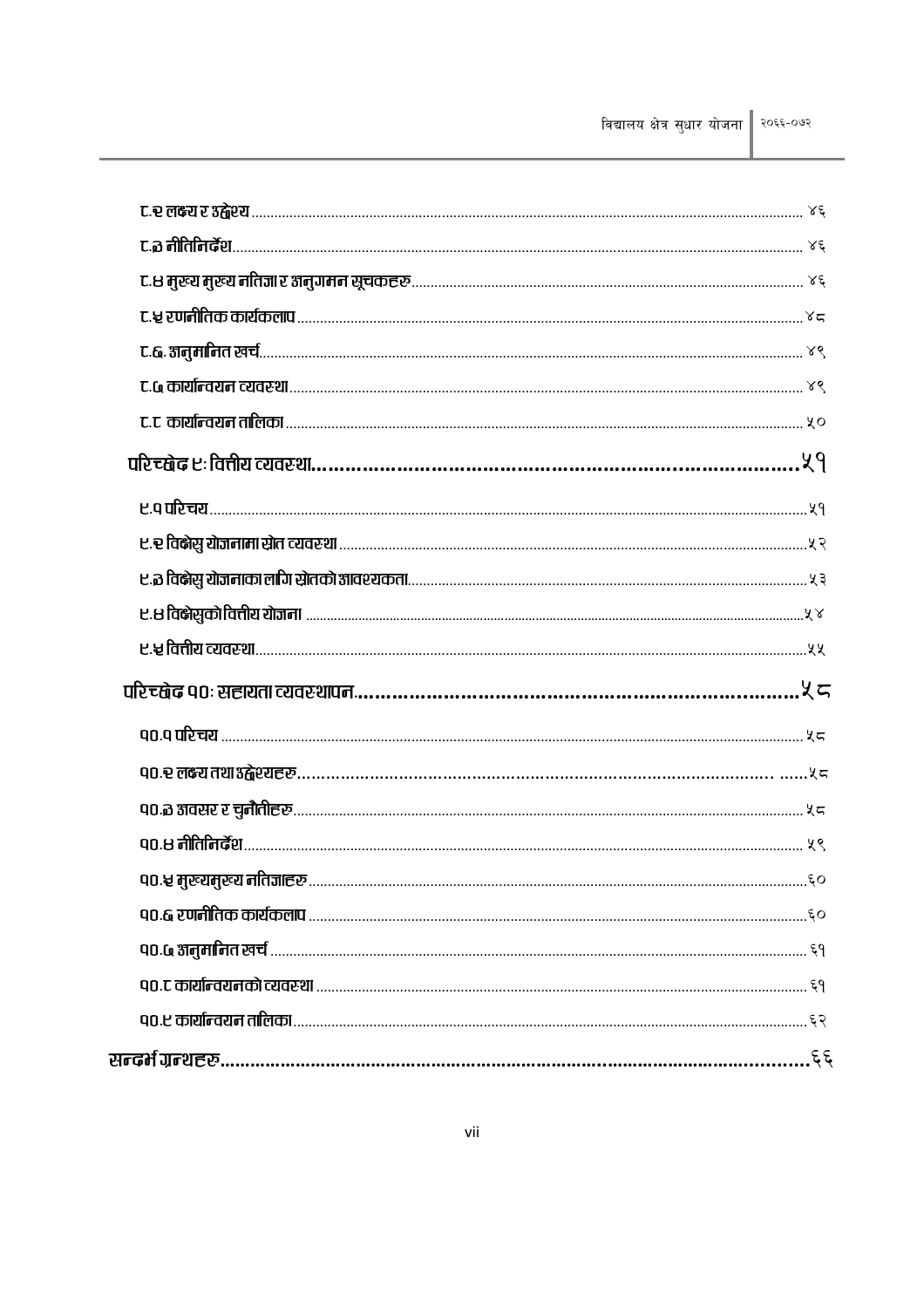## $m$ e abguece $\overline{e}$

| परिशिष्ट ट.पः विद्यालय क्षेत्र सुधार कार्यक्रम अनुगम।न र मूल्याङ्कन योजनाको खाका९१ |  |
|------------------------------------------------------------------------------------|--|
|                                                                                    |  |
|                                                                                    |  |
|                                                                                    |  |
|                                                                                    |  |
|                                                                                    |  |
|                                                                                    |  |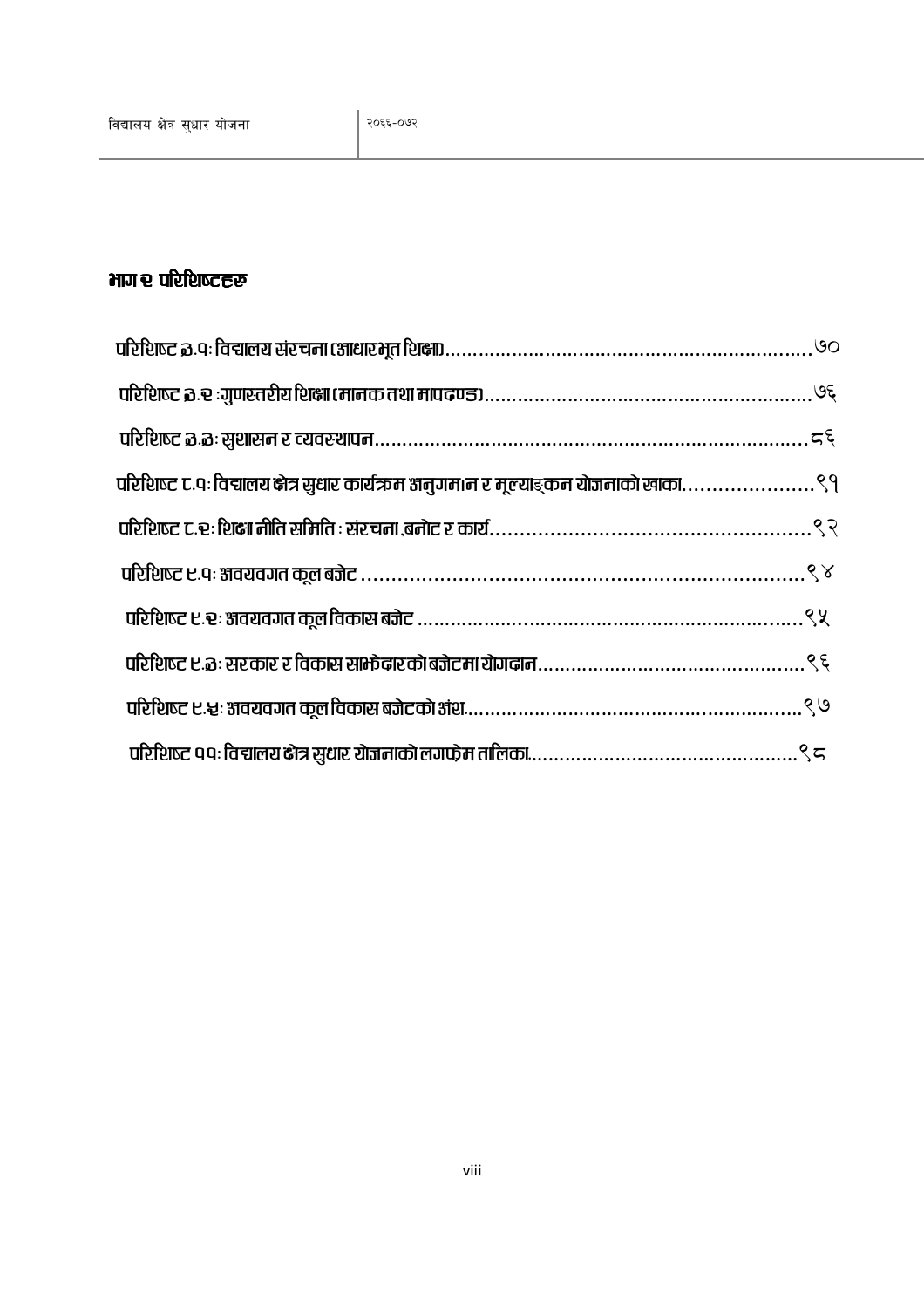## तालिकाहरूको सूची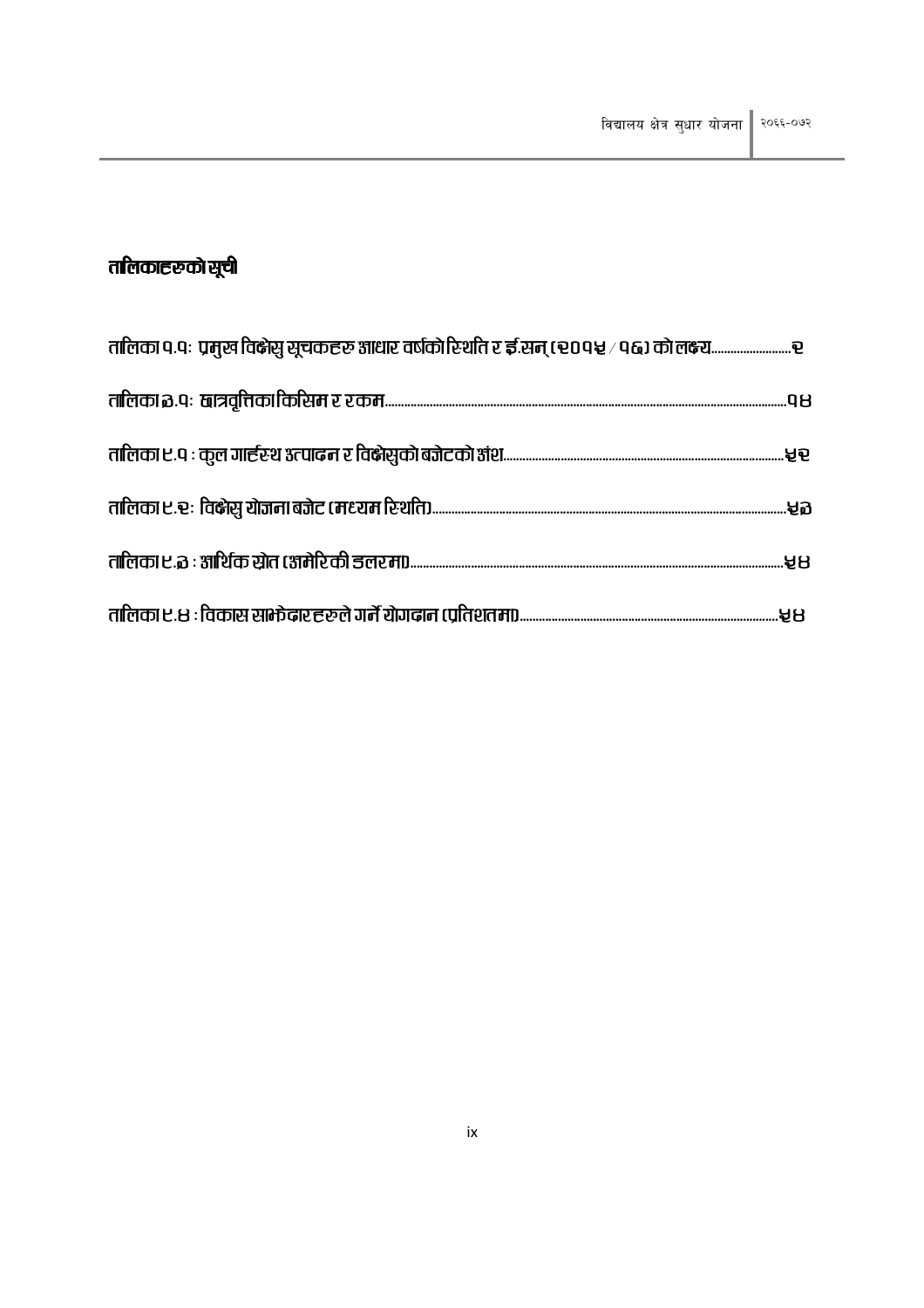### संद्रीपीकरणहरू

| अशिके          | : अनौपचारिक शिक्षा केन्द्र                   |
|----------------|----------------------------------------------|
| उमाशिप         | : ३च्च माध्यमिक शिक्षा परिषद्                |
| केतवि          | : <b>केन्द्रीय तश्या</b> ङ्क  विभाग          |
| गविस           | : गाउँ विकास समिति                           |
| जिशिका         | : जिल्ला शिद्धा कार्यालय                     |
| त्रिवि         | : त्रिभुवन विश्वविद्यालय                     |
| नपा            | : नगरपालिका                                  |
| पाविके         | : पाठ्यऋम विकास केन्द्र                      |
| प्रश           | : प्रधानाध्यापक                              |
| प्रशिव्यताप    | ाप्रविधिक शिद्धा तथा व्यावसायिक तालिम परिषद् |
| <b>VIDAD</b>   | : प्राविधिक प्रशिक्षक प्रशिक्षण प्रतिष्ठान   |
| विव्यस         | : विद्यालय व्यवरुथापन समिति                  |
| विक्षेस्       | :विद्यालय क्षेत्र सुधार                      |
| रापाप्रा       | : राष्ट्रिय पाठ्यक्रम प्रारूप                |
| <b>थैजविके</b> | : शैक्षिक जनशक्ति विकास केन्द्र              |
| शैत्यसू        | : शैक्षिक व्यवस्थापन सूचना प्रणाली           |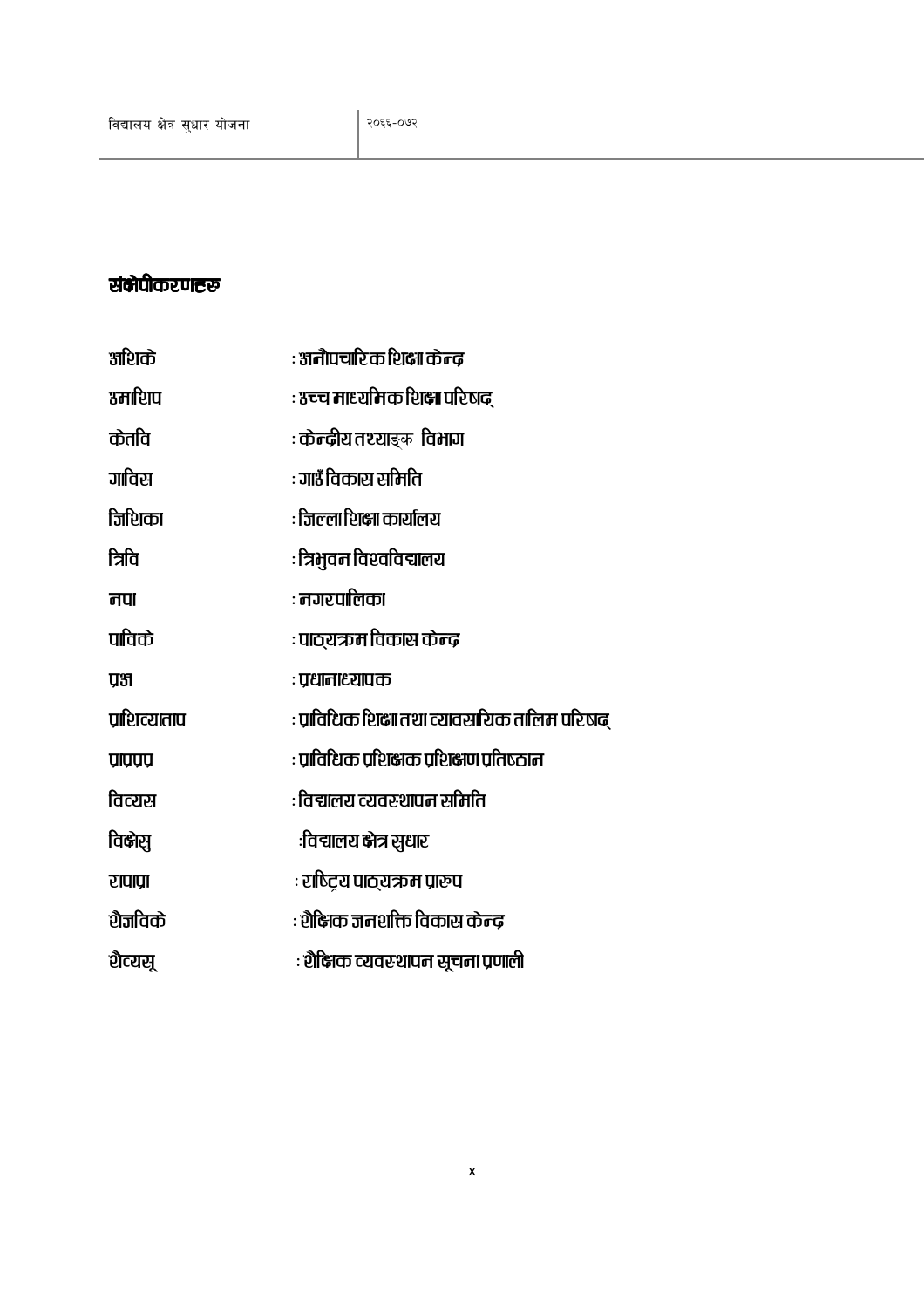भाग पः मुख्य दस्तावेज्ञ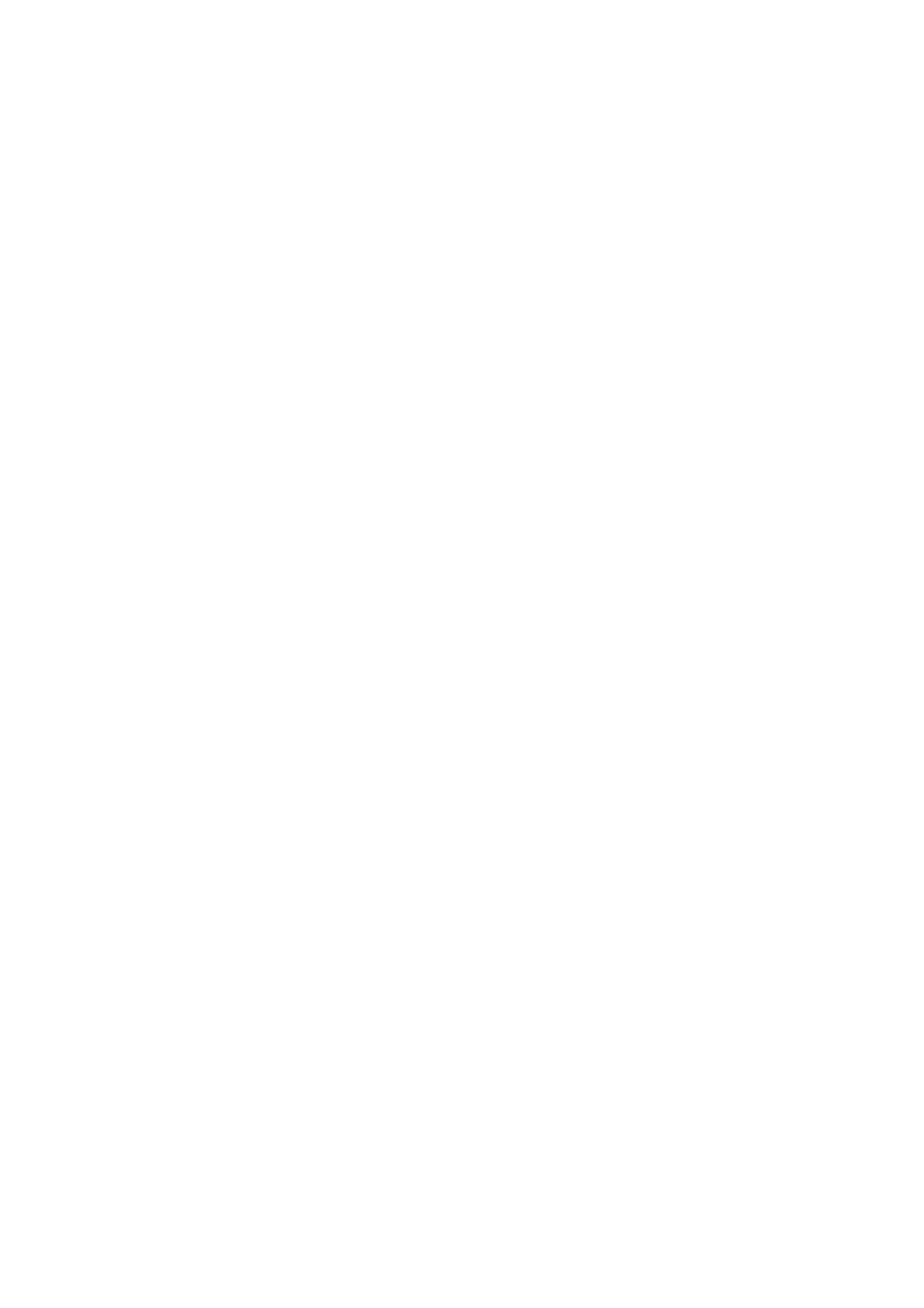#### परिच्छेद पः विद्यालय क्षेत्र सुधार योजनाको परिचय

विद्यालय क्षेत्र सुधार योजना नेपाल सरकार, शिक्षा मन्त्रालयद्वारा परिलक्षित आधारभूत तथा माध्यमिक शिक्षाका लक्ष्य तथा उद्देश्यहरू प्राप्त गर्न आ.व. २०६६।६७ देखि २०७२।७३ सम्मका लागि तयार गरिएको एउटा दीर्घकालीन रणनीतिक योजना हो । यस योजनामा मुख्य-मुख्य रणनीतिक कार्यक्रम तथा उक्त कार्यक्रमको कार्यान्वयनमा लाग्ने अनुमानित आर्थिक स्रोत उल्लेख गरिएको छ।

विद्यालय क्षेत्र सधार योजना हाल सञ्चालनमा आइरहेका कार्यक्रमहरू, जस्तै: सबैका लागि शिक्षा कार्यक्रम, माध्यमिक शिक्षा सहयोग कार्यक्रम, सामदायिक विद्यालय सहयोग कार्यक्रम तथा शिक्षक शिक्षण आयोजनाहरूको निरन्तरता नै हो । विगतमा सिकेका पाठ तथा हासिल गरिएका उपलब्धिका आधारमा विद्यालय क्षेत्र सुधार योजनाले विद्यालय शिक्षाको संरचना, शिक्षाको गुणस्तर तथा कार्यसम्पादनको जिम्मेवारी र जवाफदेहितालाई संस्थागत गर्नेजस्ता विषयमा नयाँ सुधारका रणनीतिहरू प्रस्तुत गरेको छ । यी सुधारका रणनीतिहरू मार्फत् यस योजनाले विद्यालय बाहिर रहेका बालबालिकाहरू लाई शिक्षामा पहुँच प्ऱ्याउन जोड दिँदै शिक्षा क्षेत्रको सक्षमता तथा सेवा प्रवाहको प्रभावकारिता वृद्धि गरी सबै बालबालिकालाई सिकाइको अवसरको प्रत्याभूति दिएको छ।

नेपालमा अहिले शान्ति तथा राजनीतिक स्थिरता बहाल हुनुका साथै शिक्षाको मूल्य तथा महत्त्वबोध सम्बन्धमा आएको चेतनाका कारणले सार्वजनिक शिक्षा सेवाको माग र सेवाप्रतिको अपेक्षामा वृद्धि भएको छ । विगत एक दशकमा विद्यालयको पहुँच तथा भर्नादरमा उल्लेख्य प्रगति भएको भए पनि धेरै बालबालिका तथा किशोरकिशोरीहरू आफुनो क्षमताको विकास गर्नै नपाई तथा जीवनस्तर उकास्न आवश्यक पर्ने आधारभूत सीपसमेत नसिकी विद्यालय छोडदछन । हाम्रो दैनिक जीवनका लागि कार्यमुलक साक्षरता तथा व्यावहारिक गणितका आधारभूत सीपको आवश्यकता छ, तर आधाजति जनसङ्ख्यामा यी आधारभुत सीपको समेत अभाव छ।

यी चुनौतीहरूको सामना गर्न शिक्षा मन्त्रालयले विद्यालय शिक्षका विद्यमान सेवामा अभिवृद्धि गर्न विभिन्न सुधारको पहल गरेको छ । यी सुधार कार्यको मुख्य लक्ष्य विद्यालय शिक्षाको गणस्तर तथा सान्दर्भिकताको अभिवद्धि नै हो । शिक्षाको गुणस्तर सुधार, सक्षमता अभिवृद्धि र सेवा प्रवाहमा प्रभावकारिता ल्याउन केन्द्रित विद्यालय क्षेत्र सुधार योजना यस क्षेत्रका नयाँ चुनौती, माग तथा अपेक्षालाई सम्बोधन गर्ने प्रमुख माध्यम बन्न गएको छ ।

विद्यालय क्षेत्र सधार योजना सबैका लागि शिक्षा, राष्टिय कार्ययोजना सन २००१-२०१५, त्रिवर्षीय अन्तरिम योजना तथा विद्यालय क्षेत्र सुधार योजनाको मुल दस्तावेजलाई आधार मानी विकास गरिएको हो । यस योजनाले वार्षिक रणनीतिक कार्यान्वयन योजना (ASIP) तथा वार्षिक कार्यक्रम तथा बजेट (AWPB) का रणनीतिक रूपरेखा प्रदान गर्नेछ । विद्यालय क्षेत्र सुधार योजनाको रणनीतिक रूपरेखाअन्तर्गत वार्षिक रणनीतिक कार्यान्वयन योजना तथा वार्षिक कार्यक्रम तथा बजेटले वार्षिक कमिक कार्यान्वयन योजनाका लागि रणनीति प्रदान गर्नेछ ।

शिक्षा मन्त्रालयले विद्यालय क्षेत्र सुधार योजनाको मूल रणनीतिक दस्तावेज तथा राष्ट्व्यापी रूपमा विभिन्न तहमा सरोकारवालाहरूसँगको सम्पर्क र अन्तरक्रियाबाट प्राप्त पृष्ठपोषणका आधारमा यस विद्यालय क्षेत्र सुधार योजनाको विकास गरेको हो । शिक्षा मौलिक हकका रूपमा रहने, लैङ्गिक समानता, समावेशिता, समताजस्ता प्रमुख नीतिगत लक्ष्य तथा मूल्यले यो योजनाको तयारीमा मार्गदर्शन गरेका छन्, जसलाई रणनीतिक कार्यक्रमका रूपमा योजनामा आबद्ध गरिएका छन ।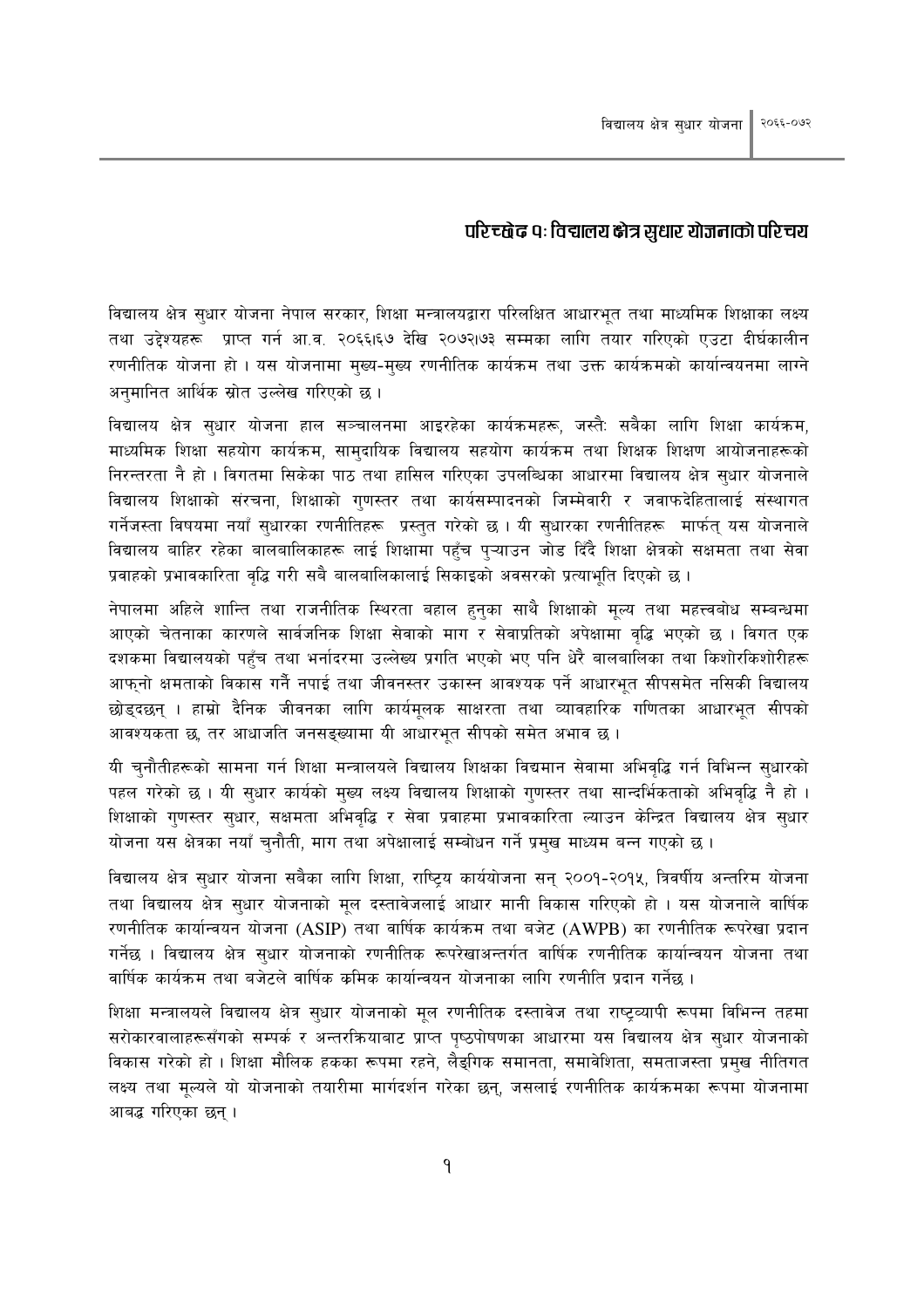|                                            | एकाइ          | आधार वर्ष        |                                                                            | लक्ष्यहरू           |                           |            |                 |                             |        |                          |
|--------------------------------------------|---------------|------------------|----------------------------------------------------------------------------|---------------------|---------------------------|------------|-----------------|-----------------------------|--------|--------------------------|
| सूचकहरू                                    |               | 000/05           | 005/09                                                                     | 009/90              | 090/99                    | 099/97     | 097/97          | 093/98                      | 098/94 | 094/95                   |
| १. शिक्षामा बजेटको अंश                     |               |                  |                                                                            |                     |                           |            |                 |                             |        |                          |
| कुल राष्ट्रिय उत्पादन                      | $\%$          | २.०              | २.१                                                                        | २.१                 | २.२                       | २.३        | २.३             | २.४                         | २.५    | २.५                      |
| कुल गाहेस्थ्य उत्पादन                      | $\frac{0}{2}$ | ३.५              | ३.६                                                                        | ३.६                 | ३.७                       | ९.६        | ३.८             | ३.८                         | ३.९    | X, O                     |
| २. शिक्षाका बिभिन्न तहको बजेट अंश          |               |                  |                                                                            |                     |                           |            |                 |                             |        |                          |
| आधारभूत शिक्षा                             | $\%$          | ७०               | জ                                                                          | ७१                  | ও२                        | ও३         | ও४              | $\mathcal{A}$               | ও⊻     | ७६                       |
| माध्यमिक शिक्षा                            | $\frac{0}{6}$ | ९                | ९                                                                          | ९                   | ९                         | ९          | ९               | ९                           | ९      | ९                        |
| ३. कक्षा १) मा भनो                         |               |                  |                                                                            |                     |                           |            |                 |                             |        |                          |
| प्रारम्भिक बाल विकास शिक्षाबाट             | $\%$          | ३३               | ३६                                                                         | 8d                  | ४५                        | ५१         | ५७              | $\xi_{\rm A}$               | ७१     | 50                       |
| खुद प्रवेश दर                              | $\frac{0}{0}$ | 989              | 985                                                                        | dAA                 | 980                       | १३७        | १३३             | 930                         | १२७    | १२३                      |
| सहजे देखिने प्रवेश दर                      | $\%$          | ಅದ               | ξ۹                                                                         | द३                  | τξ                        | ςς         | ९१              | $\mathcal{S}_{\mathcal{R}}$ | ९७     | 900                      |
| ४. सहजै देखिने भर्ना दर                    |               |                  |                                                                            |                     |                           |            |                 |                             |        |                          |
| प्रारम्भिक बालविकास शिक्षा                 | $\%$          | ξO               | ६३                                                                         | ६७                  | ७२                        | وى         | द२              | ದ೪                          | ९३     | ९९                       |
| आधारभूत शिक्षा (१-८)                       | $\%$          | ११६              | १२३                                                                        | १२५                 | १२८                       | oęp        | १३२             | १३२                         | 939    | 939                      |
| माध्यमिक शिक्षा                            | $\%$          | ३६               | λO                                                                         | ४३                  | $80^{\circ}$              | ५२         | ५८              | $\xi \xi$                   | ७५     | $\approx$                |
| ५. खुद भर्ना दर                            |               |                  |                                                                            |                     |                           |            |                 |                             |        |                          |
| प्राथमिक शिक्षा                            | $\%$          | $5^{\circ}$      | ९२                                                                         | ९४                  | ९६                        | ९७         | ९८              | ९९                          | ९९     | 900                      |
| आधारभूत शिक्षा                             | $\%$          | ७१               | ७३                                                                         | ७५                  | واقا                      | 5Ο         | दरे             | ८५                          | ಧಅ     | ९०                       |
| माध्यमिक शिक्षा                            | $\frac{0}{0}$ | २०               | २१                                                                         | २२                  | २३                        | २४         | २६              | २७                          | २९     | 3d                       |
| ६. आवश्यक योग्यता तथा तालिम प्राप्त शिक्षक |               |                  |                                                                            |                     |                           |            |                 |                             |        |                          |
| आधारभूत शिक्षा                             | $\%$          | ६२               | ६६                                                                         | ७०                  | ७४                        | ७९         | ಧ३              | 55                          | ९४     | 900                      |
| माध्यमिक शिक्षा                            | $\%$          | ७४               | وى                                                                         | ςΟ                  | द३                        | Σξ         | جع              | ९३                          | ९६     | 900                      |
| ७. प्रमाणीकरण तालिम प्राप्त शिक्षक         |               |                  |                                                                            |                     |                           |            |                 |                             |        |                          |
| आधारभूत शिक्षा                             | $\%$          | ९०               | ९१                                                                         | ९२                  | $\mathcal{S} \mathcal{R}$ | ९५         | ९६              | ९७                          | ९९     | 900                      |
| माध्यमिक शिक्षा                            | $\frac{0}{6}$ | ९०               | ९१                                                                         | ९२                  | $\acute{\sim}$            | ९५         | ९६              | ९७                          | ९९     | 900                      |
| ८. विद्यार्थी शिक्षक अनुपात                |               |                  |                                                                            |                     |                           |            |                 |                             |        |                          |
| आधारभूत शिक्षा                             | अनुपात        | 88               | ४३                                                                         | ४१                  | 80                        | ३९         | ३८              | ३७                          | ३६     | 38                       |
| माध्यमिक शिक्षा                            | अनुपात        | ४२               | ३९                                                                         | ३७                  | ३४                        | ३२         | ЗO              | २८                          | २६     | २५                       |
| ९ कक्षा दोहो-याउने दर                      |               |                  |                                                                            |                     |                           |            |                 |                             |        |                          |
| कक्षा १                                    | $\%$          | २८               | ۹≂                                                                         | १२                  | ς                         | χ          | ३               | २                           | ۹      | 9                        |
| कक्षा द                                    | $\frac{0}{6}$ | ۹₹               | 99                                                                         | ९                   | ও                         | ٤          | χ               | $\propto$                   | ३      | $\overline{\mathcal{R}}$ |
| १०. कोहर्ट विधिअनुसार टिकाउ दर             |               |                  |                                                                            |                     |                           |            |                 |                             |        |                          |
| कक्षा ५                                    | $\%$          | ४४               | ५८                                                                         | ξ٩                  | ६५                        | ৩০         | ও४              | ७९                          | م ک    | ९०                       |
| कक्षा द                                    | $\frac{0}{2}$ | ३७               | 8d                                                                         | ४४                  | ४९                        | ४४         | ξO              | $\xi \xi$                   | ও३     | 50                       |
| ११. सक्षमताको गुणाङ्ग                      |               |                  |                                                                            |                     |                           |            |                 |                             |        |                          |
| आधारभूत शिक्षा                             | अनुपात        | 0.86             | ०.४९                                                                       | ०.५२                | ०.५५                      | ०.५९       | ०.६२            | ०.६६                        | ०.७१   | O.99                     |
| माध्यमिक शिक्षा                            | अनुपात        | 0,30             | 0.33                                                                       | 0.35                | 0.38                      | ०.४२       | 0.86            | ०.५०                        | ०.५५   | $O, \xi O$               |
| १२.सिकाइ उपलब्धि                           |               |                  | कक्षा ५ र ८ का मुख्य विषयमा विद्यार्थीहरू को औसत प्राप्ताङ्क               |                     |                           |            |                 |                             |        |                          |
| कक्षा ५                                    | $\frac{0}{0}$ | χo               | ५३                                                                         | ५६                  | $\epsilon$ o              | ६३         | $\xi\!\cdot\!9$ | ७१                          | ७५     | $\mathbf{C} \circ$       |
| कक्षा द                                    | $\%$          | $\lambda\lambda$ | $X \xi$                                                                    | 85                  | ४९                        | ५१         | χγ              | ५६                          | ५८     | $\epsilon$ o             |
| १३. उत्तीर्ण दर                            |               |                  | एस.एल.सी. र उच्च मा.शि. को राष्ट्रिय परीक्षामा उत्तीर्ण विद्यार्थी प्रतिशत |                     |                           |            |                 |                             |        |                          |
| एस.एल.सी.                                  | $\%$          | ξO               | ६२                                                                         | $\epsilon$ $\times$ | ६५                        | ६७         | ६९              | ७१                          | چٯ     | ७५                       |
| उच्च मा.वि.                                | $\%$          | २३               | २५                                                                         | २८                  | pę                        | 38         | ३७              | 8d                          | ४४     | ५०                       |
| १४.साक्षरता दर                             |               | साक्षरता प्रतिशत |                                                                            |                     |                           |            |                 |                             |        |                          |
| उमेर समूह १५-२४                            | $\%$          | ७३               | ও⊻                                                                         | ಅದ                  | 50                        | د ع        | Σξ              | 55                          | ९२     | ९५                       |
| उमेर समूह ६+ बर्ष                          | $\%$          | لمحم             | ६९                                                                         | بگا                 | ಅದ                        | ςΟ         | ⊂३              | 54                          | 55     | 80                       |
| उमेर समूह १५ * वर्ष                        | $\%$          | ५२               | ५६                                                                         | ξO                  | ६२                        | $\xi \chi$ | ی ع             | ७०                          | ५२     | $\overline{\mathcal{G}}$ |
| १५ लैगिक समता सूचकाइ १५*                   | अनुपात        | 0.69             | O.98                                                                       | 0.80                | 0.82                      | ०.९३       | ०.९५            | ०.९६                        | 0.95   | 9.00                     |

#### तालिका १.१ प्रमुख विक्षेस सूचकहरू, आधार वर्षको स्थिति र ई.सन् २०१५-१६ को लक्ष्य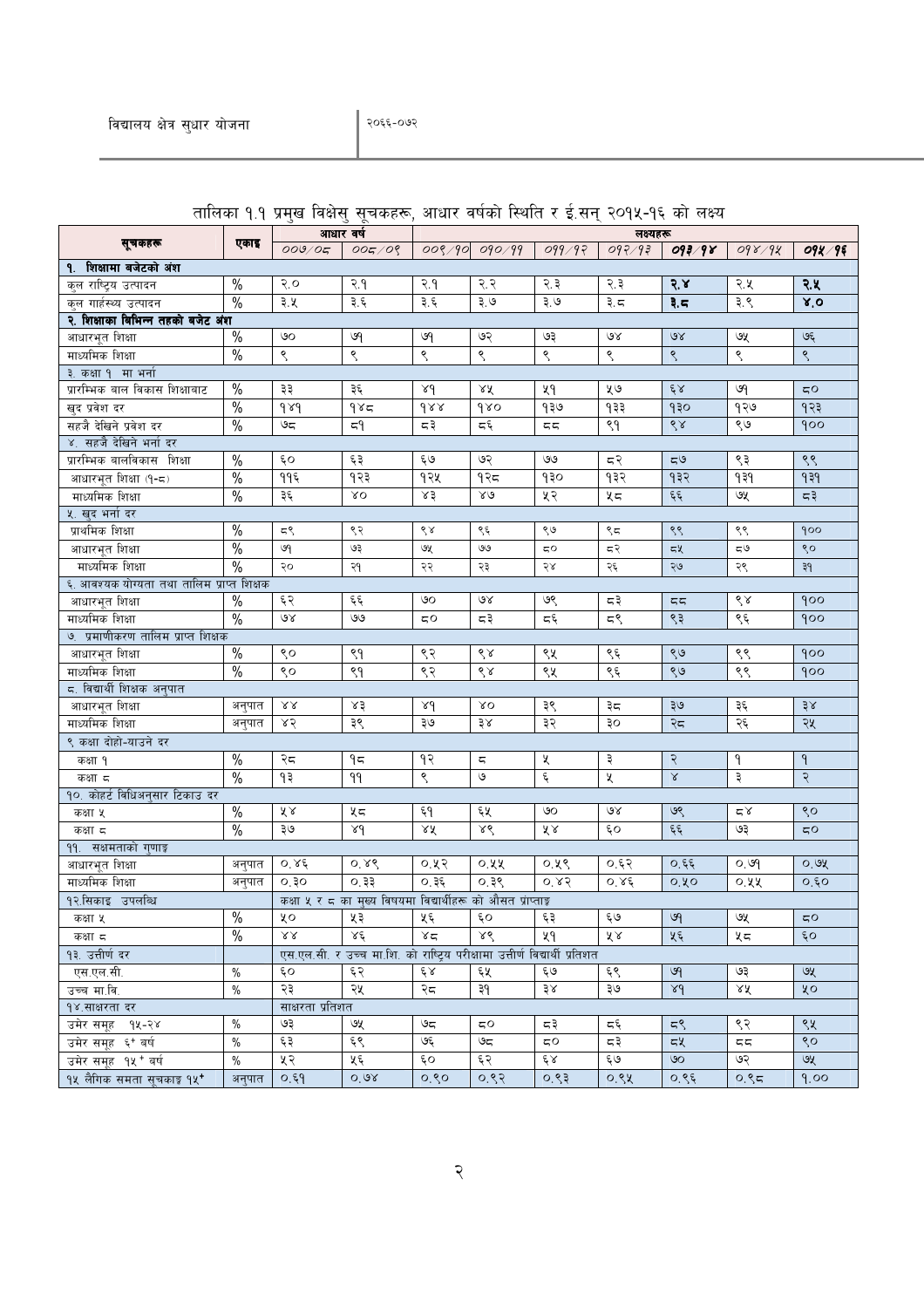यस योजनाको कार्यान्वयनबाट शिक्षा मन्त्रालयले विद्यालय क्षेत्र सुधार कार्यक्रमका मुख्यमुख्य सूचकहरूमा उल्लेखनीय उपलब्धि हासिल गर्ने लक्ष्य लिएको छ । तालिका १.१ मा यी सुचकहरूलाई आधार वर्ष (२०६५/६६) को स्थिति तथा २०६९/७० को लक्ष्यका रूपमा प्रस्तुत गरिएको छ।

तालिकामा उल्लिखित विद्यालय क्षेत्र सुधारका १५ मुख्य सूचकहरूले सन् २०१५ सम्ममा योजनाले लिएका लक्ष्य हासिल गर्ने मुख्य नतिजाहरू को प्रतिनिधित्व गर्छन् । लक्ष्यअनुसार प्रगति भए नभएको अनुगमन तथा प्रतिवेदन गर्नसमेत यी सूचकहरूले आधार प्रदान गर्नेछन् । फुल्यास रिपोर्ट १ र २, वार्षिक स्थिति प्रतिवेदन समेतको शैक्षिक व्यवस्थापन सूचना प्रणालीले उत्पादन र प्रतिफल तहका उपलब्धिको लेखाजोखा गर्न महत्त्वपूर्ण स्रोतको काम गर्ने छ । अर्कातर्फ शिक्षा मन्त्रालयको नियमित अनुगमन तथा व्यवस्थापन सुचना प्रणालीले योजनाबद्ध कार्यक्रम तथा क्रियाकलापको समग्र कार्यसम्पादनको लेखाजोखा गर्न सघाउनेछ । यसका साथै विद्यालय क्षेत्र सुधार योजनाले नियमित अनुगमन तथा मूल्याङ्कनलाई सघाउ प्ऱ्याउनका लागि अध्ययन तथा अनुसन्धानसमेत गराउने प्रावधान छ। सञ्चालित कार्यक्रमबाट पाठ सिक्न, विद्यार्थीको सिकाइमा सहजीकरण गर्न तथा विद्यालयीय शिक्षाको समग्र कार्यसम्पादनमा सुधार ल्याउन मन्त्रालयले बाह्य मूल्याङ्कन गर्ने कार्यलाई निरन्तरता दिने प्रावधान छ ।

हाल उपलब्ध स्रोतलाई हेर्दा मन्त्रालयले यस योजनाका सन् २०१५ सम्मका सम्पूर्ण लक्ष्यअनुसारका उपलब्धि हासिल गर्न सक्ने अवस्था देखिँदैन । के कुरालाई ध्यानदिन् महत्त्वपूर्ण छ भने यस योजनाका यी लक्ष्य हासिल गर्नका लागि थप बजेटको व्यवस्था हुन् आवश्यक । यसको अर्थ "सन् २०१५ सम्ममा सबै बालबालिका विशेष गरी छात्रा, कठिन परिस्थितिमा रहेका बालबालिका अल्पसङ्ख्यक जनजातिको शिक्षामा पहुँच प्ऱ्याई निःशुल्क तथा अनिवार्य र गुणस्तरीय प्राथमिक शिक्षा सुनिश्चित गर्ने" भन्ने सबैका लागि शिक्षा तथा सहस्राब्दी विकास लक्ष्यका उद्देश्य हासिल गर्न यस योजनामा भएको हालको आर्थिक व्यवस्था पर्याप्त छैन ।

आगामी सात वर्षे अवधिको विद्यालय क्षेत्र सुधार योजनाका लागि अमेरिकी डलर ४.०४० विलियन लागत अनुमान गरिएको छ । नेपाल सरकारबाट प्राप्त हुने अनुमानित रकम अमेरिकी डलर ३.१४८ विलियन अर्थात् ७८ $\%$  हो । यसबाट सात वर्षका लागि अमेरिकी डलर ८९२ मिलियन नपुग हुन आउँछ।

नेपाल सरकारले सात वर्षे सोचअनुरुप पाँच वर्षे विद्यालय क्षेत्र सुधार योजना तर्जुमा गरी विकास साभ्रेदारहरूलाई उक्त नपुग रकम उपलब्ध गराई सहयोग गर्न अनुरोध गरेको थियो। विद्यालय क्षेत्र सुधार योजनाका लागि प्रथम पाँच वर्षको अनुमानित बजेट रकम अमेरिकी डलर २.६२६ विलियन रहेको छ । नेपाल सरकारबाट पाँच वर्षका लागि प्राप्त हुने अनुमानित रकम अमेरिकी डलर २.००२ विलियन छ । यसका लागि विकास साभेदारहरूले अमेरिकी डलर ५०० मिलियन प्रदान गर्ने प्रतिवद्धता व्यक्त गरेकाछन् भने योजना कार्यान्वयनका लागि अभ्त अमेरिकी डलर १२४ मिलियन नपुग रहेको छ ।

सरकारी लगानीको हालको वर्षको अमेरिकी डलर ४५७ मिलियनबाट कमिकरुपले बढ्ने अनुमान गरिएअनुसार विकास साभ्रेदारहरूको योगदानमा पनि सोहीअनुसार वद्धि हुनु आवश्यक छ । प्रारम्भिक छलफलमा सबैका लागि शिक्षा अन्तर्गतको संयुक्त वित्तीय प्रबन्ध (EFA/JFA) सँग आबद्ध विकास साभ्रेदारहरूले योजनाको प्रथम पाँच वर्षका लागि प्रतिवर्ष अमेरिकी डलर १०० मिलियन उपलब्ध गराउन सक्ने सडुकेत दिएका छन् । विकास साभनेदारहरूले हाल वार्षिक सहयोग प्रतिवर्ष अमेरिकी डलर करिब १३० मिलियन उपलब्ध गराएका छन् । अब यो सहयोग घटन गएबाट सात वर्षे अवधिका लागि विद्यालय क्षेत्र सुधार योजनाका लागि अपेक्षित बाहय सहयोग अमेरिकी डलर ३२९ मिलियन नपुग हुने देखिन्छ।

 $\mathbf{a}$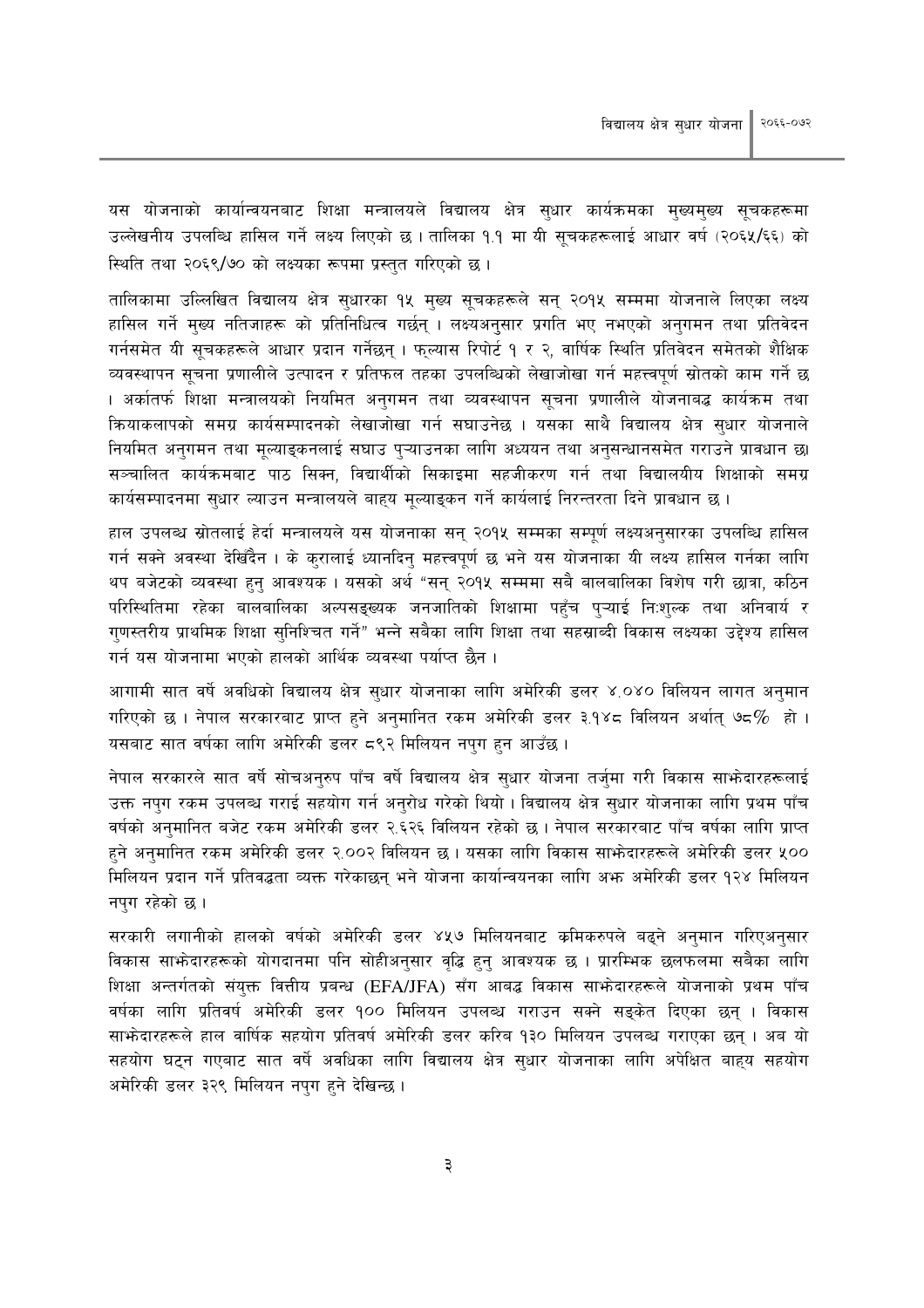पुलिङ साभ्रेदारहरूले विक्षेसुयोका बाँकी दुई वर्ष (छैठौ र सातौं वर्ष) उतिनै अमेरिकी डलर अर्थात् १०० मिलियन डलर प्रति वर्षका दरले सहयोग जारी राख्छन भन्ने अनमान गर्दा प्रक्षेपित नपग रकम अमेरिकी डलर १९२ मिलियन डलर हुन आउँछ । यो नपुग रकम पुर्ति गर्न स्रोत परिचालन रणनीति अपनाउने, पुलमा संलग्न नभएका विकास साभ्रेदारहरू र राष्टिय तथा अन्तर्राष्टिय गैरसरकारी संस्थाहरूलाई तथा फास्ट ट्रयाक इनिसिएटिभ (FTI) बाट उत्प्रेरक कोष (catalytic fund) प्राप्त गर्ने सरकारको अपेक्षा रहेको छ।

नेपालको सन्दर्भमा सरकारको विकेन्द्रीकरण नीतिले गति लिइरहेको छ अनि स्थानीय निकायहरूबाट पनि सार्वजनिक सेवाको योजना तथा कार्यान्वयनमा बढ्दो भूमिकाको अपेक्षा गरिएको छ । शिक्षा मन्त्रालयले विद्यालय क्षेत्र सुधार योजनाको कार्यान्वयनमा स्थानीय सरकारको भूमिका तथा सहयोगका क्षेत्रलाई महत्त्व दिएको छ । तर कान्नी संरचना तथा नीतिहरू ले प्रदान गरेको अधिकार अनुरुपको वार्षिक योजना प्रक्रियालाई शिक्षाको सेवा प्रवाहका लागि स्थानीय निकायको नयाँ जिम्मेवारी प्रतिको रुचि र क्षमताको नियमित परीक्षण गर्ने साधनका रुपमा प्रयोग गर्न सकिन्छ । नयाँ शासकीय संरचना स्थापित नहन्जेल तथा स्थानीय सरकार पुर्णरूपमा कियाशील नहन्जेल विद्यमान शासकीय तथा व्यवस्थापकीय प्रणाली नै निरन्तर हुनेछन् र विक्षेस्योको कार्यान्वयनका लागि आवश्यक आधार प्रदान गर्नेछन् । त्यसै गरी शिक्षा ऐन तथा नियमहरू मा संशोधन तथा परिमार्जन नहन्जेल विद्यमान शिक्षा ऐन नियमले नै विक्षेसुयोको कार्यान्वयनमा कानुनी आधार प्रदान गर्नेछन्।

विक्षेसयो चरणबद्ध रूपमा कार्यान्वयनमा ल्याइनेछ । विक्षेसलाई देशव्यापी रूपमा विस्तार गर्नका लागि ०६५।६६ देखि नै तीन जिल्ला रसुवा, कपिलवस्तु र डडेलधुरालाई नमुना जिल्लाका रूपमा लिई यस कार्यको थालनी भएको छ । यस प्रक्रियाले विक्षेसको सफल कार्यान्वयन गर्न तथा सुधारका प्रयासलाई अफ सुदृढ गर्न सघाउ पुरयाउनेछ।

आ.व. २०६६।६७ देखि विक्षेसुयो देशव्यापी रूपमा लागू गरिनेछ । आधारभूत शिक्षा (कक्षा १-८) लाई एकीकृत तथा सुदृढ गर्दै लगी यस प्रक्रियालाई २०६९ सम्म पुरा गरिनेछ । यसै गरी माध्यमिक शिक्षा (कक्षा ९-१२) को नमुना निर्माण कार्यको थालनी २०६६।६७ बाट हुनेछ । कक्षा ९-१२ लाई समेत एकीकृत गरी माध्यमिक शिक्षाको पुनर्संरचना देशव्यापी रूपमा क्रमश: २०६९ देखि कार्यान्वयनमा आउनेछ । माध्यमिक शिक्षाको यो पुनर्संरचना कार्य सन् २०१५ (वि.सं. २०७२) सम्ममा पुरा हुनेछ । सघनरूपमा चरणबद्ध किसिमले विद्यालय नक्साङ्कन कार्य गरी यो प्रक्रिया सम्पन्न गरिनेछ, जसले विक्षेस् योजनाको समग्र प्रक्रियालाई सबल बनाउनुका साथै विद्यालय क्षेत्रको संरचनात्मक सुधार, गुणस्तरको अभिवृद्धि तथा जवाफदेहिता बढाउने कार्यमा सघाउ पुऱ्याउनेछ ।

विक्षेसुको कार्यान्वयनका महत्त्वपूर्ण विषयवस्तु क्षेत्रका आधारमा यस योजनालाई दस परिच्छेदमा बाँडिएको छ । यी परिच्छेदलाई लगानीका दष्टिले मात्र होइन, सान्दर्भिकता तथा रणनीतिका हिसाबले पनि सङ्गठिन गरिएको छ । योजनामा रहेका परिच्छेदहरूमा बालविकास कार्यक्रम, आधारभूत तथा माध्यमिक शिक्षा, साक्षरता तथा निरन्तर सिकाइ, प्राविधिक शिक्षा तथा व्यावसायिक तालिम, शिक्षकको पेसागत विकास, क्षमता अभिवद्धि, अनगमन तथा मुल्याइकन, वित्तीय व्यवस्था, सहायता व्यवस्था र प्राविधिक सहयोग समन्वय पर्छन् ।

यस दस्तावेजमा एकरूपता रहोस भन्नका लागि सकेसम्म प्रत्येक विषयका मिल्दाजल्दा तत्त्वका आधारमा परिच्छेदहरूलाई सङ्गठित गर्ने प्रयास गरिएको छ । परिचय, लक्ष्य तथा उद्देश्य, अवसर तथा चुनौतीहरू, नीतिनिर्देश, मुख्य नतिजा, रणनीतिक कार्यक्रम, अनुमानित लागत र कार्यान्वयन तालिकाका आधारमा प्रत्येक परिच्छेदलाई सड़गठित गरिएको छ । अर्को परिच्छेदमा प्रारम्भिक बालशिक्षा तथा विकाससम्बन्धी जानकारी समावेश गरिएको छ ।

 $\propto$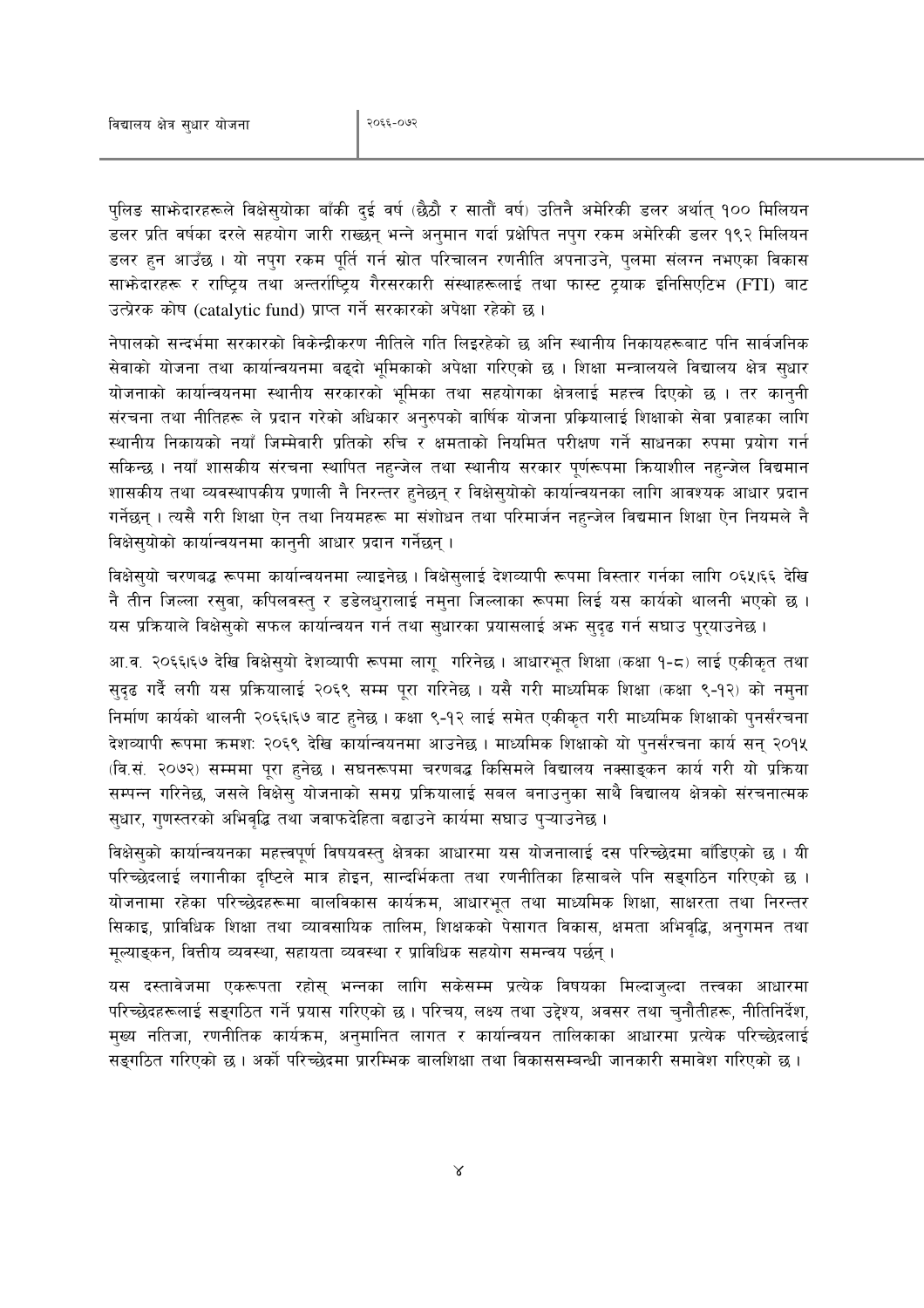#### छा विकासी एक पश्चारी कार्या जा रहा के बंदन दी प

#### <u>२.०. परिचय</u>

सबैका लागि शिक्षा राष्टिय कार्ययोजना (सन् २००१-२०१५) मा उल्लिखित प्रारम्भिक बालशिक्षा तथा विकास कार्यक्रमका लक्ष्यहरूले नै विद्यालय क्षेत्र सुधार योजनामा प्रारम्भिक बालशिक्षा तथा विकास कार्यक्रमको कार्यान्वयनका लागि आधार प्रदान गरेका छन् । हाल समुदायमा आधारित तथा विद्यालयमा आधारित गरी मुलुकभर २४७७३ बालविकास केन्द्र सञ्चालित छन्, जसमध्ये विद्यालयमा आधारित पूर्वप्राथमिक कक्षा ११८९० र बाँकी समदायमा आधारित भई सञ्चालित छन (फल्यास रिपोर्ट, २००७) । यसका अतिरिक्त नेपालमा प्रारम्भिक बालशिक्षा तथा विकास/पर्वप्राथमिक शिक्षाको विस्तार र सेवा प्रवाह गर्न संस्थागत विद्यालयहरूको योगदान उल्लेखनीय रहेको छ ।

प्रारम्भिक बालशिक्षा तथा विकास कार्यक्रमका लागि नीतिनिर्देश गर्न शिक्षा मन्त्रालयमा सचिवको अध्यक्षतामा प्रारम्भिक बालशिक्षा तथा विकास परिषदको गठन भएको छ । केन्द्रीय तहमा अन्तरमन्त्रालय तथा अन्तरनिकायबीच सबै प्रारम्भिक बालशिक्षा तथा विकास कार्यक्रमहरूको समन्वय गर्नका लागि राष्ट्रिय योजना आयोगले एउटा समन्वय समिति निर्माण गरेको छ । जिल्ला तहमा पनि प्रारम्भिक बालशिक्षा तथा विकास कार्यक्रमका लागि नीति कार्यान्वयन गर्न, समन्वय गर्न तथा निरीक्षण र अनुगमन गर्न जिल्ला विकास समितिअन्तर्गत प्रारम्भिक बालशिक्षा तथा विकास समितिको व्यवस्था गरिएको छ।

शिक्षा विभागले राष्टिय तथा अन्तर्राष्टिय गैरसरकारी संस्थासँगको समन्वयमा बालविकास कार्यक्रम कार्यान्वयन गरिरहेको छ । यसका लागि विभागले साभ्रेदार निकायहरूसँग प्राविधिक र आर्थिक सहयोगका लागि सम्भ्रौता गरेको छ । विभागले बालविकास केन्द्रहरूका लागि वार्षिक एकमुष्ट रकम अनुदानका रूपमा प्रदान गर्छ । त्यसै गरी पाविके, शैजविकेले आआफुनो क्षेत्रबाट पाठुयक्रम निर्माण, सहयोगी कार्यकर्ताको तालिम, मुल्याइकनजस्ता प्राविधिक क्षेत्रमा सहयोग प्रदान गर्छन ।

#### <u>र.र लक्ष्य तथा उद्गेश्यहरू</u>

लक्ष्य

● आधारभूत शिक्षाको जगलाई सुदृढ पारी बालबालिकाको चौतर्फी विकास गर्नु।

#### उद्देश्यहरू

्चार वर्ष उमेरका बालबालिकाका लागि आधारभूत शिक्षाको तयारीका निम्ति बालविकास सेवामा पहुँच  $\bullet$ बढाउने ।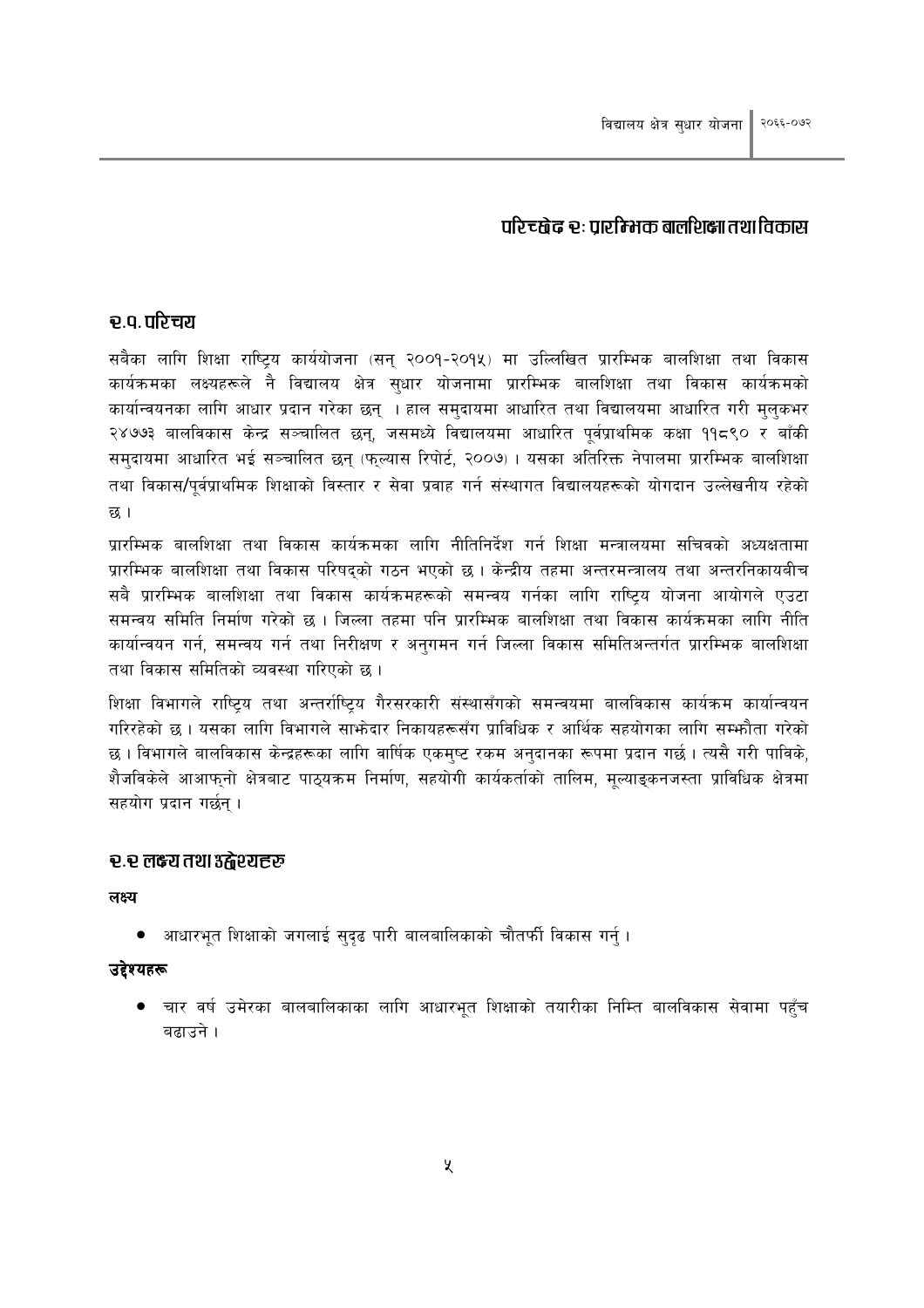#### रु.ळ अवसर तथा चुनौतीहरू

#### अवसरहरू

नेपालमा प्रारम्भिक बालशिक्षा तथा विकास कार्यक्रमले महत्त्वपूर्ण उपलब्धि हासिल गरेको मानिएको छ । यसका लागि स्थानीय तहको उत्सुकता तथा सहयोग सराहनीय रहेको छ। विद्यालय तथा समुदाय दुवैमा यस कार्यक्रमको विस्तारका लागि विद्यालय, समुदाय, स्थानीय सरकार, गैसस, र समुदायमा आधारित संस्था तथा निजी क्षेत्रबाट प्राप्त संस्थागत सहयोगले महत्त्वपूर्ण भूमिका खेलेको छ । बालविकास कार्यक्रमलाई विस्तार गर्ने लक्ष्य हासिल गर्न विद्यालय तथा समुदायमा गुणस्तरीय बालविकास केन्द्रहरू स्थापना गर्नेतर्फ प्रयास भइरहेको छ ।

नेपालमा कार्यरत अन्तर्राष्ट्रिय सङ्घसंस्थाहरूले प्रारम्भिक बालशिक्षा तथा विकास कार्यक्रमलाई प्राथमिकताका साथ एउटा प्रमुख रणनीतिक कार्यक्रमका रुपमा सहयोग गरेका छन् । यस्ता सहयोग कार्यक्रमअन्तर्गत नेपालको स्थानीय सन्दर्भमा उपयुक्त हुने गरी मानवीय स्रोत विकासदेखि कार्यक्रमका लागत प्रभावकारी नमुना विकाससम्मका विविध कार्यक्रमहरू पर्दछन ।

प्रारम्भिक बालशिक्षा तथा विकास कार्यक्रमको कार्यान्वयनबाट हासिल गरिएका अनुभवले यस कार्यक्रमलाई विस्तार गर्ने, सेवालाई सीमान्तकृत वर्गको पहुँचमा ल्याउन रणनीति विकास गर्ने तथा गुणस्तर अभिवृद्धि गर्ने कार्यमा मार्ग प्रशस्त गरेका छन्।

#### च्नौतीहरू

निरन्तर सेवा दिन सक्ने योग्य तथा सक्षम सहयोगी कार्यकर्ताको व्यवस्था हन नसक्न् प्रारम्भिक बालशिक्षा तथा विकास कार्यक्रमका चुनौतीमध्ये एउटा हो । सहयोगी कार्यकर्ताहरूलाई निरन्तर प्राविधिक सहयोग प्रदान गर्ने प्रावधानको व्यवस्था नहुनु पनि अर्को चुनौती हो । विविध प्रकारका तौरतरिकाबाट सञ्चालित प्रारम्भिक बालशिक्षा तथा विकास कार्यक्रमबीच समन्वय र व्यवस्थापन गर्न् अर्को प्रमुख चुनौती हो । प्रारम्भिक बालशिक्षा तथा विकास कार्यक्रमलाई विस्तार तथा सुधार गर्न यी अभ्यासहरूलाई उपयोग गर्ने तथा यिनको अनुभवलाई अन्यत्र लागु गर्नेबारे औपचारिक संयन्त्र बन्न बाँकी नै छ ।

बालविकास कार्यक्रमको विस्तार उल्लेखनीय रूपमा हुँदै गएको भए तापनि गुणस्तरको न्यूनतम मापदण्ड सुनिश्चित गर्ने कार्यलाई अहिलेसम्म विकास गर्न सकिएको छैन । विषयवस्तुको बोफले गर्दा बालविकास कार्यक्रमभित्र रहनुपर्ने सिर्जनात्मक पक्ष दबिएको छ । सामान्यतया सुविधायुक्त तथा सहरी क्षेत्रमा बालविकास कार्यक्रमको विस्तार भएको छ । गरिबी क्षेत्रमा लक्षित कार्यक्रमका रूपमा कार्यक्रम सञ्चालन केन्द्रित हुनुपर्ने आवश्यकता छ ।

#### ਦ.ਖ ਜੀतਿਜਿਰੇਂश

- चार वर्ष उमेरका बालबालिकाका लागि सरकारले एक वर्षको प्रारम्भिक बालशिक्षा तथा विकास कार्यक्रमका लागि खर्च बेहोर्नेछ । तर तोकिएको भन्दा कम उमेरका बालबालिकाका लागि समुदायले आफुनै स्रोतको परिचालन गरी बालविकास कार्यक्रम सञ्चालन गर्न सक्नेछन्।
- ागणस्तर सुधारलाई प्रमुख रूपमा केन्द्रित गरी माग र आपुर्तिबीच सामञ्जस्य कायम गर्दै प्रारम्भिक बालशिक्षा तथा विकास कार्यक्रमको विस्तार गरिनेछ ।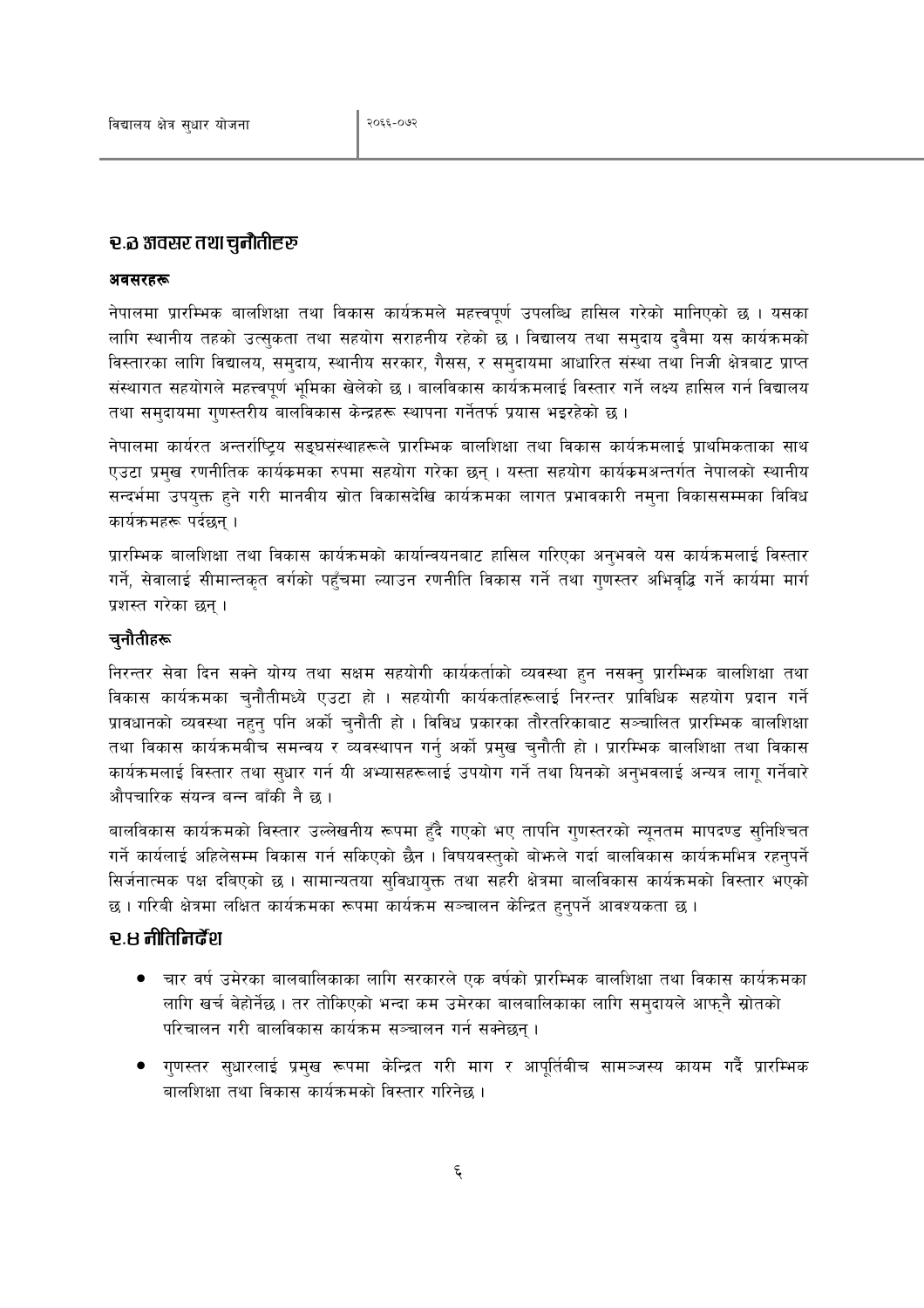- अल्पसङ्ख्यक जनजाति, महिला, मधेशी, सीमान्तीकृत समूह, दलित जस्ता पिछडिएको जनसङ्ख्या बस्ने स्थानको पहिचान गरिनेछ र प्रारम्भिक बालशिक्षा तथा विकास कार्यक्रममा उनीहरूको पहुँचलाई प्राथमिकता दिने करा सुनिश्चित गरिनेछ।
- प्रमुख सरोकारवालाहरूद्वारा नीतिगत तथा कार्यान्वयन तह दुवैमा अविभेदकारी व्यवहार अवलम्बन हुनेछ ।

#### रु.श्च मुख्यमुख्य नतिज्ञाहरू

- चार वर्ष उमेरका ८७% बालबालिकाले प्रारम्भिक बालशिक्षा तथा विकास कार्यक्रमको अनुभव हासिल गरेको हने ।
- सबै प्रारम्भिक बालशिक्षा तथा विकास केन्द्रहरूले प्रारम्भिक बालशिक्षा तथा विकास कार्यक्रमको न्यूनतम मापदण्ड हासिल गरेको हुने।
- कक्षा एकमा प्रवेश गर्नेमध्ये ६४% बालबालिकाले प्रारम्भिक बालशिक्षा तथा विकास कार्यक्रमको अनुभव लिएको हने ।

#### <u>२.६ रणनीतिक कार्यकलापहरू</u>

- शिक्षा मन्त्रालयले स्थानीय स्तरमा साभ्रेदारीको व्यवस्थासहित विभिन्न निकायहरूको उत्तरदायित्व तोकिएको प्रारम्भिक बालशिक्षा तथा विकास कार्यक्रमको कार्यसञ्चालन निर्देशिका प्रयोग गर्नेछ ।
- रायोआमा गठित उच्चस्तरीय समन्वय समितिमार्फत् विभिन्न मन्त्रालय (शिक्षा मन्त्रालय, स्थानीय विकास मन्त्रालय, स्वास्थ्य मन्त्रालय, महिला, बालबालिका तथा समाजकल्याण मन्त्रालय) बीच समन्वयको व्यवस्था गरिनेछ ।
- प्रारम्भिक बालशिक्षा तथा विकास कार्यक्रममा बालबालिकाहरूको पहुँच तथा सहभागिता बढाउन पिछडिएका क्षेत्रमा कार्यक्रमको विस्तार गरिनेछ । मानव विकास सुचकाइक र सहजै देखिने भर्नादर कम भएका सीमान्तकृत तथा गरिबीयुक्त जिल्लाका त्यस्ता क्षेत्रमा राज्यले स्थानीय सरकारमार्फत् प्रारम्भिक बालशिक्षा तथा विकास केन्द्रको स्थापना, कार्यक्रम सञ्चालन तथा दिगोपनको प्रत्याभूति गर्नेछ । प्रारम्भिक बालशिक्षा तथा विकास केन्द्रहरूले न्युनतम मापदण्ड हासिल गर्न सिकाइ तथा बालविकासका लागि आवश्यक साधन स्रोतका साथै बालमैत्री वातावरणको व्यवस्था गर्नेछन ।
- मागको सिर्जना गर्ने, आवश्यकता पहिचान गर्ने, योजना बनाउने, कार्यान्वयन गर्ने तथा गुणस्तर मापदण्ड सुनिश्चित गर्ने जिम्मेवारी स्थानीय सरकारको हुनेछ । स्थानीय तहमा स्थानीय समुदायलाई संलग्न गराउने तथा अनगमन गर्ने कार्यमा नागरिक समाजका सङ्गठनहरूको महत्त्वपूर्ण भूमिका हुनेछ । गुणस्तरीय प्रारम्भिक बालशिक्षा तथा विकास केन्द्रहरूको विस्तार तथा विकास गर्न स्थानीय सरकारले विभिन्न सरकारी तथा गैरसरकारी निकायको सहयोगमा आमा समूह, युवा सङ्गठनहरू, उपभोक्ता समूह, लघ्-ऋण समूहसँग साफ़ेदारीमा काम गर्ने मोडेल अपनाउनेछ।
- सबै बालबालिका, खास गरी छात्रा, विशेष आवश्यकता भएका बालबालिका, बहिस्करणमा परेका बालबालिकाहरूको पहुँच तथा सहभागिता बढाउन समुदायमा आधारित प्रारम्भिक बालशिक्षा तथा विकास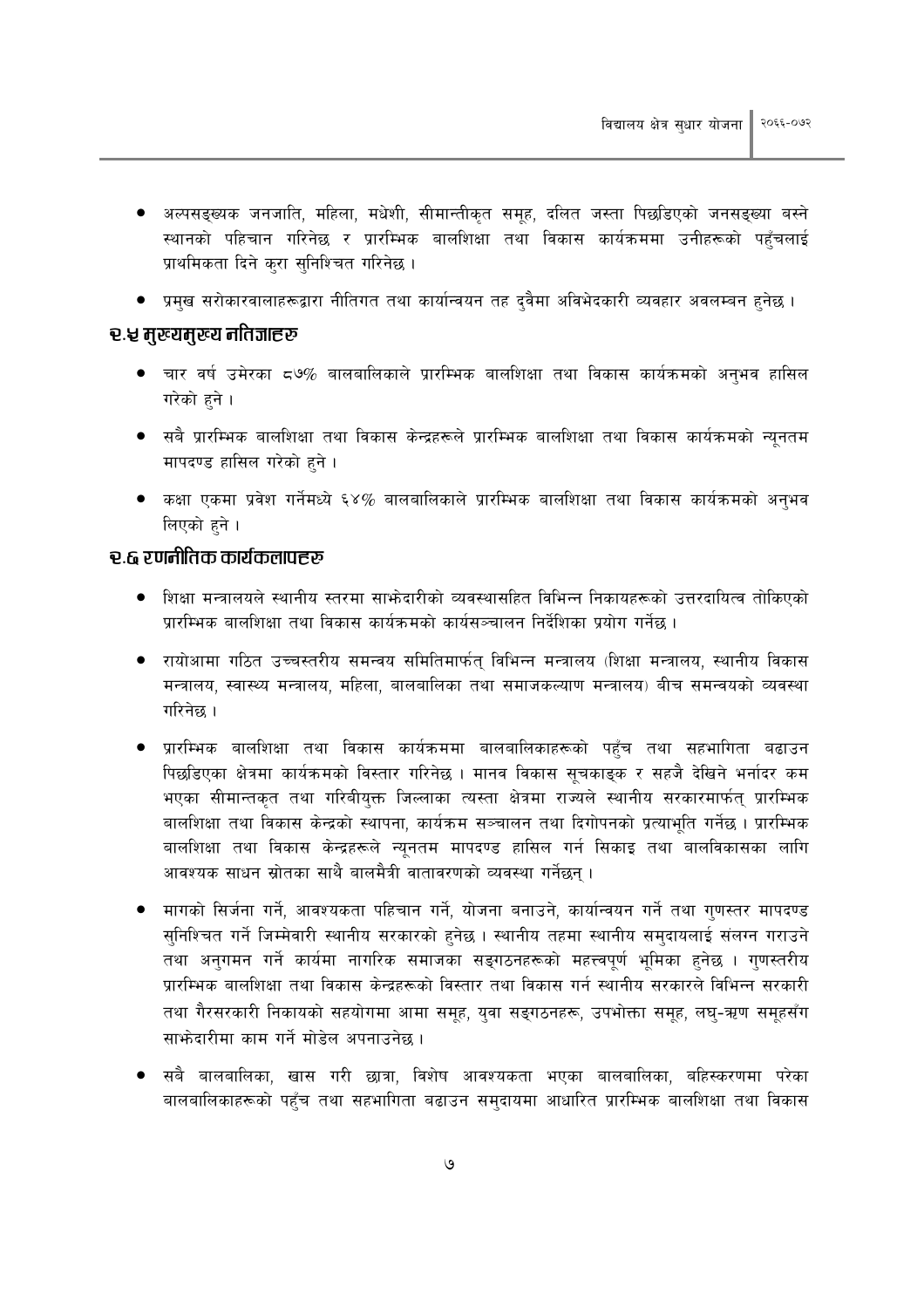केन्द्रको प्रवर्धन गरिनेछ । यस्ता केन्द्रहरूलाई आवश्यक सहयोग पुऱ्याउन नजिकको विद्यालयसँग समूहबद्ध गरिनेछ ।

- सरकारले चार वर्षका बालबालिकाका लागि खर्च बेहोर्नेछ । बालविकास केन्द्रको बहुप्रकृतिलाई ध्यान दिई यसको प्रशासन र व्यवस्थापनको जिम्मेवारी स्थानीय सरकारको हुनेछ । विद्यालय, राष्ट्रिय तथा अन्तर्राष्ट्रिय गैरसरकारी संस्था, सहकारी, राष्टिय तथा स्थानीय स्तरका निकाय तथा नागरिक समाजका सङगठनहरूसँग साभेदारी गरी बालविकास केन्द्रको सेवा सनिश्चित गरिनेछ ।
- स्थानीय सरकार पूर्ण रूपमा सञ्चालनमा नआएसम्म सम्बन्धित विद्यालयमार्फत् नै यी प्रारम्भिक बालशिक्षा तथा विकास केन्द्रहरूका निमित्त साधनस्रोत उपलब्ध गराइनेछ । जुन विद्यालयको विद्यार्थीलाई टिकाइराख्ने दर उच्च स्तरको छ. सोही विद्यालयलाई थप प्रोत्साहन प्रदान गरिनेछ । जे भए तापनि प्रारम्भिक बालशिक्षा तथा विकास केन्द्रहरूले आफनो आवश्यकताअनसार कस्तो विधि अपनाउने, कार्य सञ्चालनको के प्रक्रिया अवलम्बन गर्ने भन्ने सम्बन्धमा कार्यगत स्वायत्तता पाउनेछन ।
- बालमैत्री वातावरणको अवस्था सिर्जना गर्न तथा मातभाषामा सिक्न पाउने बालअधिकार सुनिश्चित गर्न मातुभाषालाई सिकाइको माध्यमका रूपमा प्रयोग गरिनेछ । सहयोगी कार्यकर्ताको नियुक्ति प्रारम्भिक बालशिक्षा तथा विकास कार्यक्रम सञ्चालन निर्देशिकाअनुसार स्थानीय स्तरबाटै गरिनेछ ।
- स्थानीय सरोकारवालाहरू तथा सामदायिक सङ्गठनहरूको क्षमता अभिवद्धि गर्न स्थानीय सरकारको नेतृत्वमा साभ्रेदारी व्यवस्था गरिनेछ।
- दलित, छात्रा तथा सीमान्तकत वर्गलाई विशेष लक्षित गर्दै सबै बालबालिकाको सरक्षाको सम्मान गर्न आचारसंहिता लागू गरिनेछ । नियमित तालिम प्याकेजहरूमा बाल सुरक्षाका सम्बन्धमा अभिमुखीकरण गर्ने सत्रहरूलाई एकीकृत गरिने तथा यस्ता सत्रहरू कार्यक्रम कार्यान्वयन गर्ने निकायका शिक्षा अधिकृत लगायतका कर्मचारी, प्रारम्भिक बालशिक्षा तथा विकास केन्द्र, विद्यालय, गाविस, नपा तथा नागरिक समाजका सङ्गठनहरू तथा आमा समूहका लागि समेत सञ्चालन गरिनेछन् ।
- सामाजिक परिचालन, प्रारम्भिक बालशिक्षा तथा विकास केन्द्रको स्थापना, सञ्चालन र अनुगमन गर्न यसको आवश्यकता एकदमै बढी भएका खासगरी पिछडिएका तथा गरिबी भएका क्षेत्रमा राज्यको सहयोग प्राप्त गर्नेछन ।

#### <u>e.G अनमानित लागत</u>

यस योजनामा प्रारम्भिक बालशिक्षा तथा विकास केन्द्रका लागि अमेरिकी डलर ६२.८७ मिलियन विनियोजित गरिएको छ । तर थप आवश्यक पर्ने स्रोतलाई दृष्टिगत गर्दा यस्तो खर्च स्थानीय सरकार, राष्ट्रिय तथा अन्तर्राष्ट्रिय गैरसरकारी संस्था, स्वयंसेवी समूह, नागरिक समाज, तथा सामुदायिक सङ्गठन तथा अभिभावकहरूबाट परिचालन गरिनेछ। (यसको विस्तत विवरणका लागि अनसची ९.१ हेर्नहोला।)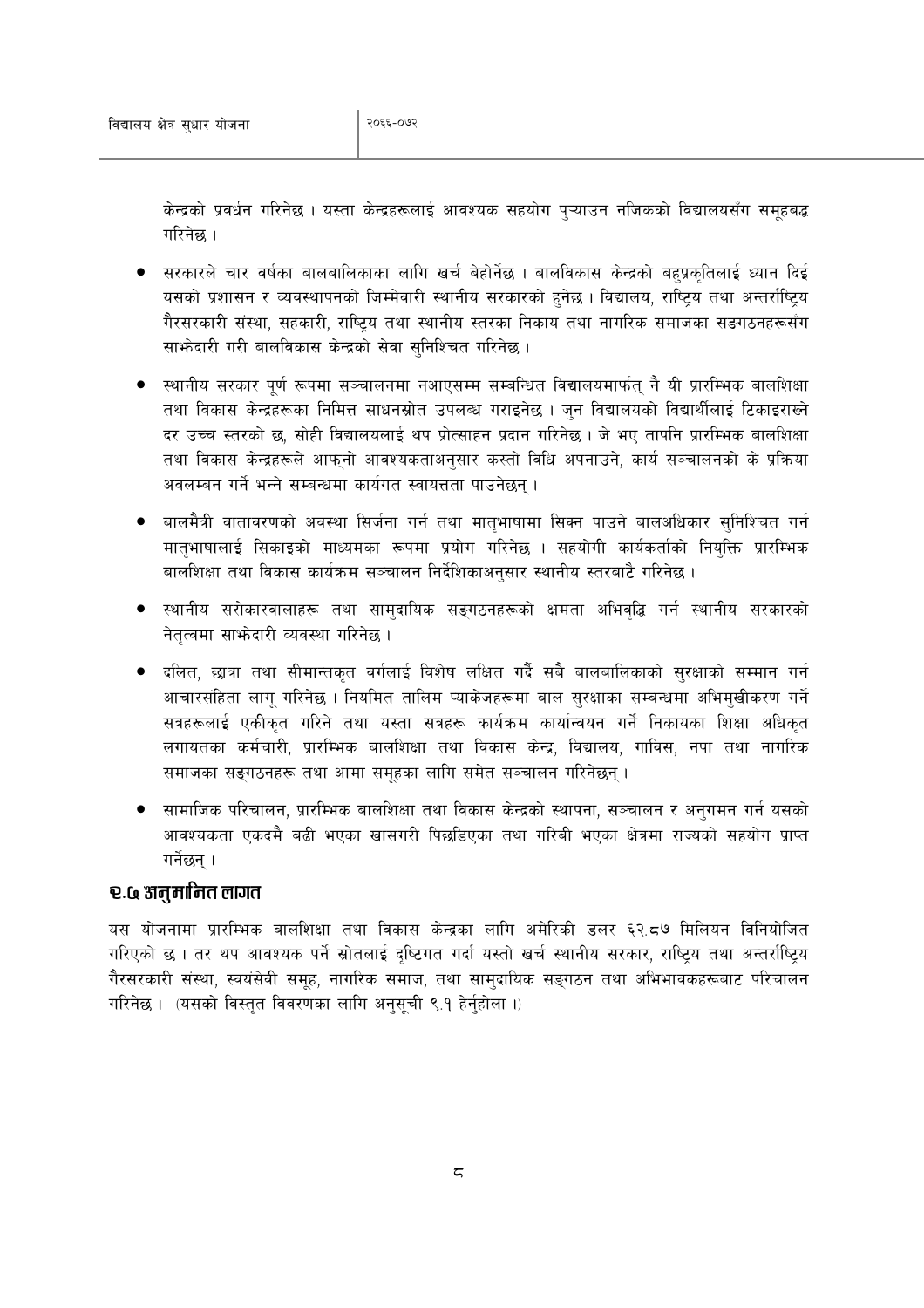## र.ट कार्यान्वयन तालिका

|                    | कियाकलाप                                                                                                                   | जिम्मेवार निकाय                                                    | कार्यविधि                                                                                                      | समयसीमा   |  |
|--------------------|----------------------------------------------------------------------------------------------------------------------------|--------------------------------------------------------------------|----------------------------------------------------------------------------------------------------------------|-----------|--|
|                    | (के ?)                                                                                                                     | (को ?)                                                             | (कसरी ?)                                                                                                       | (कहिले ?) |  |
| $\mathsf{P}$       | प्रारम्भिक बालशिक्षा तथा<br>विकास केन्द्रको स्थापना,<br>कार्यान्वयन तथा दिगोपनका<br>लागि राज्यको सहयोग<br>सुनिश्चित गर्ने। | स्थानीय<br>सरकार<br>जिशिका                                         | पिछडिएको समुदायमा सहयोग<br>केन्द्रित गर्ने                                                                     | २०१०      |  |
| ২                  | प्रारम्भिक बालशिक्षा तथा<br>विकास केन्द्रको कार्य सञ्चालन<br>निर्देशिका कार्यान्वयन गर्ने।                                 | विभाग:<br>शिक्षा<br>निर्देशिकाको<br>प्रबोधीकरण<br>र<br>कार्यान्वयन | जिशिकाबाट प्राविधिक सहयोग<br>लिई स्थानीय सरकारले<br>तथ्याङ्कको विकास गर्ने र<br>निर्देशिकाको कार्यान्वयन गर्ने | २००९      |  |
| ३                  | न्यूनतम मापदण्ड तथा सेवा<br>प्रदायकहरूको क्षमता अभिवृद्धि<br>कार्यान्वयनको सुनिश्चितता                                     | शिक्षा विभाग र<br>स्थानीय सरकारहरू                                 | स्थानीय सरकारले प्रारम्भिक<br>बालशिक्षा तथा विकास केन्द्र<br>स्रोतकेन्द्रहरूसँग परामर्श गरी<br>सुनिश्चित गर्ने | २००९      |  |
| Χ                  | गुणस्तरीय मापकहरूको विकास<br>गर्ने                                                                                         | शिक्षा विभाग                                                       | सरोकारवालाहरूसँग परामर्श गरी                                                                                   | २००९      |  |
| ৼ                  | समुदाय स्तरको अनुगमन तथा<br>मूल्याङ्कन पद्धति स्थापित गर्ने                                                                | शिक्षा<br>विभाग<br>र<br>स्थानीय सरकारहरू                           | कार्यान्वयन निर्देशिकाका आधारमा                                                                                | २०१०      |  |
| $\boldsymbol{\xi}$ | आचारसंहिताको<br>विकास<br>तथा<br>कार्यान्वयन                                                                                | शिक्षा<br>विभाग<br>र<br>स्थानीय सरकारहरू                           | नियमित तालिम प्याकेजहरूमा<br>एकीकृत<br>गरिएका<br>बाल<br>रक्षासम्बन्धी<br>विषयवस्त्<br>अभिमुखीकरण गर्ने         | २००९      |  |
| ও                  | प्रारम्भिक<br>बालशिक्षा<br>तथा<br>विकास केन्द्रको संयोजक तोक्ने                                                            | शिक्षा विभाग /जिशिका                                               | प्रारम्भिक बालशिक्षा तथा विकास<br>केन्द्र सञ्चालन निर्देशिका<br>बमोजिम तोक्ने                                  | २००९      |  |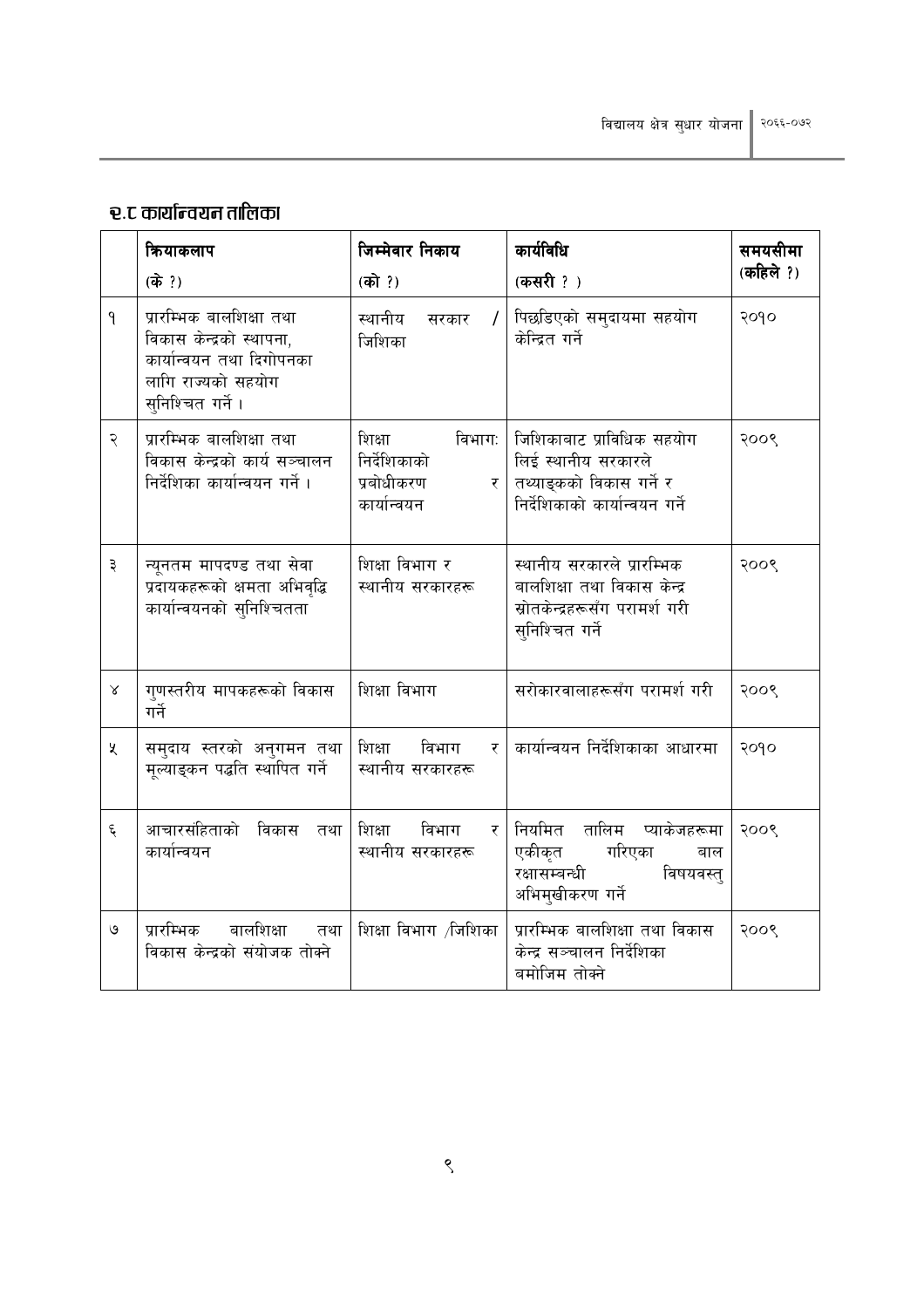#### परिच्छेद्न ३ः आधारभत तथा माध्यमिक शिक्षा

#### ञ .व परिचय

सबैका लागि शिक्षा लगायतका कार्यक्रमबाट विगतमा हासिल गरिएका अनुभवका आधारमा विद्यालय क्षेत्र सुधार योजनामा आधारभूत तथा माध्यमिक शिक्षाले प्राथमिकता पाएको छ । यसले पहुँच तथा सहभागिता बढाउने, समता तथा सामाजिक समावेशिताको प्रवर्धन गर्ने र आधारभत तथा माध्यमिक शिक्षाको गणस्तर र सान्दर्भिकतामा सधार ल्याउने करामा जोड दिएको छ । शिक्षामा विकेन्द्रीकृत सुशासन तथा व्यवस्थापन पद्धतिलाई संस्थागत गर्ने करामा पनि यस योजनाले त्यत्तिकै जोड दिएको छ । तर शिक्षा ऐन नियममा संशोधन तथा परिमार्जन नहन्जेल विद्यमान शिक्षा ऐन नियमले नै विक्षेसयोको कार्यान्वयनमा काननी आधार प्रदान गर्नेछन।

विद्यालय शिक्षामा सान्दर्भिकता बढाउन विक्षेसुयोले विद्यालय शिक्षाको वर्तमान संरचनालाई कक्षा १-१२ बनाई समन्वयात्मक तथा एकीकृत रूपमा पुनर्संरचना गर्न खोजेको छ । तर शिक्षामा सबैको पहुँचलाई सुनिश्चित गर्न तथा अनिवार्य आधारभूत शिक्षाको प्रवर्धन गर्न यस योजनाले आधारभूत शिक्षालाई प्राथमिकतामा राखेको छ । शिक्षा प्रदायक विभिन्न निकाय, जस्तै:- उच्च माध्यमिक शिक्षा परिषद, प्राविधिक शिक्षा तथा व्यावसायिक तालिम परिषद तथा विश्वविद्यालयहरूबीच सामञ्जस्य कायम गरी उच्च माध्यमिक तहमा देखिएको संरचनागत असङगतिलाई हटाई एकीकत र समन्वयात्मक गर्ने करालाई यस योजनाले स्वीकार गरेको छ ।

यस परिच्छेदमा आधारभूत तथा माध्यमिक शिक्षामा विद्यमान अवसर र चुनौतीको सामान्य वर्णन गरिनेछ । त्यसपछि आधारभूत तथा माध्यमिक शिक्षाका छुट्टाछुट्टै लक्ष्य तथा उद्देश्य, नीतिनिर्देश, लक्षित कार्यक्रम, रणनीतिक कार्यकलाप र कार्यान्वयनका व्यवस्थाबारे चर्चा गरिनेछ ।

#### <u> อ. २ अवसर तथा चुनौतीहरू</u>

विद्यालय क्षेत्र सुधार योजनाअन्तर्गत कक्षा १-८ को आधारभूत शिक्षा तथा कक्षा ९-१२ को माध्यमिक शिक्षालाई एकीकृत गर्ने विषयले सामाजिक तथा राजनीतिक वृत्तबाट समेत गति प्राप्त गरेको छ । त्रिवर्षीय अन्तरिम योजना तथा अन्य राष्ट्रिय कार्यक्रमहरूले समेत शिक्षा क्षेत्रमा अपेक्षित सुधारका लागि मार्गदर्शन दिएका छन्। यसो भए पनि केही चुनौतीहरूलाई सम्बोधन गर्नु अत्यावश्यक छ । करिब ८% प्राथमिक विद्यालय जाने उमेर समुहका (५-९ वर्ष) र करिब २५% आधारभूत शिक्षाका उमेर समूह (५-१२ वर्ष) का बालिबालिकाहरू अभ्तै विद्यालयबाहिरै छन् । त्यसै गरी सामाजिक समावेशिता तथा समतासम्बन्धी विषय शिक्षा सेवा प्रवाहका प्रत्येक तहमा प्रमख चासोका रूपमा रहेका छन् । न्यन स्तरको सिकाइउपलब्धि र विद्यालय छोडुने तथा कक्षा दोहोऱ्याउने दर उच्च भएका कारणले सक्षमता र प्रभावकारितासम्बन्धी ठूलो चुनौतीको सामना गर्नुपरेको छ ।

विद्यालय क्षेत्र सुधार कार्यक्रमका लागि आधारभूत तथा माध्यमिक शिक्षासम्बन्धी निम्नलिखित अवसर तथा चुनौती विद्यमान छन :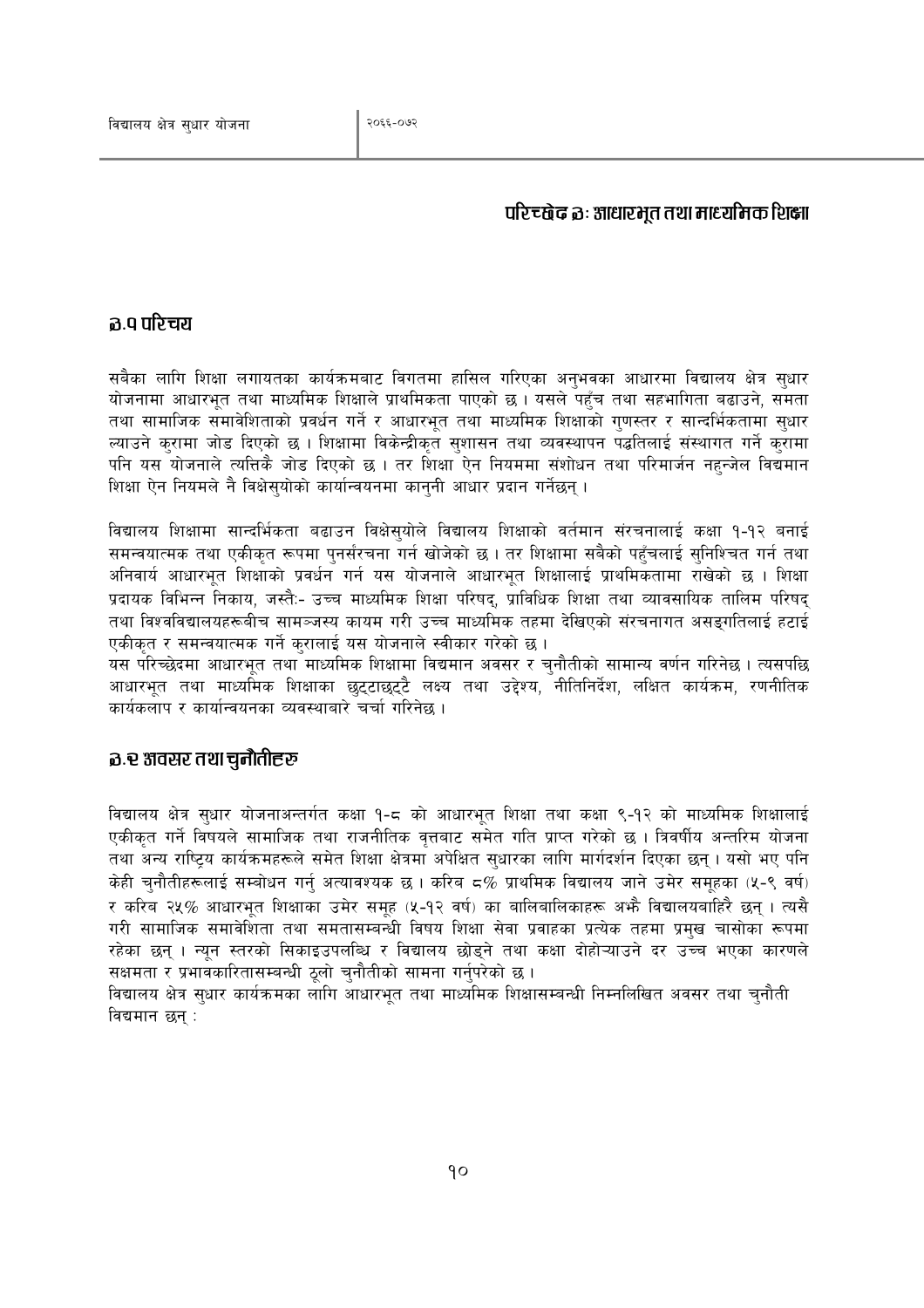#### अवसरहरू

#### पहिचान, चाहना तथा माग

अभिभावक, विद्यार्थी तथा सामाजिक समुहमा देखिएको बढुदो आकाङ्क्षा शिक्षा विकासका लागि ठुलो अवसर हो

#### पर्वाधार र संस्थागत आधार

● केन्द्रदेखि स्थानीय तहसम्म संस्थागत क्षमता तथा सहयोग पद्धतिको व्यवस्था छ । जसले केन्द्रीय स्तरमा वार्षिक रणनीतिक कार्यान्वयन योजना (ASIP) को प्रक्रियामार्फत् र स्थानीय स्तरमा विद्यालय सुधार योजना, गाउँ शिक्षा योजना र जिल्ला शिक्षा योजनामार्फत योजना, कार्यान्वयन, प्रतिवेदन, अनुगमन संयन्त्रको स्थापना गरेको छ ।

#### सार्भ्रदारी

- गुणस्तरीय शिक्षाका लागि स्रोत परिचालन तथा व्यवस्थापनमा सहयोग गर्नुका साथै विद्यालयको विकासमा समुदायको सहभागिता तथा स्वामित्वले सकारात्मक नतिजा देखिएको छ।
- गुणस्तरीय शिक्षामा बालबालिकाको पहुँच बढाउन तथा सेवा प्रवाहको पद्धतिमा सुधार ल्याउन नेपाल सरकारलाई अन्तर्राष्टिय संगठन, सहायता निकाय तथा सरकारहरूले महत्त्वपर्ण सहयोग गरेका छन ।

#### चनौतीहरू

समतामूलक विस्तार

- भौगोलिक, सामाजिक तथा आर्थिक कारणले पिछडिई धेरै थरिका बहिस्करणमा परेका बालबालिकाको सहभागिता सनिश्चित गर्ने।
- अपाइगता भएका मानिसहरू तथा एचआइभी ∕ एड्स र अन्य शारीरिक तथा सामाजिक रूपमा अपहेलित प्रतिको धारणा तथा व्यवहारमा परिवर्तन गर्ने ।

#### गुणस्तर र सान्दर्भिकता

● गणस्तर तथा सान्दर्भिकतामा सधार ल्याउन शिक्षा सेवा प्रवाहमा सधार ल्याई सामदायिक विद्यालयप्रतिको विश्वास जगाउने ।

#### आधारभूत र माध्यमिक शिक्षाको एकीकरण

- विकेन्द्रित व्यवस्थापन कार्यलाई सफलतापुर्वक अधि बढाउन विव्यस, प्रअ तथा अभिभावक शिक्षक सङ्घलाई लक्षित गरी स्थानीय सरकार तथा विद्यालयको क्षमता अभिवृद्धि गर्ने।
- बालबालिकाको सिकाइ सुनिश्चित गर्न विविध आवश्यकताप्रति शिक्षकहरूलाई उत्तरदायी बनाउने ।
- वैकल्पिक र प्राविधिक तथा व्यावसायिक शिक्षासमेत समेटिने गरी समग्र शिक्षा क्षेत्रको शिक्षा नीति र व्यवस्थापनबीच एकीकरण र समन्वय कायम गर्ने।

#### स्रोतको व्यवस्था

• शिक्षामा लाग्ने खर्च धान्नका लागि पर्याप्त स्रोतको परिचालन गर्ने ।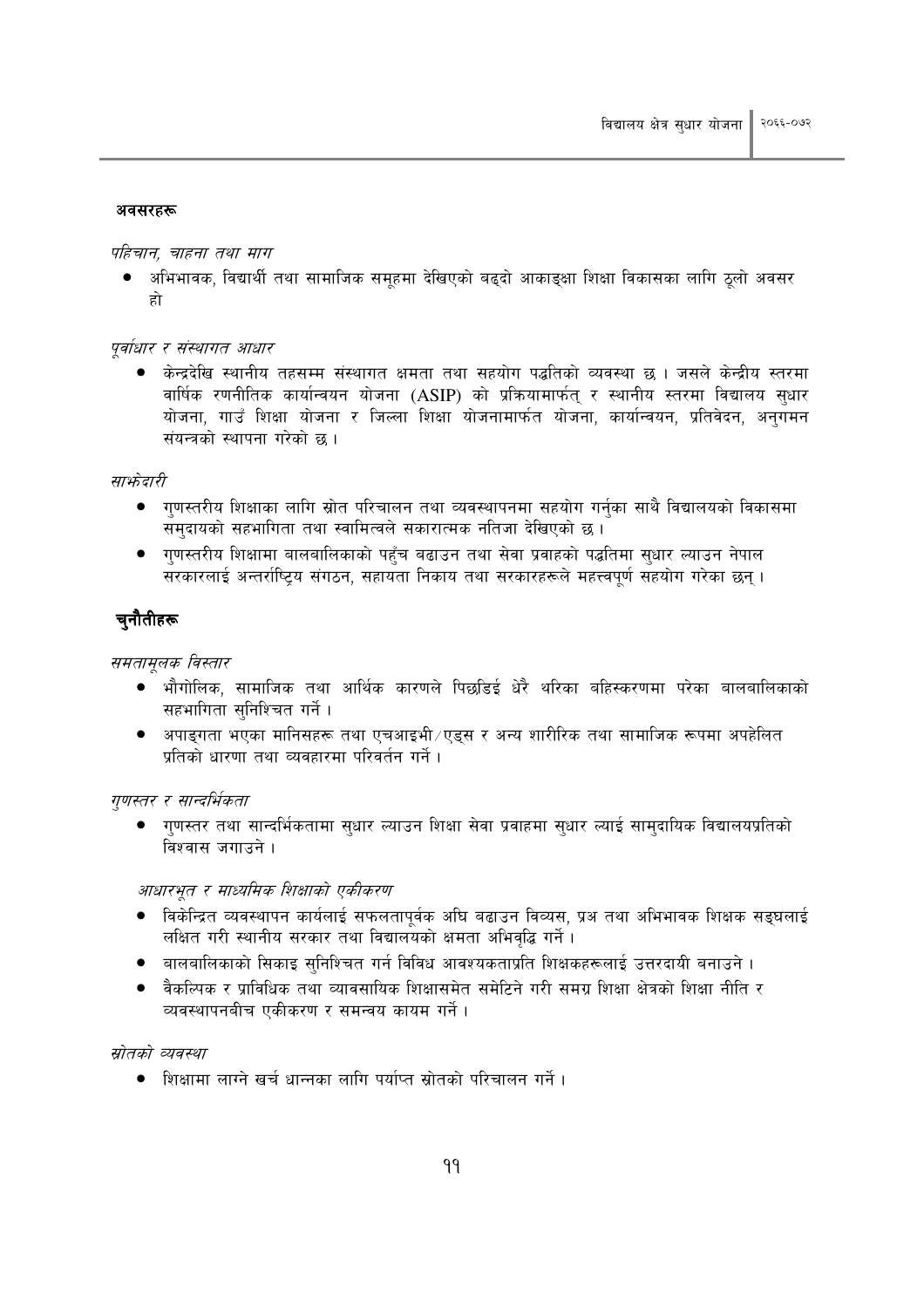#### ञ्च आधार भुत शिक्षा

#### लक्ष्य तथा उद्देश्यहरू

लक्ष्य

● शिक्षालाई अधिकारका रूपमा लिई विद्यालयमा बालमैत्री वातावरणमार्फत् गुणस्तरीय शिक्षामा समतामुलक पहुँचको सुनिश्चितता गर्ने।

उद्देश्य

गुणस्तरीय आधारभूत शिक्षामा ५-१२ वर्ष उमेर समुहका सबै बालबालिकाहरूको समतामुलक पहुँचको सुनिश्तिता गर्ने ।

#### नीतिनिर्देश

#### अधिकार

निम्नलिखित कुराको सुनिश्चितता गर्नु राज्यको उत्तरदायित्व हुनेछ:

- ५-१२ वर्ष उमेर समूहका सबै बालबालिकाहरूलाई निःशुल्क र गुणस्तरीय आधारभूत शिक्षा ।
- आधारभूत शिक्षामा समतामूलक सहभागिताको अवसर ।

#### गुणस्तर र सान्दर्भिकता

- न्यूनतम सक्षमताका अवस्थाको परिपूर्ति गर्ने तथा समतामूलक सहयोगको सुनिश्चितता गर्ने।
- राष्ट्रिय पाठ्यक्रम प्रारूपलाई आधार मानी मूल तथा स्थानीय पाठ्यक्रमको निर्माण गर्ने ।
- मातृभाषालाई शिक्षणको माध्यमका रूपमा स्थापित गर्ने ।
- विविध आवश्यकता तथा सिकारुका व्यक्तिगत सिकाइका गतिलाई सम्बोधन गर्न सिकाइका लचिला तौरतरिका अपनाउने ।
- निरन्तर मूल्याङ्कन तथा उपचारात्मक सहयोग पद्धतिको कार्यान्वयन गर्ने ।

प्रशासन तथा व्यवस्थापन

- विद्यालय व्यवस्थापनः विद्यालय, समुदाय र स्थानीय सरकारको साभा जिम्मेवारी ।
- शिक्षा प्रशासन: विव्यस, स्थानीय र केन्द्र सरकारको साभा जिम्मेवारी ।
- विद्यालयको पुनर्संरचनाका लागि स्थानीय सरकार र विव्यसको साभा जिम्मेवारी हुनेछ । पुनर्संरचनाको अन्तिम अख्तियारवालाका रूपमा विव्यस हनेछ ।
- उत्तरदायित्व र गुणस्तरको सुनिश्चितताका लागि शैक्षिक गुणस्तर परीक्षण केन्द्रको स्थापना हुनेछ ।

#### मुख्यमुख्य नतिजाहरू

- कक्षा १ मा नयाँ भर्ना दर ९४% र कक्षा ८ सम्म पुग्ने दर ६६% हासिल हुने ।
- $\bullet$  प्राथमिक तहको ९९% र आधारभुत तहको  $\,$  ८५% खुद भर्नादर हासिल हुने ।
- न्यूनतम मापदण्डअनुसारका १९,५०० नयाँ कक्षाकोठा निर्माण हुने ।
- ल्यनतम मापदण्डअनसारका १३,००० विद्यालय/कक्षाकोठाको मर्मतसधार हुने ।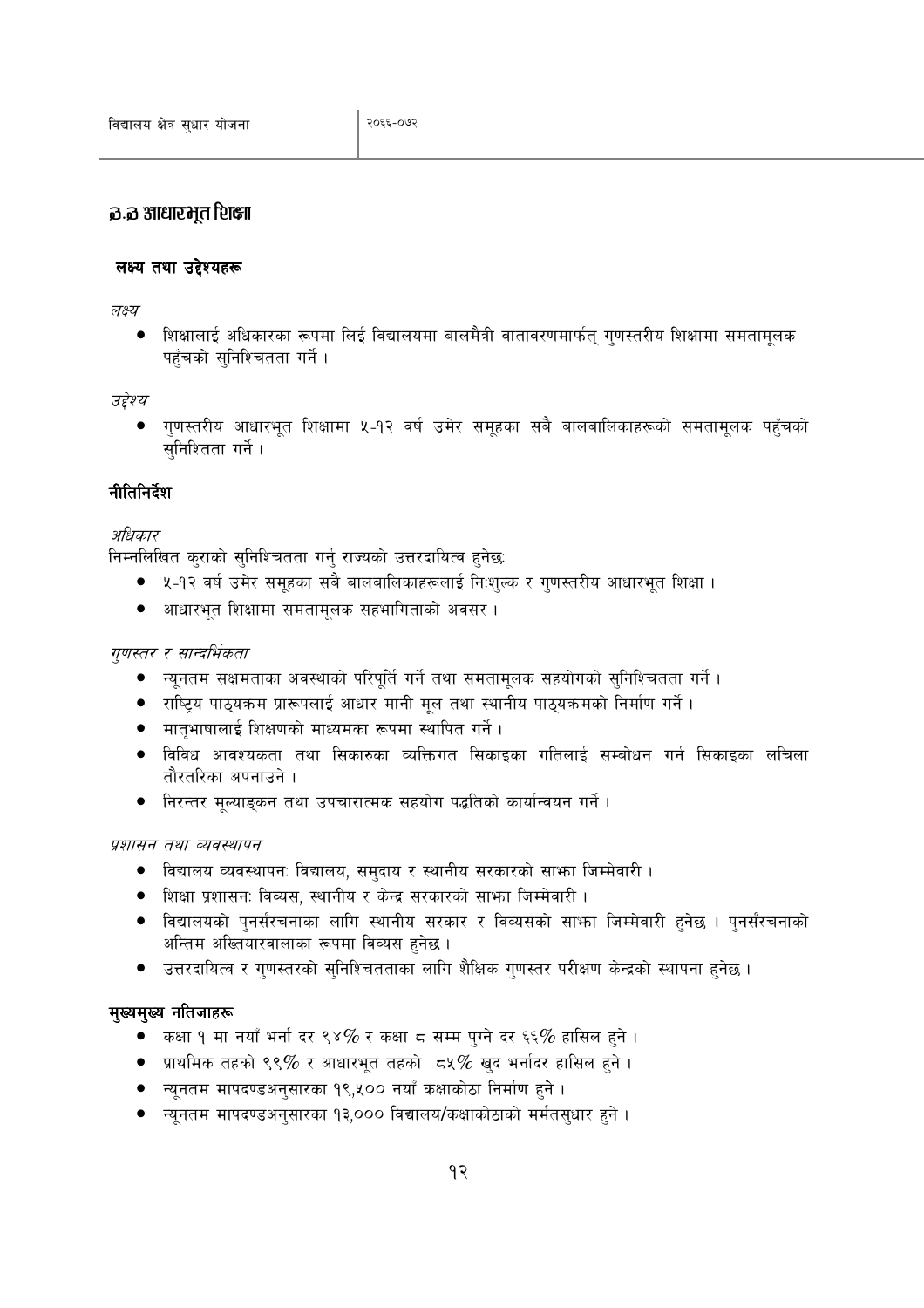- अपाइगता भएका विद्यार्थीको आवश्यकताअनुसार १०० नयाँ विद्यालयको स्थापना हुने ।
- ५०० गाविस/न.पा.ले अनिवार्य आधारभुत शिक्षा लागु गरेको हुने ।
- आवश्यक पर्ने विद्यार्थीले छात्रवृत्ति पाएको हुने (तालिका ३.१ हेर्नुहोला)।
- अपाइगता भएका १,७५,००० विद्यार्थीले छात्रवृत्ति पाएको हुने ।
- ३०० विद्यालयहरूमा पुस्तकालय र प्रयोगशाला सुविधा भएको हुने ।
- न्यूनतम आवश्यक पूर्वाधार पूरा गर्न ७,००० विद्यालयको बाहय वातावरणमा सुधार हुने ।
- न्युनतम आवश्यक पुर्वाधार पुरा गर्न ६२५ परम्परागत विद्यालयहरूको स्तरोन्नति हुने।
- विभिन्न भाषामा ९५ सिकाइ सहयोगी सामग्रीको उत्पादन हुने ।
- ७,५०० विद्यालयमा बहुभाषी शिक्षा लागू हुने ।
- कार्यसम्पादनमा सुधार ल्याउने १,५०० विद्यालयहरू पुरस्कृत हुने ।
- १०,४०० विद्यालयमा विव्यसले करारमा प्रअलाई नियुक्ति हुने ।
- ७५० विद्यालयमा बहकक्षा शिक्षण लागू हुने।
- प्रत्येक वर्ष करिब १,५०,००० विद्यार्थीहरूले वैकल्पिक प्रावधानमार्फत आधारभत शिक्षा लिएका हुने ।

#### रणनीतिक कार्यकलाप

#### आधारभूत शिक्षामा पहुँच तथा सहभागिता वृद्धि

अधिकार

- अनिवार्य आधारभूत शिक्षाको व्यवस्थाअन्तर्गत यसलाई अधिकारका रूपमा स्थापित गर्ने योजना सुरुगर्न गर्न स्थानीय सरकारलाई प्रोत्साहन गर्ने ।
- ५-१२ वर्षका बालबालिकाका लागि शिक्षालाई अधिकारका रूपमा लिने व्यवस्था लागु हुन्छ । सङ्क्रमण कालका अवधिमा आधारभूत शिक्षा कार्यक्रममा भर्ना हुने जुनसुकै उमेर समूहका बालबालिकाले पनि चक्र पुरा नभएसम्म यो अधिकार पाउनेछन्।
- अनिवार्य शिक्षासम्बन्धी कानुन लागु भएका दिनदेखि उपयुक्त उमेर भएका बालबालिकालाई मात्र भर्ना गर्न प्रेरित गरिनेछ।

#### नि:शुल्क शिक्षा

- निःशुल्क आधारभूत शिक्षाअन्तर्गत भर्ना, पाठ्यपुस्तक, पढाइ तथा परीक्षा शुल्कबापत कुनै पनि खर्च बेहोर्न नपर्ने प्रावधानको व्यवस्था छ । विद्यमान नियम र विनियमका अधिनमा रही समुदायले गुणस्तर अभिवृद्धिका लागि थप स्रोतको परिचालन गर्ने कार्यलाई निरन्तरता दिनेछन् ।
- छात्राहरूलाई विशेष लक्षित गर्दै कर्णाली अञ्चलका सामुदायिक विद्यालयका विद्यार्थीहरू, दलित समुदायका र अपाइगता भएका सबै विद्यार्थीहरूको आवश्यकतालाई पूरा गर्न विशेष प्रावधानको व्यवस्था गरिने ।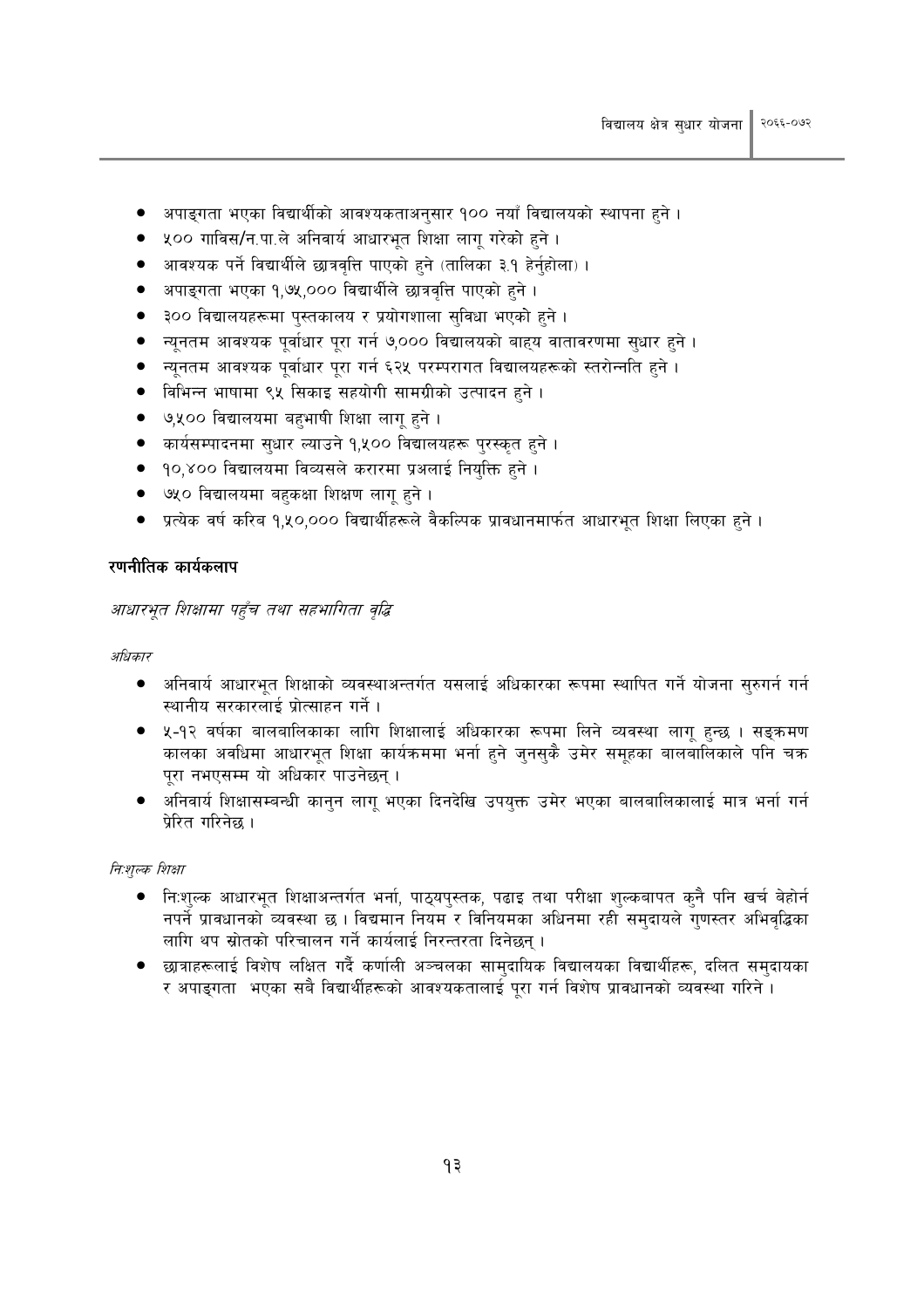#### तालिका ३.१ छात्रवृत्तिका किसिम र रकम

| छात्रवृत्तिका प्रकार                           | लक्ष्य                                                    | रकम (रु)                                                                     |
|------------------------------------------------|-----------------------------------------------------------|------------------------------------------------------------------------------|
| दलित छात्रवृत्ति                               | सबै दलित विद्यार्थी                                       | ३५० प्रति विद्यार्थी प्रति वर्ष                                              |
| छात्रा छात्रवृत्ति                             | ५० $\%$ छात्रा (विव्यसले<br>आवश्यकताका आधारमा छनोट गर्ने) | ३५० प्रति विद्यार्थी प्रति वर्ष                                              |
| सहिद छात्रवृत्ति                               | सहिदका छोराछोरी (जिशिकाले<br>सहिदको रुजू गर्ने)           | १००० प्रति विद्यार्थी प्रति वर्ष                                             |
| कर्णाली क्षेत्रका लागि<br>छात्रवृत्ति          | कर्णाली क्षेत्रका सबै छात्रा                              | १००० प्रति विद्यार्थी प्रति वर्ष                                             |
| अपाङ्गता भएका<br>विद्यार्थीका लागि छात्रवृत्ति | भएका सबै विद्यार्थी<br>अपाङगता                            | ५०० देखि १५००० प्रति विद्यार्थी<br>प्रति वर्ष (अपाङ्गताको किसिमका<br>आधारमा) |

#### अनिवार्य नि:शुल्क शिक्षा

- आवश्यक कानुन बनाई राष्ट्रिय तथा स्थानीय तहहरूमा अनिवार्य आधारभूत शिक्षाका निमित्त चरणबद्ध योजना निर्माण ।
- स्थानीय सरकारहरूलाई आआफ्ना क्षेत्रमा निःशुल्क तथा अनिवार्य आधारभूत शिक्षाको घोषणा गर्न प्रोत्साहन पद्धति को विकास।

#### नि:शुल्क वैकल्पिक कार्यक्रमहरू

• औपचारिक कक्षामा जान नसक्ने विद्यार्थीहरूका लागि नि:शुल्क वैकल्पिक कार्यक्रम तथा सघन कोर्सहरू को व्यवस्था ।

#### परम्परागत विद्यालयहरूलाई मान्यता

● मदरसा, गुम्बा/विहार, गुरुकुल/आश्रमजस्ता परम्परागत शैक्षिक व्यवस्थालाई सुदृढ तथा संस्थागत गरी यी<br>संस्थाहरूले दिने शिक्षा राष्ट्रिय मापदण्डअनुसार र औपचारिक शिक्षाको समकक्षी बनाउने ।

#### आन्तरिक सक्षमतामा सुधार

#### कक्षा नदोहोर्*याउने*

• पर्याप्त उपचारात्मक सहयोगका प्ऱ्याउने गरी निरन्तर मूल्याङ्कन पद्धतिको कार्यान्वयन ।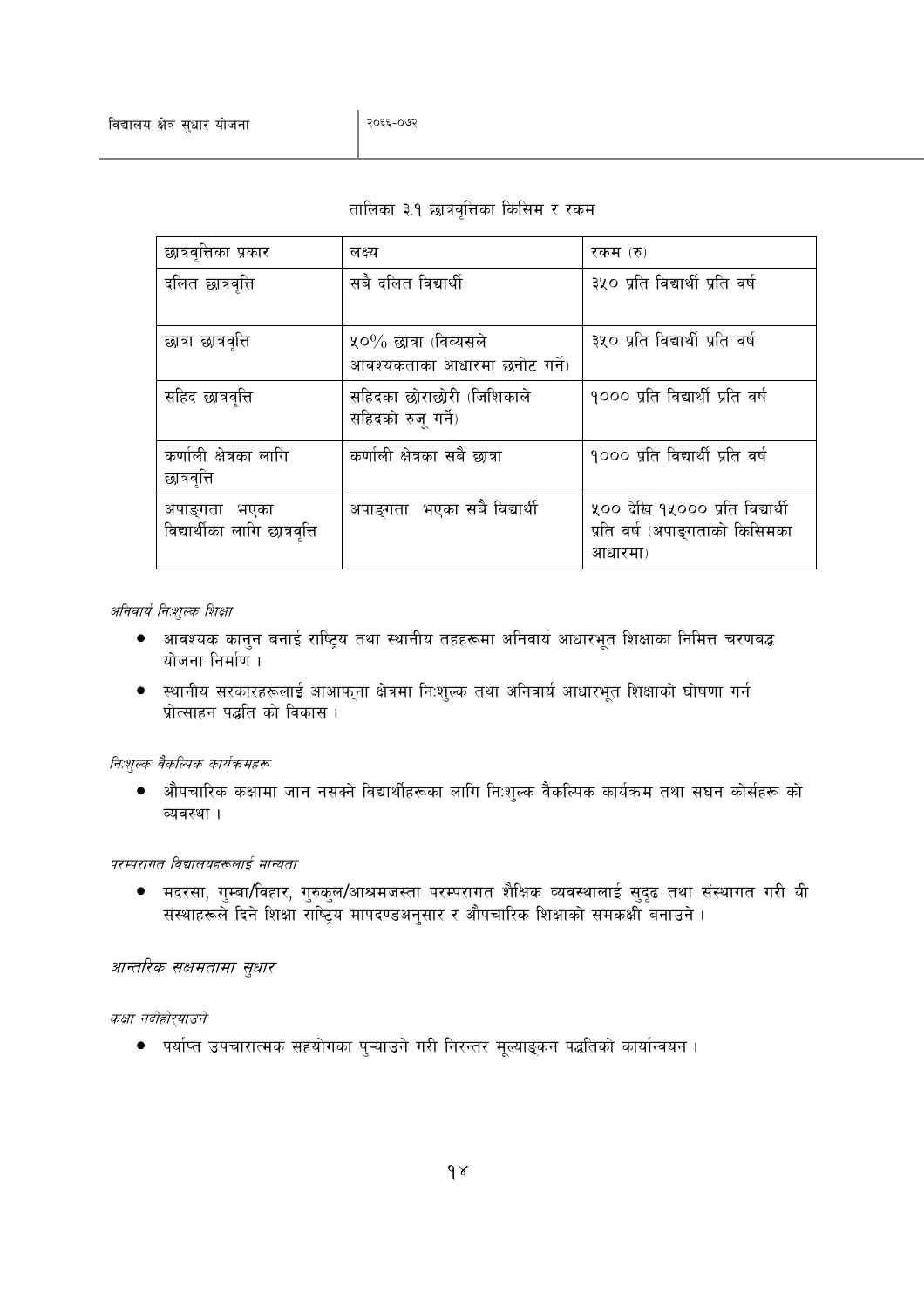प्रोत्साहनहरू

- आर्थिक तथा सामाजिक रूपले सीमान्तकृत परिवारका बालबालिकालाई आधारभूत शिक्षा पूरा गराउन छात्रवत्ति तथा अन्य प्रोत्साहनको प्रावधान ।
- विव्यसमार्फत् छात्रवृत्ति वितरण तथा अनुगमन संयन्त्र सुदृढ पार्ने ।
- ्विद्यालयहरूलाई अफ्र राम्रो कार्यसम्पादनका लागि उत्प्रेरित गर्न प्रोत्साहनका प्रावधान् ।

#### समता र सामाजिक समावेशीकरणाको सुनिश्चितता

#### बढदो सहभागिता

पिछडिएको समुह $\,1\,$ बाट शिक्षकहरूको सङ्ख्या बढाउनका लागि सकारात्मक कार्य :

- शिक्षक) र प्रशासनिक पदमा कर्मचारी नियुक्ति गर्दा यस समुहबाट समतामुलक रूपमा पद छुट्याउने ।
- शिक्षक नियक्तिका लागि आधार तयार गर्दा यस समुहका उम्मेदवारलाई ग्राहयता दिने ।
- विद्यालयमा महिला शिक्षकका लाीग अनिवार्य सरसफाइसम्बन्धी व्यवस्था ।

#### महिलाको सहभागिता बढाउने

- शिक्षण पेसामा महिलालाई प्रवेश गराउन विशेष प्रावधान तथा योग्य महिला, दलित, तथा पिछडिएको शिक्षकको पदोन्नतिका लागि सरल आधार निर्माण ।
- सुत्केरी हँदा महिलाले तथा श्रीमती सुत्केरी हँदा पुरुषले पाउने बिदा, बच्चालाई खुवाउनका लागि विश्राम समय तथा वैकल्पिक शिक्षकको पावधान ।

#### आचारसंहिता

● गरिबमुखी, अविभेदकारी तथा दण्डविरोधी अभ्यासको रक्षा गर्न विद्यालयमा आचारसंहिताको विकास गरी लागु गरिनेछ । अन्य कराका अतिरिक्त शिक्षकहरूको कार्यसम्पादन मुल्याङ्कन गर्दा उनीहरूका अभिवृत्ति तथा व्यवहारको लेखाजोखा गरिनेछ ।

#### गुणस्तर र सान्दर्भिकता

विद्यार्थीहरूका विविध आवश्यकताको परिपुर्ति गर्न विक्षेसुयोले प्रत्येक विद्यालयमा न्यूनतम आधारभुत सक्षमताका अवस्था पुरयाउने कुराको सुनिश्चितता गर्ने ध्येय राखेको छ । यी आवश्यकताभित्र विशेष गरी भौतिक र सिकाइ वातावरण पर्छन् । विद्यालयको भौतिक वातावरणभित्र भवनको अवस्था, पर्याप्त कक्षाकोठा, छात्र र छात्राका लागि छुट्टाछुट्टै शौचालय, खाने पानीको सुविधा तथा खेल्ने चौर आदि पर्छन् । सिकाइ वातावरणभित्र योग्य तथा तालिम प्राप्त शिक्षकको उपलब्धता, पाठ्यक्रम तथा पाठ्यसामग्री, शिक्षकले विद्यार्थीका लागि खर्चिने समय, अतिरिक्त कियाकलाप आदि पर्छन् ।

 $^{\,1}$  पिछडिएको समूहमा छात्रा, तथा महिला, दलित, जनजाति अल्पसङ्ख्यक, मधेशी, अपाङ्गता भएका व्यक्तिहरू, गरिब तथा सीमान्तकृत समह, द्वन्द्वप्रभावित मानिसहरू, एचआईभी/एडस भएका व्यक्ति र फिरन्तेहरू पर्छन्।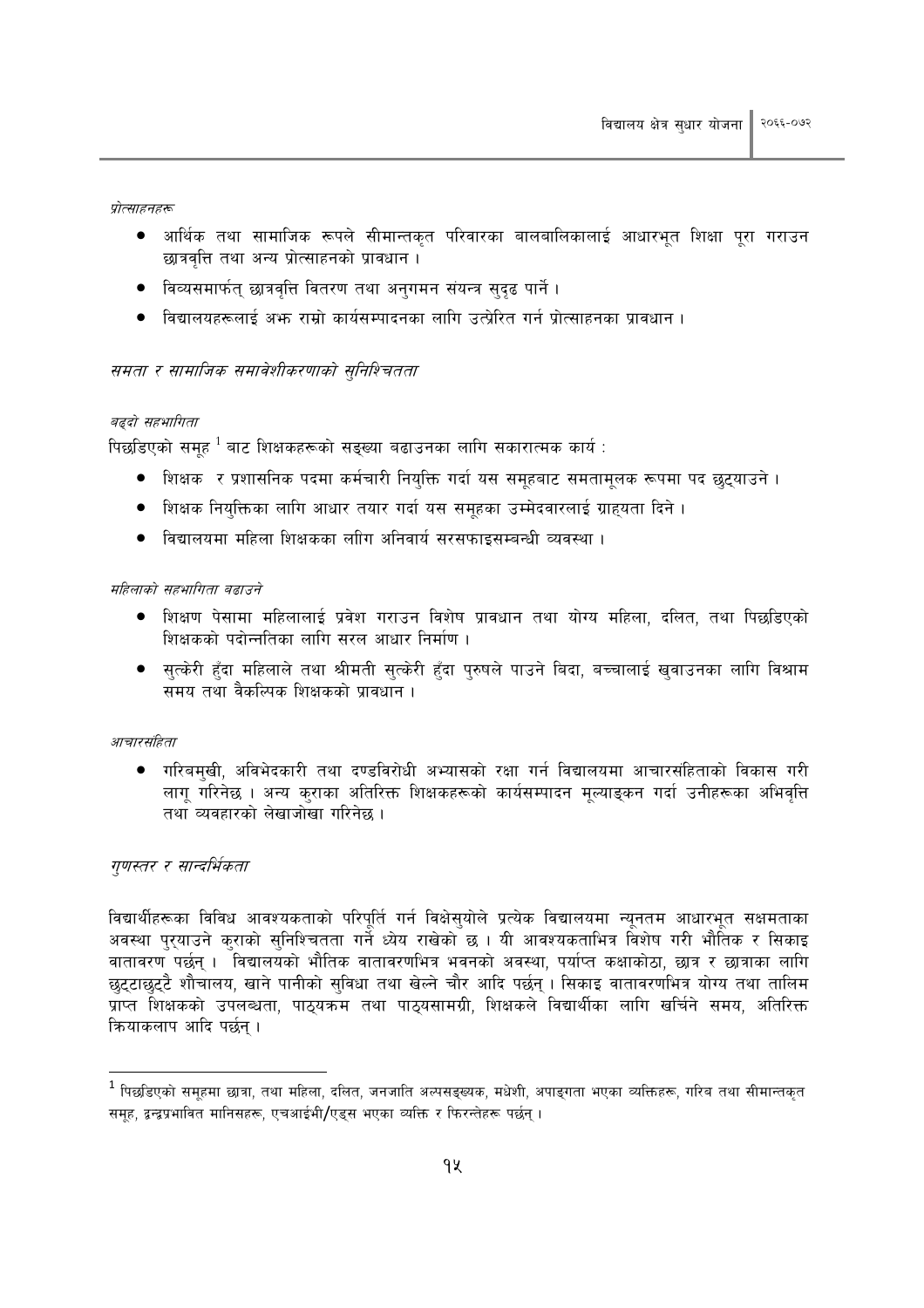गुणस्तर र सान्दर्भिकतालाई प्रवर्धन गर्ने सन्दर्भमा विद्यालयहरूलाई आफ्नो कार्यसम्पादनमा सुधार ल्याउन उत्प्रेरित गर्न प्रोत्साहन कार्यक्रमको व्यवस्था गरिएको छ । हाल प्रयोगमा रहेका आधारहरूलाई २०१० सम्ममा समीक्षा गरी अद्यावधिक गरिनेछ ।

#### संरचनात्मक एकीकरण

- वर्तमान विद्यालयहरू लाई आधारभूत शिक्षा तहमा कक्षा १-३, १-५ र १-८ तथा माध्यमिक तहमा १-१० र १-१२ गरी विद्यमान संरचनालाई नजिकको तहमा एकीकृत गरिनेछ (विद्यालय संरचनाका आधारबारे विस्तृत जानकारीका लागि अनुसूची ३.१ हेर्नुहोला)।
- विद्यालयको पनर्संरचना तथा स्रोत विनियोजन गर्नका लागि योजना बनाउन विद्यालय नक्साङकन चरणबद्ध रुपमा गरिने छ (विद्यालय नक्साइकन ३ जिल्लामा पुरा भइसकेको तथा अन्य ३० जिल्लामा जारी रहेको)।
- व्यापक विद्यालय नक्साडुकन तथा संरचनात्मक एकीकरणका आधारमा नयाँ विद्यालयहरू खोलिने ।
- विद्यालय क्षेत्र सुधारका लागि तथ्यमा आधारित भई योजना निर्माण गर्न स्थानीय सरोकारवालाहरूको क्षमता अभिवद्धि गरिनेछ ।

#### मानक तथा मापदण्ड निर्धारण

- लगानी, प्रक्रिया तथा सिकाइउपलब्धिका निमित्त राष्टिय मानक तथा मापदण्ड निर्धारण गरिसकिएको छ ( अनुसूची ३.२) जसलाई कार्यान्वयनका सिलसिलामा अंफ स्पष्ट पारिनेछ ।
- मानक तथा मापदण्डभित्र समतामूलक सहभागिता, सुरक्षित तथा बालमैत्री कक्षाकोठा, बहुभाषी शिक्षा तथा सामग्रीको पर्याप्ततासहितको शैक्षणिक प्रक्रिया र पर्याप्त मात्रामा योग्य शिक्षकहरू पर्छन ।

#### न्यूनतम सक्षमताको अवस्था

- २०१२ सम्ममा सबै विद्यालयमा न्युनतम सक्षमताको अवस्थाको परिपूर्तिको सुनिश्तिताका लागि निर्धारित मार्गदर्शनका आधारमा चरणबद्ध योजनाको विकास र कार्यान्वयन गरिनेछ ।
- वार्षिक रणनीतिक कार्यान्वयन योजना तथा वार्षिक कार्ययोजना तथा बजेटमा वार्षिक लक्ष्य तथा रणनीति भाल्कनेछन ।
- आधारभूत शिक्षाका शिक्षकहरूको योग्यता बढाउनका लागि सघन कोर्सको डिजाइन गर्न शिक्षा मन्त्रालयले प्राज्ञिक संस्थाहरूसँगको सहकार्य गर्नेछ ।
- २०१३/१४ सम्ममा शिक्षक विद्यार्थी अनुपात १:३७ कायम गरिनेछ ।
- छरिएर रहेका ससाना बस्तीका विद्यालयलाई बहुकक्षाका रूपमा सञ्चालन हुन उत्प्रेरित गर्न विभिन्न प्रोत्साहन कार्यक्रम ल्याइनेछन ।
- पुर्णरुपले सञ्चालित आधारभुत तथा माध्यमिक रूपका (कक्षा १-८ वा १-१२ चल्ने) विद्यालयमा प्रधानाध्यापकको छट्टै पदको व्यवस्था गरिनेछ।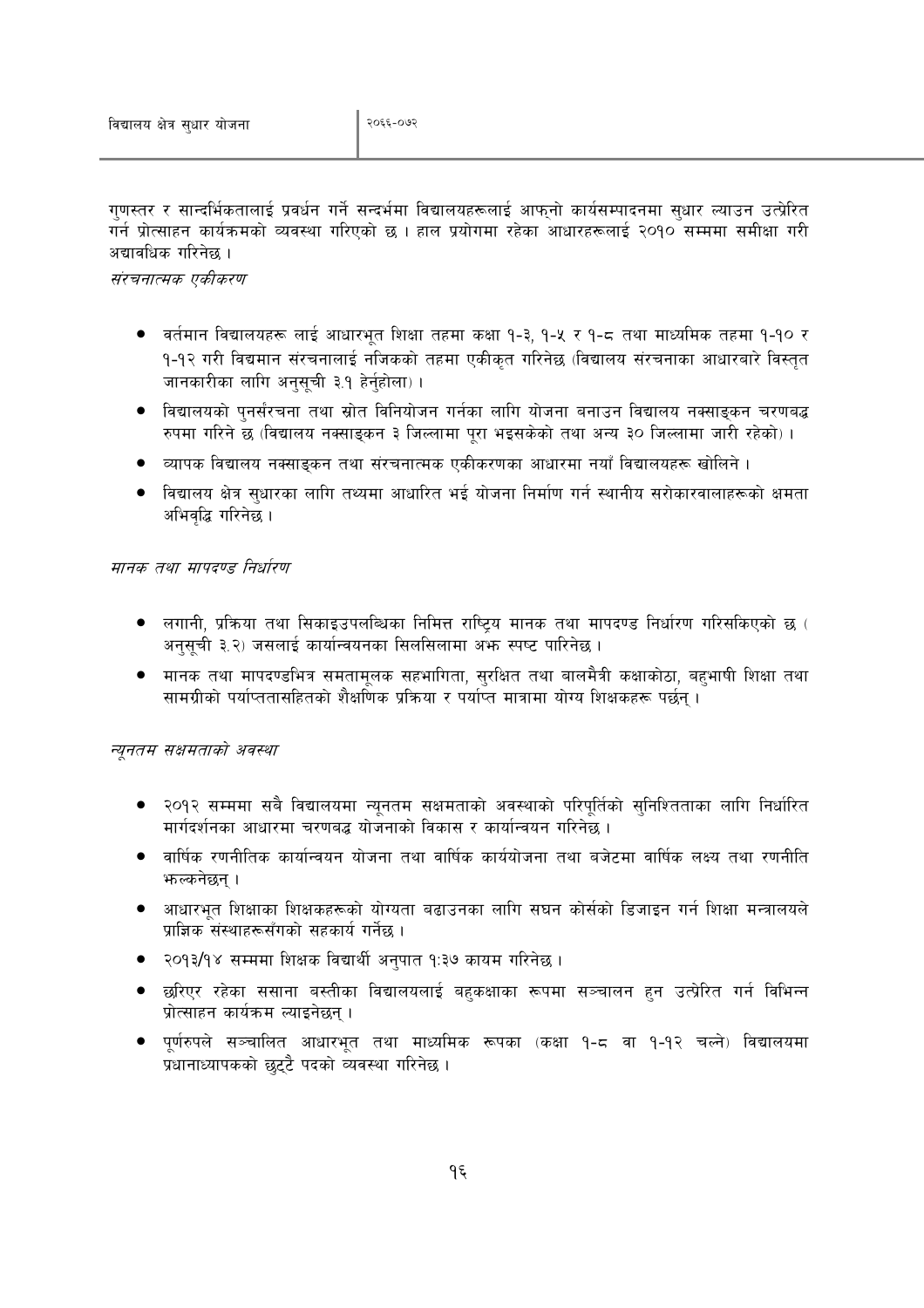#### प्रशासन तथा व्यवस्थापन

#### काननी व्यवस्था

- शिक्षा सेवाको प्रशासन तथा व्यवस्थापन गर्न स्थानीय सरकारको भुमिकालाई सशक्तीकरण गर्न एउटा एकीकत काननी रूपरेखाको विकास गरिनेछ।
- शिक्षा मन्त्रालयले विभिन्न ऐन नियम, जस्तै- शिक्षा ऐन तथा नियमावली, स्थानीय स्वायत्त शासन ऐन, सामाजिक सुधार ऐन आदिमार्फत् सम्बन्धित मन्त्रालय तथा स्थानीय स्तरमा आधारभूत सेवा तथा सुविधा प्रदान गर्ने निकायहरूसँग समन्वय कायम गर्न अग्रसर हुनेछ ।

#### केन्द्रीय सरकार: प्रशासन तथा व्यवस्थापन

- राष्टिय नीतिगत लक्ष्य तथा रणनीतिक उद्देश्य प्राप्तिका लागि नीति निर्धारण, योजना तथा बजेट निर्माण, समन्वय, प्रगतिको अनुगमन गर्ने उत्तरदायित्व शिक्षा मन्त्रालयको हुनेछ ।
- शिक्षा नीति निर्धारण समितिले शिक्षा मन्त्राललाई नीति निर्माणमा सहयोग गर्नेछ ।
- विद्यालय शिक्षाको प्रशासन र व्यवस्थापनको जिम्मेवारी शिक्षा विभागको हुनेछ ।
- पाठयक्रम, मापदण्ड निर्धारण, शिक्षक विकास तथा परीक्षाजस्ता प्राविधिक कार्य एउटा प्राविधिक बोर्डको समन्वयमा विद्यमान प्राविधिक निकायहरू. जस्तै- पाविके. शैजविकेले नै गर्नेछन ।
- ्सरकारले केन्द्रमा शैक्षिक गुणस्तर परीक्षण केन्द्र र राष्ट्रिय परीक्षा बोर्डको स्थापना गर्नेछ ।
- शिक्षा मन्त्रालयले चरणबद्ध रूपमा विद्यालय शिक्षाको सम्बन्धित प्राविधिक कार्यलाई एकीकरण गर्ने योजना बनाउनेछ ।

#### स्थानीय सरकार: प्रशासन तथा व्यवस्थापन

- शल्क छट, छात्रवृत्ति वा अन्य उपयुक्त सहायता प्रदान गर्ने गरी करार सम्फौता गरेर निजी क्षेत्रका सेवा प्रदायकहरूलाई सेवा प्रवाहका लागि प्रोत्साहन गर्न स्थानीय सरकारको अधिकार हो ।
- प्रारम्भिक बालशिक्षा तथा विकास केन्द्र, आधारभूत शिक्षा, वैकल्पिक विद्यालय, साक्षरता, निरन्तर शिक्षा कार्यक्रमको योजना, कार्यान्वयन तथा अनगमन गर्ने जिम्मेवारी स्थानीय सरकारको हो । यस्तो अनभव सामुदायिक वैकल्पिक विद्यालय कार्यक्रमबाट हासिल हुनसक्छन् तर स्थानीय सरकारहरू पूर्ण रूपमा कियाशील नभएसम्म वर्तमान कार्यान्वयन प्रणाली नै विद्यमान रहनेछ ।
- हाल ३३ जिल्लामा व्यापक रूपमा सञ्चालन भइरहेको विद्यालय नक्साइकनको अभ्यासले विद्यालयको एकीकृत पुनर्संरचना गर्ने, नयाँ विद्यालय (आधारभूत, प्राथमिक, उच्च प्राथमिक, आवासीय, बहुकक्षालगायत प्रकार वा तहका), नयाँ प्रारम्भिक बालशिक्षा तथा विकास केन्द्र, खला तथा लचिला विद्यालय खोल्ने कार्यका लागि आधार प्रदान गर्नेछन्। (अनुसूची ३.१ हेर्नुहोला)
- स्थानीय सरकारका लागि क्षमता अभिवृद्धि, स्रोतको परिचालन तथा सशक्तीकरण गर्न आवश्यक कानुनी व्यवस्था गर्न तथा आवश्यक सहयोग उपलब्ध गराउनका लागि केन्द्रीय सरकार प्रतिबद्ध छ ।

#### विद्यालय: प्रशासन तथा व्यवस्थापन

● विव्यसहरूको सशक्तीकरण गर्दै विद्यालयमा आधारित व्यवस्थापनलाई सदढ गर्ने, जसले विद्यालयको प्रगतिबारे अभिभावकहरू तथा स्थानीय सरकारलाई प्रतिवेदन पेस गर्नेछ । यस्ता प्रतिवेदनहरूले काननी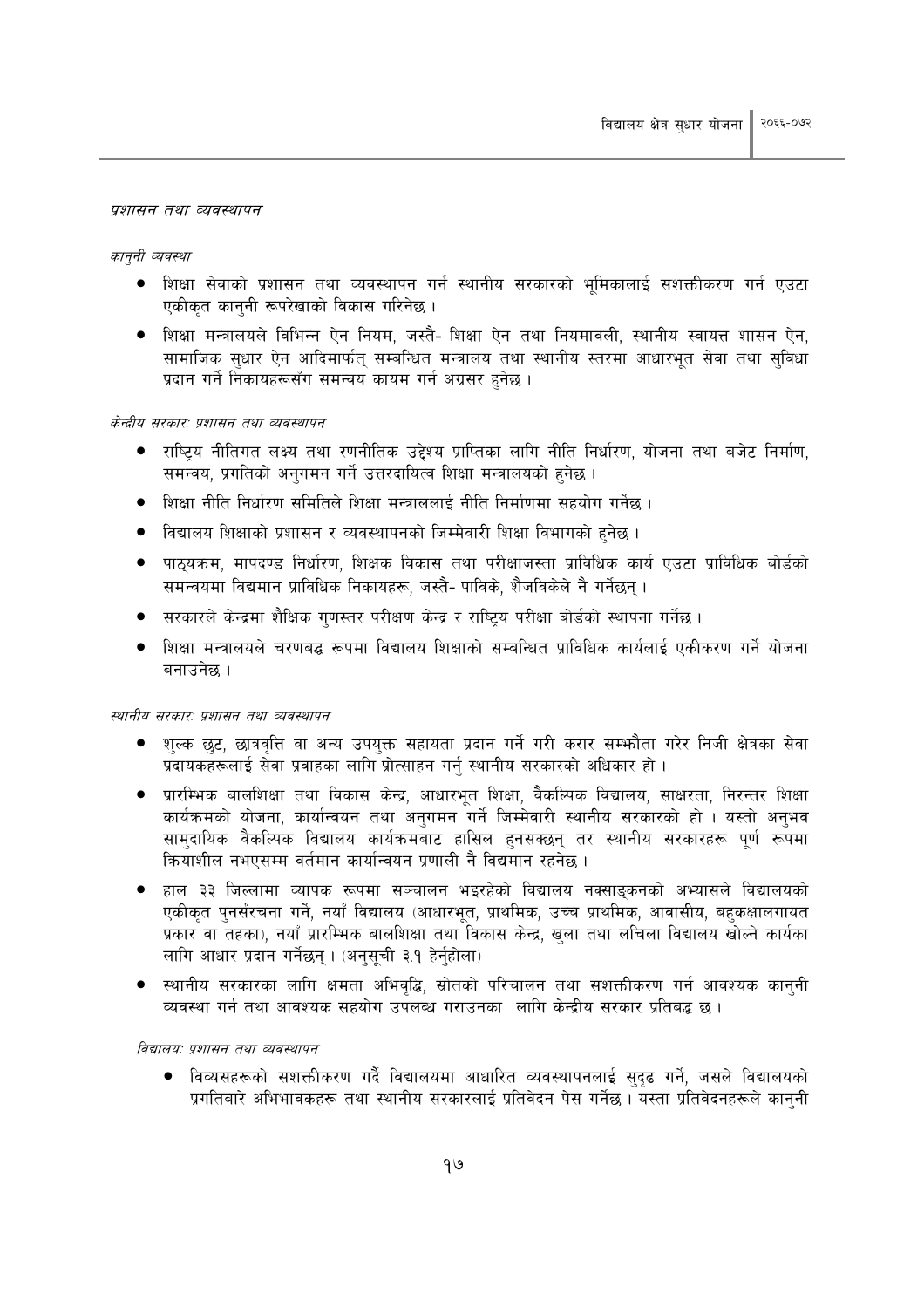प्राबधानका नीतिगत व्यवस्था, सामाजिक समावेशीकरण, वित्तीय तथा सामाजिक लेखा परीक्षणलार्य समावेश गर्दछ ।

- स्थानीय पाठयक्रम, कार्यलक्ष्य निर्धारण, विद्यालयको वार्षिक कार्ययोजना, कक्षाकोठाको व्यवस्थापन तथा शैक्षणिक विधिका सम्बन्धमा विद्यलय तहमै निर्णय लिइनेछ ।
- शिक्षक व्यवस्थापनका सम्बन्धमा विद्यमान ऐन नियमानुसार विव्यसको नै महत्त्वपूर्ण भूमिका हुनेछ ।
- योजनाले प्रधानाध्यापकको प्राज्ञिक पक्ष (शिक्षकलाई जिम्मेवारी तोक्ने तथा व्यावसायिक सपरिवेक्षण) तथा प्रशासनिक पक्ष (शिक्षकको कार्यतालिका, अभिलेख व्यवस्थापन, प्रशासनिक कर्मचारीको व्यवस्था आदि) मा निर्वाह गर्ने नेतत्व तथा व्यवस्थापकीय भमिकाको विकास गर्नेछ । प्रअलाई लक्ष्य निर्धारण गर्ने तथा शिक्षकको कार्यसम्पादन मूल्याङ्कन गर्ने अधिकार हुनेछ ।
- ्राष्टिय रूपमा निर्धारण गरिएको मापदण्डका अधिनमा रही विद्यालयलाई शैक्षणिक विकल्पहरू छनौट गर्न तथा कर्मचारी तथा आर्थिक व्यवस्थपन गर्न स्वायत्तता हुनेछ ।

#### अनुमानित खर्च

यस योजनामा आधारभूत शिक्षामा पाँच वर्षका लागि कुल खर्च अमेरिकी डलर १९९२.४१ मिलियन विनियोजन गरिएको छ। खर्चसम्बन्धी विस्तृत विवरण अनुसूची ९.१ दिइएको छ।

| कियाकलाप       | जिम्मेवार निकाय        | प्रक्रिया                                            | समयसीमा  |
|----------------|------------------------|------------------------------------------------------|----------|
| (के?)          | (को?)                  | (कसरी?)                                              | (कहिले?) |
| वैकल्पिक       | शिक्षा विभाग/          | शिक्षा विभाग र अशिकेले कार्यक्रमको निर्देशिकाको      | २००९/१०  |
| प्रावधान       | अनौपचारिक शिक्षा       | विकास गर्छन् । शिक्षा विभागले रकम दिन्छ । पाविकेले   |          |
|                | केन्द्र/ स्थानीय सरकार | पाठ्यक्रम विकास गर्छ र स्थानीय सरकारले कार्यक्रम     |          |
|                |                        | कार्यान्वयन गर्छ ।                                   |          |
| नयाँ कक्षाकोठा | शिक्षा विभाग/          | शिक्षा विभागले कार्यक्रमको निर्देशिकाको विकास गर्छ र | २००९/१०  |
|                | जिशिका/ विव्यस         | बजेट विनियोजन गर्छ। विव्यसले समुदायसँगको             |          |
|                |                        | सहकार्यमा निर्माण कार्यको कार्यान्वयन गर्छ। जिशिकाले |          |
|                |                        | प्राविधिक सहयोग र सुपरिवेक्षण गर्छ।                  |          |
| मर्मत सुधार    | शिक्षा विभाग $/$       | शिक्षा विभागले कार्यक्रमको निर्देशिकाको विकास गर्छ र | २००९/१०  |
|                | जिशिका/विव्यस          | बजेट विनियोजन गर्छ। विव्यसले सम्दायसँगको             |          |
|                |                        | सहकार्यमा निर्माण कार्यको कार्यान्वयन गर्छ। जिशिकाले |          |
|                |                        | प्राविधिक सहयोग र सुपरिवेक्षण गर्छ।                  |          |
| पुस्तकालय तथा  | शिक्षा विभाग/          | शिक्षा विभागले कार्यक्रमको निर्देशिकाको विकास गर्छ र | २००९/१०  |
| प्रयाोगशाला    | जिशिका/विव्यस          | बजेट विनियोजन गर्छ। विव्यसले समुदायसँगको             |          |
|                |                        | सहकार्यमा निर्माण कार्यको कार्यान्वयन गर्छ। जिशिकाले |          |
|                |                        | प्राविधिक सहयोग र सुपरिवेक्षण गर्छ ।                 |          |
| विशेष          | शिक्षा विभाग $/$       | शिक्षा विभागले कार्यक्रमको निर्देशिकाको विकास गर्छ र | २००९/१०  |
| विद्यालयको     | जिशिका $\sqrt{}$       | बजेट विनियोजन गर्छ । विव्यसले समुदायसँगको            |          |
| निर्माण        | विव्यस                 | सहकार्यमा निर्माण कार्यको कार्यान्वयन गर्छ। जिशिकाले |          |
|                |                        | प्राविधिक सहयोग र सुपरिवेक्षण गर्छ।                  |          |

#### कार्यान्वयन तालिका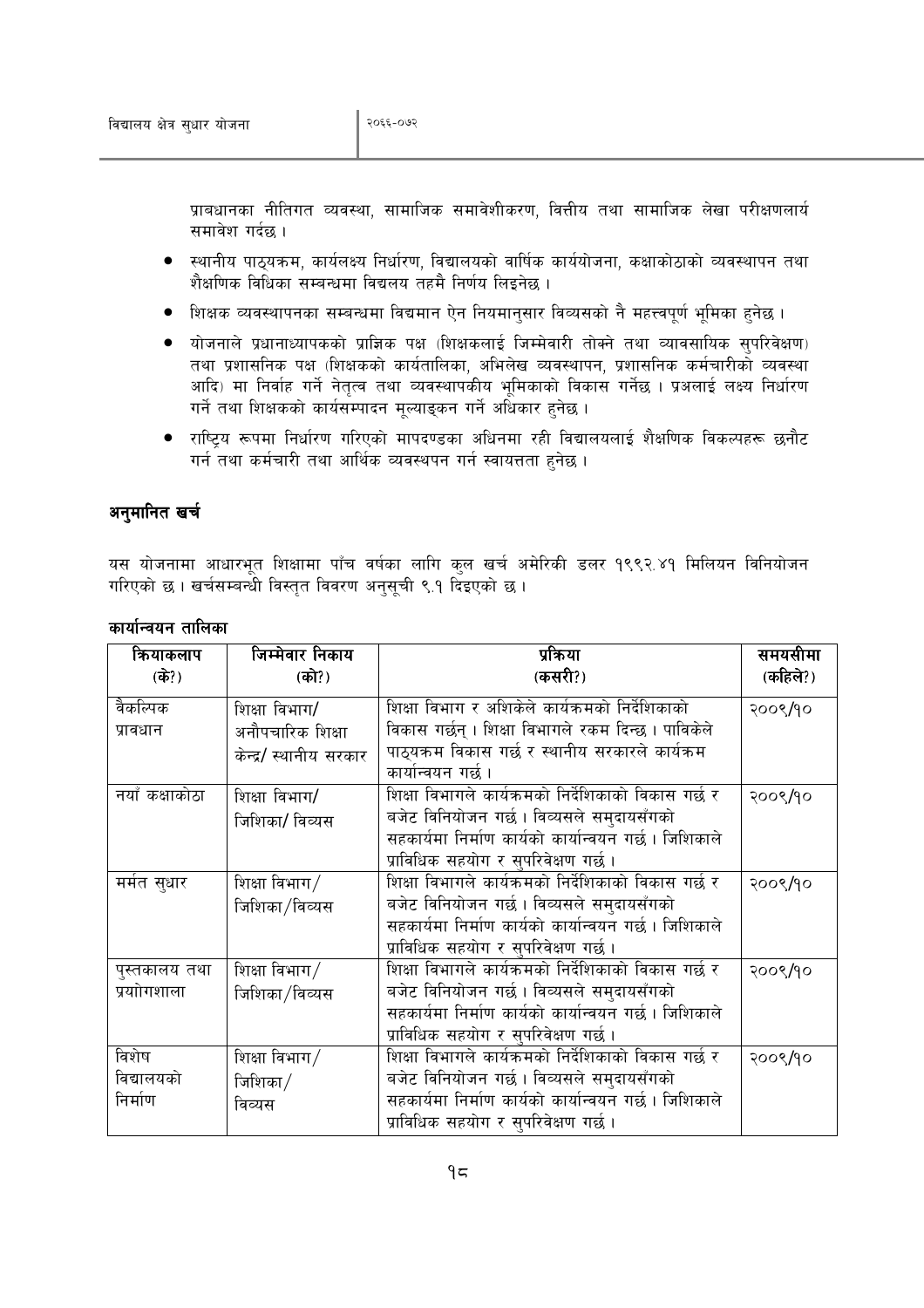| बाहय वातावरण                  | शिक्षा              | शिक्षा विभागले कार्यक्रमको निर्देशिकाको विकास गर्छ र   | २००९/१० |
|-------------------------------|---------------------|--------------------------------------------------------|---------|
|                               | विभाग/जिशिका $/$    | बजेट विनियोजन गर्छ। विव्यसले समुदायसँगको               |         |
|                               | विव्यस              | सहकार्यमा निर्माण कार्यको कार्यान्वयन गर्छ। जिशिकाले   |         |
|                               |                     | प्राविधिक सहयोग र सुपरिवेक्षण गर्छ ।                   |         |
| अनिवार्य                      | शिक्षा विभाग        | कार्यान्वयन गर्न इच्छुक गाविस/नपाहरूले शिक्षा विभाग    | २००९/१० |
| आधारभूत                       |                     | तथा जिशिकाबाट प्रोत्साहन तथा प्राविधिक सहयोग           |         |
| शिक्षाका लागि                 |                     | पाउनेछन् ।                                             |         |
| सहयोग                         |                     |                                                        |         |
| परम्परागत                     | शिक्षा विभाग/जिशिका | जिशिकामार्फत् परम्परागत विद्यालयका लागि अनुदान         | २००९/१० |
| विद्यालयलाई                   |                     | सहहयोग उपलब्ध गराइनेछ।                                 |         |
| सहयोग                         |                     |                                                        |         |
|                               |                     |                                                        |         |
| विभिन्न भाषाका                | शिक्षा विभाग/पाविके | पाविकेले विभिन्न भाषामा सिकाइ सामग्री विकास गर्न       | २००९/१० |
| लागि सामग्रीहरू               |                     | आवश्यक व्यवस्था मिलाउनेछ ।                             |         |
| बहभाषी                        | शिक्षा विभाग/पाविके | राष्ट्रिय स्तरमा एउटा समग्र बहुभाषी शिक्षाको प्रारूपको | २००९/१० |
| कार्यक्रम                     |                     | विकास गरिनेछ र यसलाई जिशिकामार्फत क्रमशः               |         |
|                               |                     | विद्यालयहरूमा लागू गरिनेछ ।                            |         |
| सूचना सञ्चार                  | शिक्षा विभाग        | तत्कालका लागि यस कार्यक्रममा बजेट प्राप्त छैन ।        |         |
| प्रविधियुक्त                  |                     |                                                        |         |
| शिक्षण सिकाइ                  |                     |                                                        |         |
| कार्यसम्पादनमा                | शिक्षा विभाग/जिशिका | विद्यालयहरूको प्रमाणीकरण गर्न शिक्षा विभागले पहिले नै  | २००९/१० |
| सुधार ल्याउन                  |                     | मापदण्डको विकास गरिसकेको छ, जसलाई परिमार्जन            |         |
| विद्यालयहरूलाई                |                     | गरी जिल्ला स्तरमा विद्यालयको कार्यसम्पादन मूल्याङ्कन   |         |
| प्रोत्साहन                    |                     | गर्न प्रयोग गरिनेछ । जिशिकाले जिशिससँग मिली वार्षिक    |         |
|                               |                     | रूपमा मूल्याइकन कार्य सञ्चालन गर्नेछ ।                 |         |
| पाठ्यक्रम,                    | पाविके              | पाविकेले डिजिटाइजेसन गर्न प्राविधिकहरू नियुक्त गर्ने र | २०१०/११ |
| शिक्षक निर्देशिका             |                     | व्यापक रूपमा प्रबोधीकरण र प्रयोग गर्न यसलाई            |         |
| तथा पाप्                      |                     | वेबसाइटमा राख्नेछ ।                                    |         |
| डिजिटाइजेसन                   |                     |                                                        |         |
| पाठ्यक्रम                     | पाविके              | पाविकेले रापाप्रा अनुरूप पाठ्यक्रम परिमार्जन गर्न      | २००९/१० |
| संशोधन तथा                    |                     | विशेषज्ञहरूलाई परिचालन गर्नेछ ।                        |         |
| परिमार्जन                     |                     |                                                        |         |
| पाठ्यपुस्तक                   | पाविके              | पाविकेले रापाप्रा अनुरूप पाठ्यक्रम परिमार्जन गर्न      | २०१०/११ |
| संशोधन तथा                    |                     | विशेषज्ञहरूलाई परिचालन गर्नेछ । पाविकेले बहु-          |         |
| परिमार्जन                     |                     | पाठ्यपुस्तकका लागि निर्देशिकासमेतको विकास गर्नेछ ।     |         |
| <u>.</u><br>शिक्षक निर्देशिका | पाविके              | पाविकेले शिक्षक निर्देशिका परिमार्जन तथा विकास गर्न    | २०१०/११ |
| संशोधन तथा                    |                     | विशेषज्ञहरूलाई परिचालन गर्नेछ विद्यालयहरूमा उपलब्ध     |         |
| परिमार्जन                     |                     | गराउनेछ ।                                              |         |
| स्थानीय                       | पाविके              | पाविकेले स्थानीय पाठ्यक्रमका लागि निर्देशिकाको विकास   | २०१०/११ |
| पाठ्यक्रम                     |                     | गर्नेछ र जिशिकाले स्थानीय विशेषज्ञलाई स्थानीय          |         |
|                               |                     | पाठ्यक्रम निर्माण गर्न परिचालन गर्नेछ ।                |         |
|                               |                     |                                                        |         |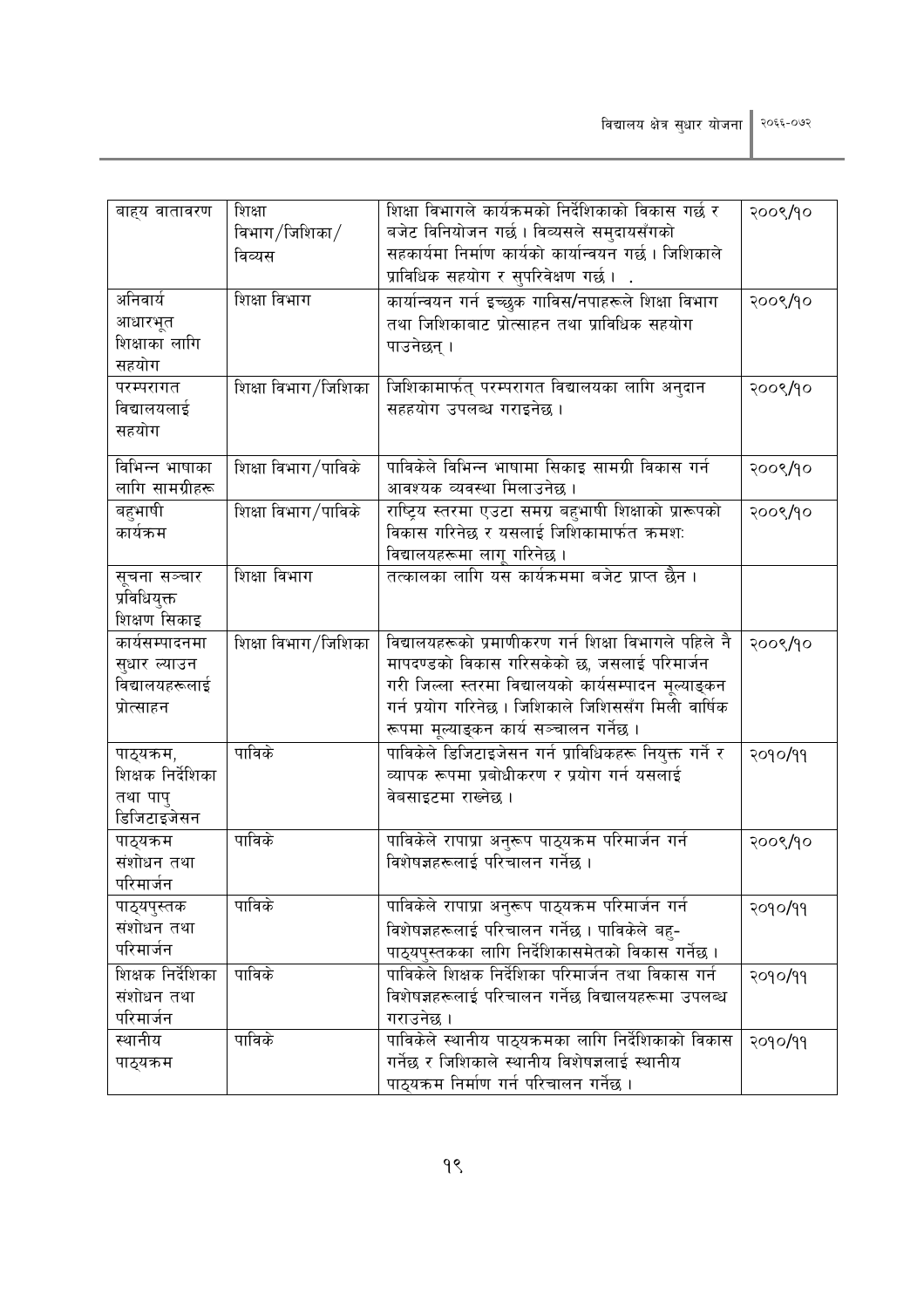| विद्यार्थी         | शिक्षा विभाग /       | पाविकेले आधारभूत शिक्षामा निरन्तर मूल्यांकन पद्धतिका      | २०१०/११ |
|--------------------|----------------------|-----------------------------------------------------------|---------|
| मूल्याङ्कन:        | पाविके $/$ पनिका $/$ | लागि खाका तयार गर्नेछ । विद्यालयहरूले निरन्तर             |         |
| निरन्तर            | जिशिका               | मूल्याइकन पद्धतिको कार्यान्वयन गर्न प्राविधिक र           |         |
| मूल्याङ्कन         |                      | प्रशासनिक सहयोग प्राप्त गर्नेछन् । जिशिकाले कक्षा ८       |         |
|                    |                      | को अन्त्यमा परीक्षा सञ्चालन गर्नेछ ।                      |         |
| प्रअका लागि        | शिक्षा विभाग $/$     | पूर्ण रूपमा कक्षा १-८ चलेका विद्यालयले विव्यसले           | २०११/१२ |
| अनुदान सहयोग       | विव्यस               | करारमा नियुक्ति गर्ने गरी छुट्टै प्रअ पदको व्यवस्था       |         |
| (कक्षा १-८)        |                      | हुनेछ । प्रअको नियुक्तिको प्रक्रियाका सम्बन्धमा विभागले   |         |
|                    |                      | निर्देशिका जारी गर्नेछ ।                                  |         |
| प्रति विद्यार्थी   | शिक्षा विभाग/        | विद्यालयहरूले प्रति विद्यार्थी लागतका आधारमा              | २००९/१० |
| लागत:              | विद्यालय             | पाठ्यपुस्तकका लागि एकमुस्ट अनुदान पाउनेछन् ।              |         |
| पाठ्यपुस्तक (१-५)  |                      |                                                           |         |
| पाठ्यपुस्तक (६-८)  | शिक्षा विभाग         | विद्यालयहरूले प्रति विद्यार्थी लागतका आधारमा              | २००९/१० |
|                    | /विद्यालय            | पाठ्यपुस्तकका लागि एकमुस्ट अनुदान पाउनेछन् ।              |         |
| विद्यालयको         | शिक्षा विभाग /       | रकमको उपलब्धता नभएको                                      |         |
| पुनर्सरचनागर्नका   | जिशिका               |                                                           |         |
| लागि सहयोग         |                      |                                                           |         |
| दलित विद्यार्थी    | शिक्षा विभाग /       | सबै दलितहरूले विद्यालयमार्फत् छात्रवृत्ति पाउनेछन् ।      | २००९/१० |
| हरू कक्षा(१-८)     | जिशिका               |                                                           |         |
| छात्रा छात्रवृत्ति | शिक्षा विभाग $/$     | कर्णाली क्षेत्रका सबै र अन्य जिल्लाका ५०% छात्राहरूले     | २००९/१० |
| कक्षा (१-८)        | जिशिका स्थानीय       | छात्रवृत्ति पाउनेछन् ।                                    |         |
|                    | समिति                |                                                           |         |
| अपाङ्ग छात्रवृत्ति | शिक्षा विभाग /       | अपाङ्गता भएका विद्यार्थीहरूले विद्यालयमार्फत् छात्रवृत्ति | २००९/१० |
|                    | जिशिका               | पाउनेछन् ।                                                |         |
| सहिदका             | शिक्षा विभाग $/$     | सहिदका परिवारका छोराछोरीहरूले जिशिकाले प्रमाणित           | २००९/१० |
| छोराछोरीहरूका      | जिशिका               | गरेअनुसार छात्रवृत्ति पाउनेछन् ।                          |         |
| लागि छात्रवृत्ति   |                      |                                                           |         |
| बहकक्षा            | शिक्षा विभाग /       |                                                           | २०१०/११ |
| व्यवस्थापनका       | जिशिका               |                                                           |         |
| लाीग सहयोग         |                      |                                                           |         |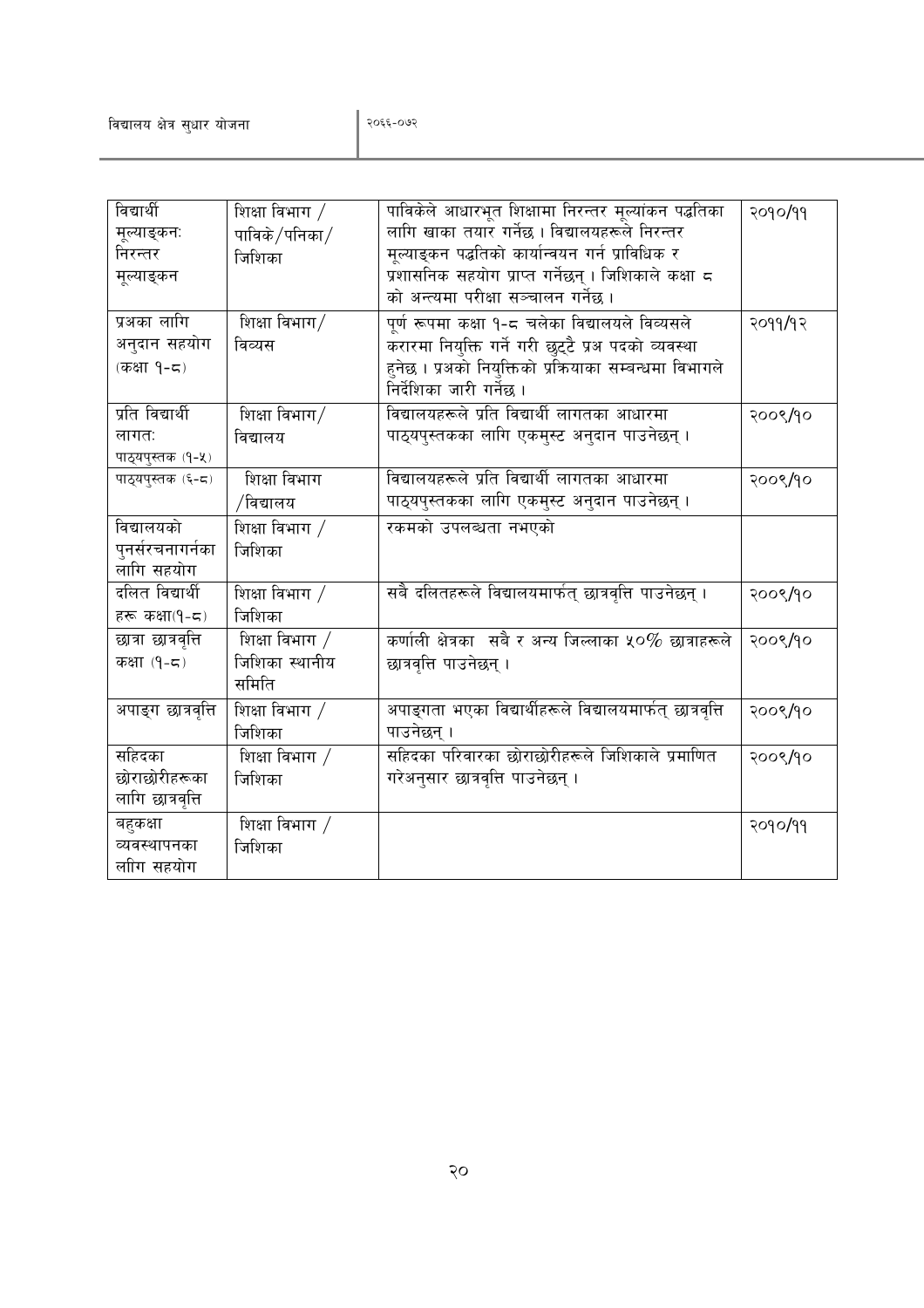#### a.८ माध्यमिक शि**क्षा**

#### लक्ष्य तथा उद्देश्यहरू

#### लक्ष्य

प्रतिस्पर्धी तथा सीपयुक्त जनशक्तिको उत्पादन गरी राष्ट्रिय विकासको आवश्यकता पूरा गर्ने तथा उच्च शिक्षाका लागि भरपर्दो आधारशिला तयार गर्ने।

#### उद्देश्य

माध्यमिक शिक्षामा पहुँच, समता, समानता, गुणस्तर तथा सान्दर्भिकतामा सुधार ल्याउने ।

#### नीतिनिर्देश

#### पहुँच र सहभागिता

• नि:शल्क माध्यमिक शिक्षाको विस्तार ।

#### समता र सामाजिक समावेशीकरण

● माध्यमिक शिक्षाका सबै पक्षमा समतामूलक सहभागिताको अवसर ।

#### गुणस्तर र सान्दर्भिकता

- माध्यमिक शिक्षामा सामान्य व्यावसायिक सीपको व्यवस्था ।
- न्यूनतम सक्षमताका अवस्था पूरा गर्ने तथा समतामूलक सहयोग सुनिश्चित गर्ने ।
- मूल पाठ्यक्रम तथा स्थानीय पाठ्यक्रमका लागि राष्ट्रिय पाठ्यक्रम प्रारूपलाई आधार मान्ने।

#### प्रशासन तथा व्यवस्थापन

- शिक्षा प्रशासन: केन्द्र र स्थानीय सरकारको साभा जिम्मेवारी ।
- शिक्षा व्यवस्थापन: विद्यालय समुदाय र स्थानीय सरकारको साभ्रा जिम्मेवारी ।

#### मुख्यमुख्य नतिजाहरू

- वैकल्पिक विद्यालयका प्रावधानमार्फत् प्रत्येक वर्ष ६०,००० विद्यार्थीहरूले कक्षा ९ र १० पूरा गर्ने ।
- अति गरिब पृष्ठभूमिका ७५,००० विद्यार्थीहरूले माध्यमिक शिक्षा पूरा गर्न छात्रवृत्ति पाएको हुने ।
- कक्षा ९-१० का ६,६०,००० छात्राहरूले छात्रवृत्ति पाएको हुने ।  $\bullet$
- ७५,००० अपाङ्ग विद्यार्थीहरूले छात्रवृत्ति पाएको हुने ।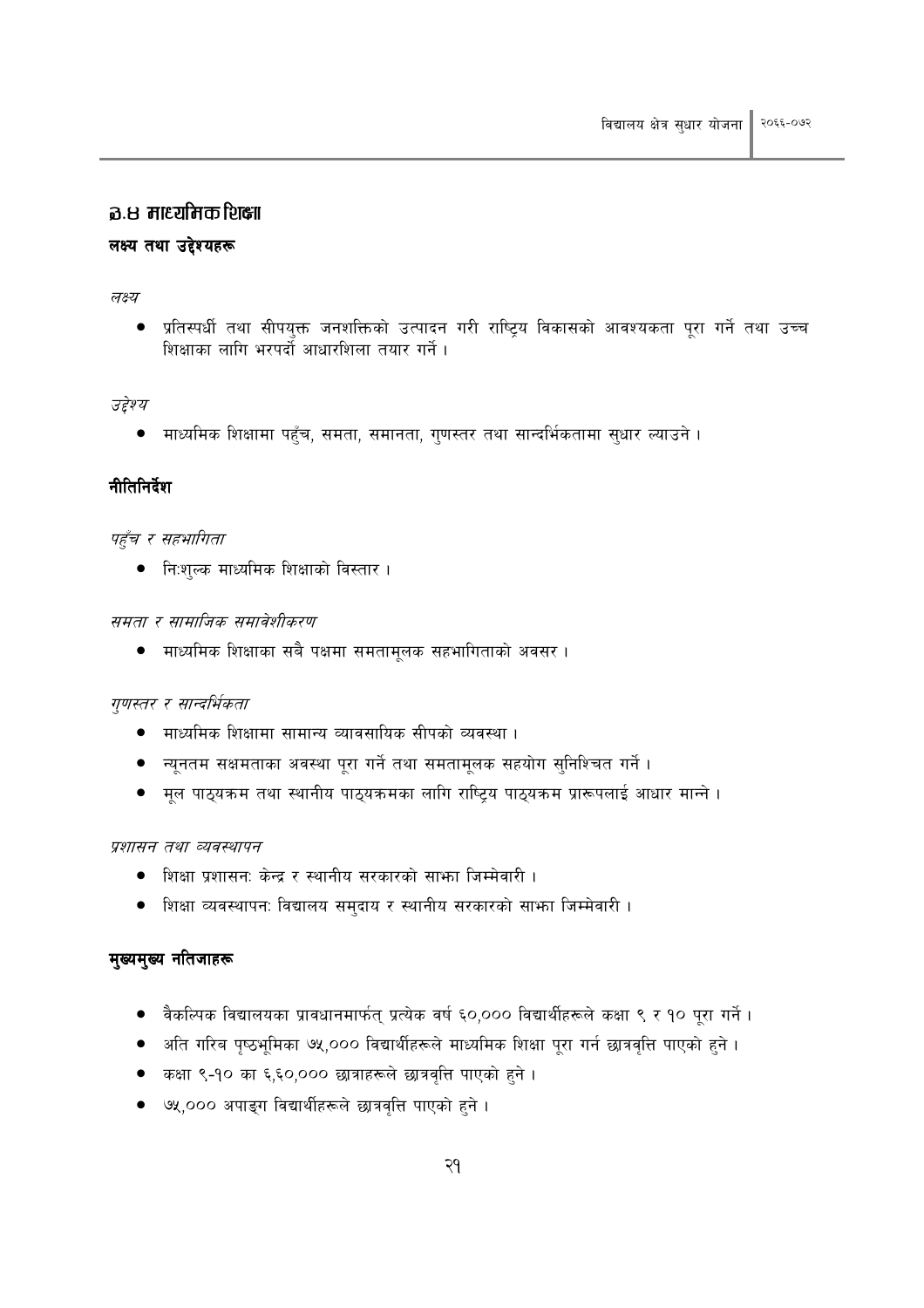- कार्यसम्पादनमा सुधार ल्याउने ३७५ माध्यमिक विद्यालयहरू पुरस्कृत भएका ।
- पाठ्यक्रम, शिक्षक निर्देशिका, तथा पाठ्यपुस्तकहरू विद्युतीय रूपमा उपलब्ध हुने ।
- पाठ्यक्रम तथा पाठ्यपुस्तकहरू परिमार्जन तथा अद्यावधिक गरिएका हुने।
- शिक्षक निर्देशिकाहरूको विकास, अद्यावधिक र वितरण भएका हुने ।
- माविका सबै विद्यार्थीहरूले समयमै पाठ्यपस्तक पाएको हुने ।

#### रणनीतिक कार्यकलापहरू

#### पहुँच र सहभागिता

नि:शुल्क शिक्षा

- २०१५ सम्ममा माध्यमिक शिक्षा नि:शुल्क गर्दै जाने प्रावधान ।
- नि:शुल्क माध्यमिक शिक्षा भन्नाले कम्तीमा पनि भर्ना शुल्क र पढाइ शुल्क नि:शुल्क हुनु हो । पाठुयपुस्तक तथा अन्य सामग्रीहरू सपथ दरमा उपलब्ध गराइनेछ ।
- पिछडिएको परिवारका बालबालिकाहरूका लागि पहुँच र सहभागिता बढाउन तथा माध्यमिक शिक्षा पूरा गराउन विशेष प्रोत्साहनका कार्यक्रम ल्याइनेछ ।
- माध्यमिक शिक्षामा पहुँचको सुनिश्चितता गर्न निजी क्षेत्रका सेवा प्रदायकहरूसँगको साभ्रेदारीलाई प्रवर्धन गरिनेछ ।

वैकल्पिक कार्यक्रमहरू

- विविध आवश्यकता पूरा गर्न लागत साभेदारीका आधारमा खुला र दूर शिक्षा तथा लचिला विद्यालयको विस्तार ।
- पिछडिएका बालबालिकाका लागि निःशुल्क वैकल्पिक शिक्षाको प्रावधान ।
- ै वैकल्पिक बन्दोबस्त गरी व्यावसायिक सीपमा जोड़ दिने गरी प्राविधिक शिक्षाको व्यवस्था ।

#### टिकिरहने र पूरा गर्ने

- दलित, सीमान्तकृत समूह, अपाइग, छात्रा, तथा विपन्नवर्गका परिवारका बालबालिकाको माध्यमिक शिक्षामा पहुँच पुरयाउने तथा पढाइ पुरा गर्ने सुनिश्चितताका लागि प्रोत्साहनका कार्यक्रमहरूको व्यवस्था ।
- न्यूनतम सिकाइ उपलब्धि पनि हासिल गर्न नसक्ने विद्यार्थीहरू का लागि उपचारात्मक सहयोग उपलब्ध गराइने ।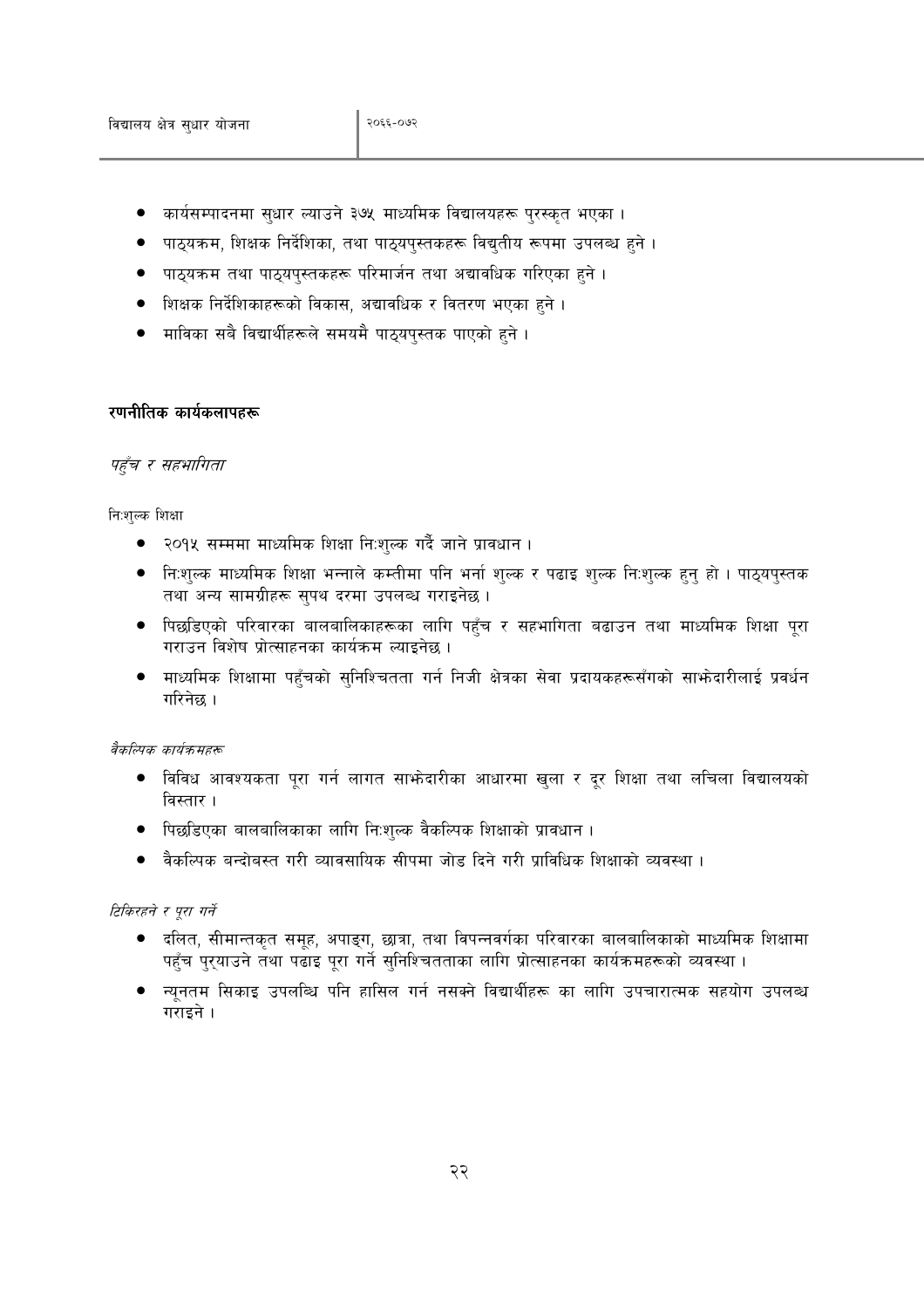#### समता तथा सामाजिक समावेशीकरण

#### सहभागिता बढाउने

- पिछडिएको समहलाई विशेष जोड दिई सबैको सहभागिता बढाउन यो योजना निम्नलिखित सकारात्मक विभेदको नीति कार्यान्वयन गर्नेतर्फ लक्षित छ : क) प्रअको नियुक्ति गर्ने विद्यालयलाई प्रोत्साहन (ख) शिक्षक तथा कर्मचारीहरू को नियक्तिमा कोटा प्रथा (ग) शिक्षक नियक्तिका लागि विशेष ग्राहयतका आधारहरू ।
- माध्यमिक शिक्षामा महिलाको सहभागिताका लागि निम्नलिखित प्रावधानहरू राखिनेछन्: (क) सुत्केरी तथा श्रीमती सुत्केरी हुँदा पुरुषले पाउने बिदा, शिशुलाई खुवाउने विश्राम समय र सट्टा शिक्षकको प्रावधान (ख) पिछडिएका समूह र महिलालाई शिक्षक पदमा बढवाका लागि कम अवधि भए पनि उम्मेदवार हुन हुने प्रावधान ।

#### वैधानिक प्रावधान

- शिक्षा व्यवस्थापन तथा प्रशासनकार्यमा समताको सुनिश्चितताका लागि कानुनी व्यवस्था ।
- सबै तहका प्रशासन तथा व्यवस्थापन समितिहरू मा महिला तथा पिछडिएका समुहको समानुपातिक सहभागिता होस भन्नका लागि सकारात्मक उपायको नीति अवलम्बन ।

#### आचारसंहिता

● गरिबमुखी, अविभेदकारी तथा दण्डविरोधी अभ्यासको रक्षा गर्न विद्यालयमा आचारसंहिताको विकास गरी लागु गरिनेछ ।

#### गुणस्तर र सान्दर्भिकता

संरचनात्मक एकीकरण

- राष्ट्रिय रुपमा निर्धारित मानक तथा मापदण्डमा आधारित माध्यमिक विद्यालयको प्रावधान ।
- माध्यमिक शिक्षा कार्यक्रमको पुर्ण एकीकरण हुनुअघि २००९ देखि २०१२ सम्ममा परीक्षण कार्य सञ्चालन गरिनेछ ।
- परीक्षणका रुपमा माध्यमिक विद्यालयहरू मा सामान्य व्यवसायिक सीपहरू (soft skills) सहित प्राविधिक शिक्षा तथा व्यावसायिक तालिमको व्यवस्था गरी भविश्यमा विद्यालय शिक्षामा एकीकृत गरिने ।
- विद्यालयको स्तरोन्नति गर्ने, गाभ्ने तथा स्तर घटाउने सम्बन्धमा तथ्यमा आधारित भएर निर्णय लिन जिल्लामा गरिने विस्तत विद्यालय नक्साडकनले आधार प्रदान गर्नेछ ।

#### मानक तथा मापदण्ड निर्धारण

- शिक्षा मन्त्रालयले माध्यमिक शिक्षाका मापदण्ड निर्माण गर्न निर्देशिका जारी गर्नेछ ।
- शिक्षक पदमा नियुक्तिका लागि न्यूनतम योग्यताका अतिरिक्त शिक्षकको तयारी कोर्स र पुनर्ताजगी तालिमलाई अनिवार्य बनाइनेछ ।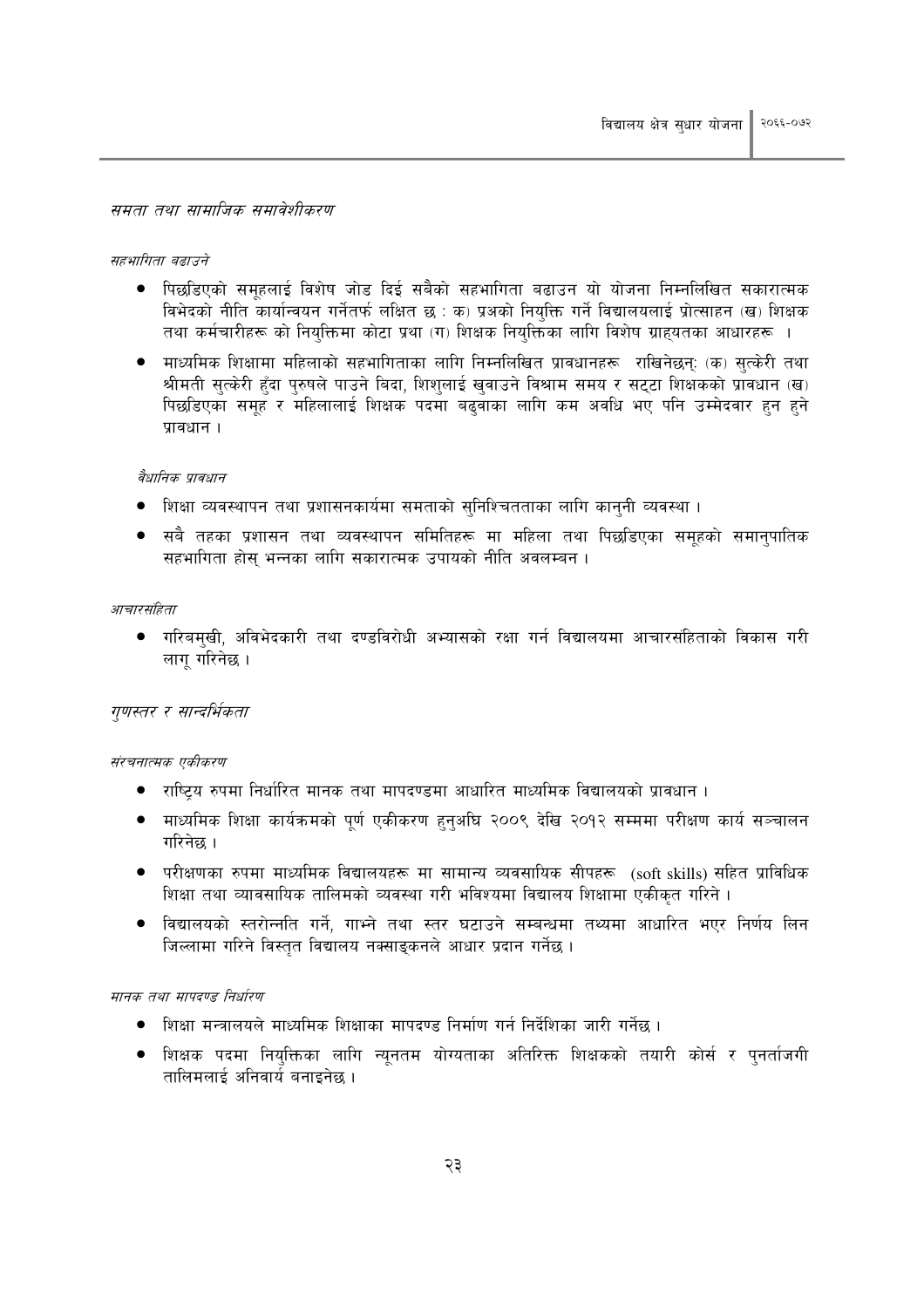न्यूनतम आधारभूत अवस्था

- शिक्षा मन्त्रालयले न्यूनतम सक्षमता अवस्था तोकी सबै विद्यालयमा उक्त अवस्था पुग्ने सुनिश्चितता गर्नेछ ।
- सरकारले विद्यालय सुधार योजनामा आधारित रकम विद्यालयलाई प्रदान गर्नेछ र विद्यालयले स्थानीय स्रोतको परिचालन गर्नेछ ।
- २०७२1०७३ सम्ममा सबै माविहरू मा छट्टै प्रअ पदको व्यवस्था हुनेछ ।

#### परीक्षा सधार

- प्राविधिक तथा व्यावसायिक तालिमलगायत कक्षा ८, १०, १२ मा सार्वजनिक परीक्षा सञ्चालन गर्ने, प्रमाणपत्र दिने तथा प्रमाणीकरण गर्नेजस्ता कार्यका लागि संयोजनकारी उच्च निकायका रुपमा राष्ट्रिय परीक्षा बोर्डको गठन हनेछ।
- सार्वजनिक परीक्षा तीन स्तरमा सञ्चालन गरिनेछः राष्ट्रिय, क्षेत्रीय र जिल्ला । राष्ट्रिय स्तरको परीक्षा उच्च माध्यमिक (HSLC) तहका निमित्त कक्षा १२ को अन्त्यमा राष्टिय परीक्षा बोर्डले सञ्चालन गर्नेछ । क्षेत्रीय स्तरको परीक्षा कक्षा १० को अन्त्यमा राष्टिय परीक्षा बोर्डकै अधीनमा क्षेत्रीय शिक्षा निर्देशनालयले सञ्चालन गर्नेछ । जिल्ला स्तरीय परीक्षा कक्षा ८ को अन्त्यमा राष्टिय परीक्षा बोर्डको निर्देशनमा जिल्ला शिक्षा कार्यालयले सञ्चालन गर्नेछ ।
- कक्षा ८ को परीक्षा आधारभुत तहको शिक्षाको अन्तिम परीक्षा हुनेछ ।
- कक्षा १० र १२ मा मूल र सहायक विषयमा उत्तीर्ण गरेका आधारमा प्रमाणपत्र प्रदान गरिनेछ ।
- व्यक्तिगत रुपमा स्वाध्ययन गर्नेले कक्षा ८ को परीक्षामा सामेल हुन जिल्लास्तरमा सञ्चालन गरिने योग्यता परीक्षामा पास हुनुपर्नेछ । कक्षा ८ पास गरेकाहरूले दुई वर्ष स्वाध्ययन गरेपछि मात्र कक्षा १० को परीक्षामा सामेल हुन योग्य हुनेछन् (प्राविधिक र व्यावसायिक धारबाहेक)।
- माध्यमिक तहमा दुईओटा प्रमाणपत्र प्रदान गरिनेछ ।
	- (क) माध्यमिक तह प्रमाण पत्र (एसएलसी) अथवा प्राविधिक माध्यमिक तह प्रमाण पत्र (टीएसएलसी)
	- (ख) उच्च माध्यमिक तह प्रमाण पत्र (एचएसएलसी) अथवा प्राविधिक उच्च माध्यमिक तह प्रमाण पत्र ( टीएचएसएलसी)
- राष्टिय परीक्षा बोर्डले उपलब्ध गराएको राष्टिय परीक्षाको प्रारुपका अधिनमा रही प्राविधिक शिक्षा तथा व्यावसायिक तालिम परिषद्ले छोटो अवधिका व्यावसायिक, प्राविधिक तथा परम्परागत सीप परीक्षणलगायतका प्रमाणीकरण परीक्षाहरू सञ्चालन गर्नेछ ।

#### प्रशासन र व्यवस्थापन

• आधारभूत शिक्षाको परिच्छेदमा उल्लेख भएका प्रशासन र व्यवस्थापनसम्बन्धी कार्यहरू माध्यमिक शिक्षामा पनि लागू हुन्छ ।

#### अनमानित लागत

यस योजनामा माध्यमिक शिक्षाका लागि अमेरिकी डलर ४८३.७९ मिलियन विनियोजित गरिएको छ । यसको विस्तुत विवरण अनसची ९.१ मा हेर्नहोला।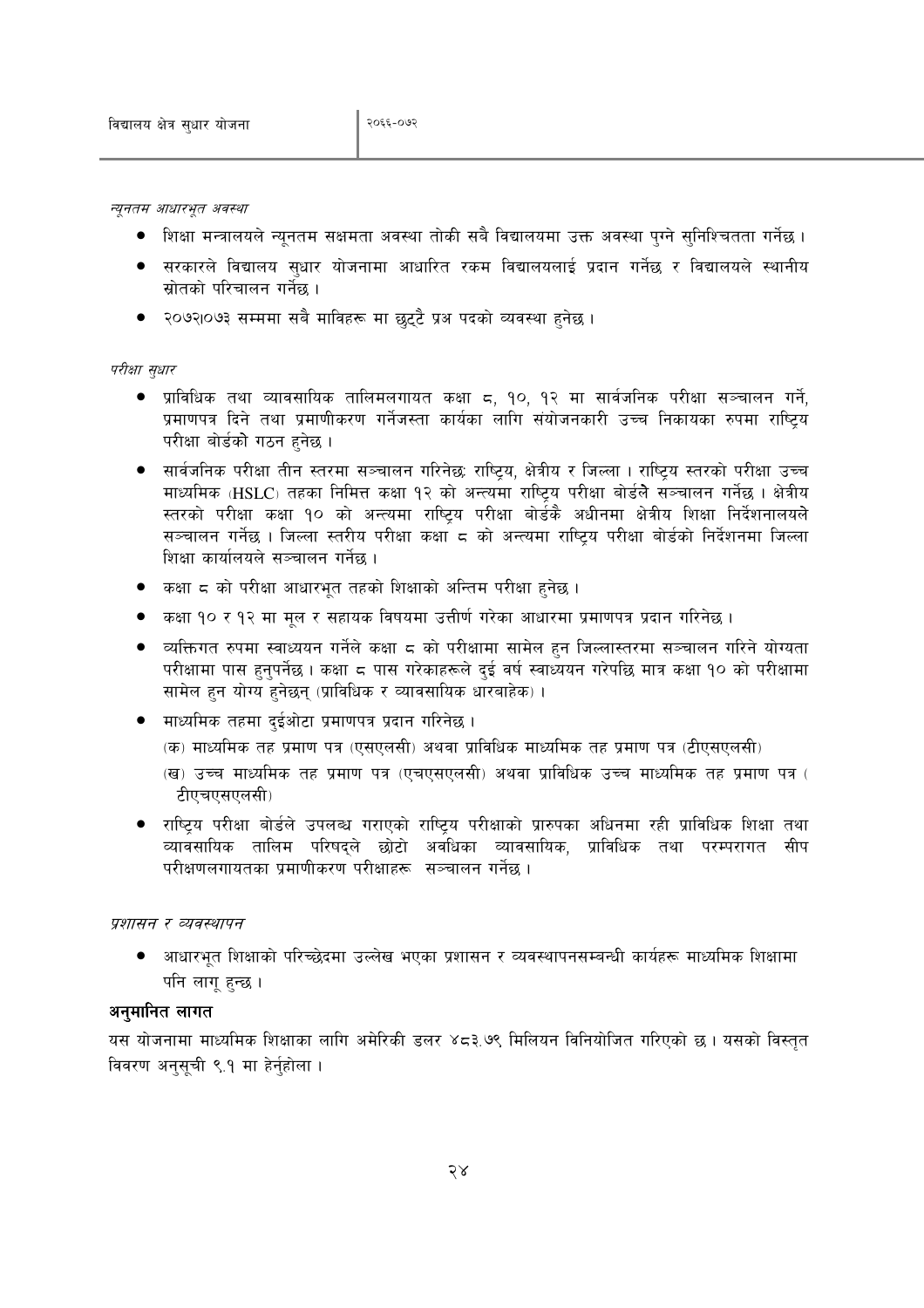# कार्यान्वयन तालिका

| क्रियाकलाप                                                      | जिम्मेवार निकाय                                             | प्रक्रिया (कसरी?)                                                                                                                                                                                                                                             |         |  |
|-----------------------------------------------------------------|-------------------------------------------------------------|---------------------------------------------------------------------------------------------------------------------------------------------------------------------------------------------------------------------------------------------------------------|---------|--|
| (के?)                                                           | (को?)                                                       |                                                                                                                                                                                                                                                               | (कहिले? |  |
| वैकल्पिक प्रावधान                                               | शिक्षा विभाग/<br>अनौपचारिक शिक्षा केन्द्र/<br>स्थानीय सरकार | शिक्षा विभाग र अशिकेले कार्यक्रमको निर्देशिकाको विकास गर्छन् ।<br>शिक्षा विभागले रकम दिन्छ । पाविकेले पाठ्यक्रम विकास गर्छ र<br>स्थानीय सरकारले कार्यक्रम कार्यान्वयन गर्छ ।                                                                                  | २००९/१० |  |
| नयाँ कक्षाकोठा                                                  | शिक्षा विभाग/जिशिका/<br>विव्यस                              | शिक्षा विभागले कार्यक्रमको निर्देशिकाको विकास गर्छ र बजेट<br>विनियोजन गर्छ। विव्यसले समुदायसँगको सहकार्यमा निर्माण<br>कार्यको कार्यान्वयन गर्छ। जिशिकाले प्राविधिक सहयोग र<br>सुपरिवेक्षण गर्छ।                                                               | २००९/१० |  |
| मर्मत सुधार                                                     | शिक्षा विभाग $/$<br>जिशिका/विव्यस                           | शिक्षा विभागले कार्यक्रमको निर्देशिकाको विकास गर्छ र बजेट<br>विनियोजन गर्छ। विव्यसले समुदायसँगको सहकार्यमा निर्माण<br>कार्यको कार्यान्वयन गर्छ। जिशिकाले प्राविधिक सहयोग र<br>सपरिवेक्षण गर्छ।                                                                | २००९/१० |  |
| पुस्तकालय<br>तथा<br>प्रयाोगशाला                                 | शिक्षा विभाग $/$<br>जिशिका/विव्यस                           | शिक्षा विभागले कार्यक्रमको निर्देशिकाको विकास गर्छ र बजेट<br>विनियोजन गर्छ। विव्यसले समुदायसँगको सहकार्यमा निर्माण<br>कार्यको कार्यान्वयन गर्छ। जिशिकाले प्राविधिक सहयोग र<br>सुपरिवेक्षण गर्छ।                                                               | २०१०/११ |  |
| विशेष विद्यालयको<br>निर्माण                                     | शिक्षा विभाग $/$<br>जिशिका/विव्यस                           | शिक्षा विभागले कार्यक्रमको निर्देशिकाको विकास गर्छ र बजेट<br>विनियोजन गर्छ। विव्यसले समुदायसँगको सहकार्यमा निर्माण<br>कार्यको कार्यान्वयन गर्छ। जिशिकाले प्राविधिक सहयोग र<br>सपरिवेक्षण गर्छ।                                                                | २०१०/११ |  |
| बाह्य वातावरण                                                   | शिक्षा विभाग $/$<br>जिशिका/विव्यस                           | शिक्षा विभागले कार्यक्रमको निर्देशिकाको विकास गर्छ र बजेट<br>विनियोजन गर्छ। विव्यसले समुदायसँगको सहकार्यमा निर्माण<br>कार्यको कार्यान्वयन गर्छ। जिशिकाले प्राविधिक सहयोग र<br>स्परिवेक्षण गर्छ।.                                                              | २००९/१० |  |
| अनिवार्य आधारभूत<br>शिक्षाका लागि सहयोग                         | शिक्षा विभाग                                                | कार्यान्वयन गर्न इच्छुक गाविस/नपाहरूले शिक्षा विभाग तथा<br>जिशिकाबाट प्रोत्साहन तथा प्राविधिक सहयोग पाउनेछन् ।                                                                                                                                                | २००९/१० |  |
| परम्परागत<br>विद्यालयलाई सहयोग                                  | शिक्षा विभाग/जिशिका                                         | जिशिकामार्फत् परम्परागत विद्यालयका लागि अनुदान सहयोग<br>उपलब्ध गराइनेछ ।                                                                                                                                                                                      | २०१०/११ |  |
| कार्यसम्पादनमा सुधार<br>ल्याउने<br>विद्यालयहरूलाई<br>प्रोत्साहन | शिक्षा विभाग/जिशिका                                         | विद्यालयहरूको प्रमाणीकरण गर्न शिक्षा विभागले पहिले नै<br>मापदण्डको विकास गरिसकेको छ, जसलाई परिमार्जन गरी जिल्ला<br>स्तरमा विद्यालयको कार्यसम्पादन मूल्याङ्कन गर्न प्रयोग गरिनेछ ।<br>जिशिकाले जिशिससँग मिली वार्षिक रूपमा मूल्याइकन कार्य<br>सञ्चालन गर्नेछ । | २००९/१० |  |
| पाठ्यक्रम, शिक्षक<br>निर्देशिका तथा पापु<br>डिजिटाइजेसन         | पाविके                                                      | पाविकेले डिजिटाइजेसन गर्न प्राविधिकहरू नियुक्त गर्ने र व्यापक<br>रूपमा प्रबोधीकरण र प्रयोग गर्न यसलाई वेबसाइटमा राख्नेछ ।                                                                                                                                     | २०११/१२ |  |
| पाठ्यक्रम संशोधन<br>तथा परिमार्जन                               | पाविके                                                      | पाविकेले रापाप्रा अनुरूप पाठ्यक्रम परिमार्जन गर्न विशेषज्ञहरूलाई<br>परिचालन गर्नेछ ।                                                                                                                                                                          | २०११/१२ |  |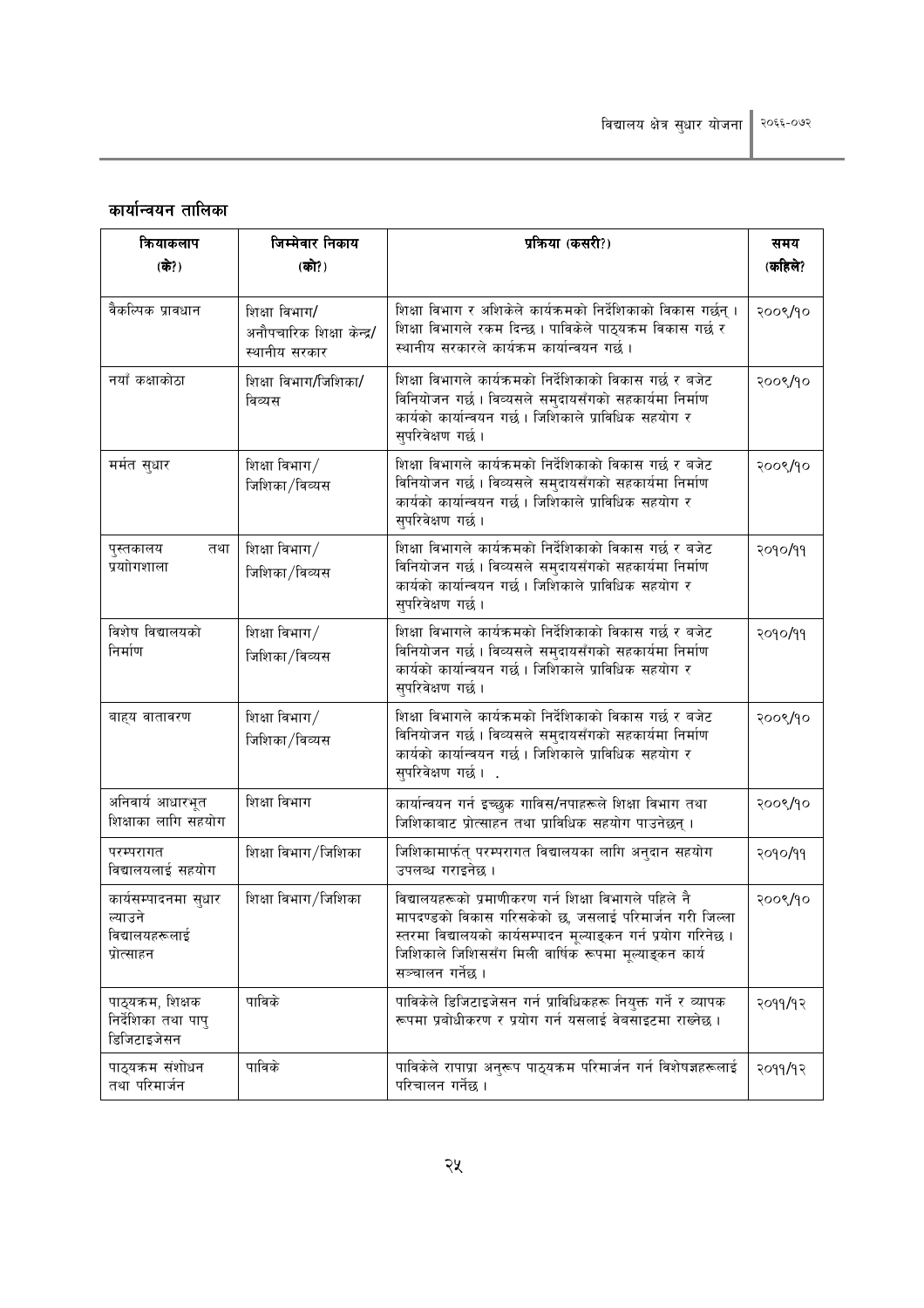| पाठ्यपुस्तक संशोधन<br>तथा परिमार्जन                | पाविके                                 | पाविकेले रापाप्रा अनुरूप पाठ्यक्रम परिमार्जन गर्न विशेषज्ञहरूलाई<br>परिचालन गर्नेछ । पाविकेले बहु-पाठ्यपुस्तकका लागि<br>निर्देशिकासमेतको विकास गर्नेछ ।                                                                                                                 | २०११/१२ |
|----------------------------------------------------|----------------------------------------|-------------------------------------------------------------------------------------------------------------------------------------------------------------------------------------------------------------------------------------------------------------------------|---------|
| शिक्षक निर्देशिका<br>संशोधन तथा<br>परिमार्जन       | पाविके                                 | पाविकेले शिक्षक निर्देशिका परिमार्जन तथा विकास गर्न<br>विशेषज्ञहरूलाई परिचालन गर्नेछ तथा विद्यालयहरूमा उपलब्ध<br>गराउनेछ ।                                                                                                                                              | २०१२/१३ |
| स्थानीय पाठ्यक्रम                                  | पाविके                                 | पाविकेले स्थानीय पाठ्यक्रमका लागि निर्देशिकाको विकास गर्नेछ र<br>जिशिकाले स्थानीय विशेषज्ञलाई स्थानीय पाठ्यक्रम निर्माण गर्न<br>परिचालन गर्नेछ ।                                                                                                                        | २०१०/११ |
| प्रअका लागि अनुदान<br>सहयोग (कक्षा ९-१२)           | शिक्षा विभाग /विव्यस                   | पूर्ण रूपमा कक्षा १-८ चलेका विद्यालयले विव्यसले करारमा<br>नियुक्ति गर्ने गरी छुट्टै प्रअ पदको व्यवस्था हुनेछ । प्रअको<br>नियुक्तिको प्रक्रियाका सम्बन्धमा विभागले निर्देशिका जारी गर्नेछ।                                                                               | २०१२/१३ |
| प्रति विद्यार्थी लागत:<br>पाठ्यपुस्तक (९-१०)       | शिक्षा विभाग /विद्यालय                 | हाल रकम उपलब्ध नभएको                                                                                                                                                                                                                                                    |         |
| प्रति विद्यार्थी लागत:<br>पाठ्यपुस्तक (११-१२)      | शिक्षा विभाग /विद्यालय                 | हाल रकम उपलब्ध नभएको                                                                                                                                                                                                                                                    |         |
| विद्यालयको<br>पुनर्सरचनागर्नका लागि<br>सहयोग       | शिक्षा विभाग /<br>जिशिका/ विद्यालय     | हाल रकम उपलब्ध नभएको                                                                                                                                                                                                                                                    |         |
| छात्रा छात्रवृत्ति<br>कक्षा (९-१०)                 | शिक्षा विभाग / जिशिका<br>स्थानीय समिति | विपन्नवर्गका परिवारका छात्राहरूले छात्रवृत्ति पाउनेछन् । छात्रवृत्ति<br>वितरणका लागि विव्यसलाई जिम्मेवार बनाइएको छ । छात्रवृत्ति<br>वितरणको अनुगमनको जिम्मेवारी स्थानीय निकायले लिनेछन् ।                                                                               | २००९/१० |
| अपाङ्ग छात्रवृत्ति                                 | शिक्षा विभाग /<br>जिशिका/विव्यस        | अपाङ्गता भएका विद्यार्थीहरूले लेखाजोखा केन्द्रले पहिचान<br>गरेअनुसार विभिन्न प्रकारका छात्रवृत्ति पाउनेछन् ।                                                                                                                                                            | २००९/१० |
| सहिदका<br>छोराछोरीहरूका लागि<br>छात्रवृत्ति        | शिक्षा विभाग / जिशिका                  | सहिदका परिवारका छोराछोरीहरूले जिशिकाले प्रमाणित गरेअन्सार<br>छात्रवृत्ति पाउनेछन् ।                                                                                                                                                                                     | २००९/१० |
| माध्यमिक - सेवाबाट<br>वञ्चित विद्यार्थीहरू         | शिक्षा विभाग /<br>जिशिका/विव्यस        | शिक्षा विभागले उपलब्ध गराउने शैक्षिक सूचना व्यवस्थापन<br>पद्धतिबाट प्राप्त तथ्याङ्कका आधारमा उच्च शिक्षक विद्यार्थी<br>अनुपात भएका विद्यालयहरू लाई प्रति विद्यार्थी लागत अनुदान<br>दिइनेछ । विव्यसले सेवाबाट वञ्चित विद्यार्थीहरू का लागि<br>शिक्षकको व्यवस्था गर्नेछ । | २००९/१० |
| उच्च माध्यमिक -<br>सेवाबाट वञ्चित<br>विद्यार्थीहरू | शिक्षा विभाग $/$<br>जिशिका/विव्यस      | शिक्षा विभागले उपलब्ध गराउने शैक्षिक सूचना व्यवस्थापन<br>पद्धतिबाट प्राप्त तथ्याङ्कका आधारमा उच्च शिक्षक विद्यार्थी<br>अनुपात भएका विद्यालयहरू लाई प्रति विद्यार्थी लागत अनुदान<br>दिइनेछ । विव्यसले सेवाबाट वञ्चित विद्यार्थीहरू का लागि<br>शिक्षकको व्यवस्था गर्नेछ । | २००९/१० |
| प्रति विद्यार्थी लागत -<br>प्रशासनिक खर्च          | शिक्षा विभाग / जिशिका                  | शिक्षा विभागले विद्यार्थी सङ्ख्याका आधारमा सबै विद्यालयलाई<br>प्रशासनिक खर्च उपलब्ध गराउनेछ। विद्यालय/विव्यसले प्रति<br>विद्यार्थी लागत अनुदानलाई विद्यालय सुधार योजनाको अंशका<br>रुपमा समावेश गर्नेछन्।                                                                | २००९/१० |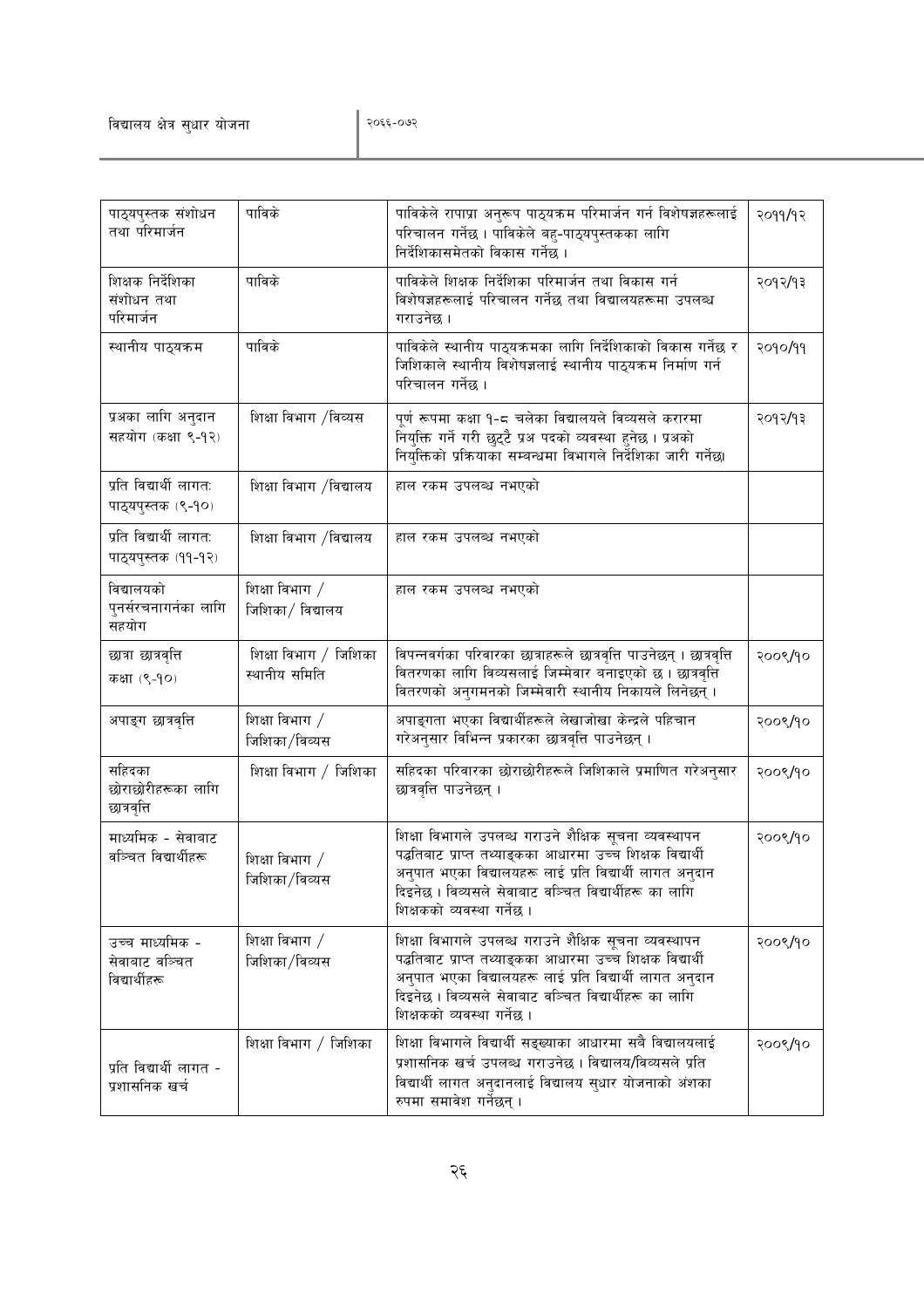### परिच्छेद ४: साक्षरता तथा जीवनपर्यन्त सिकाइ

### **B.** 9 परिचय

साक्षरता तथा निरन्तर शिक्षाले १५ देखि ४५ वर्ष उमेर समुहका सबै युवा र प्रौढको जीवनपर्यन्त सिकाइका लागि आधार प्रदान गर्छ। साक्षरताले उनीहरूलाई जीवनपर्यन्त सिकाइमा संलग्न हुन र जीविकोपार्जनलाई दिगो पार्न तथा समाजमा सहभागी हुन आवश्यक पर्ने क्षमताको विकास गर्न योगदान पृऱ्याउने कार्यमा मद्दत गर्छ।

जीवनपर्यन्त सिकाइको अभिन्न अङगका रूपमा निरन्तर तथा अनौपचारिक शिक्षाले साक्षरताको विकास गर्दै औपचारिक शिक्षालाई समेत मद्दत पऱ्याउँछ । विद्यमान साक्षरताका कार्यक्रमअन्तर्गत आधारभूत साक्षरता तथा साक्षरोत्तर र आयआर्जनका कार्यक्रम पर्छन । यसले विशेष गरी महिला शिक्षालाई लक्षित गरेको छ । साक्षरता तथा जीवनपर्यन्त सिकाइ कार्यक्रमको सेवाप्रवाह गर्न सामुदायिक सिकाइ केन्द्रको व्यवस्था प्रमुख रणनीतिक कार्यकलापका रूपमा रहेको छ । साक्षरोत्तर र निरन्तर शिक्षामा जोड दिई वर्तमान राष्टिय साक्षरता अभियानलाई यस योजनाले सहयोग पऱ्याउने छ।

वि.सं. २०५८ को जनगणनाअनुसार ६ वर्ष र सोभन्दा माथिका १९ मिलियन जनसङ्ख्यामध्ये जम्मा १० मिलियन (  $x \times \%$ ) मात्र साक्षर छन् । १४+ उमेर समुहको साक्षरता ४४ प्रतिशत थियो । ६+ उमेर समुहका महिला र पुरुषको फरक २२.६ प्रतिशत रहेको थियो (के.त.वि., २०५८) । नेपाल डेमोग्राफिक हेल्थ सर्भे  $^2$ , २००६ ले साक्षरता दर  $^3$ तथा लैडगिक समतामा सधार हँदै गएको सड़केत गरेको छ ।

नेपाल डेमोग्राफिक हेल्थ सर्भेले महिला साक्षरताले अन्य विकासका सूचकहरूमा उल्लेखनीय प्रभाव पारेको प्रमाणित गरेको छ । साक्षर आमाहरूले थोरै मात्र सन्तान जन्माउँछन् र यी शिशुहरू बाँच्ने पनि बढी सम्भावना रहन्छ । यी साक्षर आमाहरू आफ्ना छोरा र छोरी दवैलाई विद्यालयमा भर्ना गर्ने गर्छन् । त्यसै गरी साक्षर आमाहरू आर्थिक क्रियाकलापमा पनि संलग्न हुने हुँदा बच्चा, परिवार तथा समुदाय नै यसबाट लाभान्वित हुने हुन्छ । सन् २०१५ सम्ममा आधारभूत शिक्षामा सबैको पहुँच पुऱ्याउने लक्ष्य प्राप्त गर्न महिला साक्षरता कार्यक्रमको प्रावधान मात्र नभई महिला साक्षरता कार्यक्रमलाई आर्थिक कार्यक्रम तथा जनजीविकासँग आबद्ध गर्नपर्ने करा यस सर्भेको नतिजाले स्पष्ट रूपमा सङकेत गरेको छ।

#### **४.९ लक्ष्य तथा उद्घेश्यहरू**

लक्ष्य

● महिला तथा पिछडिएका जनसङ्ख्यालाई विशेष रूपमा लक्षित गरी युवा तथा प्रौढहरूको जीवनोपयोगी सीपको विकास गर्नु र निरन्तर सिकाइको विकासमा सघाउ प्ऱ्याउन् ।

#### उद्देश्य

● युवा तथा प्रौढहरूमा कार्यमुलक साक्षरता तथा आधारभुत सक्षमताको विकास गर्न् ।

<sup>&</sup>lt;sup>2</sup> १५-४९ उमेरसमह

<sup>&</sup>lt;sup>3</sup> Nepal Demographic and Health Survey, 2006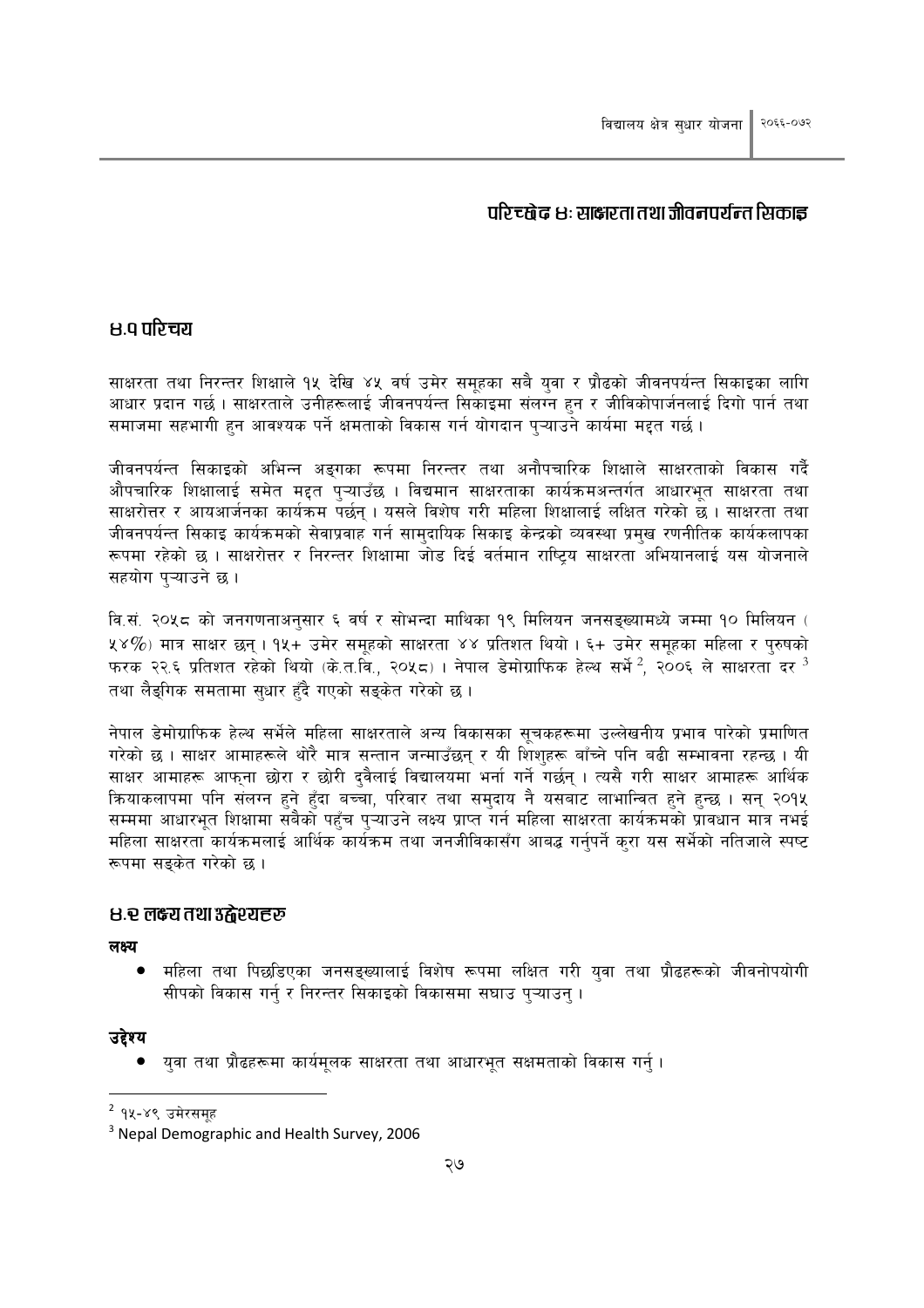### B.ि अवसर र चुनौतीहरू

#### अवसर

- विश्वव्यापीकरण र बढ्दो बजार अर्थतन्त्रका कारणले गर्दा मानिसहरूले साक्षरतालाई आधारभूत जीविकोपार्जन सीपका रूपमा लिएको ।
- सरकारको निरक्षरता उन्मलन गर्नतर्फ लक्षित राष्टिय साक्षरता अभियानबाट साक्षरता तथा अनौपचारिक शिक्षाप्रति दढ राजनीतिक प्रतिबद्धता प्रदर्शित भएको छ।
- डकार कार्ययोजनाको सर्वसुलभ प्राथमिक शिक्षा विषय तथा सहस्राब्दी विकास लक्ष्यले निरक्षरता उन्मलन गर्न अन्तर्राष्टिय प्रतिबद्धता तथा सहकार्यको आवश्यकता प्रदर्शित भएको छ ।
- बढ्दो सामुदायिक सिकाइ केन्द्र र समुदायमा आधारित संस्था, आमा समूह, गैरसरकारी संस्था तथा निजी क्षेत्रसँग साभ्रेदारी गर्ने ढाँचाले नव साक्षरता कार्यक्रममा पहुँच र गुणस्तरको अभिवृद्धिका लागि मैत्रीपूर्ण वातावरणको सिर्जना गरेको छ ।

### च्नौतीहरू

- पिछडिएका र न्यून साक्षरता भएका क्षेत्रका मानिसहरूका लागि साक्षरता तथा जीवनपर्यन्त सिकाइको विस्तार गर्नु मन्त्रालयलाई ठूलो चुनौतीका रूपमा रहेको छ । विविध आवश्यकतालाई सम्बोधन गर्न यी कार्यक्रमका लागि केन्द्रीयस्तरबाट हुने सहयोग अपर्याप्त छ । यसका लागि तथ्याइक व्यवस्थापन, स्थानीय तहको योजना, स्रोतको व्यवस्था तथा अनुगमन गर्नेलगायतका काममा स्थानीय तहको क्षमता अभिवृद्धि गर्न् आवश्यक छ ।
- विगतका अनभवले के देखाएका छन् भने साक्षरता कार्यक्रमले मानिसहरूको जनजीविकामा सधार गर्न तथा जीवनस्तर उकास्न प्रत्यक्ष योगदान गर्न सक्दैन । भाषा, संस्कृति, स्थानीय ज्ञान तथा मृत्य पद्धतिलगायतका विविध स्थानीय आवश्यकतासहाउँदो गरी साक्षरता कार्यक्रमको विकास गर्न चनौतीपूर्ण रहेको छ ।
- त्यस्तै, हासिल गरेको ज्ञान तथा सीपलाई भविष्यमा दिगो रूपमा कायम गराउन पनि साक्षरता कार्यक्रमको चुनौती हो। नव साक्षरहरूलाई निरन्तर सिक्न पाउने अवसरको अभावले उनीहरूलाई पुन: निरक्षर बनाउँछ ।

## 8.8 नीतिनिर्देश

- प्रौढ साक्षरताका लक्ष्य हासिल गर्न अनौपचारिक शिक्षा नीतिले4 विकेन्द्रीकरण, सशक्तीकरण, निजी क्षेत्र तथा राष्टिय र अन्तर्राष्टिय गैरसरकारी संस्थासँगको साभ्रेदारीलाई केन्द्रविन्द बनाएको छ।
- सबैका लागि शिक्षाका लक्ष्य हासिल गर्न राष्टिय र स्थानीय स्तरमा भएका साभ्रेदारीका ज्ञान र अनुभवलाई सद्पयोग गर्दै साक्षरता तथा जीवनपर्यन्त सिकाइका कार्यक्रमहरूलाई सुदुढ र विस्तार गरिनेछ । साथै साक्षरता तथा साक्षरोत्तर र जीवनपर्यन्त सिकाइका लागि स्थानीयस्तरीय योजनालाई सुदृढ बनाइनेछ ।

<sup>4</sup> अनौपचारिक शिक्षा नीति २०६३, नेपाल सरकार, शिक्षा मन्त्रालय, अनौपचारिक शिक्षा केन्द्र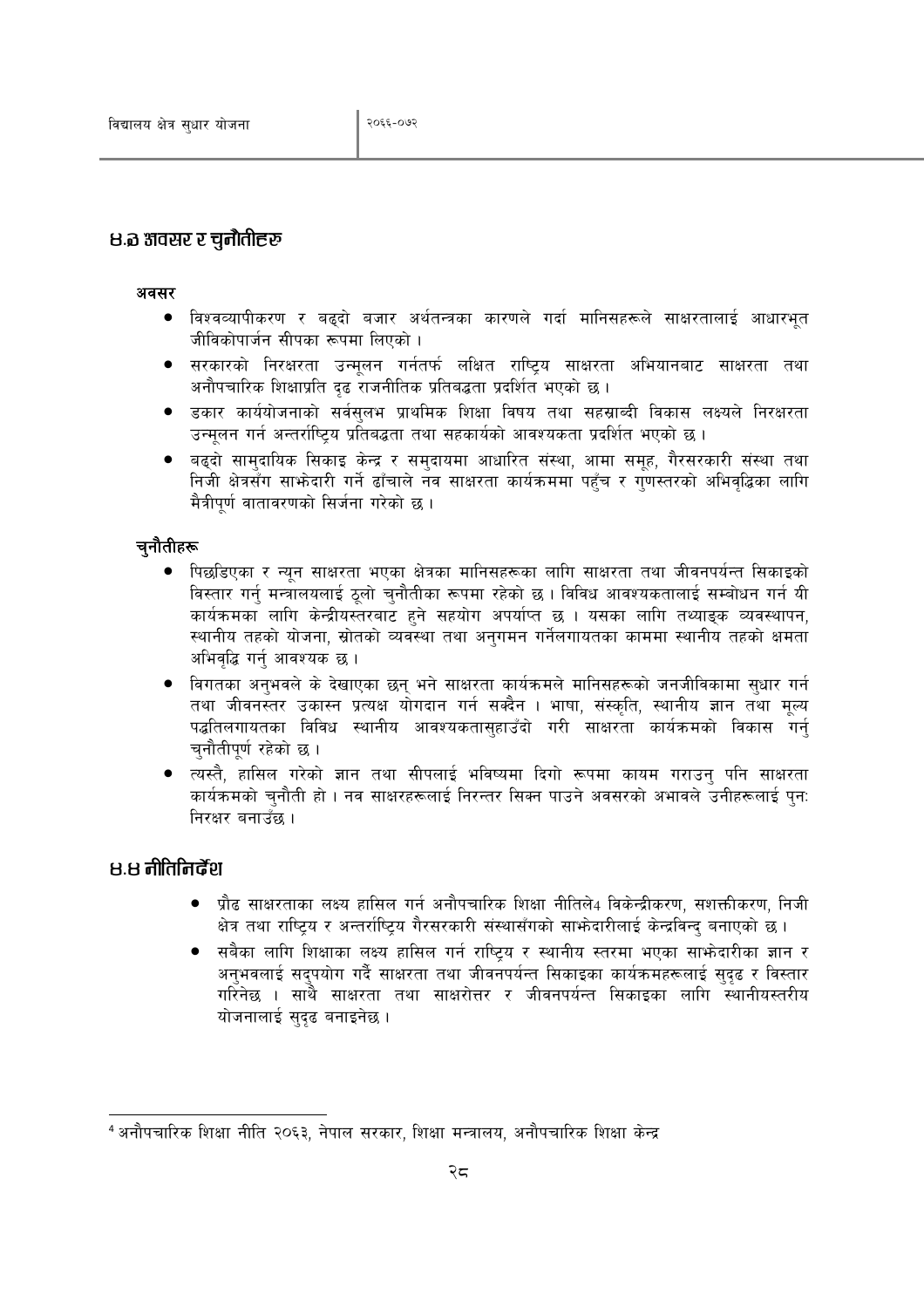### ८.५ मुख्य मुख्य नतिज्ञाहरू

- साक्षर र नवसाक्षरहरू सशक्तीकृत हुने र उन्नत जीवनयापन गर्न सघाउ पुग्ने तार्किक विकल्पसहितको सूचना तथा सीपमा पहुँच पुगेको हुने।
- उन्नत पद्धतिगत क्षमता तथा संस्थागत सिकाइको अवसर प्राप्त हुने ।
- १,०५० ओटा सामदायिक सिकाइ केन्द्रको स्थापना भई र सञ्चालन भएको हुने ।
- साक्षरता तथा निरन्तर शिक्षामार्फत् करिब ७,००,००० यवा तथा प्रौढहरूले जीविकोपार्जन सीप हासिल गरेको हने ।
- स्थानीय भाषामा मातुभाषाका कोर्सहरू लागु गरिने । (पाविकेका अनुभव र स्रोतमार्फत्)

### ४.६ रणनीतिक कार्यकलापहरू

- नयाँ साभेदारहरूको परिचालन र पुरानालाई सुदढ पार्दै अनौपचारिक शिक्षा नीतिको प्रबोधीकरण र उपयोग गर्ने ।
- सबै स्थानीय सरकारका एकाइहरूले साक्षरता तथा साक्षरोत्तर र जीवनपर्यन्त सिकाइको योजना बनाउने करा अनौपचारिक शिक्षा नीतिले परिकल्पना गरेको छ । लक्षित कार्यक्रमहरूले भाषा, संस्कृति, व्यावसायिक सीप तथा आर्थिक अवस्थाजस्ता विविध आवश्यकतालाई सम्बोधन गर्नेछन् । साथै स्थानीय भाषामा मातृभाषाका कोर्सहरू लागू गरिने (पाविकेका अनुभव र स्रोतमार्फत्) छन् । यस्ता कियाकलापहरू लाग गर्दा साभ्रेदारीलाई आंधार बनाइनेछ ।
- जीवनोपयोगी सीपका तालिम तथा लघ ऋण जस्ता साक्षरोत्तर कार्यक्रमलाई पिछडिएका समहमा लक्षित गरिनेछ । साथै जीवनपर्यन्त शिक्षाका अवसरहरूलाई औपचारिक शिक्षा पद्धतिसँग समानान्तर रूपमा स्थानीय रूपमा व्यवस्था गरिएको सामदायिक सिकाइ केन्द्रमार्फत आबद्ध गरिनेछ ।
- प्रौढ साक्षरता र निरन्तर शिक्षाका लक्ष्य हासिल गर्नका लागि साक्षरोत्तर कार्यक्रममा जोड दिँदै विकेन्द्रीकरण, सशक्तीकरण, तथा निजी क्षेत्र र राष्टिय र अन्तर्राष्टिय गैरसरकारी संस्थासँगको साफ्रेदारीलाई रणनीतिका रूपमा लिइनेछ ।
- विद्यमान जिल्ला शिक्षा योजना र गाउँ शिक्षा योजनाहरूमा साक्षरता र जीवनपर्यन्त सिकाइका कार्यक्रमहरू समावेश गरिनेछन् । लक्षित कार्यक्रमहरूले भाषा, संस्कृति, जीवनोपयोगी तथा आयआर्जनका कियाकलापजस्ता प्रौढहरूका विविध आवश्यकतालाई सम्बोधन गर्नेछन् ।
- पिछडिएका वर्गलाई लक्षित गर्दै जीवनोपयोगी सीप र लघु ऋण कार्यक्रमलाई एकीकृत गरी साक्षरता कार्यक्रमहरू लागु गरिनेछ ।
- अनिवार्य प्राथमिक शिक्षा तथा साक्षरताअन्तर्गत सबैका लागि शिक्षा तथा सहस्राब्दी विकास लक्ष्य  $\bullet$ हासिल गर्न राष्ट्रिय साक्षरता अभियानको पुरकका रूपमा साक्षरता र जीवनपर्यन्त सिकाइका कार्यक्रमहरू कार्यान्वयनमा ल्याइनेछ ।
- लक्षित वर्ग, जस्तै: महिला, सीमान्तकृत वर्ग, दलित, पिछडिएको समुदाय, आन्तरिक रूपमा विस्थापित जनता. अपाइग. र एचआईभी/एडस भएका जनसङख्यालाई योजनाले जोड दिएको छ।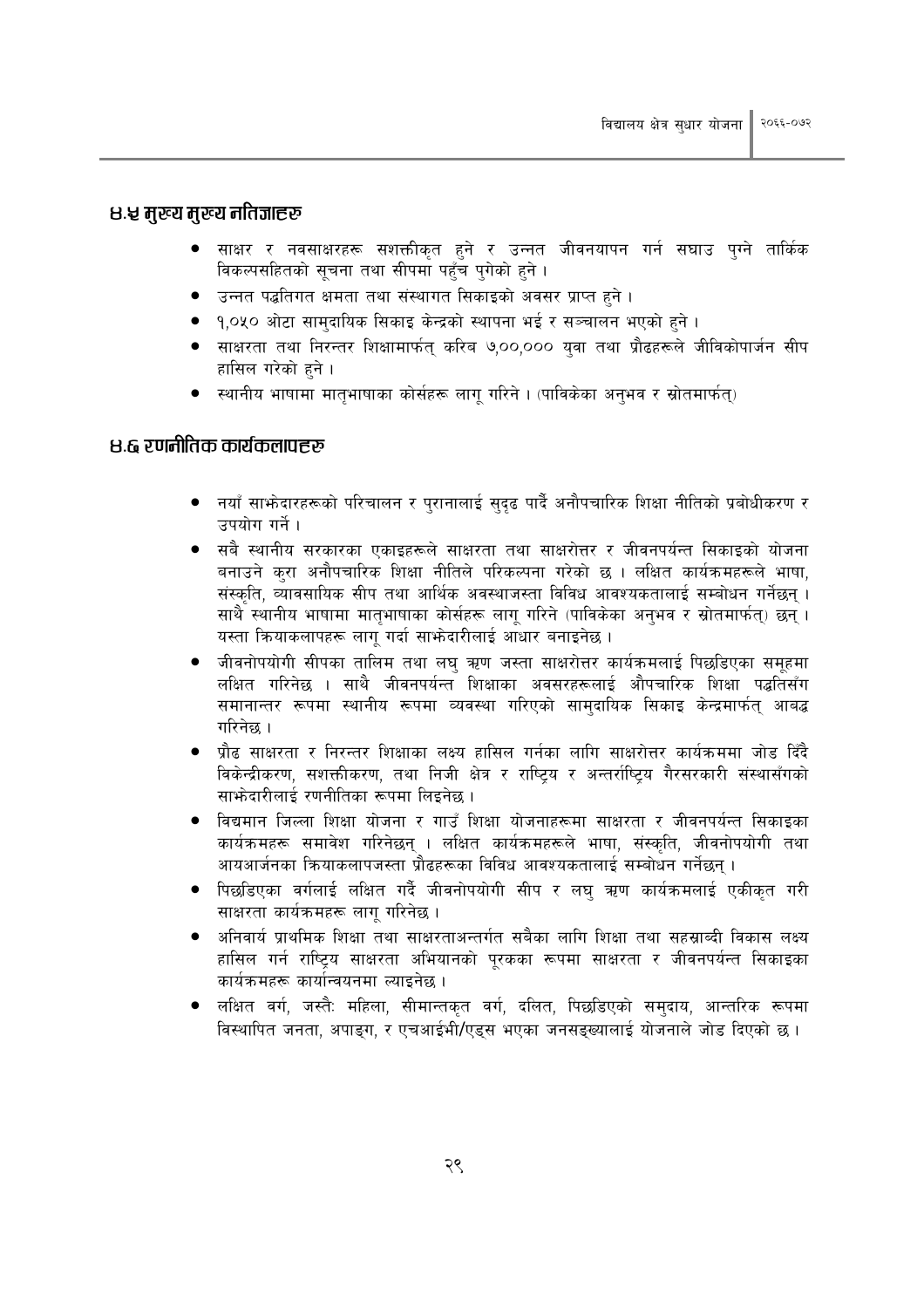## ८.६ अनुमानित खर्च

साक्षरता तथा जीवनपर्यन्त सिकाइ कार्यक्रमको कार्यान्वयनका लागि कुल रु. ११२७ मिलियन (अमेरिकी डलर १४.०९४ मिलियन) लाग्ने अनमान गरिएको छ । सरकारले राष्टिय साक्षरता कार्यक्रमका लागि पहिले नै विनियोजन गरिसकेको कार्यक्रम बजेट यस अनुमानभित्र पर्दैन ।

### ४.ट कार्यान्वयन व्यवस्था

#### संस्थागत व्यवस्था

समुदायको सहयोग र सहभागिता वृद्धि गरी साक्षरता र जीवनपर्यन्त सिकाइ कार्यक्रमहरू कार्यान्वयन गर्न विकेन्द्रीकरणको कार्यढाँचा अवलम्बन गरिनेछ । समग्र योजना तथा व्यवस्थापकीय कार्यका लागि स्थानीय सरकारहरूलाई जिम्मेवार बनाइनेछ साथै नतिजा प्रदर्शन गर्नसमेत उत्तरदायी बनाइनेछ । विक्षेस योजनाअन्तर्गत प्रत्येक जिल्लाले साक्षरताबारे स्पष्ट लक्ष्य किटान गरेको हुनेछ ।

अनौपचारिक शिक्षा साक्षरता अभियानबाट उत्तीर्ण गर्नेहरूले यस कार्यक्रममा सहयोगी हुनेछन् । केन्द्र, जिल्ला तथा इलाका तहका निकायहरूले सिकाइ सामग्री, तालिम र पर्याप्त आर्थिक सहयोगलगायतका प्राविधिक सहयोग उपलब्ध गराउनेछन ।

#### सेवा प्रवाहको संयन्त्र

- सामुदायिक सिकाइ केन्द्रहरूको विस्तार गरिनेछ तथा सम्भव भएका ठाउँमा सामुदायिक सिकाइ केन्द्र र स्रोतकेन्द्र बीच गहिरो समन्वय कायम गरिनेछ ।
- भ्रात् सङ्गठनलगायत राजनीतिक, पेसागत तथा सामाजिक समुहलाई साक्षरता कार्यक्रमको  $\bullet$ कार्यान्वयनमा परिचालन गरिनेछ । निरक्षरता उन्मुलन गर्न सरकारी तथा गैरसरकारी संस्थाका सबै अङ्गबीच समन्वयको सघन प्रयास गरिनेछ ।
- सूचना आदान प्रदान तथा सचेतनाका लागि सम्बन्धित सञ्चार माध्यमको उपयोग गरी राष्ट्रिय तथा स्थानीय तहका साक्षरता अभियानलाई निरन्तर रूपमा सञ्चालन गरिनेछ ।
- महिला, दलित, अल्पसङ्ख्यक जनजाति, तथा अन्य सीमान्तकत समहलाई लक्षित गरी साक्षरता  $\bullet$ तथा जीवनपर्यन्त सिकाइ कार्यक्रमलाई एकीकृत गरी आयआर्जनका कार्यक्रमहरू सञ्चालन गरिनेछन ।
- स्तरीय साक्षरता परीक्षाको विकास गरी लागु गरिनेछ तथा परीक्षा उत्तीर्ण गरेपछि 'कठिन पहुँचका'  $\bullet$ लक्षित समुहका लागि प्रोत्साहनका कार्यक्रम लागु गरिनेछ ।
- मातृभाषा माध्यम भएका साक्षरता कार्यक्रमहरूलाई जोड दिइनेछ।
- स्थानीय तहमा आधार रेखा अध्ययन/अनुसन्धान तथा डाटाबेसको व्यवस्थाले साक्षरता कार्यक्रमको  $\bullet$ व्यवस्थापन तथा अनुगमनलाई सुधार गर्न आधार प्रदान गर्नेछ ।
- लक्षित समहका विशेष सिकाइ आवश्यकता परिपर्ति गर्न सेवा प्रवाहका विविध उपायहरू अवलम्बन गरिनेछ । (रेडियो, टीभी, छापा तथा मौखिक माध्यम)
- स्पष्ट नीतिनिर्देशले केन्द्रीय तथा स्थानीय दुवै तहमा प्रशासन र व्यवस्थापन कार्यको प्रभावकारी कार्यान्वयलाई सबल बनाउनेछ ।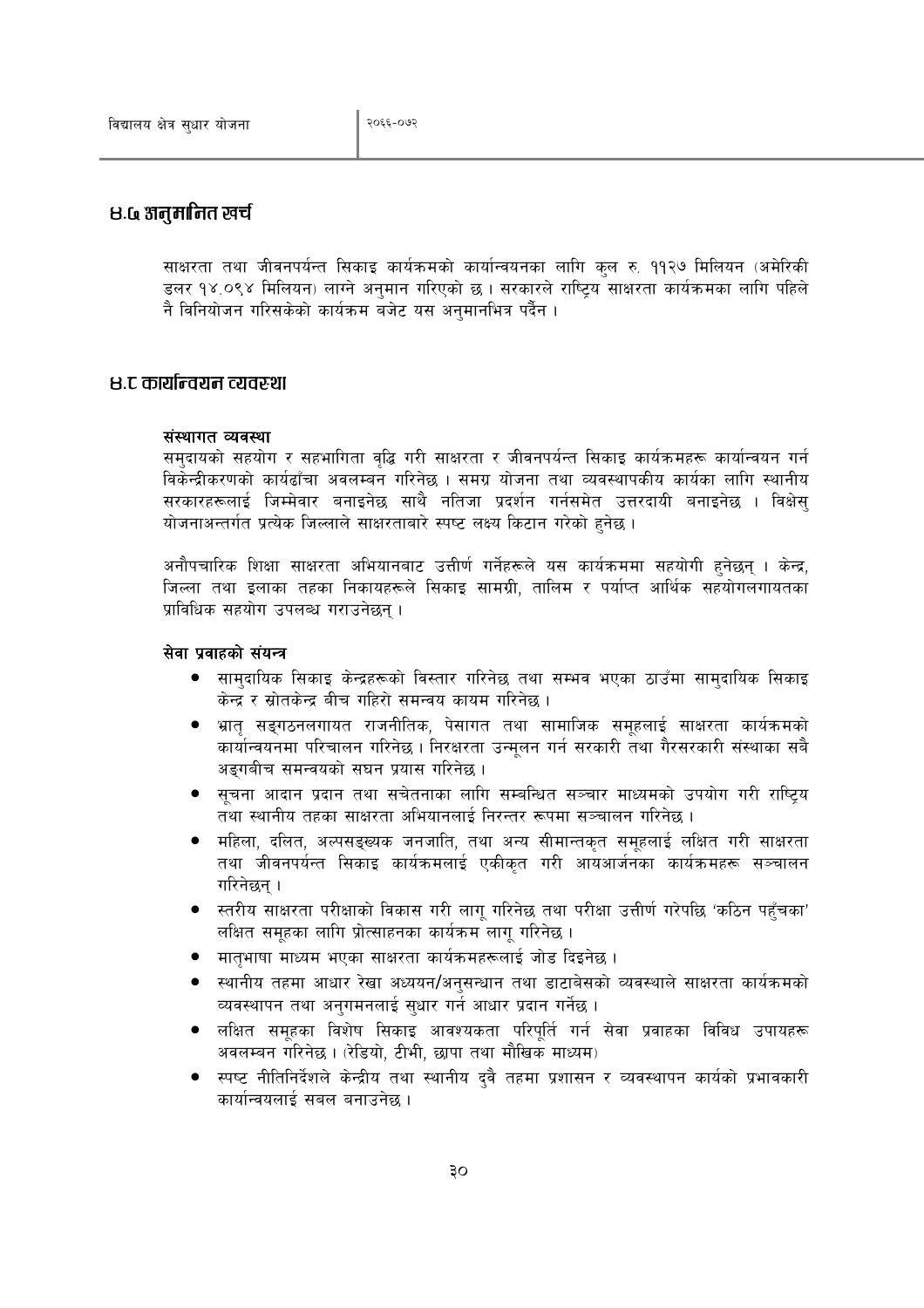#### स्रोतको व्यवस्था

• केन्द्र सरकारले साक्षरताको लक्ष्य हासिल गर्न आवश्यक पर्ने रकमको उपलब्धताको सुनिश्चितता गर्नेछ भने स्थानीय सरकारले नतिजा प्रदर्शन गर्नका लागि आवश्यक रकमको थप व्यवस्था गर्नेछ । केन्द्र तथा स्थानीय सरकारहरूले आआफ्नो अधिकार क्षेत्रभित्र रही साभ्रेदारी तथा संयुक्त रूपमा कार्य गर्ने उपयुक्त वातावरण निर्माण गर्नेछन् ।

### उत्तरदायित्वको रूपरेखा

● केन्द्रीय सरकार स्रोतको समतामूलक विनियोजनका लागि उत्तरदायी हुनेछ । स्थानीय सरकारहरू नीति नियम पालन गर्न र नतिजा प्रदर्शन गर्न उत्तरदायी हुनेछन् । कार्यान्वयन गर्ने निकायहरूले<br>स्थानीय सरकारहरूलाई गर्ने नियमित प्रतिवेदनले प्रगतिको अनुगमन गर्न तथा रकम निकासा गर्न आधार प्रदान गर्नेछ ।

## ४.९ कार्यान्वयन तालिका

| कियककलाप<br>(के?)                                                            | जिम्मेवार निकाय<br>(को?)                                                     | प्रक्रिया<br>(कसरी?)                                                                                                                                                       | समयसीमा<br>(कहिले?)     |
|------------------------------------------------------------------------------|------------------------------------------------------------------------------|----------------------------------------------------------------------------------------------------------------------------------------------------------------------------|-------------------------|
| सामुदायिक सिकाइ केन्द्रको<br>स्थापना                                         | विभाग/अशिके/जिशिका/<br>नपा / गाविस /<br>स्थानीय<br>व्यवस्थापन समिति          | स्थानीय सरकारको मागका आधारमा<br>जिशिकाले कोटा वितरण गर्ने                                                                                                                  | २००९/१०                 |
| साक्षरता र जीवनपर्यन्त<br>सिकाइका कार्यक्रमहरूको<br>विस्तार र सुदृढीकरण      | विभाग/अशिके/जिशिका/<br>नपा $/$ गाविस $/$                                     | गाशियो र जिशियोका आधारमा<br>विभागले कार्यक्रमहरू वितरण गर्ने ।<br>- सरकारी तथा निजी क्षेत्र र राष्ट्रिय र<br>अन्तर्राष्टिय गैरसरकारी<br>संस्थासँग<br>समन्वय तथा साभ्रेदारी | २००९/१०                 |
| साभ्रेदारी संयन्त्रलाई सबल<br>पार्न अनौपचारिक<br>शिक्षा<br>नीतिको प्रबोधीकरण | विभाग र स्थानीय सरकारहरू,<br>राष्टिय र<br>अन्तर्राष्टिय<br>गैरसरकारी संस्था  | कार्यान्वयन निर्देशिकाका आधारमा                                                                                                                                            | २००९/१०                 |
| मातृभाषामा साक्षरताका<br>कोर्स विस्तार र लागू गर्ने                          | विभाग र स्थानीय सरकारहरू,<br>राष्ट्रिय र अन्तर्राष्ट्रिय<br>गैरसरकारी संस्था | - गाशियो र जिशियोका आधारमा<br>विभागले कार्यक्रमहरू वितरण गर्ने।<br>- सरकारी तथा निजी क्षेत्र र राष्ट्यि र<br>अन्तर्राष्टिय गैरसरकारी<br>संस्थासँग<br>समन्वय तथा साफ्रेदारी | २०१०/११                 |
| - गाशियो र जिशियो निर्माण<br>गर्ने                                           | विभाग/अशिके/जिशिका/नपा/<br>गाविस/ स्रोतकेन्द्र                               | आवश्यकता पहिचान तथा विभिन्न<br>तहका सरोकारवालाहरू र विशषेज्ञहरूसँग<br>परामर्श                                                                                              | २००९/१०                 |
| स्तरीकृत साक्षरता परीक्षाको<br>विकास तथा कार्यान्वयन                         | अशिके/ अन्तर्राष्ट्रिय<br>गैरसरकारी संस्था                                   | स्तरीकृत साक्षरता परीक्षाको विकासका<br>लागि निर्देशिकाको विकास                                                                                                             | २०११/१२                 |
| आधाररेखा अध्ययन<br>/अनुसन्धान र डाटाबेसको<br>स्थापना                         | विभाग/अशिके/जिशिका                                                           | विभागको फल्यास पद्धतिसँग आबद्ध गर्ने                                                                                                                                       | २००९/१०<br>₹<br>२०१०/११ |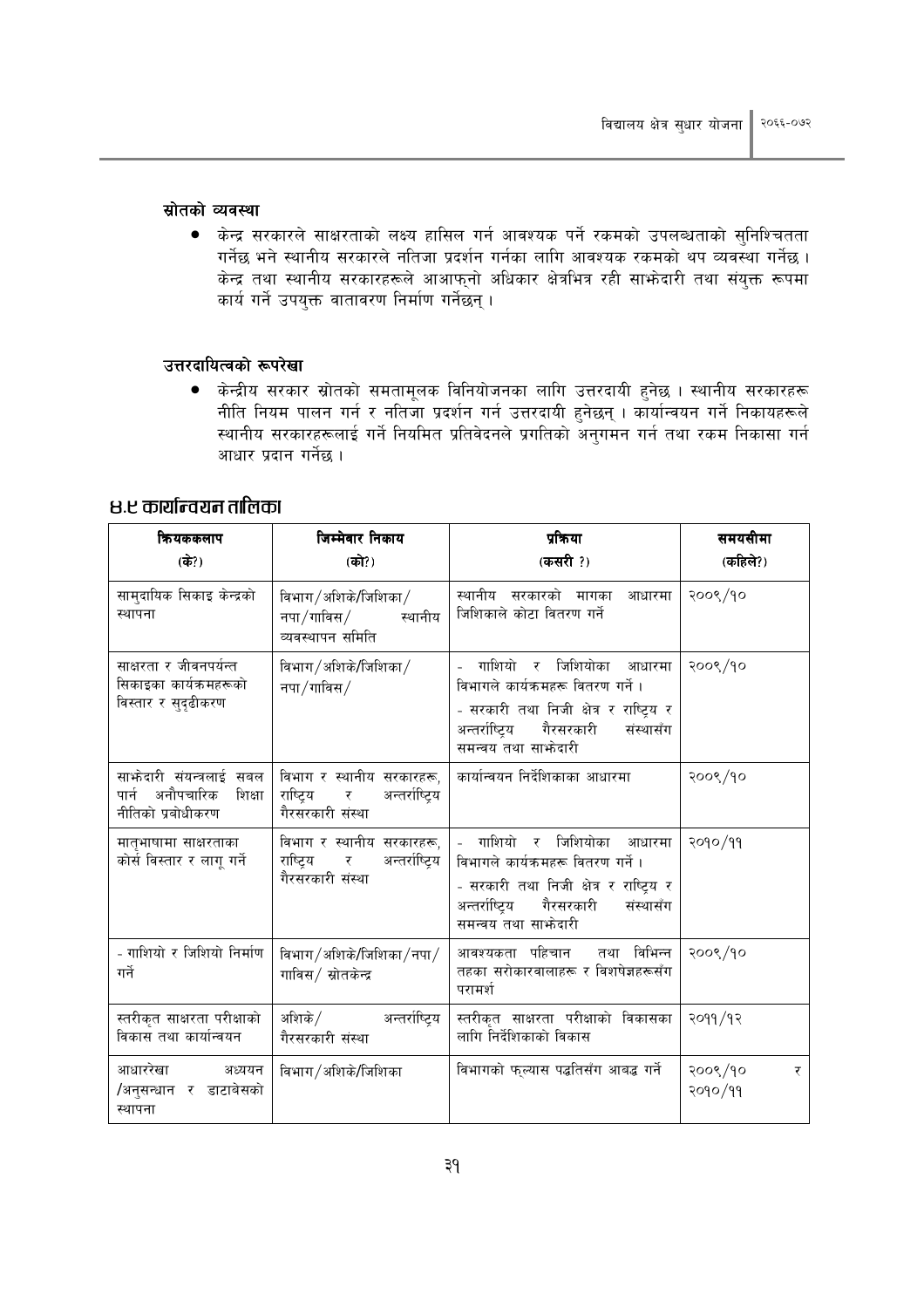# परिच्छे छः पाविधिक शिक्षा तथा द्यावसायिक तालिस

# ४ ० गरिचग

प्राविधिक र सीपयुक्त जनशक्तिको स्थानीय आवश्यकता परिपूर्ति गर्न शिक्षा मन्त्रालयले विभिन्न प्रकारका प्राविधिक शिक्षा तथा व्यावसायिक तालिम कार्यक्रमहरू कार्यान्वयन गर्दै आएको छ । विशेष गरी मध्यम तथा निम्नस्तरीय जनशक्ति उत्पादन गर्नका लागि प्राविधिक शिक्षा तथा व्यावसायिक तालिम परिषदले प्राविधिक शिक्षा तथा व्यावसायिक तालिम कार्यहरूको समन्वय गरिरहेको छ । नेपाल उद्योग वाणिज्य महासङ्घ, राष्टिय र अन्तर्राष्टिय गैरसरकारी संस्था तथा अन्य स्थानीय सङ्गठनहरूसँग समन्वय राख्नु पनि प्राविधिक शिक्षा तथा व्यावसायिक तालिम परिषदुको उत्तरदायित्वभित्र पर्छ।

प्राविधिक शिक्षा तथा व्यावसायिक तालिम परिषदले आफना आडगिक तथा सम्बन्धन प्राप्त संस्थामार्फत तालिम कार्यक्रमहरू सञ्चालन गर्छ । मलकका ८०,००० यवाहरूलाई लक्षित गरी तालिम दिन रोजगारीका लागि सीप परियोजना लाग भइरहेको छ । विक्षेस योजनामा यी कार्यक्रम समावेश नभए तापनि प्राविधिक शिक्षा तथा व्यावसायिक तालिम परिषदुअन्तर्गत यी कार्यक्रमहरू निरन्तर सञ्चालन हुनेछन् ।

विक्षेस् योजनाले माध्यमिक शिक्षाका साधारण र व्यावसायिक दुवै धारका लागि नीतिनिर्देश गर्छ ताकि सीप विकासका अवसरहरू मुलुकभरि विस्तार हुन सकनु । उपयुक्त मोडेल तथा विधिको पहिचानका लागि यो योजना साधारण व्यवसायिक सीपका विभिन्न अवसरहरू प्रयोग र परीक्षण गर्ने र हाल सञ्चालनमा रहेका कार्यक्रमहरूलाई निरन्तरता दिनेतर्फ लक्षित छ । तर माध्यमिक विद्यालयमा विक्षेस योजनाको रकम ठला यन्त्रसाधन खरिद र निर्माण कार्यका लागि व्यहोरिने छैन । माध्यमिक विद्यालयमा प्राविधिक शिक्षा तथा व्यावसायिक तालिमलाई कसरी विस्तार गर्ने भनी प्रयोग र परीक्षणबाट प्राप्त अनभव तथा सिकिएका पाठका आधारमा तय गरिनेछ ।

## र्ध्र : र लक्ष्य तथा उद्गोश्यहरू

## लक्ष्य

विद्यालयबाट रोजगारीका क्षेत्रमा स्थानान्तरण गर्नका लागि विद्यार्थीहरूलाई रोजगारीमुलक सीप प्रदान गर्नु र नेपालभित्र, छिमेकी मुलुक र विश्वबजारमा उपलब्ध वृत्तिविकासका अवसरहरूको खोजी गर्न मद्दत गर्नु ।

## उद्देश्य

माध्यमिक तहका विद्यार्थीहरूमा प्राविधिक शिक्षा तथा व्यावसायिक तालिमका साधारण सीप प्रदान गर्न।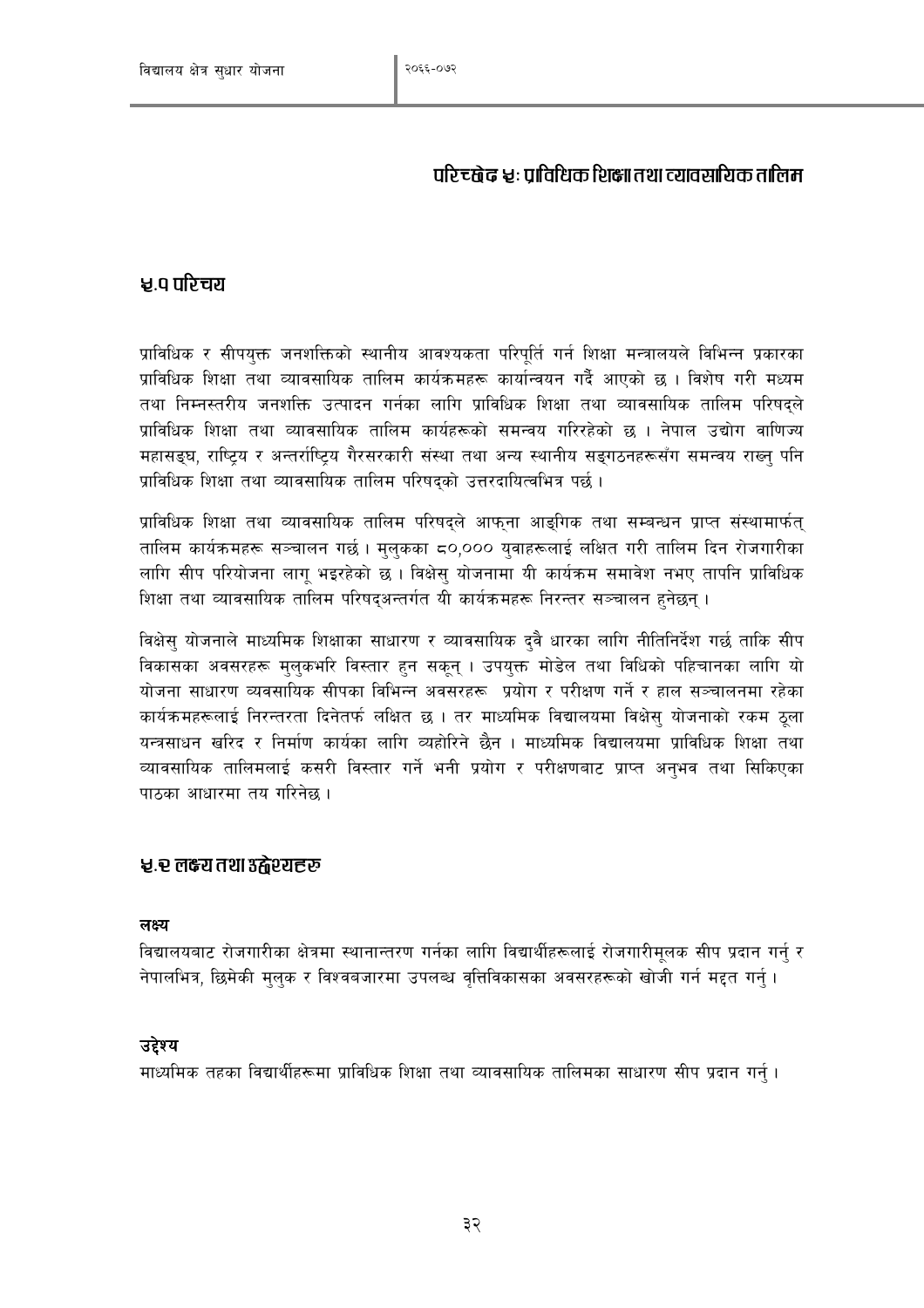### 'र के अवसर र चुनौतीहरू

#### अवसरहरू

सरकारले प्राविधिक शिक्षा तथा व्यावसायिक तालिम नीति स्वीकत गरिसकेकाले मलकमा यस क्षेत्रको विकासको गोरेटो कोरिएको छ । आ.व २०६५।६६ को नीति तथा कार्यक्रममा युवा स्वरोजगार कोषको व्यवस्था भएबाट मागमा आधारित प्राविधिक शिक्षा तथा व्यावसायिक तालिम कार्यक्रमप्रति सरकारको प्रतिबद्धता भन्त्कन्छ ।

प्राविधिक शिक्षा तथा व्यावसायिक तालिम परिषदले टेड स्कूल र माध्यमिक विद्यालयमा सञ्चालित एनेक्स कार्यक्रममार्फत् प्राविधिक शिक्षा प्रदान गर्दै आएको छ । यी एनेक्स कार्यक्रमहरूबाट प्राप्त अनुभवहरू सकारात्मक रहेका छन् । राष्टिय कार्यक्रममा यी एनेक्स विद्यालयहरूले उच्च प्राथमिकता पाएका छन् ।

निजी रूपमा व्यवस्थापन गरिएका कतिपय प्राविधिक शिक्षा तथा व्यावसायिक तालिम केन्द्रहरू सञ्चालनमा आइरहेका छन । उद्योग वाणिज्य महासङ्घले पनि प्राविधिक शिक्षा तथा व्यावसायिक तालिम परिषदसँगको सहकार्यमा केही इलम प्रशिक्षण केन्द्रहरू सञ्चालन गरिरहेको छ । यी कियाकलापले साभ्रेदारीको उल्लेखनीय सम्भावना देखाएको, श्रमबजारका सम्भावनाहरू खुला गरेको र कार्यक्रमहरूलाई विस्तार गर्न र सुदृढ गर्न प्रशस्त आधार प्रदान गरेका छन् ।

### चनौतीहरू

प्राविधिक शिक्षा तथा व्यावसायिक सीपका लागि बारम्बार परिवर्तन भइरहने बजारको मागले गर्दा मागको सही पहिचान र समय सहाउँदा सीपको पहिचान गर्ने कार्य चुनौतीपर्ण हुन गएको छ । त्यसैले आवश्यकता अनुसारका व्यावहारिक र नतिजामुखी प्राविधिक शिक्षा तथा व्यावसायिक तालिम कार्यक्रम सञ्चालन गर्नका लागि पाठुयक्रम, यसका प्रक्रिया तथा विधिलाई निरन्तर समीक्षा गर्नुपर्ने देखिएको छ।

प्राविधिक शिक्षा तथा व्यावसायिक तालिम कार्यक्रमको विस्तार र सुदढीकरणका लागि प्राविधिक क्षमता र भौतिक पर्वाधारसँग सम्बन्धित ठलो आर्थिक लगानी, आवश्यक छ भने यसमा मेसिन औजार तथा शिक्षकको तयारी पाने आवश्यक छ । विक्षेस् योजनामा यी प्राविधिक शिक्षा तथा व्यावसायिक तालिमका तत्वहरू समावेश गरिएका छैनन् तर सीपमूलक प्राविधिक शिक्षा तथा व्यावसायिक तालिमको पूरक व्यवस्थापन यस क्षेत्रमा गरिनेछ ।

## $E$ , स नीतिनिर्देश

विक्षेसको कार्यढाँचाअन्तर्गत विद्यालयको पाठयक्रमले प्रत्येक विद्यार्थीको क्षमतासहाउँदो विकल्पसहित उनीहरूको वत्ति विकासका लागि मार्ग प्रदर्शन गर्ने गरी सामान्य व्यावसायिक तथा प्रशिक्षण सीप तथा पाविधिक तथा व्यावसायिक क्षेत्रमा तयारी कोर्सको व्यवस्था गर्नेछ ।

प्राविधिक तथा व्यावसायिक धारसँग शिक्षाको साधारण धारबीच लम्बीय र समतलीय समन्वय कायम गर्दै अनौपचारिक र प्राविधिक शिक्षाका सिकारुहरू औपचारिकमा आउने र औपचारिकतर्फका सिकारुहरू उता जान सक्ने गरी व्यवस्था मिलाइनेछ ।

सरकारले स्वीकत गरेको प्राविधिक शिक्षा तथा व्यावसायिक तालिम नीतिअन्तर्गत प्राविधिक शिक्षा तथा व्यावसायिक तालिम परिषदले सम्बन्धित अधिकारवाला तथा निकायसँग छलफल गरी प्राविधिक शिक्षा तथा व्यावसायिक तालिम कार्यक्रमको योजना, कार्यान्वयन र समन्वय गर्ने कार्यलाई निरन्तरता दिनेछ ।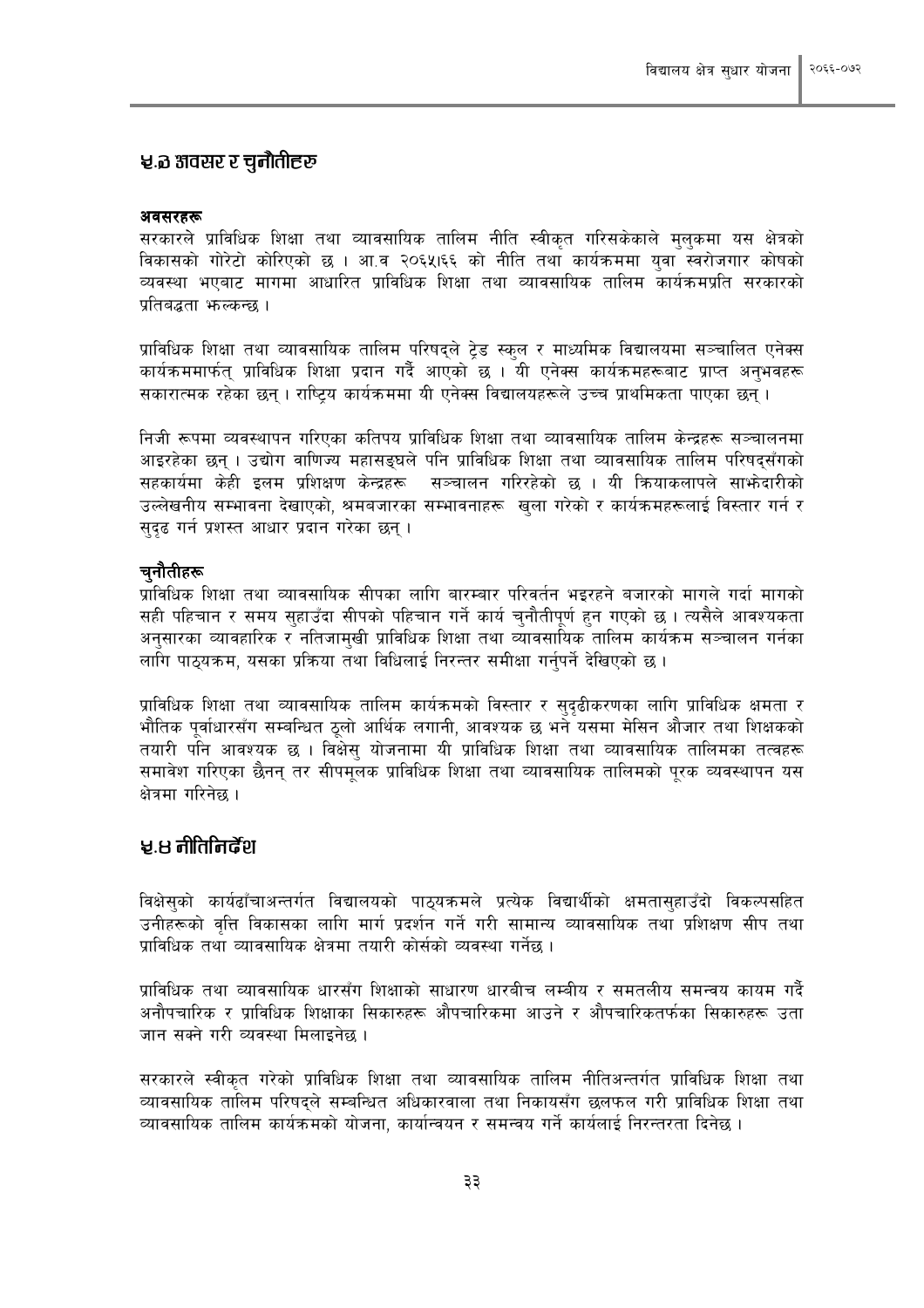## 'र्र्थ मुख्य मुख्य नतिज्ञाहरू

- कक्षा ६ देखि ८ सम्मको पाठ्यक्रममा आधारभूत जीवनोपयोगी सीप र व्यावसायिक सीपका प्रारम्भिक विषयवस्तुलाई एकीकृत गरिनेछ ।
- माध्यमिक शिक्षाका लागि सामान्य सीपमा केन्द्रित व्यावसायिक पाठयक्रमको विकास गरिनेछ ।
- सामान्य सीपमा केन्द्रित, जस्तै: कला र वाणिज्य सीप, कम्प्युटर सीप आदिमा जोड दिने प्राविधिक/व्यावसायिक विषयहरू नमुना विकासका निमित्त १०० सामुदायिक विद्यालयमा प्रयोग तथा परीक्षण गरिनेछ ।

## राजकोचक कातीतिाए दे स

### विद्यालयीय पाठयक्रममा एकीकत गर्ने

व्यावसायिक तथा प्राविधिक शिक्षाका अवधारणाहरू, जस्तै: कला तथा आधारभूत सीपलाई कक्षा ६ बाट सुरु गरी आधारभत शिक्षाका माथिल्ला तहका पाठयक्रममा एकीकत गरिनेछ ।

### विद्यालयमा प्रयोग/परीक्षण

माध्यमिक विद्यालयमा हाल चलिरहेका व्यावसायिक विषयवस्तुलाई निरन्तरता दिँदै प्रयोग/परीक्षणका लागि थप विषयवस्त तथा क्षेत्रहरूको पहिचान गरिनेछ । राष्टिय पाठयक्रम प्रारूपअन्तर्गत रही छानिएका विद्यालयमा निम्नलिखित विकल्पहरू प्रयोग/परीक्षण गरिनेछन:

(क) निजी क्षेत्रका तालिम अवसरहरूको उपयोग गरी कक्षा ९ र १० मा गरी अनौपचारिक एप्रेन्टसीप **सञ्चालन** 

(ख) कक्षा ११ र १२ मा विज्ञान/प्रविधि, वाणिज्य, कलाको सिकाइ।

## प्राविधिक शिक्षा तथा व्यावसायिक तालिम परिषद्मार्फत् सञ्चालित कार्यक्रमहरूको निरन्तरता

प्राविधिक शिक्षा तथा व्यावसायिक तालिम परिषद्मार्फत् सञ्चालित कार्यक्रमहरू, जस्तै: सामुदायिक विद्यालयका एनेक्स, छानिएका जिल्लाका विशिष्टीकृत सीपसहितका ट्रेड स्कुलहरू, सीप विकास तथा तालिम र प्रमाणीकरण कार्यक्रमहरू निरन्तर चल्नेछन् । त्यसै गरी प्राविधिक शिक्षा तथा व्यावसायिक तालिम परिषदमार्फत् रोजगारीका लागि सीप कार्यक्रमले पनि निरन्तरता पाउनेछ । यी सबै विषयहरू प्राविधिक शिक्षा तथा व्यावसायिक तालिम नीतिका कार्यढाँचाअन्तर्गत विकास र कार्यान्वयन गरिनेछन ।

## र्:८० अनुमानित खर्च

विक्षेसु योजनाअन्तर्गत प्राविधिक शिक्षा तथा व्यावसायिक तालिम कार्यक्रमका लागि पाँच वर्षको अनुमानित खर्च अमेरिकी डलर १५.४५ मिलियन रहेको छ । यस अनुमानले पाठुयक्रमको एकीकरण, विभिन्न तरिकाको टेड र सीप प्रयोग र परीक्षण र करिब १०० सामदायिक माध्यमिक विद्यालयमा सामान्य सीप लाग गर्ने करा समेटछ ।

प्राविधिक शिक्षा तथा व्यावसायिक तालिम परिषदअन्तर्गतका चाल र योजनाबद्ध कार्यक्रमका लागि छटटै आर्थिक व्यवस्था गरिनेछ ।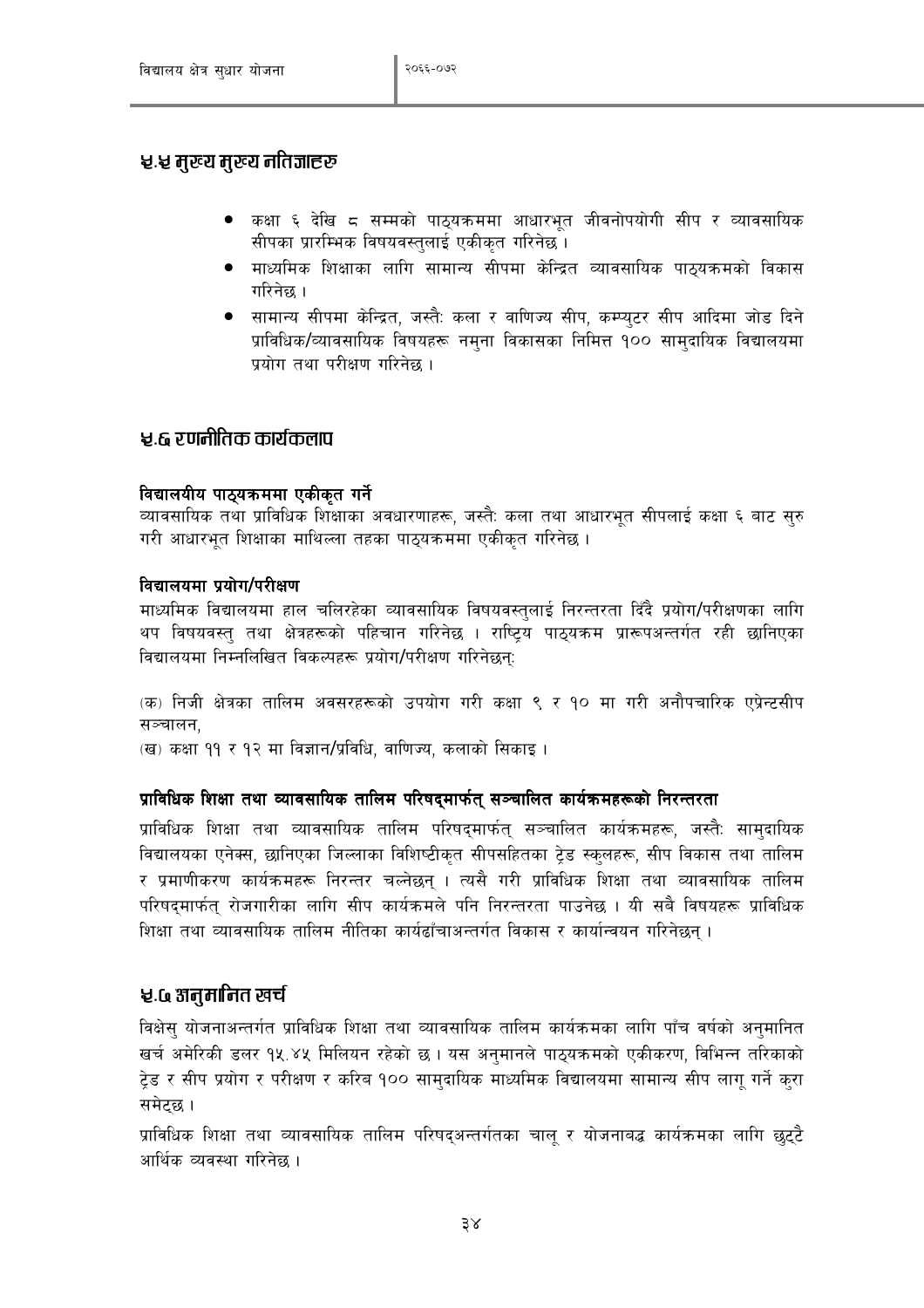### <u>५.८ कार्यान्वयन व्यवस्था</u>

विक्षेसु योजनाको कार्यढाँचाअन्तर्गत प्राविधिक शिक्षा तथा व्यावसायिक तालिमका विषयवस्तुको कार्यान्वयनका लागि नियमित विद्यालय पद्धति जिम्मेवार हुनेछन् । प्राविधिक शिक्षा तथा व्यावसायिक तालिम परिषद्ले चालू तथा योजनाबद्ध क्रियाकलापहरू प्राविधिक शिक्षा तथा व्यावसायिक तालिम नीतिअनुरूप निरन्तर रूपमा सञ्चालन गर्नेछ । यस नीतिको सफल कार्यान्वयनका लागि पाविके, शैजविके, प्राशिव्याताप, प्राप्रप्रप्र, शिक्षा विभाग तथा अन्य सम्बन्धित निकायहरूबीच समन्वय गरिनेछ । शिक्षा मन्त्रीको अध्यक्षतामा रहेको शिक्षा नीति निर्धारण समितिले नीतिनिर्देश गर्नेछ तथा प्राविधिक शिक्षा तथा व्यावसायिक तालिमको समग्र समीक्षा गर्ने कार्यमा शैक्षिक गुणस्तर परीक्षण केन्द्रको महत्त्वपूर्ण भूमिका हुनेछ ।

## रू.ए कार्यान्वयन तालिका

|               | कियाकलाप<br>(के?)                                                                                                                                                                                                                                        | जिम्मेवार निकाय<br>(को?)                       | प्रकिया<br>(कसरी?                                                 | समयसीमा<br>कहिले?) |
|---------------|----------------------------------------------------------------------------------------------------------------------------------------------------------------------------------------------------------------------------------------------------------|------------------------------------------------|-------------------------------------------------------------------|--------------------|
| ۹.            | कक्षा ६ देखि ८ सम्मको पाठ्यक्रममा कला<br>र आधारभूत सीपको एकीकरण                                                                                                                                                                                          | पाविके                                         | पाठ्यक्रम परिमार्जन                                               | २००९/१०            |
| २.            | -माध्यमिक विद्यालयका लागि पाठ्यक्रम<br>तथा अन्य सहायक सामग्रीको विकास (<br>परीक्षणका लागि)                                                                                                                                                               | पाविके                                         | परिमार्जन<br>पाठ्यक्रम<br>तथा सहायक सामग्रीको<br>विकास            | २०१०/११            |
| ३.            | -माध्यमिक शिक्षाका लागि<br>विभिन्न<br>व्यावसायिक विषयको प्रयोग/परीक्षण<br>- कक्षा ९ र १० मा अनौपचारिक<br>कार्यथलोमै<br>बसेर सिक्ने<br>एप्रेन्टसीप<br>कार्यक्रमहरूको विकास<br>-व्यावसायिक तथा<br>प्राविधिक<br>शिक्षा<br>अन्तर्गत कक्षा ११ र १२ मा सिकाइका | पाविके/विभाग/प्राशिव्या<br>ताप/उमाशिप/विद्यालय | छानिएका<br>विद्यालयमा<br>व्यवासायिक पाठ्यक्रको<br>प्रयोग/परीक्षण  | २०११/१२            |
|               | तीन ओटा धारका विषयवस्तु लागू गर्ने                                                                                                                                                                                                                       |                                                |                                                                   |                    |
| $X^{\dagger}$ | -शिक्षक तयारी तथा विकास                                                                                                                                                                                                                                  | शैजविके/प्राप्रप्रप्र                          | तालिम<br>उपयुक्त<br>सामग्रीको विकास<br>तालिम<br>शिक्षक<br>सञ्चालन | २००९/१०<br>२०१०/११ |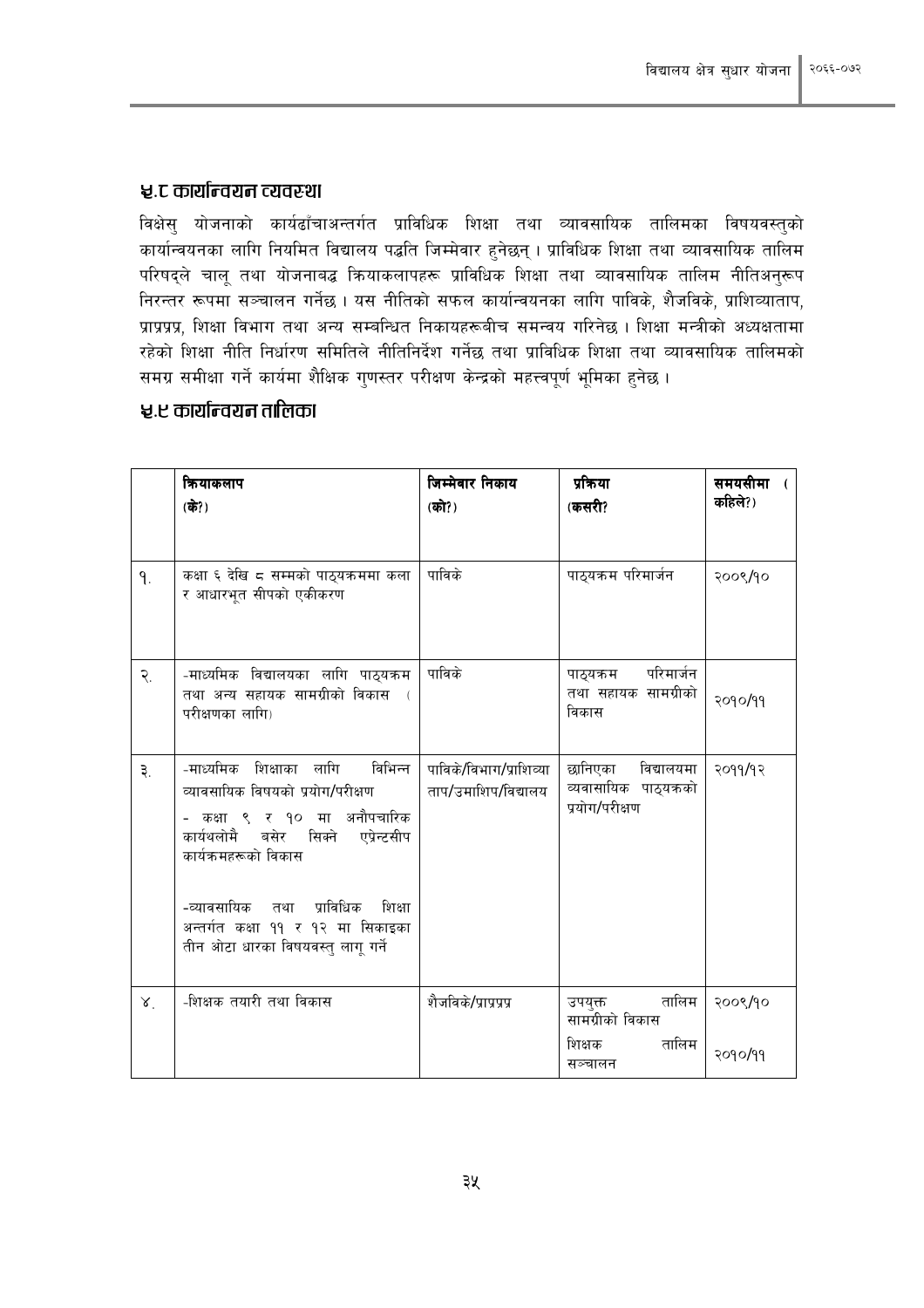# परिच्छे ठावासचे कित्काओं पे स्वास्त्री क

## ६.० परिचर्य

हाल ७१ प्रतिशतभन्दा बढी प्राथमिक तहका शिक्षकहरू स्वीकृत दरबन्दीमा कार्यरत तथा तालिम प्राप्त छन। त्यस्तै, निमावि र माविमा क्रमश: ५५ प्रतिशत र ७९ प्रतिशत शिक्षकहरू तालिम प्राप्त छन (फल्यास, २००८) । प्राथमिक तहमा निजी क्षेत्रबाट स्थापना भएका शिक्षक तालिम केन्द्रहरूबाट पुर्वसेवाकालीन तालिम दिलाउने प्रावधान छ भने निमावि र माविका लागि पर्वसेवाकालीन तालिम विश्वविद्यालयका क्याम्पसहरू (शिक्षाशास्त्र सङ्काय) र उच्च माध्यमिक विद्यालयहरूमार्फत् दिइँदै आएको छ ।

शैजविकेले मुलुकका विभिन्न क्षेत्रमा रहेका आफुना शैक्षिक तालिम केन्द्र तथा अन्य तालिम प्रदायक संस्थामार्फत् प्राथमिक तथा माध्यमिक शिक्षकहरूका लागि प्रमाणीकरण तथा पुनर्ताजगी तालिम दिँदै आएको छ । शिक्षण पेसामा आउनका लागि तालिम प्राप्त गर्नु अनिवार्य छ ।

विक्षेस योजनाले शिक्षकको तयारी तथा विकासलाई उच्च प्राथमिकतामा राखेको छ । शिक्षकहरूको गुणस्तर तथा सक्षमतामा नै शिक्षाको गणस्तर निर्भर गर्छ । शिक्षकहरूको न्यनतम योग्यताको स्तरको वद्धि हन हनपर्ने भनी प्रस्ताव गरिनका साथै अनिवार्य तालिम तथा पनर्ताजगी तालिमका प्रावधानहरूको योजना गरिएको छ ।

## ६.९ लक्ष्य र उद्घेश्य

### लक्ष्य

● विद्यार्थीहरूको सिकाइ प्रक्रियामा प्रभावकारी रूपमा सघाउ पऱ्याउन सबै शिक्षकहरूमा ज्ञान र सीपको सुनिश्चितता गर्ने।

### उद्देश्य

● विद्यार्थीहरूको सिकाइ प्रक्रियामा प्रभावकारी रूपमा सघाउ प्ऱ्याउन सबै शिक्षकहरूको योग्यता तथा पेसागत दक्षता अभिवद्धि गर्ने ।

## ६.३ अवसर र चुनौतीहरू

### अवसर

- शिक्षक तालिमका लागि दक्षता, गणस्तर तथा यसको मुलकभर फैलावटको हिसाबले संस्थागत क्षमताको विद्यमानता छ यसले पुर्वसेवाकालीन तथा सेवाकालीन शिक्षक तालिम तथा विकासका निमित्त दिगोपन तथा लागत प्रभावकारिताको अवसर प्रदान गर्छ ।
- स्वीकत दरबन्दीमा रहेका ९४ प्रतिशतभन्दा बढी शिक्षकहरूले कनै न कनै प्रकारको प्रमाणीकरण तालिम लिइसकेका छन् । गुणस्तर अभिवृद्धिका लागि मागमा आधारित अल्पकालीन अवधिको मोडुलर तालिमको पनि व्यवस्था रहेको छ।
- शिक्षा विषय लिएर विश्वविद्यालय तथा उच्च माध्यमिक विद्यालयमा अध्ययन गर्न चाहने विद्यार्थीहरूको बढदो आकर्षणले गर्दा बढीभन्दा बढी सक्षम र प्रतिबद्ध व्यक्तिहरूलाई शिक्षक पदमा नियक्त गर्ने अवसर रहेको छ।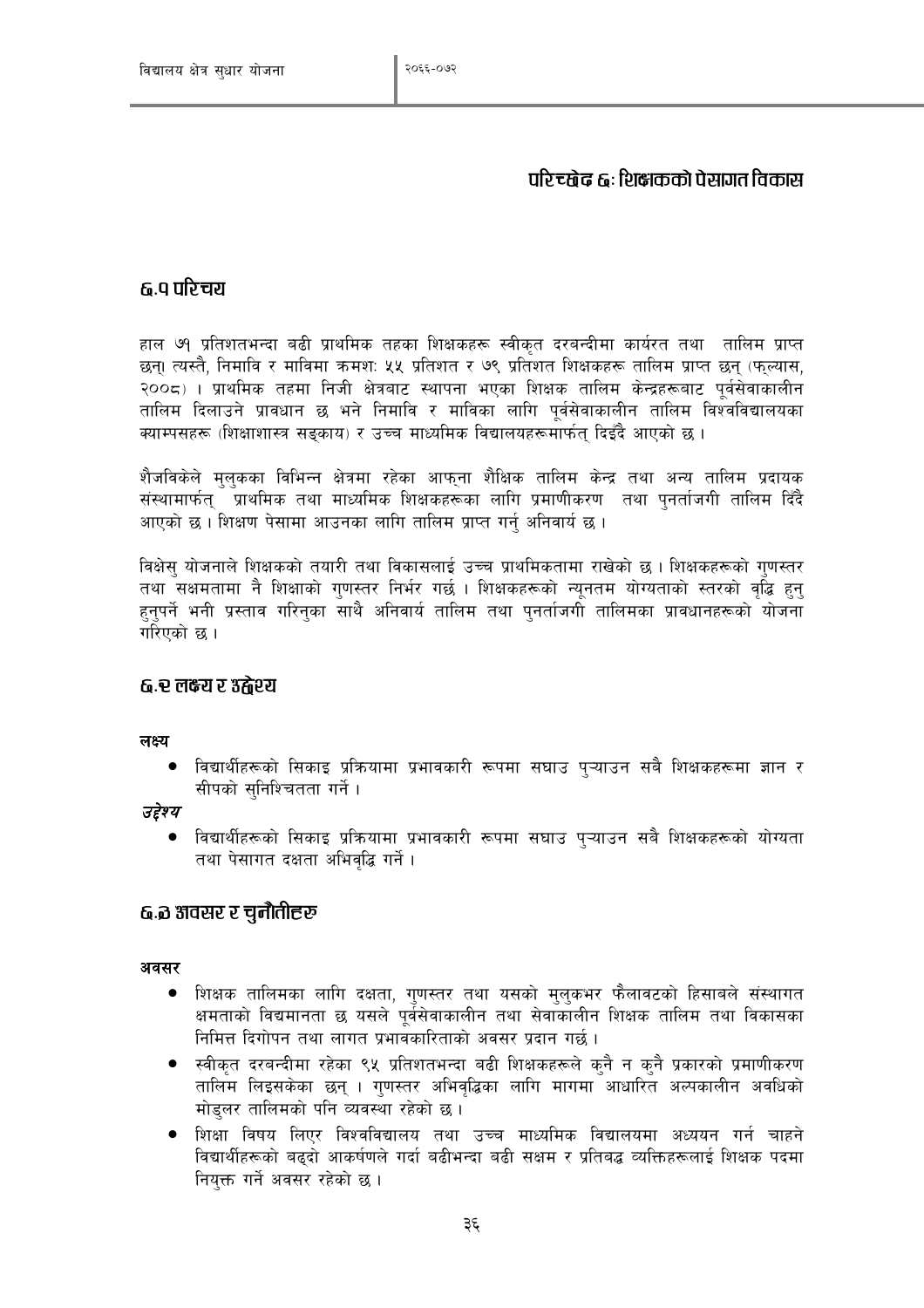ीशक्षकहरूको पेसागत समुदायबाट प्राप्त सबल सहयोगले शिक्षकहरूको पेसागत विकासका लागि साभ्रेदारी निर्माण गर्ने उपयुक्त वातावरणको सिर्जना गरिरहेको छ।

### चनौतीहरू

- शिक्षकको व्यवस्थापनका साथै विद्यालयको व्यवस्थापनका लागि विव्यसको बढदो भमिका छ. जसका लागि उनीहरूको क्षमता र प्रतिबद्धताको अभिवृद्धि गरिन्पर्नेछ ।
- माध्यमिक शिक्षा कक्षा ९-१० बाट ९-१२ मा विस्तार भएपछि मानिसहरूको आकाङक्षा बढने अपेक्षा गरिन्छ तथा कक्षा ९-१२ चल्ने थप विद्यालयको सङ्ख्या पनि बढनपर्ने देखिन्छ । यसले गर्दा विभिन्न क्षेत्रमा विशिष्टीकरणसहित शिक्षक तयारीको आवश्यकता पर्नेछ ।
- शिक्षकलाई सहयोग गर्ने प्रावधानका साथै निरन्तर पेसागत विकासका लागि अवसर प्रदान गर्न् चुनौतीपूर्ण रहेको छ ।

## ह.स नीतिनिर्देश

### शिक्षक व्यवस्थापन

नियुक्ति

- शिक्षक नियक्ति प्रक्रिया स्थानीय स्तरमा विकेन्द्रित गरिनेछ र शिक्षा मन्त्रालयको निर्देशनअनुसार अध्यापन अनुमति पत्र लिएका व्यक्तिहरू मध्येबाट नियुक्त गरिनेछ । अध्यापन अनुमति पत्रको अभ्यासलाई अभ्र सुदृढ गरिनेछ।
- विद्यमान ऐन नियमअनुसार समुदायले व्यवस्थापन जिम्मा लिएका विद्यालयमा विव्यसले नै शिक्षक नियुक्त गर्ने कार्य निरन्तर हुनेछ । अन्य सबै सामुदायिक विद्यालयको शिक्षक व्यवस्थापन गर्ने कार्यमा विव्यसको मुख्य भूमिका हुनेछ । खाली दरबन्दी पूर्ति गर्नुपर्दा महिला, दलित, तथा अन्य पिछडिएका समहलाई प्राथमिकता दिइनेछ।

वत्तिविकास

● पेसागत वृत्तिविकासका दुई पाटा हुनेछन्: एउटा आधारभूत तहका शिक्षक र अर्को माध्यमिक शिक्षक। तर आधारभूत तहका उपयुक्त योग्यता भएका शिक्षक पनि माध्यमिक तहका लागि हुने खुला तथा आन्तरिक प्रतियोगितामा प्रतिस्पर्धी हुन पाउनेछन् ।

न्यूनतम योग्यता

शिक्षकका लागि न्युनतम योग्यता: (क) आधारभूत शिक्षाका लागि शिक्षक तयारी कोर्स लिएको ( तालिम प्राप्त) उच्च मावि वा सोसरहको (ख) माध्यमिक तहका लागि शिक्षक तयारी कोर्स लिएको (तालिम प्राप्त) एमएड वा सोसरहको । तथापि कम योग्यता भएका हाल कार्यरत शिक्षकहरू सम्बन्धित तहका तल्ला कक्षामा पढाउन योग्य नै मानिनेछन् ।

आधारभूत र माध्यमिक दुवै तहका शिक्षकको पेसागत वृत्ति विकासका चार चरण/तह हुनेछन्: नवप्रवेशी, अनुभवी, निपूर्ण, र विशेषज्ञ । विभिन्न सुचकहरू, जस्तै: पुरा समयभरि कार्य गर्ने, ज्येष्ठता, योग्यता, तालिम र विद्यार्थीहरूको उपलब्धिलाई आधार मानी शिक्षकहरूको बढवा/स्तरोन्नति गर्ने प्रावधान राखिनेछ । आफुनो योग्यता बढाउनभन्दा स्वैच्छिक अवकास लिन चाहने शिक्षकका लागि पोत्साहनका प्याकेज उपलब्ध गराइनेछ ।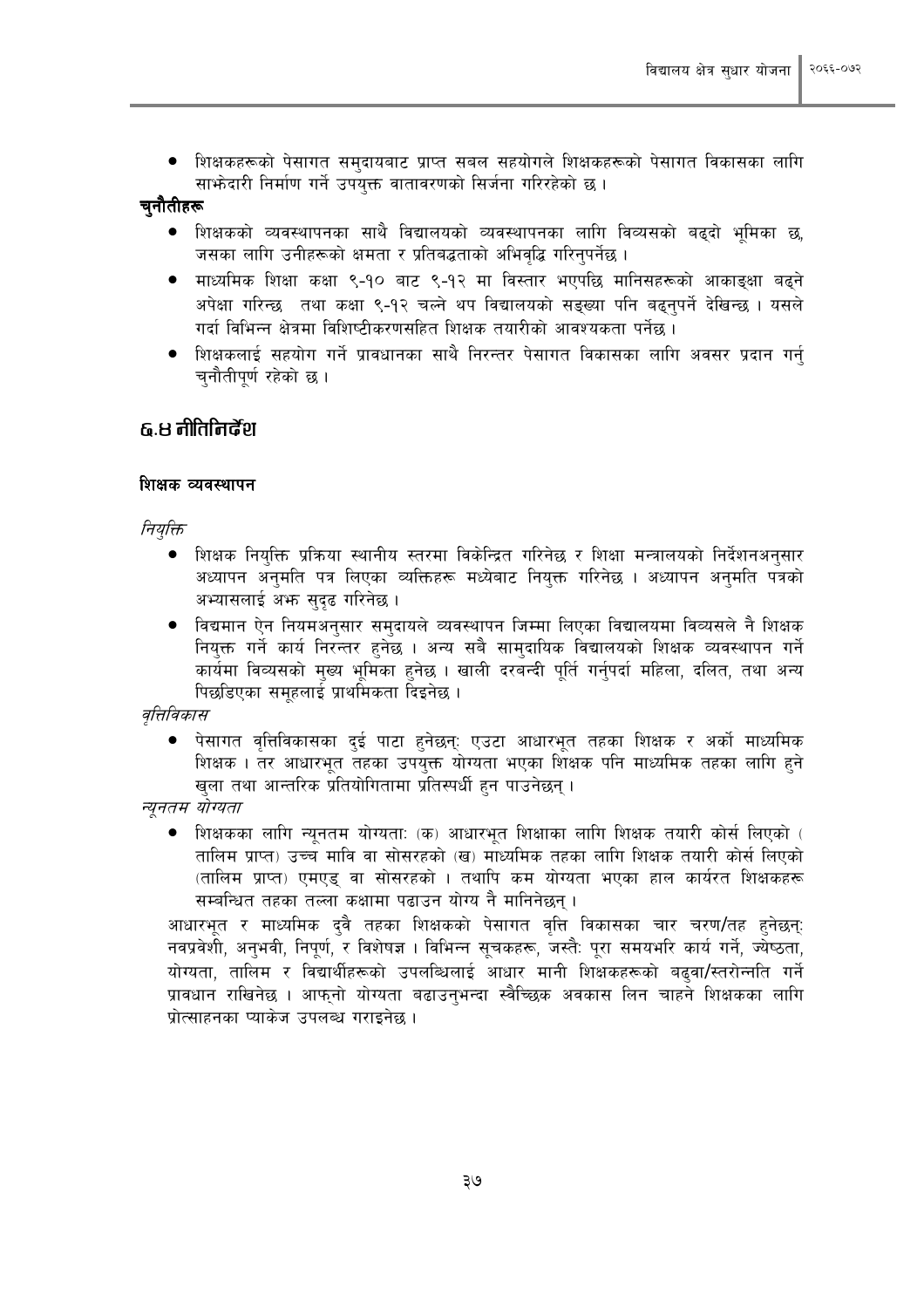## शिक्षक विकास

शिक्षक तयारी कोर्स

- न्यूनतम शैक्षिक योग्यताका अतिरिक्त एक वर्षे शिक्षक विकास कोर्स ।
- शिक्षक तयारीका लागि निम्नलिखित कार्य गर्न शिक्षक विकास कोर्स सञ्चालन गरिन्छ:
	- बहुकक्षा शिक्षणमा विशिष्टीकरणसहित तल्ला कक्षा (१-३) मा सबै विषय पढाउने र आधारभूत शिक्षा (कक्षा ४-८) मा कम्तीमा तीन विषय पढाउने।
	- माध्यमिक शिक्षा (कक्षा ९-१२) मा कम्तीमा दुई विषय पढाउने ।
	- बहकक्षा तथा विशेष शिक्षामा विशिष्टीकरण गरेका शिक्षक तयार गर्ने प्रावधान राखिने ।
- माथिल्लो वा थप योग्यता भएका शिक्षकहरू सम्बन्धित तहमा छिटो बढ्वा हुन योग्य हुनेछन् ।

## शिक्षक तथा व्यवस्थापकहरूका लागि तालिम

- शिक्षक विकासको कार्यका लागि सरकार जिम्मेवार हुनेछ । शिक्षणसिकाइका अभ्यासहरूमा आएका नयाँपनहरूसँग परिचित हुन शिक्षकहरूले प्रत्येक पाँच वर्षमा कम्तीमा एक पल्ट एक महिने सेवाकालीन तालिम लिन्पर्छ।
- लामो तथा छोटो अवधिबाट प्राप्त तालिमलाई वत्ति विकाससँग आबद्ध गरी शिक्षकको पेसागत विकास गरिनेछ ।
- प्रधानाध्यापकले तयारी कोर्स लिनुका साथै न्यूनतम योग्यता आधारभूत र माध्यमिक तहमा क्रमश: बीएड र एमएड प्राप्त गरेको हने छ।

## ६.५ मुख्यमुख्य नतिज्ञाहरू

- शिक्षकहरूलाई पुनर्ताजगी तालिम दिनका लागि ७५० मास्टर प्रशिक्षक तालिम प्राप्त भई सक्षम भएको हने ।
- शिक्षक तयारी कोर्स र पुनर्ताजगी तालिममार्फत् सबै शिक्षकका पेसागत ज्ञान तथा सीप अद्यावधिक भएको हुने ।
- ४,०५० प्रधानाध्यापकहरूले प्रमाणीकरण तालिम पुरा गरेको हुने ।
- तयारी कोर्सका माध्यमबाट पिछडिएका समुहका ७,००० शिक्षकहरूको क्षमता अभिवद्धि भएको हुने।

## द नगानीतिक कार्यकलणहरू

## योग्यता बढाउने कार्यक्रम तथा शिक्षक तयारी

१० महिने सेवाकालीन र पर्वसेवाकालीन तालिम लिएका शिक्षकहरूको योग्यता बढाउन कक्षा १२ को विशेष पाठयक्रम/शिक्षा कार्यक्रमलाई निरन्तरता दिइनेछ । तालिम प्रदायक संस्थाहरूलाई प्रतिस्पर्धी र आकर्षक बनाउन राम्रा कोर्सहरू तयार गर्न प्रोत्साहित गरिनेछ । त्यसै गरी पुर्वसेवाकालीन तथा सेवाकालीन शिक्षकहरूलाई लक्षित गर्न शिक्षा शास्त्र सड़काय (त्रिवि) ले शिक्षक शिक्षण आयोजनाको सहयोगमा विकास गरेका शिक्षक तयार कोर्स तथा योग्यता बढाउने कार्यक्रमलाई निरन्तरता दिनेछ ।

चाल १० महिने सेवाकालीन तालिमको बाँकी रहन गएको भाग परा गरी तालिम अप्राप्त सबै शिक्षकलाई तालिम प्रदान गर्न यो तालिमलाई आ.व. २०६६/६७ को प्रथम चौमासिकसम्म निरन्तरता दिने । यस अवधिमा उक्त तालिम पुरा गर्न बाँकी प्राथमिक र माध्यमिक तहमा कार्यरत करिब १०,००० शिक्षकहरूलाई लक्षित गरिनेछ ।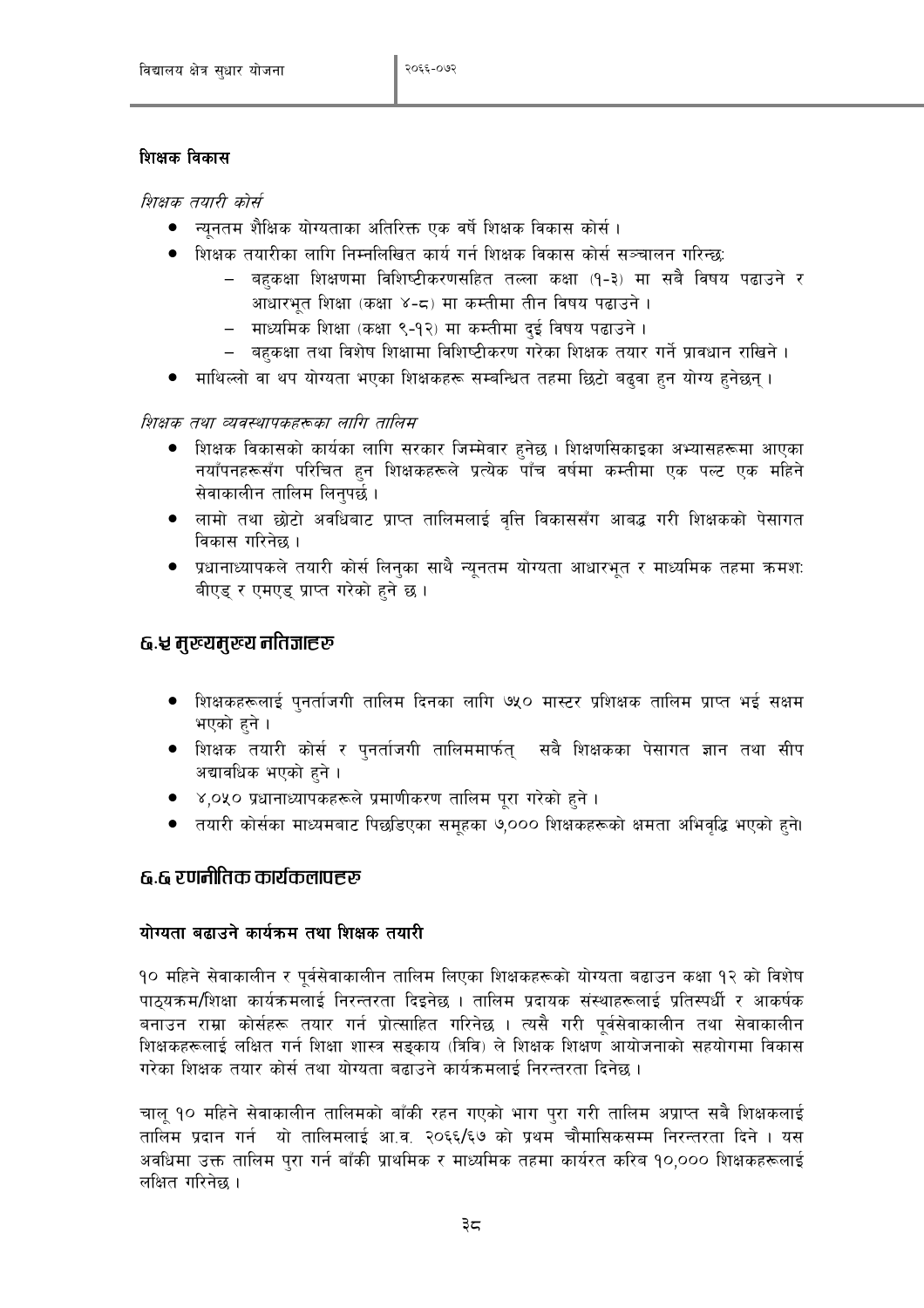#### मागमा आधारित अल्पकालीन अवधिको तालिम

पाँच वर्षको अवधिभित्र सबै तहका (बालविकासदेखि कक्षा १२ सम्म) शिक्षकहरूका लागि अगवा/स्रोतकेन्द्रमा मागमा आधारित तथा पुनर्ताजगी शिक्षक तालिमको विकास र कार्यान्वयन गरिनेछ । विक्षेसु योजनाअन्तर्गत शिक्षक तालिम सञ्चालन गर्नका लागि विव्यसहरूलाई आवश्यकताअनुसार रकम उपलब्ध गराइनेछ । योजना अवधिभित्र करिब ५०,००० शिक्षकहरूलाई लक्षित गरिनेछ । यस उद्देश्यका लागि करिब ७५० पशिक्षकहरू उत्पादन गरिनेछ ।

### पअका लागि पमाणीकरण तालिम

१-३ महिने विद्यालय व्यवस्थापन तथा नेतृत्व विकाससम्बन्धी तालिमको विकास गरी छानिएका प्रअहरूलाई शैताकेमार्फत् तालिम दिइनेछ । तालिम अप्राप्त सबै प्रअहरू यस अनिवार्य तालिमबाट लाभान्वित हुनेछन् (यस्तो सङ्ख्या करिब ४,०५० हुने)।

#### अनगमन तथा शिक्षकहरूलाई तालिमपश्चात् सहयोग

व्यावसायिक मापदण्ड हासिल भए नभएको सुनिश्चित गर्न जिल्ला तथा स्थानीय तहको तालिम कार्यक्रम कार्यान्वयनको अनुगमन शैजविकेले गर्नेछ । शैैक्षिक गुणस्तर परीक्षण केन्द्रले नतिजा हासिल भए नभएको तथा प्रणालीले उत्तरदायित्व वहन गर्न सकेनसकेको भनी बाहय रूपमा आवधिक लेखाजोखा गर्नेछ । अनुगमनबाट प्राप्त नतिजाका आधारमा शिक्षक सहयोगका स्वरुपहरूको विकास गरी शिक्षक मञ्चहरूमार्फत् पठाइनेछ।

#### क्षमता विकासका कियाकलापका प्याकेज

सबै प्रकारमा मोडुलर शिक्षक तालिम, मध्यमस्तरीय व्यवस्थापक र प्राविधिक कर्मचारीहरूलाई दिइने तालिम र विद्यालय तहका लागि विव्यस, विविस, गाविस सदस्यका लागि दिइने तालिमको विकास र कार्यान्वयन गर्न शैताके/अगुवा स्रोतकेन्द्रहरूलाई समृद्ध गराइनेछ । शैजविकेले शैक्षणिक र शैक्षिक व्यवस्थापनका पक्षमा नयाँ ज्ञान तथा सीपको आर्जन गर्नका लागि अध्ययन अनसन्धान र अन्य कियाकलापमा गर्नेछ । यसका लागि लाग्ने खर्चका बारेमा क्षमता विकास खण्डमा चर्चा गरिनेछ ।

### नव नियुक्त शिक्षक तथा कर्मचारीका लागि कार्यअनुभव तालिम

करिब ६०,००० नव नियुक्त शिक्षक र अन्य शिक्षा अधिकृतहरूका लागि ७-१० दिनको कार्यअनुभव तालिम दिने पावधान राखिनेछ । यसका लागि लाग्ने खर्चका बारेमा क्षमता विकास खण्डमा चर्चा गरिनेछ ।

### ६.६ अनुमानित खर्च

शिक्षकको पेसागत विकासका कार्यक्रमको कार्यान्वयनका लागि पाँचवर्षे योजनाअवधि (२०६६/६७ -२०७०/७१) का निमित्त अमेरिकी डलर १०.५५ मिलियन खर्च अनुमान गरिएको छ ।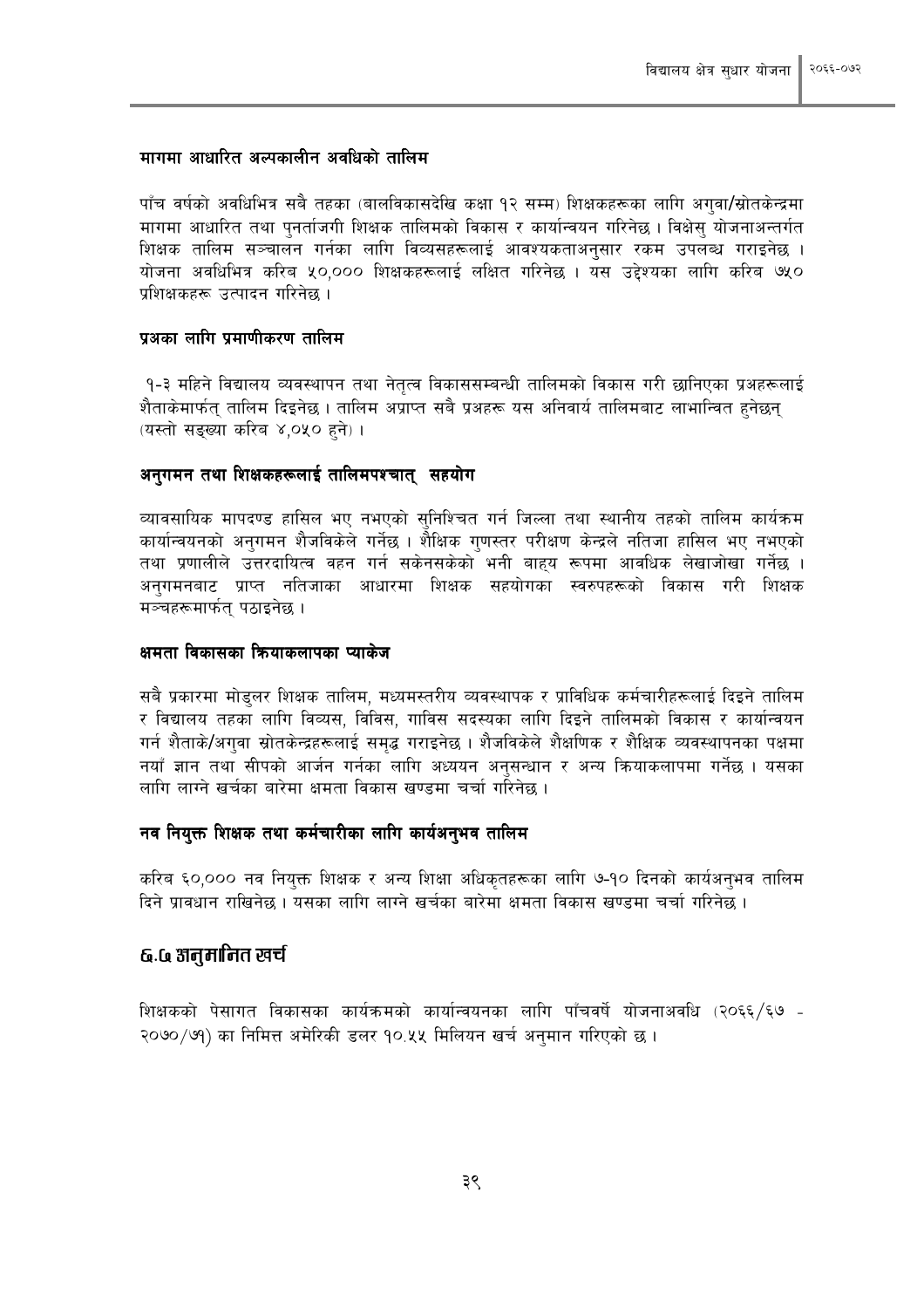## ६.ट कार्यान्वयन व्यवरुथा

शिक्षा शास्त्र सङ्कायका क्यापसहरू र उच्च माविहरूले शिक्षक शिक्षण आयोजनाद्वारा विकास गरिएको योग्यता बढाउने कार्यक्रम तथा शिक्षक तयारी कोर्सलाई निरन्तरता दिनेछन् । कोर्सहरूमा सहभागी हुने सम्बन्धमा व्यक्ति नै उत्तरदायी हनेछ।

अगुवा स्रोतकेन्द्र र स्रोतकेन्द्रहरूले मागमा आधारित अल्पकालीन कोर्सको कार्यान्वयन गर्नेछन् भने विद्यलयहरूलाई उपलब्ध स्रोतको उपयोग गरेर शिक्षकहरूलाई तोकिएका कोर्सहरूमा भाग लिन पठाउने अधिकार हुनेछ । शिक्षकहरूलाई पेसागत सहयोग पुर्याउन यी संस्थाहरूको परिचालन गरिनेछ ।

प्रअहरूका लागि शैताकेहरूले १-३ महिने नेतृत्व विकास कोर्स सञ्चालन गर्नेछन्

## ६.ए कार्यान्वयन तालिका

|              | कियाकलाप                                                              | जिम्मेवार निकाय                                                                                                                          | रणनीति                                                                                                           | समयसीमा                    |
|--------------|-----------------------------------------------------------------------|------------------------------------------------------------------------------------------------------------------------------------------|------------------------------------------------------------------------------------------------------------------|----------------------------|
|              | (के?)                                                                 | (को?)                                                                                                                                    | (कसरी?                                                                                                           | (कहिले?)                   |
| $\mathsf{P}$ | विशेष योग्यता बढाउने<br>कोर्स तथा शिक्षक तयारी<br>कोर्सको कार्यान्वयन | शिक्षा शास्त्र सङ्काय तथा<br>उच्च माध्यमिक विद्यालय                                                                                      | कोर्सहरूमा सहभागी हुने सम्बन्धमा<br>व्यक्ति नै उत्तरदायी हनेछ ।<br>सरकारले समतामूलक पहँचका लागि<br>सहयोग गर्ने । | जारी                       |
| २            | आधारित<br>मागमा<br>कोर्सको<br>अल्पकालीन<br>कार्यान्वयन                | शैजविके/शैताके ले कोर्सको<br>विकास गर्ने, अगुवा स्रोतकेन्द्र<br>र स्रोतकेन्द्रहरूले कार्यान्वयन<br>गर्ने, विव्यसले तालिमको<br>छनोट गर्ने | विविध प्रकारका कोर्सहरू दिइने र<br>विव्यसले तीमध्येबाट छनोट गर्ने।                                               | जारी<br>२००९/१०<br>मा सुरु |
| ३            | कोर्सको<br>नेतृत्व विकास<br>कार्यान्वयन                               | शैजविकेले कोर्सको विकास<br>गर्ने<br>शैताकेले कोर्स चलाउने                                                                                | आमुन्ने सामुन्ने र परियोजनामा<br>आधारित मिश्रित विधि हनेछन्।                                                     | जारी<br>२००९/१०<br>मा सुरु |
| $\lambda$    | शिक्षकहरूलाई<br>तालिमपश्चात्को सहयोग                                  | कार्यान्वयन गर्ने, शैक्षिक<br>गुणस्तर परीक्षण<br>केन्द्रले<br>बाहय समीक्षा गर्ने                                                         | शैजविकेले पद्धतिको विकास र   शिक्षकहरूलाई  सहयोग  गर्न  शिक्षक<br>मञ्चहरूको परिचालन गरिने ।                      | जारी<br>२००९/१०<br>मा सुरु |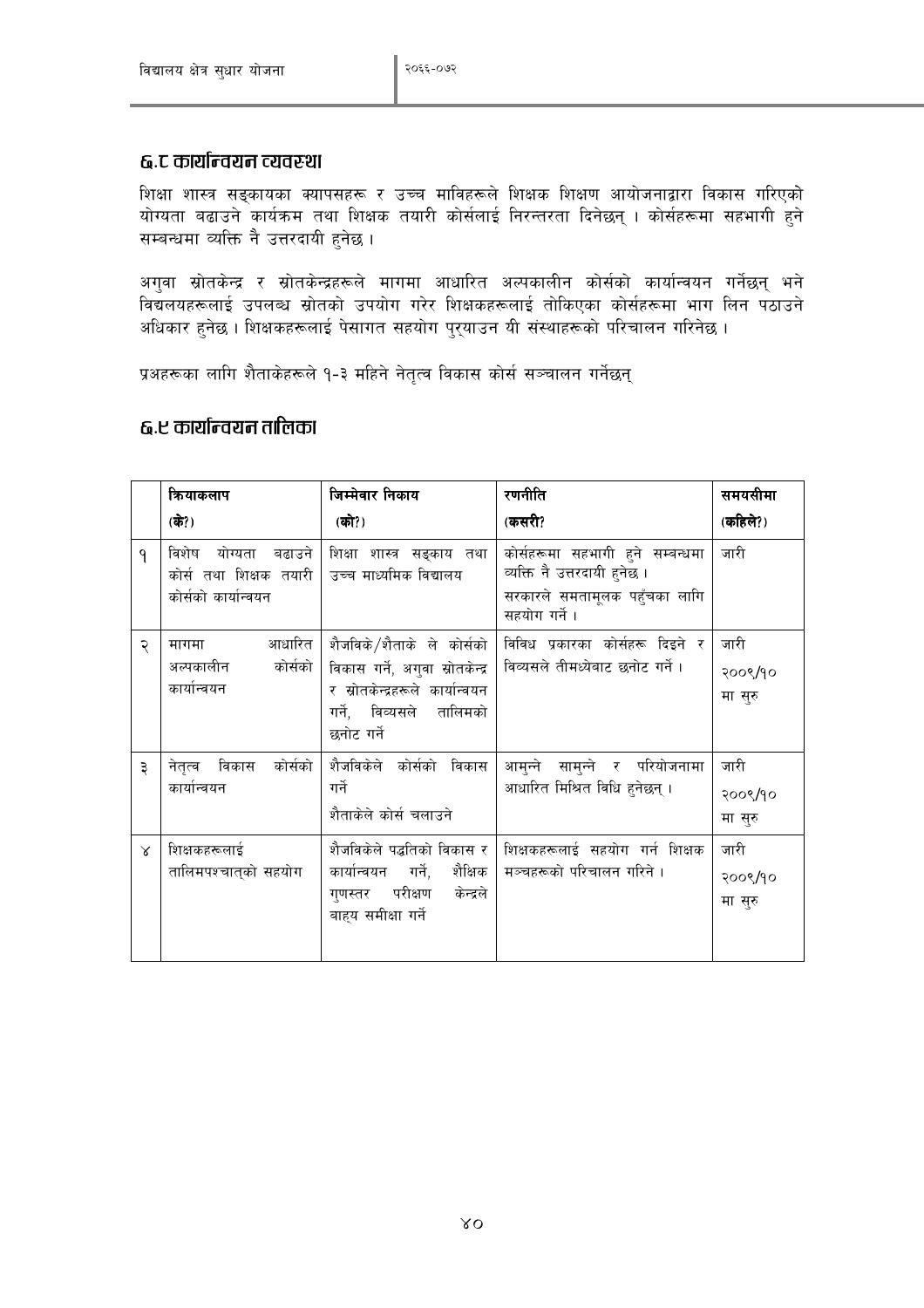## परिच्छेढ (; : भागा विकास

## ि ० परिचरा

यस परिच्छेदमा विक्षेस् योजनामा निहित सुधारका कार्यक्रमको सफल कार्यान्वयनमा सहजीकरण गर्न आवश्यक पर्ने क्षमता विकासका प्रक्रियाहरू उल्लेख गरिनेछ ।

मानव संसाधन विकास योजना (२००२-००६) ले सन् २०१५ सम्ममा सबैका लागि शिक्षाको लक्ष्य हासिल गर्न क्षमता विकास कार्यक्रमलाई अति महत्त्वपूर्ण ठहर गरेको छ । विक्षेसु मूल दस्तावेजले पनि नीति निर्माण, मुल्याङ्कन तथा नीतिलाई कार्यान्वयन गर्ने सबै निकायहरूको क्षमता विकास गर्नु अति आवश्यक भएको कुरा औँल्याएको छ भने आफ्नो भूमिका तथा उत्तरदायित्व वहन गर्न पनि क्षमता अभिवृद्धि हुनु जरुरी छ ।

शैक्षिक सेवा प्रवाह गर्ने सम्बन्धमा देखिएका कार्यसम्पादनका खाडलहरूको लेखाजोखा गर्न र विक्षेस योजनाको प्रभावकारी कार्यान्वयनका लागि उपयक्त कार्यक्रमको विकास र सञ्चालन गर्न जटिल कार्य हो । यसका लागि राम्रो कार्यसम्पादन भनेको के हो भन्नेबारेमा एउटा समभ्रुदारीको विकास गर्न र चाहिने सक्षमता/दक्षताको विकास गर्न एउटा कार्ययोजना निर्माण गर्न आवश्यक छ। यस कार्ययोजनाले संस्थागत, साङ्गठनिक र व्यक्तिगत तहका लागि आवश्यक पर्ने सक्षमता/दक्षतालाई सम्बोधन गर्नुपर्छ । त्यसैले, यो योजना सिकाइउपलब्धिमा सुधार गर्ने दृष्टिकोण राखी प्रभावकारी सेवा प्रवाह गर्नतर्फ लक्षित छ ।

### <u>५.९ लक्ष्य र उद्घेश्यहरू</u>

लक्ष्य

● विक्षेस योजनामा उल्लेख भएका सुधार कार्यहरूको कार्यान्वयन गर्न क्षमता अभिवद्धि गर्न् ।

उद्देश्य

● शिक्षा मन्त्रालयको सेवा प्रवाह पद्धतिको कार्यसम्पादनमा अभिवद्धि गर्नु तथा सुधारका कार्यक्रमहरूको कार्यान्वयनका लागि क्षमताको विकास गर्न।

## ५.อ अवसर तथा चुनौतीहरू

### अवसरहरू

## नतिजामखी हन र क्षमता विकासमा प्रतिबद्धता

सार्वजनिक सेवा प्रवाहमा दिगो सधार गर्ने आवश्यक माध्यम क्षमता विकास हो भन्ने मान्यता स्थापित हुन् एउटा महत्त्वपूर्ण अवसर हो । चालू सुधार कार्यक्रमका साथै नतिजामूलक विकासको लागि व्यवस्थापन ( एमएफडीआर) का अवधारणा र सिद्धान्तप्रति मन्त्रालयले बारम्बार पूर्ण प्रतिबद्धता व्यक्त गर्दै आएको छ । मन्त्रालयले नतिजामुखी व्यवस्थापनका सिद्धान्तहरूको प्रयोग गर्ने करा स्वीकारिसकेकोछ । यो प्रावधानले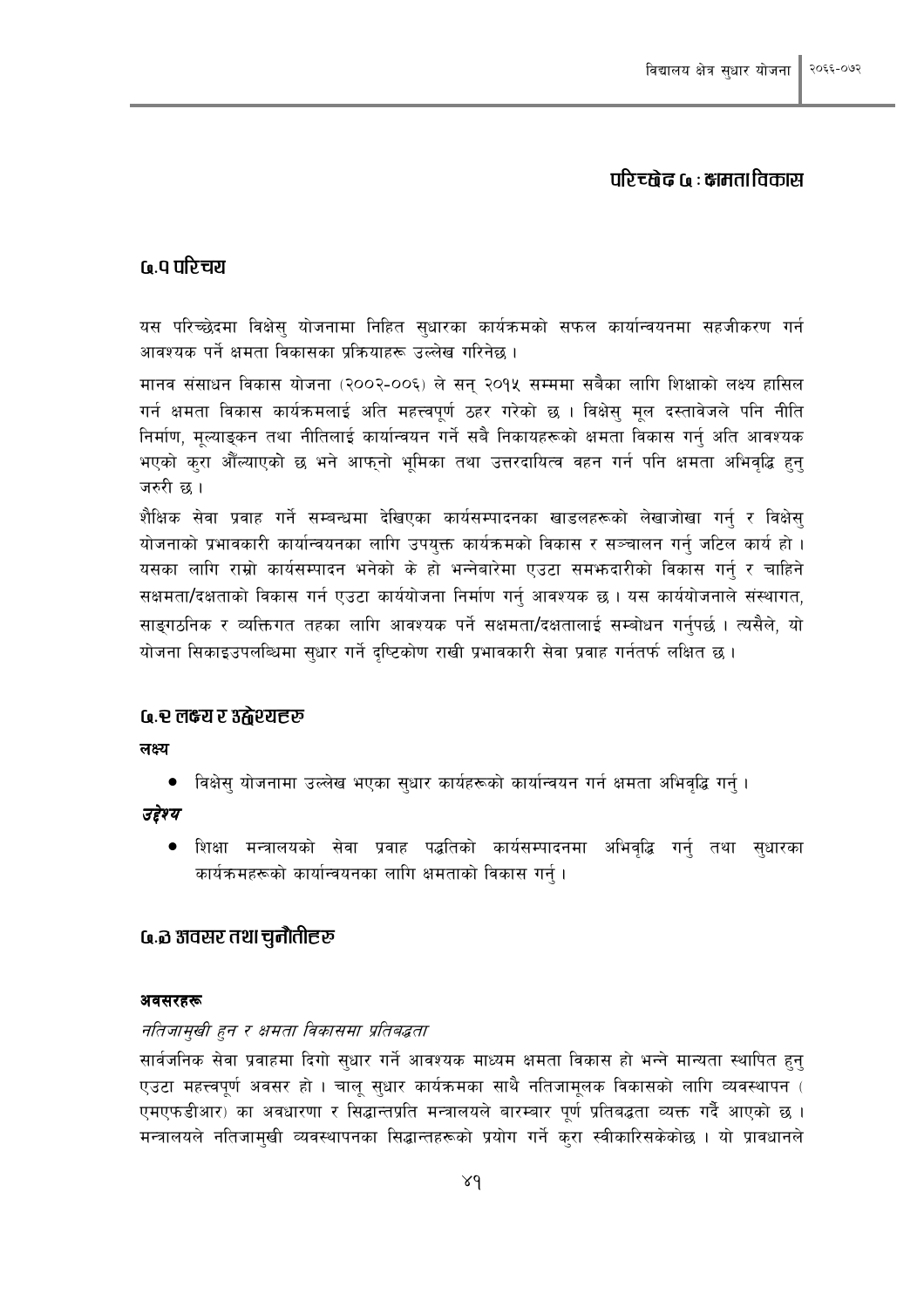उच्च व्यवस्थापनलाई पारदर्शी कार्यसम्पादनको उत्तरदायी ढाँचा विकास गरी सेवा प्रवाहमा आएका सुधारको अनुगमन र मुल्याङ्कन गर्न मदत पुऱ्याउने गरी क्षमता विकासको आवश्यकतालाई आत्मसातु गरेकोछ ।

## सूचना तथा सञ्चार प्रविधि

सूचना तथा सञ्चार प्रविधिका क्षेत्रमा एक दसकदेखि आएको तीव्र विकासले क्षमता विकासका निमित्त नयाँ तथा लागत प्रभावकारी अवस्था सिर्जना गरेको छ । अन्तर्राष्टिय सञ्चारमा गति बढाउने र आवश्यक दस्तावेज र जानकारीहरूमा कर्मचारीहरूको पहुँच सहज बनाउन मन्त्रालयले विकास गरेको सूचना तथा सञ्चार प्रविधि गुरु योजना एउटा उदाहरण हो । आधुनिक सुचना तथा सञ्चार प्रविधिले प्रदान गरेको अवसरबाट मन्त्रालय कसरी लाभान्वित हुनसक्छ भन्नेबारेमा स्पष्ट हुन र रणनीतिको विकास गर्नका लागि धेरै काम गर्नुपर्नेछ ।

## प्राविधिक सहायता

सेवा प्रवाह गर्ने सन्दर्भमा कहाँ कमी छन् भनी मन्त्रालयले राम्रो समभ्रुदारीको विकास गरेपछि पद्धतिगत, साङगठनिक र व्यक्तिगत स्तरमा क्षमता विकास गर्ने प्रक्रियामा मन्त्रालयले विकास साभ्रेदारसँग गहिरो सम्बन्ध राख्दै प्राविधिक सहायताको प्रयोग गर्ने अवसर प्राप्त गर्नेछ । तथापि खरिद, प्राविधिक सहायताको व्यवस्थापन र अनगमन गर्ने कार्यमा नतिजामखी प्रक्रिया अपनाउन अनिवार्य छ यो प्रक्रिया आफैँमा क्षमता विकासको सानो आयोजना नै हो।

### पेसागत सङ्गठन र संस्थागत व्यवस्था

केही वर्षदेखि मन्त्रालयले ब्याङ्ककको एसियन इन्स्टीच्यूट अफ टेक्नोलोजी (AIT), डेनमार्कको डेनिडा फेलोसिप सेन्टर (DFC), पेरिसको आईआईइपी (IIEP), काठमाडौंको शिक्षा विकास तथा अनुसन्धान केन्द्र (सेरिड), त्रिविजस्ता अन्तर्राष्टिय, क्षेत्रीय र राष्टिय सङ्गठन तथा प्राज्ञिक संस्थाहरूसँग पेसागत सम्बन्ध राख्दै आएको छ । यी पेसागत सङगठन तथा संस्थाहरूसँगको मन्त्रालयको लामो सम्बन्धले ज्ञान र सीपसम्बन्धी कमीलाई सम्बोधन गर्न लागत प्रभावकारी हुनुका साथै व्यावसायिक सहयोग प्राप्त गर्ने अवसर प्राप्त छ।

### तथ्यमा आधारित योजनालाई संस्थागत गर्ने

विद्यालयमा भएका समस्या, तिनका कारण र असरलाई बुभून शिक्षा विभागबाट हालै भएका विश्लेषणात्मक कार्यले मन्त्रालयलाई क्षमता विकासका रणनीतिलाई लक्षित गर्ने अवसर प्रदान गरेका छन । जहाँ विद्यालय स्तरमै सेवा प्रवाहका मापदण्ड र लक्ष्य तोकिएका छन् र उच्च तहमा समेत क्षमता विकासका लागि आधारका रूपमा तिनको समचित प्रयोग भएको छ। जसबाट उल्लेखनीय नतिजा हासिल हुने देखिएको छ। योजना प्रक्रियामा हाल भएका सुधार कार्यबाट प्राप्त सुचनाहरू हासिल गरी शैक्षिक व्यवस्थापन सुचना प्रणालीमा व्यवस्थित गरिएको छ ।

### चनौतीहरू

- हाल छलफलमा रहेको राज्यको पुनर्संरचनाअन्तर्गत कर्मचारीतन्त्रका हरेक तहका अधिकार, भूमिका  $\bullet$ तथा कार्यहरूलाई पुनर्परिभाषित गर्ने अपेक्षा गरिएकाले अनिश्चितताको स्थिति विद्यमान छ । प्रशासन तथा व्यवस्थापनको संरचनालाई परिभाषित गरी यो पूर्ण रूपमा क्रियाशील नभएसम्म क्षमता विकासका आवश्यकताको लेखाजोखा गर्न् अव्यावहारिक हुन्छ ।
- कक्षा १-५ बाट कक्षा १-८ को संरचनामा सरल रूपमा सङ्क्रमण गर्न पर्याप्त पद्धतिगत. निकायगत र व्यक्तिगत क्षमताको आवश्यकता छ । त्यसै गरी निरन्तर रूपमा गणस्तरीय शैक्षिक सेवामा र सिकाइउपलब्धिमा सुधार गर्न् सबभन्दा ठुलो चुनौतीका रूपमा रहेको छ।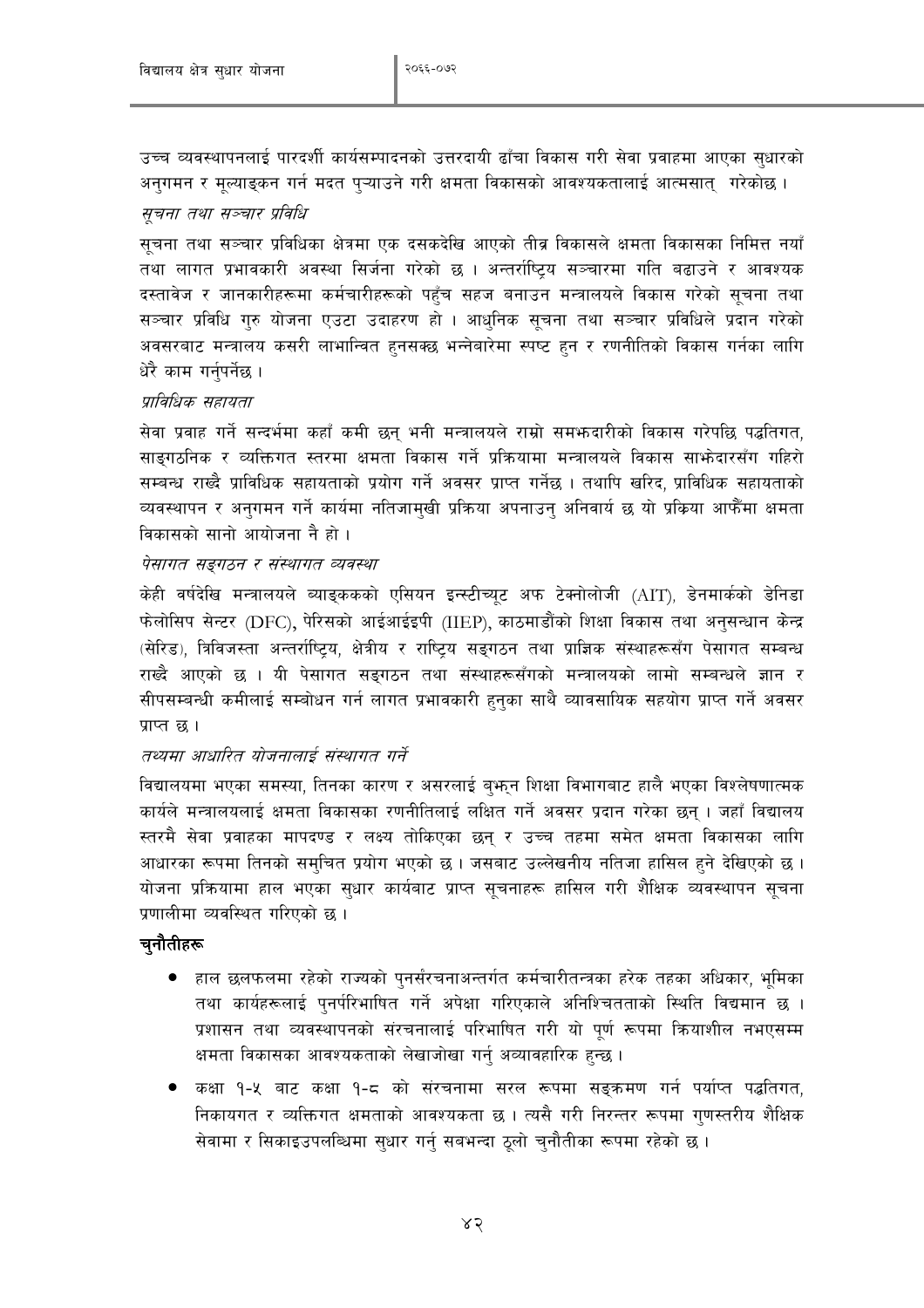● कमशः तथा निरन्तर रूपमा उच्चस्तरीय सेवा प्रवाह गर्न तथा कक्षा दोहोरयाउने र कक्षा छोड़ने दर घटाउन तथा सिकाइउपलब्धिमा उल्लेखनीय सुधार ल्याउन मन्त्रालयको क्षमता विकास हन् जरुरी छ । तथापि क्षमता विकासका लागि आधाररेखा स्थापित गर्ने, कार्यसम्पादनको कमीको विश्लेषण गर्ने तथा कार्यसम्पादनको यस कमीलाई कम गर्न नतिजामखी क्षमता विकास योजना तयार गर्ने कार्यले लामो समय लिन सक्छ । यसका लागि सेवा प्रवाहको एउटा छेउ शिक्षकदेखि उच्चस्तरीय व्यवस्थापनको अर्को छेउसम्म परै पद्धतिको प्रतिबद्धता तथा स्रोतको व्यवस्थापन हुन जरुरी छ ।

## G.8 नीति निर्देश

योजना, कार्यान्वयन, मूल्याङ्कन तथा क्षमता विकासका क्रियाकलापबाट प्राप्त लाभको दिगोपनका लागि शिक्षा मन्त्रालय तथा सम्बद्ध निकायहरूको क्षमतालाई सुदृढ पारिने।

विक्षेस योजनामा प्रतिविम्बित भएअनुसार शिक्षा क्षेत्रको सधारका लागि व्यक्तिगत, संस्थागत तथा साइगठनिक स्तरमा क्षमता विकास गर्ने।

विक्षेस योजनाको क्षमता विकास कार्यक्रमले विद्यालय र स्थानीय स्तरका संस्थालाई लक्षित गर्नेछ । शिक्षाका औपचारिक तथा अनौपचारिक दवै तौरतरिकामा संलग्न प्रत्यक्ष सेवा प्रदायकहरूको क्षमता विकासमा विशेष जोड दिइनेछ ।

### <u>५.५ मुख्य मुख्य नतिज्ञाहरू</u>

योजना अवधिभित्र निम्नलिखित मुख्य मुख्य नतिजा हासिल गर्ने अपेक्षा गरिन्छ:

- आवश्यक ऐन, नियम, नियमावली तथा निर्देशिकाहरू बनाई सहज संस्थागत रूपरेखाको विकास हन ।
- साङ्गठनिक अधिकार, संरचना तथा सम्बन्धलाई कार्यसम्पादनसँग जोडिने ।  $\bullet$
- तालिम, सचेतना, अनुसन्धान कार्य तथा प्रोत्साहनका कार्यक्रममार्फत् कार्यसम्पादनमा सुधार ल्याउन व्यक्तिगत सक्षमता तथा काम गर्ने अवस्थामा सधार ल्याइने ।

## ि ह रणनीतिक कार्यकलणहरू

यहाँ चर्चा गर्न लागिएको रणनीतिक कार्यकलापले नयाँ तथा विद्यमान क्षमता विकास योजनामा सहजीकरण गर्नका लागि नतिजामुखी व्यवस्थापनको कार्यढाँचालाई जोड दिन्छ । क्षमता विकासको कार्यढाँचा स्वीकृत नभएसम्म शिक्षा मन्त्रलयअन्तर्गतका चाल् क्षमता विकास कार्यक्रमहरू निरन्तर चल्नेछन् । क्षमता विकासको कार्यढाँचा र निर्देशिका स्वीकृत भएपछि यसको समीक्षा गर्न, आफ्ना क्षमता विकासका योजनालाई अद्यावधिक गर्न र मिलाउन आवश्यक प्राविधिक सहयोगका साथ शिक्षा मन्त्रालयका सबै निकायमा यो उपलब्ध गराइनेछ ।

शिक्षा मन्त्रालयले क्षमता विकासको समग्र रूपरेखा निर्माण गर्नेछ, जसका आधारमा सम्बन्धित निकायहरूले कार्यान्वयन तहको क्षमता विकासको आवश्यकताअनुरूप वार्षिक कार्यान्वयन योजना निर्माण गर्नेछन् ।

शिक्षा मन्त्रालयको समग्र लक्ष्यसँग तादात्म्य हुन र सेवा प्रवाह पद्धतिका विभिन्न तहबीच सामञ्जस्य कायम गर्न प्रक्रिया तथा योजनाहरूले न्यूनतम प्राविधिक गुणस्तरका मापदण्ड पूरा गर्न सकून् भन्ने कुराको सुनिश्चितताका लागि क्षमता विकास योजनाको तयारी तथा कार्यान्वयनको समन्वय तथा सहजीकरण केन्द्रीय स्तरबाट हुनेछ । सम्बन्धित निकायहरूलाई उनीहरूको क्षमता विकास योजनाको तयारी तथा अद्यावधिक गर्ने कार्यमा सहजीकरण गर्न् मन्त्रालयको क्षमता विकासको समन्वयकारी संयन्त्रको प्राथमिक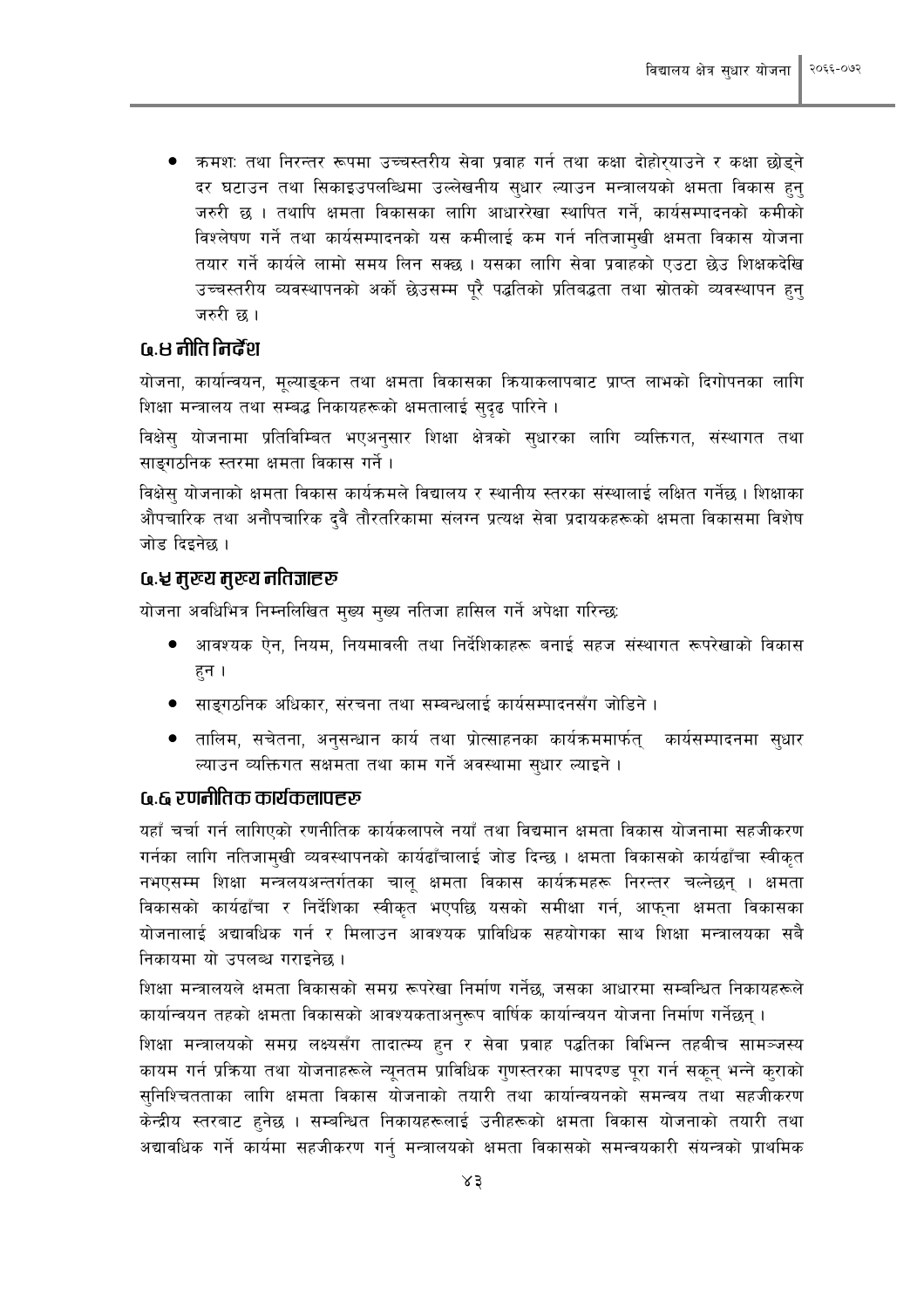भूमिका हुनेछ । यस उद्देश्यका लागि आवश्यक पर्ने प्राविधिक विशेषज्ञता तथा आर्थिक स्रोतमा सबै निकायहरूको पहुँच हुनेछ ।

## <u>५.५ अनमानित खर्च</u>

विक्षेस योजनाको पाँच वर्षे क्षमता विकास कार्यक्रमका लागि शिक्षा मन्त्रालयका निकाय तथा विद्यालयको पद्धतिगत क्षमताका लागि अमेरिकी डलर १०.५९ र शिक्षकहरूको पेसागत विकासका लागि अमेरिकी डलर १०.५५ मिलियन गरी कुल खर्च अमेरिकी डलर २१.१४ मिलियन विनियोजित गरिएको छ । विद्यालयको पद्धतिगत क्षमताका लागि अमेरिकी डलर १०.५९ अन्तर्गत अमेरिकी डलर ३.०९ रकम क्षमता विकासकै बजेट लाइनबाट व्यहोरिनेछ भने अमेरिकी डलर ७.५ मिलियनचाहिँ प्राविधिक सहायता र सोभैभुक्तानी व्यवस्थाबाट व्यहोरिनेछ ।

## <u>G.C कार्यान्वयन व्यवस्था</u>

माथि चर्चा गरिएका रणनीतिक कार्यकलापहरू निम्नलिखित भूमिका तथा उत्तरदायित्वबाट निर्देशित हुनेछन्।

- प्रत्येक विद्यालय सन २०१५ सम्ममा आधारभत न्यततम गणस्तरका मापदण्ड हासिल गर्ने सुनिश्चितताका लागि गुणस्तर वृद्धिको राम्ररी व्याख्या गरी रकमसमेत किटान भएको विद्यालय सुधार योजना तयार गरी कार्यान्वयन गर्न जिम्मेवार हुनेछ ।
- ्जिल्ला शिक्षा कार्यालय जिल्ला शिक्षा योजनामा समेटिने जिल्लास्तरीय नतिजामा आधारित क्षमता विकास योजना तर्जुमा गर्न जिम्मेवार हुनेछन् । जिशिकाहरू स्रोतकेन्द्रले विद्यालयलाई गर्ने सहयोगमा समेत पर्याप्त प्राविधिक र आर्थिक सहयोग पुरुयाई सहजीकरण गर्न जिम्मेवार हुनेछन् । त्यसै गरी सन् २०१५ सम्ममा विद्यालय क्षेत्र सुधारका लक्ष्य हासिल गर्न जिल्लाभित्रका विद्यालयहरूका गणस्तरीय मापदण्डको पनरावलोकन गर्न र मापदण्डभन्दा धेरै पछि परेका र विशेष ध्यानाकर्षण र सघन सहयोग चाहिने विद्यालयहरूको पहिचान गर्न पनि जिल्ला शिक्षा कार्यालय नै जिम्मेवार हनेछन् ।
- क्षेत्रीय शिक्षा निर्देशनालयहरू सिकाइउपलब्धिमा क्षमता विकास कार्यक्रमले पारेका प्रभावका पूर्व सङ्केतहरूको अनुगमन गर्न जिम्मेवार हुनेछन् । परीक्षा सञ्चालनसम्बन्धी निर्धारित कार्यवाहेक क्षेशिनिले यी कार्यहरू नम्ना छनोट आधारमा सञ्चालन गर्ने छ । यसमा सिकाइउपलब्धिको प्रवत्तिबारे विश्लेषण र प्रतिवेदन गरी गणस्तरका मापदण्डसँग तलना गरिने कार्य पर्दछन ।
- केन्द्रीय निकायहरू आफ्नै नतिजामुखी क्षमता विकासको योजना तयार गर्न र कार्यान्वयन गर्न तथा कार्यसम्पादनमा भएको प्रगतिको अनुगमन र प्रतिवेदन गर्न जिम्मेवार हुनेछन् ।
- शिक्षा मन्त्रालयको क्षमता विकास संयन्त्रले निकायगत र विद्यालयगत क्षमता विकासको रूपरेखा तथा निर्देशिकाको विकास गर्नेछ । यस संयन्त्रले विभिन्न निकायहरूलाई प्राविधिक विशेषज्ञता, ज्ञानको सञ्जाल तथा आर्थिक स्रोतको पहुँच पुरुयाएर क्षमता विकास योजनाको निर्माण र कार्यान्वयनमा सहजीकरण गर्नेछ । यसका लागि यस्तो संयन्त्रले किफायती तरिकाले क्षमता विकास कार्य सञ्चालन गर्न बैठक तथा छलफलको प्रक्रिया स्थापित गरी विभिन्न निकायबीच समन्वय स्थापित गर्ने छ । साथै यस संयन्त्रले सेवा प्रवाहका सम्बन्धमा सम्बन्धित सेवाग्राहीहरू बाट पृष्ठपोषण लिने उपयुक्त माध्यमको समेत विकास गर्नेछ । अन्त्यमा, यो समन्वय संयन्त्र शिक्षा मन्त्रालयको वार्षिक क्षमता विकास प्रतिवेदन सङ्कलन गर्ने, समीक्षा गर्ने तथा तयार गर्ने काममा समेत जिम्मेवार हनेछ ।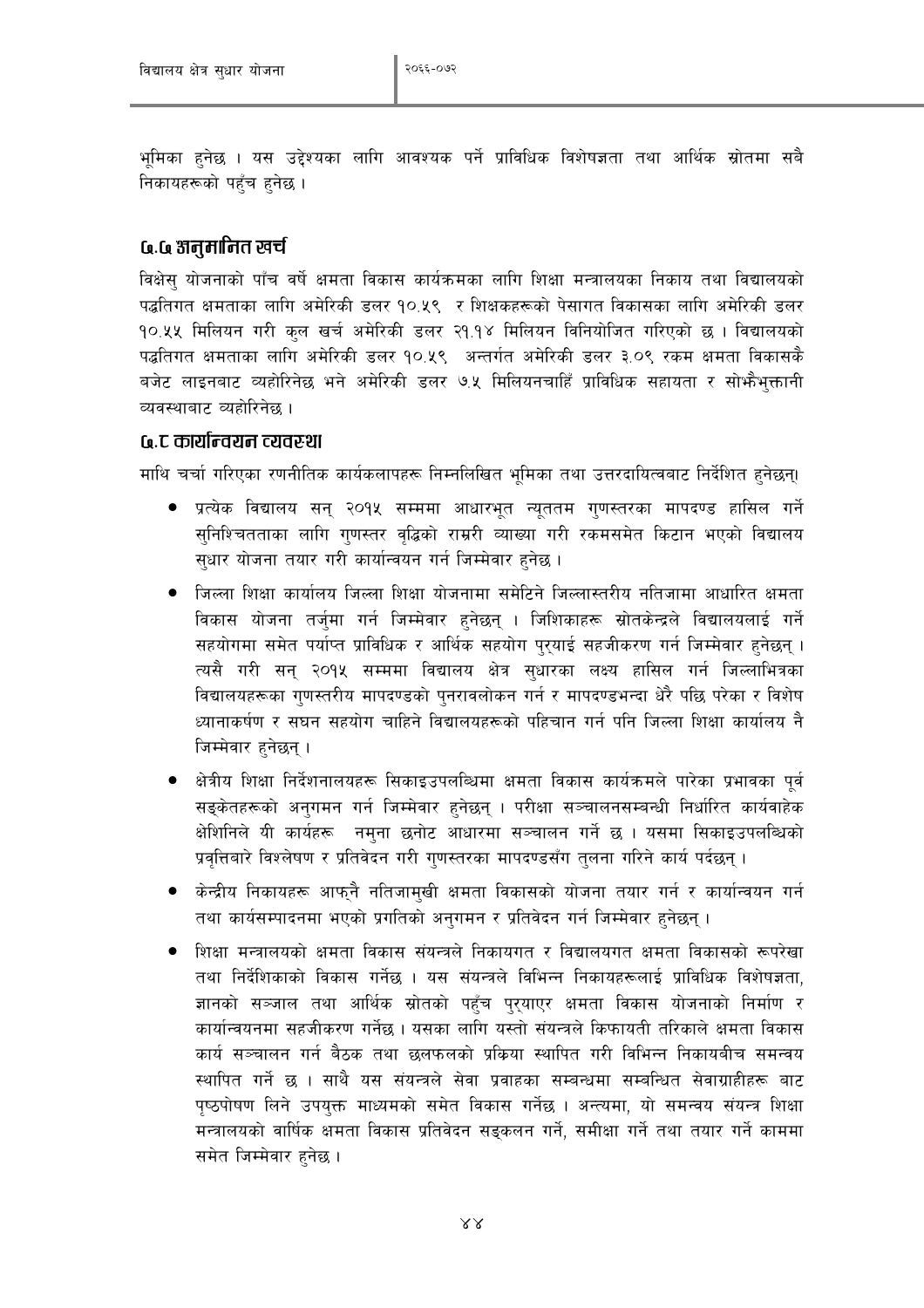# <u>५.ए कार्यान्वयन तालिका</u>

| क.<br>सं           | कियाकलाप<br>(के?)                                                                  | जिम्मेवार निकाय<br>(को?)                                                                                         | प्रकिया<br>(कसरी?)                         | समय<br>(कहिले?)                                                                                                                              | कियाकलाप<br>(के?) |
|--------------------|------------------------------------------------------------------------------------|------------------------------------------------------------------------------------------------------------------|--------------------------------------------|----------------------------------------------------------------------------------------------------------------------------------------------|-------------------|
| $\mathsf{P}$       | नियम<br>ऐन,<br>तथा<br>निर्देशिकाको<br>कार्यान्वयन<br>रूपरेखाको विकास               | कियाकलापलाई<br>सुधारका<br>अगाडि बढाउन प्रणालीलाई<br>सहयोग गर्न                                                   | मन्त्रालय                                  | सरोकारवालाहरू<br>सँग छलफल                                                                                                                    | जुलाई<br>२००९     |
| २                  | साङ्गठनिक र एकाइ<br>स्तरमा कार्यविधिको विकास<br>र अद्यावधिक गर्ने                  | विद्यालय तहदेखि केन्द्रीय<br>तहसम्म<br>संस्थागत<br>व्यवस्थापनको थालनी गर्न                                       | मन्त्रालय                                  | सरोकारवालाहरू<br>सँग छलफल                                                                                                                    | जुलाई<br>२००९     |
| ३                  | एकाइ/समूह स्तरको<br>जिम्मेवारीको संयन्त्र विकास<br>गर्ने                           | सबै एकाइ/समूहलाई सुधारका<br>कार्यक्रमको<br>कार्यान्वयनमा<br>जिम्मेवार बनाउन                                      | मन्त्रालय/<br>विभाग                        | विभिन्न<br>तहमा<br>एकाइ/समूहसँग<br>सल्लाह                                                                                                    | जुलाई<br>२००९     |
| $\propto$          | प्रत्येक व्यक्तिको भूभिका<br>तथा उत्तरदायित्व तोक्ने                               | प्रत्येक व्यक्तिलाई आफ्नो<br>कर्तव्यप्रति<br>जिम्मेवार<br>र<br>उत्तरदायी बनाउन भूमिका तथा<br>उत्तरदायित्व तोक्ने | मन्त्रालय                                  | विभिन्न<br>तहमा<br>एकाइ/समूहसँग<br>सल्लाह                                                                                                    | जुलाई<br>२००९     |
| ৼ                  | सङ्गठन तथा व्यक्तिलाई<br>आवश्यक साधन (हार्डवेयर<br>र सामान्यवेयर) उपलब्ध<br>गराउने | अपेक्षित मापदण्डअनुसार कर्तव्य<br>र उत्तरदायित्व वहन गर्न                                                        | मन्त्रालय<br>विभाग                         | खरिद<br>बजारबाट<br>गरेर                                                                                                                      | जुलाई<br>२००९     |
| $\boldsymbol{\xi}$ | सचेतना,<br>तालिम,<br>अनुसन्धान कार्य तथा<br>प्रोत्साहन                             | प्रणालीका व्यक्तिको<br>क्षमता<br>अभिवृद्धि गर्न                                                                  | र<br>मन्त्रालय<br>अन्तर्गतका<br>अन्य निकाय | संस्था<br>सङ्गठन,<br>व्यक्तिका<br>तथा<br>अवश्यकता<br>पहिचान गर्ने र<br>विशेष<br>आफ्ना<br>आवश्यकतालाई<br>सम्बोधन<br>गर्ने<br>योजना तयार गर्ने | जुलाई<br>२००९     |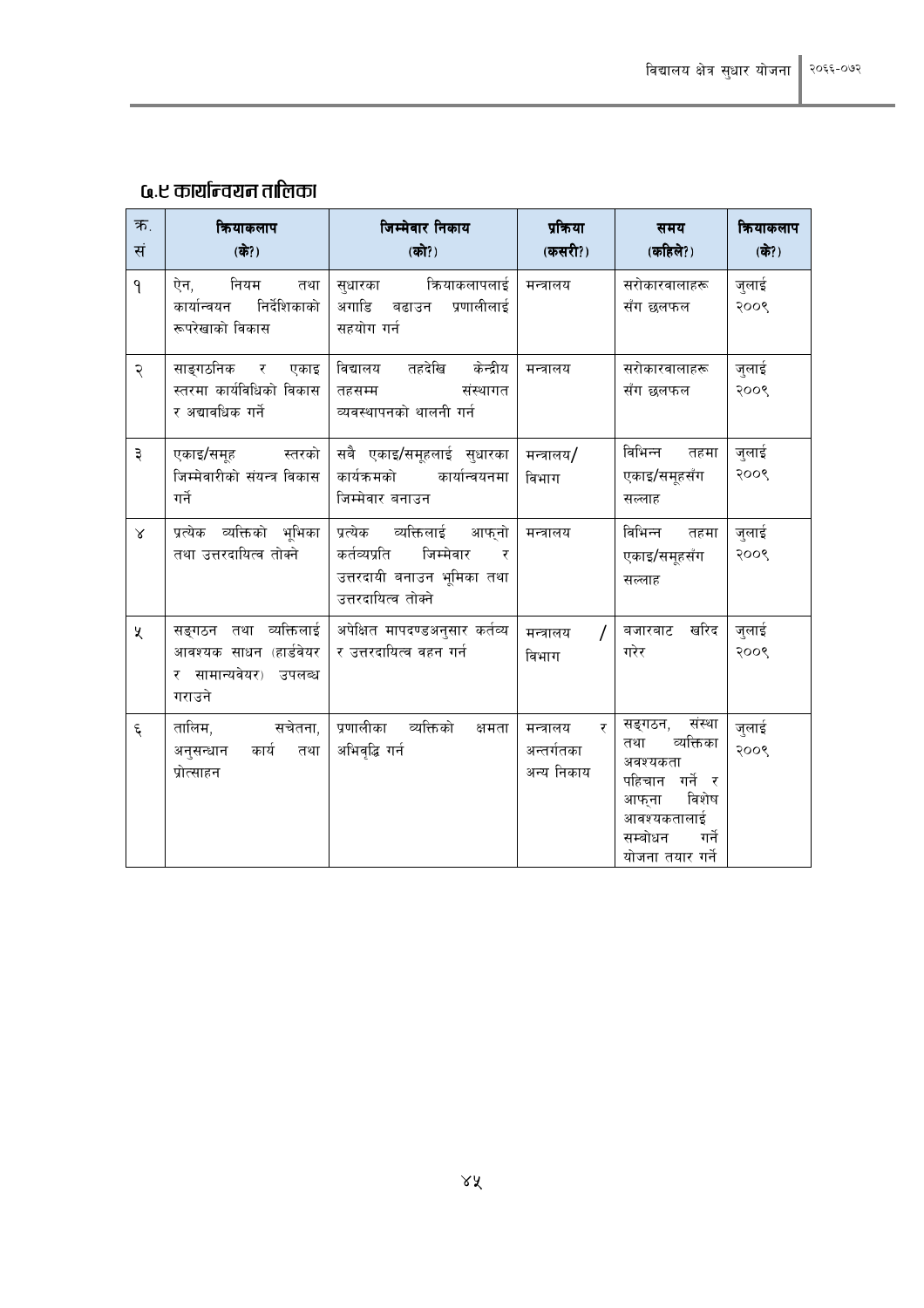## परिच्छेद C : अनुगमन तथा मुल्याङ्कन

# c.a परिचय

अनुगमन तथा मूल्याङ्कनको मुख्य उद्देश्य विद्यालय क्षेत्र सुधार कार्यक्रमले निर्दिष्ट गरेका प्रत्येक सेवा प्रवाहका तहका लक्ष्य तथा उद्देश्यअनुरूपका उपलब्धिहरू पत्ता लगाई ती सुचनाका आधारमा निर्णय प्रक्रियालाई सहयोग गरी सेवा प्रवाहमा सुधार गर्नु हो । अनुगमन तथा मुल्याडुकन पद्धतिद्वारा प्राप्त हुने सचना तथा जानकारीहरूलाई योजना निर्माण र कार्यान्वयन प्रक्रियामा उपयोग गर्न तथा विद्यालय क्षेत्र सुधारको योगदानको लेखाजोखा गरी राष्ट्रिय विकासका उद्देश्य प्राप्त गर्न सकिन्छ ।

अनुगमन तथा मुल्याङ्कनका तीन ओटा मुख्य कार्यहरू: (क) ऐन नियमअनुसार कार्य भएनभएको लेखाजोखा गर्ने. (ख) लक्ष्य तथा उद्देश्यका आधारमा प्रगति मापन गर्ने. (ग) क्षेत्रगत उद्देश्य तथा लक्ष्यमा भएको रणनीतिगत तथा नीतिगत प्रभावको मुल्याङ्कन गर्ने । उपर्युक्त अनुगमन तथा मुल्याङ्कनका कार्यहरू कार्यसम्पादन सचकहरू तथा अनगमन सचकमा आधारित हनेछन।

सबै तहको सेवा व्यवस्थापन तथा सेवा प्रवाहका लागि वित्तीय, व्यवस्थापकीय र प्राविधिक पक्षको अनुगमन, लेखाजोखा तथा मुल्याङ्कन गरिनेछ । केन्द्रतहमा शिक्षा मन्त्रालय र शिक्षा विभागले अनुगमन र मूल्याइकनका कार्यको समन्वय र सञ्चालन गर्नेछन् । जिल्ला र स्थानीय तहमा जि.शि.का., स्रोतकेन्द्र, विद्यालयहरू र स्थानीय सरकार अनुगमन तथा मुल्याइकनका लागि जिम्मेवार हुनेछन् । शैक्षिक गुणस्तर परीक्षण केन्द्र नामको नयाँ कार्यालयको स्थापना विद्यालय क्षेत्र सुधार कार्यक्रमबाट गरिने प्रस्ताव गरिएको छ, जसको कार्यविधि सेवा सर्तमा उल्लेख भएअनुसार हुनेछ। (अनुसूची ८.३ मा हेनुहोसु)

## ट. लक्ष्य र उन्नेश्य

लक्ष्य

कार्यक्रमको अवस्था र उद्देश्यबारे समयमै जानकारी उपलब्ध गराई तथ्यमा आधारित भई निर्णय गर्ने पद्धतिमार्फत योजनाको प्रभावकारी कार्यान्वयनका लागि सहजीकरण गर्न ।

उद्देश्य

● कार्यक्रमको साधन, प्रक्रिया र परिणामको अनुगमन गर्ने र योजनाको प्रभाव मूल्याइकन गर्ने ।

## ट.3 नीतिनिर्देश

अनुगमन तथा मुल्याङ्कनले ऐन नियमअनुसार भएनभएको लेखाजोखा गर्ने, प्रगति मापन गर्ने, कार्यक्रमको प्रभाव मूल्याङ्कन गर्नेमा जोड दिन्छ । योजनाले सामाजिक परीक्षण, प्रतिफल र प्रभावका लागि बाहय मुल्याङ्कनलगायत विकेन्द्रित अनुगमन पद्धतिको समेत उपयोग गर्नेछ ।

## ट.८ मुख्य मुख्य नतिज्ञा र अनुगमन सूचकहरू

विक्षेसुअन्तर्गतका कार्यक्रमहरूको अनुगमन तथा मूल्याङ्कन गर्न मुख्य सूचकहरू (तालिका १.१ हेर्नुहोस्) तथा नतिजा ढाँचा (अनुसूची ११ हेर्नुहोस्) उपयोग गरिनेछ । अनुगमन तथा मूल्याङ्कनका अपेक्षित नतिजाभित्र लक्ष्य तथा उद्देश्यअनुसारका प्रगतिका प्रतिवेदनहरू तथा सिकिएका पाठहरू समावेश हुन्छन् ।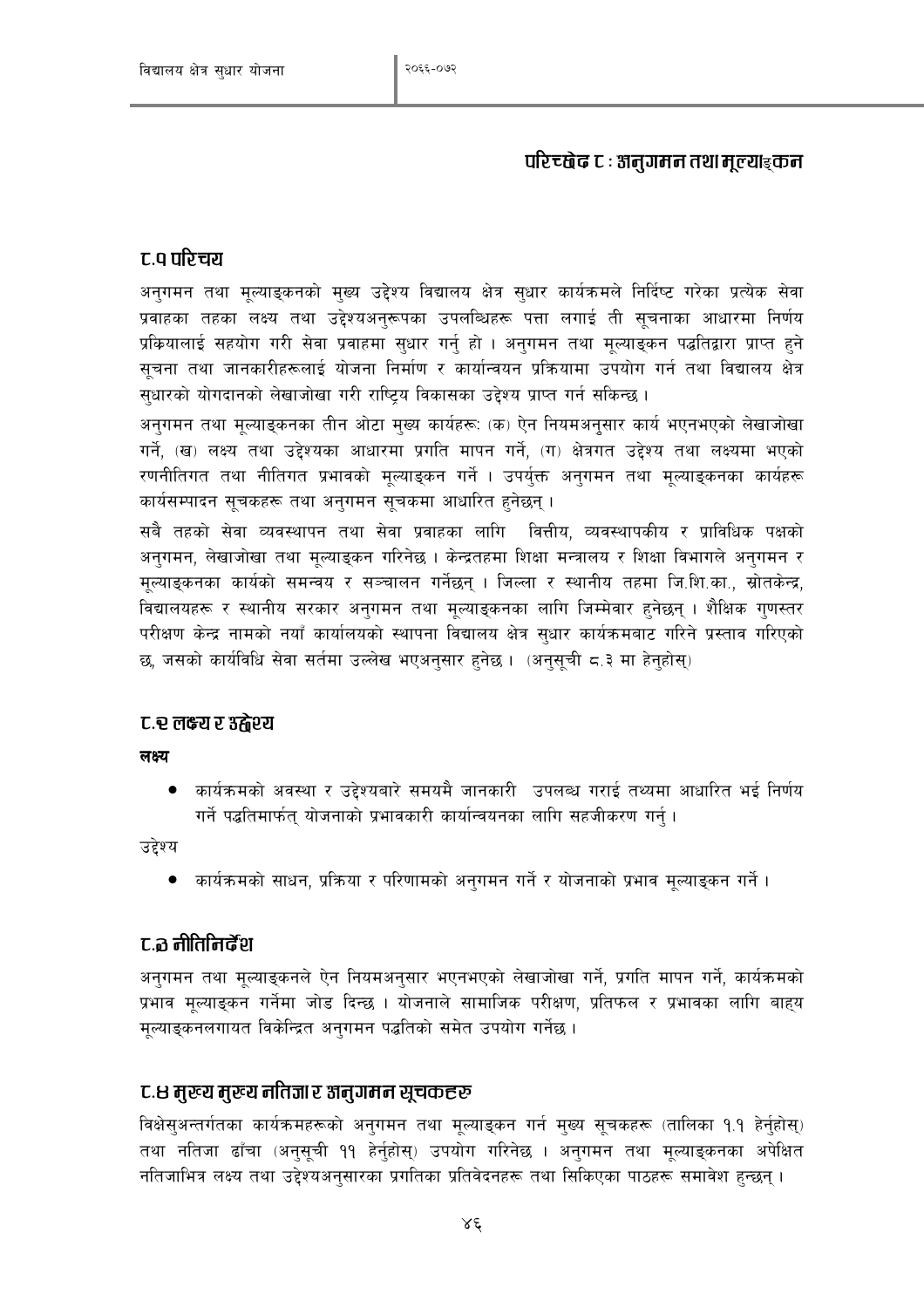अनुगमन तथा मूल्याङ्कनले निम्नलिखित मुख्यमुख्य नतिजाहरूको परिकल्पना गरेको छ:

- अनुगमन तथा मूल्याङ्कन संरचना, भूमिका तथा उत्तरदायित्वको अद्यावधिक प्रतिवेदन ।  $\bullet$
- परिमार्जित अनुगमन तथा मूल्याङ्कन प्रणालीमा आधारित अनुगमन तथा मूल्याङ्कन योजना ।
- पर्याप्त मात्रामा मूल्याङ्कन प्रतिवेदनको उत्पादन ।
- सबै विद्यालयहरूले नियमित रूपमा शुद्ध तथ्याङ्क उत्पादन गर्ने ।
- ७५ जिल्लामा जिल्ला शिक्षा योजना तयार भएको।
- ४८ ओटा अध्ययन प्रतिवेदन तयारी तथा प्रबोधीकरण भएको ।  $\bullet$
- ४,००० ओटा गाउँ शिक्षा योजना तयारी र कार्यान्वयन भएको ।  $\bullet$
- कार्यक्रम पठाई सोसम्बन्धी प्रबोधीकरणसमेत भएको ।
- सबै विद्यालयहरू समुदायद्वारा व्यवस्थापन भएको ।  $\bullet$

## अनुगमन तथा मूल्याङ्कन कियाकलापका मुख्य मुख्य नतिजाको सारांश

| मुख्य नतिजा                             | सोचतालिका तह            | आवृत्ति        | तथ्याङ्कको सोत                   | जिम्मेवारी                                          |
|-----------------------------------------|-------------------------|----------------|----------------------------------|-----------------------------------------------------|
| ग्राहक सन्तुष्टि आधार<br>रेखा सर्वेक्षण | आधार रेखा               | एकपटक (२००९)   | सेवाग्राही                       | शिक्षा मन्त्रालय, ERO                               |
| संयुक्त अवस्था प्रतिवेदन                | मुख्य नतिजा             | वार्षिक        | विद्यालयहरू,                     | शिक्षा विभाग                                        |
|                                         |                         |                | जि.शि.का.                        |                                                     |
| जिल्लास्तरीय प्रतिवेदन                  | मुख्य नतिजा             | वार्षिक        | विद्यालयहरू                      | जिल्ला शिक्षा कार्यालय                              |
| फल्यास १                                | मुख्य नतिजा र उद्देश्य  | वार्षिक        | विद्यालयहरू                      | शिक्षा विभाग                                        |
| फल्यास २                                |                         | वार्षिक        | विद्यालयहरू                      | शिक्षा विभाग                                        |
| समीक्षा<br>निकाय                        | मुख्य नतिजा             | वार्षिक        | सम्बन्धित निकाय                  | शैक्षिक गुणस्तर परीक्षण                             |
| प्रतिवेदन                               | (निकायको कार्यसम्पादन)  |                |                                  | केन्द्र                                             |
| विक्षेसु प्रगति<br>समीक्षा              | रणनीतिक<br>कार्यकलाप,   | वार्षिक        | जिल्ला<br>विद्यालयहरू,           | शैक्षिक गुणस्तर परीक्षण                             |
| प्रतिवेदन                               | मुख्य नतिजा, लगानी      |                | कार्यालय.,<br>शिक्षा<br>निकायहरू | केन्द्र                                             |
| विद्यालयस्तरीय आर्थिक                   | मुख्य नतिजा, रणनीतिक    | वार्षिक        | विद्यालय<br>परीक्षकहरू,          | जिल्ला शिक्षा कार्यालय,                             |
| प्रतिवेदनको<br>परीक्षण                  | कार्यकलाप, मुख्य नतिजा, |                | परीक्षण प्रतिवेदन                | शिक्षा विभाग                                        |
| सारांश                                  | लगानी                   |                |                                  |                                                     |
| परीक्षण<br>सामाजिक                      | सबै                     | वार्षिक        | जिल्ला शिक्षा कार्यालय,          | जिल्ला शिक्षा कार्यालय,                             |
| प्रतिवेदनको सारांश                      |                         |                | विद्यालय                         | शिक्षा विभाग                                        |
| ग्राहक सन्त्ष्टि सर्वेक्षण              | मुख्य नतिजा, लगानी      | वार्षिक        | सेवाग्राही                       | शिक्षा मन्त्रालय, शैक्षिक<br>गणस्तर परीक्षण केन्द्र |
| चैामासिक<br>प्रगति                      | मुख्य नतिजा र उद्देश्य  | चौमासिक        | जिल्ला<br>शिक्षा                 | जिल्ला शिक्षा कार्यालय                              |
| प्रतिवेदन                               |                         |                | कार्यालयका तथ्यांकहरू            |                                                     |
| वित्तीय अनुगमन प्रगति                   | मुख्य नतिजा, लगानी      | चौमासिक        | जिल्ला शिक्षा कार्यालय           | जिल्ला शिक्षा कार्यालयका,                           |
|                                         |                         |                |                                  | शिक्षा विभाग                                        |
| अनुसन्धान अध्ययन                        | मुख्य नतिजा र उद्देश्य  | आवश्यकता       | सेवा सर्तद्वारा निर्धारण         | शिक्षा<br>शिक्षा मन्त्रालय,                         |
|                                         |                         | अनुसार         |                                  | विभाग                                               |
| राष्ट्रिय<br>सिकाइको                    | उद्देश्य                | दुई पटक (योजना | तेाकिएको<br>सेवासर्त             | शिक्षा<br>शिक्षा<br>मन्त्रालय,                      |
| उपलब्धि अध्ययन                          |                         | अवधिमा)        | अनुसार                           | विभाग                                               |
| निर्माण<br>नमूना                        | मुख्य नतिजा र उद्देश्य  | आवश्यकता       | सेवासर्त<br>तेाकिएको             | शिक्षा<br>मन्त्रालय,<br>शिक्षा                      |
| अभ्यासको मूल्याङ्कन                     |                         | अनुसार         | अनुसार                           | विभाग                                               |
| मध्यावधि मूल्याङ्कन                     | विषयक्षेत्र<br>अथवा     | एकपटक          | तेाकिएको<br>सेवासर्त             | शिक्षा मन्त्रालय                                    |
|                                         | सोचतालिका               | मध्यमा)        | अनुसार                           |                                                     |
| कार्यक्रम<br>समाप्ति                    | विषयक्षेत्र<br>अथवा     | एकपटक          | तेाकिएको<br>सेवासर्त             | शिक्षा मन्त्रालय                                    |
| मुल्याङ्कन                              | सोचतालिका               | (समाप्तिपछि)   | अनुसार                           |                                                     |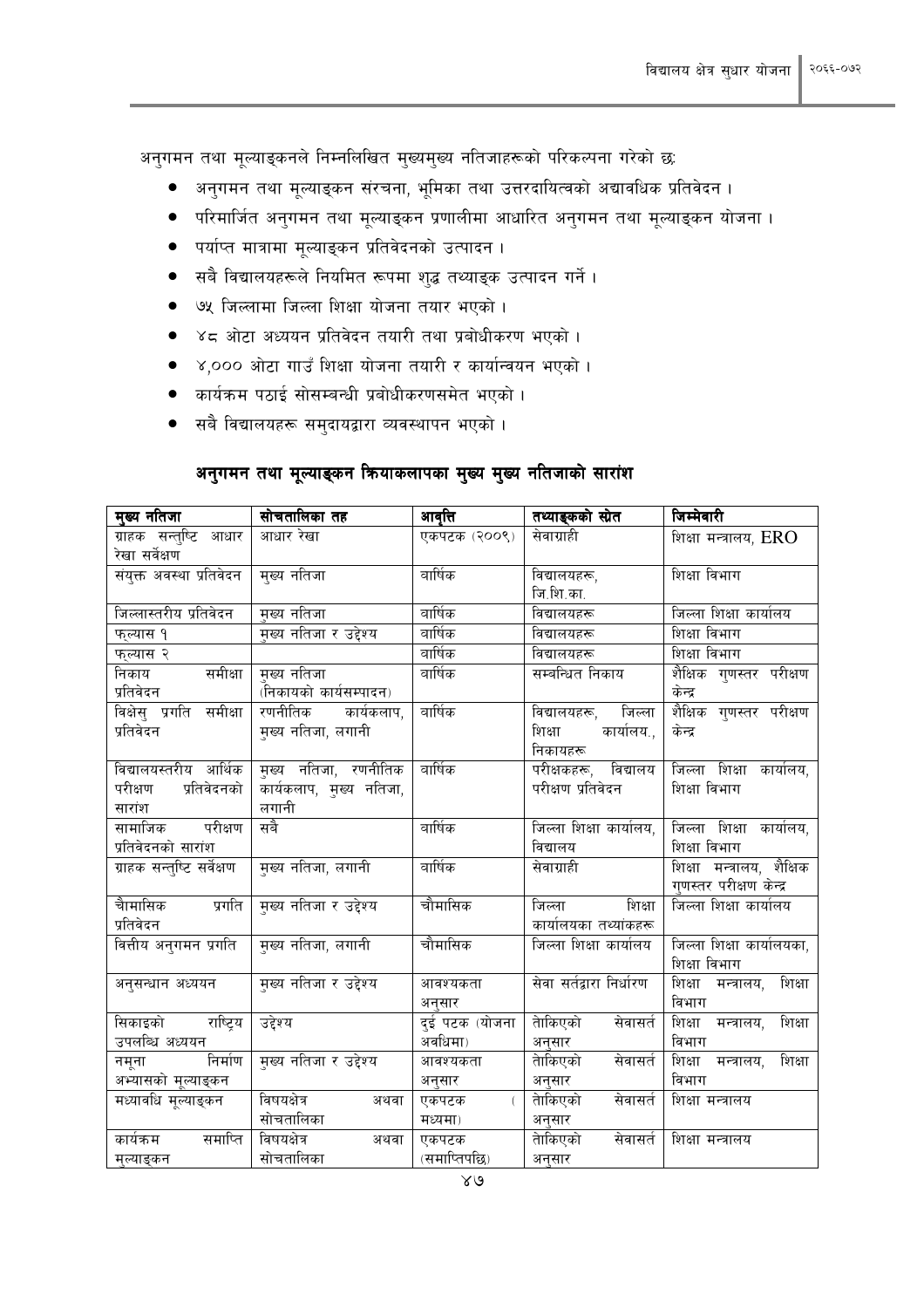## ट.श्च रणनीतिक कार्यकलाप

अनुगमन तथा मुल्याङ्कनका प्रमुख रणनीतिक कार्यकलापहरू निम्नानुसार हुनेछनु :

## शैक्षिक व्यवस्थापन सुचना प्रणालीमा सुधार

उल्लिखित अनगमन प्रक्रियाका लागि. खास गरी केन्द्र. क्षेत्र तथा जिल्ला तहमा उन्नत व्यवस्थापन सचनाको आवश्यकता पर्छ । यो कार्य राम्रो शैक्षिक सूचना व्यवस्थापन प्रणालीमार्फतु मात्र सम्भव हुन्छ । शैक्षिक सूचना व्यवस्थापन प्रणालीको तथ्याङ्कलाई विद्यार्थी र विद्यालयका लागि काम गर्नेहरूलाई उपलब्ध गराइनेछ । तथ्याइकले विद्यालयहरूलाई आफ्**नो कार्यसम्पादनको स्तरका बारेमा जानकारी** दिनुका साथै विद्यालय सुधार योजना तयारीका लागि समेत जानकारी उपलब्ध गराउनेछ ।

अनुगमन प्रक्रियामा सरोकारवालाहरूको सहभागिताले पारदर्शिता तथा जवाफदेहितामा सधार आउने अपेक्षा गरिन्छ र सूचना सञ्चार प्रविधिको उपयोगले तथ्याइक प्राप्त गर्ने समय र यसको गुणस्तरमा वद्धि गर्छ। अनुगमन तथा मुल्याङ्कनबाट प्राप्त सुचनाले तथ्यमा आधारित योजना निर्माण र नतिजामखी व्यवस्थापनका सिद्धान्तहरूलाई सहयोग गर्दछ ।

### क्षमता विकास

अनुगमन तथा मुल्याङ्कन पद्धति वर्तमान अभ्यासकै जगमा विकास गरिनेछ र अन्तरनिकायहरूको कार्यसम्पादन क्षमता सुदृढीकरणका लागि यसले काम गर्नेछ । नीति तथा रणनीतिहरूको सान्दर्भिकताको नियमित मुल्याङ्कन हुनका लागि मन्त्रालयको क्षमता विकास आवश्यक छ । योजनाको प्रथम वर्षको अवधिमा शिक्षा मन्त्रालयले अनुगमन मूल्याङ्कनको योजना कार्यान्वयनको मस्यौदा अनुसूची ८.१ दिइएको खाकाका आधारमा तयार गर्नेछ ।

विद्यालयलगायत कार्यान्वयनमा संलग्न निकायहरूको हाल विद्यमान साभ्रेदारी व्यवस्थालाई सदढ पारिनेछ । विद्यालय र जिल्लादेखि केन्द्रीय तहसम्म प्रतिवेदनका लागि लाग्ने समय र गणस्तरमा सधार हुनेछ । केन्द्रतहको सरोकारवालाहरूलाई पृष्ठपोषण दिने तथा सूचनामा पहुँच प्ऱ्याउने क्षमतामा सुधार गरिनेछ । विद्यतीय संयन्त्र, जस्तै: डाटाबेस र वेबबेसमार्फत यो उद्देश्य प्राप्त गरिनेछ । शिक्षा मन्त्रालयले मानव संसाधनको विकास तथा सूचना सञ्चार प्रविधिको दक्षताको नियमित समीक्षा कार्यमा लगानी गर्नेछ । लागत प्रभावकारी रूपमा आवश्यक सूचना हासिल गर्न यसले प्रणालीगत क्षमताको निरन्तर सुधारमा सहयोग प्ऱ्याउनेछ।

## अनुसन्धान र विकासमा साभेदारी

अनुसन्धान, प्रवर्तन, परीक्षण तथा मूल्याङ्कनका कार्यहरू सञ्चालन गर्न राष्ट्रिय तथा अन्तर्राष्ट्रिय संस्थाहरूसँगको साभ्रेदारी खोजिनेछ । यस्ता साभ्रेदारहरूले विशेष अध्ययनहरू गरी नीति तथा कार्यान्वयन तहका लागि ज्ञान र जानकारीमुलक सुचनाहरू उपलब्ध गर्नेछन् । सबैका लागि शिक्षा कार्यक्रम कार्यान्वयनका अवधिमा सेरिडबाट गरिएका फर्मेटिभ अनुसन्धान तथा अन्य अनुसन्धानका अनुभवले विक्षेस् योजनामा पनि यस्ता क्रियाकलापहरूलाई निरन्तरता दिनका लागि आधार तयार गरेको छ । शिक्षा मन्त्रालयलाई अनुसन्धानमा आधारित जानकारीहरू उपलब्ध गराई नीति निर्धारण गर्नमा सहयोग पुरयाउन फर्मेटिभ अनुसन्धान कार्यलाई निरन्तरता दिइनेछ । शिक्षा मन्त्रालयको सहायता व्यवस्थापनको प्रारूपबाट निर्देशित भई विक्षेस् योजनाका लागि उपलब्ध पुल र ननपुल कोषलाई समन्वयात्मक तरिकाबाट उपयोग गरिनेछ ।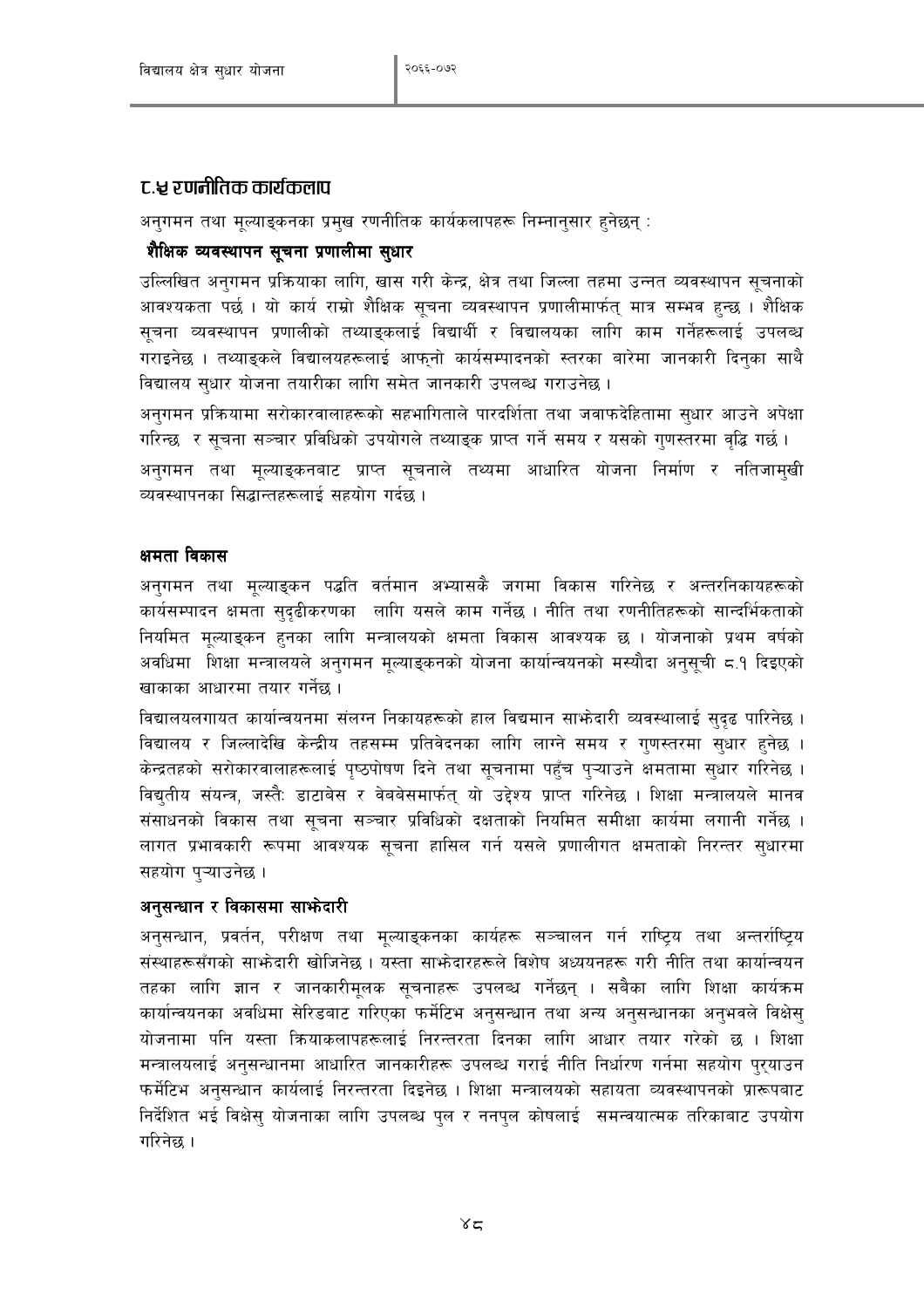#### शैक्षिक व्यवस्थापन तथा सूचना प्रणाली

उल्लिखित अनुगमन प्रक्रियाका लागि, खास गरी केन्द्र, क्षेत्र तथा जिल्ला तहमा उन्नत व्यवस्थापन सुचनाको आवश्यकता पर्छ । यो कार्य राम्रो शैक्षिक सूचना व्यवस्थापन प्रणालीमार्फत् मात्र सम्भव हुन्छ । शैक्षिक सूचना व्यवस्थापन प्रणालीको तथ्याङ्कलाई विद्यार्थी र विद्यालयका लागि काम गर्नेहरूलाई उपलब्ध गराइनेछ । तथ्याइकले विद्यालयहरूलाई आफनो कार्यसम्पादनको स्तरका बारेमा जानकारी दिनका साथै विद्यालय सुधार योजना तयारीका लागि समेत जानकारी उपलब्ध गराउनेछ ।

अनुगमन प्रक्रियामा सरोकारवालाहरूको सहभागिताले पारदर्शिता तथा जवाफदेहितामा सुधार आउने अपेक्षा गरिन्छ र सूचना सञ्चार प्रविधिको उपयोगले तथ्याङ्क प्राप्त गर्ने समय र यसको गुणस्तरमा वृद्धि गर्छ। अनुगमन तथा मूल्याङ्कनबाट प्राप्त सूचनाले तथ्यमा आधारित योजना निर्माण र नतिजामुखी व्यवस्थापनका सिद्धान्तहरूलाई सहयोग गर्दछ ।

### ग्राहक सन्तुष्टिसम्बन्धी सूचना

सम्बन्धित सेवा प्रदायक निकायहरूको कार्यसम्पादन स्तर र लागत प्रभावकारिता बढाउनका लागि शिक्षा मन्त्रालयले शैक्षिक गणस्तर परीक्षण केन्द्रमार्फत् आवश्यक तथ्याङ्क र सूचनाका लागि सम्पूर्ण सरोकारवालाहरूसँग सल्लाह गर्नेछ । यसप्रकारको सम्पर्कपछि ग्राहकहरूको तथ्याङ्कीय आवश्यकता पुरा गर्नका लागि तथ्याङक सङ्कलन, प्रतिवेदनका साधनहरू तथा ढाँचा, अनगमन तथा मल्याङकन प्रणालीको संरचना, कार्य तथा उत्तरदायित्वको समीक्षा गरी अद्यावधिक गरिनेछ । ग्राहकहरूको सन्तुष्टिबारेको सूचनाले ग्राहकहरूले शैक्षिक कार्यक्रमहरूलाई कसरी हेर्छन र मन्त्रालयले प्रदान गर्ने सेवा कस्तो छ भन्नेबारे समभ्रुदारीको विकासमा योगदान गर्दछ ।

# ट.६. अनुमानित खर्च

योजना, अनगमन तथा मल्याङकनका लागि एउटै शीर्षकमा एकमष्ट रकम व्यवस्था गरिएको र आगामी पाँच वर्षका लागि अमेरिकी डलर ३९.२१ मिलियन अनुमान गरिएको छ।

### ट.५ कार्यान्वयन व्यवरुथा

- सूचकहरूका साथ लक्ष्य, उद्देश्य र मुख्यमुख्य नतिजाको तहमा एउटा अनुगमन योजनाको विकास हुनेछ । योजनाको खाका अनुसूची ८.१ मा उपलब्ध गराइएको छ ।
- विद्यालय तहमा विद्यालयहरू अनुगमन तथा प्रतिवेदन गर्न संस्थागत शैक्षिक सूचना व्यवस्थापन प्रणालीमार्फत जिम्मेवार हुनेछन्, जस्तैः विद्यालय तहका शैव्यसुप (EMIS) प्रतिवेदन तयारी गर्ने र स्रोतकेन्द्रमा पेस गर्ने, आर्थिक तथा सामाजिक परीक्षण गर्ने । विद्यालय व्यवस्थापन समितिले यी कियाकलाप सञ्चालन गर्न महत्त्वपूर्ण भूमिका खेल्नेछ ।
- स्रोतकेन्द्र तहमा स्रोतव्यक्तिहरूले विद्यालयतहको शैव्यसुप तथ्याइक सङ्कलन, सङ्गठन, प्रतिवेदन र सामाजिक परीक्षणका प्रतिवेदन जिल्ला शिक्षा कार्यालयमा बुभ्जाउनेछन् ।
- जिल्ला तहमा जिल्ला शिक्षा कार्यालयहरू शैव्यसुप तयारीका लागि तथ्याइक सङ्कलन, प्रशोधन, विश्लेषण र प्रगति प्रतिवेदन त्रैमासिक र वार्षिक रूपमा तयार गरी क्षेत्रीय शिक्षा निर्देशानालय र शिक्षा विभागमा पठाउन जिम्मेवार हुनेछन् ।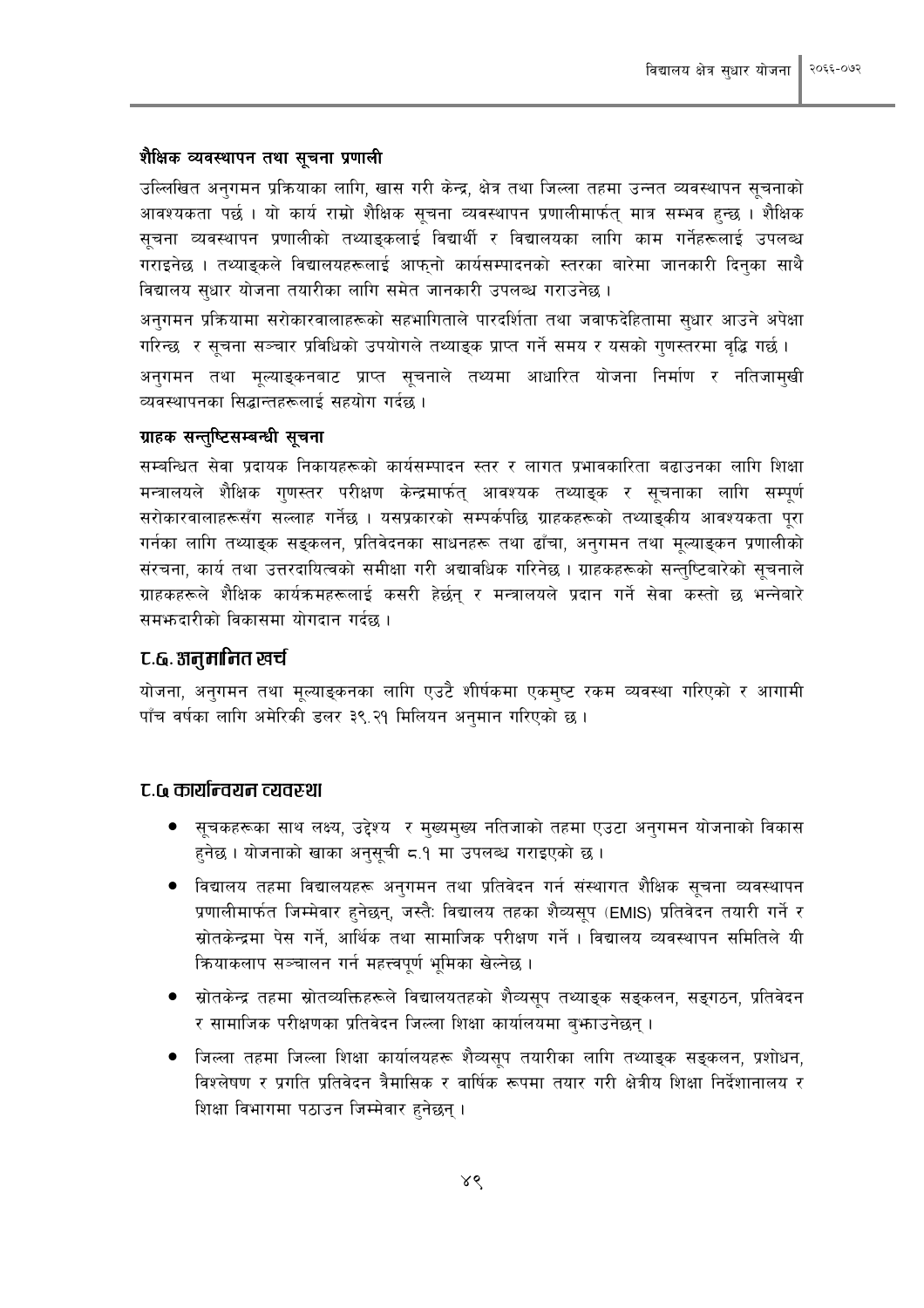- क्षेत्रीय तहमा क्षे.शि.नि.हरू कार्यान्वयनको प्रगति प्रतिवेदन र अनुगमन गर्न महत्त्वपूर्ण भूमिका खेल्दछन् र जिल्लाहरूको वार्षिक कार्यसम्पादन मुल्याइकन गर्नेछन् ।
- शिक्षा विभाग प्रगति, कार्यसम्पादन तथा प्रभावसँग सम्बन्धित जिल्लास्तरीय तथ्याङ्क तथा प्रतिवेदनहरूको सङ्कलन, प्रशोधन र विश्लेषण गर्न र आवश्यकताअनुसार फुल्यास १ र २ प्रतिवेदनहरू तयार गर्न, अवस्था प्रतिवेदन तयार गर्न, वित्तीय अनुगमन प्रतिवेदन तयार गर्न जिम्मेवार हनेछ ।
- मानक र मापदण्डका आधारमा विभिन्न तहका निकायहरूको बाहय मुल्याइकन गर्न शैक्षिक गुणस्तर परीक्षण केन्द्रको स्थापना हुनेछ । शैक्षिक गुणस्तर परीक्षण केन्द्रले वार्षिक प्रगति प्रतिवेदन शिक्षा नीति निर्धारण समितिमा प्रस्तुत गर्नेछ । त्यसलाई अन्त्यमा सार्वजनिकसमेत गरिनेछ । शैक्षिक गुणस्तर परीक्षण केन्द्र र शिक्षा नीति निर्धारण समितिको संरचना तथा कार्यविधि अनुसूची 5.२ र 5.३ मा दिइएको छ।
- शिक्षा मन्त्रालयले आवधिक रूपमा कार्यक्रम कार्यान्वयनको प्रगतिको समीक्षा गर्नेछ । शिक्षा मन्त्रालयले अनुसन्धानमा आधारित तथ्यका आधारमा नीति निर्माण र सेवा प्रवाह प्रणालीमा सुधार ल्याउन नियमित रूपमा अध्ययन, अनुसन्धान र सर्वेक्षण (जस्तै: नीतिगत अध्ययन, राष्टिय उपलब्धि अध्ययन) गराउनेछ । राष्टिय योजना आयोगले विकास आयोजनाहरूले लिएका लक्ष्यको प्रगति अनगमन र मुल्याङ्कनलाई निरन्तरता दिनेछ, विद्यालय क्षेत्र सुधार योजना यस प्रक्रियाको अभिन्न अङ्ग हनेछ ।
- विकेन्द्रीकरण नीतिलाई ध्यान दिँदै माथि उल्लिखित भूमिका तथा उत्तरदायित्वहरूको नियमित रूपमा समीक्षा र अद्यावधिक गरिनेछ । योजना बनाउने, कार्यान्वयन गर्ने र अनुगमन तथा प्रतिवेदन गर्ने कियाकलापहरू सञ्चालन गर्न स्थानीय सरकारको क्षमता विकास गरिनेछ ।

| क               | कियाकलाप                                                                                                                                           | जिम्मेवार निकाय                                                                                                                                                                                                                                                | प्रकिया                                                                | समय                                                                                                                                             | कियाकलाप                           |
|-----------------|----------------------------------------------------------------------------------------------------------------------------------------------------|----------------------------------------------------------------------------------------------------------------------------------------------------------------------------------------------------------------------------------------------------------------|------------------------------------------------------------------------|-------------------------------------------------------------------------------------------------------------------------------------------------|------------------------------------|
| सं              | (के?)                                                                                                                                              | (को?)                                                                                                                                                                                                                                                          | (कसरी?)                                                                | (कहिले?)                                                                                                                                        | (के?)                              |
| ۹.              | कार्यप्रक्रियाको<br>मूल्याङ्कन गर्ने र सेवा  <br>प्रवाहमा सुधार ल्याउन<br>वर्तमान योजना,<br>अनुगमन र व्यवस्थापन<br>सूचना प्रणालीको<br>प्रयोग गर्ने | सङ्कलित तथ्याङ्क र सूचनाले<br>प्रयोगकर्ताको आवश्यकता पूरा गर्न<br>सक्छन् कि सक्दैनन्, गुणस्तरीय,<br>सान्दर्भिक र ठीक समयमा सूचना<br>प्राप्त हुन्छन् कि हुँदैनन्, उच्च<br>व्यवस्थापनलाई निर्णय गर्न<br>सूचनाले सहयोग गर्छन् गर्दैनन्<br>भन्ने कराको पहिचान गर्न | शिक्षा मन्त्रालय,<br>विभाग<br>र<br>अनुगमन तथा<br>मूल्याङ्कन<br>शाखाहरू | निकाय<br>र<br>प्रयोगकर्ताहरूले<br>गरेका<br>उत्पादन<br>जानकारी<br>तथ्याङ्कहरूको<br>निर्धारणमा<br>स्वरूप<br>सहयोग प्र्याउने<br>सङ्गठित प्रश्नावली | जुलाई-<br>सेप्टेम्बर<br>२००९       |
| $\mathcal{R}$ . | अनुगमन मूल्याङ्कनको<br>संरचना, भूमिका तथा<br>दायित्वलाई अद्यावधिक  <br>गर्न कार्यान्वयन<br>योजना निर्माण                                           | अनुगमन तथा मूल्याङ्कन सेवाको<br>सान्दर्भिकता, प्रयोग, लागत<br>सक्षमता र लागत प्रभावकारितामा<br>सुधार गर्न                                                                                                                                                      | शिक्षा मन्त्रालय,<br>विभाग र<br>अनुगमन तथा<br>मूल्याङ्कन<br>शाखाहरू    | अद्यावधिक योजनाको<br>स्वीकृति तथा स्रोतको<br>परिचालन                                                                                            | अक्टोबर<br>२००९                    |
| $\mathcal{L}$   | -विद्यालय क्षेत्र सुधार<br>कार्यक्रमको अनुगमन<br>तथा मूल्याङ्कन<br>कार्यान्वयन योजना<br>निर्माण                                                    | सबै तहमा<br>आधारित<br>तथ्यमा<br>निर्णयको सुनिश्चितताका लागि<br>सार्वजनिक स्रोतसाधनको<br>उपयोगमा पारदर्शिता र<br>जवाफदेहिता अभिवृद्धिका लागि<br>योगदान गर्न                                                                                                     | शिक्षा मन्त्रालय,<br>विभाग र<br>अनुगमन तथा<br>मूल्याङ्कन<br>शाखाहरू    | स्रोतको<br>व्यवस्थापनका लागि<br>उच्च अधिकारी तथा<br>आर्थिक शाखासँग<br>समन्वय र सम्पर्क                                                          | नोभेम्बर<br>२००९,<br>जनवरी<br>२०१० |

## ट.ट. कार्यान्वयन तालिका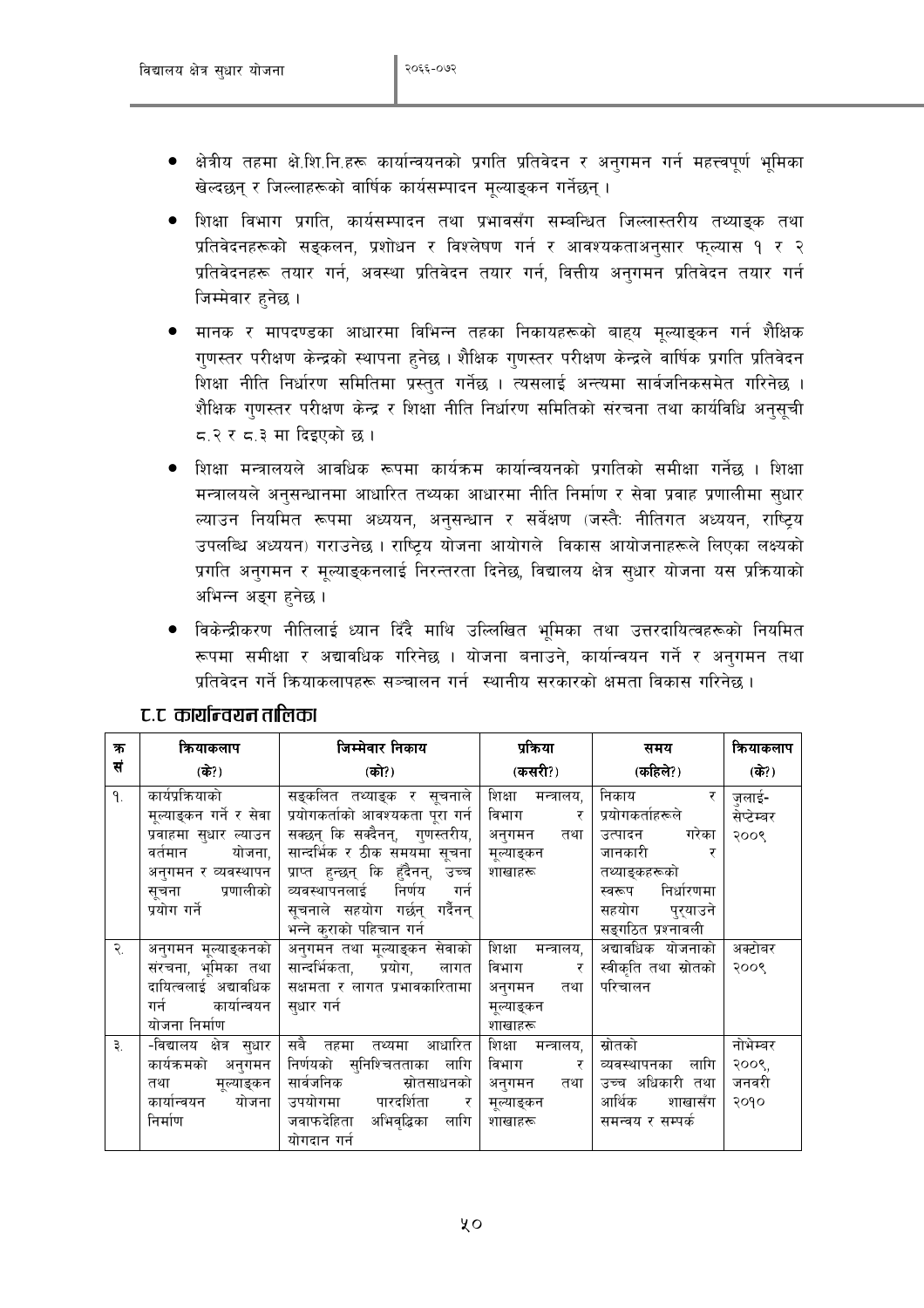## परिच्छेद्व एः वित्तीय द्यवस्था

## ए.व परिचय

सबैका लागि शिक्षा, माध्यमिक शिक्षा सहयोग कार्यक्रम र शिक्षक शिक्षण आयोजनाजस्ता प्रमुख कार्यक्रमहरूबाट सिकिएका पाठहरूले विक्षेस योजनाका लागि वित्तीय व्यवस्था गर्ने आधार प्रदान गरेका छन्। विद्यालय तहमा आवश्यकताका आधारमा स्रोतको विनियोजन गरी सहभागिता तथा स्वामित्वमा वद्धि गर्न विद्यालय सुधार योजनामा आधारित आर्थिक व्यवस्था समेतले यस योजनाका लागि वित्तीय व्यवस्थापन गर्न महत्त्वपूर्ण अनुभव प्रदान गरेको छ । कार्यसम्पादनमा आधारित वित्तीय व्यवस्थापन अर्को प्रमुख कार्यक्रम हो, जसले विद्यालयको सक्षमता बढाउन सकारात्मक वातावरणको सिर्जना गरेको छ । दलित, अपाइग तथा छात्राजस्ता लक्षितवर्गमा केन्द्रित कार्यक्रमले शिक्षामा समताको प्रवर्धनमा उल्लेखनीय नतिजा प्रदर्शन गरेको छ । विद्यालयमा गरिने सामाजिक परीक्षणले आर्थिक व्यवस्थापनमा उत्तरदायित्व र पारदर्शिता अभिवृद्धि गर्न योगदान दिएकोछ । नेपालको शिक्षा क्षेत्र गतिशील र सुधारोन्मुख भइरहेको परिप्रेक्ष्यमा स्रोतको व्यवस्था गर्न र कार्यक्रमलाई सदढ गर्न मार्गदर्शन गर्ने प्रभावकारी योजना-साधनका रूपमा वार्षिक रणनीतिक कार्यान्वयन योजना (ASIP) प्रमाणित भएको छ।

दात निकायहरू सँग भएको संयुक्त वित्तीय प्रबन्ध (JFA) ले वित्तीय अनुगमन र प्रतिवेदनसँग सम्बन्धित कराहरूको सदढीकरण र समन्वयका लागि एउटा विस्तृत रूपरेखा प्रदान गरेको छ । विक्षेस योजना सबैका लागि शिक्षा अन्तर्गतको संयुक्त वित्तीय प्रबन्धको कार्यान्वयनको अनुभवको जगमा विकास गरिएको हो।

विक्षेसुका लागि स्रोतको व्यवस्था सरकारको प्रतिबद्धता तथा लगानीको आकारमा आधारित हुन्छ । यो योजना राष्टिय बजेटको हालकै स्तरको अंशलाई अनुसरण गर्छ र सन् २०१३/१४ सम्ममा १८.६ प्रतिशतमा वृद्धि हुने अनुमानमा आधारित छ । विक्षेसु योजनाले प्रस्तावित खर्चलाई धान्न कुल गार्हस्थ उत्पादनमा वार्षिक ३.८ प्रतिशतले वद्धि हुने अनुमान गरेको छ ।

विक्षेस् योजनाले खर्च धान्ने क्षेत्र पहिल्याउन्का साथै सबैका लागि शिक्षा, माध्यमिक शिक्षा सहयोग कार्यक्रम, सामुदायिक विद्यालय सहयोग कार्यक्रम र शिक्षक शिक्षण आयोजनाजस्ता कार्यक्रमका उत्कृष्ट अभ्यासहरूलाई निरन्तरता दिनेछ । थप खर्च धान्नका लागि गाविस, नपा तथा जिविसजस्ता स्थानीय सरकारबाट प्राप्त हुने स्रोतको परिचालन गर्नुपर्छ । तर स्थानीय सरकारहरू पूर्णरुपमा क्रियाशील नभएसम्म विद्यमान प्रशासन तथा व्यवस्थापन पद्धति तथा स्रोतको व्यवस्थापन निरन्तर हुनेछन् ।

खर्च गर्ने हालको क्षमतामा सधार ल्याउन एउटा चनौतीका रूपमा रहेको छ । यस्तो क्षमतामा सधार ल्याउनका लागि स्थानीय सहभागिता तथा स्वामित्वलाई प्रोत्साहित गर्दै कार्यसम्पादनमा आधारित व्यवस्थापनको अवलम्बन गरिनेछ । पारदर्शिता र उत्तरदायित्व बढाउन विद्यालय तथा समुदायमा सामाजिक परीक्षणलाई अनिवार्य गराइनेछ । साक्षरता/नवसाक्षरता र जीवनपर्यन्त सिकाइ, बालविकास तथा छात्रवत्तिजस्ता कार्यक्रमहरूको कार्यान्वयनका लागि समयमै रकम उपलब्ध हने कराको सनिश्चितताका लागि जिविसमार्फत् गाविसलाई सीधै रकम दिइनेछ ।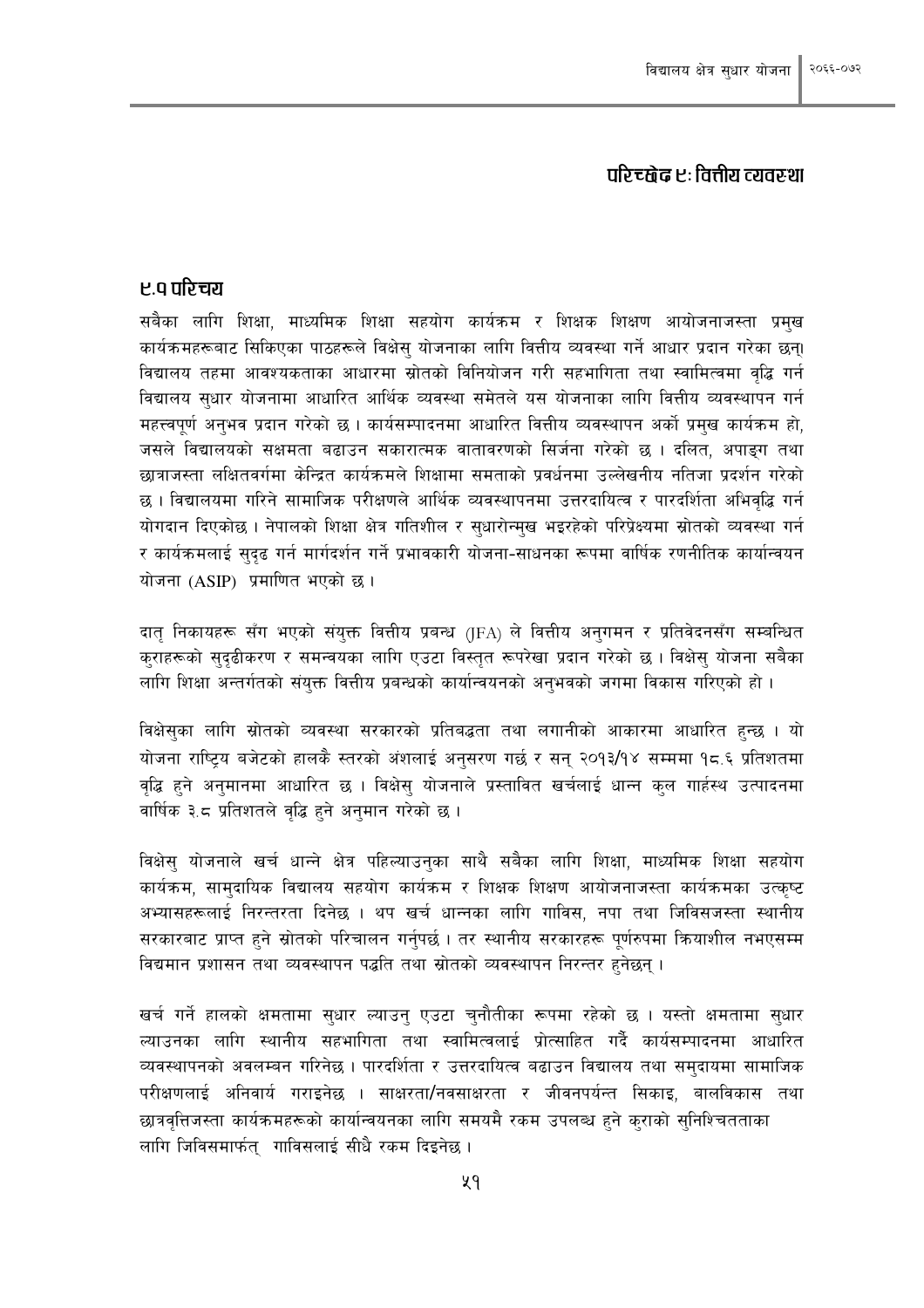शिक्षा क्षेत्रको विकासका लागि साभ्रेदारी तथा स्थानीय स्रोत परिचालनलाई विक्षेसु योजनाको प्रमुख दिगो एजेन्डाका रूपमा लिइन्छ । विद्यालयको आर्थिक व्यवस्थापनमा स्थानीय सरकार तथा विद्यालय समदायको प्रमुख भूमिका हुन्छ । केन्द्रीय सरकारले आफुनो अंश प्रदान गर्ने ग्यारेन्टी गर्छ । गैरसरकारी संस्था, समदायमा आधारित संस्था तथा अन्य स्वयंसेवी संस्थाहरूलाई साभ्रेदारीको यस प्रक्रियामा ल्याउन विद्यमान व्यवस्था तथा निर्देशिकाको प्रयोग गरिनेछ ।

## ए.र विद्वासु योजनामा स्रोत व्यवस्था

नेपाल सरकारले रकमको व्यवस्था गर्न सक्ने अनुमानका आधारहरू (क) कुल गार्हस्थ उत्पादन (ख) अनुमानित कुल गार्हस्थ उत्पादनको प्रतिशतका आधारमा वार्षिक बजेट (ग) कुल अनुमानित बजेटको शिक्षा क्षेत्रको अंश (घ) कुल अनुमानित बजेटको आधारभूत तथा प्राथमिक र माध्यमिक उप क्षेत्रको अंश । कुल गार्हस्थ उत्पादनका आधारमा उच्च, मध्यम र निम्न गरी तीन स्थितिमा सरकारी बजेटको उपलब्धतालाई अनुमान गरिएको छ । विक्षेसुमा रकमको व्यवस्था गर्न ठीक्क किसिमको वृद्धिदरलाई आधार मानी मध्यम स्थितिलाई प्रयोग गरिएको छ । कुल गार्हस्थ उत्पादनको वद्धिदरको अनुमानलाई तीन विभिन्न स्थितिमा तल तालिका ९.१ मा देखाइएको छ।

|                                                           | आर्थिक वर्ष |                  |                             |           |              |                |  |  |
|-----------------------------------------------------------|-------------|------------------|-----------------------------|-----------|--------------|----------------|--|--|
|                                                           | ०९/१०       | 90/99            | 99/92                       | १२∕१३     | $\gamma$ १२९ | ५ वर्षको जम्मा |  |  |
| कुल ग्राहस्थ उत्पादन (रु अरबमा)                           | १०४६        | ११३८             | १२३≂                        | 9380      | १४६६         | ६२३४.११        |  |  |
| कुल ग्राहस्थ उत्पादन वृद्धि                               | ३. $5\%$    | 3.5%             | ३. $5\%$                    | ३. $5\%$  | ३. $5\%$     |                |  |  |
| कुल ग्राहस्थ उत्पादनमा सरकारको<br>योगदान                  | २७%         | २७%              | २६%                         | २६%       | २५%          |                |  |  |
| कुल बजेटमा शिक्षाको अंश                                   | 95.5%       | 99.9%            | 99.5%                       | 95.9%     | 95.5%        |                |  |  |
| क्षेत्रको<br>बजेटमा<br>शिक्षा<br>सरकारी<br>बिक्षेसुको अंश | $54\%$      | $54\%$           | ≂५%                         | ≂५%       | ≂५%          |                |  |  |
| अनुमानित बजेट (रु.अरबमा)                                  |             |                  |                             |           |              |                |  |  |
| क्ल राष्ट्रिय बजेट                                        | २८२.४       | 300 <sup>5</sup> | ३२१.९                       | ३५०.३     | ३६६.४        | १६२८.३         |  |  |
| शिक्षा क्षेत्रको बजेट                                     | 86.5        | ५२.४             | ५६.६                        | $\xi$ ३.४ | ६८.३         | २८७.४          |  |  |
| बिद्यालय क्षेत्र सुधारको बजेट                             | ३९.८        | 88.7             | $\gamma$ $\approx$ $\gamma$ | ५३.९      | 45.9         | 588.8          |  |  |
| अनुमानित बजेट (अमेरिकी डलर दस                             |             |                  |                             |           |              |                |  |  |
| लाख)                                                      |             |                  |                             |           |              |                |  |  |
| जम्मा बजेट                                                | ३५३०.३      | 3500.8           | 8038.9                      | \$395.3   | ४५८०.३       | २०३५३.९        |  |  |
| शिक्षा क्षेत्रको बजेट                                     | 2.85        | ६५५.१            | ७०७०                        | ७९२.३     | ८५३.७        | ३५९२.७         |  |  |
| बिद्यालय क्षेत्र सुधारको बजेट                             | 886.8       | ५५६.९            | $5.00\%$                    | ६७३.४     | ७२५.६        | ३०५३.८         |  |  |
| उपलब्ध हुने बजेट (अमेरिकी डलर दस                          |             |                  |                             |           |              |                |  |  |
| लाख)                                                      |             |                  |                             |           |              |                |  |  |
| सरकारबाट प्राप्त हुने बजेट                                | ३१०.६       | ३५०.१            | ३९७.५                       | 885.3     | 888.0        | २००१.५         |  |  |
| दातृनिकायबाट उपलब्ध हुने बजेट                             | 950.0       | 932.8            | 93x.5                       | १२७.३     | १२९.९        | ६२४.५          |  |  |
| जम्मा                                                     | 830.6       | 802.8            | ५२२.४                       | ५७५.७     | 638.8        | २६२६.०         |  |  |
| बिद्यालय क्षेत्र सुधार योजनाका लागि                       |             |                  |                             |           |              |                |  |  |
| आबश्यक बजेट र उपलब्ध बजेट                                 |             |                  |                             |           |              |                |  |  |
| बीचको फरक                                                 | O, O        | O, O             | O, O                        | 0,0       | 0,0          | $\mathbf{o}$   |  |  |
| बित्तीय क्षमताबाट उपलब्ध हुन सक्ने                        |             |                  |                             |           |              |                |  |  |
| तर बिद्यालय क्षेत्र सुधार कार्यक्रममा                     |             |                  | 95.5                        |           | 900.9        |                |  |  |
| समावेश नगरिएको बजेट                                       | ६६.३        | $Z_X^{\prime}$   |                             | 99.5      |              | 850.5          |  |  |

|  |  | तालिका ९.१ कुल गार्हस्थ उत्पादन र विक्षेसुको बजेटको अंश |  |  |  |
|--|--|---------------------------------------------------------|--|--|--|
|  |  |                                                         |  |  |  |

उपलब्ध स्रोतको अनुमान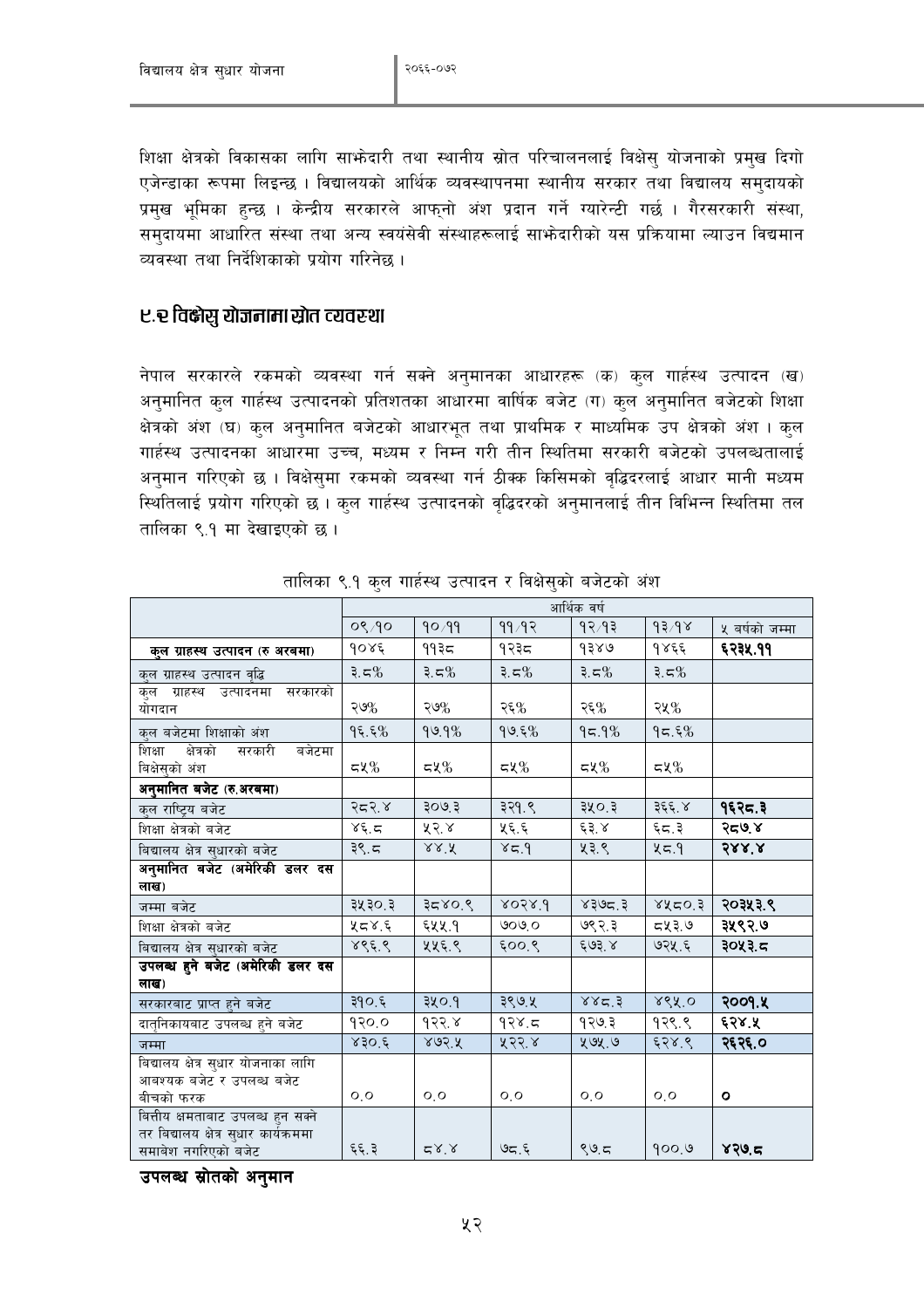योजनाअवधिभरमा विद्यालय क्षेत्रका लागि शिक्षा बजेटको करिब ८५ प्रतिशत रकम विनियोजन गर्दै शिक्षा क्षेत्रमा राष्ट्रिय बजेटको हालको १७ प्रतिशत बजेटबाट १८.६ प्रतिशतमा वृद्धि गर्ने र क्रमश: २० प्रतिशतमा पुर्याउने आर्थिक प्रारूपमा सहमति भएको छ।

यस प्रारूपले विक्षेस् योजनामा हालको मूल्यका आधारमा अनुमान गरी आ.व. २०७०/७१ (2013/14) मा शिक्षामा राष्ट्रिय बजेटको हालको अंश १७ प्रतिशत बजेटबाट १८.६ प्रतिशतमा वृद्धि गर्ने अनुमान गरेको छ। माथिको अनुमानका आधारमा शिक्षा बजेट र विक्षेसु योजनाका निमित्त लाग्ने बजेट तालिका ९.१ मा हिसाब गरिएको छ।

## ए.ळ विक्षेसु योजनाका लागि स्रोतको आवश्यकता

#### विक्षेसु योजनाका लागि बजेट अनुमान

तालिका ९.२ मा विक्षेसु योजनाका लागि कार्यक्रम विकास खर्च र चालू खर्च प्रस्तुत गरिएको छ। पाँच वर्षे अवधि ०६६/६७ देखि ०७० /७१ (सन् 2009/10 6]/10 2013/14) का लागि विक्षेसु योजना कार्यान्वयन गर्न अमेरिकी डलर २६२६.०१ मिलियन आवश्यक पर्ने अनुमान गरिएको छ । कुल अनुमानमध्ये विकास कार्यका लागि अमेरिकी डलर ५३९ मिलियन र चालू खर्चका लागि २०८७ मिलियन अमेरिकी डलर आवश्यक पर्ने अनुमान गरिएको छ। खर्च गर्ने आधारको विवरण र खर्च अनुसूची ९.१ मा दिइएको छ।

|                                     |                           | आर्थिक वर्ष |        |                   |        |                                               |  |  |  |
|-------------------------------------|---------------------------|-------------|--------|-------------------|--------|-----------------------------------------------|--|--|--|
|                                     | $O\sqrt{2}O$              | 90/99       | 99/93  | १२∕१३             | 93/98  | $0\sqrt[6]{90}$<br>$\delta \xi / \delta \chi$ |  |  |  |
| विकास बजेट (रु.दस                   |                           |             |        |                   |        |                                               |  |  |  |
| लाखमा)                              | ७,१७४                     | ७,७३९       | 5,5,85 | ९,५९२             | 90,009 | 83,988                                        |  |  |  |
| चालु बजेट (रु.दस लाखमा)             | २७,२७५                    | ३०,०५९      | ३३,१४२ | ३६,४६०            | ३९,९९२ | १६६,९२७                                       |  |  |  |
| जम्मा (रु.दस लाखमा)                 | $38^{\circ}$ $88^{\circ}$ | ३७,७९८      | 89,980 | $x \in \{0.055\}$ | ४९,९९२ | २१०,०८१                                       |  |  |  |
| विकास बजेट (अमेरिकी                 |                           |             |        |                   |        |                                               |  |  |  |
| डलर दस लाख)                         | ८९.६७                     | ९६.७३       | 905.90 | 998.99            | १२५.०१ | प्र३९.४२                                      |  |  |  |
| चालु बजेट (अमेरिकी डलर<br>दस लाख)   | ३४०.९३                    | ३७५.७४      | 898.50 | ४५५.७५            | 888.80 | २०८६.५९                                       |  |  |  |
| (अमेरिकी<br>जम्मा<br>डलर दस<br>लाख) | 830.69                    | 803.80      | ५२२.३७ | ५७५.६६            | ६२४.९१ | २६२६.०१                                       |  |  |  |

| तालिका ९.२ विक्षेस योजना बजेट (मध्यम स्थिति) |  |  |  |  |
|----------------------------------------------|--|--|--|--|
|                                              |  |  |  |  |

विकास र चालू खर्चका विषयअनुसारको बाँडफाँड र अनुमानका आधारहरू अनुसूची ९.१ मा दिइएको छ ।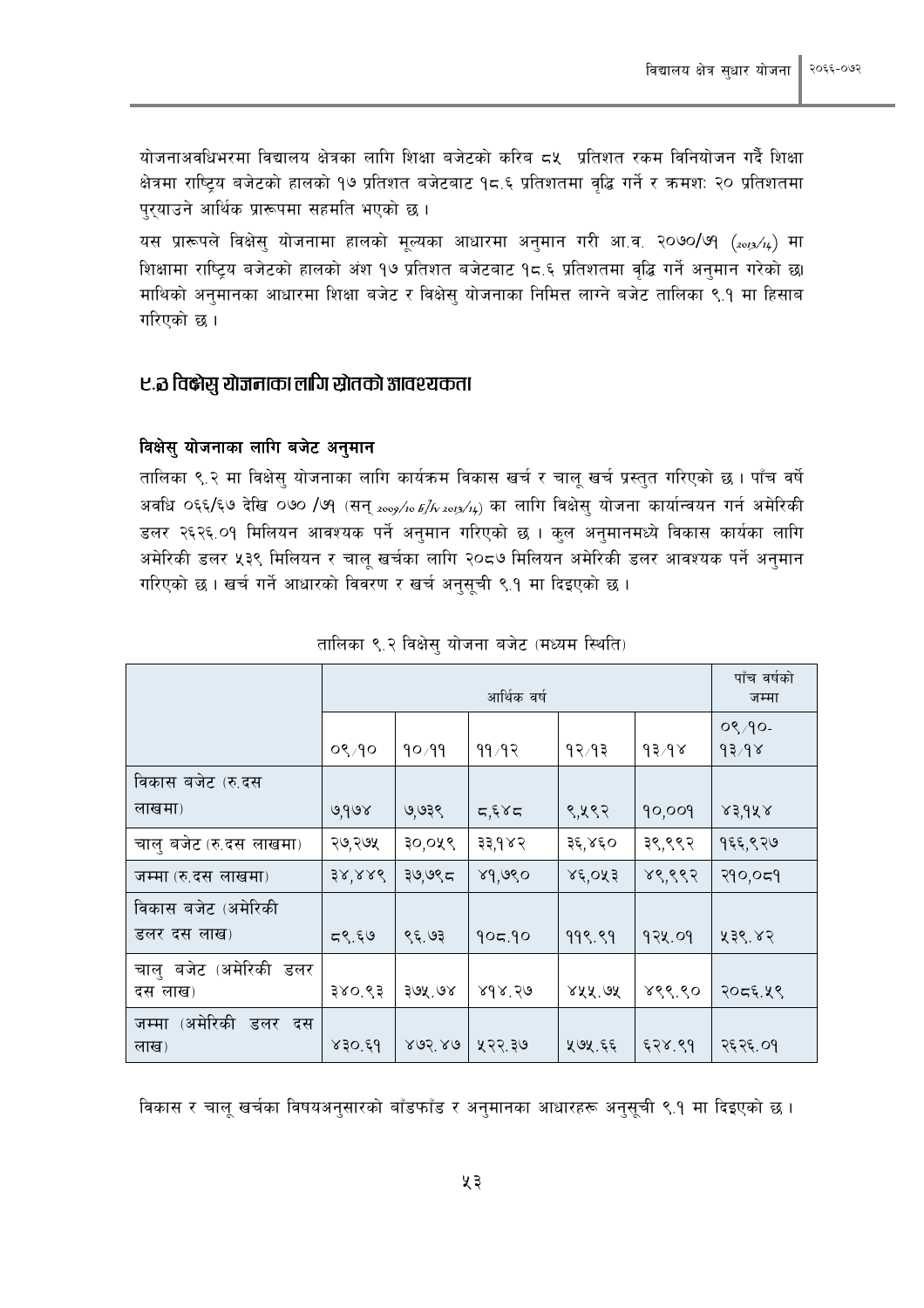# ए.ध विक्षेसुको वित्तीय योजना

तलिका ९.३ मा विक्षेसुको वित्तीय योजना दिइएको छ । पाँच वर्षका लागि लाग्ने कुल बजेटमध्ये सरकारले सालाखाला करिब अमेरिकी डलर २००२ मिलियन व्यहोर्नेछ । सोही अवधिका लागि विकास साभ्रेदारहरूको हिस्सा सालाखाला करिब अमेरिकी डलर ६२४ मिलियन हुनेछ ।

|                        |                | आर्थिक वर्ष | पाँच वर्षको जम्मा |                                 |             |               |
|------------------------|----------------|-------------|-------------------|---------------------------------|-------------|---------------|
| अमेरिकी डलर (दस लाखमा) | $O\sqrt[6]{2}$ | 90/99       | -११ /१२ ∣ १२ ⁄ १३ |                                 | १३∕१४       | ०९,१० - १३,१४ |
| सरकार                  | ३१०.६          | 340.9       | ३९७.५             | 8.82                            | $867^\circ$ | २.००२         |
| विकास साभ्रेदारहरू     | 930.0          | १२२.४       | १२४.८             | । १२७.३                         | १२९.९       | ६२४           |
| अन्य स्रोतहरू          | $O_2$          | $O_0$       | $O_0$             | $\overline{O}$ , $\overline{O}$ | $O_0$       | $\circ$       |
| जम्मा                  | 830.6          | ४७२.५       | ५२२.४             | ५७५.७                           | ६२४.९       | २६२६.०        |

| तालिका ९.३ आर्थिक स्रोत (अमेरिकी डलरमा) |
|-----------------------------------------|
|-----------------------------------------|

## पुलमा रहेका विकास साभेदारहरूको योगदान

विकास साभ्रेदारहरूले संयुक्त वित्तीय प्रबन्ध (JFA) मार्फत् वजेट सहयोग गर्ने अपेक्षा गरिन्छ । विकास साभोदारहरूबाट हुने बजेट सहयोग दुई पक्षीय सम्भोताअनुरूप रातो किताबमा प्रतिविम्बित हुनेछ । विक्षेसु योजनाको कुल वित्तीय योजनामा बाहय वित्तीय सहयोग करिब २४ प्रतिशत हुने परिकल्पना गरिएको छ । प्रत्येकले गर्ने योगदान विकास साभ्रेदारहरूसँगको छलफलपछि उल्लेख गरिनेछ

|                        |             | आर्थिक वर्ष | पाँच वर्षको जम्मा |      |        |               |
|------------------------|-------------|-------------|-------------------|------|--------|---------------|
|                        | $O\sqrt{2}$ | 90/99       | ११ १२   १२ १३     |      | 193.98 | ०९,१० - १३,१४ |
| सरकारको लगानी ∕योगदान  | 93.9        | 98.9        | 95.9              | ७७.९ | ७९.२   | ७६.२          |
| विकास<br>साभ्रेदारहरको |             |             |                   |      |        |               |
| लगानी ∕ योगदान         | २७.९        | २५.९        | २३.९              | २२.१ | २०.८   | २३.८          |
| अन्य                   | O, O        | O, O        | 0,0               | 0,0  | 0,0    | $\circ$       |

तालिका ९.४ विकास साभ्रेदारहरूले गर्ने योगदान (प्रतिशतमा)

विकास साभेदारहरूको योगदानलाई विक्षेस् कार्यक्रमलाई सुदृढ पार्न र विस्तार गर्न संयुक्त वा छुट्टाछुट्टै रूपमा परीक्षण, प्रवर्तनात्मक कार्य तथा अनुसन्धान आदि कार्यमा उपयोग गरिनेछ । पुलिङ साभ्रेदारहरूमा एसियाली विकास बैङ्क, अष्ट्रेलियन एड, डेनमार्क, युरोपेली सङ्घ, डीएफआईडी, फिनल्यान्ड, नर्वे, युनिसेफ, विश्व बैङ्क रहेका छन् ।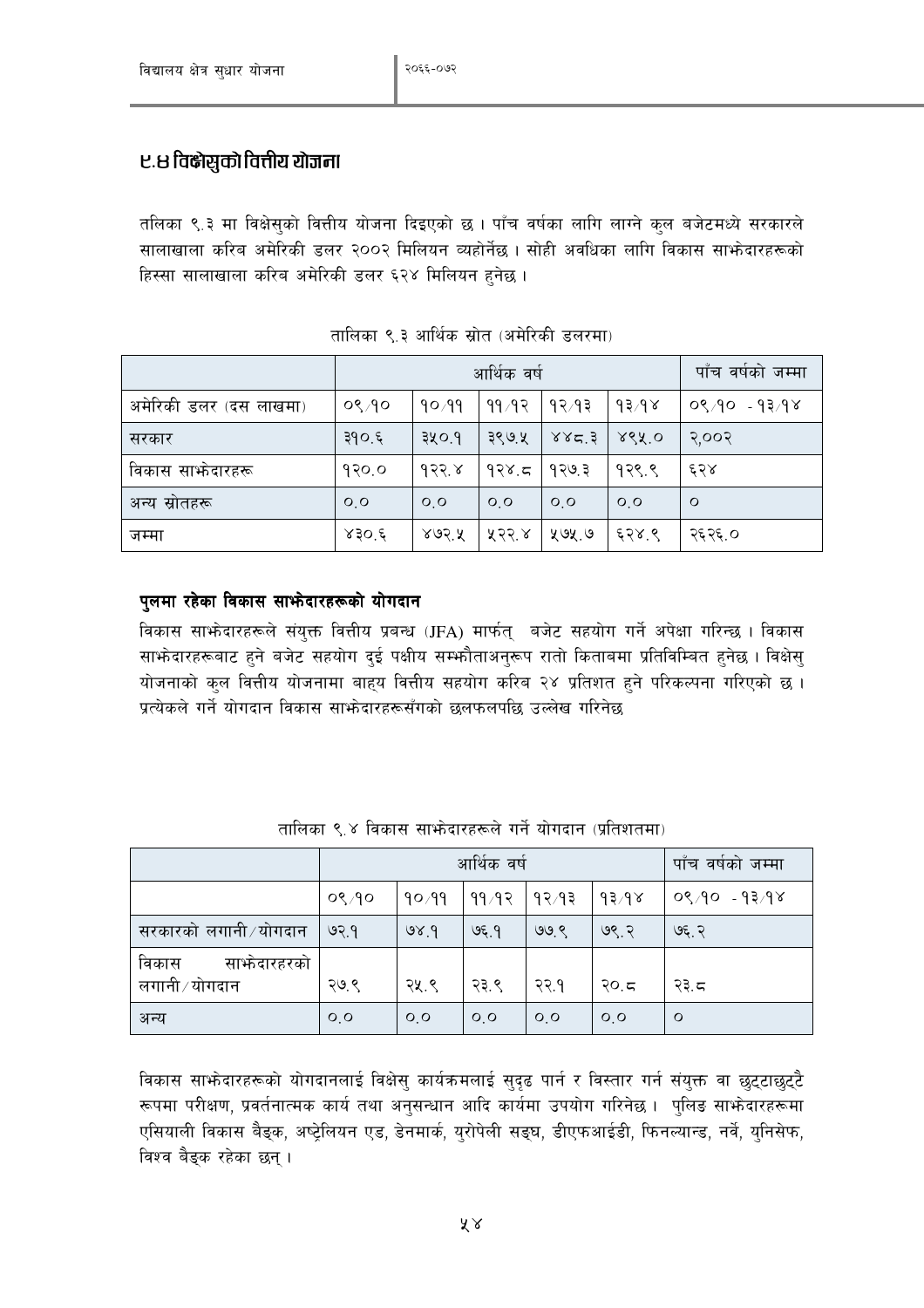#### पुलबाहिरका विकास साभेदारहरूको योगदान

पुलबाहिरका विकास साभेनदारहरूलाई पनि उल्लेखनीय रूपमा विक्षेसु योजनामा योगदान गर्न कार्यक्रम .<br>ल्याइनेछ । पुलबाहिरका विकास साभेदारहरूबाट हुने क्षेत्रसहयोग स्रोत किताबमा उल्लेख भएबमोजिम दुईपक्षीय सम्भौतामार्फत् हुने परिकल्पना गरिएको छ । ननप्लिङसाभ्रेदारहरूमा जापान, विश्व खाद्य कार्यक्रम, यनेस्को, संयक्त राष्ट जनसङ्ख्या कोष, यएनडीपी, यएसएड, अन्तर्राष्टिय तथा र राष्टिय गैरसरकारी संस्थाहरू आदि रहेका छन।

### अन्तर्राष्टिय तथा र राष्टिय गैरसरकारी संस्थाहरूको योगदान

अन्तर्राष्ट्रिय तथा राष्ट्रिय गैरसरकारी संस्थाहरूको योगदान साक्षरता/नवसाक्षरता, बालविकास, बहुभाषी शिक्षा, विशेष शिक्षा, सचेतना तथा क्षमता विकासजस्ता कार्यहरूमा उपयोग गरिनेछ । अन्तर्राष्टिय तथा राष्टिय गैरसरकारी संस्थाहरूको सहयोगको प्रारूप तयार गरी समभ्रुदारी पत्रमा हस्ताक्षर गरिनेछ । अन्तर्राष्टिय तथा र राष्टिय गैरसरकारी संस्थाहरूलाई उनीहरूको सहयोगलाई चालु खर्च बाहेकका र पटके खालको रूपमा विकास गर्न प्रोत्साहित गरिनेछ । हाल जसले चाल खर्चका रूपमा सहयोग गरिरहेका छन. त्यसलाई विस्तारै घटाउँदै लगिनेछ ।

#### समदायको योगदान

समदायले खर्च व्यहोर्ने सम्बन्धमा त्यस्तो रूपरेखा परिभाषित भएको छैन. तथापि योगदान गर्ने परम्परा स्थापित भइसकेको छ । स्थानीय समुदाय चालू खर्चमा योगदान गरी श्रमदान, सामग्री, आर्थिक सहयोग गरेर विद्यालय भवन निर्माण तथा मर्मतमा सहभागी हुन्छन् । यस अभ्यासलाई निरन्तरता दिँदै विकास खर्चमा लागत साभ्रेदारीको उपाय अपनाइनेछ । शिक्षा क्षेत्रमा समग्र राष्ट्रिय लगानीको पारदर्शिताका लागि समदायको लगानीलाई सह-वित्तीय व्यवस्थाका रूपमा बजेट व्यवस्था गर्ने र प्रतिवेदन गर्ने व्यवस्था मिलाइनेछ ।

### स्थानीय निकायको योगदान

विक्षेसु योजनामा स्थानीय निकायहरूको योगदान महत्त्वपूर्ण देखिन्छ । हाल स्थानीय निकाय, जस्तैः गाविस, नपा तथा जिविस पर्ण रुपमा क्रियाशील छैनन । यिनीहरू पर्ण रूपमा कियाशील नभएसम्म हालकै व्यवस्था र प्रावधान कायम रहनेछ । हाल महसस गरिएको सङ्घीय शासकीय स्वरूपले शिक्षामा गरिने लगानीमा उल्लेखनीय प्रभाव पार्नेछ ।

### ए.सृ वित्तीय व्यवस्था

#### वित्तीय व्यवस्था पद्धति

विक्षेसु योजनाले कार्यक्रम ढाँचाका लागि व्यापक नीतिगत प्रारूप प्रदान गरेको छ । जसअनुसार विकास साभनेदारको रकम मध्यमकालीन खर्च संरचना र राष्टिय बजेटमा प्रतिविम्बित हुने कराको सहमति भइसकेको छ । नेपालको आर्थिक व्यवस्थापन पद्धतिका छ चरण छन्: (क) बजेट संसद्बाट पारित हुन्छ, (ख) अर्थ मन्त्रालयले शिक्षा मन्त्रालयका सचिवलाई अख्तियारी दिन्छ. (ग) सचिवले कार्यान्वयन गर्ने निकायहरूलाई अख्तियारी दिन्छन्, (घ) कार्यान्वयन गर्ने निकायहरूले विभिन्न भुक्तानी केन्द्रमा अख्तियारी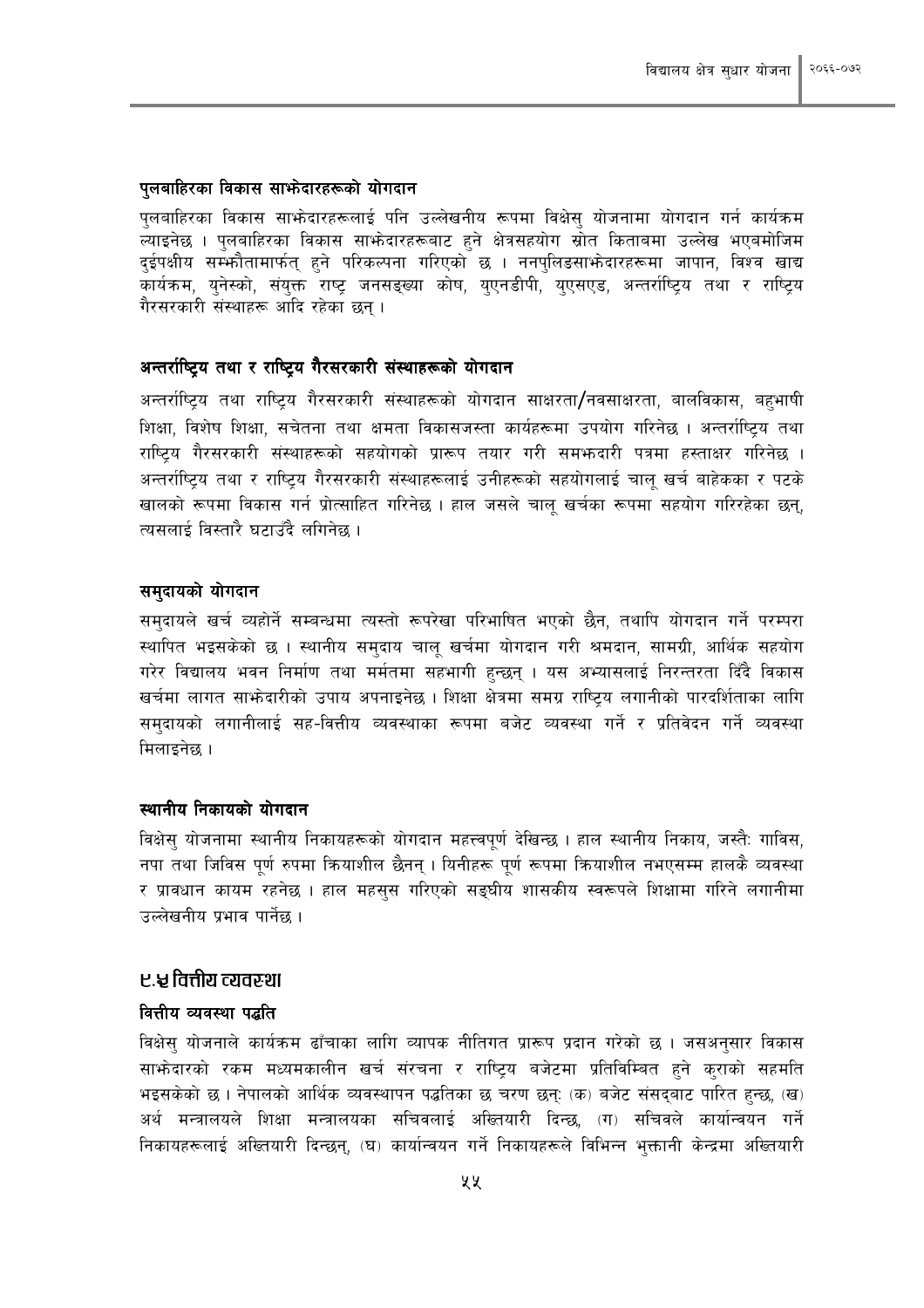दिन्छन्, (ङ) केन्द्रमा महालेखा नियन्त्रकको कार्यालय र जिल्लामा कोष तथा लेखा नियन्त्रक कार्यालयले भक्तानी केन्द्रहरूका रकम निकासा गरी आन्तरिक लेखा परीक्षण गर्छन्, र (च) संवैधानिक निकाय महालेखा परीक्षकको विभागले अन्तिम लेखा परीक्षण गर्नेछ । विक्षेस् योजनाको आर्थिक व्यवस्थापन सरकारको विद्यमान आर्थिक प्रक्रियाअनुरूप नै हुने व्यवस्था गरिएको छ।

### कार्यक्रममा रकम उपलब्ध गराउने तौरतरिका

हाल पुल फन्डिडको तरिका अपनाई सबैका लागि शिक्षा कार्यक्रम कार्यान्वयन भइरहेको छ । केही परिमार्जनसहित सबै दाताहरूको रुचिलाई समेटन सबैका लागि शिक्षा कार्यक्रमकै स्रोत व्यवस्थापनको तरिका विक्षेस् योजनामा पनि अपनाइने सहमति भएको छ । त्यसैले स्रोत परिचालनको यो तरिका बजेट सहयोग, पुल स्रोत, सेवा तथा जिन्सी सहायता गरी विभिन्न तरिकाको हुन सक्छ । विक्षेसु योजनाका लागि दातृसहयोग राष्ट्रिय बजेटमा भाल्किनेछ । यो सहयोग नेपाल सरकारको वैदेशिक सहायता नीतिअनुरूप हनेछ ।

विक्षेस योजनाका कार्यक्रमहरूको समन्वय शिक्षा मन्त्रालयले. सहजीकरण शिक्षा विभागले र कार्यान्वयन विकेन्द्रित संरचनामार्फत (क्षेशिनि, जिशिका, गाविस, नपा तथा विव्यस) गरिनेछ । जिल्लामा विशेष लक्षित समूह र राष्टिय मानव विकास सुचाइकमा तल परेका जिल्लालाई समतामुलक ढइगले शिक्षामा पर्याप्त बजेट विनियोजन भएको सनिश्चिता शिक्षा मन्त्रालयले गर्नेछ ।

### शिक्षा विकास कोष

शिक्षा मन्त्रालयले केन्द्रीय तहमा ग्रामीण शिक्षा विकास कोष, जिल्ला तहका जिल्ला शिक्षा कोष र विद्यालय/समुदाय तहमा विद्यालय कोषको परिचालन गर्ने प्रावधान मिलाउनेछ ।

#### एकमुष्ट अनुदान

सरकारबाट उपलब्ध गराइने एकमुष्ट अनुदान जिल्ला, विद्यालय तथा समुदायको विशेष आवश्यकतामा आधारित विशेष कियाकलापका लागि लचकतासहितका स्वीकृत मापदण्डमा आधारित हुनुपर्नेछ । तथापि एकमुष्ट अनुदानका लागि शिक्षा मन्त्रालयले निर्धारण गरेको मानक र मापदण्डका अधीनमा आधारभुत पर्वाधारहरू का क्षेत्रले प्राथमिकतामा पाउनेछ । कार्यसम्पादनका आधारमा<sup>5</sup> जिल्ला, गाविस तथा विद्यालयले थप रकम प्राप्त गर्नेछन ।

### विद्यालय सुधार योजना

जिल्ला शिक्षा कार्यालयले ससर्त र एकमुष्ट दुवै किसिमका अनुदान विद्यालयलाई उपलब्ध गराउँछ । विद्यालयलाई विनियोजन हुने रकम विद्यालय सुधार योजनामा आधारित हुनेछ । विद्यालय अनुदान निर्देशिका, प्रति विद्यार्थी लागत अनुदान कार्यान्वयन निर्देशिका र कार्यक्रम कार्यान्वयन निर्देशिकाहरूले विद्यालय तहमा कार्यक्रम सञ्चालन गर्न र प्रतिवेदन गर्न मार्ग निर्देश गर्नेछन । नयाँ आर्थिक वर्षका लागि रकम प्राप्त गर्न सबै विद्यालयले सामाजिक परीक्षण गर्नु अनिवार्य हुनेछ ।

### कार्यक्रमको दिगोपन

सरकारका नियमित योजना र प्रतिवेदन चक्र, नीति तथा संरचना र सरकारका सबै तहको संस्थागत क्षमताको प्रारूपद्वारा कार्यक्रमहरूले दिगोपनको प्रवर्धन गर्ने लक्ष्य राख्छ । कार्यक्रमको योजना र सञ्चालनमा समुदायको उच्चस्तरीय संलग्नताका साथ विद्यालय शिक्षालाई विकेन्द्रीकृत शिक्षा

<sup>&</sup>lt;sup>5</sup> कार्यसम्पादनका आधारहरू विक्षेस् योजनाका तथा समावेशीकरणका राष्ट्रिय सुचकका लक्ष्य प्राप्तिमा आधारित गरिनेछ (उच्च खुद भर्नादर, न्यून कक्षा दोहोरुयाउने दर, उच्च तह पुरा गर्ने दर, उच्च सिकाइउपलब्धि र आर्थिक नियमको पालना) ।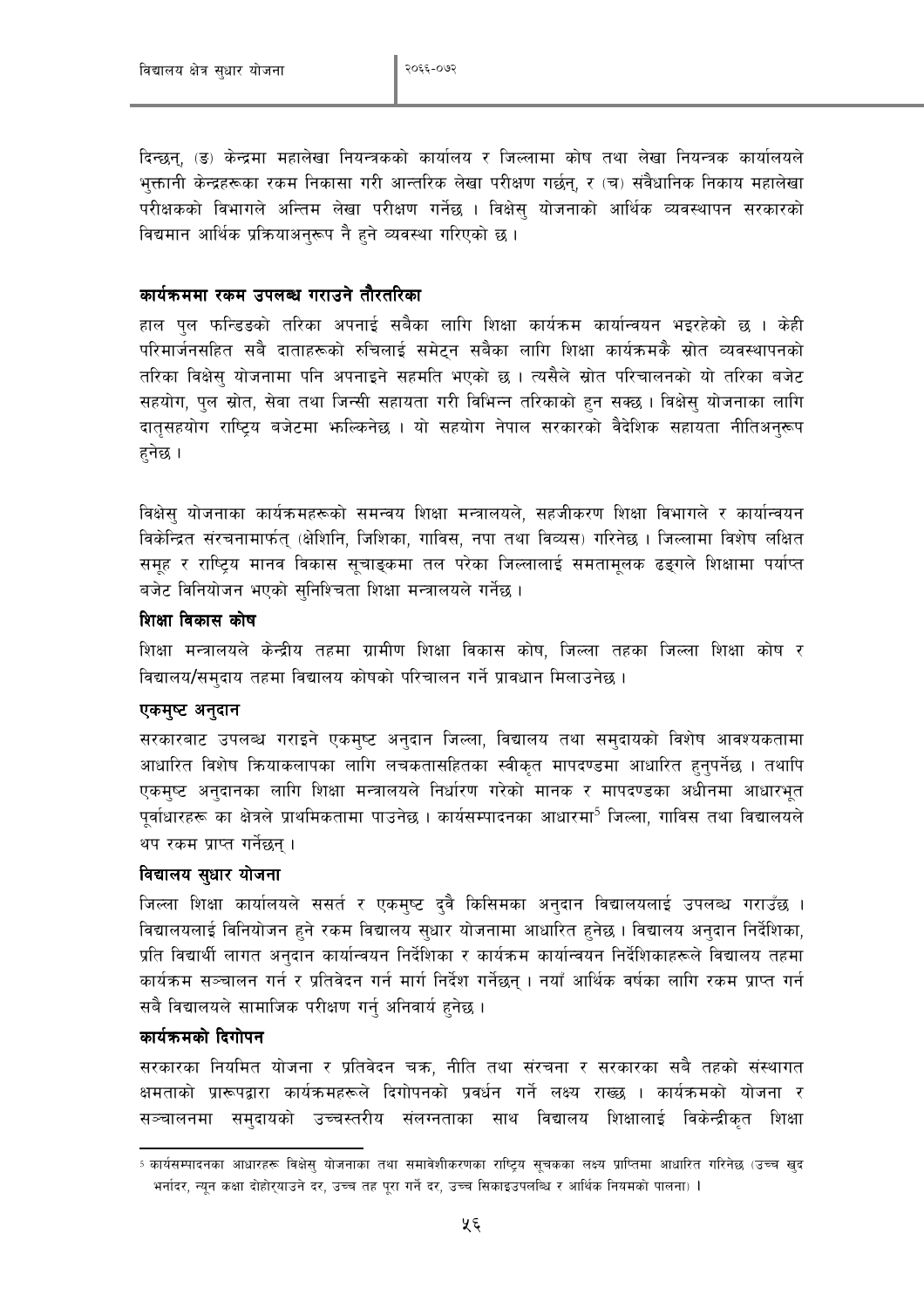व्यवस्थापनसँग आबद्ध गर्ने प्रावधानले (विशेष गरी विक्षेस् योजना अवधिपछि पनि गरिब विद्यालय तथा समुदायको) कार्यक्रमको दिगोपनको अपेक्षा गर्छ।

### जोखिम तथा न्यूनीकरणका उपायहरू

विक्षेसु योजनामा अन्तर्निहित केही जोखिमहरू: (क) सबै तहमा संस्थागत, साङ्गठनिक र व्यक्तिगत क्षमता, (ख) स्थानीय तहमा सुधार गर्न राजनीतिक इच्छाशक्ति र तत्परता, (ग) कार्यक्रम कार्यान्वयनका लागि पर्याप्त रकमको परिचालन ।

विक्षेसु योजनामा सबै तहमा विविधतायुक्त क्षमता विकासलाई सम्बोधन गर्ने गरी विस्तृत क्षमता विकास योजना समावेश गरिएको छ । प्रमुख राजनीतिक दलहरूसँगको छलफल र अन्तरकियामार्फत् सहमति जुटाउने कार्य भएको छ । थप छलफल र विचार लिने प्रक्रियाका लागि योजना बनेको छ । प्रभावकारी रुपमा शिक्षा कर उठाउने सम्बन्धमा अर्थ मन्त्रालय र सम्बन्धित निकायसँग छलफल गरी सम्भाव्यताको खोजी गरिनेछ ।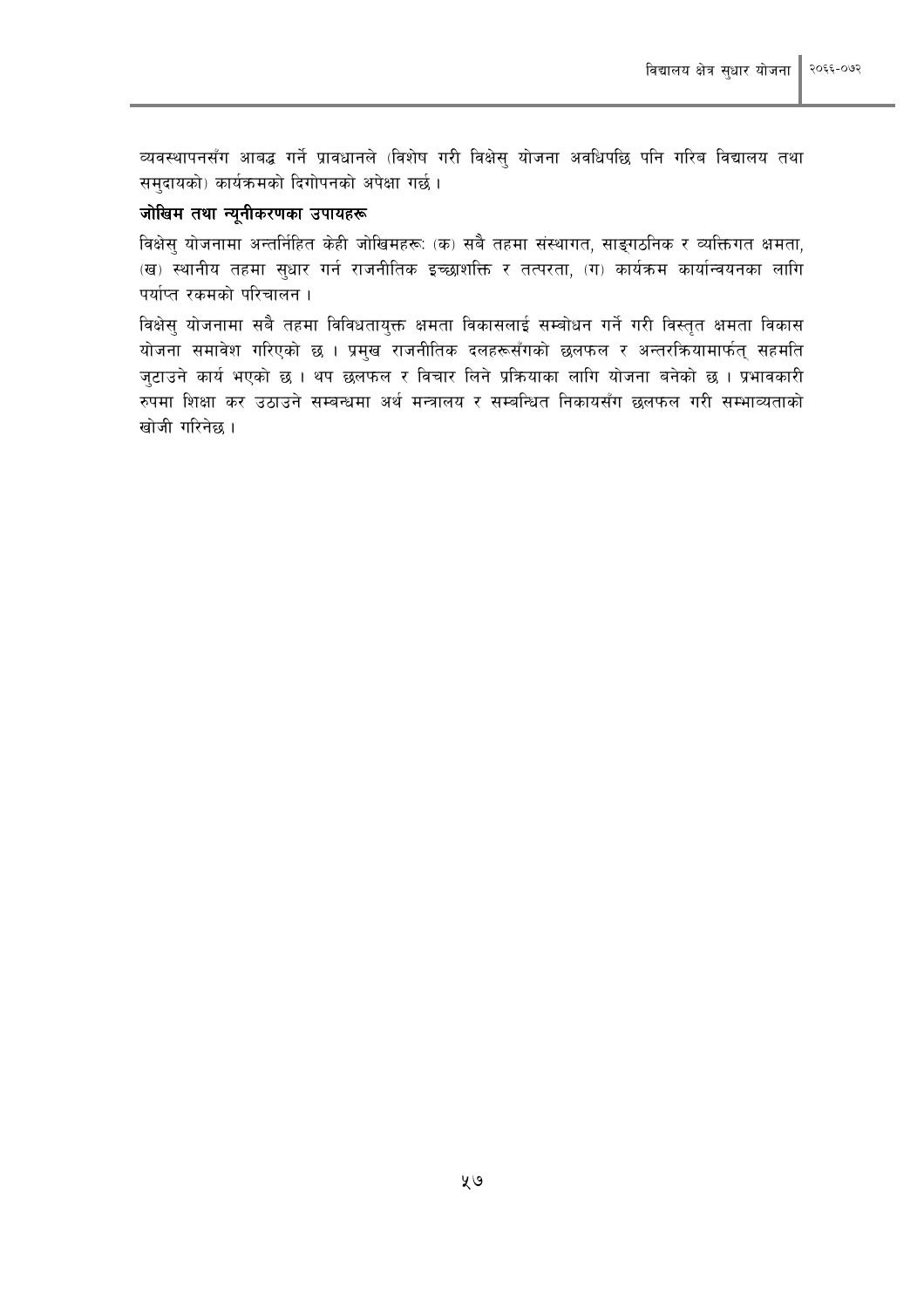## परिच्छेद्व ९०ः सहायता व्यवस्थापन

## ००.० परिचय

सहायता समन्वयसम्बन्धी सन् २००३ मा भएको रोम घोषणा र सहायता प्रभाकारितासम्बन्धी सन् २००५ मा भएको पेरिस घोषणादेखि नेपालले दातासँगको समन्वय तथा सहायता व्यवस्थापनमा क्रमिक रुपमा उल्लेखनीय प्रगतिसहित अनुभव सँगाल्दै आएको छ । सन् २००४ को संयुक्त वित्तीय प्रबन्ध (JFA) एउटा साभ्रेदारीको उदाहरणका रूपमा सरकारी पद्धतिमार्फत बजेटको अंशमा वृद्धि गर्नेतर्फ उन्मुख भएको छ, जसका निमित्त राष्ट्रिय प्रक्रियाअनुरुप योजना, बजेटिङ, अनुगमन र प्रतिवेदन गर्ने आधार तय गरिएका छन् । यस खालको बास्केट फन्डिडले अपेक्षित कार्यक्रमगत प्रक्रियाको प्रतिनिधित्व गर्नेछ, जसले मन्त्रालयको व्यवस्थापन खर्च घटेको छ र शिक्षा क्षेत्रमा सहायताको व्यवस्था गर्ने तरिकामा थप सुधार गर्न आधार प्रदान गरेको छ।

शिक्षा मन्त्रालयले विक्षेस योजना तयार गरेको छ, जसले विद्यालय क्षेत्रका प्रमुख नीति, सुधारका कार्यक्रम, प्राथमिकताका साथै रणनीति र संस्थागतीकरण तथा नतिजामखी व्यवस्थापनतर्फ उन्मख हुने प्रक्रिया उल्लेख गरेको छ। विक्षेस योजनाअन्तर्गत सहायता व्यवस्थाले पेरिस घोषणा र आक्रा एजेन्डा (The Paris Declaration on Aid Effectiveness and Accra Agenda for Action) को सिद्धान्त तथा मागदर्शनको अनुसरण गरेको छ । जस्तै: देश विकास रणनीतिमा सरकारको स्वामित्व हुने, राष्ट्रिय व्यवस्थापन पद्धतिसँगको आबद्धता, साभ्रा सहमति तथा प्रक्रियाको प्रयोग, नतिजामुखी कार्यढाँचा र साभ्रा उत्तरदायित्व॥ पेरिस घोषणा र आक्रा एजेन्डको अनुसरण गर्दै नेपाल सरकारले सहायता समन्वयका लागि राष्टिय कार्ययोजना तयार गरेको छ, जसले मन्त्रालयको सहायता व्यवस्थापनमा आधार प्रदान गर्दछ।

यस परिच्छेदमा दुई ओटा विषयलाई छुट्टाछुट्टै चर्चा गरिन्छ: दातृ सहयोगको समन्वय र सोभै भुक्तानीको व्यवस्था, जसमा सबै प्रकारका प्राविधिक सहयोगसमेत समावेश हुन्छ ।

## <u>१०.९ लक्ष्य तथा उद्घेश्यहरू</u>

लक्ष्य

- शिक्षा क्षेत्रका राष्टिय लक्ष्य हासिल गर्न बाहुय स्रोत तथा अनुभवहरूको प्रभावकारी परिचालन गर्ने। उद्देश्य
	- - विक्षेस् योजनाको कार्यान्वयनका लागि उपलब्ध सहायताको सक्षमता र प्रभावकारितामा वृद्धि गर्ने ।

## ९०.३ अवसर र चनौतीहरू

विक्षेस् योजना एउटा क्षेत्रगत कार्यक्रम पद्धतिका रूपमा संयुक्त मिसन र बढ्दो सङ्ख्याका विकास साभेदारहरूसँगको अनुभवका साथ संयुक्त वित्तीय प्रबन्ध (JFA) मा हस्ताक्षर गर्नु एउटा अवसर हो। यसले एकापसको आबद्धता, समन्वय र विद्यालय क्षेत्रका लागि सरकारको आफनै स्रोत, पद्धति र प्रक्रियाका साथ वैदेशिक सहायतालाई एकीकत गर्नेछ ।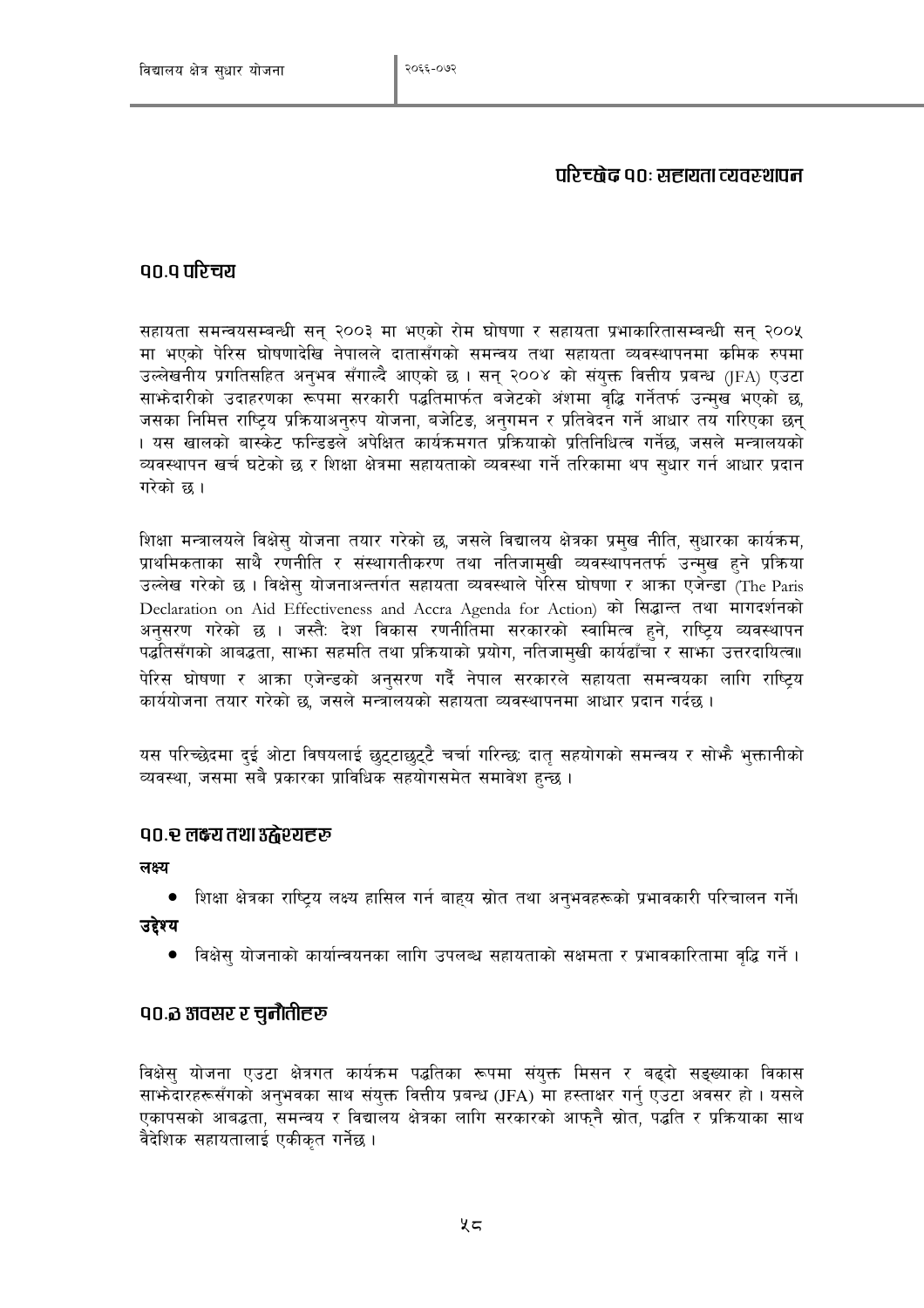पेरिस घोषणा र आका एजेन्डाका अनुसार सरकारका नीति, पद्धति, नियमकानुनलाई विकास साभ्रेदारहरूले समर्थन गर्ने प्रतिबद्धता दर्शाइएको छ । शिक्षा मन्त्रालय यस प्रतिबद्धताको जगमा हालको संयक्त वित्तीय प्रबन्ध (JFA) र आचारसंहितामा अभ्र सधार गर्ने र सरकारका नीति, कार्यक्रम र कार्यान्वयनको व्यवस्थासँग विकास साभ्रेदारहरूको सहयोगलाई आबद्ध गर्न यी साधनको उपयोग गर्ने अपेक्षा राख्छ । दाताहरूले उपलब्ध गराएका कार्यप्रक्रिया र सहयोगले सरकारको विकास सहयोग समन्वयका लागि सञ्चालन खर्च घट्नेछ र संयुक्त स्रोतको सक्षमता र प्रभावकारिताको वृद्धिमा योगदान प्ऱ्याउनेछ ।

नेपाल विकास मञ्चबाट पारित सहायता समन्वय लागि राष्ट्रिय कार्ययोजनाको मार्गदर्शनले सहायता व्यवस्थापनमा एउटा रूपरेखा र सन्दर्भ विन्दको कार्य गर्छ। यसले शिक्षा मन्त्रालयलाई यससम्बन्धी शिक्षा क्षेत्रको विस्तत कार्यान्वयन योजनाको विकास गर्ने अवसर प्रदान गर्छ ।

सरकार सबैका लागि शिक्षा कार्यक्रमको कार्यान्वयनको प्रक्रियाबाट सिकिएअनुसार सहमत भएको प्रारूपभित्र रही स्रोतको उपयोगमा लचकतालाई कायम राख्दै एउटा राम्रो संरचनाभित्र प्राविधिक सहायता तथा सोभ्है भक्तानी सुविधालाई गाभी हालको संयुक्त वित्तीय प्रबन्ध (JFA) लाई अभ्र सदढ गर्ने अपेक्षा राख्छ । यी सुविधाहरू नयाँ ज्ञानको सिर्जना गर्न र कार्यक्रमहरूको विस्तार गर्नका लागि प्रवर्तनात्मक क्रियाकलापहरू सञ्चालन गर्न प्रभावकारी सिद्ध भएका छन् । प्राविधिक सहायता तथा सोभै भक्तानी सविधाको महत्त्वलाई मान्यता दिंदै नेपाल सरकार र विकास साफ़ेदार दवै पक्ष प्राप्त स्रोत साधनको सदपयोग गर्न सहमत भएका छन । प्राविधिक सहायता तथा सोभ्है भक्तानी सर्विधाको समन्वयमा स्पष्ट उपलब्धि तथा प्रगति भए तापनि मन्त्रालयले निम्नलिखित कुराहरू अवलोकन गरेको छ:

- हाल सञ्चालित प्राविधिक सहायता तथा सोभै भुक्तानी सुविधाको व्यवस्थापन गर्न मन्त्रालयको आफ्नै संस्थागत, साइगठनिक मानवीय क्षमता सीमित छ ।
- विकास साभ्रेदारहरूको असल नियत हँदाहँदै पनि सञ्चालनका तौरतरिका तथा एक्लै काम गर्ने शैलीका कारण अपेक्षित उपलब्धि हन नसकेको अवस्था छ ।

#### an.स नीतिनिर्देश

नेपाल सरकारको वैदेशिक नीतिले दाताहरूसँगको सुमधुर सम्बन्धका निमित्त राष्ट्रिय प्रारूप प्रदान गर्छ । यस नीतिले राष्टिय विकास योजना तथा राष्टिय प्राथमिकताका आधारमा सरकारी प्रणालीमार्फत वैदेशिक सहायता परिचालन गर्न सहयोग परयाउँछ । विकास साभ्रेदारहरूले यो सहायताको पर्ण सदपयोगको सुनिश्चितता गर्न सरकारलाई अनुरोध गरेका छन् । उनीहरूको चाहना के हो भने नियम कानुनले खर्चका प्रतिबद्धताहरूलाई वार्षिक रणनीतिक कार्यान्वयन योजना, वार्षिक कार्ययोजना तथा बजेटमा समावेश गर्ने कराको सुनिश्चितता गरुन् ताकि सरकार नतिजा प्रदर्शन गर्न उत्तरदायी बनोस् ।

सहायता समन्वय र प्राविधिक सहायता तथा सोभै भुक्तानी सुविधाको व्यवस्थाका लागि समग्र नीति निर्देशहरू तल उल्लेख गरिएका छन्:

#### सहायता समन्वय

शिक्षा मन्त्रालय र विकास साभेदारहरूले संयुक्त रूपमा संयुक्त वित्तीय प्रबन्ध (JFA) र आचारसंहिताको निर्माण गर्नेछन्, जसले दुवै पक्षलाई सहायता समन्वय र यसको प्रभावकारितासम्बन्धी कुराहरू अनुसरण गर्न मार्गदर्शक दस्तावेजका रूपमा सहयोग पुरयाउनेछन्।

शिक्षा मन्त्रालयले दुईपक्षीय, बहुपक्षीय तथा राष्ट्रिय/अन्तर्राष्ट्रिय गैरसरकारी संस्थाका साथै ननपुलिङ साभ्रेदारहरूसँग विक्षेसुमा उनीहरूबाट हुने सहयोगका लागि छुट्टै व्यवस्था मिलाउनेछ । यस्तो व्यवस्था सरकारी कार्यक्रममा भाल्किने तथा राष्ट्रिय सञ्चालन निर्देशिकाअनुरूप व्यवस्था गरिनेछ ।

विक्षेस योजनाको वार्षिक समीक्षा, सरकारको आफनै मल्याङकन तथा मध्यावधि मल्याङकनले सहायताको प्रभावकारिता तथा समन्वयको सुधार प्रक्रियामा सघाउ पग्नेछ ।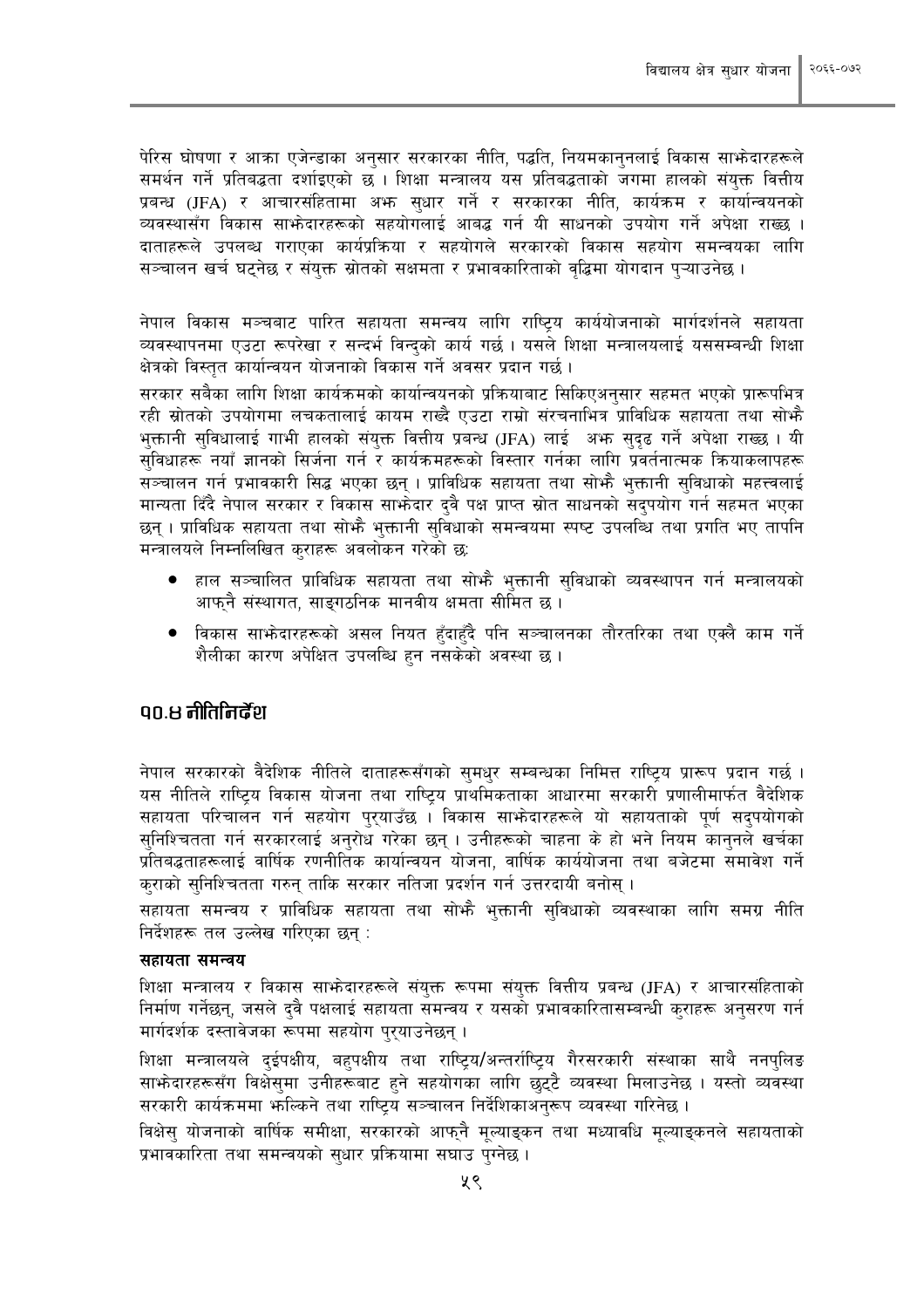#### प्राविधिक सहायता/सोभौ भुक्तानी

क्षमता विकास, नयाँ विचार तथा प्रवर्तनात्मक कार्यहरूको परीक्षण तथा विभिन्न तहमा सुधार कार्यक्रमहरू सुचारु रूपले सञ्चालन गर्न सहजीकरण गर्नका लागि कुल बाहय सहयोगको करिब सानो प्रतिशत सोभौ भुक्तानी प्रणालीमार्फत् व्यवस्था गरिनेछ ।

शिक्षा मन्त्रालय अन्तर्गत वैदेशिक सहायता समन्वय शाखासँगको निकट समन्वयमा सोभै भुक्तानी सचिवालयले निर्देशक समितिको निर्देशनअनुसार सबै सोभ्गै भुक्तानी सहायताको व्यवस्था गर्नेछ ।

#### ९०.५ मुख्यमुख्य नतिज्ञाहरू

- निश्चित परियाजनमा आबद्ध गरिएको सहयोगलाई भई गर्दै राष्ट्रिय प्राथमिकता अनुरुपको विकास सहायता वृद्धि भएको ।
- दाताको क्षमता विकास तथा सहयोगको समन्वयमा वृद्धि भएको ।
- नेपाल सरकारको खरिद र आर्थिक व्यवस्थापन पद्धतिको प्रयोगमा वद्धि भएको ।
- सहायताको पूर्वानुमानमा वद्धि भएको ।
- साफ्ता व्यवस्थापन तथा प्रक्रियाको प्रवर्धन गर्दै संयुक्त वित्तीय प्रबन्ध (JFA) र आचाससंहिताको प्रयोगमा वद्धि भएको ।

#### ९०.६ रणनीतिक कार्यकलाप

शिक्षा मन्त्रालयको वैदेशिक सहायता समन्वय शाखालाई सबै विकास साभ्रेदारहरूबाट प्राप्त हुने पलिङ र ननपुलिङ तथा अन्तर्राष्ट्रिय राष्ट्रिय गैरसरकारी संस्थालगायतका वैदेशिक सहायता तथा प्राविधिक सहायता तथा सोभै भुक्तानी सहयोगको प्रवेश विन्दुका रूपमा अभ्र सुदृढ बनाइनेछ । अन्य कुनै पनि प्रकारका फन्डिडका समानान्तर प्रक्रियालाई पेरिस घोषणा र आका एजेन्डा, संयुक्त वित्तीय प्रबन्ध (JFA) र आचारसंहिताको विरुद्ध मानिनेछ ।

प्राविधिक सहायता तथा सोभै भुक्तानी सहयोगको योजना, व्यवस्थापन, अनुगमन तथा प्रतिवेदन गर्नका लागि केन्द्रीय निकायका प्रमुखहरू र दातृ निकायका सम्पर्क व्यक्तिसहितको संयुक्त निर्देशक समिति बनाइनेछ । प्राविधिक सहायता तथा सोभ्रै भुक्तानी सहयोगको प्रावधानको सक्षता तथा प्रभावकारितामा वद्धि गर्न र प्रशासनिक खर्च घटाउन मन्त्रालयको वार्षिक रणनीतिक कार्यान्वयन योजना/वार्षिक कार्ययोजना तथा बजेटसँग यसको तालमेल मिलाउने करामा सुनिश्चित हुन विकास साभेदारहरूले सहयोग पुरुयाउनेछन् । निर्देशक समितिको अध्यक्ष शिक्षा मन्त्रालयका सचिव हुनेछन् । वैदेशिक सहायता समन्वय शाखाले सोभै भक्तानी सविधाको सचिवायलयका रूपमा प्राविधिक सहायता तथा सोभै भक्तानी सहयोग कियाकलापको समन्वय गर्नेछ । प्राविधिक सहायता तथा सोभ्गै भुक्तानी सहयोगको सचिवालय शिक्षा मन्त्रालयमा स्थापना हनेछ ।

प्राविधिक सहायता तथा सोभै भुक्तानी सहयोगको व्यवस्थापन तथा सञ्चालन गर्नका लागि एउटा छुट्टै कार्यसञ्चालन निर्देशिका तयार गरी निर्देशक समितिबाट स्वीकृत गरिनेछ । पहिलो र दोस्रो बैठकमा सोभै भुक्तानी व्यवस्थाको वर्तमान प्रक्रिया तथा अभ्यासको समीक्षा निर्देशक समितिले गर्नेछ र यसमा आवश्यक परिमार्जन गर्नेछ ।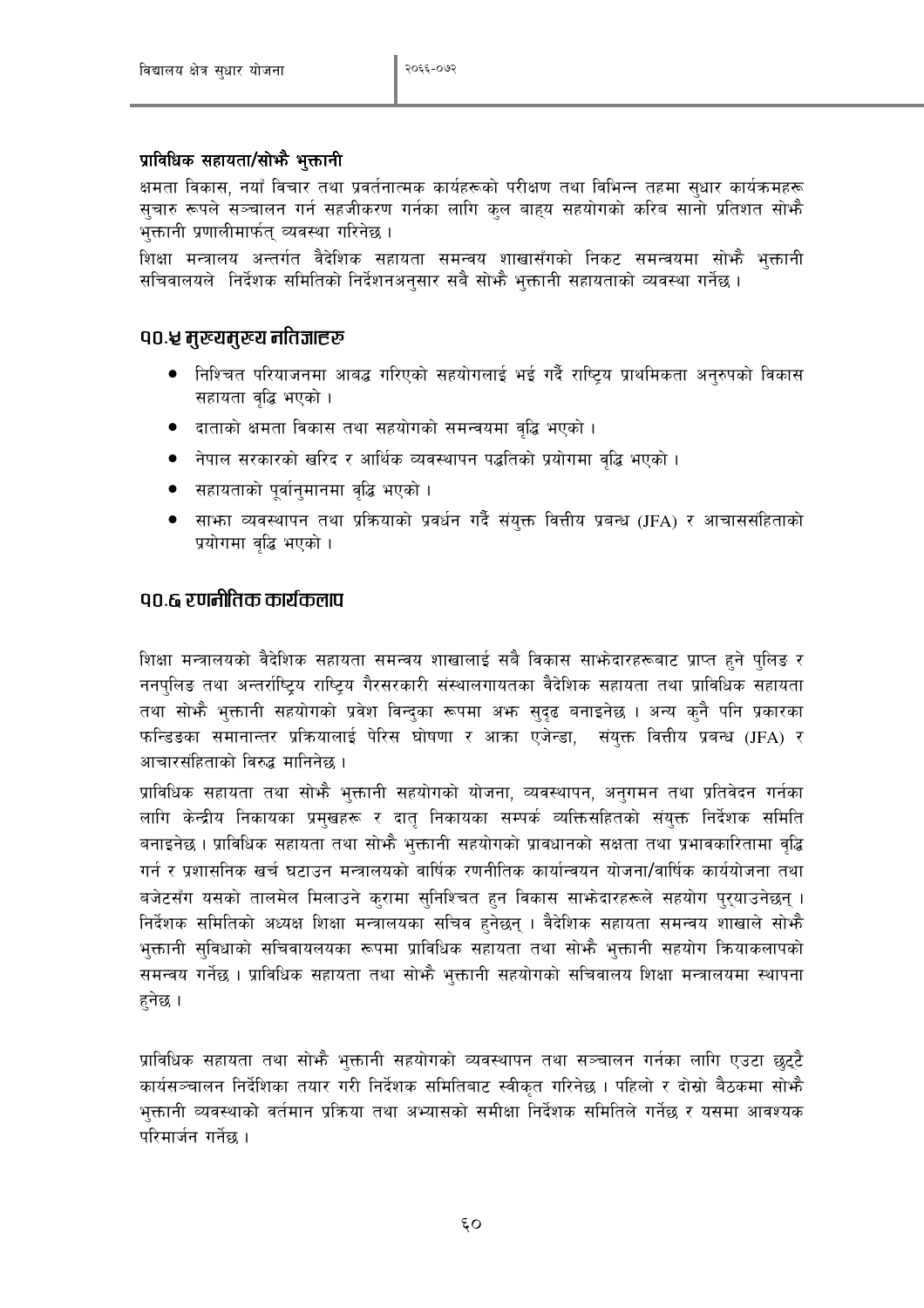सचिवालयको सहयोगमा वैदेशिक सहायता समन्वय शाखाले त्रैमासिक बैठकको विषयवस्तु तयार गर्ने, बैठक सञ्चालनमा सहयोग गर्ने र निर्णय उतार गर्ने काम गर्नेछ । निर्देशक समितिबाट पारित निर्णयहरू सम्बन्धित निकायहरूले कार्यान्वयन गर्नेछन् । प्रयोगमा रहेका विद्यमान स्वीकृत प्रक्रिया तथा सम्बन्धित निकायहरूले विस्तत योजना तथा बजेट बनाई गरेका अनुरोधका आधारमा सचिवालयले निकासा दिलाउनेछ।

सोभै भुक्तानीको अनुगमन हालकै पद्धतिअनुसार हुनेछ । सम्बन्धित निकायहरूले त्रैमासिक रूपमा प्रगति प्रतिवेदन तयार गर्नेछन । सचिवालयले पहिला प्रगतिको समीक्षा गरी अन्तिम समीक्षाका लागि सभ्जावसहित निर्देशक समितिसमक्ष पेस गर्नेछ ।

#### **qo.a** अनुमानित खर्च

विक्षेसका लागि प्राविधिक सहायता तथा सोभै भक्तानी सहयोगबापत पाँच वर्षका लागि कल बाहय सहयोग करिब अमेरिकी डलर २५ मिलियनको अनुमान गरिएको छ। विक्षेस योजना तथा नीतिका लक्ष्य तथा उद्देश्य प्राप्तिका लागि पुरकका रूपमा पुलबाहिरका अन्य विकास साभेदारहरू पनि प्राविधिक सहायता तथा सोभै भुक्तानी पुलमा संलग्न हुन सक्नेछन् । विक्षेसुको प्राविधिक सहायता तथा सोभ्गै भुक्तानी सुविधाको व्यवस्थापन वैदेशिक सहायता समन्वय शाखाद्वारा सहमतिमा तयार गरी निर्देशक समितिबाट स्वीकत कार्यसञ्चालन निर्देशिकाका आधारमा गरिनेछ ।

#### ९०.ट कार्यान्वयन व्यवस्था

सचिवको अध्यक्षतामा गठित निर्देशक समितिको निर्देशनमा शिक्षा मन्त्रालयले पुल संयन्त्रमार्फत प्राविधिक सहायता/सोभैभक्तानीको व्यवस्था गर्ने लक्ष्य राखेको छ । निर्देशक समितिले शिक्षा मन्त्रालय र सम्बद्ध निकाय तथा दातु सम्पर्क व्यक्ति तथा अन्य साभ्रेदार निकायको प्रतिनिधित्व गर्नेछ । प्राविधिक सहायता/सोभ्कैभक्तानीको सञ्चालन गर्ने कार्यविधि निर्देशक समितिले स्वीकत गर्नेछ । शिक्षा मन्त्रालय/वैदेशिक सहायता समन्वय शाखाले यसको समन्वय गर्नेछ र प्राविधिक सहायता/सोभौभुक्तानीका लागि एउटा छुट्टै सचिवालयको स्थापना गरिनेछ, जसले वैदेशिक सहायता समन्वय शाखामार्फत निर्देशक समितिको मार्गनिर्देशनअनुसार विक्षेस्, प्राविधिक सहायता/सोभैभुक्तानीको व्यवस्थासम्बन्धी क्रियाकलापको समन्वय गर्नेछ । सबै प्राविधिक सहायता/सोभैभुक्तानीसम्बन्धी सहयोग निर्देशक समितिको मार्गनिर्देशनअनुसार वैदेशिक सहायता समन्वय शाखामार्फत प्रदान गरिनेछ ।

जन, २००९ को अन्तिमसम्ममा विक्षेसको प्राविधिक सहायता/सोभैभक्तानी व्यवस्थाका लागि एउटा निर्देशक समितिको गठन भई समन्वयकर्ताको समेत नियुक्ति गरिनेछ। निर्देशक समिति र वैदेशिक सहायता समन्वय शाखाको सुपरिवेक्षणमा जुलाईको अन्तिमसम्ममा समन्वयकर्ताले सोभ्गै भुक्तानीको सचिवालयको स्थापना गर्नेछ । समन्वयकर्ताको काम, कर्तव्य र अधिकार कार्य सञ्चालन निर्देशिकामा उल्लेख गरिनेछ ।

सबैका लागि शिक्षा कार्यक्रमबाट विक्षेसमा सहज सडक्रमणका लागि डिसेम्बर २००९ सम्मका लागि इस्याटबाट सोफै भक्तानी सविधा उपलब्ध हनेछ । यसैबीच सचिवालयले पनि क्रमश: डिसेम्बर २००९ भित्रमा पूर्ण जिम्मेवारी लिनेछ । विक्षेस योजनाको कार्यान्वयनको सरल सङ्क्रमणका लागि इस्याटको सहयोग र कर्मचारीको निरन्तरताका निम्ति आवश्यक व्यवस्था मिलाइनेछ ।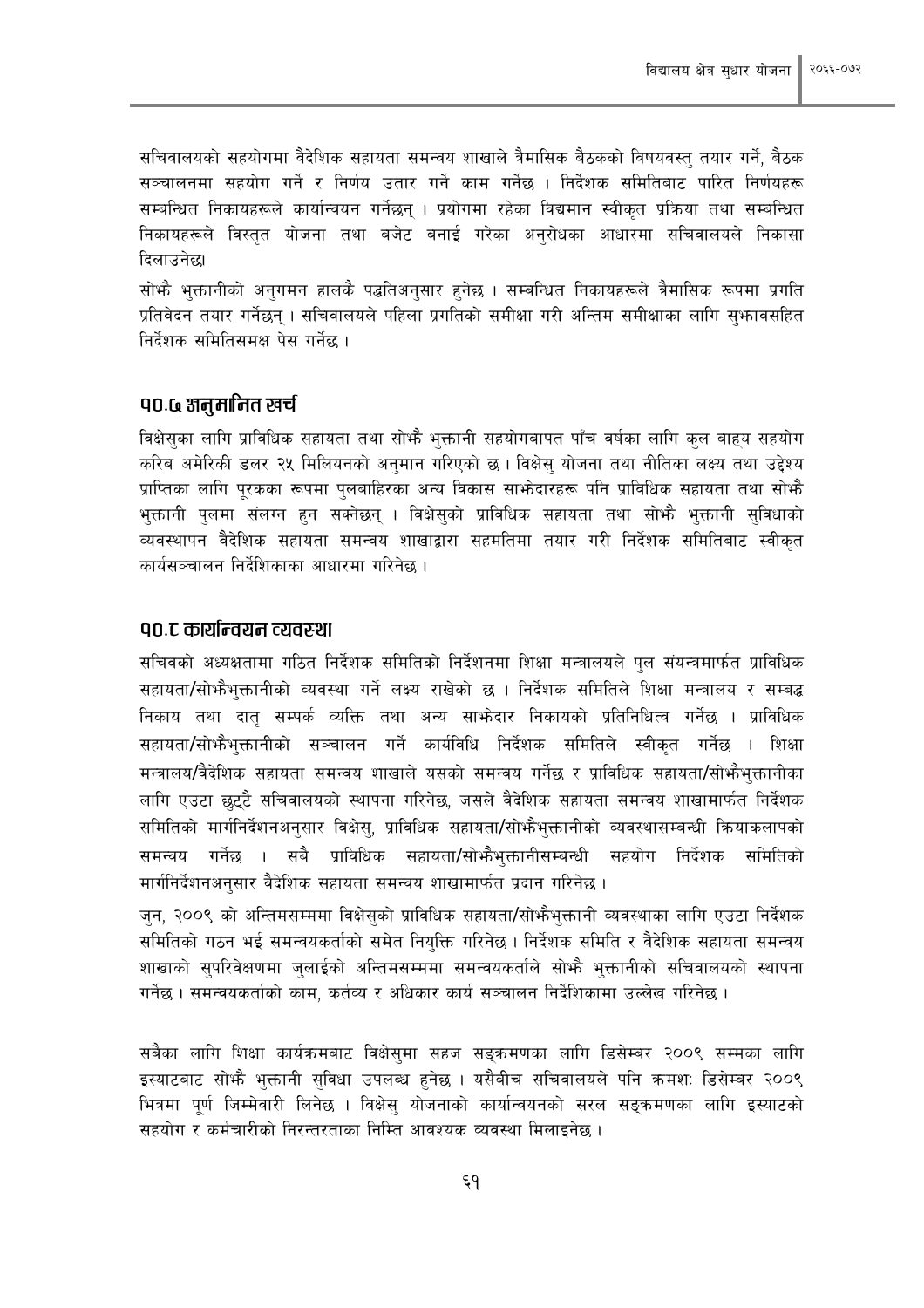मन्त्रालय पद्धतिलाई योजना, गुणस्तरीय शिक्षा, शिक्षणको माध्यम, समावेशिता, मूल्याङ्कन, व्यवस्थापन, लगानी, शैक्षिक सूचना व्यवस्थापन प्रणाली, निर्माण कार्य, प्राविधिक शिक्षा तथा व्यावसायिक तालिम, क्षमता विकास, तथा मन्त्रालयले आवश्यक ठानेका अन्य विषयमा प्राविधिक सहयोग गर्न आफुनो आवश्यकताअनुसार शिक्षा मन्त्रालयले कार्यविधिका आधारमा क्षेत्रगत सल्लाहकारहरूको नियुक्ति वा छनोट गर्नेछ । मन्त्रालयको अनुरोधमा विकास साभ्रेदारहरूले आफुनो विशेषज्ञता तथा रुचिका आधारमा यस्ता सल्लाहकारहरूका लागि प्रावधान र विनियोजन गर्नेछन । यी सहयोगका खर्च कार्यक्रमभन्दा बाहिर सोभ्है भुक्तानी सुविधामार्फत् व्यहोरिनेछन् । यस्ता सल्लाहकारको सङ्ख्या एउटा साभेदार निकायबाट एकभन्दा बढी हने छैन ।

| क.सं         | कियाकलाप<br>$($ के?)                                                                                                                                                                 | उद्देश्य<br>किन?                                                                                                                                                                                                                 | जिम्मेवार<br>निकाय<br>(को?)                 | प्रक्रिया<br>कसरी?)                                                                                                                                                                                                                                                      | समय<br>(कहिले?)                                         |
|--------------|--------------------------------------------------------------------------------------------------------------------------------------------------------------------------------------|----------------------------------------------------------------------------------------------------------------------------------------------------------------------------------------------------------------------------------|---------------------------------------------|--------------------------------------------------------------------------------------------------------------------------------------------------------------------------------------------------------------------------------------------------------------------------|---------------------------------------------------------|
| $\mathsf{P}$ | विक्षेस्<br>योजनाअवधिका<br>लागि नयाँ संयुक्त<br>वित्तीय<br>प्रबन्ध<br>(JFA)<br>र<br>आचारसंहिताको<br>निर्माण                                                                          | गर्दा कामको<br>प्रतिवेदन<br>दोहोरोपन<br>हटाउन<br>्र<br>प्रशासनिक खर्च घटाउन,<br>स्रोतको<br>प्रभावकारिता<br>बढाउन                                                                                                                 | वैदेशिक<br>सहायता<br>समन्वय शाखा            | विकास साभ्रेदारहरूसँगको  <br>एउटै संयुक्त<br>छलफल,<br>समितिमार्फत<br>निर्देशक<br>सोभै भुक्तानी सुविधा तथा<br>प्राविधिक<br>सहायताको<br>व्यवस्थापन गर्न हालको<br>वित्तीय<br>संयुक्त<br>प्रबन्ध<br>(JFA) लाई विस्तार गर्ने                                                  | मे देखि जुन<br>२००९<br>(पूर्व<br>योजना<br>क्रियाकलाप)   |
| २            | औपचारिक रूपमा<br>शिक्षा<br>दाता<br>र<br>मन्त्रालयबीच<br>सम्पर्क<br>र<br>लागि<br>सञ्चारका<br>नीति<br>एकद्वार<br>पारित गर्ने                                                           | साभ्रेदारसँगको<br>विकास<br>प्रभावकारिता<br>सम्बन्धमा<br>प्रतिवेदन<br>ल्याउन,<br>गर्न<br>समय र जनशक्ति घटाउने,<br>मन्त्रालयका नीति, योजना,<br>मूल्य तथा कार्यान्वयनको<br>रूपरेखासँग मेल खाने गरी<br>सहयोगको विकास<br>दातृ<br>गर्न | सचिव                                        | औपचारिक चिठीमार्फत,<br>वैदेशिक सहायता समन्वय<br>शाखालाई सम्पर्क र<br>सञ्चारका लागि एकद्वारका<br>रूपमा स्थापित गरेर                                                                                                                                                       | जुलाई २००९<br>(पूर्व<br>योजना<br>क्रियाकलाप)            |
| ३            | सोभै भुक्तानीको<br>संयुक्त निर्देशक<br>समिति<br>र<br>सचिवालयको<br>स्थापना गरी कार्य<br>सञ्चालन गर्ने                                                                                 | दाताहरूसँग<br>गर्ने<br>अन्तरक्रियाबापतको खर्च<br>प्राविधिक<br>घटाउने र<br>सोभै<br>सहायता<br>तथा<br>भुक्तानी सहयोग सुविधाको<br>कार्यसञ्चालन गर्ने                                                                                 | सचिव र विकास<br>साफ़ेदार सम्पर्क<br>व्यक्ति | सचिव,<br>मन्त्रालयका<br>निकायका प्रमुख र विकास<br>साभ्रेदार सम्पर्क व्यक्तिको<br>प्रतिनिधित्व भएका एउटै<br>निर्देशक समितिको उपयोग<br>गर्नेबारे सम्भौताको तयारी<br>गर्ने                                                                                                  | मेदेखि अगस्ट,<br>२००९                                   |
| $\lambda$    | प्राविधिक<br>लागि<br>सहायताका<br>अनुरोध<br>गर्ने<br>लागि<br>निकायका<br>तथा खरिद,<br>तथा<br>प्राविधिक<br>सहायताको<br>लेखाजोखा<br>गर्ने<br>औपचारिक पद्धति<br>प्रक्रियाको<br>र<br>विकास | प्राविधिक<br>सहायता<br>सान्दर्भिकता,<br>प्रावधानको<br>उपयोग र प्रभावमा वृद्धि<br>गर्न                                                                                                                                            | वैदेशिक<br>सहायता<br>समन्वय शाखा            | प्राविधिक सहायताका लागि<br>शिक्षा मन्त्रालयअन्तर्गतका<br>निकायको<br>क्षमता<br>विकाससँग<br>सम्बन्धित<br>नतिजामुखी प्रारूपका लागि<br>अनुरोध<br>गर्ने<br>निकायका<br>लागि<br>प्राविधिक<br>तथा<br>सहायताको<br>कार्यसम्पादनको<br>लेखाजोखाका<br>लागि<br>निर्देशिका र फर्म्याटको | जुनदेखि<br>जुलाई २००९<br>(पूर्व<br>योजना<br>क्रियाकलाप) |

#### ९०.ए कार्यान्वयन तालिका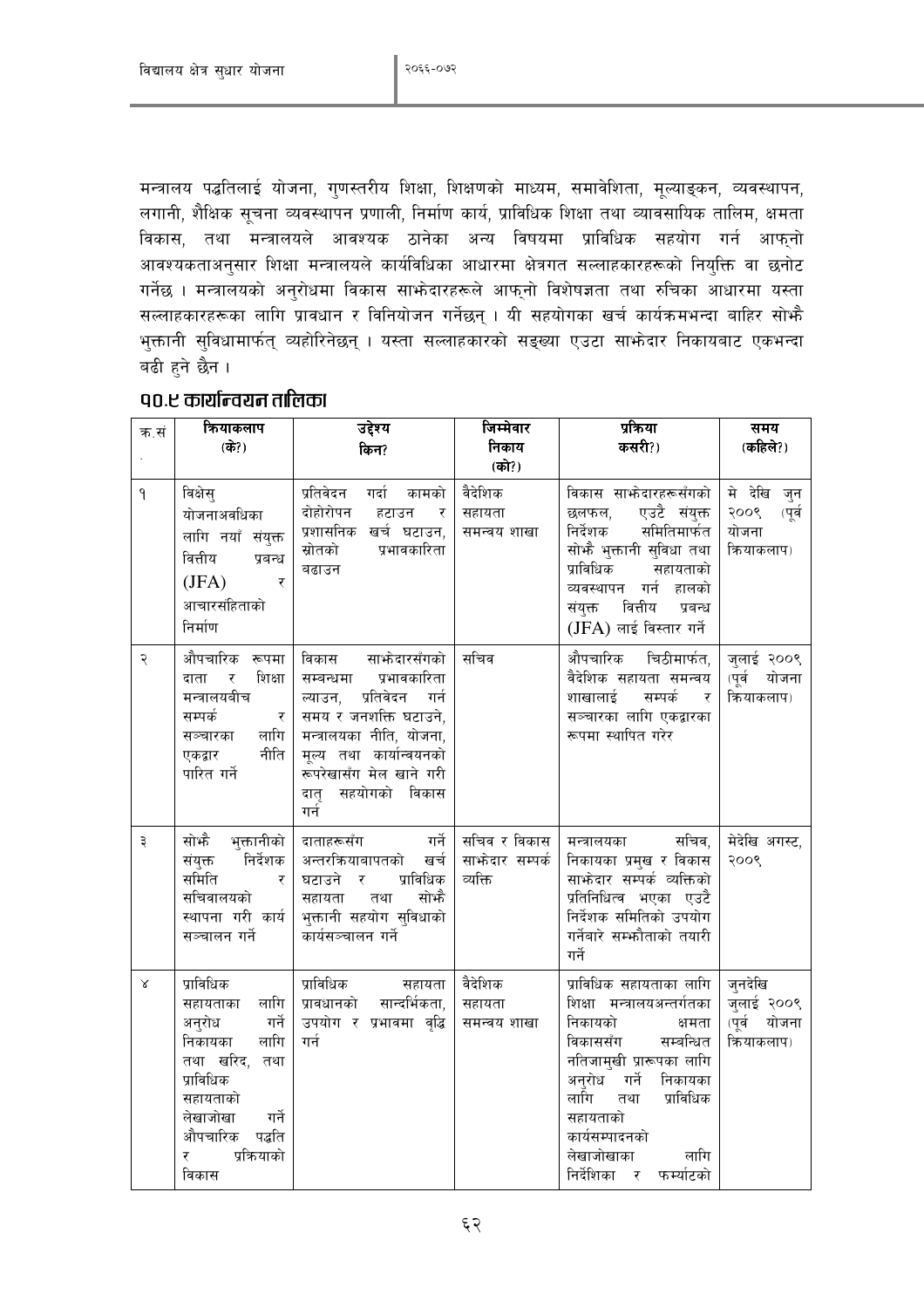| X                 | विकास<br>साभ्रेदारहरूसँगै<br>आचारसंहिताको<br>परिमार्जन<br>र                 | एकद्वार नीतिप्रति सचेतना<br>बढाउने र मन्त्रालय<br>र<br>साभोदारहरूको<br>विकास<br>आचारसंहिताको पालनामा                                                                                                                           | वैदेशिक<br>सहायता<br>समन्वय शाखा | विकासमार्फत् ।<br>निर्देशक<br>संयुक्त<br>समितिमार्फत् प्राविधिक<br>सहायताका लागि अनुरोध<br>गर्ने निकायका लागि खरिद<br>प्रक्रियाको विकास ।<br>विकास साभ्रेदारहरूसँग<br>छलफल, आचारसंहिताको<br>प्रकाशन र प्रबोधीकरण<br>सम्पन्न गर्ने | अगस्ट<br>२००९                  |
|-------------------|-----------------------------------------------------------------------------|--------------------------------------------------------------------------------------------------------------------------------------------------------------------------------------------------------------------------------|----------------------------------|-----------------------------------------------------------------------------------------------------------------------------------------------------------------------------------------------------------------------------------|--------------------------------|
| $\xi$             | प्रकाशन<br>संयुक्त वार्षिक<br>परामर्श सञ्चालन<br>गर्ने                      | अभिवृद्धि गर्ने<br>स्वीकृत योजना तथा<br>बारे<br>कार्यक्रमहरूका<br>विचारको आदानप्रदान गर्ने,<br>कार्यान्वयनका<br>विषयमा<br>छलफल गरी आवश्यक<br>भए सुधार गर्ने।                                                                   | वैदेशिक<br>सहायता<br>समन्वय शाखा | स्थिति प्रतिवेदन र अन्य<br>दस्तावेज, जस्तै: आर्थिक<br>अनुगमन प्रतिवेदन,<br>एड<br>मेमो बनाएर।                                                                                                                                      | प्रत्येक<br>वर्ष<br>डिसेम्बरमा |
| ও                 | वार्षिक<br>संयुक्त<br>समीक्षा सञ्चालन                                       | आगामी वर्षका योजना<br>तथा कार्यक्रमको बारेमा<br>विचारको आदानप्रदान गर्न,<br>रकम निकासाका बारेमा<br>सहमत हुन र अनुगमनका<br>बारेमा प्रतिवेदन गर्न ।                                                                              | वैदेशिक<br>सहायता<br>समन्वय शाखा | रणनीतिक<br>वार्षिक<br>कार्यान्वयन योजना, तथा<br>अन्य स्वीकृत योजना तथा<br>दस्तावेजको विकास<br>्र<br>प्रस्तुतिमार्फत, एडमेमोको<br>तयारी गरेर                                                                                       | प्रत्येक<br>वर्ष<br>अप्रिलमा   |
| ς                 | समीक्षा<br>स्वतन्त्र<br>तथा मूल्याङ्कनको<br>डिजाइन<br>तथा<br>सञ्चालन        | अभ्यासहरूको<br>राम्रा<br>पहिचान, अभिलेखीकरण<br>तथा छलफल गर्न । चालू<br>र भावी कार्यक्रमहरूका<br>बारे<br>जानकारी<br>र<br>समायोजन<br>गराउन<br>$\overline{\phantom{a}}$<br>लागत<br>सक्षमता<br>तथा<br>प्रभावकारितामा वृद्धि गर्न । | वैदेशिक<br>सहायता<br>समन्वय शाखा | समीक्षा तथा मूल्याङ्कन<br>गर्ने क्षेत्रको पहिचान तथा<br>सहमतिमार्फत,<br>विकास<br>साभ्रेदारसँग छलफल गरी<br>कार्यविधि निर्माण ।                                                                                                     |                                |
| ९                 | प्राविधिक<br>सहायता/सोभैभुक्त<br>ानी<br>निर्देशक<br>समितिको गठन             |                                                                                                                                                                                                                                |                                  |                                                                                                                                                                                                                                   | जुन २००९                       |
| $\mathsf{q}\circ$ | प्राविधिक<br>सहायता/सोफैभुक्त<br>लागि<br>ानीका<br>समन्वयकर्ताको<br>नियुक्ति |                                                                                                                                                                                                                                |                                  |                                                                                                                                                                                                                                   | अगस्ट २००९                     |
| 99                | प्राविधिक<br>सहायता/सोफैभुक्त<br>ानी सचिवालयको<br>स्थापन                    |                                                                                                                                                                                                                                |                                  |                                                                                                                                                                                                                                   | अगस्ट २००९                     |
| 93                | प्राविधिक<br>सहायता/सोभैभुक्त<br>ानीको सचिवालय<br>पूर्ण कियाशील हुने        |                                                                                                                                                                                                                                |                                  |                                                                                                                                                                                                                                   | जनवरी<br>२०१०                  |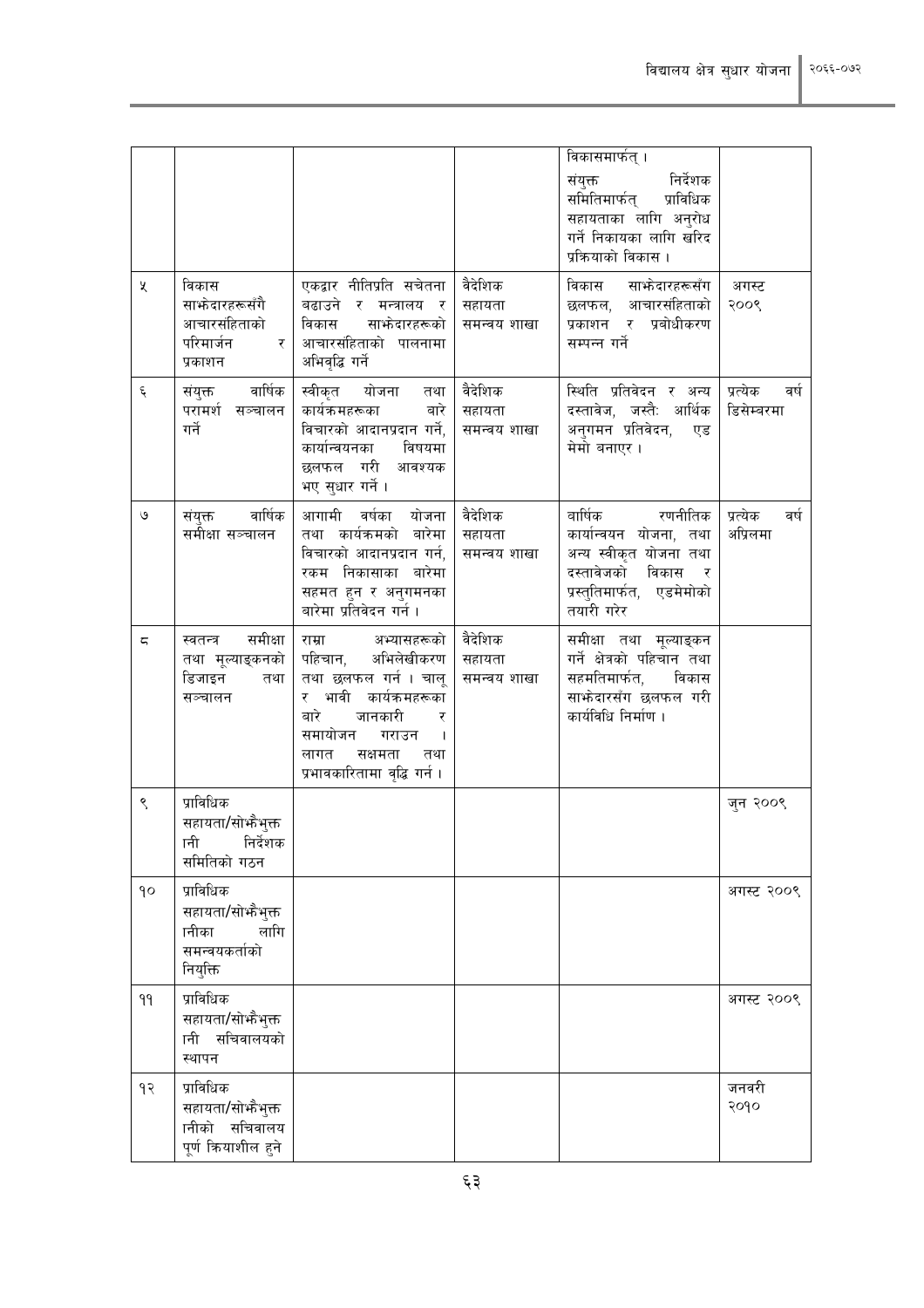नेपालको शिक्षा क्षेत्र बैदेशिक सहायता प्रभावकारिता र दातृ सम्बन्ध सुधारका लागि एक नम्नाका रूपमा देखिएको छ । अन्य क्षेत्रका लागि समेत शिक्षा मन्त्रालयको सहायता व्यवस्थापनको यो प्रवर्तनात्मक पद्धतिले अग्रणी भूमिका खेलेको छ । उदाहरणका लागि संयुक्त वित्तीय प्रबन्ध (JFA) यस क्षेत्रको पद्धतिगत आवश्यकतालाई सम्बोधन गर्न र सरकारको आर्थिक व्यवस्थापनको क्षमता बढाउन महत्त्वपूर्ण साधन सावित भएको छ ।

त्यसकारण विक्षेसुको रूपरेखाअन्तर्गत सबैका लागि शिक्षाको दोस्रो चरणतर्फ अगाडि बढ्न शिक्षा मन्त्रालय राष्टिय वैदेशिक नीतितर्फ आवद्ध हँदै विकास साभेदारहरूलाई पेरिस घोषणा र आक्रा एजेन्डाको पालना गर्न सक्षम पार्दे क्षेत्रगत पद्धतिको अनभवलाई आत्मसात गर्न प्रतिबद्ध छ ।

विगतका अनभवलाई आत्मसात गर्दे शिक्षा मन्त्रालय संयुक्त वित्तीय प्रबन्ध (JFA) लाई सरकारका योजना तथा प्रतिवेदन प्रक्रियासँग पुर्ण रूपमा मेल गर्न चाहन्छ । शिक्षा मन्त्रालय र अन्तर्गतका निकायहरू दाताहरूको व्यक्तिगत आवश्यकता र व्यवस्थापन तथा सहायक कियाकलापहरूको समन्वय गर्नुपर्ने कुरालाई मान्यता दिँदै समन्वयकारी ढङ्गले अगाडि बढ्नुपर्ने कुरामा जोड दिन्छ ।

त्यसैले साभ्गेदारहरूको कार्यक्षेत्रलाई सुदृढ पार्न नतिजामा जोड दिँदै सक्षम समन्वयको प्रारूप प्रदान गर्न शिक्षा मन्त्रालय विक्षेस् योजनाअन्तर्गतको संयुक्त वित्तीय प्रबन्ध (JFA) को रूपरेखालाई सुधार गर्ने ध्येय राख्छ ।

विषयवस्त्, इच्छाशक्ति तथा समयपालनलाई सरकारी पद्धतिसँग पुरै आबद्ध हुने गरी प्रतिवेदनका आवश्यकतालाई नयाँ संयुक्त वित्तीय प्रबन्ध (JFA) ले अगाडि बढाउनेछ । त्यसै गरी शिक्षा मन्त्रालयले दात् निकायसँग सम्पर्क गर्न एक सम्पर्क कार्यालयको स्थापना गर्नेछ, जसले समीक्षाका प्रक्रियामा र शिक्षाका मिसनहरूका लागि प्रवेश विन्दुका रूपमा कार्य गर्नेछ । शिक्षा मन्त्रालयका तर्फबाट वैदेशिक सहायता समन्वय शाखाले यो भूमिका खेल्नेछ । विकास साभ्रेदारहरूले पनि एउटा सम्पर्क कार्यालयको स्थापना गर्ने अपेक्षा गरिन्छ, जसले विशेष गरी मिसनका समयमा समन्वयको संयुक्त संयन्त्र बनाउँदै संयुक्त वित्तीय प्रबन्ध (JFA) को रूपरेखाअन्तर्गतका सबै पक्षको व्यवस्था र समन्वय गर्नेछ । शिक्षा मन्त्रालय र दात सम्पर्क कार्यालयले दैनिक कार्यका साथै अर्थ मन्त्रालय र अन्य सम्बद्ध निकायसँगको समन्वयमा वार्षिक समीक्षाका लागि सहजीकरण गर्नेछन् । यी कार्यालयहरूले मासिक रूपमा संयुक्त बैठक तथा द्वैमासिक रूपमा स्थानीय दात निकायको बैठकको सञ्चालन गर्नेछन्।

नयाँ संयुक्त वित्तीय प्रबन्ध (JFA) ले हालका विभिन्न छलफल/बैठकलाई एउटै वार्षिक समीक्षा/छलफलमा समायोजन लक्ष्य राखेको छ । उच्चस्तरीय वार्षिक समीक्षाले समग्र नीति तथा उपलब्धि स्तरका विषयलाई सम्बोधन गर्नेछ । यसले विक्षेसुको अनुगमन पद्धतिअन्तर्गत स्वीकृत गरिएका सूचकका नतिजामा जोड दिनेछ र आगामी वर्षका लागि आवश्यक पर्ने बजेटका सम्बन्धमा सहमति प्रदान गर्नेछ । वार्षिक समीक्षा/छलफलको मुख्य उद्देश्य संयुक्त सहमतिहरूका प्रगति र उपलब्धिको लेखाजोखा गर्नु हुनेछ ।

#### सरकारले प्रतिवेदन गर्ने र स्पष्ट गर्नुपर्ने कुराहरू:

- लक्ष्यअनुरूप नतिजा
- सहमतिअनुरूप प्रतिवेदन
- बजेटअनुसार खर्च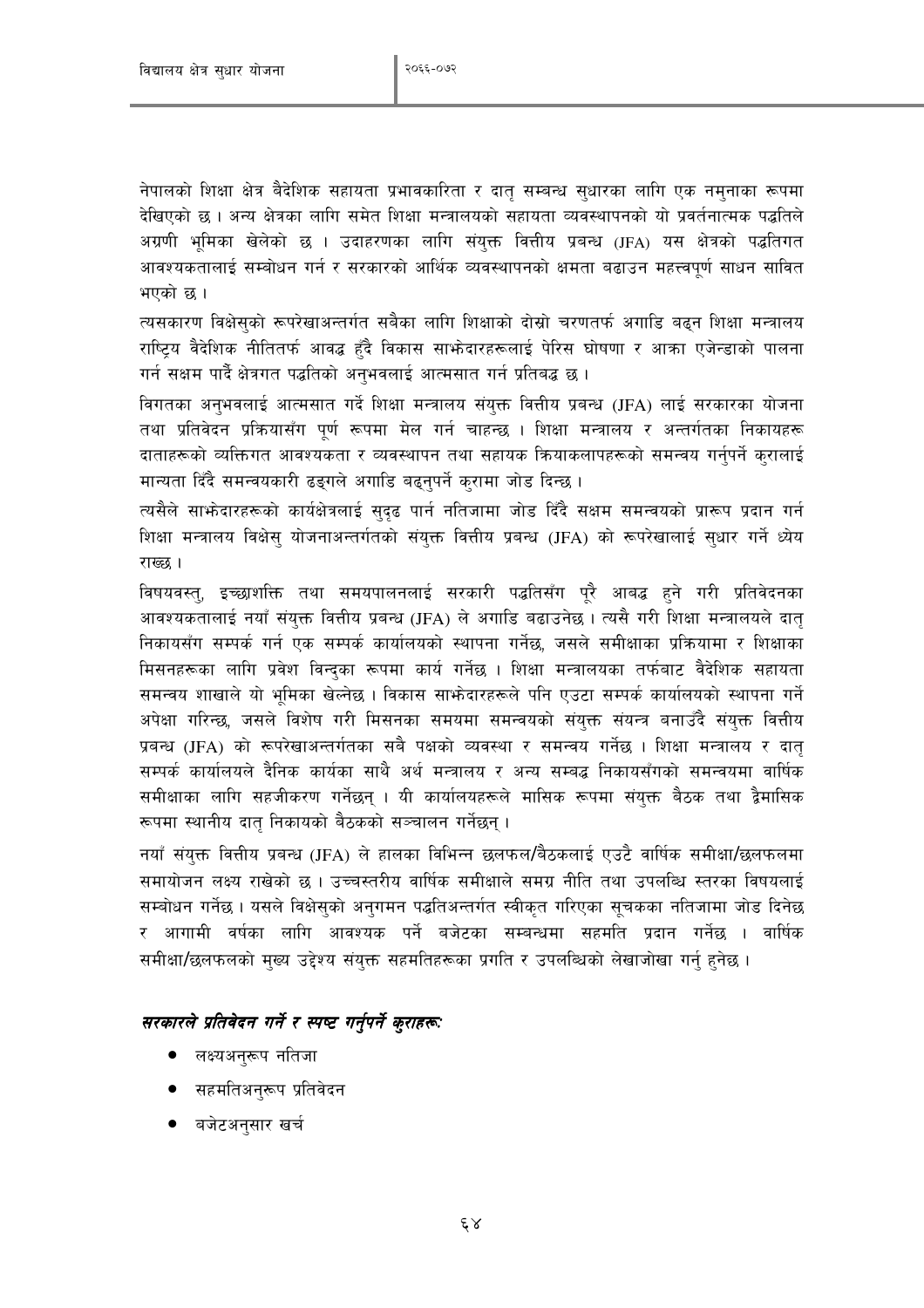### दाताहरूले प्रतिवेदन गर्ने र स्पष्ट गर्नुपर्ने कुराहरू:

- आचारसंहिता र सम्भौताअनुरूप प्रभावकारी दातृ समन्वय  $\bullet$
- सहायताको सुनिश्चितताः प्रतिबद्धता र प्रतिज्ञाअनुरूपको निकासा
- नेपाल सरकारका प्रक्रियासँगको आबद्धता

## दुवै साभ्रेदारहरूले सहमति र स्वीकृत गर्नुपर्ने कुराहरू:

- आगामी वर्षका लक्ष्यहरू  $\bullet$
- आगामी वर्षका लागि बजेट तथा प्रतिबद्धतारप्रतिज्ञा  $\bullet$
- नतिजा हासिल गर्ने कार्यकलापहरू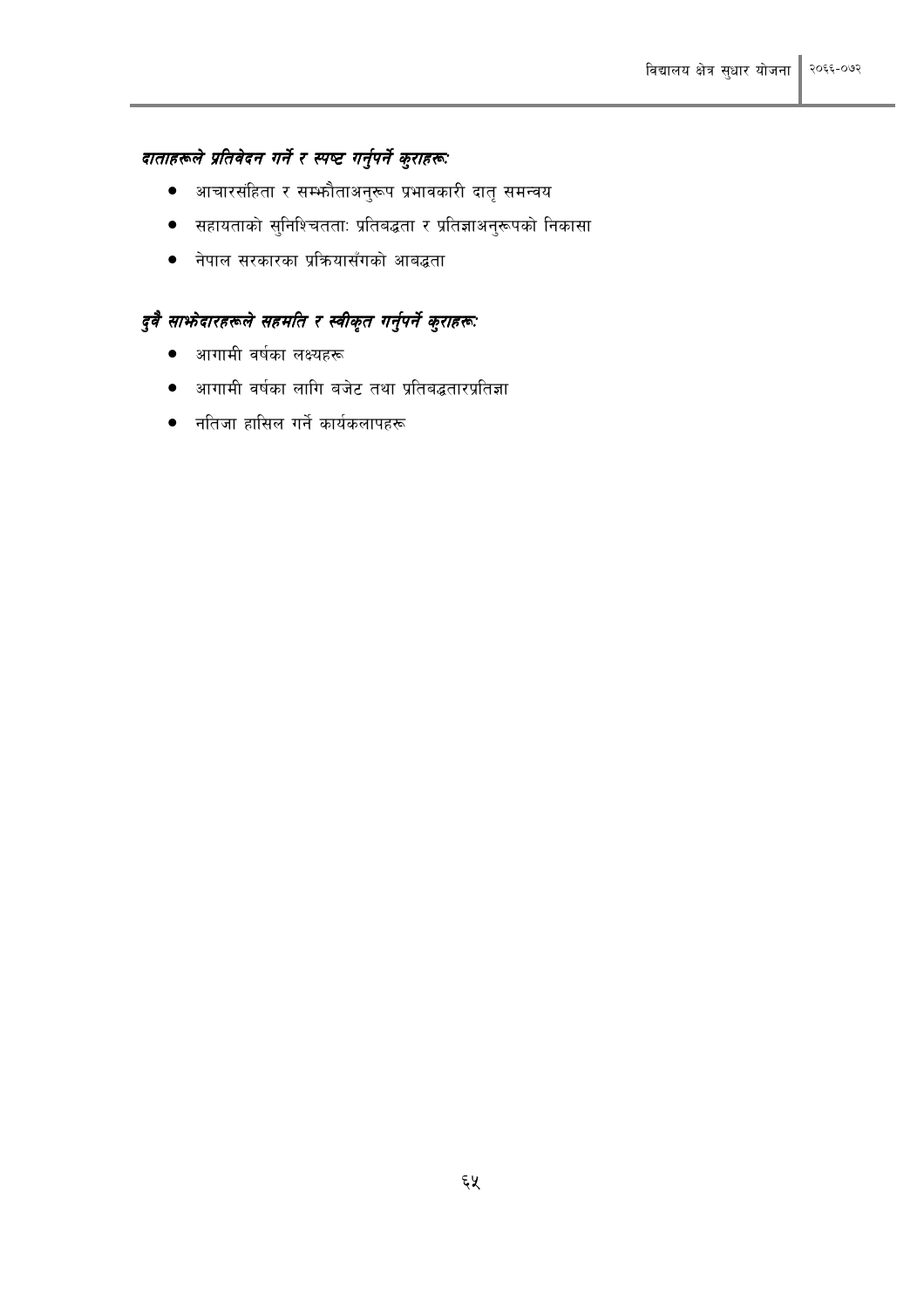#### सन्दर्भ ग्रन्थहरू

- CDC/MOE (2005). *National Curriculum Framework for School Education (Pre-primary-12) in Nepal*. Sanothimi: CDC.
- Central Bureau of Statistics (2004). *Nepal Living Standard Survey*. Kathmandu: CBS.
- CERID (2006b). *Linking the Madrassa with the Mainstream Education in Nepal*: Kathmandu: CERID.
- COWI (2004). *Joint Government Donor Evaluation of Basic and Primary Education Programme II*. MOES, Kathmandu and Ministry of Foreign Affairs, Copenhagen.
- Government of Nepal (1999). *Local Self Governance Act.* Kathmandu: Ministry of Local Development.
- Government of Nepal (19990. *Basic and Primary Education Programme: Master Plan*. Kathmandu: Ministry of Education.
- Government of Nepal (2000). *Local Self Governance Regulations.* Kathmandu: Ministry of Local Development.
- Government of Nepal (2001). *Education Act.* Kathmandu: Ministry of Education.
- Government of Nepal (2001). *Education for All: National Plan of Action (2001-2015).* Kathmandu: Ministry of Education.
- Government of Nepal (2002). *Education Regulations.* Kathmandu: Ministry of Education.
- Government of Nepal (2002). *Human Resource Development Plan (2002-2006).* Kathmandu: Ministry of Education.
- Government of Nepal (2002). *Secondary Education Support Programme (2002-2008): Core Document.* Kathmandu: Ministry of Education.
- Government of Nepal (2002). *Teacher Education Project: Core Document (2002-2008).* Kathmandu: Ministry of Education.
- Government of Nepal (2003). *Education for All Programme (2004-2009): Core Document*. Kathmandu: Ministry of Education.
- Government of Nepal (2003). *Education for All: Joint Financing Arrangement (2004-2009).* Kathmandu: Ministry of Education.
- Government of Nepal (2004). *Foreign Aid Policy 2004.* Kathmandu: Ministry of Finance.
- Government of Nepal (2004). *Strategy Paper for Early Childhood Development in Nepal.* Sanothimi: Department of Education.
- Government of Nepal (2005). *Teacher Education Policy.* Kathmandu: Ministry of Education.
- Government of Nepal (2006). *National Demographic and Health Survey.* Kathmandu: Ministry of Health and Population.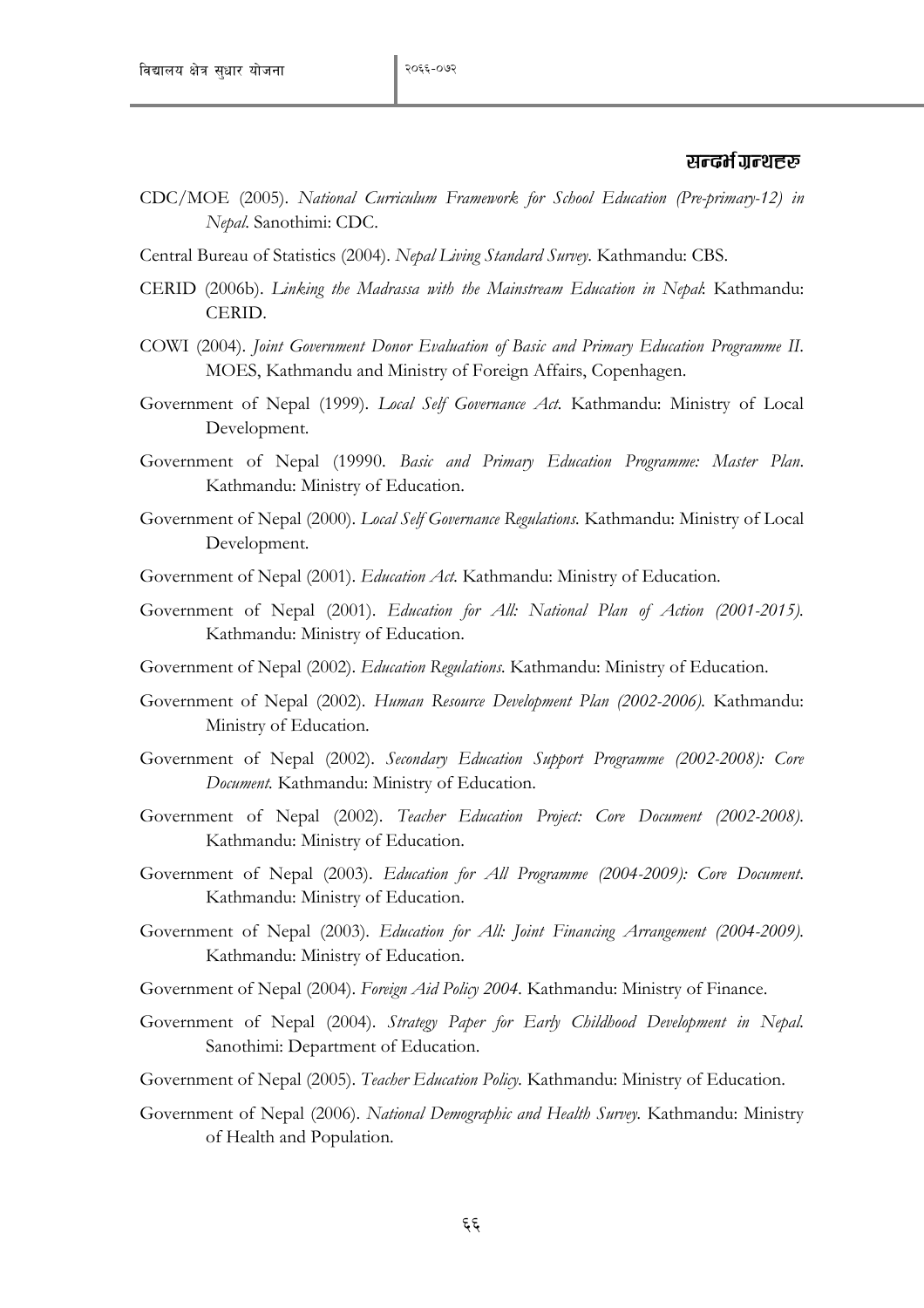- Government of Nepal (2006). *Non-formal Education Policy.* Sanothimi: Non-formal Education Centre.
- Government of Nepal (2007). *EMIS Flash Report.* Sanothimi: Department of Education.
- Government of Nepal (2007). *Interim Constitution of Nepal 2007.* Kathmandu: GON.
- Government of Nepal (2007). *National Technical and Vocational Education Policy.* Kathmandu: Ministry of Education.
- Government of Nepal (2008). *Budget Speech: Fiscal Year (2008/09).* Kathmandu: Ministry of Finance.
- Government of Nepal (2008). *Economic Survey: Fiscal Year (2008/09).* Kathmandu: Ministry of Finance.
- Government of Nepal (2008). *EMIS Flash Report.* Sanothimi: Department of Education.
- Government of Nepal (2008). *Mid-term Evaluation of Fiscal Year 2007/08.* Kathmandu: Ministry of Finance.
- Government of Nepal (2008). *Monitoring and Evaluation Plan*. Kathmandu: Department of Education.
- Government of Nepal (2008). *Policy on National Literacy Campaign.* Sanothimi: Non-formal Education Centre.
- Government of Nepal (2008). *School Sector Reform Programme: Core Document.* Kathmandu: Ministry of Education.
- Government of Nepal (2008). *Source Book: Fiscal Year 2008/09*. Kathmandu: Ministry of Finance.
- Government of Nepal (2008). *White Paper: Fiscal Year 2008/09.* Kathmandu: Ministry of Finance.
- Ministry of Education (2004). *Vulnerable Community Development Plan (2004-2009).*  Kathmandu: Ministry of Education.
- MOE (2004b). *Nepal Code of Conduct for Partnership in Education*. Kathmandu: Minisry of Education.
- MOE (2006a). *SSA Concept Paper*. Kathmandu: Ministry of Education.
- MOE/DOE (2005a). *Annual Strategic Implementation Plan 2005–06*. Sanothimi: Department of Education.
- National Dalit Commission (2005). *Review of Curriculum and Teacher Guide from Dalit Perspective* (in Nepali). Kathmandu: NDC.
- National Planning Commission (2001). *Census Report.* Kathmandu: Central Bureau of Statistics.
- National Planning Commission (2002). *Tenth Five Year Plan (2002-2007).* Kathmandu: NPC.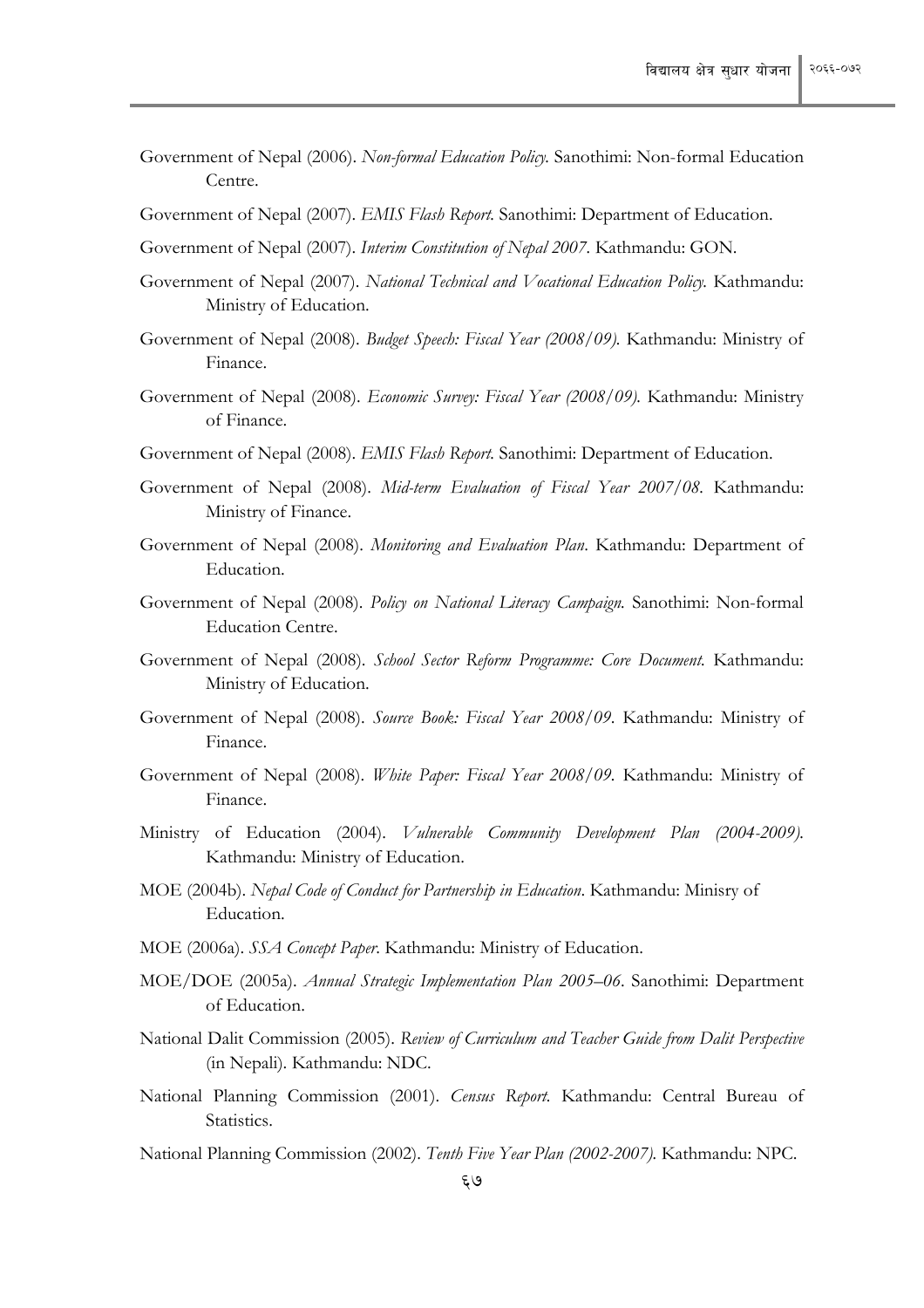National Planning Commission (2007). *Human Development Report.* Kathmandu: NPC.

National Planning Commission (2007). *Three Year Interim Plan (2007-2009).* Kathmandu: NPC.

NORAD (2009). *Joint Evaluation of Nepal´s Education for All Programme.* Oslo: NORAD.

Save the Children & Unicef (2003). *The Impact of Participation in ECD Programmes on School Enrolment, Achievement and Retention, an ECD Impact Study.* Kathmandu: Save the Chidren and Unicef.

UNESCO (2000). *Education for All: Framework of Action, Dakar, Senegal.* Paris: *UNESCO.*

UNICEF (2006). *Situation of children and women in Nepal 2006*. Kathmandu: UNICEF.

United Nations (1990). *Convention on the Rights of the Children.* New York: United Nations.

United Nations (2000). *Millennium Development Goals.* New York: United Nations.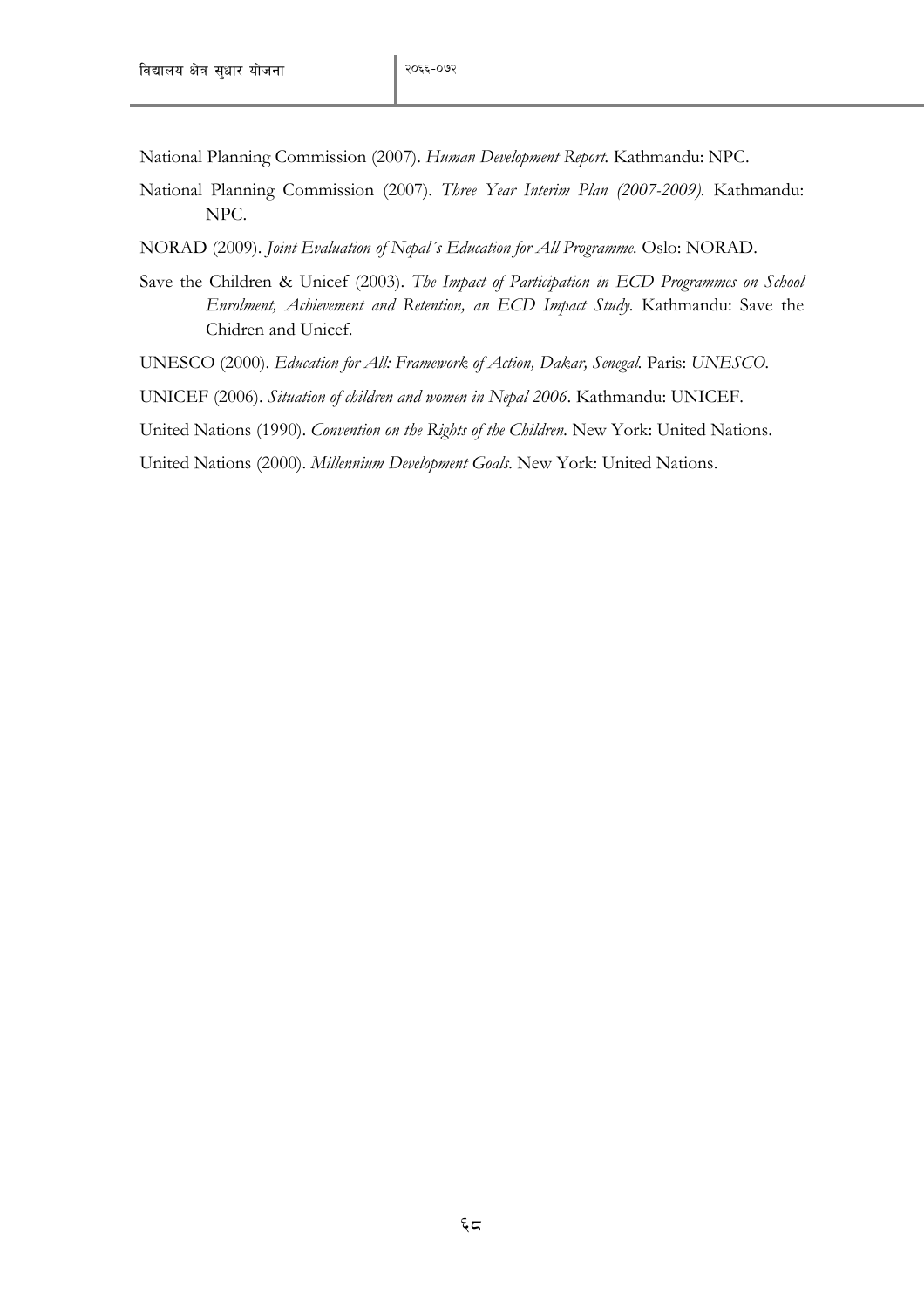# भाग २<br>परिशिष्टहरू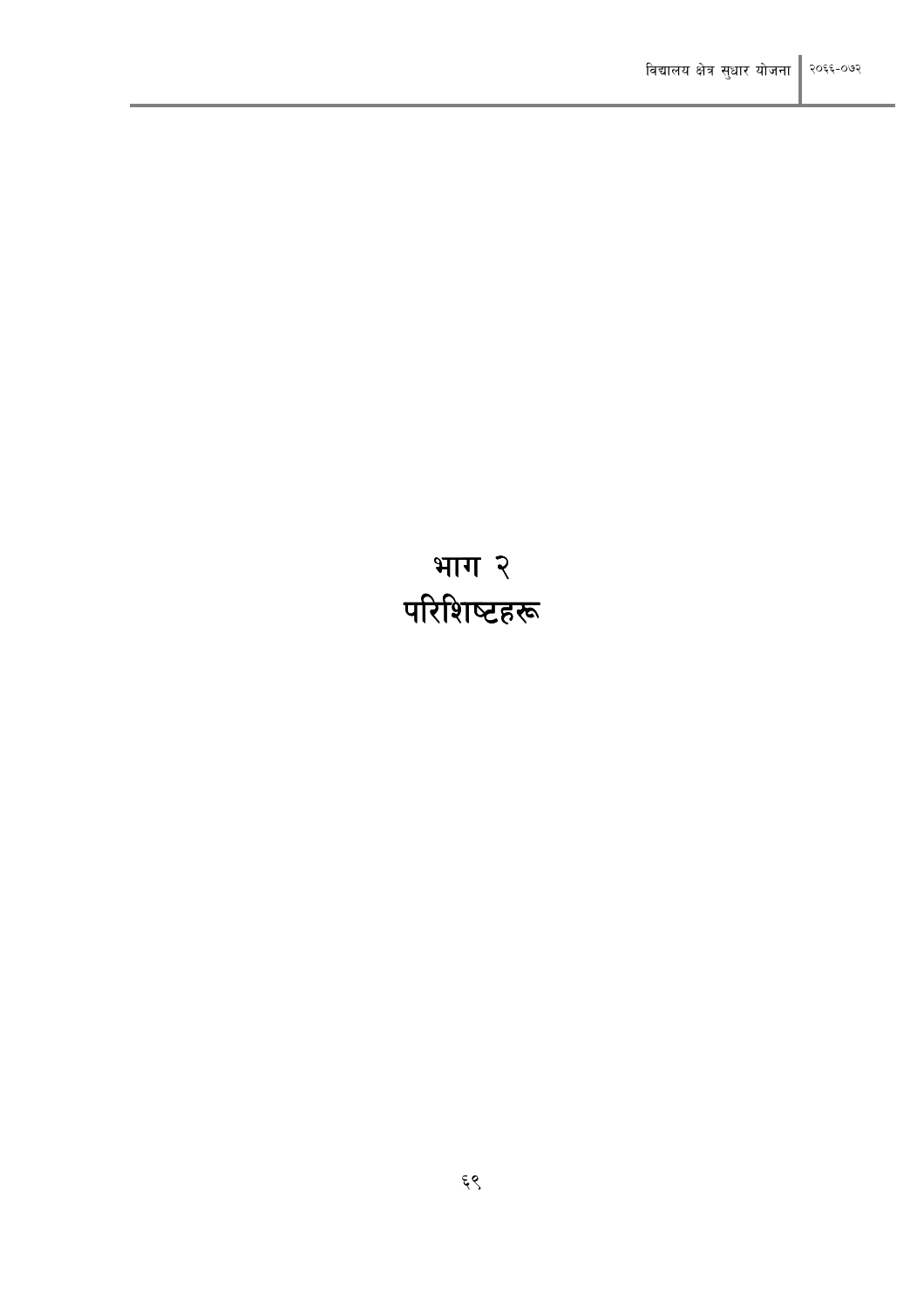#### परिशिष्ट ৯.९ विद्यालय संरचना (आधारभूत शिक्षा)

विभिन्न किसिमका जनइच्छा र चाहनाहरू पुरा गर्नका लागि शिक्षामा औपचारिक विद्यालय तथा अन्य वैकल्पिक पद्धतिहरू प्रयोगमा ल्याइनेछन् । विद्यालयजस्ता औपचारिक शैक्षिक संस्थाहरू बाट औपचारिक शिक्षा उपलब्ध गराइने छ भने वैकल्पिक पद्धतिका रुपमा खला विद्यालय, लचिलो विद्यालय लगायतका अनौपचारिक माध्यम प्रयोग गरिनेछ । जनसकै पद्धतिबाट प्राप्त गरेको शिक्षालाई पनि समान किसिमको मान्यता प्राप्त हनेछ।

#### प्रारम्भिक बाल शिक्षा तथा विकास

विद्यालय क्षेत्र सुधार कार्यक्रमको मूल दस्तावेजले विद्यालय र समुदायमा आधारित पद्धतिबाट प्रारम्भिक बाल शिक्षा तथा विकास केन्द्रको विस्तार गर्नुपर्ने सुभाव दिएको छ । प्रारम्भिक बाल शिक्षा तथा विकास केन्द्रको स्थापनाका लागि केही न्युनतम आधारहरू तयार गर्नुपर्ने हुन्छ जसका लागि सक्षमताका न्युनतम आधारलाई परिभाषित गर्नु आवश्यक हुन्छ ।

शिक्षा विभागले तयार गरेको प्रारम्भिक बाल शिक्षा तथा विकास केन्द्र सञ्चालनसम्बन्धी निर्देशिका तथा विद्यालय क्षेत्र सुधार योजनामा भएका नीति र रणनीतिबीच सामन्जस्यता छ। यसले देशभर प्रारम्भिक बाल शिक्षा तथा विकास केन्द्रको स्थापना र सञ्चालनका लागि न्युनतम मापदण्ड र आधारहरू प्रदान गर्दछ ।

निम्नलिखित बँदाहरू ले प्रारम्भिक बाल शिक्षा तथा विकास केन्द्रको स्थापनाको आधार र मादण्ड तयार गर्न सहयोग गर्नेछन् जसलाई नम्ना निर्माण जिल्लामा परीक्षणका क्रममा पाइएका अन्भवहरू ले पनि अफ्न परिपक्व बनाउनेछन ।

- $_L$  ३० देखि ५० घरघुरी अर्थात् २० जनाभन्दा बढी ४ वर्ष उमेर समुहका बालबालिका भएको समदायमा एउटा प्रारम्भिक बाल शिक्षा तथा विकास केन्द्र स्थापना गर्नपर्दछ ।
- कनै वस्तीबाट १० मिनेटको पैदल दुरीमा कुनै विद्यालय छ भने त्यस्ता विद्यालयमा प्रारम्भिक बाल  $\lambda$ . शिक्षा तथा विकास केन्द्र केन्द्र स्थापना गर्न प्राथमिकता दिनुपर्दछ ।
- <u>3. प्रा</u>रम्भिक बाल शिक्षा तथा विकास केन्द्र सञ्चालनका लागि सक्षमताका न्यूनतम आधारमा निम्न कराहरू समेटनपर्दछ :
	- अ) पैदल हिडाइबाट पुग्नसक्ने हुनुपर्छ ।
	- आ) कक्षाकोठा छुट्टै, सुरक्षित, स्वच्छ, सफा र बाल मैत्री पूर्ण हुनुपर्ने छ। शिक्षा विभागले यसको नमना विकास गर्नेछ ।
	- भर्ना भएका प्रत्येक बालबालिकालाई पर्याप्त मात्रामा पग्ने गरी शैक्षिक सामग्री इ) हनुपर्ने छ । यस्ता सामग्रीहरू को सूची शिक्षा विभागले तयार गर्नेछ ।
	- ई) तालिमप्राप्त सहजकर्ता हनुपर्दछ ।
- सहजकर्ताको सेवा, सहजकर्ताका लागि तालिम, शैक्षिक सामग्री र प्रारम्भिक बाल शिक्षा तथा  $\mathbf{L}$ विकासकेन्द्रको स्थापना गर्न एकपटकका अनदान जस्ता न्यनतम सक्षमताको प्रबन्ध सरकारले गर्नेछ । प्रारम्भिक बाल शिक्षा तथा विकास केन्द्र सञ्चालनका लागि आवश्यक पर्ने अन्य निरन्तर खर्चको व्यवस्थापन समुदाय र गैर सरकारी संस्थाहरू को समेत साभ्रेदारीमा हुनेछ ।
- प्रारम्भिक बाल शिक्षा तथा विकास केन्द्रको स्थापनाका लागि निवेदन दिनुपूर्व नै उल्लिखित  $\mathcal{L}$ आधारहरू पुरा भएको हुनुपर्नेछ । दर्ता भइसकेको समुदायमा आधारित संस्था र विद्यालयहरू ले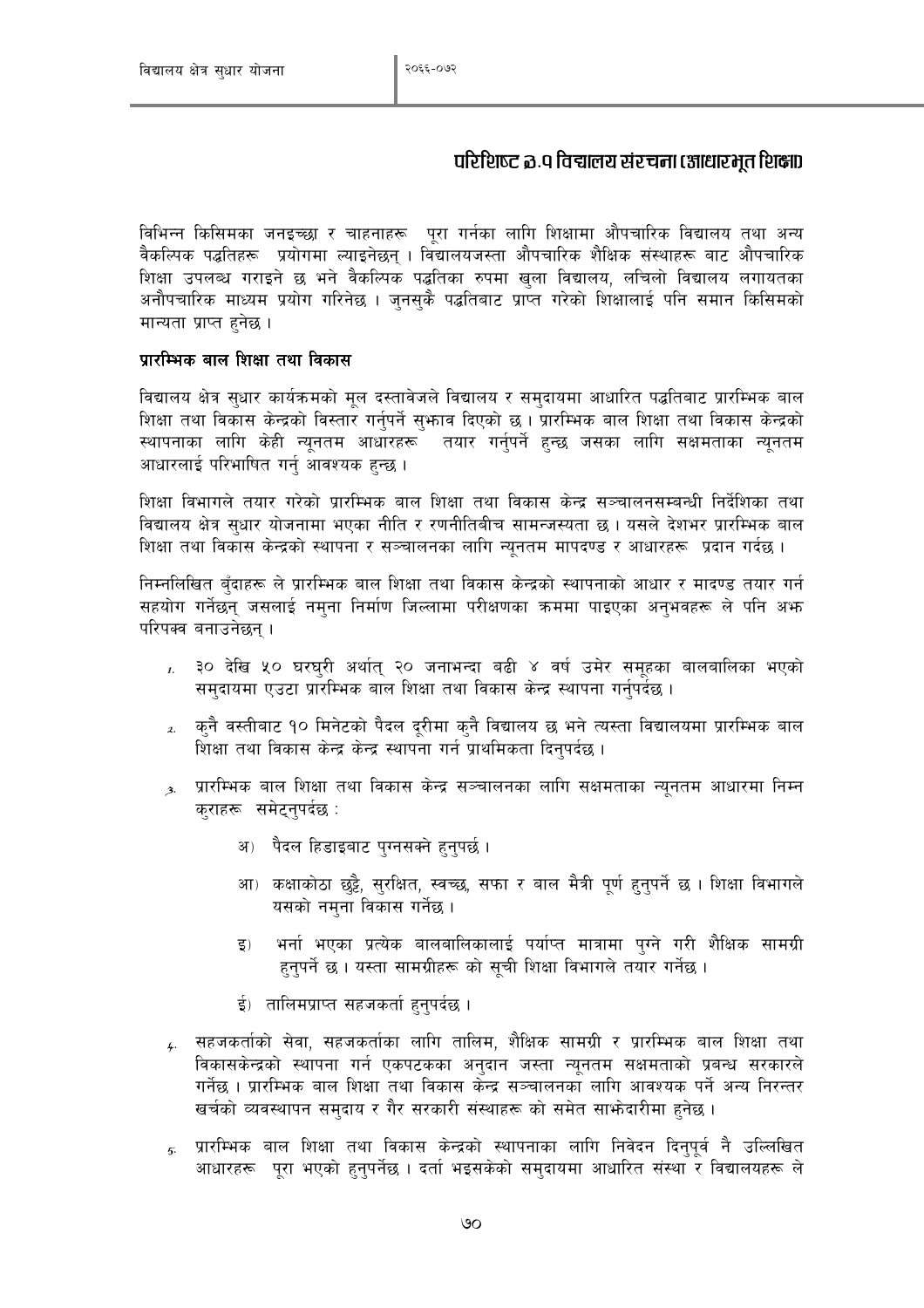अन्य स्थानीय संस्थाहरू , व्यापारीहरू र कुनै व्यक्तिसँगको साभ्रुदारीमा प्रारम्भिक बाल शिक्षा तथा विकास केन्द्रका लागि सहयोग गर्नेछन । यस्ता साभ्रेदारहरू को प्रमाणिकता र आधिकारिकता सम्बन्धित गाउँ विकास समिति/नगरपालिकाले गर्नेछन ।

#### आधारभुत विद्यालय

बालबालिकाहरू को शिक्षा पाउने अधिकार सुनिश्चित गर्न र देशको भौगोलिक अवस्था तथा बसोबासको ढाँचालाई सम्बोधन गर्न विभिन्न कक्षाको संयोजन सहितका विद्यालयको उपढाँचा उपलब्ध हनेछ । आधारभत तहको शिक्षामा तीन उप ढाँचाका विद्यालय हुनेछन : कक्षा १ देखि ३ सम्मका प्रारम्भिक विद्यालय कक्षा १ देखि ५ सम्मका प्राथमिक विद्यालय र कक्षा १ देखि ८ सम्मका उच्च प्राथमिक विद्यालय ।

| कक्षाहरू |     | $\overline{\phantom{0}}$<br>$\Omega$<br>. .<br>. . | $9 - 3$ | $\sim$<br><sup>o</sup><br>- 0 | $9 - 4$ | n c<br>ما – ا | $9 - 9$ | $\overline{\phantom{0}}$<br>$-6$ | ್- ೨ | ۔۔ |
|----------|-----|----------------------------------------------------|---------|-------------------------------|---------|---------------|---------|----------------------------------|------|----|
| विद्यालय | २१८ | ∨–ว<br>$\circ \hookrightarrow \circ$               | ४४ ७४   | 9983                          | १२०६६   | 299<br>ີ      | QUQ     | 3d0R                             |      | ∽  |

|  | तालिका नं. १                                   |  |
|--|------------------------------------------------|--|
|  | विभिन्न कक्षाको संयोजन सहितका विद्यालय सङ्ख्या |  |

 $9-90$  $\xi$ -९  $6-90$  $Q - Q$  $9.99$  $9-92$  $6 - 99$  $9 - 9$  $9 - 9$  $592$  $99 - 9$  $99 - 92$  $395$ ४०२९  $\overline{\mathcal{S}}$  $909$  $\overline{\mathsf{x}}$ ५९ ५१३  $\mathsf{P}$  $45$  $\overline{O}$  $\circ$ २६

स्रोत Flash Report, २००६ शिक्षा विभाग

नेपालमा अहिले माथि तालिकामा देखाइएका कक्षासहितका विद्यालयहरू सञ्चालनमा छन् । हाल सञ्चालित सबै विद्यालयहरू लाई सबभन्दा पहिले विद्यालय क्षेत्र सुधारले प्रस्ताव गरेको संरचनामा परिवर्तन गर्नपर्दछ । यस प्रयोजनका लागि निम्नअनसारका प्रक्रियाहरू अवलम्बन गरिनेछ ।

#### सञ्चालित विद्यालयको पुनर्संरचना

हाल सञ्चालन भइरहेका विद्यालयहरू लाई आधारभूत विद्यालयको उपढाँचा-कक्षा १-३, कक्षा १-५ र कक्षा १-८ मा एकीकरण गरिनेछ । जस्तै कक्षा १ अथवा १ र २ को मात्र पढाइ भइरहेको विद्यालयलाई कक्षा १-३ को प्रारम्भिक विद्यालयका रुपमा स्तर वद्धि गरिनेछ । एवम रीतले हाल कक्षा १ देखि ४ सम्मको पढाइ भइरहेका विद्यालयलाई कक्षा १ देखि ५ सम्मको प्राथमिक विद्यालयका रुपमा र कक्षा १-६ अथवा कक्षा १-७ सम्मको शिक्षा दिइरहेका विद्यालयहरू लाई कक्षा १-८ सम्मको उच्च प्राथमिक विद्यालयका रुपमा स्तर वद्धि गरिनेछ ।

हाल सञ्चालित विद्यालयको पुनर्संरचनाका आधारहरू विकास गर्न जिल्ला शिक्षा कार्यालयले स्थानीय सरकार /निकायसँग सहकार्य गर्नेछ । विद्यालयको स्तरवद्धि गर्ने, गाभ्ने र विद्यालयको कक्षा हटाउनेसम्बन्धी निर्णयका लागि आधार प्रदान गर्न विद्यालय नक्साइन कार्यक्रमबाट प्राप्त सूचना उपलब्ध गराइनेछ । विद्यालय व्यवस्थापन समितिलाई उपलब्ध विकल्पहरूको छनौट गर्ने अधिकार रहनेछ । निम्नलिखित कुराहरू ले वर्तमानमा सञ्चालित विद्यालयहरू को तह वद्धि गर्न, घटाउन र विद्यालयहरू गाभ्न मोटामोटी आधार प्रदान गर्नेछन :

#### विद्यालयको स्तरवद्धि

न्यूनतम आधारहरू पूरा भएका विद्यालयहरू नजिकको तहमा वृद्धि हुनेछन् । यसका लागि निम्नलिखित आधारहरू हनेछन :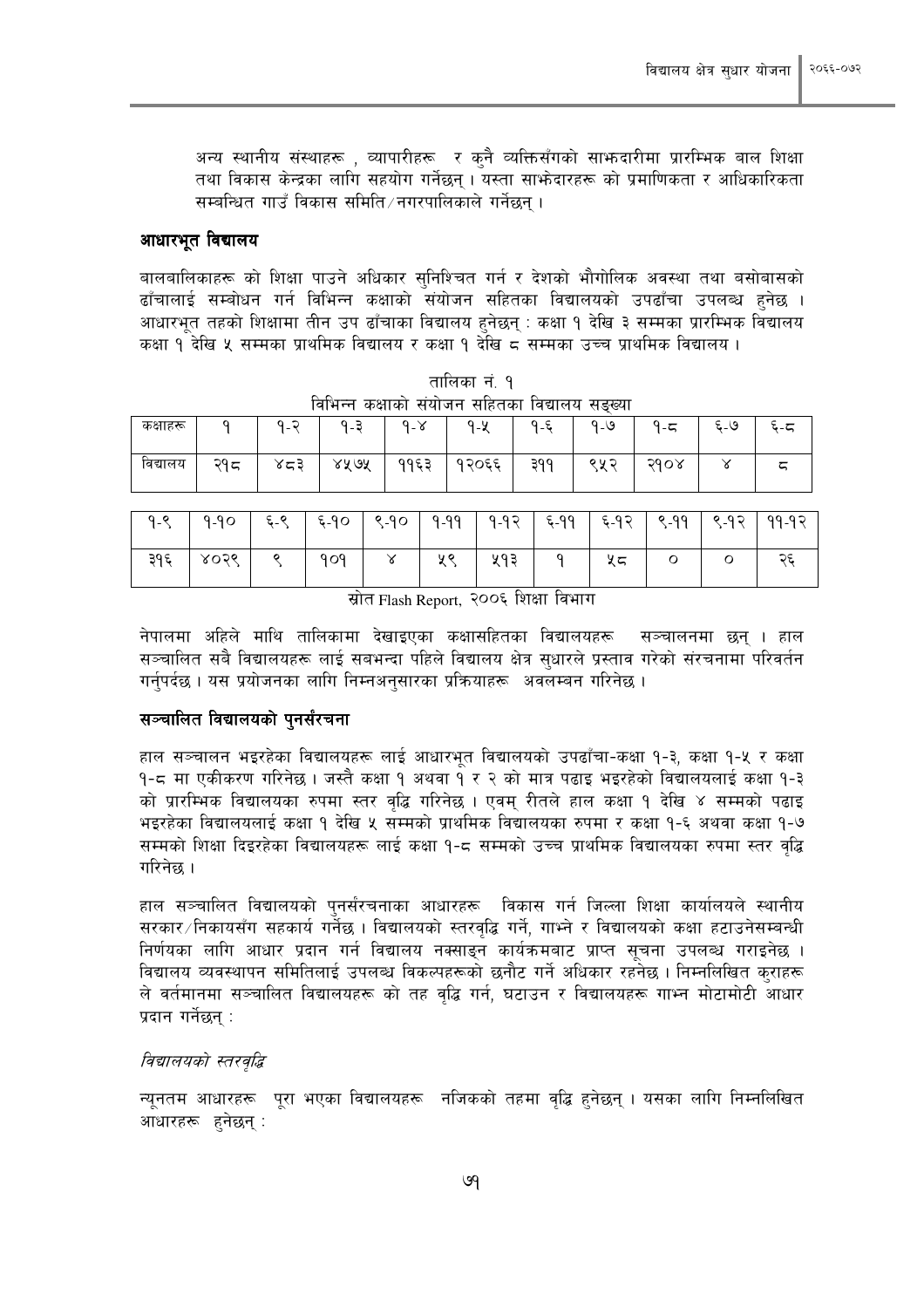- १। कक्षा १-३ सम्मको प्रारम्भिक विद्यालयको तह वृद्धि गर्नका लागि हाल सञ्चालित विद्यालयमा कम्तीमा १०० जना विद्यार्थी भर्ना भएको या विद्यालय रहेको समुदयामा ५-७ वर्षसम्मको उमेरसमूहका बालबालिकाहरू कम्तीमा १५० को सङ्ख्यामा रहेको हुनुपर्ने
- २। हाल सञ्चालित कुनै विद्यालय कक्षा १ देखि ५ सम्मको प्राथमिक विद्यालयका रुपमा स्तर वृद्धि हुनका लागि त्यस विद्यालयमा भर्ना भएका विद्यार्थी सङ्ख्या कम्तीमा २०० हुनुपर्ने या विद्यालय रहेको समुदायमा ५-९ वर्ष उमेर समुहका बालबालिका कम्तीमा २५० भएको या उक्त विद्यालयवरिपरिको ३ किलोमिटरको दूरीमा ३ ओटा आधार विद्यालयहरू सञ्चालन हुन् पर्नेछ ।
- ३। क्नै विद्यालयले कक्षा १-८ सम्मको उच्च प्राथमिक विद्यालयको रुपमा स्तर वृद्धि हुनका लागि त्यस्तो विद्यालयमा कम्तीमा ३०० विद्यार्थीहरू भर्ना भएको या विद्यालय रहेको समुदायमा ५ देखि १२ वर्ष उमेर समुहको जनसङ्ख्या ३५० भएको या उक्त विद्यालयवरिपरिको ५ किलोमिटरसम्मको दूरीमा कक्षा १-५ सम्म पढाइ हुने प्राथमिक विद्यालय कम्तीमा ३ ओटा सञ्चालन हुनु पर्नेछ ।
- ४।प्रारम्भिक विद्यालय सञ्चालनका लागि न्युनतम जनसङ्ख्या नभएको समुदायले बहुकक्षा शिक्षण गर्ने विद्यालय सञ्चालन गर्न सिफारिस गर्नेछ । स्थानीय निकाय (सरकार) ले न्युनतम आधारभित्र रहेर जिल्ला शिक्षा कार्यालय र स्थानीय शिक्षाविदसँगको सल्लाहमा लागत प्रभावकारिताका लागि बहकक्षा शिक्षण गर्ने विद्यालय स्वीकृति दिन सक्नेछ ।
- ५। बुँदा ४ का सम्बन्धमा विद्यालय व्यवस्थापन समितिसँग केही विकल्पहरू छान्न पाउने व्यवस्था हुनेछ : नजिकको विद्यालयसँग एकीकरण, वैकल्पिक विद्यालयका रुपमा कायम गर्ने या समदायमा व्यावसायिक शिक्षा केन्द्रका रुपमा विकास गर्ने, विद्यालयलाई बहुकक्षा विद्यालयको रुपमा विकास गर्ने । सबैभन्दा राम्रो विकल्प छान्नका लागि विद्यालय रहेको समदायलाई तिनीहरू को स्थानीय सरकार (निकाय) सँग काम गर्नका लागि प्रोत्साहित गरिनेछ ।

#### गाभिने विद्यालय

हाल सञ्चालनमा रहेका विद्यालयमध्ये अर्को विद्यालयको नजिक दूरीमा रहेर सीमित (सानो) जनसङ्ख्यालाई सेवा प्ऱ्याएका तर प्रारम्भिक विद्यालय, प्राथमिक विद्यालय, उच्च प्राथमिक विद्यालयका रुपमा सञ्चालन गर्नका लागि न्यूनतम आधारहरू पनि पूरा हुन नसक्ने विद्यालयलाई नजिकको विद्यालयसँग गाभिएर सञ्चालनमा आउने अवसर हुनेछ ।

गाभिने विद्यालयले सरकारको तर्फबाट विशेष सहायता कार्यक्रमको अवसर पाउनेछन् । यस्तो विशेष सहायता कार्यक्रमको विकास शिक्षा विभागले गर्नेछ ।

सबै विद्यालयहरू गाभ्नका लागि उपयुक्त हुने छैनन् । स्थापित आधार र विद्यालय नक्साङ्कन कार्यक्रमबाट प्राप्त सूचनाका आधारमा गाभ्ने विद्यालयको पहिचान गरिनेछ । गाभ्ने विद्यालय छनौटका आधारहरू मा निम्न कुराहरू समावेश हन सक्नेछन्।

- दुई वा सोभन्दा बढी विद्यालयको पर्खाल एक आपसमा जोडिएको,
- दुई या सोभन्दा बढी विद्यालयबीचको पैदल दूरी ३० मिनेटभन्दा बढी नभएको,
- नजिक रहेको दुई अथवा सोभन्दा बढी विद्यालयमध्ये एउटा अथवा सबैमा विद्यार्थी सङ्ख्या प्रारम्भिक विद्यालयको लागि चाहिने १०० भन्दा कम, प्राथमिक विद्यालयका लागि चाहिने २०० भन्दा कम र उच्च प्राथमिक विद्यालय सञ्चालनका लागि चाहिने ३०० भन्दा कम भएमा,
- नजिकको दुरीमा रहेका र आपसमा गाभिएर उच्च तहको विद्यालयको हैसियत प्राप्त गर्न चाहने दई अथवा सोभन्दा बढी विद्यालय.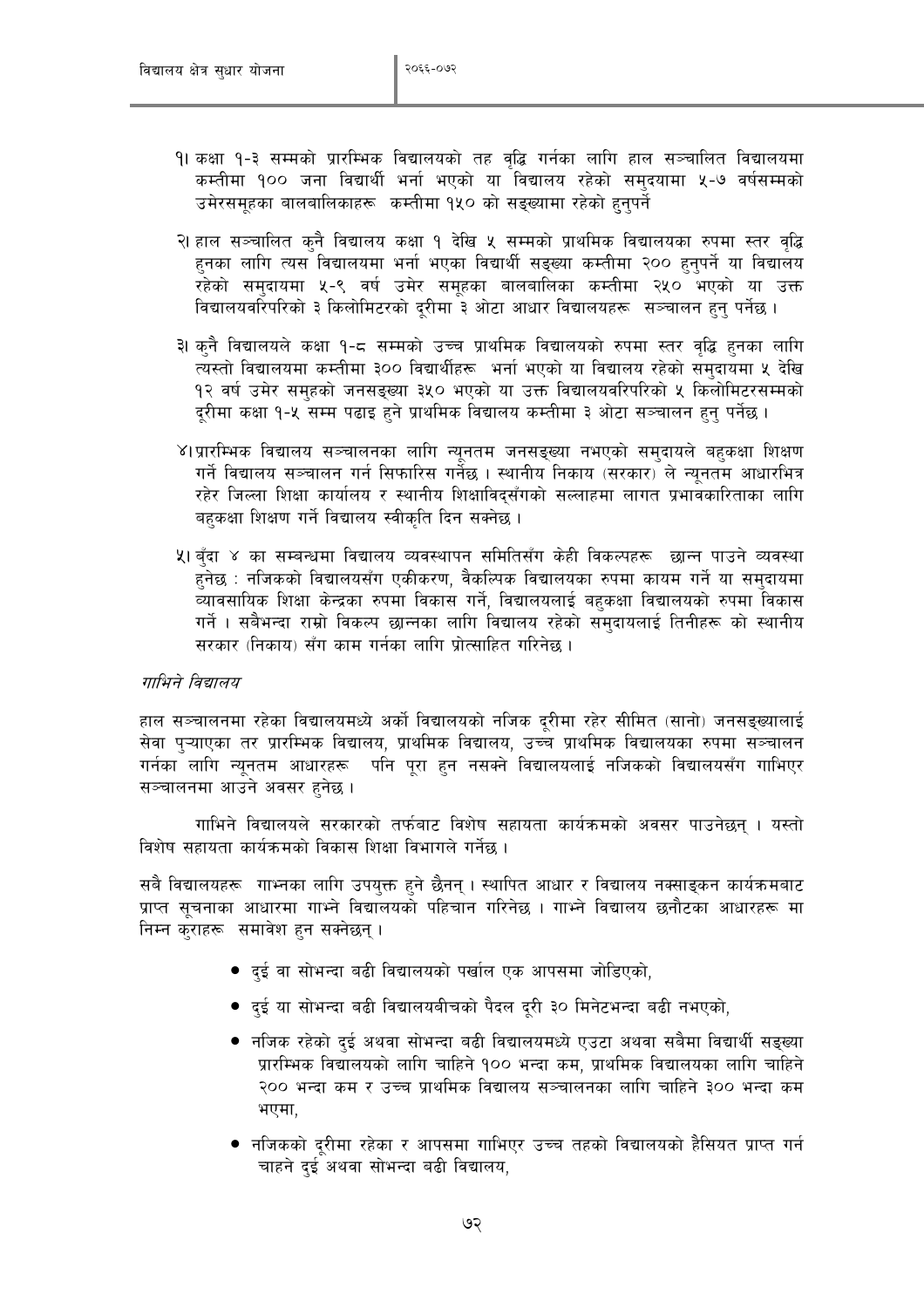● जनसङ्ख्या वृद्धि दर कम भएको, जनसङ्ख्या वृद्धि घट्दो दरमा भएको र भविष्यमा पनि जनसङ्ख्या नबढ्ने खालको समुदायमा स्थापना भएका दुई अथवा सोभन्दा बढी विद्यालयहरू ।

#### विद्यालय स्तरमिलन

हाल सञ्चालनमा रहेका तर प्रारम्भिक, प्राथमिक र उच्च प्राथमिक विद्यालयका रुपमा स्तर वृद्धि गर्न र आपसमा गाभ्नका लागि आधार पुरा नगर्ने विद्यालयका लागि निम्नलिखित विकल्पहरू हुनेछन् :

- हाल सञ्चालनमा रहेर पनि प्रारम्भिक विद्यालयका रुपमा स्तर वद्धि गर्ने न्युनतम आधार पूरा नभएका विद्यालयले समुदाय र स्थानीय निकाय (सरकार) सँगको सहकार्यमा बहुकक्षा विद्यालय या पूर्व बाल शिक्षा विकास केन्द्रसहितको वैकल्पिक शिक्षा केन्द्रको रुपमा सञ्चालन हुने विकल्प छान्न पाउनेछन ।
- कक्षा १-५ सम्म सञ्चालन हुने प्राथमिक विद्यालयका रुपमा स्तर वृद्धि गर्न आधार पुरा नभएका विद्यालयले कक्षा १-३ सम्मको प्रारम्भिक विद्यालयका रुपमा सञ्चालनमा रहन पाउनेछन् । यस्ता विद्यालयलाई नजिकको प्राथमिक विद्यालयको विस्तारित शाखाको रुपमा सञ्चालनमा रहन पाउने पनि अवसर हनेछ ।
- हाल सञ्चालनमा रहेर उच्च प्राथमिक विद्यालयका रुपमा स्तर वृद्धि भई सञ्चालनमा आउन आधारहरू पुरा नभएका विद्यालयले प्राथमिक विद्यालयका रुपमा सञ्चालन हुन पाउनेछन र यस्ता विद्यालयले नजिकको उच्च प्राथमिक विद्यालयको शाखा विद्यालयका रुपमा रहन पाउने पनि अवसर पाउनेछन।

#### धार्मिक ⁄ परम्परागतरूपमा सञ्चालित विद्यालयहरू

गम्बा ∕ विहार, मदरसा र गुरुकुल जस्ता परम्परागत विद्यालयहरू शिक्षाको औपचारिक पद्धतिमा आउन सक्नेछन् । हाल सञ्चालनमा रहेका संस्कृत विद्यालयहरू राष्ट्रिय ढाँचाभित्रै निरन्तर सञ्चालनमा रहनेछन् ।

यस्ता विद्यालयहरू ले शिक्षणसिकाइका सन्दर्भमा राष्टिय आधार र मादण्ड पुरा गर्नुपर्ने हुन्छ । यस्ता विद्यालयहरू ले उपलब्ध गराएको शिक्षाको स्तरका आधारमा प्रमाणीकरण र स्तराइकन गरिनेछ । यस्ता विद्यालयबाट क्नै तहको शिक्षा पूरा गरेकाहरू जुनसुकै पद्धतिको माथिल्लो तहमा अध्ययन गर्न पाउनेछन् ।

यस्ता धार्मिक परम्परागत विद्यालयहरू को राष्ट्रिय मूल प्रवाहीकरणका लागि जिल्लास्तरमा एउटा उच्चस्तरीय समिति गठन गरिनेछ, जसले यस्ता विद्यालयको पाठयक्रम र शैक्षिक मापदण्डका बारेमा अध्ययन र सिफारिस गर्नेछ । उक्त समितिले यस्ता विद्यालयबाट प्राप्त शिक्षाको प्रमाणीकरण र स्तारड़कनका लागि पनि सिफारिस गर्नेछ । जसले गर्दा एक किसिमको विद्यालयबाट अर्को किसिमको विद्यालयमा प्रवेश सहज हुनेछ ।

#### नयाँ विद्यालयको स्थापना

तोकिएका आधारहरू र विद्यालय नक्साङ्कन कार्यक्रमबाट प्राप्त सूचनाका आधारमा जिल्ला शिक्षा अधिकारी/स्थानीय निकाय (सरकार) ले नयाँ स्थापना गर्ने विद्यालयको स्थान र विद्यालयको तह- प्रारम्भिक, प्राथमिक र उच्च प्राथमिक विद्यालयको स्वीकृति दिन पाउने छ। कुनै पनि विद्यालयले प्रारम्भिक, प्राथमिक र उच्च प्राथमिकभन्दा फरक कक्षा समावेश हुनेगरी सञ्चालन गर्नका लागि स्वीकृति पाउने छैन । एकपटक स्वीकति पाएका सबै विद्यालयहरूले तोकिएको समयभित्र तोकिएको कक्षा/तह सञ्चालन गर्नपर्नेछ ।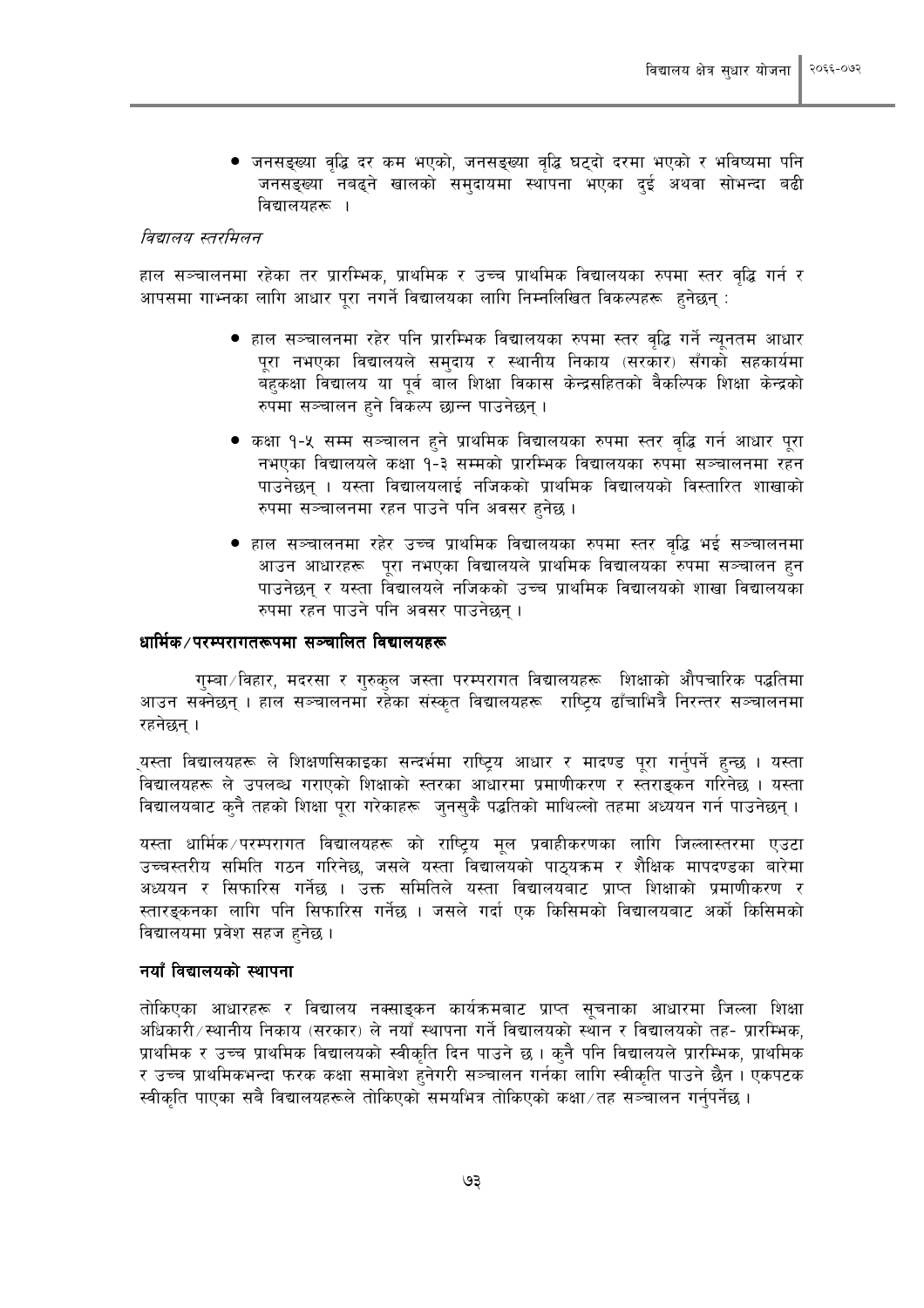- प्रारम्भिक विद्यालय: ३० देखि ४० अथवा सोभन्दा बढी घरधुरी भएका १५० देखि २०० जनसङ्ख्या या ५ वर्षदेखि ७ वर्षसममको उमेरसमुहको जनसङ्ख्या १०० देखि १५० सम्म भएको वस्ती समुदायमा कम्तीमा एउटा प्रारम्भिक विद्यालय स्थापना हुने पातालो वस्ती भएका स्थानहरू मा प्रारम्भिक विद्यालय स्थापना गर्ने भनिए तापनि यस्ता केही विद्यालयमा बहकक्षा शिक्षणको व्यवस्थाका बारेमा संभाव्यता अध्ययन र परीक्षण गरिनेछ।
- प्राथमिक विद्यालय: ८० देखि १०० या सोभन्दा बढी घरधुरी भएको या जम्मा जनसङ्ख्या ४०० देखि ५०० वा सोभन्दा बढी भएको या ५ देखि ९ वर्ष उमेर समहको जनसङ्ख्या २०० देखि २५० सम्म भएको गाउँमा कम्तीमा एउटा प्राथमिक विद्यालय स्थापना हुने ।
- उच्च प्राथमिक विद्यालय: १५० देखि २०० या सोभन्दा बढी घरधुरी या ८०० देखि १००० सम्म कल जनसङ्ख्या या ५ देखि १३ वर्ष उमेर समहको जनसङ्ख्या ३०० देखि ३५० भएको गाउँमा कम्तीमा एउटा उच्च प्राथमिक विद्यालय स्थापना हुने।
- कक्षा ३ सम्मको बहकक्षा विद्यालयः छरिएको जनसङ्ख्या भएको र जनसङ्ख्या वृद्धिको सम्भाव्यता एकदम कम भएको समदाय बह कक्षा विद्यालयका लागि छनौट हन सक्नेछ ।

दस्ट्व्य: माथि उल्लेख गरिएका आधारहरू हिमाल, पहाड, र तराइको असमान जनसङ्ख्यालाई सम्बोधन गर्ने किसिमका छन । बसोबासको क्षेत्रका विशेषता र यसको जनसङख्यासम्बन्धी वहत सचनाका आधारमा यी आधारहरू स्थानीयस्तरमा परिभाषित हनपर्नेछ ।

#### वैकल्पिक शिक्षा

विविध जन आवश्यकता र चाहनाहरूको सम्बोधन गर्नका लागि वैकल्पिक माध्यमबाट शिक्षा प्रदान गर्ने कामलाई अभ्र व्यापक बनाइनेछ । वैकल्पिक शिक्षा कार्यक्रमभित्र खला, घम्ति पद्धतिसहितको लचिलो विद्यालय शिक्षा र अनौपचारिक शिक्षा पर्दछन् । हाल कार्यान्वयनमा रहेको अनौपचारिक शिक्षा कार्यक्रमले विद्यालय शिक्षा छाडिसकेकाहरू का लागि लक्षित गरेर विद्यालय विस्तार, लचिलो विद्यालय शिक्षा र ब्रिजिड कोर्स पनि समावेश गर्नेछ ।

वैकल्पिक शिक्षा कार्यक्रम कार्यान्वयनको जिम्मेवारी गाउँ विकास समिति र नगरपालिकाजस्ता स्थानीय निकाय/सरकारको हुनेछ । यस कार्यक्रमका लागि उनीहरूले कार्यान्वयन निर्देशिका र अनगमन तथा सपरिवेक्षणका ढाँचाको विकास गर्ने छन् । वैकल्पिक शिक्षा कार्यक्रमको गणस्तर सनिश्चितताका लागि जिल्ला शिक्षा कार्यालयले अनुगमन र सुपरिवेक्षणका लागि आवश्यक प्राविधिक स्रोत र आर्थिक सहयोग उपलब्ध गराउनेछ ।

जिल्ला शिक्षा कार्यालयले स्थानीय निकाय (सरकार) सँगको परामर्शमा वैकल्पिक शिक्षा कार्यक्रमका लागि केन्द्रको सङख्या र कार्यक्रमको किसिम निर्धारण गर्नेछ । यी कार्यक्रमहरू विद्यालय, गैरसरकारी संस्था र समदायमा आधारित संस्थाहरूले पनि सञ्चालन गर्नसक्नेछन्।

अनौपचारिक शिक्षा केन्दले वैकल्पिक शिक्षा कार्यक्रम कार्यान्वयनको ढाँचा उपलब्ध गराउनेछ । जसका आधारमा जिल्लास्तरमा जि.शि.का. र स्थानीय निकाय (सरकार)लाई शिक्षाविदको परामर्शमा आफ्नै वैकल्पिक शिक्षा कार्यक्रम विकास गर्न प्रोत्साहन गरिनेछ । स्थानीयस्तरमा विकास गरिएका यस्ता कार्यक्रमहरू प्रमाणीकरण र स्तराइकनका लागि अनौपचारिक शिक्षा केन्द्रबाट स्वीकृत गराउनुपर्नेछ ।

विभिन्न पद्धतिबाट प्राप्त गरेको शिक्षाको समकक्षता हुनु आवश्यक छ । जनसुकै पद्धतिबाट शिक्षा लिएको व्यक्तिलाई अर्को पद्धतिको तोकिएको कक्षा र तहमा जाने अनुमति स्वीकृत हुनु आवश्यक छ । अहिले अनौपचारिक शिक्षा केन्द्रमा प्राप्त नौ महिने प्याकेज कक्षा ३ सँग समकक्ष छ भने ३ वर्षे सघन कोर्स कक्षा ५ को समकक्षताको मान्यतामा छ ।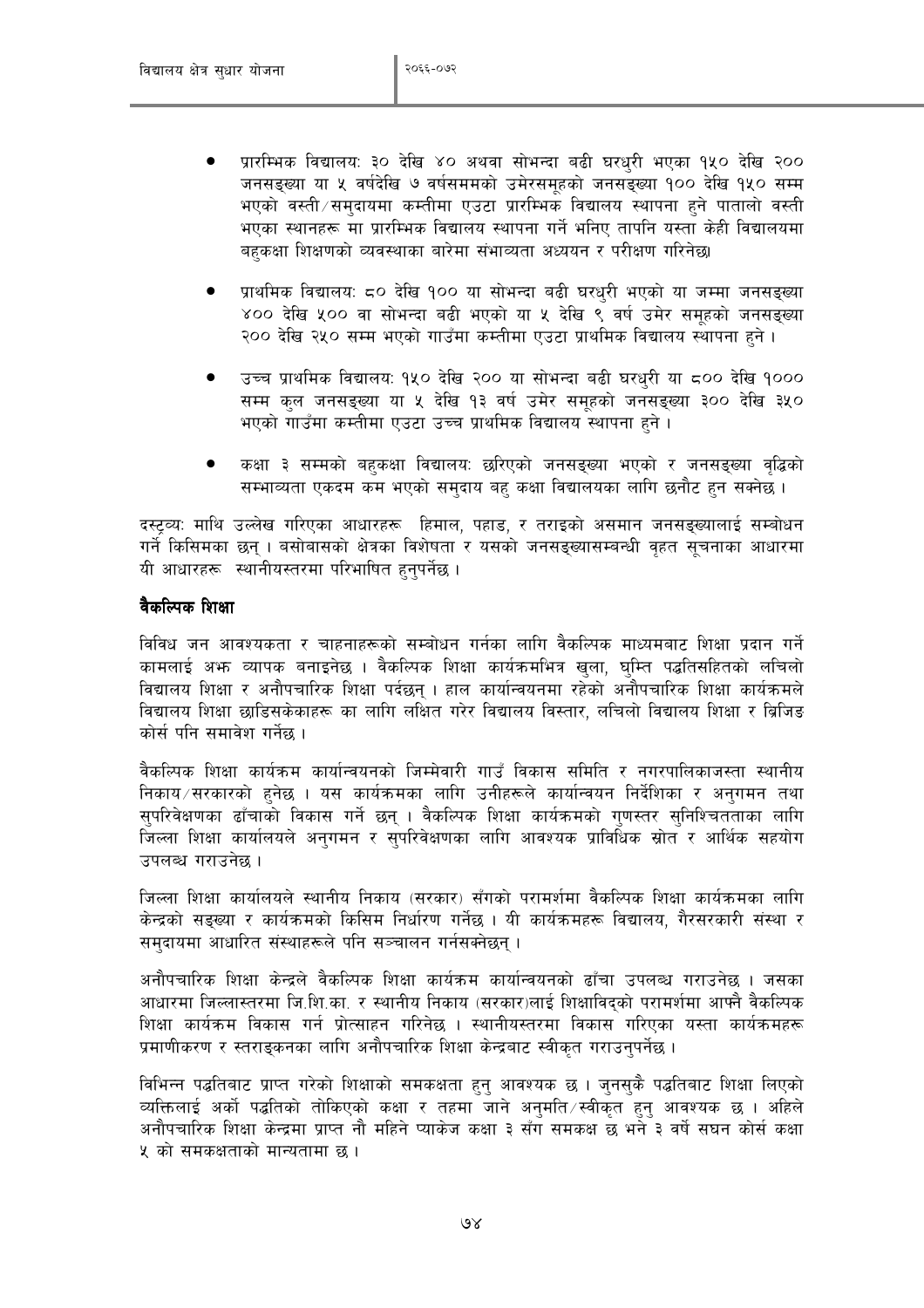अनौपचारिक शिक्षा केन्द्रले हाल कार्यान्वयनमा रहेका प्याकेजलाई प्रस्ताव गरिएको शिक्षाको संरचना र आधारभुत शिक्षाको भावनासँग मिल्ने गरी परिमार्जन गर्न सक्नेछ । यसो गर्दा अनौपचारिक शिक्षा स्थानीयस्तरका सान्दर्भिक विषयवस्त समावेश भएको र स्थानीय तरिकाबाटै सहज शिक्षणसिकाइ गर्न सकिने किसिमको बन्नेछ ।

नौ महिने प्याकेज पुरा गरेका व्यक्तिहरूले प्रारम्भिक तहको शिक्षाको प्रमाणपत्र प्राप्त गर्न सक्नेछन् जो औपचारिक शिक्षाको ४ कक्षामा भर्ना हुन योग्य मानिनेछन् । यस्तै गरेर ३ वर्षको सघन कोर्स पुरा गर्ने व्यक्तिहरूले प्राथमिक तहको शिक्षाको प्रमाणपत्र प्राप्त गरेर उच्च प्राथमिक विद्यालयका कक्षा ६ मा भर्ना हन योग्य हनेछन्।

वैकल्पिक पद्धतिको शिक्षाबाट शिक्षा प्राप्त गरेकाहरू औपचारिक शिक्षाको कनै पनि कक्षामा भर्ना हुने सन्दर्भमा नमना विकास जिल्लाबाट तल लेखिएका कराहरू ग्रहण गर्नसकिन्छ :

वैकल्पिक शिक्षा घरमै प्राप्त गरेरकाहरू मध्ये उमेर र ज्ञानका आधारमा औपचारिक शिक्षाका उपयुक्त कक्षाहरू मा भर्ना हुन चाहनेहरू का लागि योग्यता परीक्षा सञ्चालन गर्न एउटा स्तरीकृत ढाँचा विकास गरिनेछ । यस्ता परीक्षामा राम्रो नतिजा ल्याएकाहरू लाई विद्यालयले उपयुक्त कक्षाहरू मा भर्ना गर्नुपर्नेछ ।

जिल्लामा जनसाधारणका विविध चाहनाहरू सम्बोधन गर्नका लागि विद्यालयहरूले जिल्ला शिक्षा कार्यालय, समुदायमा आधारित संघ संस्थाहरू, गैर सरकारी संस्थाहरू र स्थानीय शिक्षाविद्हरू सँगको सहकार्यमा सघन प्याकेज विकास गर्नसक्नेछ । यस्ता प्याकेजहरू औपचारिक शिक्षाको निश्चित कक्षा र तहको शिक्षासँग समकक्षता हुनेगरी स्तराङ्कन हुनेछन् । यस्ता प्याकेजहरूको विकास शिक्षाको मुल धारबाट बाहिर रहेका जनसङ्ख्यालाई कम्तीमा आधारभूत शिक्षा उपलब्ध गराएर शिक्षाको मूल धारमा ल्याउने सिद्धान्तबाट निर्देशित हुनपर्दछ । यसका साथै यस्ता प्याकेजले विभिन्न बाधाहरूका कारणले विद्यालय शिक्षा लिन पायक नपरेका व्यक्तिको शिक्षा पाउने अधिकारलाई पनि सुनिश्चित गर्नसक्ने करालाई ध्यान पऱ्याउनु पर्दछ ।

वैकल्पिक शिक्षा सञ्चालनमा ल्याउनका लागि निम्नलिखित कराहरू ले पनि मार्गदर्शन गर्नेछन ।

- १। जिल्ला शिक्षा कार्यालयले जिल्लाको वैकल्पिक शिक्षाको आवश्यकता परा गर्नका लागि विद्यालय नक्साङ्कन र स्थानीयस्तरमा प्राप्त अन्य स्रोतका सचनाहरू समेतको प्रयोग गरेर स्थानीय निकाय, नागरिक समाज र गैरसरकारी तथा अन्तर्राष्ट्रिय गैर सरकारी संस्थासमेतको सहकार्यमा वैकल्पिक शिक्षा कार्यक्रमको किसिम र सङ्ख्याको योजना बनाउनेछ ।
- २। स्थानीय निकायले जिल्ला शिक्षा कार्यालयसँगको सरसल्लाह समेतमा स्थानीयस्तरका संस्थाहरू, जस्तै विद्यालयहरू र गैरसरकारी संस्थाहरूलाई वैकल्पिक शिक्षा कार्यक्रम सञ्चालन गर्नका लागि अधिकार दिनसक्नेछ ।
- ३। वैकल्पिक शिक्षा कार्यक्रम सञ्चालनका लागि साभ्रेदार संस्थाहरू खोज्न र शैक्षिक स्रोतहरू, तालिम र सहजकर्ताको सेवा सहितको सहयोग जिल्ला शिक्षा कार्यालयले स्थानीय निकायलाई उपलब्ध गराउनेछ ।
- ४। उपलब्ध सीमित स्रोतहरूको उच्चतम उपयोगका लागि निम्न आधारहरू समेत प्रयोग गरिनेछ :
	- क) प्रत्येक वैकल्पिक शिक्षा केन्द्रमा कम्तीमा १५-२५ जना सहभागी हुनुपर्ने,
	- ख) शिक्षा केन्द्रहरू अधिकांश सहभागिका लागि पायक पर्ने स्थानमा हुनुपर्ने ।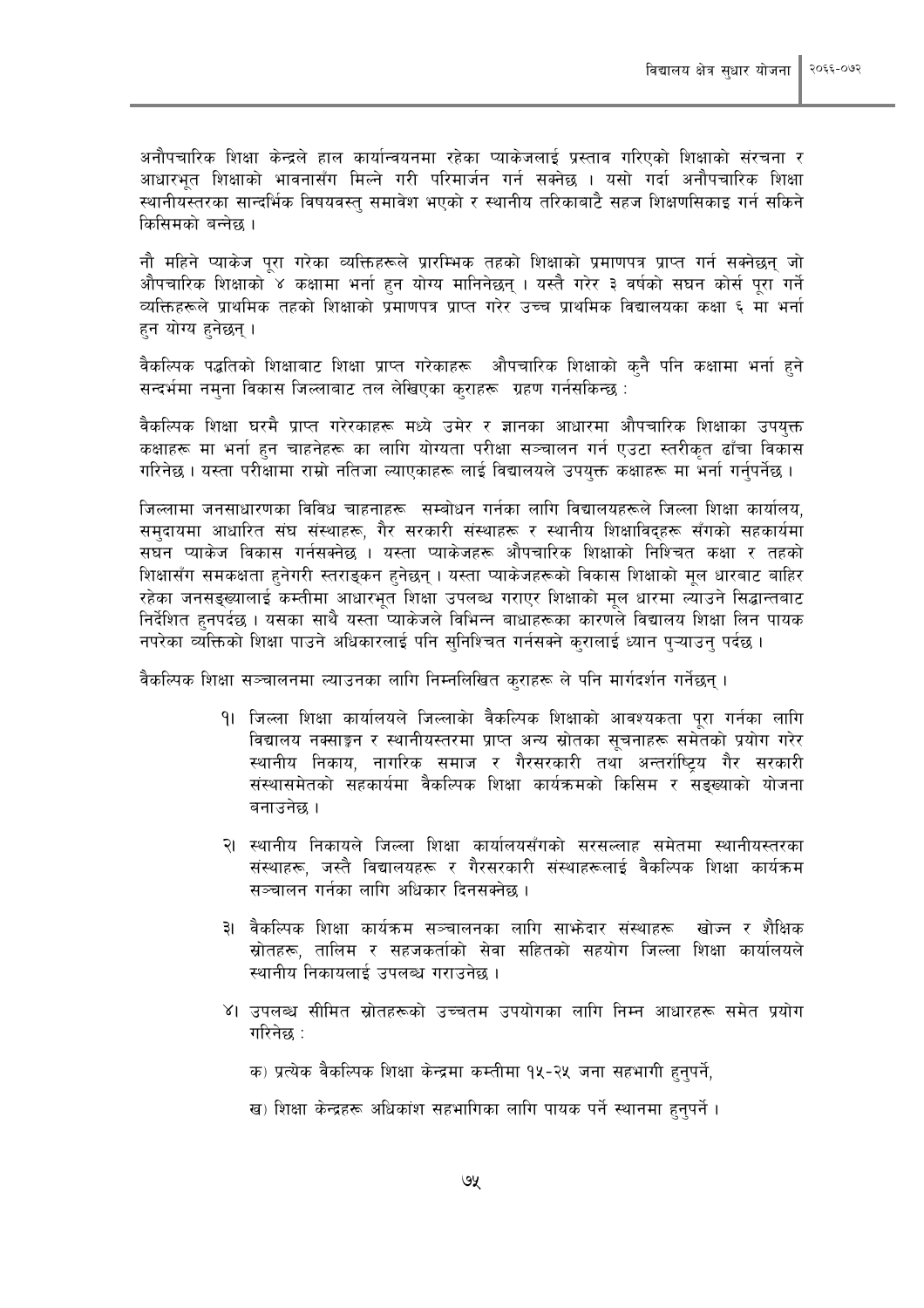#### परिशिष्ट ३.२ गुणस्तरीय शिक्षा (मानक तथा मापढण्ड)

विद्यालय क्षेत्र सुधारको मूल दस्तावेजमा गुणस्तरीय शिक्षाको मुख्य दुईओटा कामः गुणस्तर सुधार र गुणस्तर नियन्त्रणको सुनिश्चितताका बारेमा चर्चा गरेको छ । गुणस्तरका यी दुवै पक्ष क्षेत्रले राष्ट्रिय मापदण्ड र मापक निर्धारणको आवश्यकता देखाउँछन् । निर्धारित मापदण्ड प्राप्ति गरेर गणस्तरमा सुधार ल्याउने लक्ष्य र रणनीतिमा स्थानअनुसार विभिन्नता हुनसक्छन् । गुणस्तर सुनिश्चितताका लागि राष्ट्रिय मापदण्ड र लक्ष्य केन्द्रमै तय हुन्छन् तर यी मापदण्ड र लक्ष्य प्राप्ति दिगोपनका लागि अपनाइने रणनीति फरक हुनसक्छन् । गुणस्तर नियन्त्रणको एउटा पक्ष प्रत्येक मापदण्डका न्युनतमस्तर निर्धारण गर्नु पनि हो । तय गरिएका यी मापदण्डले सिकाइका लागि सक्षमता अवस्थाको जानकारी दिन्छन, जसलाई उपलब्ध गराउन सरकारको कर्तव्य हो ।

विद्यालय क्षेत्र सुधारअन्तर्गत निम्नलिखित पक्षलाई शिक्षाको गुणस्तर सुधारका मुख्य तत्वका रुपमा लिइएको छ : सक्षमता अवस्था, पाठ्यक्रम र पाठ्यपुस्तक तथा शैक्षिक प्रक्रिया । त्यसै गरी गुणस्तर सनिश्चितताअन्तर्गत शिक्षकको व्यवस्थापन र विकास, प्रधानाध्यापकको व्यवस्थापन र विकास, प्रमाणीकरण र परीक्षाका साथै अन्य व्यवस्थालाई लिइएको छ ।

गुणस्तर सुधारका लागि सबै विद्यालयमा आफ्नै किसिमको न्युनतम सक्षमता अवस्थाको व्यवस्था हुनुपर्दछ । यस प्रसङ्गमा सबभन्दा पहिलो करा स्थानीय अख्तियारवालाहरूले न्यूनतम अवस्थाका लागि तिनीहरूका आफ्नै आधारहरू निर्धारण गर्नसक्ने खालको न्यूनतम सक्षमता अवस्थाको ढाँचा उपलब्ध गराउनुपर्दछ । सक्षमता अवस्थाको सबै अवयवका विषयमा निम्नलिखित कराहरूले वहत मार्गनिर्देश गर्दछन् :

#### भौतिक वातावरण

#### विद्यालयको वातावरण

खेलक्द मैदान र कम्पाउण्डसहितको विद्यालयको आफ्नै भवन हुनुपर्दछ । विद्यालयको वातावरण सधैँ स्वस्थ, सफा र बालमैत्री हुनुपर्दछ । शिक्षा विभागले नयाँ स्थापना हुने र सञ्चालनमा भइरहेका विद्यालयहरू ले पूरा गर्न सक्ने खालको भौतिक अवस्थाको विस्तुत विवरण सहितको नयाँ विद्यालय र विद्यालय सुधार योजनाको नमुना विकास गर्नेछ । स्थापना हुने नयाँ विद्यालयको भवन शिक्षा विभागले अन्तिम रुप दिएको ढाँचाअनुसारको हुनुका साथै शिक्षा विभागले तयार गरेको वातावरणीय आवश्यकताहरू पनि परा भएको हनपर्दछ ।

हाल सञ्चालन भइरहेका विद्यालयहरूले आगामी ३ वर्षमा कार्यान्वयन हुनसक्ने खालको विद्यालय सुधार योजना बनाउन् पर्दछ । विद्यालय सुधार योजना कार्यान्वयन गर्नका लागि आवश्यक आर्थिक व्यवस्थापनमा केन्द्रीय ⁄ स्थानीय निकाय (सरकार) र विद्यालय रहेको समुदायले साभ्रेदारी गर्नुपर्दछ ।

#### विद्यालयमा सविधाहरू को व्यवस्था

सबै विद्यालयमा एउटा छात्र र छात्राका लागि कम्तीमा १⁄१ ओटा छट्टा छट्टै शौचालय हुनुपर्दछ । प्रारम्भिक विद्यालयमा छात्र र छात्राका लागि एक एक गरी कम्तीमा २ ओटा शौचालय हुनुपर्दछ । कक्षा १-५ सम्मको प्राथमिक विद्यालयमा कम्तीमा ३ ओटा छुट्टै शौचालय हुनुपर्दछ तीमध्ये छात्राको लागि कम्तीमा एउटा हनपर्दछ बाँकी शौचालयको प्रयोग सम्बन्धमा विद्यालय व्यवस्थापन समितिले विद्यार्थीहरूको चापका आधारमा निर्णय गर्नेछ । यस्तै गरेर कक्षा १ देखि ८ सम्म पढाइ हुने उच्च प्राथमिक विद्यालयमा कम्तीमा ५ ओटा शौचालय हुनुपर्दछ, जसमध्ये कम्तीमा २ ओटा छात्राहरूको प्रयोगका लागि हुनुपर्दछ । यी .<br>शौचालयहरूमा सफा गर्न डिटरजेन्ट सहित आवश्यक मात्रामा पानीको आपूर्ति हन्**पर्दछ । सबै विद्यालयमा** आफ्नै स्रोतको पिउने पानीको व्यवस्था हनपर्दछ ।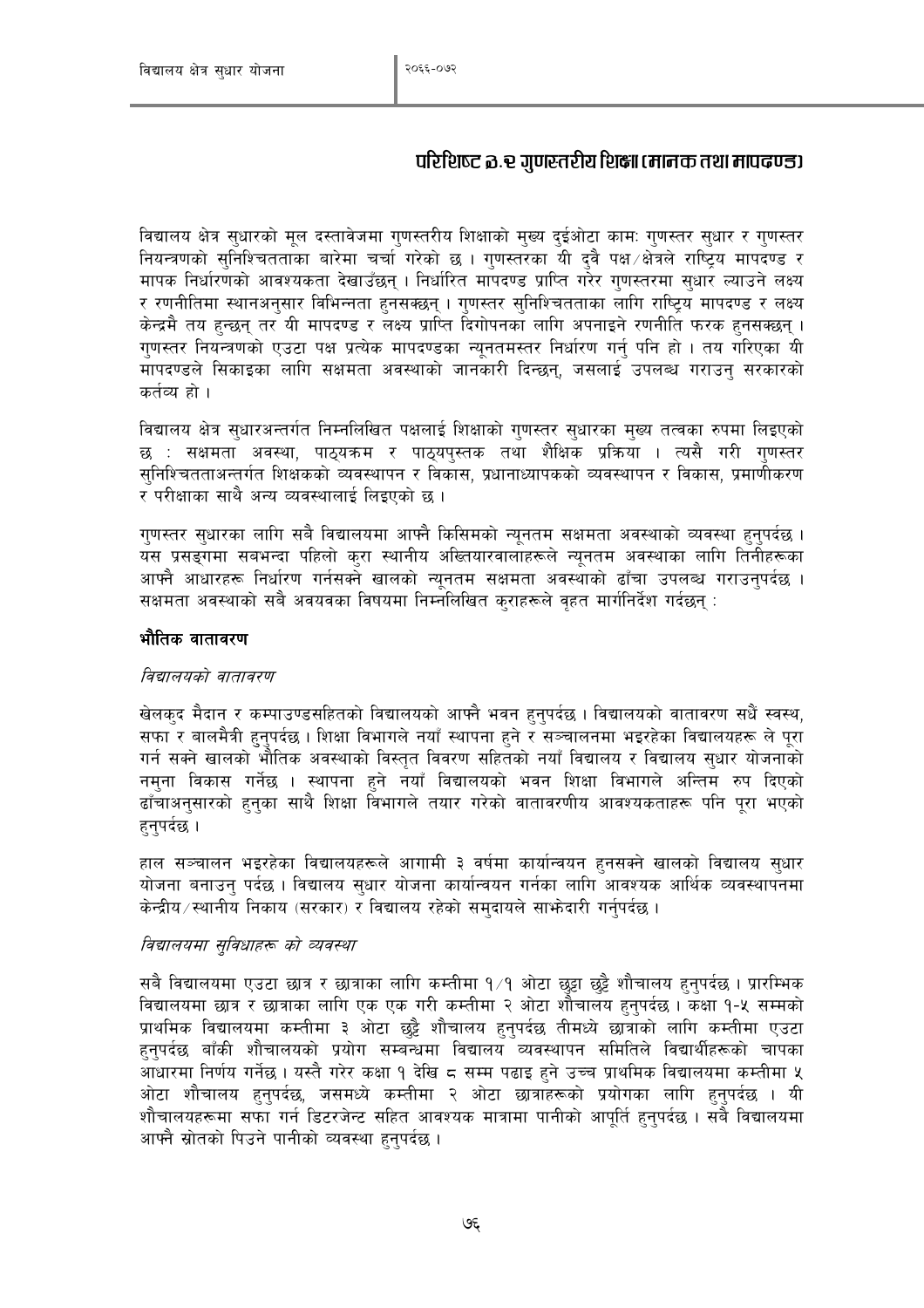कक्षाकोठा र यसको आकार

विद्यालयमा सञ्चालन भएका प्रत्येक कक्षाका लागि एउटा एउटा छुट्टै कक्षाकोठा हुनुपर्दछ । उदाहरणका लागि १ देखि ३ कक्षासम्म पढाइ हुने प्रारम्भिक विद्यालयका लागि कम्तीमा ३ ओटा कक्षा कोठाको व्यवस्था हुनुपर्दछ । कक्षाकोठाको आकार कक्षा १ देखि ८ सम्म एउटा विद्यार्थीका लागि ०.७५ वर्गमिटर क्षेत्रफल पुग्ने किसिमको हुनुपर्दछ भने अन्य खाली ठाउँ शिक्षा विभागले तयार गरेको विद्यालय ढाँचामा तोकिएअनसारको हनपर्दछ ।

विद्यालयहरूको प्रभावकारी र दक्षतायक्त सञ्चालनका लागि विद्यालयको आकार र किसिमअनसार तलको तालिकामा दिइएको अधिकतम सङ्ख्या नबढने विद्यार्थीहरू हनपर्दछ :

| विद्यालयको किसिम    | न्यूनतम विद्यार्थी सङ्ख्या | अधिकतम विद्यार्थी सङ्ख्या |
|---------------------|----------------------------|---------------------------|
| आधार (१-३)          | ९०                         | १५०                       |
| प्राथमिक (१-५)      | १५०                        | २५०                       |
| उच्च प्राथमिक (१-८) | २५०                        | XOO                       |

#### तालिका नं. २.१ प्रति विद्यालय अधिकतम विद्यार्थी सङ्ख्या

माथिको तालिकामा उल्लेख भएको अधिकतम सङ्ख्याभन्दा बढी विद्यार्थी भर्ना गर्ने विद्यालयले स्थानीय अख्तियारवालाबाट स्वीकृति लिनुपर्दछ । यस प्रसङ्गमा स्थानीय अख्तियारवालाले निम्न कुराहरूको सनिश्चितता गर्नपर्दछ - १) विद्यार्थीका लागि आवश्यक भौतिक व्यवस्थापन र विद्यार्थीको न्यनतम सक्षमता अवस्थाको प्राप्ति, २) ठलो विद्यार्थी सङ्ख्यामा लागत प्रभावकारिताका साथ विद्यालयको सञ्चालन ।

#### कक्षाकोठामा फर्निचर र अन्य सामग्रीहरू

प्रत्येक कक्षामा विद्यार्थीको उमेर र उचाइअनुसारको आफ्नै फर्निचर व्यवस्था हुनुपर्दछ भने कोठाको भुइँको व्यवस्था पनि उमेर समूहका लागि सुहाउने हुनुपर्छ । हरेक कक्षाकोठामा एउटा पुस्तक राख्ने ऱ्याक, शिक्षकका लागि लेख्न कालो सेतो पाटी, शैक्षिक सामग्रीको भण्डारका लागि एउटा दराज, प्रदर्शनको व्यवस्था र सबै विद्यार्थीका लागि पुग्ने सङ्ख्यामा पर्याप्त डेस्क र बेञ्च हुनुपर्दछ । शिक्षा विभागले विद्यार्थीको उमेर सहाउँदो फर्निचरको ढाँचा सहितको कक्षाकोठाको अन्तिम रुपको ढाँचा उपलब्ध गराउनेछ।

#### शैक्षिक वातावरण

#### कक्षाको आकार

प्रत्येक कक्षामा बढीमा ४० जनाभन्दा बढी विद्यार्थी हुन् हुँदैन । एउटा कक्षामा ४० जनाभन्दा बढी विद्यार्थी भएमा बढी विद्यार्थीको उचित प्रबन्धका लागि विद्यालय व्यवस्थापन समितिले निर्णय गर्नेछ । विद्यालय व्यवस्थापन समितिले गर्ने निर्णयमा वैकल्पिक कक्षाको व्यवस्था, दिउँसो र बिहानीको समयमा कक्षा सञ्चालन र अन्य आवश्यक व्यवस्थासम्बन्धी विकल्प हुनुपर्दछ ।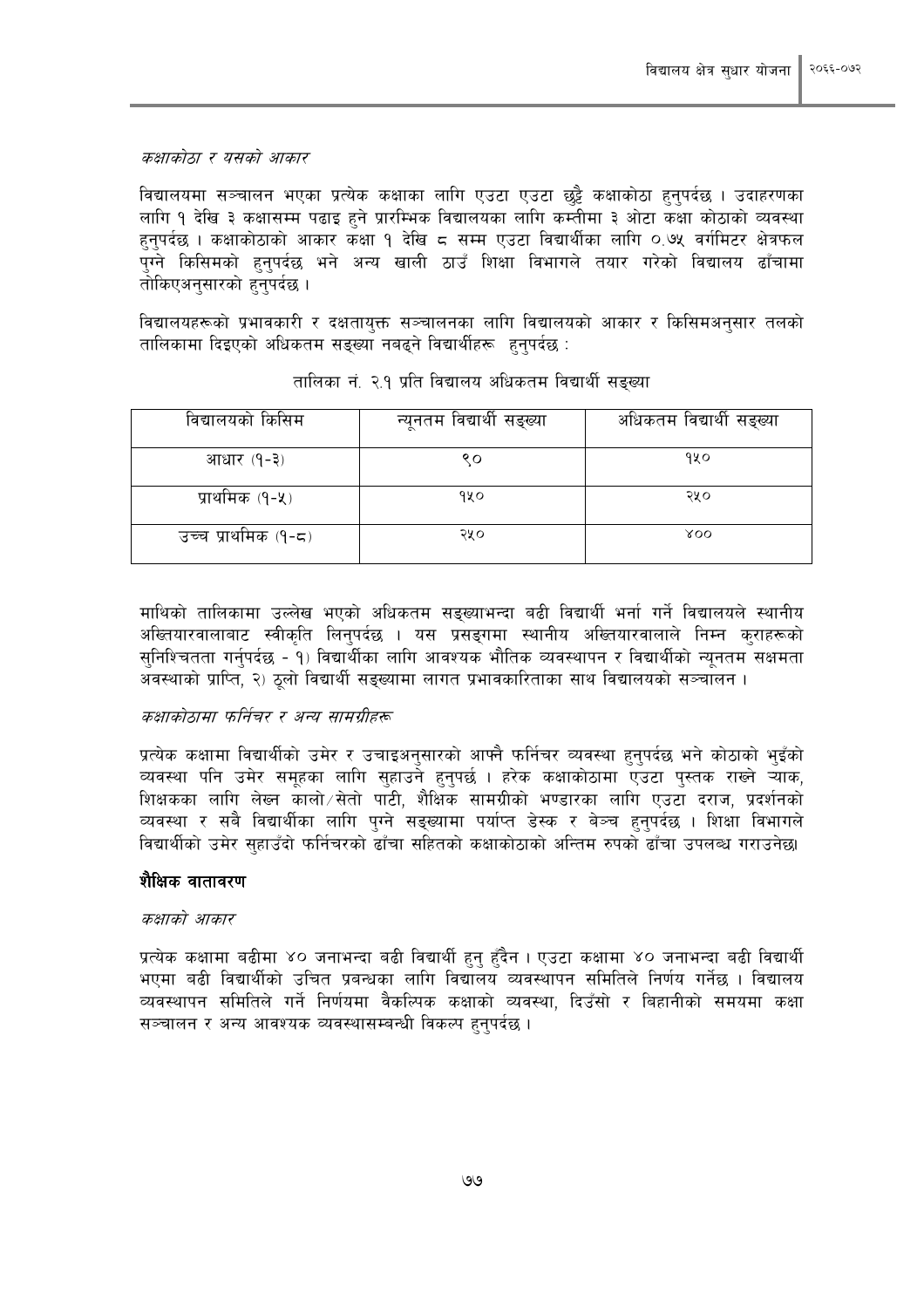#### शिक्षक विद्यार्थी अनुपात

देशको सबै भौगोलिक क्षेत्रका विद्यालयमा शिक्षक विद्यार्थी अनुपात बढीमा १:४० कायम हुनुपर्दछ । एउटा कक्षामा बढीमा ४० जनाभन्दा बढी विद्यार्थीलाई शिक्षकले पढाउनु पर्ने अवस्था हुनुहुँदैन । एउटा कक्षामा तोकिएको सङ्ख्याभन्दा बढी विद्यार्थी भएमा प्रति विद्यार्थी अनुदान उपलब्ध गराइनेछ । विद्यालयले एउटा कक्षाका लागि तोकिएको भन्दा बढी विद्यार्थीको व्यवस्थापन प्रति विद्यार्थी अनुदानबाट प्राप्त रकमबाट गर्नेछ । तर विद्यार्थी सङ्ख्या जतिसकै भए पनि यो योजनाको अन्तिम लक्ष्य भने प्रत्येक किसिमको विद्यालयमा निम्नअनुसारको न्युनतम शिक्षक सङ्ख्या पुरा गर्ने हुनेछ ।

| विद्यालयको किसिम    | न्यूनतम शिक्षक |
|---------------------|----------------|
| आधार (१-३)          |                |
| प्राथमिक (१-५)      |                |
| उच्च प्राथमिक (१-८) | १०             |

|  |  |  | तालिका नं. २.२ न्यूनतम शिक्षक सङ्ख्या |  |  |
|--|--|--|---------------------------------------|--|--|
|--|--|--|---------------------------------------|--|--|

उच्च प्राथमिक तहको विद्यालयमा प्रधानाध्यापकका लागि एउटा छुट्टै पदसहितको १० जना न्यूनतम शिक्षक सङ्ख्या हो।

#### पुस्तकालय

हरेक विद्यालयमा विद्यार्थी सङ्ख्याको अनुपातमा सान्दर्भिक पुस्तकसहितको एउटा पुस्तकालय हुनुपर्दछ । विद्यालयको पुस्तकालयमा पाठुयपुस्तकबाहेक कम्तीमा निम्न सङ्ख्यामा अन्य पुस्तकहरू हुन् आवश्यक छ :

| विद्यालयको किसिम    | न्यूनतम पुस्तक सङ्ख्या |
|---------------------|------------------------|
| आधार (१-३)          | ४००                    |
| प्राथमिक (१-५)      | १०००                   |
| उच्च प्राथमिक (१-८) | २०००                   |

विद्यालयमा भएका पुस्तकालय शिक्षक र विद्यार्थीले सजिलै पुस्तक पाउने गरी विद्यालय समयमा खुला हनुपर्नेछ ।

#### अतिरिक्त क्रियाकलाप र सामग्रीहरू

विद्यालयहरू मा कोठाभित्र र बाहिर खेल्न सकिने खेलका सामग्री र मनोरञ्जनका सामग्रीहरू सहितका अतिरिक्त कार्यकलाप आयोजना गरी विद्यार्थीहरूलाई सहभागी गराउन पर्नेछ । अतिरिक्त कार्यकलापका क्रियाकलापहरू विद्यालयको तह र किसिम सहाउने हुनुपर्दछ ।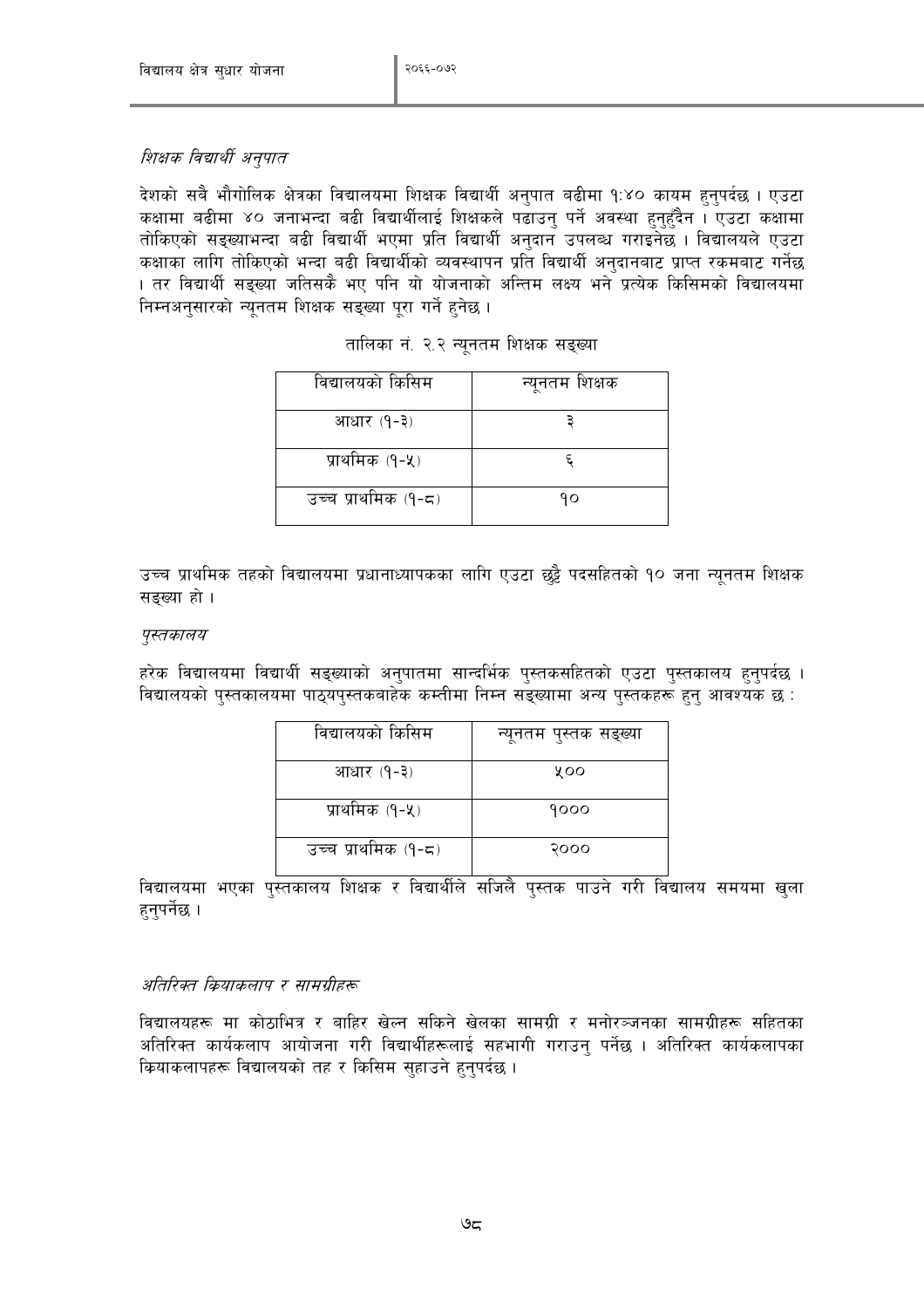#### शैक्षणिक व्यवस्था

#### शिक्षणको माध्यम

आधारभूत शिक्षाको कम्तीमा कक्षा १ देखि ३ सम्म पढाइ हुने प्रारम्भिक विद्यालयमा बालबालिकाले मातृभाषामा शिक्षा पाउने अधिकार निश्चित गरिनेछ । विद्यालय व्यवस्थापन समितिले स्थानीय निकायसँगको परामर्शमा विद्यालयमा प्रयोग गरिने माध्यम भाषाका विषयमा आवश्यक निर्णय गर्न सक्नेछ । कक्षा १ देखि नै सबै कक्षाहरूमा अंग्रेजी भाषालाई एउटा विषयका रुपमा शिक्षण गरिनेछ । गम्बा /विहार, मदरसा र गरुकल जस्ता विद्यालयमा माध्यम भाषाको निर्धारण तिनीहरूको सम्बन्धित व्यवस्थापन पक्षले जिल्ला शिक्षा कार्यालयसँगको परामर्शमा गर्नेछ ।

#### मातृभाषा

बालबालिकाहरूले कम्तीमा सुरुका तीन ओटा कक्षामा उनीहरूको मातृभाषामा शिक्षा पाउने अवस्थाको सुनिश्चितताका लागि विद्यालय व्यवस्थापन समितिले स्थानीय निकायको परामर्शमा माध्यम भाषाको निर्धारण गर्नेछ । कक्षा ४ र ५ मा मातभाषामा शिक्षा दिनलिन पाउने व्यवस्थाबाट नेपाली भाषालाई शिक्षणको माध्यम भाषा बनाउने सडक्रमण कालको अवलम्बन गरिनेछ । कक्षा ६ देखि ८ सम्मको शिक्षाको माध्यम भाषा पर्ण रुपमा नेपाली हुनेछ । अंग्रेजीलाई एउटा विषयका रुपमा कक्षा १ देखि ८ सम्म नै शिक्षण गरिनेछ ।

#### शिक्षक तयारी

विद्यालयमा विद्यार्थीको मातभाषामा शिक्षा उपलब्ध गराउनका लागि शिक्षक तयारी गर्न विद्यालय व्यवस्थापन समितिले जिल्ला शिक्षा कार्यालयसँगको सहकार्यमा योजना बनाउनेछ । यस्तो योजनाको कार्यान्वयनका विषयमा शैक्षिक जनशक्ति विकास केन्द्रसँग पनि आवश्यक छलफल र अन्तरकिया गरिनेछ । आधारभत शिक्षाको प्रारम्भिक कक्षाहरूमा बालबालिकाहरू लाई उनीहरूको मातभाषामा शिक्षा उपलब्ध गराउनका लागि चाहिने मानव स्रोतको वैकल्पिक व्यवस्था विद्यालय व्यवस्थापन समितिले स्थानीय स्तरमा उपलब्ध मानव स्रोतबाट पनि गर्न सक्नेछ ।

#### बालमैत्री वातावरण

विद्यालयमा कनै पनि बालबालिकालाई कनै पनि किसिमको भौतिक दण्ड सजाय दिइने छैन । बालबालिकाहरू लाई भौतिक दण्ड सजाय<sup>ँ</sup>गर्ने शिक्षक र विद्यालयलाई दोषी मानिनेछ । यस क्रममा .<br>शिक्षकलाई उसले पाउने ग्रेड घटुवा गर्ने र विद्यालय व्यवस्थापन समितिलाई चेतावनी दिएर अनशासनसम्बन्धी कारवाही गरिनेछ ।

#### निरन्तर मल्याङकन प्रणाली

आधारभूत शिक्षामा एउटै (उही) विद्यार्थी एउटा कक्षामा १ वर्षभन्दा बढी रहिरहने व्यवस्थाको अन्त्यका लागि निरन्तर विद्यार्थी मुल्याङ्कन प्रणाली लागु गरिनेछ । विद्यालयका प्रत्येक कक्षामा बालबालिकाहरूको न्युनतम सिकाइ तहको सनिश्चितताका लागि विद्यालय तहमा सधारात्मक सबल सहायता प्रणाली लाग हनेछ । मुल्याइकनमा साइकेतिक अक्षर प्रणाली क्रमश: कार्यान्वयनमा ल्याइनेछ । अपेक्षा गरिएभन्दा तलको उपलब्धिस्तर भएका विद्यार्थीहरूका लागि उपचारात्मक कार्यक्रम उपलब्ध गराइनेछ । पाठ्यक्रम विकास केन्द्रले राष्टिय परीक्षा बोर्डको सल्लाहमा निरन्तर मुल्याइकन प्रणालीसम्बन्धी शिक्षक अभिमखीकरण कार्यक्रमसहितको निर्देशिका उपलब्ध गराउनेछ ।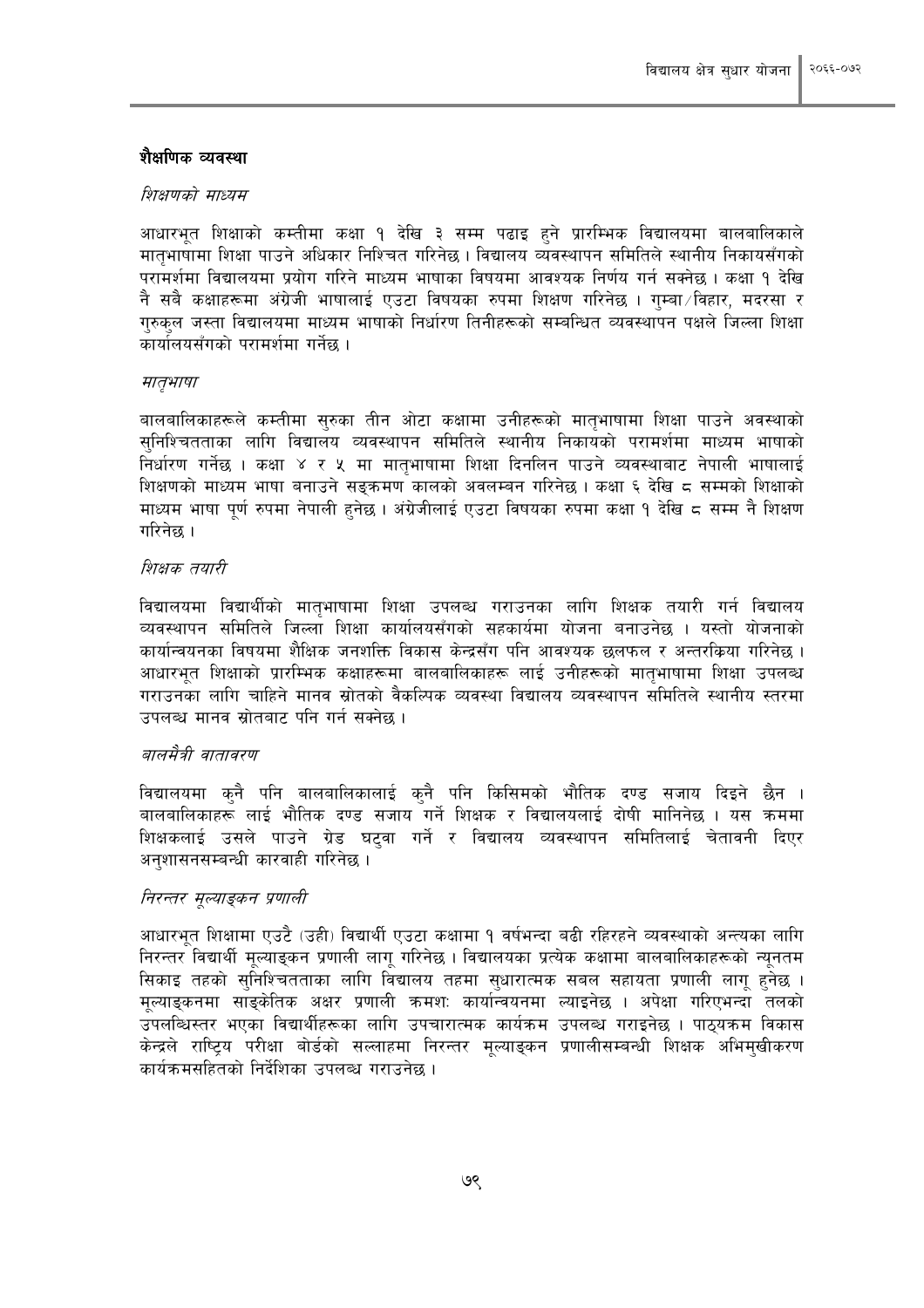#### बहुकक्षा शिक्षण

राष्ट्यि स्तरमा निर्धारण गरिएका आधारअनुसार पहिचान गरिएका विद्यालयहरूमा बहुकक्षा शिक्षणलाई शैक्षणिक पद्धतिका रुपमा लागु गरिनेछ । जिल्ला शिक्षा कार्यालयको परामर्शमा स्थानीय निकाय (सरकार) ले बहुकक्षा शिक्षण पद्धति लागु गर्ने उपयुक्त विद्यालयको छनौट गर्नेछ । आधारभुत शिक्षाको पनि प्रारम्भिक कक्षाहरूमा बहकक्षा र कक्षा शिक्षण पद्धति प्रयोगमा ल्याइनेछ । बहकक्षा शिक्षणका लागि छानिएका विद्यालय र कक्षाका लागि विशेष किसिमले तयार गरिएका सिकाइ प्याकेज / सविधा उपलब्ध गराइनेछ ।

#### पाठ्यक्रम र पाठ्यपुस्तक

#### बह् पाठ्यपुस्तक प्रणाली

बह पाठ्यपुस्तक प्रणाली परीक्षण भइरहेको छ । पाठ्यक्रम विकास केन्द्रले वार्षिक रुपमा प्रत्येक तह र कक्षाका लागि पाठुयपुस्तक उत्पादन गर्नेछ । पाठुयक्रम विकास केन्द्रले जिल्ला शिक्षा कार्यालयसँगको सहकार्य र राष्ट्रिय पाठ्यक्रम प्रारुपका आधारमा जिल्लाका सबै कक्षा र तहका लागि उपयुक्त पाठ्यपुस्तकको निर्धारण गर्नेछ । छानिएको पाठ्यपुस्तकको सुचीलाई पाठ्यक्रम विकास केन्द्रको स्वीकृति आवश्यक हुनेछ । जिल्ला शिक्षा कार्यालयले जिल्ला शिक्षा समितिको परामर्शमा स्थानीयस्तरका पस्तक उत्पादकहरूलाई पाठ्यक्रम विकास केन्द्रले स्वीकृत गरेको पाठ्यपुस्तक मध्येबाट छपाइ गर्न प्रोत्साहन गर्नेछ । स्थानीय वा राष्ट्रिय उतपादकबाट पाठ्यपुस्तक किन्ने सम्बन्धमा शिक्षा विभागले जिल्ला शिक्षा कार्यालयसँगको सल्लाहमा निर्णय गर्नेछ । जिल्लाभित्र आवश्यक मात्रामा पाठयपस्तक उपलब्ध गराउने संयुक्त जिम्मेवारी जिल्ला शिक्षा समिति र जिल्ला शिक्षा कार्यालयको हुनेछ ।

#### शैक्षिक सामग्री

विद्यालयहरूमा पाठ्यपुस्तकका साथै विद्यार्थीहरूको उमेर सुहाउँदो र पाठ्यक्रममा उल्लेख भएका सिकाइउपलब्धि हासिल गर्न सहयोग प्ऱ्याउने खालका सान्दर्भिक पाठ्यसामग्रीहरू हुनुपर्दछ । यस्ता सामग्रीहरूको व्यवस्था गर्ने जिम्मेवारी जिल्ला विकास समिति र जिल्ला शिक्षा कार्यालयको हुनेछ ।

#### स्थानीय पाठ्यक्रम

जिल्ला शिक्षा समिति र स्थानीय अधिकारीहरूको परामर्श र राष्ट्रिय पाठुयक्रम प्रारुपको मार्गनिर्देशनमा जिल्ला शिक्षा कार्यालयले स्थानीय पाठयक्रम निर्माण गर्नेछन । यस्ता स्थानीय पाठयक्रमको निर्माण र कार्यान्वयन सम्बन्धमा स्थानीयस्तरमा क्षमता अभिवद्धिसम्बन्धी योजना निर्माण जिल्ला शिक्षा कार्यालयले गर्नेछ ।

#### गुणस्तरको सुनिश्चितता

#### • शिक्षकको पेसागत विकास

#### योग्यता

विद्यालय क्षेत्र सुधारले आधारभूत शिक्षाका लागि शिक्षकको न्यूनतम योग्यता शिक्षाशास्त्रमा प्रमाणपत्र तह या शिक्षक तयारी कोर्ससँग सम्बन्धित उच्च माध्यमिक शिक्षा पुरा गरेको हुनपर्ने भनी तोकेको छ । शिक्षक हनका लागि तोकिएको योग्यता र तालिम नभएको व्यक्ति योग्य मानिने छैनन् । तथापि एसएलसी वा सोभन्दा तलको शैक्षिक योग्यता भई हाल विद्यालयमा कार्यरत शिक्षकले निम्न विकल्प छान्न अवसर पाउनेछन

क) सेवा निवृत्त नहुन्जेलसम्मका लागि कक्षा १-३ सम्म शिक्षण गर्ने,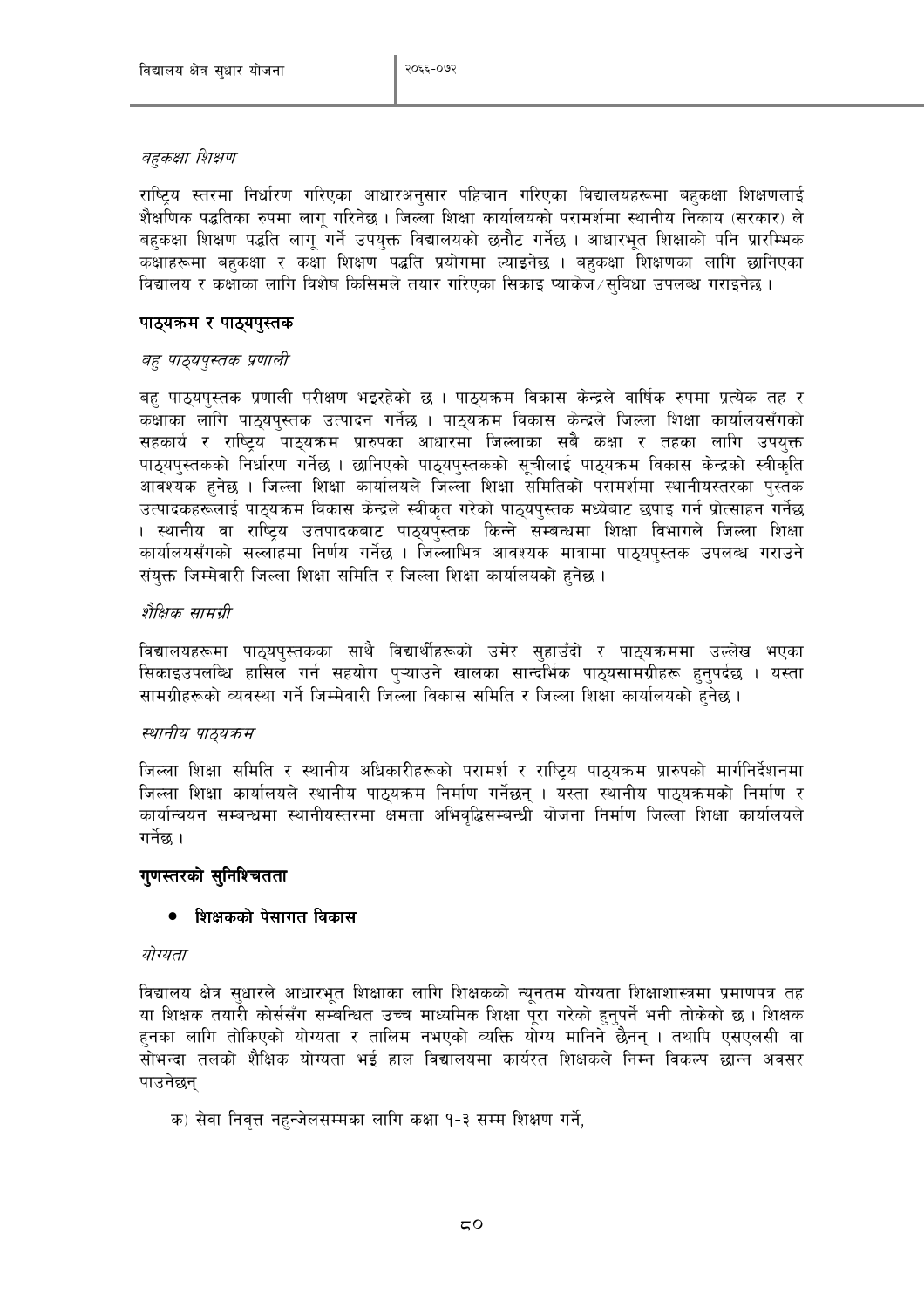- ख) पाँच वर्षभित्रमा तोकिएको न्युनतम योग्यता पुरा गरिसक्ने । यसका लागि शैक्षिक जनशक्ति विकास केन्द्रले १० महिने तालिम परा गरिसकेको शिक्षकहरू को योग्यता वद्धिसम्बन्धी प्राज्ञिक संस्थाहरू सँग काम पनि गर्नेछ ।
- ग) स्वेच्छिक अवकासको अवसर लिने । यसका लागि शिक्षा विभागले एउटा प्याकेज कार्यक्रम विकास गर्नेछ ।

जिल्लास्तरमा शिक्षकहरू को पेशागत विकासका लागि जिल्ला शिक्षा कार्यालयले एउटा योजना बनाउने छ। यस योजनामा जिल्लाभित्रका शिक्षकहरू को समग्र विवरण, तोकिएको समयभित्र आफ्नो योग्यता बढाउने शिक्षकको सङ्ख्या, ऐच्छिक रुपमा सेवा निवत्त हुने शिक्षकको सङ्ख्या र थप चाहिने शिक्षकको सङ्ख्या उल्लेख भएको हनपर्दछ ।

#### तालिम

सबै शिक्षकहरू ले शिक्षक तयारी कोर्स पुरा गरेको र प्रत्येक ५ वर्षमा पुनर्ताजगी शिक्षक तालिम कोर्स पुरा गर्नपर्दछ । हाल कार्यरत तालिम नलिएका र आंशिक रुपमा तालिम लिएका शिक्षकहरूलाई आगामी ३ वर्षभित्रमा शिक्षक तयारी कोर्स परा गर्न प्रोत्साहन गरिनेछ । जिल्ला शिक्षा कार्यालय र शैक्षिक जनशक्ति विकास केन्द्रले यसका लागि योजना बनाउने र यस्तो अवसरका लागि संभाव्य शिक्षकहरू लाई तालिम उपलब्ध गराउने छन ।

#### अन्य योग्यता

शिक्षकहरू सँग कम्प्यटरसम्बन्धी आधारभत सीप र शान्तिका लागि वार्ता र सहमति गर्ने सीप, मेलमिलाप गर्नेगराउने सीप र आत्म व्यवस्थापनसहितको जीवनोपयोगी सीप हनुपर्दछ ।

#### ● प्रधानाध्यापकको व्यवस्थापन र विकास

#### योग्यता र क्षमता

आधारभूत शिक्षा तहको सबै उच्च प्राथमिक विद्यालयमा प्रधानाध्यापकका लागि एउटा छुट्टै पद हुनेछ । आधारभुत तहको प्रधानाध्यापक हुनका लागि न्युनतम शैक्षिक योग्यता शिक्षा शास्त्र संकायमा स्नातक तह या सोसरहको शिक्षक तयारी कोर्स परा गरेको हनेछ । विद्यालयको प्रधानाध्यापक हनका लागि प्रधानाध्यापकका लागि सञ्चालन हुने व्यवस्थापन तालिम अनिवार्य रुपमा लिएको हुनपर्नेछ । कार्यरत शिक्षकमध्येबाट प्रधानाध्यापक छानिने छन् । प्रधानाध्यापक छनौटमा महिला, दलित अन्य पिछडिएको समुदायका शिक्षकलाई प्राथमिकता दिइनेछ ।

#### प्रधानाध्यापकको छनौट

उच्चप्राथमिक विद्यालयमा प्रधानाध्यापकको नियुक्तिका लागि स्थानिय तहमा स्थानीय विशेषज्ञ र सरोकारलाहरू समेत रहेको एउटा स्वतन्त्र प्रधानाध्यापक भर्ना समिति गठन गर्न सकिने छ । विद्यालय व्यवस्थापन समितिले छनौट गरिएका प्रधानाध्यापकलाई निश्चित अवधिका लागि सेवा करार गर्नेछ ।

#### छनौट प्रकिया

विद्यालयमा प्रधानाध्यापक हुन चाहने उम्मेदवारले विद्यालयको विकासका लागि प्रस्ताव तयार गर्नुपर्नेछ, जुन प्रस्तावको मूल्याङ्कन प्रधानाध्यापक छनौटको प्रमुख आधार हुनेछ । प्रधानाध्यापकको कार्य अवधि चार वर्षको सेवा करार हुनेछ । विद्यालय विकासका लागि निर्माण गरिएको प्रस्तावका आधारमा प्रधानाध्यापकको कार्यदक्षताको वार्षिक लेखाजोखा विद्यालय व्यवस्थापन समितिले गर्नेछ । विद्यालय व्यवस्थापन समितिले प्रधानाध्यापकको कार्यदक्षताको आधारमा करारअवधि थप्न सक्नेछ ।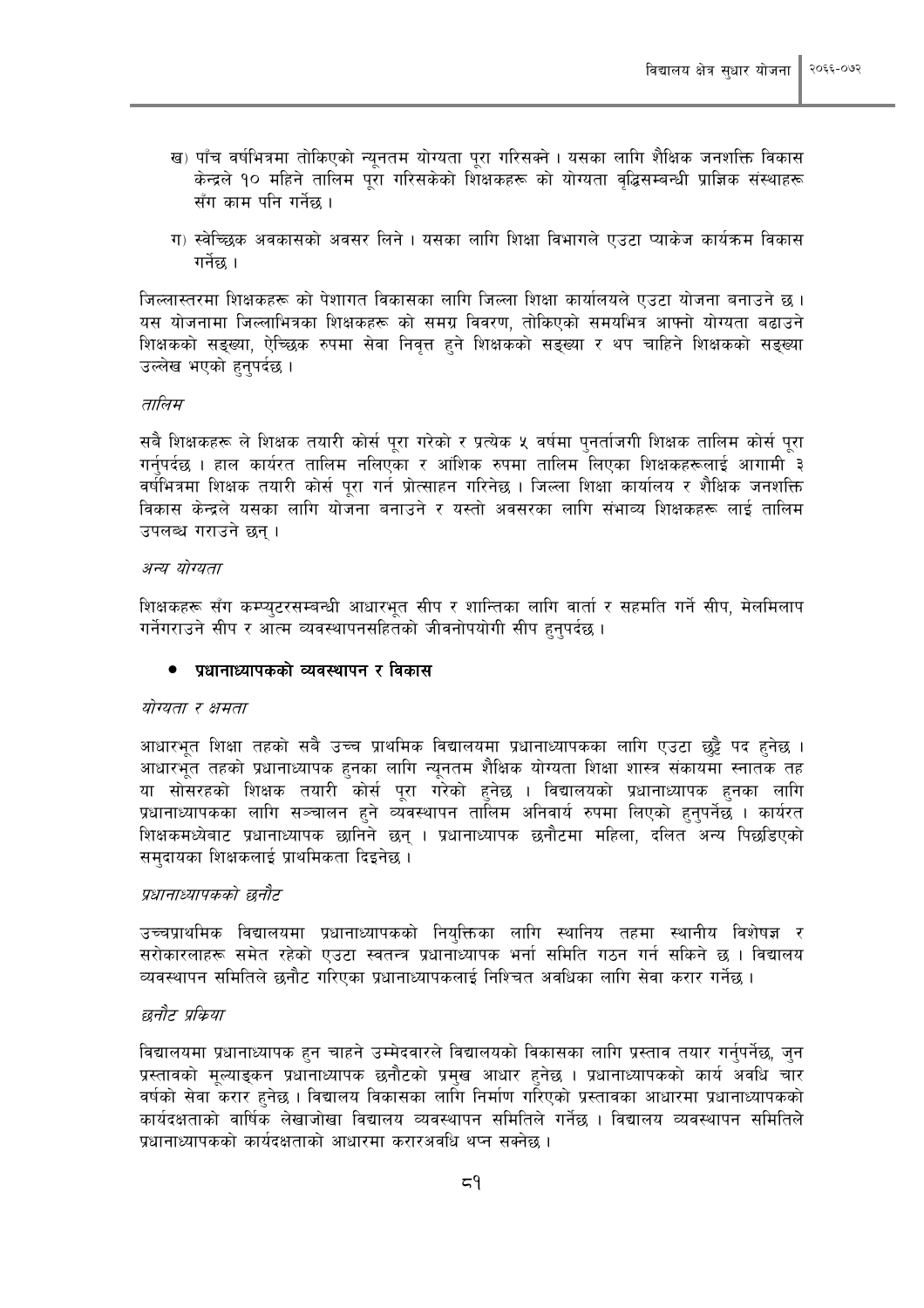#### जिम्मेवारी

विद्यालयको प्राविधिक पक्षको व्यवस्थापनका लागि प्रधानाध्यापकको भूमिका र अधिकार ठूलो हुनेछ । प्रधानाध्यापकहरू उनीहरू को कार्यदक्षताका लागि विद्यालय व्यवस्थापन समितिप्रति जवाफदेही हुनेछन् । शिक्षकहरू को कार्य दक्षताको लेखाजोखाका लागि आधारहरू तयार गर्न प्रधानाध्यपकलाई पर्याप्त अधिकार दिइनेछ । विद्यालयको व्यवस्थापनको काममा सक्रिय गराउनका लागि प्रधानाध्यापकको शिक्षण गर्ने कार्यबोभ्रु कम गरिनेछ ।

#### कार्यरत प्रधानाध्यापक समबन्धमा

विद्यालयको प्रधानाध्यापक हुनका लागि तोकिएको न्युनतम योग्यता र योग्यताका आधारहरू सबै शिक्षक र कार्यरत प्रधानाध्यापकका लागि प्रयोग हुनेछन् । प्रधानाध्यापकको छुनौट प्रक्रियामा प्रधानाध्यापकका लागि तोकिएको योग्यता पगेका हाल कार्यरत प्रधानाध्यापकसहित सबै शिक्षकहरू सहभागी हुन पाउनेछन् ।

#### • प्रमाणीकरण र परीक्षा प्रणाली

विद्यार्थी मुल्याङ्कनका आधारमा प्रत्येक कक्षा र तहका लागि पाठुयक्रम विकास केन्द्रले निर्धारण गरेको सक्षमताको मापदण्ड पुरा भएको हुनुपर्दछ । राष्टिय पाठुयक्रम प्रारुपमा निर्धारण गरिएका न्युनुतम मापदण्ड नपगेको आधारमा १ देखि ७ सम्मका विद्यार्थीहरूलाई एउटै कक्षामा दोहोऱ्याई राखिने छैन । यस्ता कम क्षमता भएका विद्यार्थीले थप उपचारात्मक सिकाइ सहयोग प्राप्त गरी न्यनतम स्तर प्राप्त गर्ने व्यवस्था गरिनेछ ।

राष्ट्रिय पाठ्यक्रम प्रारुपले निर्धारण गरेका साधारण, प्राविधिक⁄व्यावसायिक र वैकल्पिक शिक्षाका मुख्य र ऐच्छिक विषय र यसका विषयवस्तुहरू शैक्षणिक प्रक्रिया र विद्यार्थीको अन्तिम मुल्याङ्कनका लागि आधारका रुपमा प्रयोग गरिनेछन ।

कक्षा ८ को अन्त्यमा लिइने परीक्षा आधारभूत तहको शिक्षाको अन्त्यमा लिइने परीक्षा हुनेछ । कक्षा ३, ५ र ८ मा भर्ना भएका विद्यार्थीहरूका लागि विद्यार्थी उपलब्धिको राष्ट्रिय मुल्याङ्कन आवधिक रुपमा सञ्चालन गरिने छ । यस्ता मुल्याङ्कनहरूले शिक्षाको गुणस्तरका लागि आधार र मापदण्ड निर्धारण गर्न सहयोग गर्नेछन ।

#### ● विद्यालय व्यवस्थापन र सञ्चालन

#### विद्यालयमा न्यूनतम कक्षा सञ्चालन हुने दिन

एक शैक्षिक सत्रमा सबै विद्यालयहरू कम्तीमा २२० दिन खलेर कक्षा सञ्चालन हुनुपर्छ । यदि कुनै कारणले एक शैक्षिक वर्षमा २२० दिन कक्षा सञ्चालन भएन भने विद्यालय व्यवस्थापन समितिले विद्यालयका शिक्षकहरू परिचालन गरेर कम्तीमा १००० घण्टा विद्यालय सञ्चालन गर्ने व्यवस्था गर्नेछ । न्युनतम २२० दिन या न्युनतम १००० घण्टा विद्यालय सञ्चालन गर्ने मापदण्ड पुरा गर्न विद्यालय व्यवस्थापन समितिले थप कक्षा सञ्चालन गर्ने या दई सिफ्ट गरेर कक्षा सञ्चालन गर्नेमध्ये एउटा विकल्प रोज्नुपर्छ । तर कक्षा 9-३ का लागि वार्षिक कार्यघण्टा न्युनतम ८०० घण्टा हुनसक्नेछ ।

विद्यालय खुलेर नियमित कक्षा सञ्चालन हुन नसकेको अवस्थामा विद्यालय व्यवस्थापन समितिले १००० कक्षा घण्टाको मापदण्ड परा गर्नका लागि समदायमा आधारित संघसंस्थाहरूको सहयोग लिनसक्छ । बालक्लबहरूलाई प्रोत्साहन<sup>े</sup> गर्नसक्छ । सामदायिक अध्ययन केन्द्रहरूलाई प्रयोग गर्नसक्छ अनि सट्टा शिक्षकलाई पनि परिचालन गर्नसक्छ । स्थानीय निकाय पर्णरुपमा क्रियाशील नभएको अवस्थामा सो कार्य विद्यालय व्यवस्थापन समितिले गर्नेछ ।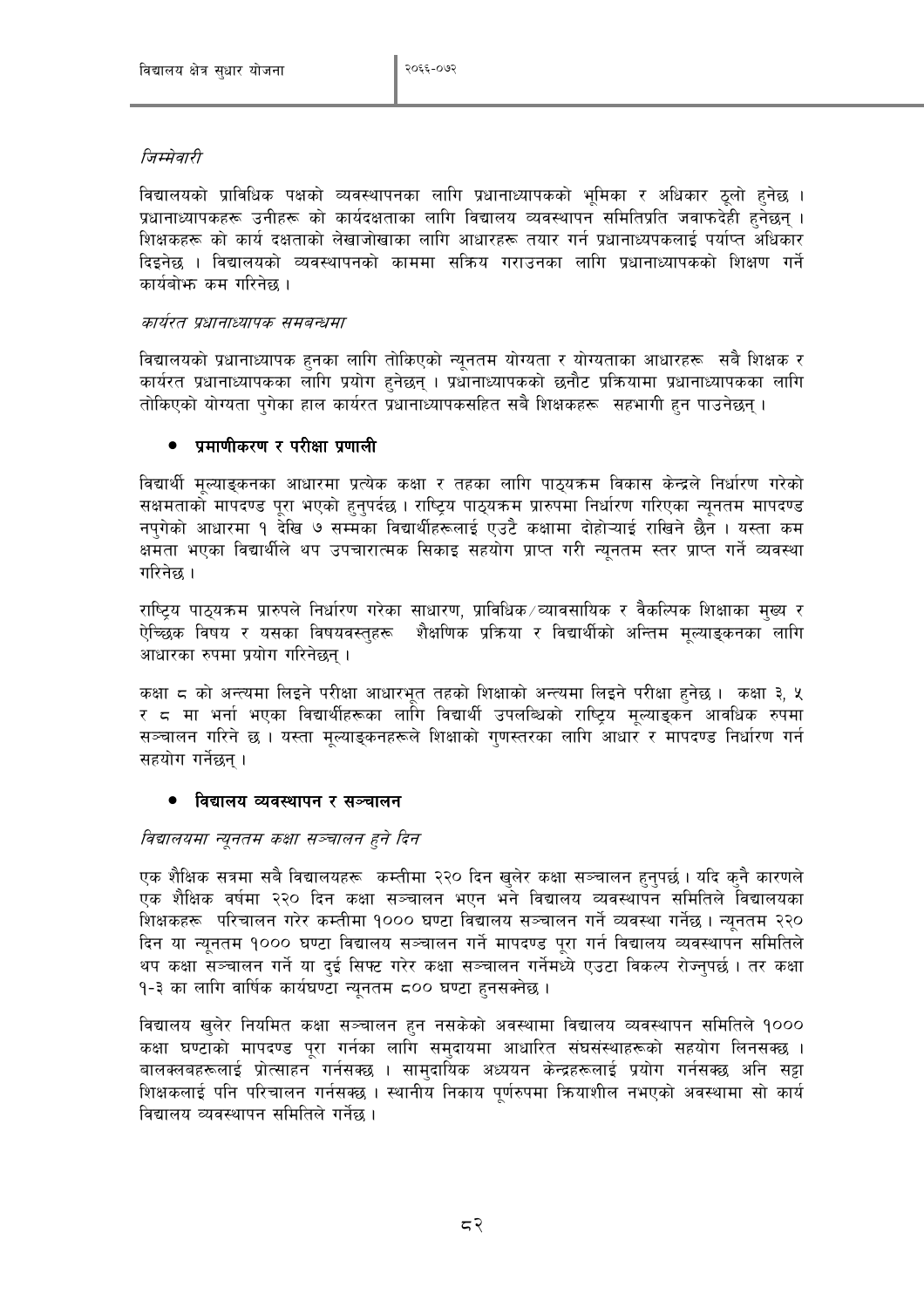#### विद्यालय/कक्षाकोठामा शिक्षकले बिताउने न्यूनतम समय/दिन

नियमित रुपमा तोकिएको तलबभत्ता पाउने शिक्षक विद्यालयका पूर्णकालीन शिक्षक हुन् । यस्ता शिक्षकले कक्षाकोठामा शिक्षणसिकाइका लागि वार्षिक कम्तीमा १००० कार्यघण्टा र लगभग ५०० घण्टा विद्यालय व्यवस्थापनका लागि व्यवस्थापन पक्षसँग समय दिनुपर्नेछ । कक्षाकोठामा शिक्षकले दिनुपर्ने समयको निर्धारण. अनगमन र सपरिवेक्षण प्रधानाध्यापक र विद्यालय व्यवस्थापन समितिले संयुक्त रुपमा गर्नेछ । शिक्षकले विद्यालयको व्यवस्थापनका लागि दिनपर्ने समय विद्यालयमै या उसको आफ्नो पेशागत विकासका लागि खर्च हनेछ । शिक्षकले व्यवस्थापन पक्षसँग बिताउने ५०० घण्टाको समयभित्र सेमिनारहरू , कार्यशालाहरू , तालिमहरू , विद्यालय व्यवस्थापन र प्रशासन, परीक्षासम्बन्धी कामहरू र अन्य स्थानीय विकाससम्बन्धी निम्न कामहरू मा पनि यस्तो समय लगाउन सक्नेछ : सामदायिक अध्ययनकेन्द्र सञ्चालनका लागि सहयोग, अनौपचारिक कक्षाहरू सञ्चालनका लागि सहयोग, थप कक्षा र अतिरिक्त कायाकलापहरू को सञ्चालन ।

शिक्षकले कक्षाकोठामा र विद्यालयको व्यवस्थापनसम्बन्धी बिताएको समयको अभिलेख विद्यालय व्यवस्थापन समिति र प्रधानाध्यापकले राख्नेछ । यदि शिक्षकले तोकिएको न्युनतम समय कक्षाकोठामा शिक्षणको लागि र विद्यालयको व्यवस्थापनका लागि बिताएको नपाइएमा उसलाई अनुशासनसम्बन्धी कारवाही हुनसक्नेछ ।

शिक्षकले शिक्षण लगायत अन्य गतिविधिमा देखाएको दक्षताको आधारमा उनीहरूलाई परस्कत गर्न विद्यालय व्यवस्थापन समितिले शिक्षक परस्कार प्याकेजको निर्धारण गर्नसक्नेछ ।

#### गणस्तर सुनिश्चितताका लागि अन्य व्यवस्थाहरू

मापदण्ड-१ पाठुयक्रमसम्बन्धी मापदण्ड

- १। प्रत्येक तहका लागि पाठ्यक्रमको ढाँचाअनुसार सिकाइउपलब्धि निर्धारण गरिन्छ र ती सिकाइउपलब्धिहरू विद्यार्थीहरू को उपलब्धि मापदण्डका आधार हनेछन् ।
- २। प्रत्येक तहका प्रत्येक कार्यसम्पादन मापदण्डहरू प्रत्येक विद्यार्थीद्वारा हासिल हुने सुनिश्चितता हुनेछ । त्यसैले सामाजिक आर्थिक अवस्था, जातियता, लिङ्ग र स्थानीयता आदिका कारणले विद्यार्थीले प्राप्त गर्ने ज्ञानमा कनै फरक हने छैन ।
- ३। स्थानीय पाठयक्रमको विकास स्थानीय विद्यालय र स्थानीय निकायले स्थानीय र राष्टिय मापदण्ड मिलाएर गर्नेछन । त्यसैले मापदण्डमा आधारित जवाफदेहिता प्रणालीले ठीक तरिकाले काम गर्नेछ । उच्च होसियारीका साथ स्थानीय पाठ्यक्रमहरू फरक फरक स्थान (परिवेश) मा फरक हुन्छन् र यिनीहरूलाई राष्ट्रिय मापदण्डसँग मिलाएर परिवेशका कारणले विद्यार्थीको ज्ञानबीचमा हुने भिन्नता कम हनेछ ।
- ४। कक्षाको तह बढ्दै जाँदा विद्यार्थीहरू लाई व्यावसायिक सीपहरू उपलब्ध गराइनेछ । केही व्यवसायमा निश्चित अवधिका लागि सङलग्न भएपछि माथिल्लो तहको शिक्षा लिन चाहनेको अवसरका लागि आवश्यक ध्यान दिइनेछ ।
- ५। विभिन्न तहमा शिक्षण गरिने विषयका बारेमा गरिने निर्णय स्थानीय परिवेश, राष्ट्रिय आवश्यकता र अन्तर्राष्ट्रिय मागका आधारमा गरिनेछ ।
- ६। राष्ट्रिय पाठ्यक्रम बारेको निर्णय केन्द्रीय तहमा पाठ्यक्रम विकास केन्द्रबाट र स्थानीय पाठ्यक्रम बारेको निर्णय स्थानीय तहमा गाउँ विकास समिति, जिल्ला विकास समिति र नगरपालिकाजस्ता स्थानीय निकायको सहभागितामा हुनेछ ।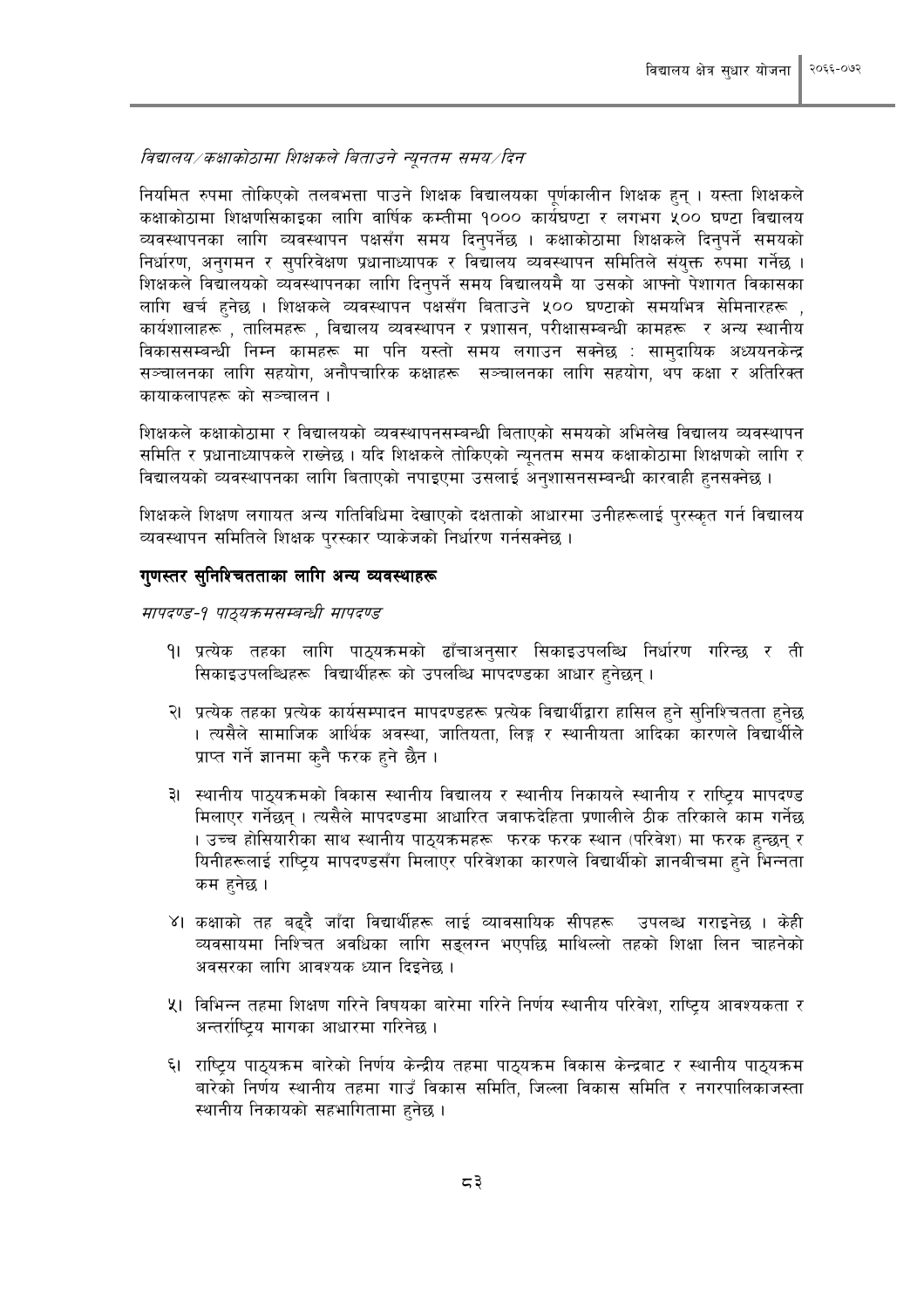मापदण्ड-२ शिक्षकको मापदण्ड

- १। आधारभूत शिक्षाका लागि शिक्षकको न्यूनतम शैक्षिक योग्यता एसएलसीबाट कक्षा १२ उत्तीर्ण या सोसरह बनाइएको छ।
- २। शिक्षक हुनका लागि पुर्वसेवाकालीन तालिम र अध्यापन अनुमंतिपत्रको अनिवार्य गरिएको छ ।
- ३। शिक्षकहरू को उपलब्धिको लेखाजोखा गरी उनीहरूको पेसागत विकासका लागि अवसरहरू उपलब्ध गराएर कार्यरत स्थायी र अस्थायी शिक्षकहरूको गणस्तर सनिश्चित गरिनेछ ।
- ४। विद्यालय र कक्षाकोठामा शिक्षकको नियमितताको अनुगमन ठीक तरिकाले गरिनेछ ।
- ५। शिक्षकले अध्यापनसम्बन्धी काममा बिताउने समय १०० प्रतिशतको नजिक हुनुपर्नेछ ।
- ६। कक्षाकोठाको शिक्षणसिकाइमा शिक्षकले विषय र विषयवस्त् सुहाँउदो शैक्षिक सामग्रीहरू प्रयोग गर्ने कराको सुनिश्चितता हुनेछ ।
- ७ विद्यार्थीको उपलब्धिको सुधारका लागि समयमै उपलब्ध गराइने पृष्ठपोषणका लागि शिक्षकहरू जवाफदेही हनेछन् ।
- 51 कक्षामा भएका अधिकांश विद्यार्थीहरू को मातुभाषाको जानकारी शिक्षकलाई हुनुपर्नेछ ।
- ९। जवाफदेहिताका माध्यमबाट शिक्षकको प्रतिवद्धता सनिश्चित हुनेछ ।

#### मापदण्ड-३ कक्षाकोठाको मापदण्ड

- १। औसतमा एकजना विद्यार्थीले ०.७५ वर्गमिटर क्षेत्रफल पाउनेछन् ।
- २। एउटा कक्षामा ४० जनाभन्दा बढी विद्यार्थी हुने छैनन् ।
- ३। प्रत्येक कक्षाकोठामा पर्याप्त प्रकाशको व्यवस्था हुनेछ ।
- ४। प्रत्येक कक्षामा दोहोरो हावा खेल्ने व्यवस्था हुनेछ ।
- ५। कक्षाकोठा विद्यार्थीका चाहनाअनुसार बालमैत्री बनाइनेछन् ।
- ६। उमेरसमुहका विद्यार्थीका लागि सुहाउँदो कक्षाकोठा हुनेछन् ।
- ७ कक्षाकोठामा शिक्षकले विभिन्न कियाकलाप गराउन मिल्ने किसिमको उपयुक्त र बालमैत्री फर्निचर हनेछन् ।

#### मापदण्ड-४ मूल्याङ्कनका लागि मापदण्ड

- <u> १। कक्षा ८ को अन्त्यमा जिल्लास्तरीय परीक्षा सञ्चालन हुनेछ ।</u>
- २। कक्षा १० को अन्त्यमा क्षेत्रस्तरीय परीक्षा सञ्चालन हनेछ ।
- ३। कक्षा १२ को अन्त्यमा राष्ट्रिय परीक्षा सञ्चालन गरिनेछ ।
- ४। विद्यालयका प्रत्येक कक्षामा निरन्तर मूल्याङ्कन प्रणाली लागू गरिनेछ र विद्यार्थी मूल्याङ्कनको अभिलेख तोकिएको ढाँचामा राखिनेछ ।
- ५। प्रत्येक कक्षाका अन्त्यमा निर्णयात्मक मुल्याङकन गरिनेछ ।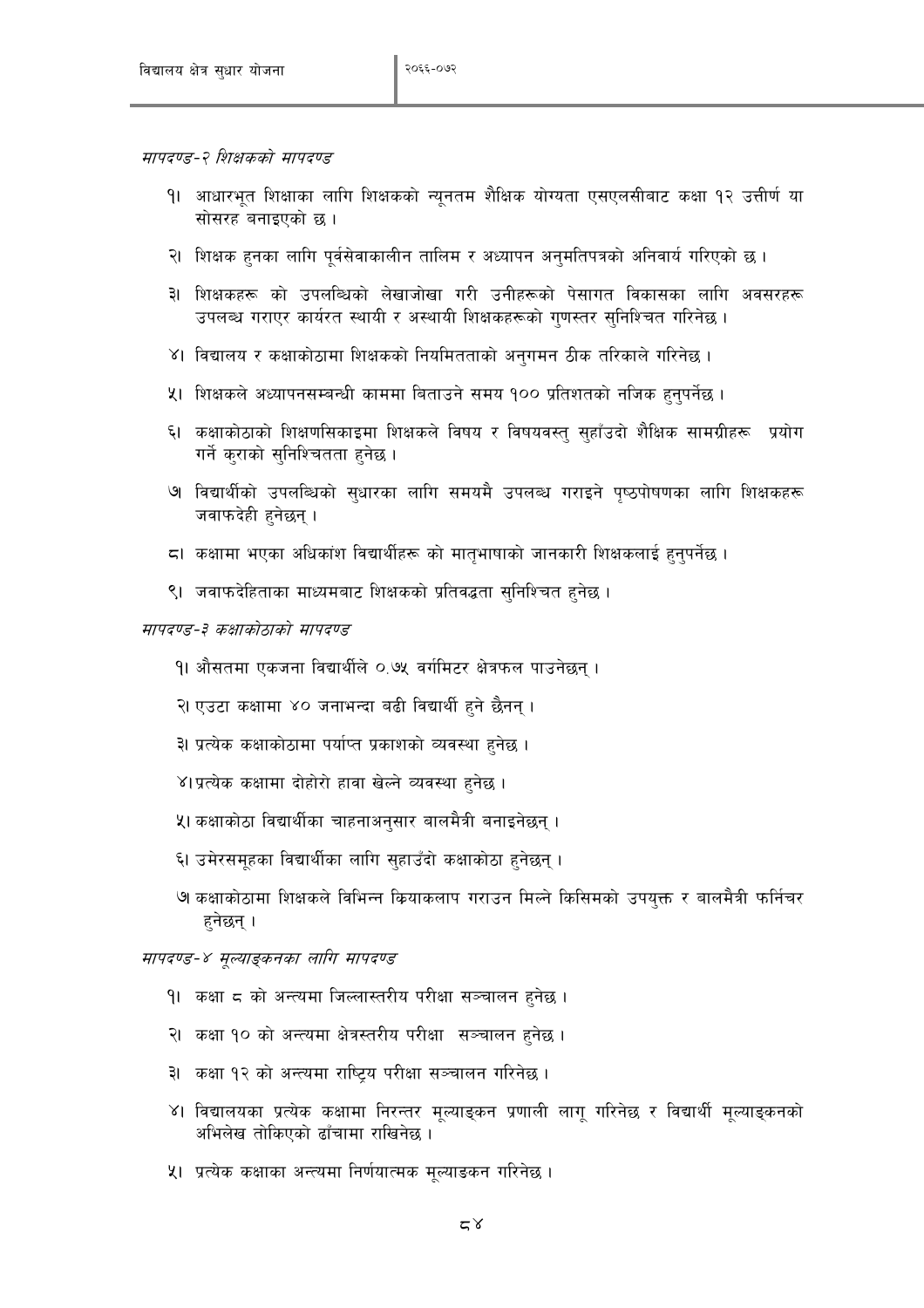- ६। वर्षभरिको विद्यार्थीको उपलब्धिको लेखाजोखा निर्माणात्मक र निर्णयात्मक मूल्याङ्कनको योगबाट गरिनेछ ।
- ७ प्रत्येक विषयको विद्यार्थीको उपलब्धिका लागि विषय शिक्षकलाई जवाफदेही बनाइनेछ ।
- 5। विद्यार्थीहरू को उपलब्धिको नियमित जानकारी अभिभावकले पाइरहनेछन । यसका लागि कक्षा शिक्षकलाई जिम्मेवार बनाइनेछ ।
- ९। प्रत्येक विषय शिक्षकले कमजोर विद्यार्थीको उपलब्धिस्तर अरु विद्यार्थीसरह बनाउनका लागि थप कक्षाहरू सञ्चालन गर्नेछन ।
- 90|माथिल्लो कक्षामा जानका लागि प्रत्येक विषयमा विद्यार्थीले ५० प्रतिशत अडुक ल्याउने कुराको सनिश्चितता हनेछ ।

#### मापदण्ड-५ गणस्तरसँग सम्बन्धित अन्य मापदण्डहरू

- १। एक वर्षमा कम्तीमा २२० दिन विद्यालय खुल्ने कुराको सुनिश्चितता हुनेछ ।
- २। शैक्षिक सत्र निर्धारणका लागि स्थानीय निकायलाई स्वायत्तता दिइनेछ । यसो गर्दा एक शैक्षिक वर्षमा २२० दिन विद्यालय सञ्चालन हुन स्थानीय निकाय जवाफदेही हुनेछन्।
- ३। एक शैक्षिक वर्षभरिमा विद्यालयमा कनै पनि राजनैतिक बाधा नपर्नेगरी विद्यालयहरू शान्तिक्षेत्र घोषित हनेछन्।
- ४। प्रभावकारी अनुगमन र सुपरिवेक्षण प्रणालीका साथमा शिक्षा नियमावलीको नियमनिष्ठ कार्यान्वयनको सुनिश्चिता हुनेछ।
- ५। पुरस्कार र दण्डलाई जवाफदेहितासँग सम्बन्धित गराइनेछ ।
- ६। कक्षा १ देखि ५ सम्म कक्षा शिक्षक र कक्षा ६ देखि १२ सम्म विषय शिक्षकको व्यवस्था हुनेछ ।
- ७ नेतत्वको गुणस्तरसम्बन्धी मापदण्डका आधारमा प्रधानाध्यापकको छनौट गरिनेछ ।
- 51 विद्यालयको व्यवस्थापन स्थानीय निकायले समुदायको निकट परामर्शमा गर्नेछ ।
- ९। विद्यार्थीहरू को नियमितताको सुनिश्चितता हुनेछ ।
- 9०।कुनै दोहोरोपन विना विद्यालयको व्यवस्थापन गरिनेछ ।
- 99। हरेक तहको विद्यालयको भौतिक सुविधाको राष्ट्रिय आधार निर्माण गरेर ती आधारहरू पुरा गर्न स्थानीय निकायलाई उत्प्रेरित गरिनेछ ।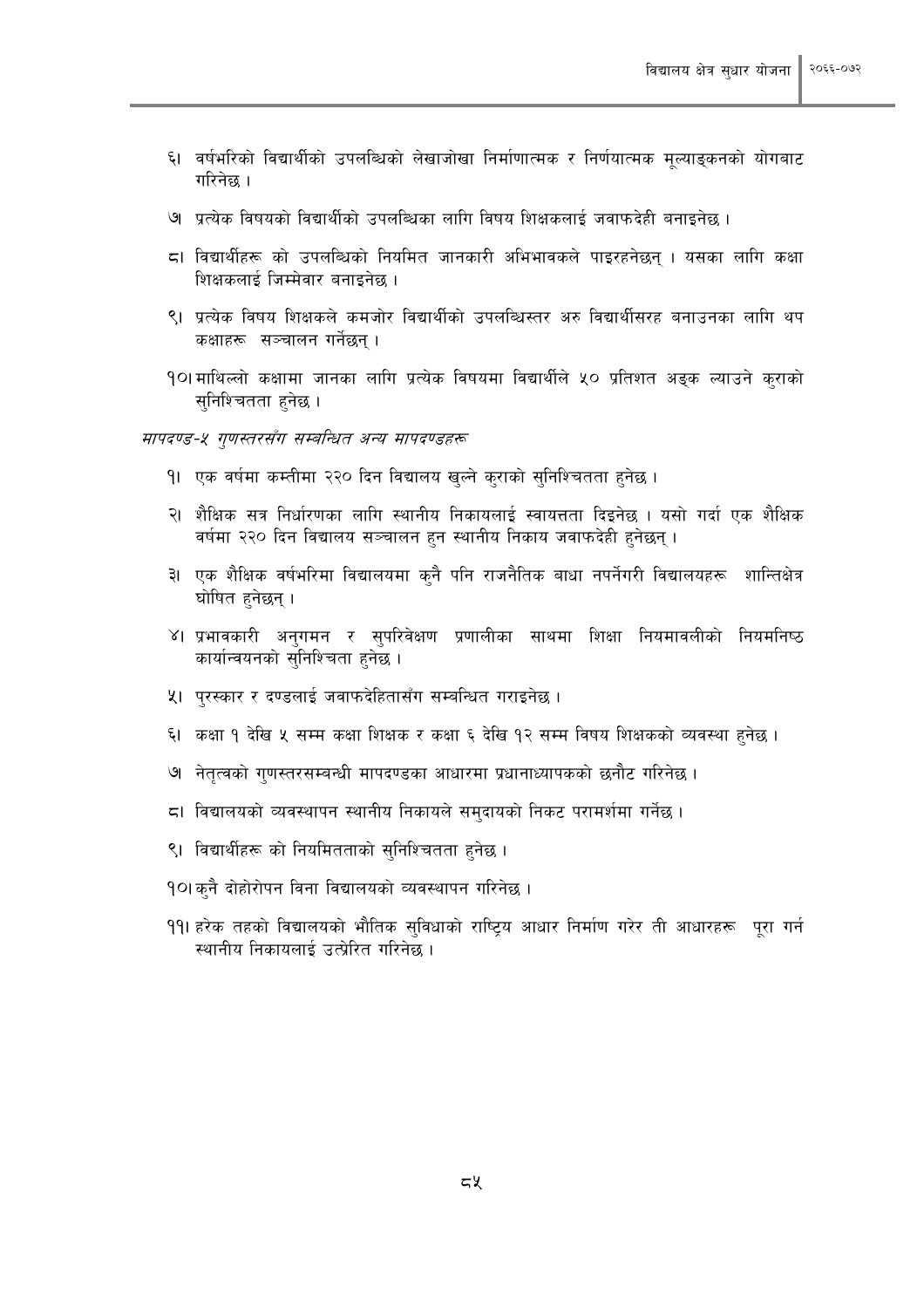#### परिशिष्ट อ.อ. सुशासन र व्यवस्थापन

विकेन्द्रीकरणको भावना र यससम्बन्धमा स्थानीय स्वायत्त शासन ऐनमा स्पष्ट पारिएअनुसार विद्यालय क्षेत्र सुधार कार्यक्रमको उद्देश्य शैक्षिक योजना निर्माण र व्यवस्थापनको जिम्मेवारी स्थानीय निकाय र समदायलाई दिने रहेको छ । सशासन र व्यवस्थापनलाई दई छुट्टै कामका रुपमा वर्णन गर्न⁄बभन सकिन्छ र यसका लागि दुई छुट्टै निकाय जिम्मेवार रहन्छन् । योजना निर्माण र बजेटको बाँडफाँड, विद्यालय स्थापना गर्ने ठाउँका विषयमा गरिने निर्णय, औपचारिक र वैकल्पिक शिक्षा छान्ने अवसर उपलब्ध गराउने, शैक्षिक गणस्तरको मापदण्ड तयार गर्ने र विद्यालय उमेर समहका सबै बालबालिकालाई गणस्तरीय आधारभत .<br>शिक्षामा पहँचको सनिश्चितताजस्ता कराहरू सशासनको कामभित्र पर्दछन । व्यवस्थापनका कामहरू भने मख्यरुपमा सञ्चालन तहसँग सम्बन्धित हुन्छन जसले नीतिगत निर्णयहरूलाई कार्यक्रम र कार्यान्वयन रणनीतिमा रुपान्तरण गर्दछन ।

सशासन र व्यवस्थापसम्बनधी मोटामोटी जिम्मेवारीहरू शैक्षिक योजना, विकेन्द्रीकरण, प्रधानाध्यापकको व्यवस्था र लगानीको ढाँचा गरी ४ मुख्य कामसँग सम्बन्धित गराएर चर्चा गरिएको छ।

#### शैक्षिक योजना

स्थानीय निकायले आआफ्नो अधिकारक्षेत्रभित्र रहेर योजनाको राष्ट्रिय ढाँचामा आधारित भई आआफ्नो शिक्षासम्बन्धी योजना निर्माण गर्नेछन: जसलाई गाउँस्तरमा गाउँ शिक्षा योजना, नगरस्तरमा नगर शिक्षा योजना र जिल्लास्तरमा जिल्ला शिक्षा योजना भनिनेछ । यी योजनाहरुभित्र स्थानीयस्तरका सान्दर्भिक र सम्भाव्य लक्ष्य र रणनीति पर्दछन् जसले कम्तीमा पनि निम्नलिखित कराहरूलाई कन्द्रित गरेको हुनुपर्दछ :

- विद्यालयमा न्यनतम सक्षमता अवस्थाका बारेमा राष्टिय ढाँचा.
- नि:शुल्क आधारभुत शिक्षाको कानुनी हक,
- लैगिंक समता र समावेशीकरण.
- तोकिएको समयमा आधारभत शिक्षासबैले परा गर्ने व्यवस्था।
- स्थानीय निकायले विद्यालय र समदायलाई विद्यालय सधार योजना निर्माण र कार्यान्वयनका लागि प्रोत्साहित गर्नेछन ।
- ्यस्ता आवधिक योजनाका आधारमा स्थानीय निकायले वार्षिक कार्यान्वयन योजना निर्माण गर्नेछ ।
- शिक्षासम्बन्धी यस्ता योजनाहरूको कार्यान्वयन गर्ने जिम्मेवारी स्थानीय निकायको हुनेछ । यस प्रयोजनका लागि स्थानीय निकायहरूले अन्य प्रतिस्पर्धी निकाय, समह, संस्था र व्यक्तिसमेतलाई शिक्षा प्रदायकका रुपमा परिचालन गर्न सक्नेछ । यस्तै तरिकाले सामदायिक र संस्थागत विद्यालयले पनि अनौपचारिक र वैकल्पिक शिक्षाका लागि शिक्षा प्रदायकको भूमिका खेल्न सक्नेछन।
- गाउँ शिक्षा योजना आधारभूत शिक्षामा केन्द्रित हुनेछ जसले सामुदायिक र संस्थागत गरी सबै औपचारिक, अनौपचारिक, अनियमित, धार्मिक, वैकल्पिक र छोटो अवधिका व्यावसायिक तालिम समेतलाई समेटनेछ ।
- जिल्ला शिक्षा योजनाभित्र विद्यालयीय शिक्षा क्षेत्र पर्नेछ जसले ८ कक्षा पछिको साधारण र प्राविधिक शिक्षामा सामदायिक र संस्थागत विद्यालयीय शिक्षासमेत समेटनेछ । यसले विभिन्न पद्धतिमा सञ्चालित मार्ध्यमिक तहको शिक्षासम्बन्धी तालिमसहितका कियाकलापहरू समेटनेछ ।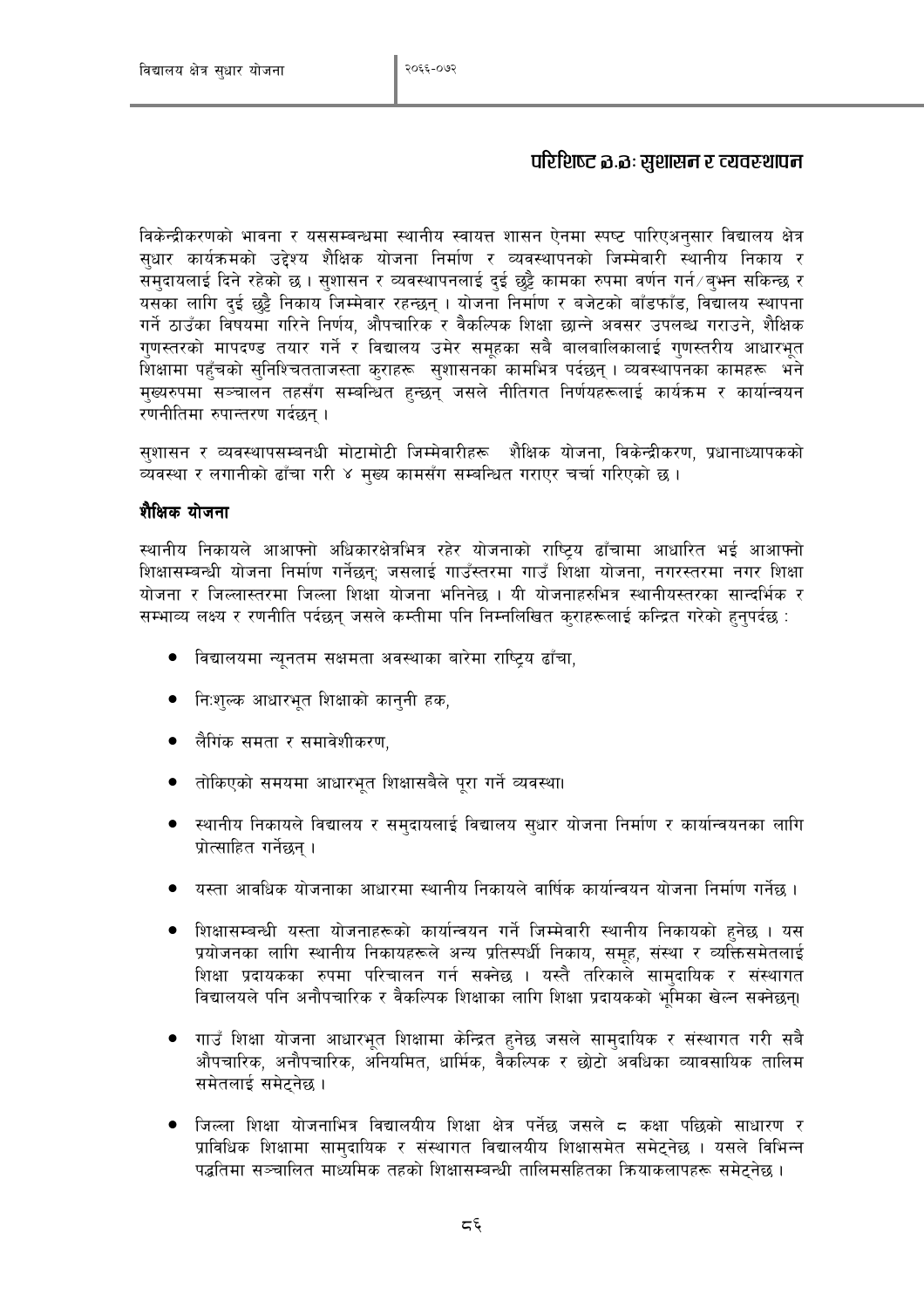● विद्यालय सुधार योजना तयारी र स्रोत व्यवस्थापनसम्बन्धी क्रियाकलापहरूको नेतृत्वदायी भूमिका विद्यालय व्यवस्थापन समितिले लिनेछ । विद्यालयको प्रधानाध्यापक भने सङ्गठन र व्यवस्थापनसँग सम्बन्धित कियाकलापका लागि जिम्मेवार हुनेछ भने विद्यालय सुधार योजनामा उल्लेख भएका क्रियाकलापहरूको कार्यान्वयन गर्ने जिम्मेवारी विद्यालयको हुनेछ ।

#### शैक्षिक योजना निर्माणका लागि सहयोग

क) शिक्षा डेस्क अधिकृतको व्यवस्था

● स्थानीय निकायमा योजना निर्माणमा समन्वयकारी भमिका खेल्ने. निरीक्षण गर्ने र योजना कार्यान्वयनमा सघाउने भमिकाका लागि योजनाअवधिको अन्त्यसम्मा एकजना शिक्षा अधिकत रहने व्यवस्था हनेछ । स्थानीय निकायले आफ्नो शिक्षासम्बन्धी योजना निर्माण गर्नका लागि जिल्ला शिक्षा कार्यालय र जिल्लामा उपलब्ध अन्य प्राविधिक कार्यालयबाट पनि प्राविधिक सहयोग पाउनेछ।

ख) सर्वेक्षण र अनुसन्धान कार्य

- शैक्षिक योजना निर्माण र कार्यान्वयनको जिम्मेवारीमा सहजकारी भमिका निर्वाह गर्नका लागि गाउँ विकास समिति तगरपालिकाले जनसङख्याको बनोट, शैक्षिक अवस्था, आर्थिक अवस्था लगायत सबै जनसङख्याको सामाजिक सांस्कतिक क्षेत्रका सचना सडकलन गर्नका लागि घरधरी सर्वेक्षण कार्यक्रम सञ्चालन गर्नेछन ।
- गाउँ विकास समिति ∕नगरपालिकाले यस्ता सूचनाहरू सामाजिक नक्साङ्कन र महत्वपूर्ण पञ्जीयनका आधारमा वार्षिक रुपमा अद्यावधिक गर्नेछ ।
- गाविस ∕ नपालाई सर्वेक्षणसम्बन्धी काम र त्यसबाट प्राप्त सूचनालाई कम्प्यूटराइज गर्नका लागि केन्दीय सरकारले सहयोग गर्नेछ ।
- गाविस / नपाको शैक्षिक, आर्थिक र सामाजिक अवस्थाको वहत नक्साइकनले पनि विद्यालय सुधार योजना निर्माण गर्न र शिक्षाको विकासका लागि अन्य कामहरू गर्नका लागि व्यवहारिक आँधार प्रदान गर्दछ ।
- जिल्लास्तरमा अनुसन्धान र विकाससम्बन्धी कामहरू गर्नका लागि प्रोत्साहन गरिनेछ ।

ग) क्षमता अभिवद्धि र प्राविधिक सहयोग

- केन्द्रीय सरकारले विद्यालयको योजना निर्माण, कार्यक्रम निर्माण र बजेट बाँडफाँड, स्रोत  $\bullet$ <u>परिचालन, कार्यक्रम कार्यान्वयन र अनुगमन, सूचनाहरूको व्यवस्थापन, समुदायसँग दरिलो र</u> सहयोगात्मक सम्पर्कबाट सम्बन्ध बढाउने जस्ता करामा केन्द्रित रहेर क्षमता विकास योजना निर्माण कार्यान्वयन गर्नेछ ।
- ्जिल्ला शिक्षा कार्यालयले नियमित रुपमा गाउँविकास समिति र नगरपालिकालाई योजना निर्माण र विकासात्मक काममा प्राविधिक सहयोग उपलब्ध गराउनेछ ।
- जिल्ला शिक्षा कार्यालय र जिल्ला विकास समितिले आवधिक रुपमा गर्ने सुपरिवेक्षण र अनुगमनले पनि कार्यक्रम कार्यान्वयनमा सहयोग पऱ्याउनेछन ।
- यसका साथै आवश्यक परेका समयमा शिक्षा विभाग र शिक्षा मन्त्रालयले पनि प्राविधिक सहयोग पऱ्याउनेछन् ।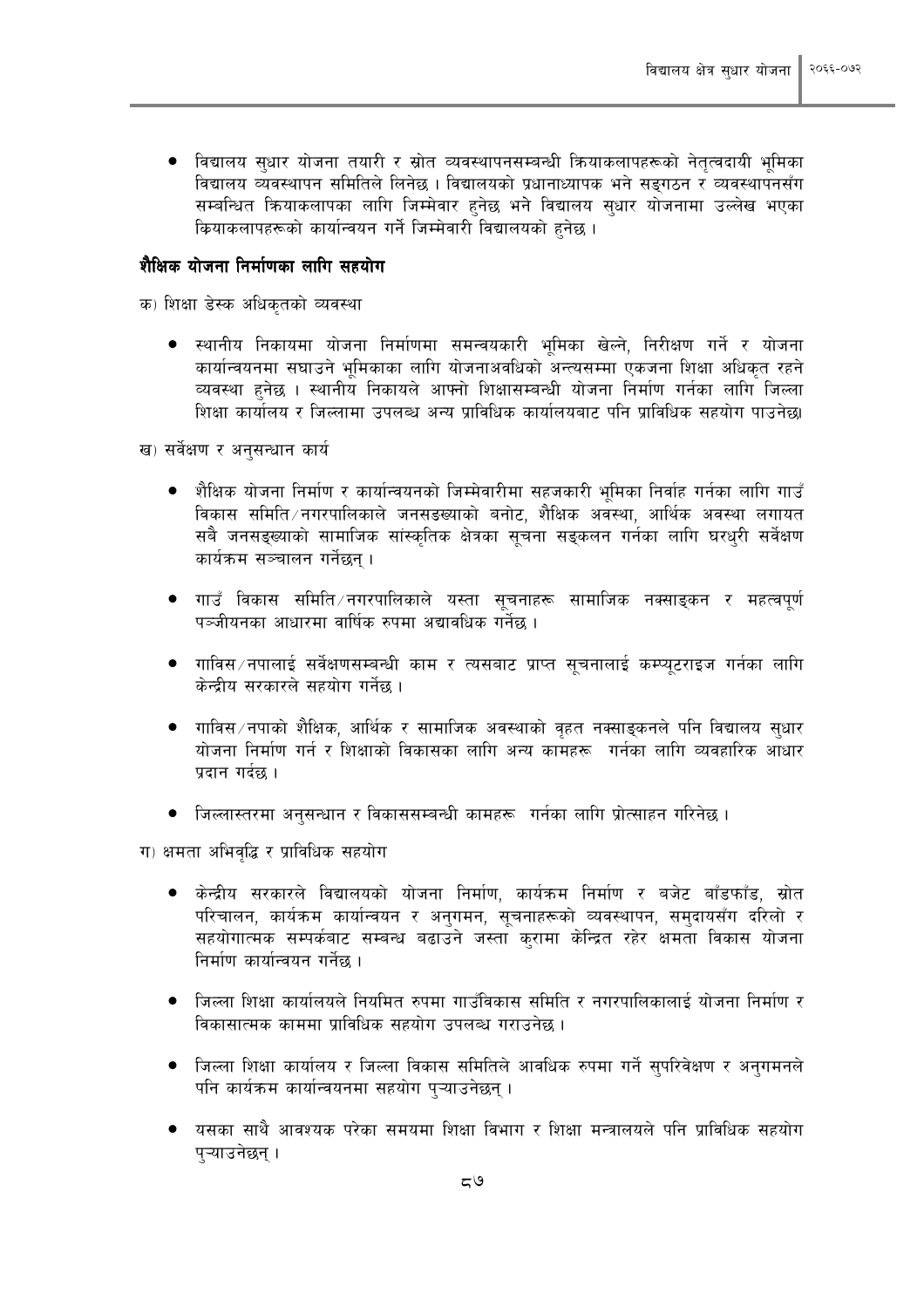● विद्यालयमा अभिभावकबाट सहयोग उपलब्ध गराउन र समुदाय परिचालन गर्नका लागि विद्यालय व्यवस्थापन समितिले नेतृत्वदायी भूमिका निर्वाह गर्नेछ । विद्यालय व्यवस्थापन समिति र विद्यालयको क्षमता बढाउनका लागि राष्ट्रिय तथा अन्तर्राष्ट्रिय गैर सरकारी संस्थाहरूले दरिलो सहजकारी भूमिका खेल्नेछन्।

#### योजनाको समीक्षा र अनमोदन

- योजना निर्माण प्रक्रियामा मार्गनिर्देश गर्ने र सहयोग प्ऱ्याउने उद्देश्यले स्थानीयस्तरका सबै सरोकारवालाहरूको प्रतिनिधित्व हुने गरी स्थानीय निकायले एउटा नौ सदस्यीय स्वतन्त्र समिति निर्माण गर्नेछ । यस समितिले योजनामा उल्लेख भएका कार्यकलापहरूको कार्यान्वयनका लागि अनगमनको पनि जिम्मेवारी लिनेछ।
- स्थानीय निकायले निर्माण गरेको योजना अनुमोदन गर्न र लगानीका लागि आवश्यक निर्णय गर्न जिल्ला परिषदमा पेस गर्नपर्नेछ ।
- योजना निर्माण प्रक्रियामा सघाउ प्ऱ्याउने क्रममा केन्द्रीय सरकारले स्थानीय शैक्षिक योजना निर्माणका लागि ढाँचा उपलब्ध गराउनेछ ।
- शैक्षिक योजना कार्यान्वयन प्रक्रियाको अवस्था र प्रगतिका बारेमा छलफल गर्नका लागि प्रत्येक चार महिनामा स्थानीय निकायले सार्वजनिक सुनुवाइ कार्यक्रमको आयोजना गर्नेछ ।
- गाउँ शिक्षा योजनाको तयारी र कार्यान्वयनमा जिल्ला विकास समितिले मार्गदर्शन र अनुगमनको भमिका निर्वाह गर्नेछ ।
- स्थानीय निकायको क्षमता अभिवृद्धिसम्बन्धी योजना बनाउने र कार्यान्वयन गर्ने काम केन्द्रीय सरकारले गर्नेछ ।
- ्निर्माण गरिएका योजनाको अनुमोदन र लगानीसम्बन्धी निर्णयका लागि प्राथमिक र प्रारम्भिक स्कूलले गाउँ विकास समिति नगरपालिकामा र माध्यमिक विद्यालयले जिल्ला विकास समितिमा आफूले बनाएका योजना पेस गर्नुपर्नेछ।
- ं विद्यालय सुधार योजना निर्माणका लागि केन्द्रीय सरकारले त्यसको ढाँचा उपलब्ध गराउनेछ ।
- विद्यालय सुधार योजना कार्यान्वयन प्रक्रियामा प्रगति र हालको अवस्था बारे छलफल गर्नका लागि प्रत्येक चार महिनामा विद्यालय व्यवस्थापन समितिले सार्वजनिक सनवाई कार्यक्रम आयोजना गर्नेछ ।
- प्राथमिक र आधारभूत विद्यालयको विद्यालय सुधार योजनाको तयारी र कार्यान्वयनको समग्र मार्गनिर्देशन र अनुगमनको भूमिका सम्बन्धित गाउँ विकास समिति नगरपालिकाको हुनेछ भने माध्यमिक विद्यालयका हकमा सो भमिका जिल्ला विकास समितिको हुनेछ ।

#### विकेन्द्रीकरण

स्थानीयस्तरमा विद्यालयको सुशासन र व्यवस्थापनको जिम्मेवारी केन्द्रीय सरकार, स्थानीय निकाय र विद्यालयको हुनेछ । विद्यालयभित्रै भएका विद्यालय व्यवस्थापन समिति र प्रधानाध्यापकले विद्यालय व्यवस्थापनको भूमिका निर्वाह गर्नेछन् ।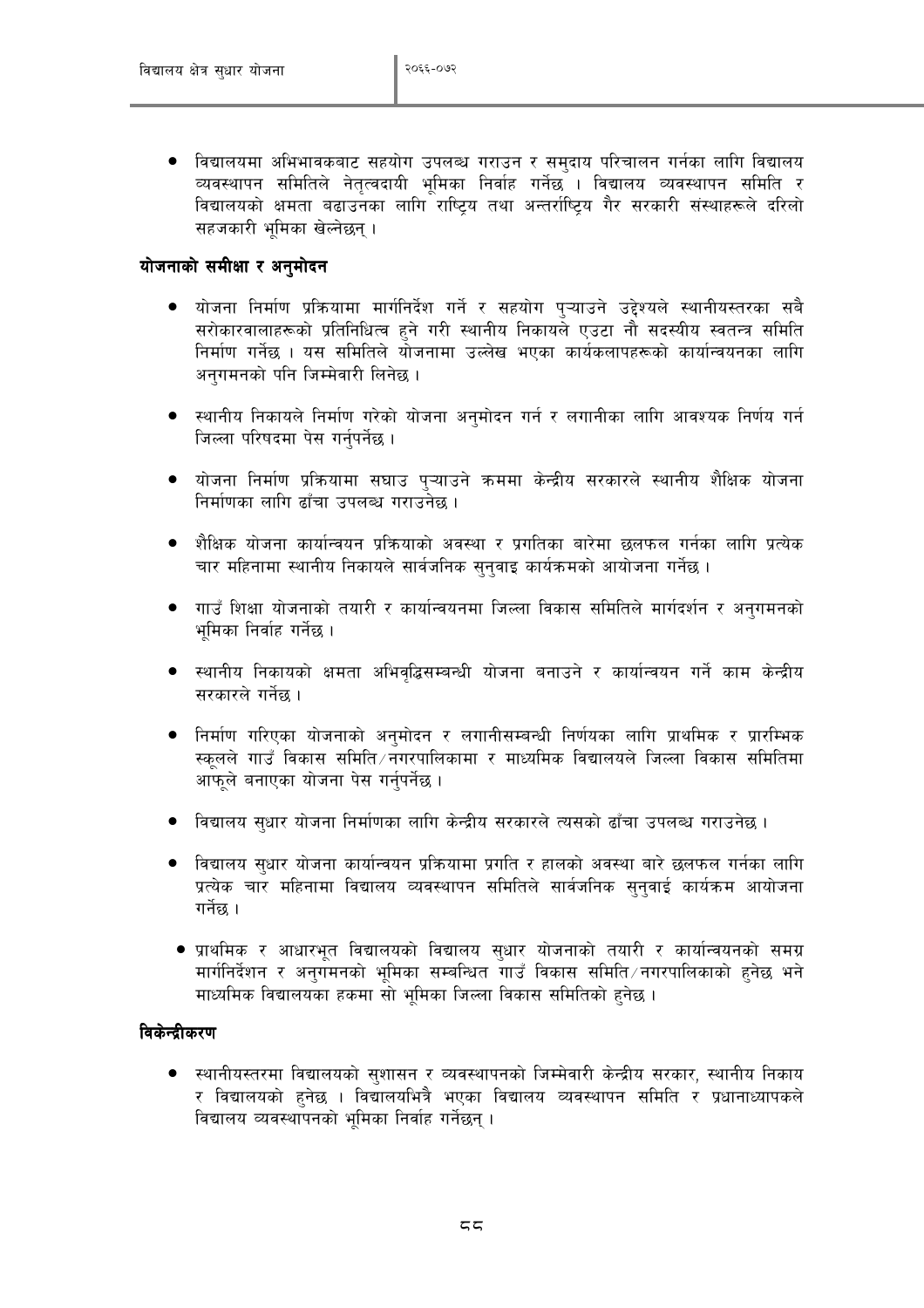- स्थानीय निकायले आफ्नो कार्यक्षेत्रभित्र रहेर मुख्य शैक्षिक निकायका रुपमा काम गर्नेछ । यो निकाय मुख्य रुपमा आफ्नो क्षेत्रमा शैक्षिक दूरदृष्टि, नीति, योजना र कार्यक्रम निर्माणका लागि जिम्मेवार हनेछ ।
- स्थानीय तहका नीति र कार्यक्रमहरू केन्द्रीय तहका नीति र कार्यक्रमका आधारमा तयार गरिनेछन ।
- आधारभत शिक्षाका लागि विद्यालय स्थापना, कक्षोन्नति, विद्यालय सार्ने, गाभ्ने तथा तालिमसम्बन्धी जिम्मेवारी गाविस/नपाको हुनेछ । माध्यमिक विद्यालयको हुकमा यस्तो अधिकार जिल्ला विकास समितिमा हुनेछ । यस्तो निर्णय विद्यालय नक्साङ्कनसम्बन्धी सूचनाको आधारमा गरिनेछ ।
- विद्यालय व्यवस्थापन समितिले विद्यालय व्यवस्थापनसम्बन्धी कामहरू गर्नेछ भने विद्यालय सुधार योजना निर्माण र विद्यालय सुधार योजनामा भएका कार्यकलापहरूको अनुगमनका लागि स्थानीय निकायप्रति जवाफदेही हुनेछ ।
- विद्यालय व्यवस्थापन समितिले विद्यालय सधार योजना बनाउँदा पहँच, गणस्तर, समावेशी, आन्तरिक दक्षता र सहभागिताका क्षेत्रमा स्थानीय निकायले तयार गरेको मापदण्डलाई ध्यानमा राख्नेछ तापनि विद्यालय सुधार योजनाको मुख्य जोड गुणस्तर, आन्तरिक दक्षता, शिक्षक/विद्यालय कार्यदक्षता, विद्यालय वातावरण इत्यादिमा हुनेछ ।
- विद्यालय व्यवस्थापन समितिले विद्यालयमा शुल्क संरचना, न्युनतम प्राज्ञिक, सामाजिक र भौतिक वातावरणको निर्धारण राष्ट्रिय र स्थानीय सरकारले उपलब्ध गराएको वृहत खाकाका आधारमा गर्नेछ ।
- स्थानीय र राष्टिय सरकारले उपलब्ध गराएको वहत दायराभित्र रही विद्यालय व्यवस्थापन समितिले स्थानीय पाठयक्रम, विद्यालयको कार्यपात्रो, विद्यालय प्रधानाध्यापक र शिक्षकका लागि गणस्तर र कार्यदक्षतासम्बन्धी लक्ष्यका सम्बन्धमा विद्यालयलाई नीतिगत निर्देशन दिनेछ ।

#### प्रधानाध्यापकको व्यवस्था

- विद्यालय व्यवस्थापन समितिले प्रधानाध्यापकसँग कार्यदक्षतासम्बन्धी सम्भौता करार गर्नेछ ।
- प्रधानाध्यापक निम्नलिलिखत प्रशासनिक क्रियाकलापका लागि जिम्मेवार हुनेछन समग्र आर्थिक व्यवस्थापन, शिक्षक र अन्य कर्मचारीको व्यवस्थापन र मुल्याइकन, विद्यालयको दैनिक कार्यतालिका र वार्षिक कार्यतालिका निर्माण, विद्यालयको तथ्याइक र अभिलेख अद्यावधिक, अन्य निकायहरू सँग सम्पर्क अधिकारीका रुपमा कार्य, विद्यालयका लागि न्यनतम सामाजिक र भौतिक मापदण्ड निर्धारण र कायम. विद्यालयको भौतिक सम्पत्तिको संरक्षण र सम्बर्धन इत्यादि ।
- ्प्रधानाध्यापकले विद्यालय सुधार योजनाका आधारमा वार्षिक कार्यान्वयन योजना निर्माण जस्ता विकासात्मक कार्य पनि गर्नपर्नेछ ।
- प्रधानाध्यापक निम्निलिखित प्राज्ञिक क्रियाकलापका लागि जिम्मेवार हुनेछन् विद्यालयका लागि न्यूनतम् प्राज्ञिक मापदण्ड कायम् गर्नु, शिक्षकलाई काममा लगाउनु, शिक्षकको प्राज्ञिक सुपरिवेक्षण गर्नु, स्थानीय पाठ्यक्रमको विषयवस्तु र ढाँचा निर्धारण, कक्षाकोठा सङगठन, शैक्षणिक विधिहरू इत्यादि ।
- प्रधानाध्यापकले सबै शिक्षकका लागि कार्यदक्षताको लक्ष्य र कामको निर्धारण गर्नेछन ।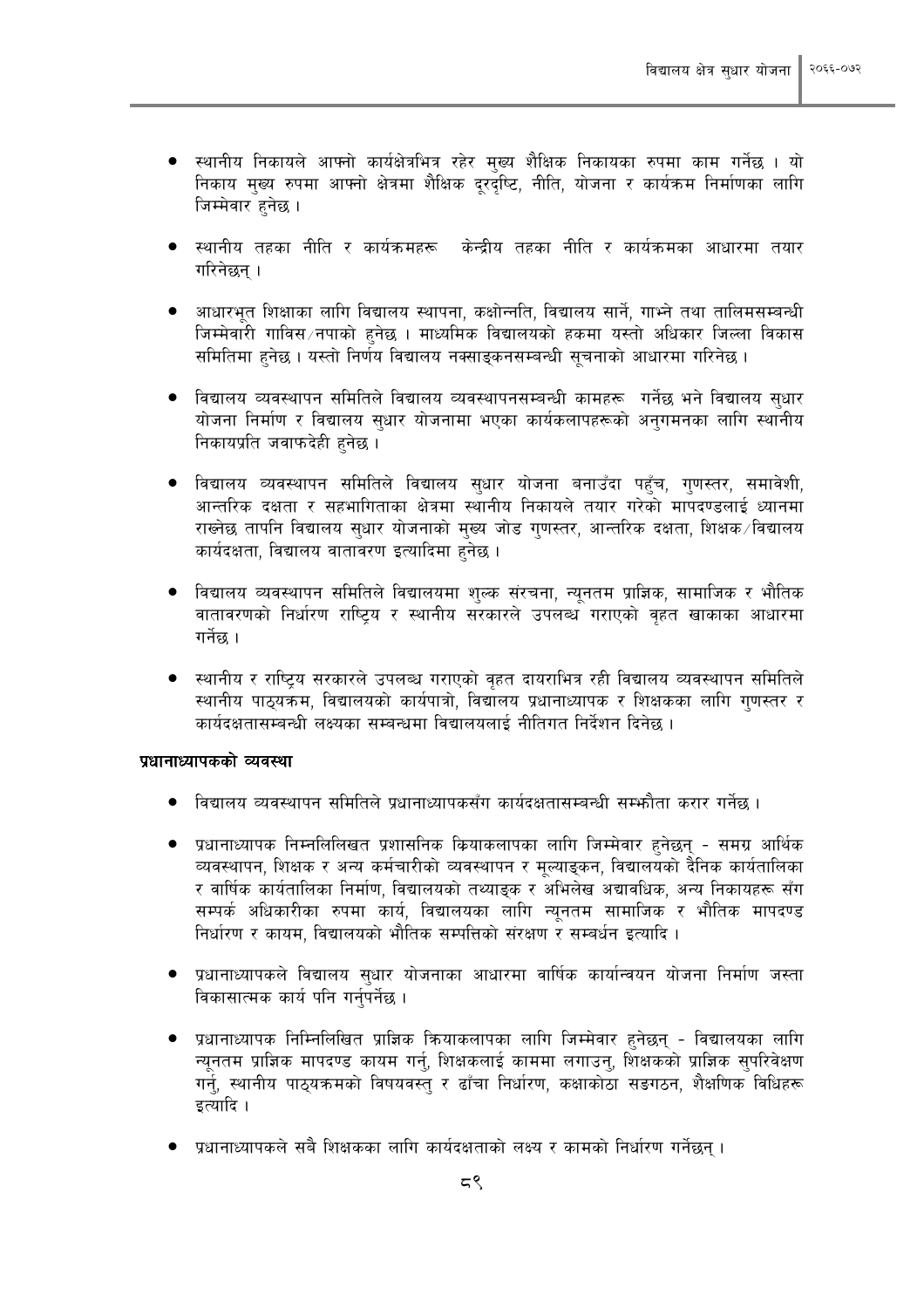#### आर्थिक व्यवस्थापन

- शिक्षा विकास योजनाको निर्माण र कायान्वयनका लागि सहयोगस्वरुप केन्द्रीय सरकारले स्थानीय सरकारलाई प्रत्यक्ष रुपमा बजेट अनुदान उपलब्ध गराउनेछ । यस्तो बजेट सुत्रमा आधारित, अनुदानमा आधारित, जनसङ्ख्याको आकार, उपलब्ध स्रोतसाधन इत्यादिका आधारमा हुनेछ ।
- उल्लिखित अनुदानका साथै स्थानीय सरकारले शिक्षा विकासका गतिविधिहरूको कार्यान्वयनका  $\bullet$ लागि आन्तरिक7स्थानीय स्रोतको पनि उपयोग गर्नेछ ।
- केन्द्रीय सरकारबाट प्राप्त अनुदान स्थानीय निकायले विद्यालय र स्थानीयस्तरका शैक्षिक सेवा प्रदायक संस्थाहरू समेतलाई बाँडफाँड र वितरण गर्नेछ ।
- केन्द्रीय सरकारले आधारभूत शिक्षाका लागि गाविस ∕नपामा र माध्यमिक शिक्षाका लागि जिल्ला विकास समितिमा सोभै अनुदान उपलब्ध गराउनेछ।
- सो अनुदान गाविस ∕ नपाले आधारभूत शिक्षा सेवा प्रदायक र शिक्षा संस्थापकहरूलाई उपलब्ध गराउनेछ ।
- जिल्ला विकास समितिले माध्यमिक तहको शिक्षाका लागि शिक्षा सेवा प्रदायक र शिक्षा संस्थापकलाई अनुदान उपलब्ध गराउनेछ तर जिल्ला विकास समितिले आधारभूत शिक्षाका लागि अनुदान गाविस ∕ नपालाई उपलब्ध गराउनेछ ।
- केन्द्रीय सरकारले बजेट बाँडफाँड र वितरणका लागि एउटा आधारभूत मापदण्ड विकास गर्नेछ भने यस आधारमा स्थानीय सरकारले पनि केन्द्रबाट प्राप्त अनुदान ⁄ बजेटको बाँडफाँड र वितरणका लागि आफ्ना आधारहरू बनाउनेछ।
- स्थानीय सरकारले गुणस्तरीय शिक्षाको विकास र विस्तारका लागि आन्तरिक र बाहय स्रोत ज्टाउनेछ र यस्तो स्रोतको बाँडफाँड र वितरण केही आधार र सूत्रमा आधारित हुनेछ ।
- विद्यालय सुधार योजना र निर्माणका लागि विद्यालयले स्थानीय निकायबाट न्यूनतम बजेट सीमा प्राप्त गर्नेछ । स्थानीय निकायबाट प्राप्त बजेट सीमा र स्थानीय स्रोतसमेतको विचार गरेर विद्यालयहरुले सन् २००९ देखि २०१५ सम्मका लागि विद्यालय सुधार योजना निर्माण गर्नेछ । सन् २०१२ मा उक्त योजनाको मध्यावधि मुल्याङ्कन र पुनरावलोकन गरिनेछ ।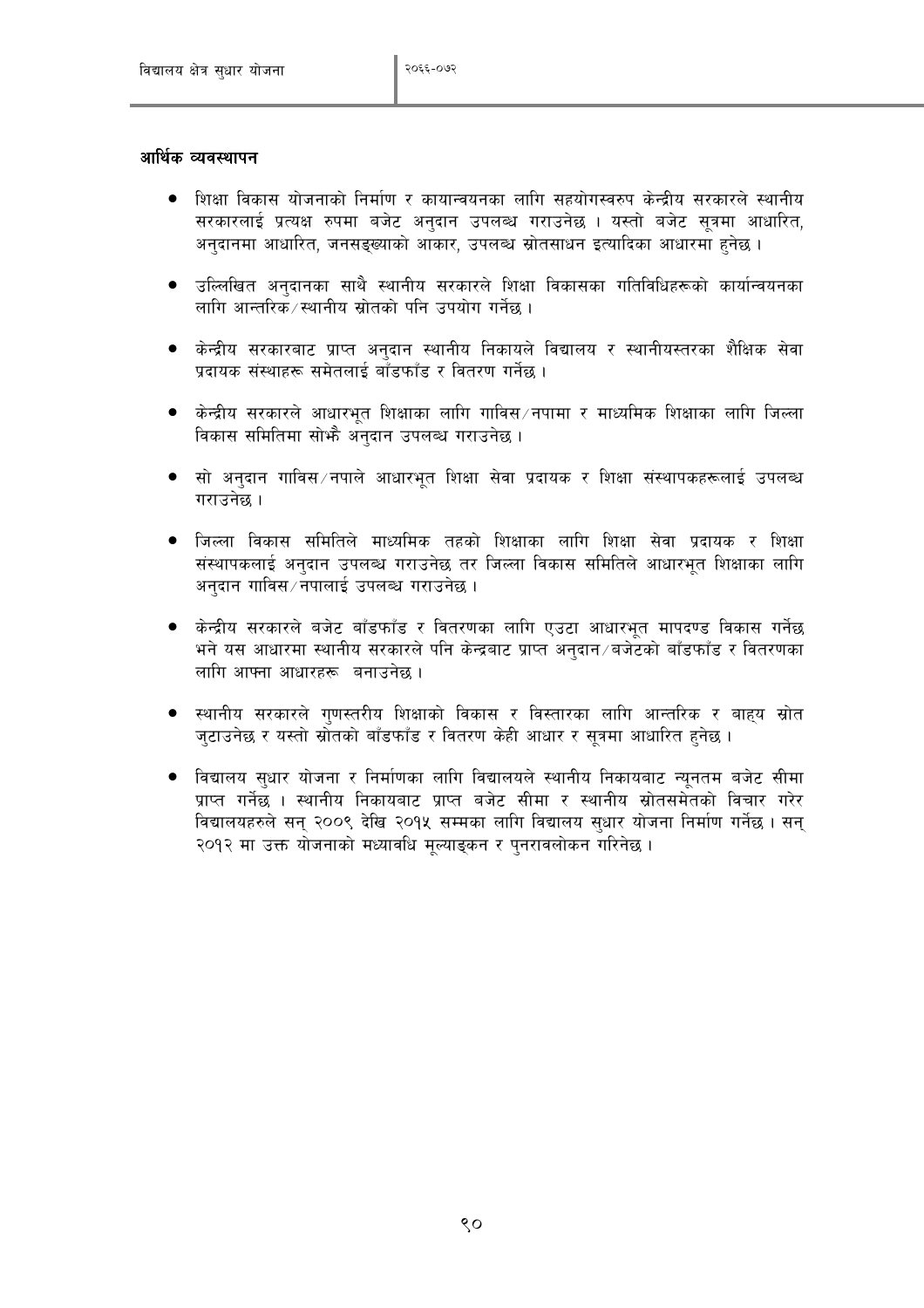# परिशिष्ट ट.पः विद्यालय क्षेत्र सुधार कार्यक्रम अनुगमन र मूल्याङ्कन योजनाको खाका

अ) लक्ष्य (Goal) तह

| आवश्यक सूचना | सुचक |                                                                  | सत्यापनको माध्यम | सूचनाका प्रयोग |  |           |           |
|--------------|------|------------------------------------------------------------------|------------------|----------------|--|-----------|-----------|
|              |      | विधि<br>$\sim$<br>जिम्मेवारी<br>तथ्याङ्को<br>बारम्बारता<br>स्रोत |                  |                |  | प्रतिवेदन | प्रस्तुति |
|              |      |                                                                  |                  |                |  |           |           |

मान्यता

#### आ) प्रयोजन ∕ अभिप्राय तह

| आवश्यक सूचना | सचक |                                                       | सत्यापनको माध्यम |  | सूचनाको प्रयोग |           |           |
|--------------|-----|-------------------------------------------------------|------------------|--|----------------|-----------|-----------|
|              |     | विधि<br>तथ्याङ्को<br>जिम्मवारी<br>बारम्बारता<br>स्रोत |                  |  |                | प्रतिवेदन | प्रस्तुति |
|              |     |                                                       |                  |  |                |           |           |

मान्यता

#### इ) उद्देश्यको तह

| आवश्यक सूचना | सुचक |                                                        | सत्यपानको माध्यम |  | सूचनाको प्रयोग |           |           |
|--------------|------|--------------------------------------------------------|------------------|--|----------------|-----------|-----------|
|              |      | विधि<br>जिम्मेवारी<br>तथ्याङ्को<br>बारम्बारता<br>स्रोत |                  |  |                | प्रतिवेदन | प्रस्तुति |
|              |      |                                                        |                  |  |                |           |           |

मान्यता

# ई) मुख्य उपलब्धिको तह

| आवश्यक सूचना | सुचक |                                                                  | सत्यपानको माध्यम |  | सूचनाको प्रयोग |           |           |
|--------------|------|------------------------------------------------------------------|------------------|--|----------------|-----------|-----------|
|              |      | विधि<br>$\sim$<br>जिम्मेवारी<br>तथ्याङ्को<br>बारम्बारता<br>स्रोत |                  |  |                | प्रतिवेदन | प्रस्तुति |
|              |      |                                                                  |                  |  |                |           |           |

मान्यता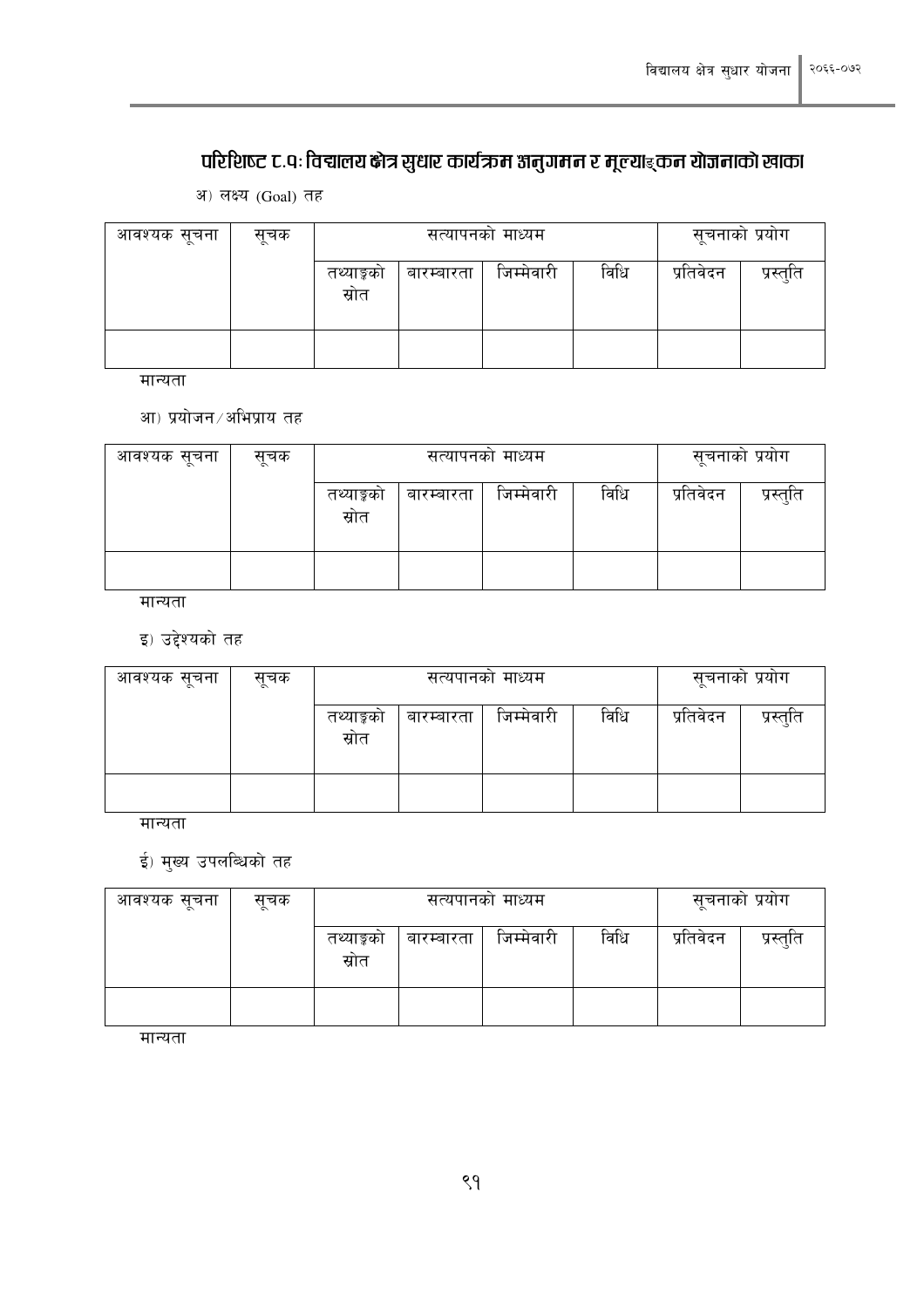#### परिशिष्ट ट.र: शिक्षा नीति समिति : संरचना, बनोट र अधिकार

#### वर्तमान व्यवस्था

#### 9। विद्यालय क्षेत्र सुधार कार्यक्रमको मूल दस्तावेजमा शिक्षा नीति समिति

विद्यालय क्षेत्र सधारको मख्य दस्तावेजले शिक्षा नीतिसम्बन्धी यस्तो व्यवस्था गरेको छ : विद्यालय क्षेत्र सुधार कार्यक्रमको प्रभावकारी कार्यान्वयनका लागि शिक्षा मन्त्रालयलाई नीतिसम्बन्धी मार्ग निर्देशन गर्ने सम्पर्ण जिम्मेवारी शिक्षा मन्त्रीको अध्यक्षतामा रहेको शिक्षा नीति समिति (EPC) सँग रहनेछ । शिक्षा नीति समितिमा विद्यालय शिक्षाको नीति, योजना, व्यवस्थापन, स्रोत व्यवस्थापन र सेवा प्रदानमा सहभागी भएका मन्त्रालय ∕संस्थाको समेत प्रतिनिधित्व हुनेछ ।

#### २। प्रयोजन

नीति सम्बद्धता. नीति समन्वय र नीति विश्लेषणका लागि संस्थागत ढाँचा उपलब्ध गराउन सहजकारी भूमिका खेल्न् ।

#### ३। स्थापना र संरचना

शिक्षा नीति समिति मन्त्रीपरिषदको निर्णयअनसार काम गरिरहेको छ । यसको संरचना निम्नअनसारको छ :

- यो शिक्षा मन्त्रीको अध्यक्षतामा रहेको १३ सदस्यीय समिति हो।
- यस समितिमा शिक्षा मन्त्रालय, अर्थ मन्त्रालय, स्थानीय विकास मन्त्रालय र महिला, बालबालिका र समाज कल्याण मन्त्रालयका सचिव र राष्ट्रिय योजना आयोगको प्रतिनिधि सदस्य रहनेछन।
- यस समितिमा दलित र महिला आयोगबाट पनि सदस्यका रुपमा प्रतिनिधित्व रहनेछ ।
- यस समितिमा समितिद्वारा मनोनित चारजना शिक्षाविदहरू रहनेछन।

#### ४। अधिकार

समितिको अधिकारभित्र निम्न कुराहरू हुनेछन्:

- शिक्षा क्षेत्रमा नीतिगत निर्णयका लागि समन्वय गर्नु,
- ्आवश्यक नीतिहरू को स्वीकृतिका लागि सरकारलाई सिफारिस गर्न,
- नीतिसम्बन्धी महाहरू मा अध्ययन र अनसन्धान सञ्चालन गर्न.
- नीतिसम्बन्धी कार्यहरू मा अनुगमन र अनुसरण गर्न,
- ्मन्त्रालयलाई अल्पकालीन र दीर्घकालीन योजना निर्माणका लागि सहयोग गर्नु
- विभिन्न शैक्षिक मुद्दाहरूमा परामर्शका लागि छलफल, सेमिनार, गोष्ठी आदि कार्यक्रमको आयोजना गर्न् ।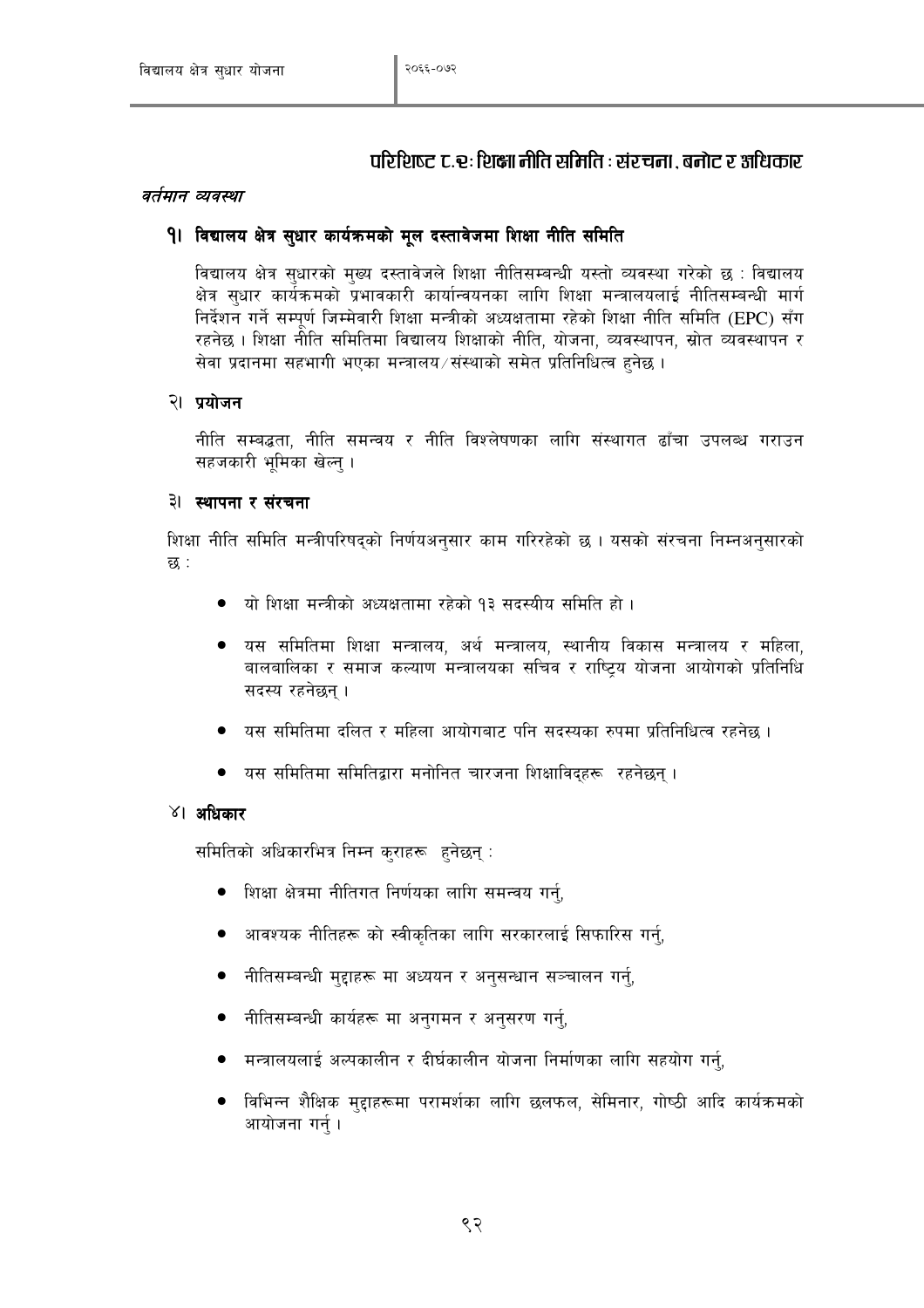#### शिक्षा नीति समितिलाई संस्थागत गर्ने

यस समितिले प्रभावकारी रुपमा काम गर्नका लागि यसलाई दरिलो कानुनी आधार प्रदान गर्नु आवश्यक छ । यसका साथै यस समितिको संरचना, बनावट र अधिकार क्षेत्रका बारेमा पनि पुनर्विचार गर्नु आवश्यक छ ।

- <mark>संरचना र बनावट</mark>ः- यस समितिले शिक्षा नीति प्रक्रियामा सरोकारवालाहरू का चाहनाहरू . पेशेवरहरू का अनुभवहरू , काममा सङ्लग्न व्यक्तिका अनुभवहरू र व्यवस्थापनसम्बन्धी दृष्टिकोणहरू ल्याउन चाहेको छ । त्यसैले यस समितिको संरचनाले यी सबै दृष्टिकोणको सम्बोधनका लागि स्वीकृति दिनुपर्दछ । यसका साथै यसले नीति प्रक्रियाको राजनैतिक पक्षका लागि प्राविधिक र पेशागत ⁄व्यावसायिक आयामको एकीकरणका लागि स्वीकति दिनपर्दछ । यस क्रममा समितिको आकार र बनावटको सन्तुलनले पनि महत्त्वपूर्ण भूमिका खेल्दछ । यदि यसलाई पनि ध्यान दिइयो भने यो समितिले प्रभावकारी र दक्षतापुर्वक काम गर्न सक्छ । तसर्थ सान्दर्भिक र विकसित भएका नयाँनयाँ प्रसङ्गमा समितिलाई जानकारी गराउन र सहयोग उपलब्ध गराउनका लागि उपसमिति पनि हुनु आवश्यक छ ।
- **्सचिवालय :-** शिक्षा नीति समिति (EPC) लाई सबै सरोकारवालाहरू मा ससचित भएको नीति निर्माणमा सहयोग प्ऱ्याउनका लागि समितिको प्राविधिक सचिवालयको व्यवस्था हुनु आवश्यक छ । यस प्राविधिक सचिवालयले समितिलाई प्रकरणीय अध्ययन, नीति समीक्षा र सरोकारवालाहरू को परामर्शका माध्यममबाट प्राविधिक सहयोग उपलब्ध गराउनेछ ।
- <mark>्अधिकार</mark>:- शिक्षा मन्त्रीले अध्यक्षता गरेको. उच्च तहका अधिकारी र पेसेवरको प्रतिनिधित्व भएको यस समितिमा नीतिहरू लाई प्राविधिक रुपमा स्वीकृति दिने अधिकार हुनुपर्दछ । तथापि व्यवस्थापनको दृष्टिकोणबाट समितिको अधिकार मूल रुपमा सल्लाहकारी रहनेछ।
- अन्य प्राविधिक परिषद⁄समितिसँगको सम्बन्धः- शिक्षा नियमावलीअनुसार गठन भएका विभिन्न परिषद र समितिहरू ले सान्दर्भिक नीति विषय /प्रकरणमा शिक्षा नीति समितिलाई प्राविधिक सहयोग उपलब्ध गराएर सहयोग गर्नेछ । यहीअनसार यस समितिको बनावटमा पनि पवर्विचार गर्नपर्दछ ।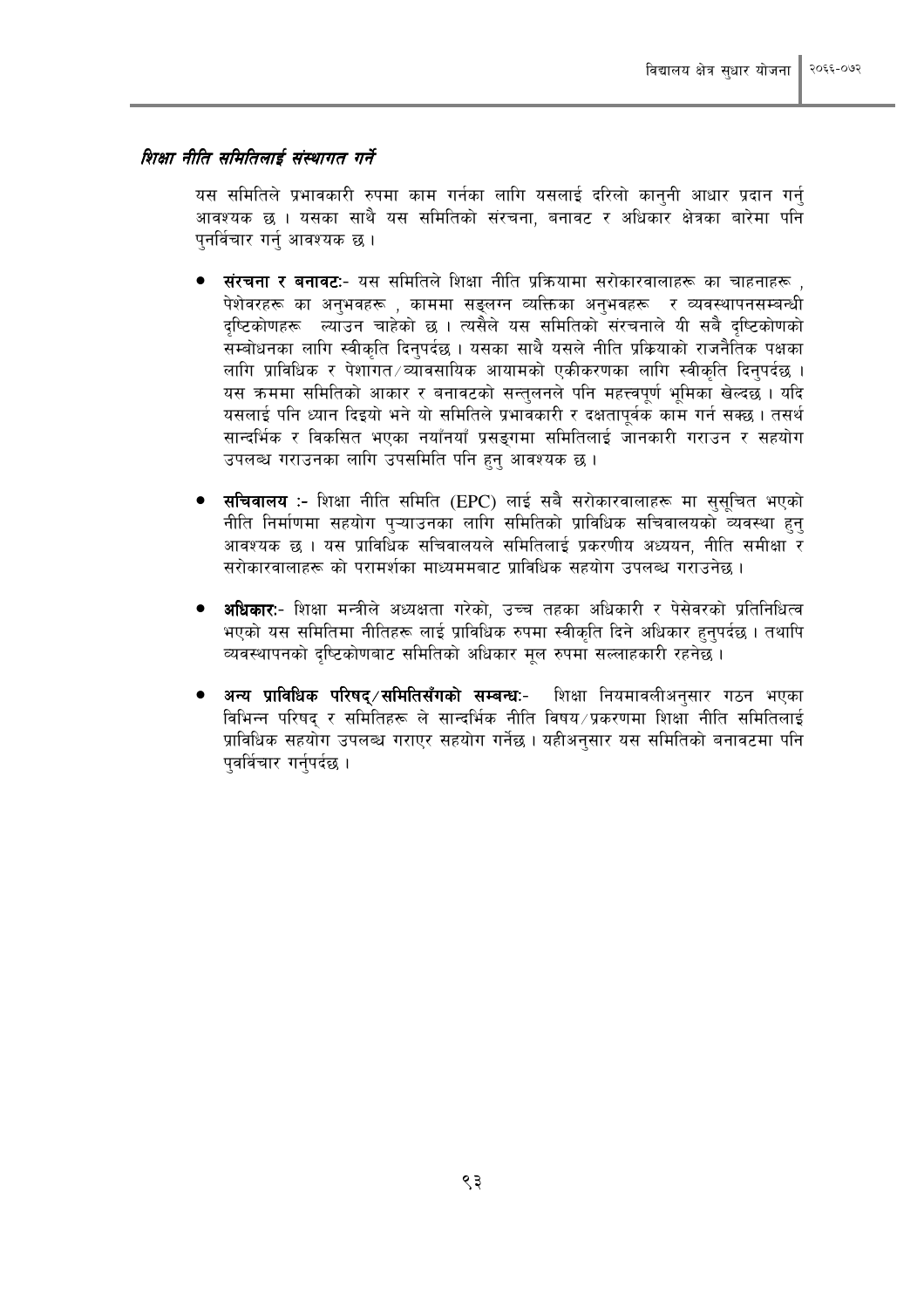२०६६-०७२

# परिशिष्ट ए.प: अवयवगत कूल बजेट

| सात वर्षका लागि         | अमेरिकी            | रेश  | <u>ब्दुरं</u>                                          |                  | ३००५.४३                                | દ્વરૂ.ા          | २१.०७           |               | $-53.65$      | $\frac{1}{2}$      |       | میں<br>من            | メロ・ロメ                             |            | १२.१६       |            | 80909      | द२३.०७        | ३२१७.२५     |                |                   |
|-------------------------|--------------------|------|--------------------------------------------------------|------------------|----------------------------------------|------------------|-----------------|---------------|---------------|--------------------|-------|----------------------|-----------------------------------|------------|-------------|------------|------------|---------------|-------------|----------------|-------------------|
|                         | $\kappa$<br>नेपाली |      | sk: seloo                                              |                  | ४३.४३४.६२                              | 88.080X3         | $9\xi$ 53, $95$ |               | १७२९.८८       | 9954.78            |       | २९२.६९               | $806'$ 22                         |            | ९७३.०८      |            | ३२३२२५.३५  | $\xi$ k=8x,39 | ام (ماء≿ه)  |                |                   |
| पाँच वर्षका लागि        | अमेरिकी            | रेडा | ye, xx                                                 |                  | 9882.89                                | ४८३.७९           | po s d          |               | $4x \times x$ | 10.44              |       | or<br>mi             | ३९.२१                             |            | りいう         |            | २६२६.०१    | ५३९.४२        | २०८६५९      |                |                   |
|                         | नेपाली रु          |      | 8942.12                                                |                  | १५९३९२.९९                              | ३८७०३.१२         | ११२७.४९         |               | १२३५.६३       | ८९ ४४.३            |       | ४९ ०१८               | ३१३६.७७                           |            | ko olea     |            | २१००८१.०२  | ४३५१३.६७      | १६६९२७३१    |                |                   |
| $\frac{3}{56}$ $\times$ |                    |      | १२४९.७४                                                |                  | $\frac{1}{2}8 \leq 2$ , $\frac{1}{2}8$ | ラ x うり O & b     | خْ⊆ آه`خ        |               | २४७१३         | ಲ್ಲಿ ಸಿಲಿ          |       | ex<br>X              | ૭૨ રૂજ                            |            | १७५.३६      |            | ४८७९३.९०   | ११ = ६६.०९    | ४६९२७.८१    | 0.20           | $0.\overline{2}0$ |
| $x_{b}$ /36             |                    |      | 9999.23                                                |                  | ३९२५८.१७                               | १२२५९.७६         | ६३.००६          |               | २४७.१३        | ०० ३३६             |       | $\frac{1}{2}$ o x    | ی رقع نهایی<br>د                  |            | १५९.९८      |            | Xx3X0.x2   | १०८२५.५५      | ०३४२४.८७    | $\frac{1}{2}$  | $\frac{1}{2}$     |
| $\sqrt{6}$              |                    |      | 98.9bb                                                 |                  | ३७०८३.७९                               | १०१६०.२६         | 248.38          |               | २४७.१३        | 9<br>∘″            |       | عُد َدوْ             | ९०.४१७                            |            | 89.98       |            | ४९९९२.४०   | 900009        | ३९९९१.६२    | 0.20           | o io              |
| 9293                    |                    |      | 9029.99                                                |                  | 38082.88                               | द्द्द्द्द्द्, ७३ | २३९.०९          |               | २४७१३         | ماء څ $\lesssim$   |       | १४.४३                | ९२.६१                             |            | 989.95      |            | ४६०५२.५५   | ९५९२.४०       | ३६४६०.१५    | ०.२९           | $\frac{8}{0}$     |
| 99.92                   |                    |      | 889                                                    |                  | ३१९३५.२४                               | ७४१५.१६          | २२४.६७          |               | २४७१३         | 959.92             |       | ४९.४६                | ३१.००३                            |            | १२७.८०      |            | ۵۲٬۵۳۵/۹   | ८५४७.८०       | ३३१४१.७९    | $\frac{8}{10}$ | $\frac{8}{0}$     |
| 90/99                   |                    |      | ≂७३.२६                                                 |                  | २९०६२.७९                               | ६५६७.२६          | 299.09          |               | २४७१३         | १५३.४७             |       | 88.98                | ५२३.२५                            |            | 35.86       |            | ようがのの      | १३. उ६०६      | ३००१९.०७    | 0.20           | $\frac{1}{2}$     |
| $\frac{1}{2}$           |                    |      | ^ 0.9」の                                                |                  | २६५१२.३०                               | ५९२३.७०          | १९८.२७          |               | २४७१३         | 982.05             |       | $x \in \mathfrak{b}$ | گ≃∂ندۇ                            |            | 10.505      |            | इ४४४८.७२   | ०१९६७         | BO. XONDIN  | $\frac{8}{10}$ | $\frac{8}{0}$     |
| कूल बजेट                | अवयवहरू            |      | $\frac{\overline{c}}{\overline{d}}$<br><u>यारीम्पक</u> | शिक्षा तथा विकास | आधारभूत शिक्षा                         | माध्यमिक शिक्षा  | सक्षरता र जीवन  | पर्यन्त सिकाइ | प्राशिव्यात   | पेसागत<br>शिक्षकको | विकास | क्षमता विकास         | $\overline{\mathbf{v}}$<br>अनुगमन | मुल्याङ्कन | <u>H4hl</u> | व्यवस्थापन | पामान जन्म | विकास         | <u>षे ब</u> | विकास%         | चाल्%             |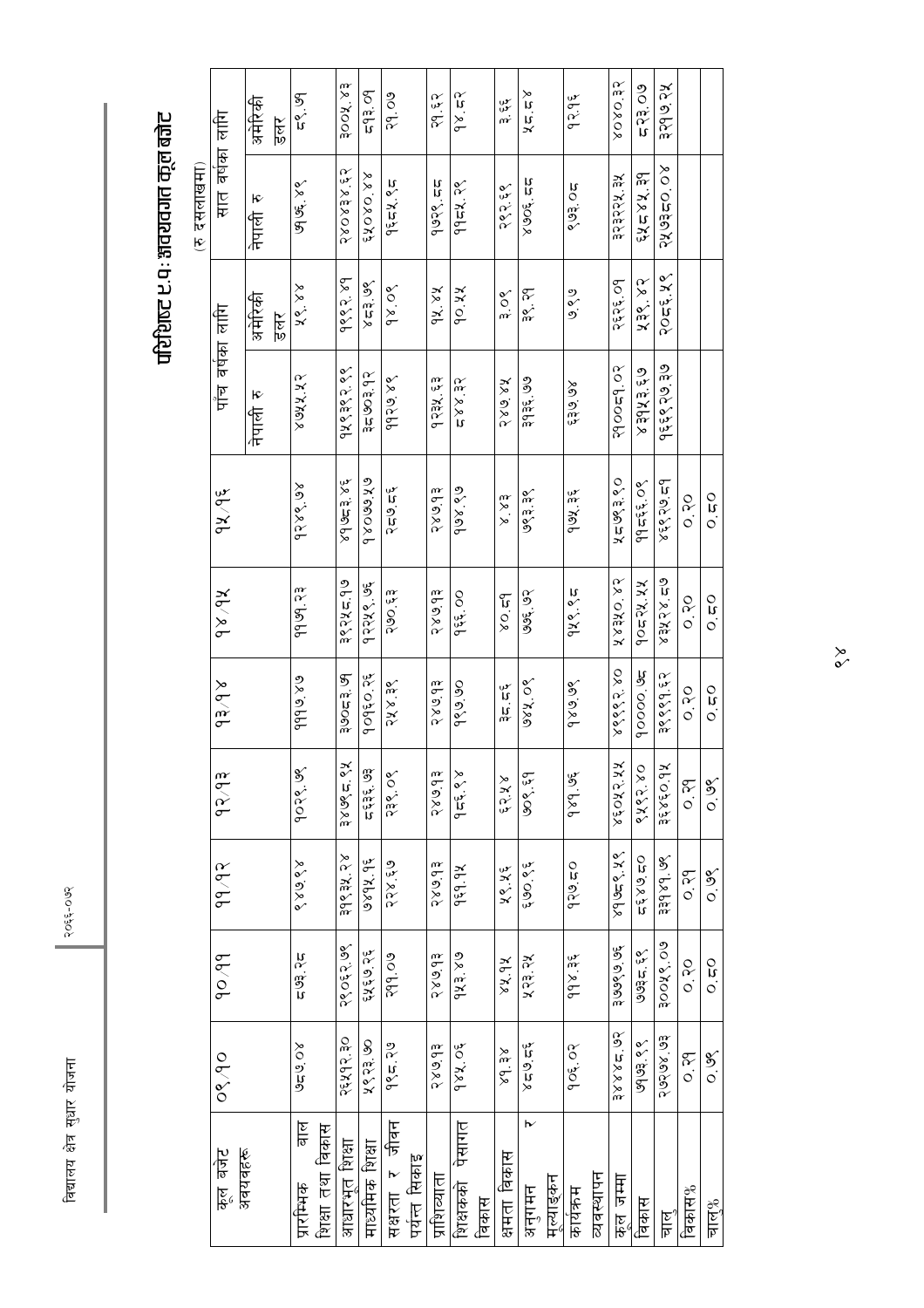परिशिष्ट ए. र: अवयवगत कूल विकास बजेट

| 7 दसलाखमा | सात वर्षका गि                 | डलर<br>अमेरिकी | <u>ब्दूर</u><br>ब                     | ४६५.९५         | 93x.28          | 29.09                                            | २१.६२         | $\frac{1}{2}$<br>$\approx 2$ | بمن<br>جم           | $x = 2x$                  | १२.१६                   | ८२३.०७        |
|-----------|-------------------------------|----------------|---------------------------------------|----------------|-----------------|--------------------------------------------------|---------------|------------------------------|---------------------|---------------------------|-------------------------|---------------|
|           |                               | Ю<br>नेपाली    | 98.89                                 | りい ごうしゅ        | १०८१९.१५        | $9\xi$ 52, $95$                                  | १७२९. ८८      | 9954.78                      | २९२.६९              | 25'206.8                  | ९७३.०८                  | $5x = 8x.39$  |
|           |                               | अमेरिकी<br>डलर | $x \times 6$                          | ३२०.५३         | 20.53           | 98.08                                            | $4x \times x$ | 60.88                        | $\frac{8}{3}$       | ३९.२१                     | りいう                     | ५३९.४२        |
|           | पाँच वर्षका लागि              | Ю<br>नेपाली    | 8942.12                               | २५६४२.२३       | ५५२६.५२         | ११२७.४९                                          | १२३५.६३       | 55.882                       | 58.685              | ३१३६.७७                   | १६.०६३                  | esitbex       |
|           | $\frac{1}{26}$ $\frac{1}{26}$ |                | 86.886                                | ५९७६.०६        | २९५७.१६         | خ≃چ خۈ                                           | २४७.१३        |                              | ex x                | ७९३.३९                    | 994.35                  | $\frac{1}{6}$ |
|           | $x_6 x_6$                     |                | 9999.23                               | ४६५७.४९        | २३३५.४७         | २७०.६३                                           | २४७.१३        | १६६.००                       | 60.56               | 5.9                       | १५९.९८                  | 90528.88      |
|           | 864                           |                | 88.9700                               | ४६६८.०९        | 35.858          | २५४.३९                                           | 56.685        | <u>୨୦୦</u><br>୧୯             | عُد َدِدُ           | १०.४४                     | so se d                 | 10000.95      |
|           | 1293                          |                | 90.80.99                              | $x \in X$      | $k_3$ in belo   | 298.08<br>$\mathbf{r}$                           | २४७.१३        | ∠ څ'خ<br>$\sigma$            | $\xi$ X $\xi$ $\xi$ | 99.59                     | 89.96<br>$\sigma$       | १५९२.४०       |
|           | 99/92                         |                | 8898                                  | ५१८९.०३        | 9098.29         | २२४.६७                                           | 56.685        | 999.92                       | 26.76               | ३४.००३                    | १२७.८०                  | 0258252       |
|           | 90.99                         |                | ದ್ರಕ್ಷ ≾ದ                             | 82.1688        | 66.882          | 299.09                                           | २४७.१३        | १५३.४७                       | $x_6$ is $x_8$      | ५२३.२५                    | 35.36                   | 83.586        |
|           | 08/90                         |                | $\frac{8}{9}$                         | 88.708.8       | ७५५.९४          | 985.29                                           | २४७.१३        | 984.05                       | $x\in \mathcal{S}$  | ∢≃ه:و'≥                   | 905,02                  | se sebbe      |
|           | कूल बजेट<br>अवयवहरू           |                | बाह<br>शिक्षा तथा विकास<br>प्रारम्भिक | आधारभूत शिक्षा | माध्यमिक शिक्षा | जीवन<br>$\mathbf{b}$<br>पर्यन्त सिकाइ<br>सक्षरता | प्राशिव्याता  | पेशागत<br>शिक्षकको<br>विकास  | क्षमता विकास        | ⋉<br>मूल्याङ्कन<br>अनुगमन | व्यवस्थापन<br>फार्यक्रम | कल जम्मा      |

 $\frac{1}{\alpha}$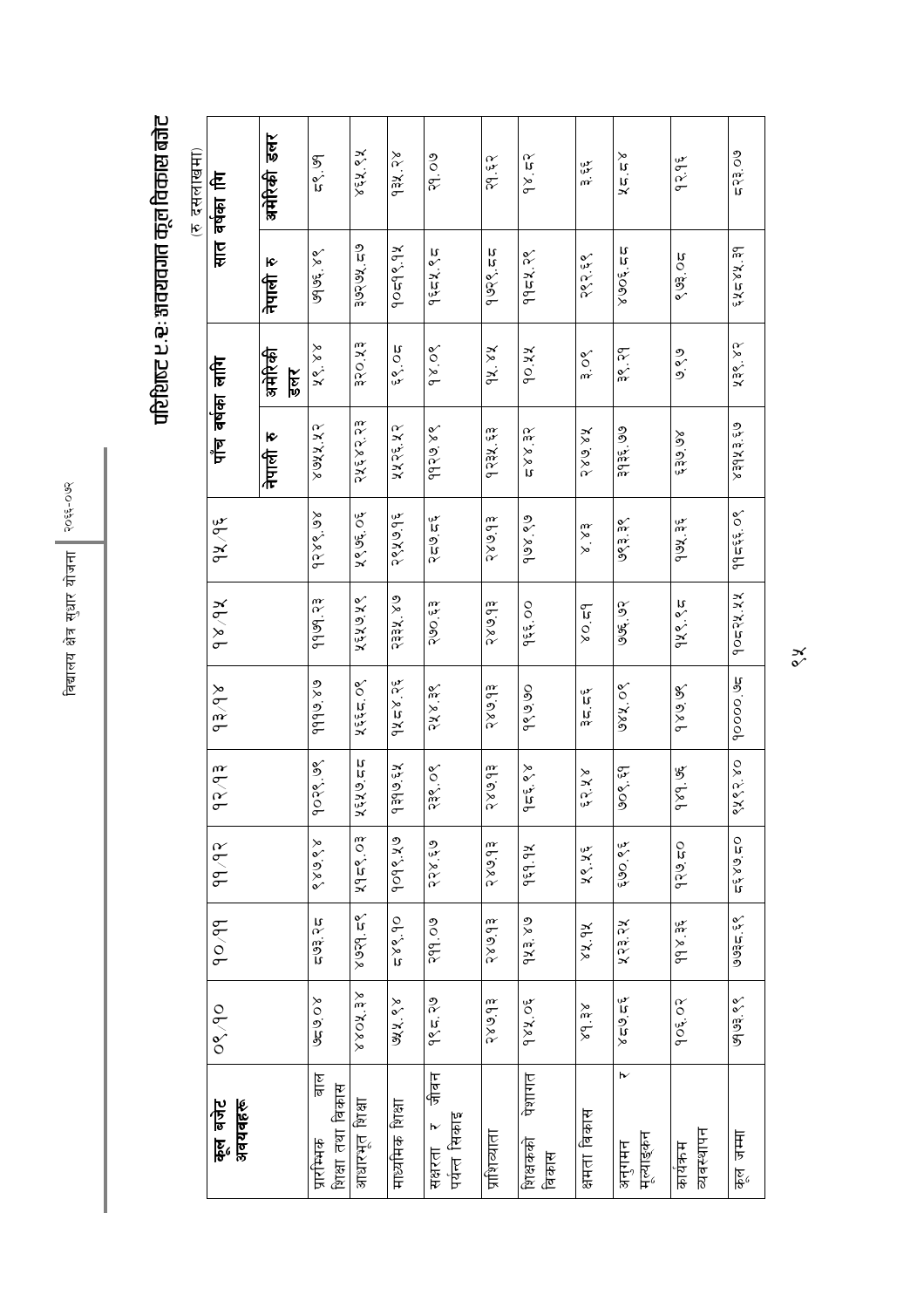२०६६-०७२

# परिशिष्ट ए.ळ : सरकार र विकास साभे बरच्या बजैटमा योगबान

(अमेरिकी डलर दस लाखमा)

| प्रतिशत                                                                                                                                                       | ο                                   | oo            | or<br>O                               | ୭<br>ଙ                   |
|---------------------------------------------------------------------------------------------------------------------------------------------------------------|-------------------------------------|---------------|---------------------------------------|--------------------------|
| सात वर्षका लागि<br>रकम                                                                                                                                        | ३२१७.२५                             | 8080.32       | २९५८.९७                               | oo ooo                   |
| प्रतिशत                                                                                                                                                       | or<br>O                             | $\frac{0}{0}$ | z                                     | $\frac{\infty}{\sigma}$  |
| पाँच वर्षका लागि<br>रकम                                                                                                                                       | २०८६.१९                             | २६२६.०१       | $\frac{1}{2}$ $\approx$ $\frac{1}{2}$ | $\frac{0}{x}$            |
| $36/\pi$                                                                                                                                                      | ۲۵ څ                                | ७३४.९२        | 249.98                                | $\frac{0}{0}$            |
| 18/97                                                                                                                                                         | 30.88                               | ६७९.३८        | 88.708                                | $\frac{0}{0}$            |
| 8948                                                                                                                                                          | 899.90                              | 68.85         | 85.538                                | z                        |
| 9293                                                                                                                                                          | 88.88                               | 23.761        | so bex                                | $\frac{0}{0}$            |
| 99/92                                                                                                                                                         | els: xbx                            | ५२२.३७        | ३६५.६६                                | ခုနှ                     |
| 90/99                                                                                                                                                         | sor rele                            | 88.508        | ३३०.७३                                | प्टले                    |
| $\frac{1}{\sqrt{2}}$                                                                                                                                          | 380.83                              | 63.058        | 309.83                                | oc<br>b                  |
| बजेटमा योगदान                                                                                                                                                 | $\frac{\overline{5}}{\overline{5}}$ | ममान जम्मा    | नेपाल सरकारको योगदान                  | विकास सार्भेदारको योगदान |
| $\frac{6}{2}$<br>द२३.०७<br>$\approx$<br>५३९.४२<br>$\frac{1}{2}$<br>$\approx 2.5$<br>१३५.३२<br>924.09<br>998.99<br>10226<br>99. بع<br>من<br>ده:<br>حن<br>विकास |                                     |               |                                       |                          |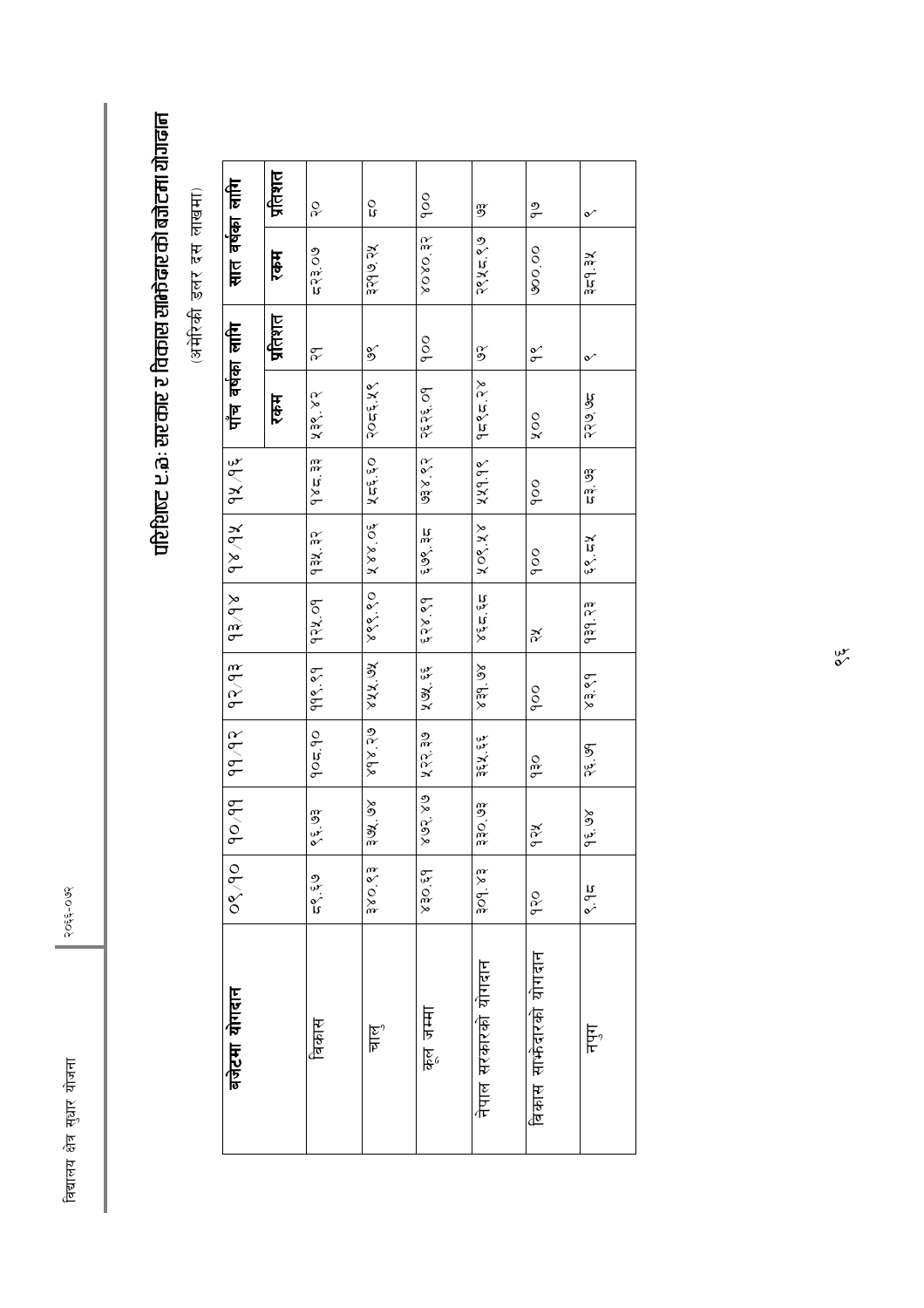परिशिष्ट ए. से. : अवयवगत कूल विकास बजेटको अंश*ा अमेरिकी इलर दस लाखमा*)

| अवयवहरू                          |                                | 08/90 90/99       | $\widetilde{\zeta}$<br>$\sigma$ | 9293                               | 866                 | 88.86                 | 94/95                                       | पाँच वर्षका लागि |                    |                        | सात वर्षका लागि                     |
|----------------------------------|--------------------------------|-------------------|---------------------------------|------------------------------------|---------------------|-----------------------|---------------------------------------------|------------------|--------------------|------------------------|-------------------------------------|
|                                  |                                |                   |                                 |                                    |                     |                       |                                             | रिके             | प्रतिशत            | रकम                    | प्रतिशत                             |
| प्रारमिक बाल शिक्षा<br>तथा विकास | o.<br>Vi                       | 90.82             | $\lambda$ z b                   | १२.८७                              | os es               | $x_3$ $x_6$           | 94.52                                       | 28.88            | <b>Polbb</b>       | न्थ. ७१                | oo eo                               |
| आधारभूत शिक्षा                   | ५५.०७                          | 28.02             | λ,<br>ix.                       | $\frac{2}{3}$                      | $\approx$ $\approx$ | $\frac{2}{3}$         | $\frac{5}{2}$                               | ३२०.५३           | ५९।४२              | ४६५.९५                 | $\frac{\sigma}{\sigma}$<br>نق<br>مح |
| माध्यमिक शिक्षा                  | $\frac{5}{2}$<br>$\frac{5}{2}$ | 90.59             | ولا<br>$\vec{r}$                | 96.89                              | 98.50               | api<br>Pri            | २६.९६                                       | 20.93            | $\frac{1}{2}$      | १३५.२४                 | $\frac{1}{2}$ $\frac{2}{3}$         |
| साक्षरता र जीवन<br>पयन्त शिक्षा  | خ و د                          | ४३८               | $\sigma$<br>بر<br>م             | $\frac{8}{3}$                      | $\frac{3}{2}$       | रे है                 | o<br>si                                     | 98.08            | $\frac{1}{2}$      | 20.90                  | २५६                                 |
| प्राशिव्याता                     | $\frac{8}{3}$                  | $\frac{8}{3}$     | $\frac{8}{3}$                   | or<br>mi                           | or<br>mi            | $\frac{8}{3}$         | or<br>mi                                    | 94.84            | $\frac{2}{2}$      | $53^{1.5}$             | o.es                                |
| शिक्षकको पेसागत<br><u>ploble</u> | $\frac{1}{6}$                  | $\frac{2}{9}$     | $\frac{8}{3}$                   | $_\infty^\infty$<br>$\tilde{\sim}$ | ox<br>V             | ρ<br>$\tilde{\alpha}$ | $\frac{8}{3}$                               | 10.44            | $\frac{v}{\sigma}$ | $\frac{1}{2} \times 2$ | 0.50                                |
| शमता विकास                       | 0.82                           | $\frac{6}{5}$ K O | $\succeq$<br>$\frac{5}{10}$     | <b>Di</b><br>O                     | $\frac{8}{10}$      | $\frac{9}{2}$         | $O. O \frac{C}{C}$                          | $\frac{8}{3}$    | $\frac{9}{0}$      | می<br>خو               | $\frac{8}{10}$                      |
| अनुगमन र<br>मूल्याङ्कन           | $\frac{0}{\sqrt{2}}$           | $x^2$             | $\mathbf{v}$<br>in<br>U         | e n<br>a                           | $\sum_{\alpha}$     | $\frac{5}{3}$         | $\begin{bmatrix} 2 \\ 3 \\ 2 \end{bmatrix}$ | ३९.२१            | のです                | $x = 2x$               | y<br>9.                             |
| कार्यक्रम व्यवस्थापन             | ते.<br>0. ह                    | v<br>P. X         | $Q, \xi Q$                      | စ္ဘ<br>၁<br>၁                      | $\star$             | $\frac{0}{2}$         | $\frac{8}{2}$                               | o<br>V<br>.<br>و | 2816               | १२.१६                  | $\frac{5}{6}$                       |
| 耳号                               | ट९ ५०                          | 99.99             | $105 - 10$                      | 998.99                             | 924.09              | 932.32                | 485.33                                      | ५३९.४२           | $\frac{0}{0}$      | द२३.०७                 | 00.00                               |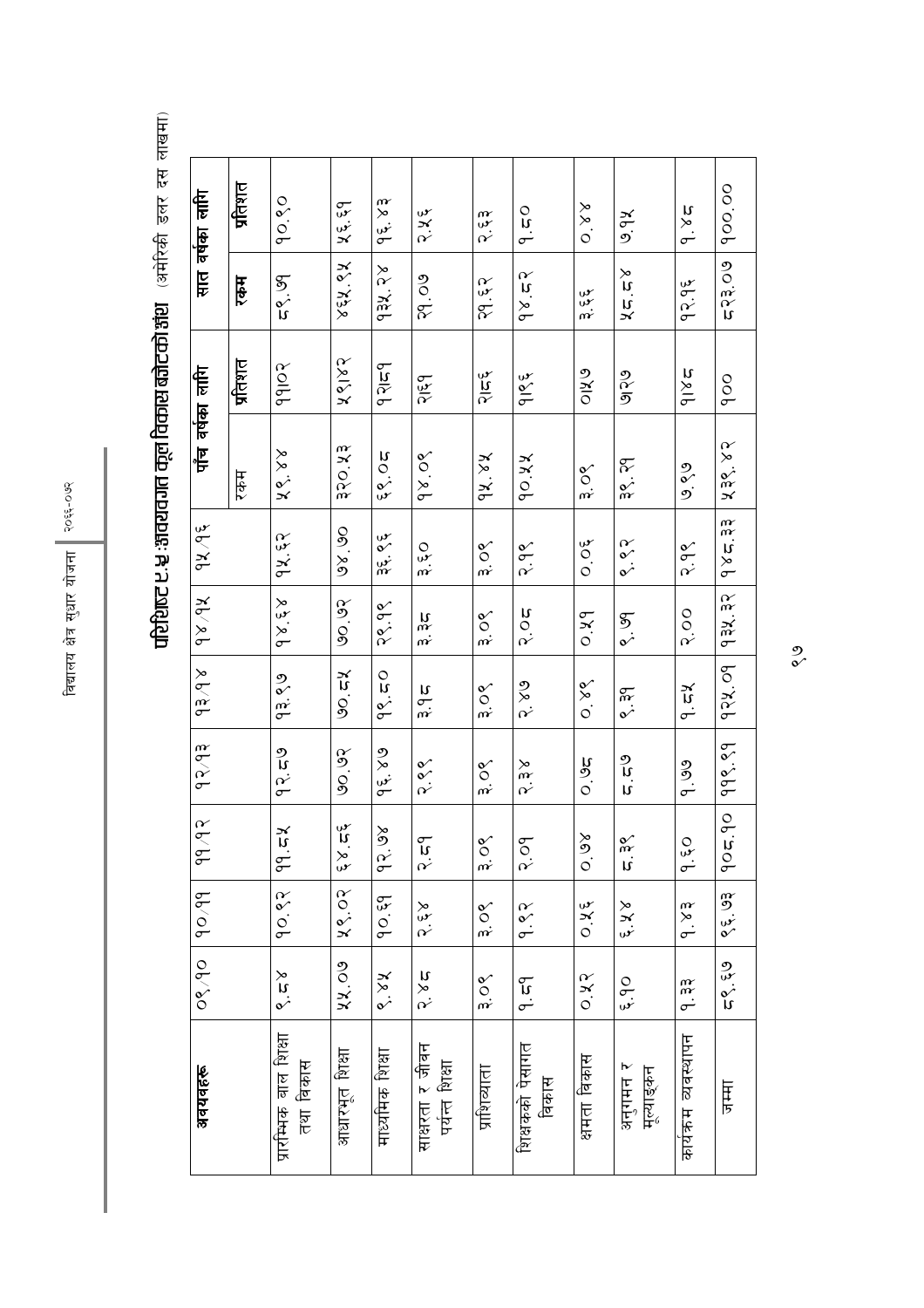२०६६-०७२

## परिशिष्ट १ १: विद्यालय क्षेत्र सुधार योजनाको लगफ्नेम तालिका

## भाग-१- विद्यालय क्षेत्र सुधार योजनाको लगफेम सारांश

| सुधारका लागि गरिने प्रयासहरू को औचित्य                                                                                                                                                              | सत्यापनयोग्य सूचकहरू                                                                                                                                                                                                                      | सत्यापनका लागि स्रोतहरू                                                                                                                                   | मान्यता                                                                                                                                                   |
|-----------------------------------------------------------------------------------------------------------------------------------------------------------------------------------------------------|-------------------------------------------------------------------------------------------------------------------------------------------------------------------------------------------------------------------------------------------|-----------------------------------------------------------------------------------------------------------------------------------------------------------|-----------------------------------------------------------------------------------------------------------------------------------------------------------|
| ध्येय - निरन्तर रुपमा मानवीय स्रोतको विकासद्वारा सामाजिक<br>आर्थिक विकासमा योगदान पुऱ्याउनु                                                                                                         | आर्थिक उपेक्षत्रमा उत्पादकत्वको प्रवृत्ति<br>औसत, मध्यम, उच्चतम र न्यूनतम<br>बेरोजगारी दरको प्रवृत्ति<br>जीवनस्तरको अवस्था                                                                                                                | आर्थिक सर्वेक्षण<br>विशेष अध्ययन<br>नमूना सर्वेक्षण<br>जनगणना                                                                                             |                                                                                                                                                           |
| साक्षरता,<br>गरी उनीहरू लाई उत्पादनमूलक जीवन बिताउने अवसरका लागि<br>सङ्ख्यात्मकता र आवश्यक जीवनोपयोगी ज्ञान र सीपको विकास<br>स्रम्<br>कार्यमलक<br>नागरिकलाई<br>सहजीकरण गन्<br>官<br>$\frac{1}{2}$    | प्रत्येक नागरिकका लागि लागेको औसत शिक्षा<br>वर्ष<br>खिरताको दर<br>k                                                                                                                                                                       | विशेष अध्ययन<br>नमूना सर्वेक्षण<br>जनगणना                                                                                                                 | कक्षाबाट सिकेका कुरा प्रयोग गरेर उनीहरू<br>को उत्पादकत्व र जीवनस्तरमा सुधार आएको<br>बालबालिका र वयस्कले उनीहरू ले साक्षरता<br>$\mathbb{E}$                |
| चार वर्षको उमेर समूहका बालबालिकाका लागि गुणस्तरीय<br>प्रारम्भिक वाल शिक्षा तथा विकास सेवा विस्तार गरेर<br>उनीहरू लाई आधारभूत शिक्षाका लागि तयार गर्नु<br>१ प्रारम्भिक बाल शिक्षा तथा विकास उद्देश्य | कम्तीमा १ वर्षको अनुभव प्रारम्भिक बाल<br>शिक्षा तथा विकास कार्यक्रमबाट अनुभव लिएर<br>प्रारम्भिक वाल शिक्षा तथा विकासको<br>कार्यक्रममा भनो भएका चार वर्षका<br>१ मा भर्ना भएका विद्यार्थी सङ्ख्या<br>बालबालिकाको %                          | वार्षिक नमूना सर्वेक्षण<br>शिक्षा मन्त्रालयद्वारा<br>शैक्षिक व्यवस्थापन<br>सूचना प्रणालीको                                                                | गरी कक्षा दोहोऱ्याउने र पढाइ छाड्ने दर<br>वालबालिकाहरू लाई कक्षा १ का लागि तयार<br>प्रारम्भिक वाल शिक्षा तथा विकास कार्यक्रमले<br>घटाउन सहयोग पुगेको हुने |
| गुणस्तरीय आधारभूत शिक्षामा समतामूलक पहुँचको<br>५ देखि १२ वर्ष उमेरसमूहका बालबालिकाहरू लाई<br>२ आधारभूत र माध्यमिक शिक्षा<br>सुनिश्चितता गर्न<br>२.१ आधारभूत शिक्षा<br>उद्देश्य                      | खुद भर्ना दर प्राथमिकमा ९९% र आधारभूतमा<br>विद्यार्थीको खुद र कूलभर्ना दर कमश ९४% र<br>आधारभूत शिक्षामा भर्ना भएका कूल विद्यार्थी<br>न्यूनतम् सिकाइ प्राप्त गरी कक्षा ३, ५ र ८<br>पूरा गर्ने<br>130%<br>582<br>$\stackrel{\sim}{\approx}$ | आवधिक नमूना सर्वेक्षण<br>लिइएको वार्षिक परीक्षा<br>र कक्षा ३, ५ र ८ का<br>आवधिक उपलब्धि<br>कक्षा = का लागि<br>फ्ल्यास प्रतिवेदन<br>र अध्ययन<br>परीक्षाहरू | आधारभूत शिक्षामा भनो भई सो तहको शिक्षा<br>पूरा गर्ने बालबालिका                                                                                            |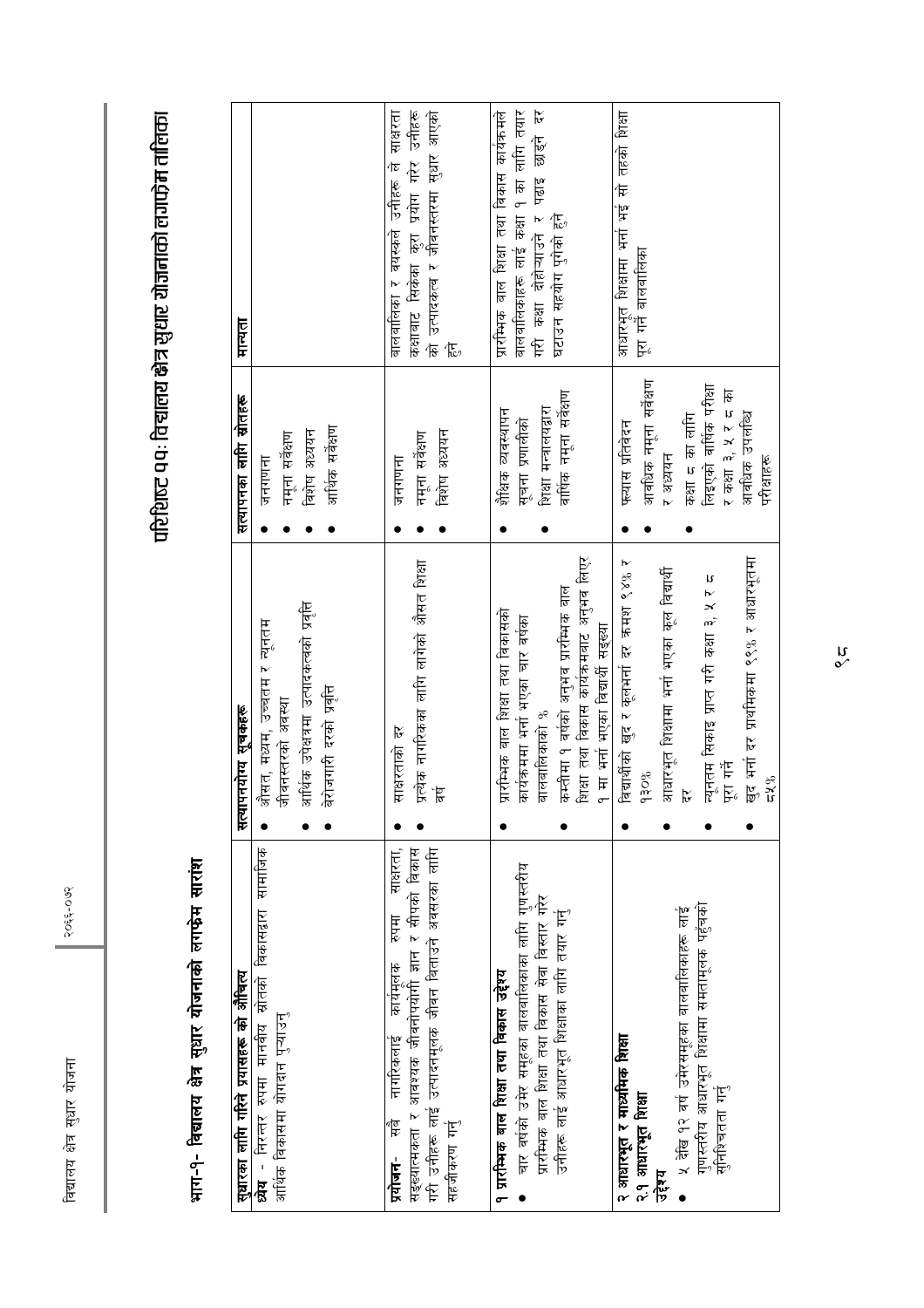|                                                                                                                                                                        | न्यूनतम सक्षम अवस्था भएका विद्यालय सङ्ख्या                                                                                                                                                                                                                                                                                                                                  |                                                                                                     |                                                                                                                                                           |
|------------------------------------------------------------------------------------------------------------------------------------------------------------------------|-----------------------------------------------------------------------------------------------------------------------------------------------------------------------------------------------------------------------------------------------------------------------------------------------------------------------------------------------------------------------------|-----------------------------------------------------------------------------------------------------|-----------------------------------------------------------------------------------------------------------------------------------------------------------|
| माध्यमिक शिक्षामा पहुँच समता, गुणस्तर र सान्दर्भिकतामा<br>२.२ माध्यमिक शिक्षा<br>सृधार<br>$\bullet$                                                                    | विद्यार्थीको प्रतिशत योजनाका अन्त्यसम्म ८०%<br>न्यूनतम सक्षमता अवस्था पूरा भएका विद्यालय<br>कक्षा ८ बाट ९ र कक्षा १० बाट ११ मा जाने<br>एस.एल.सी.मा ७१% र एच.एस.एल.सी.मा<br>योजनाको अन्त्यसम्म कुल भर्ना दर ४१%<br>योजनाको अन्त्यसम्म खुद भर्ना दर २७%<br>मुख्य विषयमा सिकाइउपलब्धि %<br>योजनाको अन्त्यसम्म)<br>हुने<br>लैड्विक समता सूचक ०.९६<br>४१% उत्तीर्ण दर<br>सङ्ख्या | आवधिक नमूना सर्वेक्षण<br>कार्यालयको प्रतिवेदन<br>फ्ल्यास प्रतिवेदन<br>परीक्षा नियन्त्रण<br>र अध्ययन | भनो भएर माध्यमिक तहको शिक्षा पूरा गर्ने<br>विद्यार्थीहरू                                                                                                  |
| वयस्कको कार्यमूलक साक्षरता र आधारभूत साक्षरता<br>३ साक्षरता र जीवनपर्यन्त सिकाइ उद्देश्य<br>पुवा तथा<br>बढाउने                                                         | वर्ष + उमेर समूह) र ७०% (१५+ उमेर समूह)<br>कार्यमूलक साक्षरता पूरा गर्ने प्रतिशत ८५% (६<br>साक्षरता कक्षामा भर्ना भएकाहरू को सङ्ख्या                                                                                                                                                                                                                                        | केन्द्रीय तथ्याइक विभाग<br>कार्यमूलक साक्षरताको<br>को प्रतिबदन<br>सर्वेक्षण                         | जीवनमा प्रयोग<br>गरेको सीप कायम राखी ती सीपहरू<br>उत्पादनमूलक<br>$\frac{1}{\sqrt{6}}$<br>गर्नेहरू<br>प्राप्<br>्<br>लो                                    |
| एथ<br>शिक्षा<br>प्राविधिक<br>४ प्राविधिक शिक्षा तथा व्यावसायिक तालिम<br>्<br>लाह<br>व्यावसायिक तालिमको सीपयुक्त बनाउन्<br>विद्यार्थीहरू<br>कथा<br>माध्यमिक<br>उद्देश्य | प्राविधिक शिक्षा तथा व्यावसायिक तालिमको<br>सामान्य कोसे पूरा गनेहरू को सङ्ख्या                                                                                                                                                                                                                                                                                              | फल्यास प्रतिवेदन<br>विशेष अध्ययन                                                                    | आफ्नो ज्ञान र सीपलाई सुधार गरी आफूलाई<br>त्यससम्बन्धी अध्ययन बढाएर विद्यार्थीहरू ले<br>प्राविधिक शिक्षा तथा व्यावसायिक तालिम लिई<br>रोजगारयोग्य बनाउनेछन् |
| विद्यार्थीहरू की सिकाइप्रक्रियाहरू मा राम्रो सहजीकरण गर्नका<br>लागि शिक्षकको शैक्षिक योग्यता र पेसागत सक्षमता बढाउने<br>५ शिक्षकको पेसागत विकास<br>उद्देश्य            | आवश्यक योग्यता र तालिम भएका आधारभूत<br>आवश्यक शैक्षिक योग्यता सहितका आधारभूत<br>माध्यमिक तहमा क्रमश: ८८% र ९३%<br>माध्यमिक दुवे तहमा ९७% शिक्षकहरू<br>शिक्षकहरू<br>$\overline{\mathbf{R}}$<br>$\ddot{\phantom{1}}$                                                                                                                                                          | शैजविकेको प्रगति<br>फल्यास प्रतिवेदन<br>प्रतिबेदन                                                   | शिक्षणका कममा आफले प्राप्त गरेको ज्ञान र<br>सीप प्रयोग गर्न इच्छा भएका उत्प्रेरित<br>शिक्षकहरू हुने                                                       |
| शिक्षा मन्त्रालयको सेवा प्रदान गर्ने कार्यदक्षतामा सुधार र सुधारका<br>मुख्य क्षेत्रहरू को कार्यान्वयनका लागि क्षमता विकास<br>६ पेसागत विकास                            | प्रतिशतमा मापन गरिएको वार्षिक भौतिक र<br>ग्राहकद्वारा प्रयोग र मूल्याकङ्कन गरिएको<br>समयमै उपलब्ध गराइएको सान्दभिक र<br>गुणस्तरयुक्त सेवा                                                                                                                                                                                                                                   | सेवाद्वारा प्रयोगकर्ताहरू<br>सम्बोधन गरिएको<br>को सन्तुष्टिलाइ<br>क्षमता विकास                      | ग्राहकको सन्तुष्टि बढाएर शैक्षिक सेवामा राम्रो<br>सुधारिएको कार्य क्षमता र लागत कार्यदक्षताले<br>प्रभाव छाड्न योगदान पुऱ्याउनेछ                           |

 $\frac{8}{3}$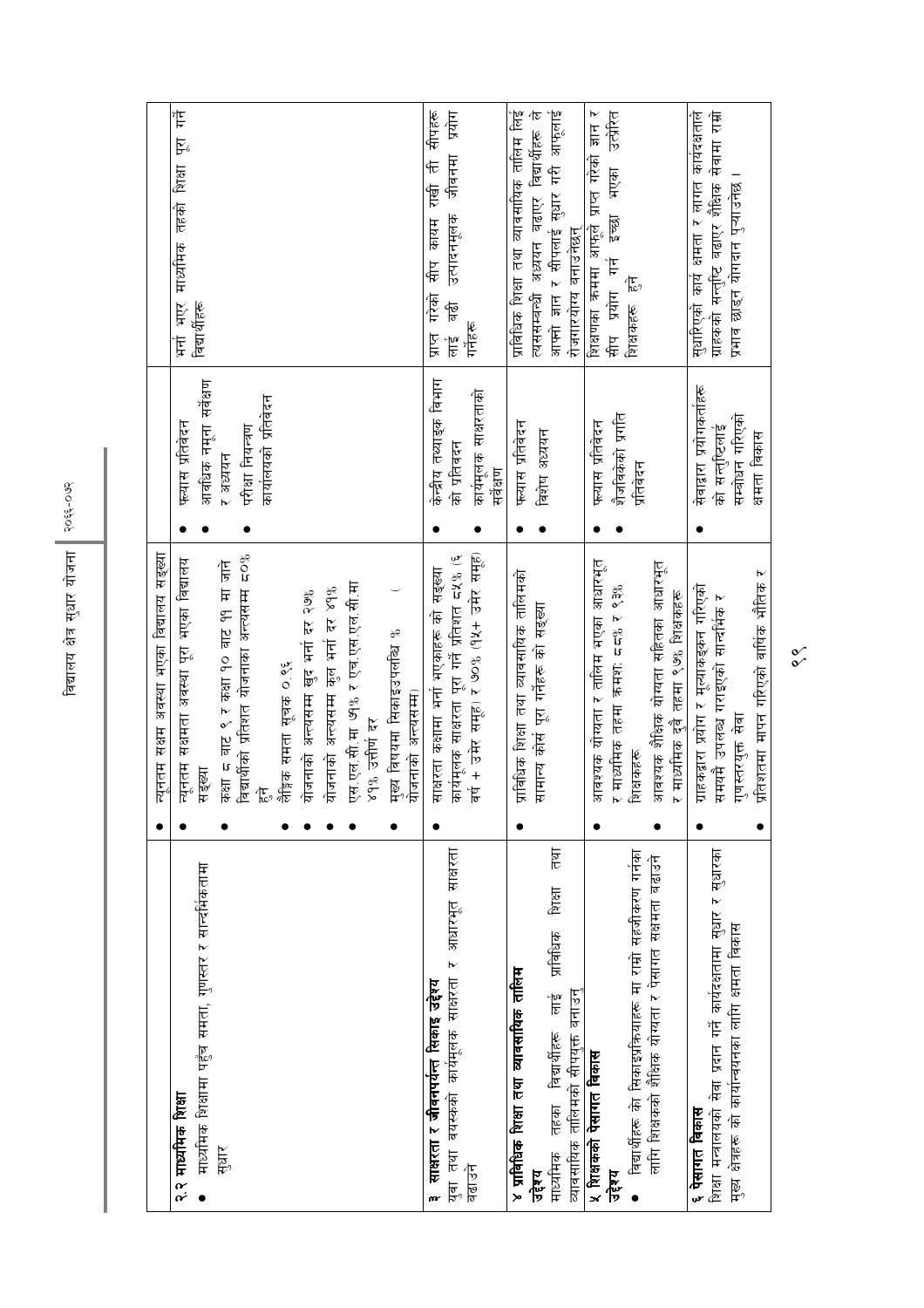विद्यालय क्षेत्र सुधार योजना $\parallel$  २०६-०७२ विद्यालय क्षेत्र सुधार योजना

२०६६-०७२

| निकायगत कार्यदक्षता<br>मूल्याङ्कन प्रतिवेदन<br>मुल्याङ्कन प्रतिवेदन<br>अवस्था प्रतिवेदन<br>फल्यास प्रतिवेदन                                                                                                                                                  | सुधारिएको योजना, व्यवस्थापन र अनुगमन र<br>मूल्याङ्कनले शिक्षा मन्त्रालयको सेवा र<br>उत्पादनमा सान्दर्भिकता र प्रभावकारिता सुधार<br>गर्न नेतृत्व गर्नेछ ।<br>सूचना, प्रणाली प्रतिवेदन<br>विद्यार्थी मूल्याङ्कन<br>शैक्षिक व्यवस्थापन<br>फल्यास प्रतिबेदन<br>प्रतिबेदन<br>एडमेमो                                                                              | अवस्था प्रतिवेदन<br>वित्तीय अनुगमन<br>प्रगति प्रतिवेदन<br>विशेष अध्ययन<br>प्रतिबेदन<br>एडमेमो                                                                                                                                                                                      |
|--------------------------------------------------------------------------------------------------------------------------------------------------------------------------------------------------------------------------------------------------------------|-------------------------------------------------------------------------------------------------------------------------------------------------------------------------------------------------------------------------------------------------------------------------------------------------------------------------------------------------------------|------------------------------------------------------------------------------------------------------------------------------------------------------------------------------------------------------------------------------------------------------------------------------------|
| वेद्यालय सुधार योजनामार्फत् सहयोग पाएका<br>कार्यदक्षतामा भएको खाडल कम गर्न क्षमता<br>वेद्यालयमा शिक्षकहरू की औसत उपस्थिति<br>वेकास योजना विकास र कार्यान्वयन गरेर<br>रुम दक्षता भएका विद्यालय सङ्ख्या<br>पेवा पुऱ्याउने निकाय %<br>वत्तीय प्रगति<br>ls<br>15 | प़बै सरोकारवालाहरू लाई समयमै प्रवोधिकरण<br>प्तमयमै प्राप्त भएका फल्यास प्रतिवेदन अवस्था<br>वेद्यार्थीहरू को आवधिक मूल्याङ्कन प्रतिवेदन<br>ारिएको शैक्षिक व्यवस्थापन सूचना प्रणाली र<br>ग्रतिवेदन, आर्थिक व्यवस्थापन र कार्यान्वयन<br>गरम्भिक, वार्षिक, मध्यावधि र कार्यक्रमको<br>भन्तको मूल्याङ्कन प्रतिवेदन<br>वदार्थी प्रगति प्रतिवेदन<br>ग्गति प्रतिवेदन | वेद्यालय क्षेत्र सुधार योजनाअनुरुप कार्यक्रममा<br>शाशारित पद्धतिमा उपलब्ध गराइने सहयोगको<br>वेकास सार्फदारको प्रतिशत र उनीहरू बाट<br>मएको आर्थिक सहयोगको प्रवाह र सरकारी<br>प्तार्वजनिक वित्तीय व्यवस्थापन प्रणालीद्वारा<br>मैतिक र वितीय प्रगति प्रतिशत<br>गसको प्रयोग<br>प्रतिशत |
|                                                                                                                                                                                                                                                              | कार्यक्रमका लगानी, प्रक्रिया र उपलब्धिको अनुगमन र<br>उद्देश्य-७ अनुगमन र मूल्याङ्कन<br>प्रभावको मूल्याङ्कन गर्नु                                                                                                                                                                                                                                            | विद्यालय क्षेत्र सुधार योजना कार्यान्वयनका लागि उपलब्ध<br>आर्थिक स्रोतको कार्यदक्षता र प्रभावकारिता सुधार गर्नु<br>८ सहयोग व्यवस्थापन उद्देश्य                                                                                                                                     |

<u>कूल आर्थिक लगानी अमेरिकी डलर २.६२६ अरब ।</u> कूल आर्थिक लगानी अमेरिकी डलर २.६२६ अरब ।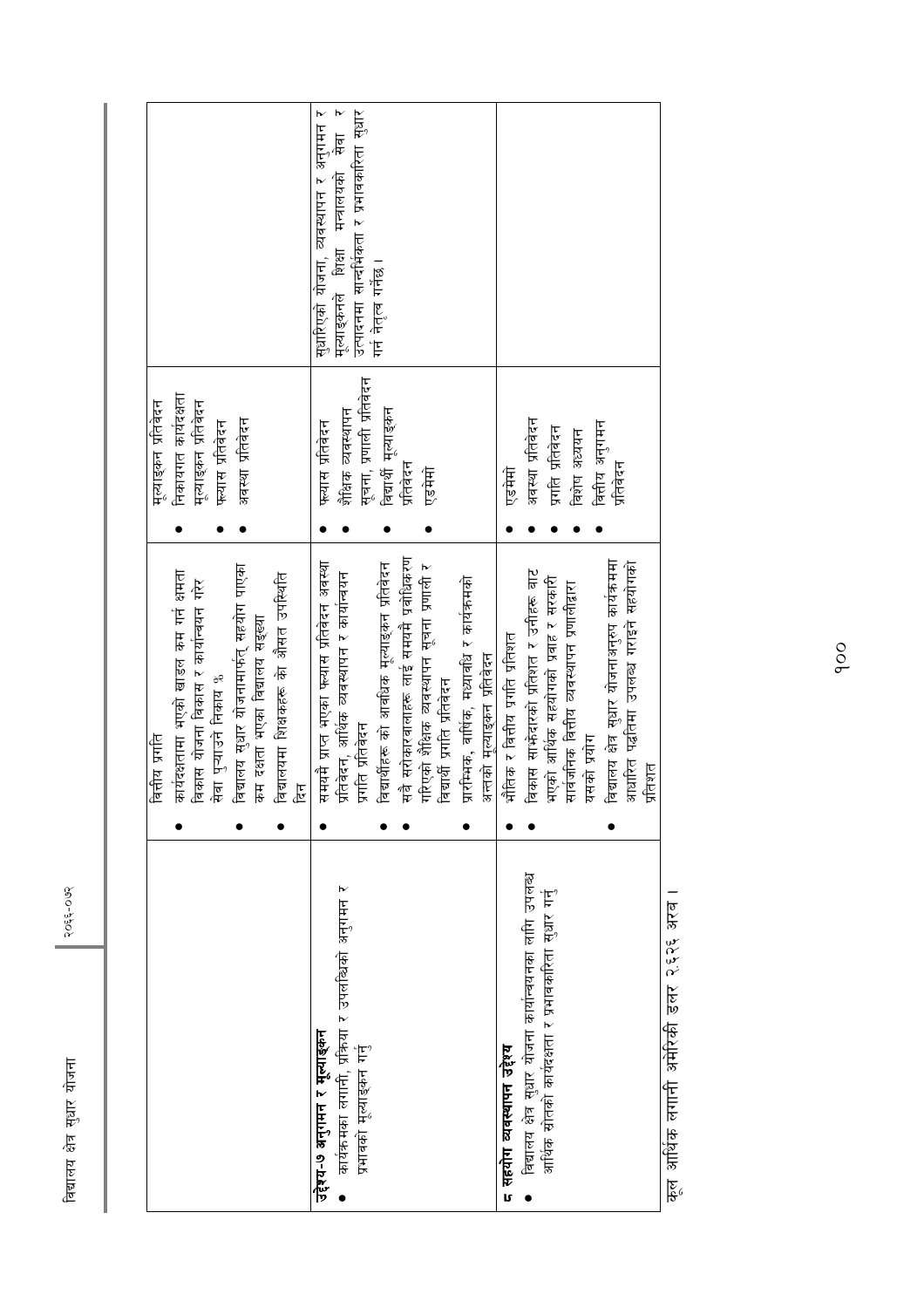### भाग-२ अवयवगत लगफेम

| सुधारका लागि गरिने काम /प्रयासको औचित्य                                                                                                                                                                                                                                                                                                                                         | योग्य सूचकहरू<br>सत्यापन                                                                                                                                                                                                                                                                   | सत्यापनका लागि स्रोतहरू                                                                                                  | गन्धम                                                                                                                                                                                                                                              |
|---------------------------------------------------------------------------------------------------------------------------------------------------------------------------------------------------------------------------------------------------------------------------------------------------------------------------------------------------------------------------------|--------------------------------------------------------------------------------------------------------------------------------------------------------------------------------------------------------------------------------------------------------------------------------------------|--------------------------------------------------------------------------------------------------------------------------|----------------------------------------------------------------------------------------------------------------------------------------------------------------------------------------------------------------------------------------------------|
| नेपालको मानवस्रोतको क्षमता निरन्तर विकास गरेर सामाजिक<br>आर्थिक विकासमा योगदान पुऱ्याउनु                                                                                                                                                                                                                                                                                        | आर्थिक उपक्षेत्रमा उत्पादकत्वको अवस्था<br>औसत, मध्यम, उच्चतम र न्यूनतम<br>बेरोजगार दरको अवस्था<br>जीवनस्तरको अवस्था                                                                                                                                                                        | <u>। अक्षेक्स मिर्मा एजिन्न स्</u><br>आर्थिक सर्वेक्षण<br>विशेष अध्ययन                                                   |                                                                                                                                                                                                                                                    |
| सबै नागरिकलाई उत्पादनमूलक जीवन निर्वाहका लागि आवश्यक<br>र आधारभूत<br>जीवनोपयोगी ज्ञान र सीप हासिल गर्ने सुनिश्चितता गर्ने<br>पर्ने कार्यमुलक साक्षरता हिसाबसम्बन्धी ज्ञान<br>१. प्रारमिक बाल शिक्षा तथा विकास<br>विद्यालय क्षेत्र सुधारको प्रयोजन                                                                                                                               | साक्षर र हिसाबसम्बन्धी ज्ञान भएकाहरू को दर<br>- नागरिकको औसत शिक्षा वर्ष<br>नूच                                                                                                                                                                                                            | विशेष अध्ययन<br>नमूना सर्वेक्षण<br>जनगणना                                                                                | तिनीहरू की आर्थिक उत्पादकत्व र<br>बालबालिका र वयस्कहरू ले आफूले<br>सिकेको कुराहरू को प्रयोग गरेर<br>जीवनस्तरमा सुधार हने                                                                                                                           |
| तयार गर्न गुणस्तरीय प्रारम्भिक बाल शिक्षा तथा विकासको सुविधा<br>चार वर्ष उमेरका बालबालिकाहरू लाई आधारभूत शिक्षाका लागि<br>वृद्धि गर्नु ।<br>उद्देश्य                                                                                                                                                                                                                            | भएका ४ वर्ष उमेरका बालबालिकाको प्रतिशत<br>प्रारम्भिक शिक्षा तथा विकास केन्द्रमा भर्ना<br>विकासको अनुभव लिएर कक्षा १ मा भर्ना<br>कम्तीमा १ प्रारमिक बाल शिक्षा तथा<br>भएका नयाँ विद्यार्थी प्रतिशत                                                                                          | रुपमा गरिएको नमूना सर्वेक्षण<br>प्रणालीको फल्यास प्रतिवेदन<br>शिक्षा मन्त्रालयद्वारा वार्षिक<br>शैक्षिक व्यवस्थापन सूचना | कक्षा १ मा भनो हुने बालबालिकाहरू<br>लाई प्रारम्भिक बाल शिक्षा तथा विकास<br>कार्यक्रमले सहयोग पुऱ्याउने र विद्यालय<br>छाड्ने र कक्षा दोहोऱ्याउने दर घटेको<br>$\overline{\text{ko}}$                                                                 |
| वाल शिक्षा तथा विकास केन्द्र सम्बन्धी न्यूनतम मापदण्ड पूरा<br>४ वर्ष उमेर पुगेका ८७% बालबालिकाहरू  पूर्व बाल विकास<br>कक्षा १ मा प्रारम्भिक बाल शिक्षा तथा विकासको अनुभव<br>सबै प्रारम्भिक बाल शिक्षा तथा विकास केन्द्रले प्रारम्भिक<br>भएका ६४% बालबालिकाहरू आउनेछन्<br>केन्द्रमा भनो हनेछन्<br>मुख्य नतिजाहरू<br>गनेछन्                                                       | प्रारम्भिक बाल शिक्षा तथा विकास केन्द्रमा भर्ना<br>न्यूनतम सक्षमता अवस्था पूरा भएका प्रारम्भिक<br>भएका ४ वर्ष उमेर पुगेका बालबालिकाहरू को<br>कार्यान्वयनमा आएका प्रारम्भिक बाल शिक्षा<br>वाल शिक्षा तथा विकास केन्द्र प्रतिशत<br>तथा विकास केन्द्रसम्बन्धी आधार र<br>मापदण्डहरू<br>प्रतिशत | प्रणालीको फल्यास प्रतिवेदन<br>शैंक्षिक व्यवस्थापन सूचना<br>अवस्था प्रतिबेदन                                              | रुपमा स्वीकार गरिएका हुनेछन् त्यसैले<br>अभिभावहकहरू ले उनीहरू का ४ वर्ष<br>उमेर पुगिसकेका बालबालिकाहरू लाय<br>विकास<br>केन्द्रहरू आकर्षक र भरोसाका केन्द्रका<br>प्रारमिक बाल शिक्षा तथा विकास<br>तथा<br>प्रार्शन काल बाह्य<br>केन्द्रमा पठाउँछन् । |
| राष्ट्रिय योजना आयोगमा उच्चस्तरीय समन्वय समितिद्वारा शिक्षा, स्थानीय विकास, स्वास्थ्य र महिला बालबालिका तथा समाजकल्याण मन्त्रालयबीच<br>नयाँ स्थानमा कार्यमूलक प्रारम्भिक बाल शिक्षा तथा विकास केन्द्र स्थापनाका लागि सहजीकरण गरिने<br>प्रारम्भिक बाल शिक्षा तथा विकासको सञ्चालन निर्देशिका विकास गरिने<br>समन्वय बढाउनका लागि प्रयास गरिने<br>लागि रणनीतिक प्रयासहरू<br>स्धारका |                                                                                                                                                                                                                                                                                            |                                                                                                                          | हेल्र<br>अवयवका लागि अमेरिकी<br>६२.८७ मिलियन खर्च हुने<br>म<br>प्र                                                                                                                                                                                 |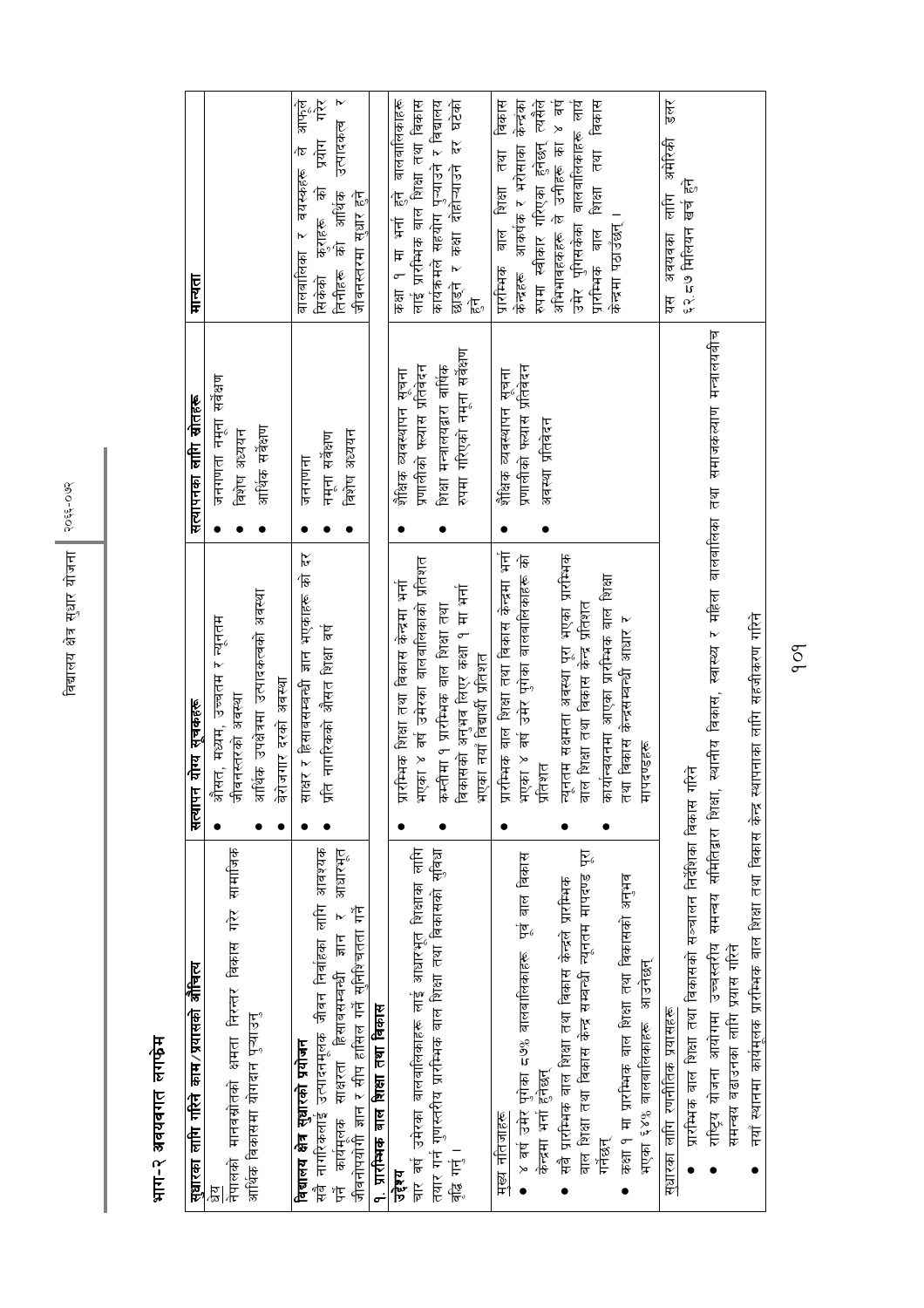$30666 - 9306$ 

| प्रारम्भिक बाल शिक्षा तथा विकास केन्द्रमा मातृभाषालाई अन्तरकिया गर्ने माध्यमको रुपमा प्रयोग गर्ने<br>प्रयोग गर्ने<br>गैर सरकारी संस्थाहरू , शिक्षकका पेशागत संस्थाहरू ,<br>गरमिक बाल शिक्षा तथा विकास केन्द्रको निर्देशिका |                                                                                                            | , नागरिक समाज र समुदायमा आधारित संस्थाहरू सँग सार्भदारी विकास गर्नका लागि वर्तमान | सबै बालबालिका विशेष गरी दलित, बालिका र सीमान्तकृत समुदायका बालबालिकाको एकीकृत सुरक्षाका लागि आचारसंहिता निर्माण र कार्यान्वयन गर्ने | गरिवीको रेखामुनि र पिछडिएको क्षेत्रमा पूर्व वाल शिक्षा विकास केन्द्रहरू  स्थापना अनुगमन सामाजिक परिचालन र सञ्चालन गर्न राज्यको सहयोग |                 |
|----------------------------------------------------------------------------------------------------------------------------------------------------------------------------------------------------------------------------|------------------------------------------------------------------------------------------------------------|-----------------------------------------------------------------------------------|-------------------------------------------------------------------------------------------------------------------------------------|--------------------------------------------------------------------------------------------------------------------------------------|-----------------|
| समुदायमा आधारित प्रारम्भिक बाल शिक्षा तथा विकास कार्यक्रमलाई प्रोत्साहन गरिने                                                                                                                                              | प्रारम्भिक वाल शिक्षा तथा विकास केन्द्रमार्फत् ४ वर्षका वालवालिकालाई सरकारको न्यूनतम लगानी सुनिश्चित गरिने |                                                                                   |                                                                                                                                     |                                                                                                                                      | सुनिश्चित गरिने |

### २.१ आधारभूत शिक्षा

| सुधारका लागि गरिने काम/प्रयासको औचित्य                                                                    | योग्य सूचकहरू<br>सत्यापन                                                    | सत्यापनका लागि स्रोतहरू                               | नान्यता                                                                  |
|-----------------------------------------------------------------------------------------------------------|-----------------------------------------------------------------------------|-------------------------------------------------------|--------------------------------------------------------------------------|
| ५ देखि १२ वर्ष उमेरसमूहका सबै बालबालिकालाई समतामूलक<br>गुणस्तरीय आधारभूत शिक्षा पहुँचको सुनिश्चितता गर्नु | योजनाको अन्त्यसम्मा खुद आउने दर ९४% र<br>कुल आउने दर १३०%                   | शैक्षिक व्यवस्थापन सूचना<br>प्रणाली पल्यास प्रतिवेदन  | आधारभूत शिक्षामा<br>भना भएर सो तहको शिक्षा पूरा गर्नेछन्<br>वालबालिकाहरू |
|                                                                                                           | आधारभूत शिक्षामा कुल भनांदर (१३२%)                                          | आवधिक नमूना सर्वेक्षण र                               |                                                                          |
|                                                                                                           | भर्नादर (प्राथमिक शिक्षामा ९९% र<br>आधारभूत शिक्षामा ८५%)<br>$\frac{16}{5}$ | कक्षा ८ मा सञ्चालन हुने<br>अध्ययन                     |                                                                          |
|                                                                                                           | कक्षा ८ सम्म टिक्ने दर (६६%)                                                | जिल्लास्तरीय परीक्षा र कक्षा ३,                       |                                                                          |
|                                                                                                           | न्यूनतम सक्षमता अवस्था पूरा भएका विद्यालय<br>सङ्ख्या                        | ५ र ८ का आवधिक उपलब्धि<br>परीक्षाहरू                  |                                                                          |
|                                                                                                           | न्यूनतम सिकाइ उपलब्धि प्राप्त गरेर कक्षा ३,<br>५ र ८ पूरा गनेहरू को प्रतिशत |                                                       |                                                                          |
| कक्षा १ मा खुद भनों दर ९४% र कक्षा ८ सम्म टिक्ने दर ६६% को<br>मुख्य नोतजाहरू                              | वैकल्पिक व्यवस्थाबाट शिक्षा प्राप्त गर्ने विद्यार्थी<br>सङ्ख्या             | शैंक्षिक व्यवस्थापन सूचना<br>प्रणाली पल्यास प्रतिवेदन | विद्यालय खुलेर सञ्चालन हुन्छन्<br>एक वर्षमा न्यूनतम २२० दिन              |
| पारि                                                                                                      | न्यूनतम सक्षमता अवस्था सहित निर्माण भएका<br>नयाँ कक्षाकोठाहरू               |                                                       | योजना अवधिभित्र विकास कार्यहरू                                           |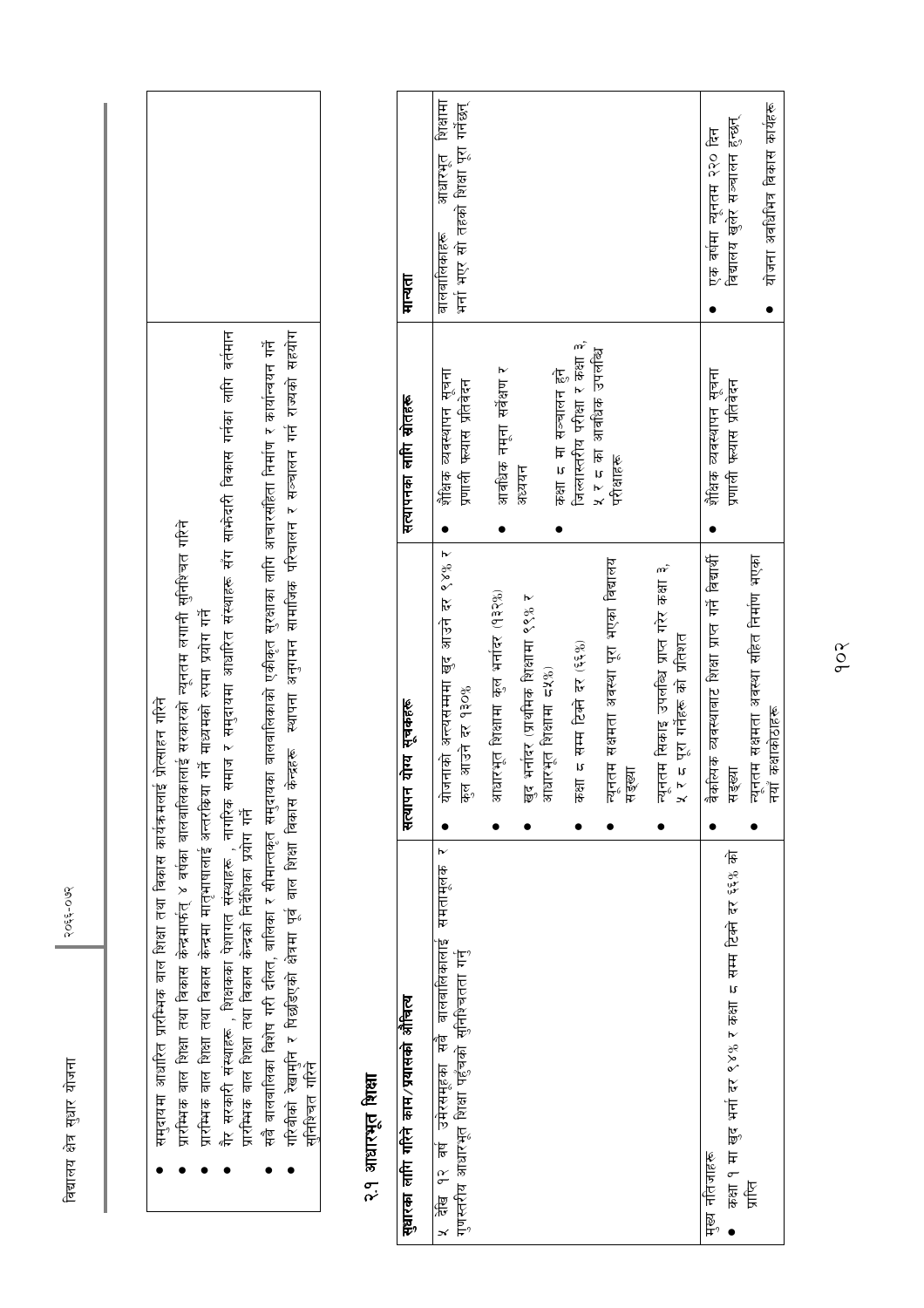| प्राथमिकमा ९९% र आधारभूतमा ८५% खुद भर्ना दरको प्राप्ति          | पुननिर्माण मर्मत भएका विद्यालय सङ्ख्या                     | प्रतिवेदन र आवधिक सर्वेक्षण   | सुचारु रुपले सञ्चालन हुने छन् । |
|-----------------------------------------------------------------|------------------------------------------------------------|-------------------------------|---------------------------------|
| न्यूनतम मापदण्ड पूरा गरेर १९५०० नयाँ कक्षाकोठाको निर्माण        | पुस्तकालय र प्रयोगशालाको सुविधा सहितको<br>विद्यालय सङ्ख्या | वार्षिक नमूना सर्वेक्षण       |                                 |
| न्यूनतम मापदण्डसहित १३००० विद्यालय ⁄ कक्षाकोठाको मर्मत          | अपाङ्गका लागि स्थापना भएका नयाँ विद्यालय<br>सङ्ख्या        | शिक्षा विभागको वार्षिक अवस्था |                                 |
| सुधार                                                           | अनिवार्य आधारभूत शिक्षा कार्यान्वयन भएका                   | प्रतिवेदन                     |                                 |
| अपाङ्ग मैत्री १०० नयाँ विद्यालयको स्थापना                       | विस / नपा सङ्ख्या<br>₣                                     | शिक्षा मन्त्रालयको वार्षिक    |                                 |
|                                                                 | स्तरवृद्धि भएका परम्परागत विद्यालय सङ्ख्या                 | अनुगमन प्रतिवेदन              |                                 |
| <u>५०० गाविस्/नपामा अनिवार्य आधारभूत शिक्षाको कार्यान्वयन</u>   | विभिन्न भाषामा विकास गरिएका शैक्षिक                        |                               |                                 |
|                                                                 | सामग्रीहरू                                                 |                               |                                 |
| आर्थिक अवस्था कमजोर भएका विद्यार्थीलाई छात्रवृत्ति प्राप्ति     | बहुभाषिक शिक्षा कार्यान्वयन भएका विद्यालय                  |                               |                                 |
| १७५,००० अपाङ्ग विद्यार्थीहरू लाई छात्रवृत्ति प्राप्ति           | राम्री कार्यदक्षता देखाएर पुरस्कार पाउने<br>सङ्ख्या        |                               |                                 |
|                                                                 | विद्यालय सङ्ख्या                                           |                               |                                 |
| ३०० विद्यालयमा पुस्तकालय र प्रयोगशालाको सुविधा                  | पर्यागमा आएका पाठ्यक्रम शिक्षक निर्देशिका<br>ত্রি          |                               |                                 |
| ७००० विद्यालयको बाह्य वातावरणमा सुधार                           | पाठ्यपुस्तक                                                |                               |                                 |
|                                                                 | परिमार्जन र अद्यावधिक गरिएका पाठ्यक्रम                     |                               |                                 |
| ६२५ परम्परागत विद्यालयको स्तरवृद्धि                             | सङ्ख्या                                                    |                               |                                 |
|                                                                 | विकास, अद्यावधिक र वितरण गरिएका शिक्षक                     |                               |                                 |
| विभिन्न भाषामा ९५ सिकाइ सहजीकरण सामग्रीको उत्पादन               | निर्देशिका सङ्ख्या                                         |                               |                                 |
|                                                                 | विकास र प्रयोग गरिएका स्थानीय                              |                               |                                 |
| ७५०० विद्यालयमा बहुभाषी शिक्षा कार्यान्वयन                      | पाठ्यक्रमहरू                                               |                               |                                 |
|                                                                 | परीक्षण गरिएका गुणस्तर सुधार नमूना सङ्ख्या                 |                               |                                 |
| ११०० ओटा कार्यदक्षतामा सुधार भएर पुरस्कृत भएका विद्यालय         | निरन्तर मूल्याइकन प्रणाली लागू भएका                        |                               |                                 |
|                                                                 | विद्यालय सङ्ख्या                                           |                               |                                 |
| १०४०० आधारभूत विद्यालयमा प्रधानाध्यापकको व्यवस्था               | सम्भतेता गरी नियुक्त गरिएका प्रधानाध्यापक                  |                               |                                 |
| ७५० विद्यालयमा बहुकक्षा शिक्षण कार्यान्वयन                      | सङ्ख्या                                                    |                               |                                 |
|                                                                 | समयमै पाठ्यपुस्तक प्राप्त गर्ने विद्यार्थी सङ्ख्या         |                               |                                 |
| प्रत्येक वर्ष वैकल्पिक शिक्षा व्यवस्थाबाट ११,०००० विद्यार्थीहरू | बहुकक्षा शिक्षण गरिएका विद्यालय सङ्ख्या                    |                               |                                 |
|                                                                 | छात्रवृत्ति प्राप्त गरेका दलित विद्यार्थी सङ्ख्या          |                               |                                 |

 $\frac{1}{2}$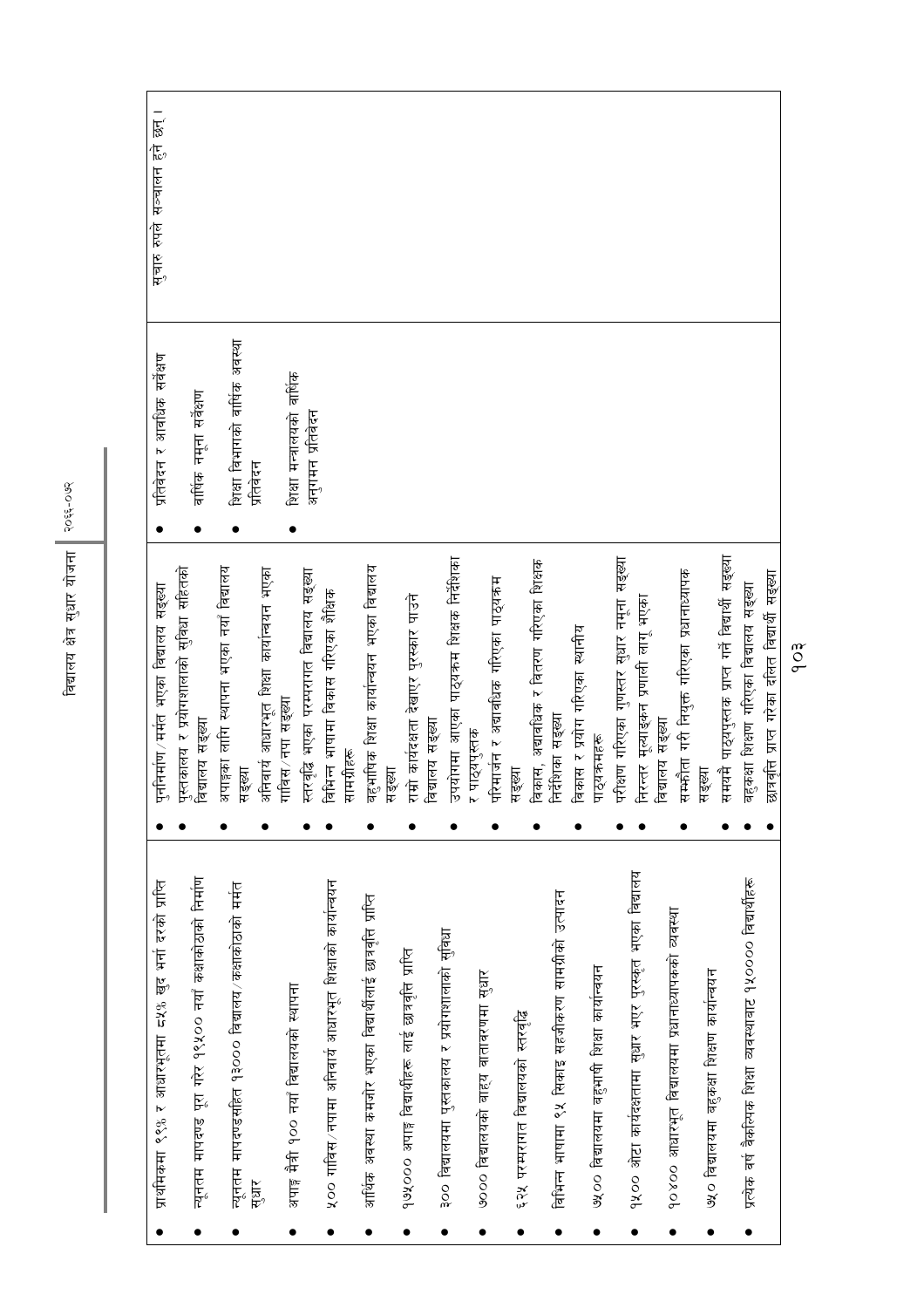| छात्र सङ्ख्या<br>छात्रवृति प्राप्त गरेका<br>लाभान्वत                                                                                                                                                                 |                               |
|----------------------------------------------------------------------------------------------------------------------------------------------------------------------------------------------------------------------|-------------------------------|
| छात्रवृत्ति प्राप्त गरेका अपाङ्ग विद्यार्थी सङ्ख्या                                                                                                                                                                  |                               |
| छात्रवृत्ति प्राप्त गरेका विद्यार्थी सङ्ख्या                                                                                                                                                                         |                               |
| सुधारका लागि रणनीतिक प्रयासहरू                                                                                                                                                                                       | यस अवयवका लागि लगानी- १९९२ ४१ |
| अनिवार्य आधारभूत शिक्षालाई कानुनी मान्यता प्रदान गर्नका लागि यसको कार्यान्वयन गर्न चरणवद्ध कार्यान्वयन योजना तयार गरिने                                                                                              | मिलियन अमेरिकी डलर            |
| शिक्षाको कार्यान्वयनका लागि प्रोत्साहन गर्न सघन उत्प्रेरणा रुपरेखा ⁄ योजना बनाइने<br>स्थानीय निकायलाई उनीहरू को क्षेत्रमा अनिवार्य र नि:शुल्क आधारभूत                                                                |                               |
| विविध किसिमको सिकाइ आवश्यकतालाई सम्बोधन गर्न वैकल्पिक पद्धतिको शिक्षाको विस्तार गरिने                                                                                                                                |                               |
| परम्परागत पद्धतिको शिक्षालाई सबल बनाउन र संस्थागत गर्न आवश्यक व्यवस्था गरिने                                                                                                                                         |                               |
| कार्यदक्षता सुधारका लागि सक्षमतामा आधारित निरन्तर मूल्याङ्कन प्रणाली कक्षा १-७ सम्म लागू गरिने                                                                                                                       |                               |
| आधारभूत शिक्षा पूरा गर्नका लागि सबै दलित, १०% छात्रा र कमजोर आर्थिक अवस्था भएका विद्यार्थीका लागि छात्रवृत्तिको व्यवस्था गरिने                                                                                       |                               |
| राम्रो कार्यदक्षताका लागि विद्यालयहरू लाई उत्प्रेरित गर्न प्रोत्साहन कार्यक्रमको विकास र कार्यान्वयन गरिने                                                                                                           |                               |
| पिछडिएको समुदायबाट शिक्षक सङ्ख्या बढाउनका लागि सकारात्मक कार्यक्रमहरू  लागू गरिने                                                                                                                                    |                               |
| विद्यालयमा महिला शिक्षकका लागि स्वास्थ्यकर वातावरणको व्यवस्था अनिवार्य कार्यान्वयन गरिने                                                                                                                             |                               |
| गुणस्तरीय शिक्षाका न्यूनतम आधार र मापदण्डहरू  विकास गरेर तिनीहरू को कार्यान्वयनका लागि विद्यालयलाई आवश्यक पर्ने स्रोतको सुनिश्चितता गरिने                                                                            |                               |
| विद्यालयमा दण्डरहित, विभेदरहित र सुरक्षित वातावरणका लागि आचारसंहिताको विकास र कार्यान्वयन गरिने                                                                                                                      |                               |
| स्थानीय निकायलाई कानुनी हकको योजना कार्यान्वयन गर्न प्रोत्साहन गरिने                                                                                                                                                 |                               |
| विद्यालय शिक्षाका लागि ठीक उमेरका बालबालिकाहरू लाई शिक्षा नियमले तोकेको मितिमा विद्यालयमा अनिवार्य भर्ना हुनका लागि प्रोत्साहन गरिने                                                                                 |                               |
| 乍<br>र विशेष गरी छात्राहरू<br>र अशक्त विद्यालय<br>कर्णाली अञ्चलका सार्वजनिक विद्यालयका विद्यार्थी, दलित समुदायका विद्यार्थी र नेपालभरिका अपाङ्ग<br>आवश्यकतालाई सम्बोधन गर्न विशेष व्यवस्था विकास र कार्यान्वयन गरिने |                               |
| र कार्यान्वयनका लागि आवश्यक सुविधा समयमै उपलब्ध गराइने<br>विद्यालय सुधार योजना ९क्क्ष्ए० र जिल्ला शिक्षा योजना ९म्भ्ए० तयारी                                                                                         |                               |
| विद्यालयहरू मा समावेशी शिक्षाको कार्यान्वयनका लागि कार्यऋम निर्माण र सहजीकरण गरिने                                                                                                                                   |                               |
| वहुभाषिक शिक्षामा वृहत नीति विकास गरिने                                                                                                                                                                              |                               |

 $\overline{1}$ 

 $3066 + 5306$ 

विद्यालय क्षेत्र सुधार योजना

 $\sum_{i=1}^{\infty}$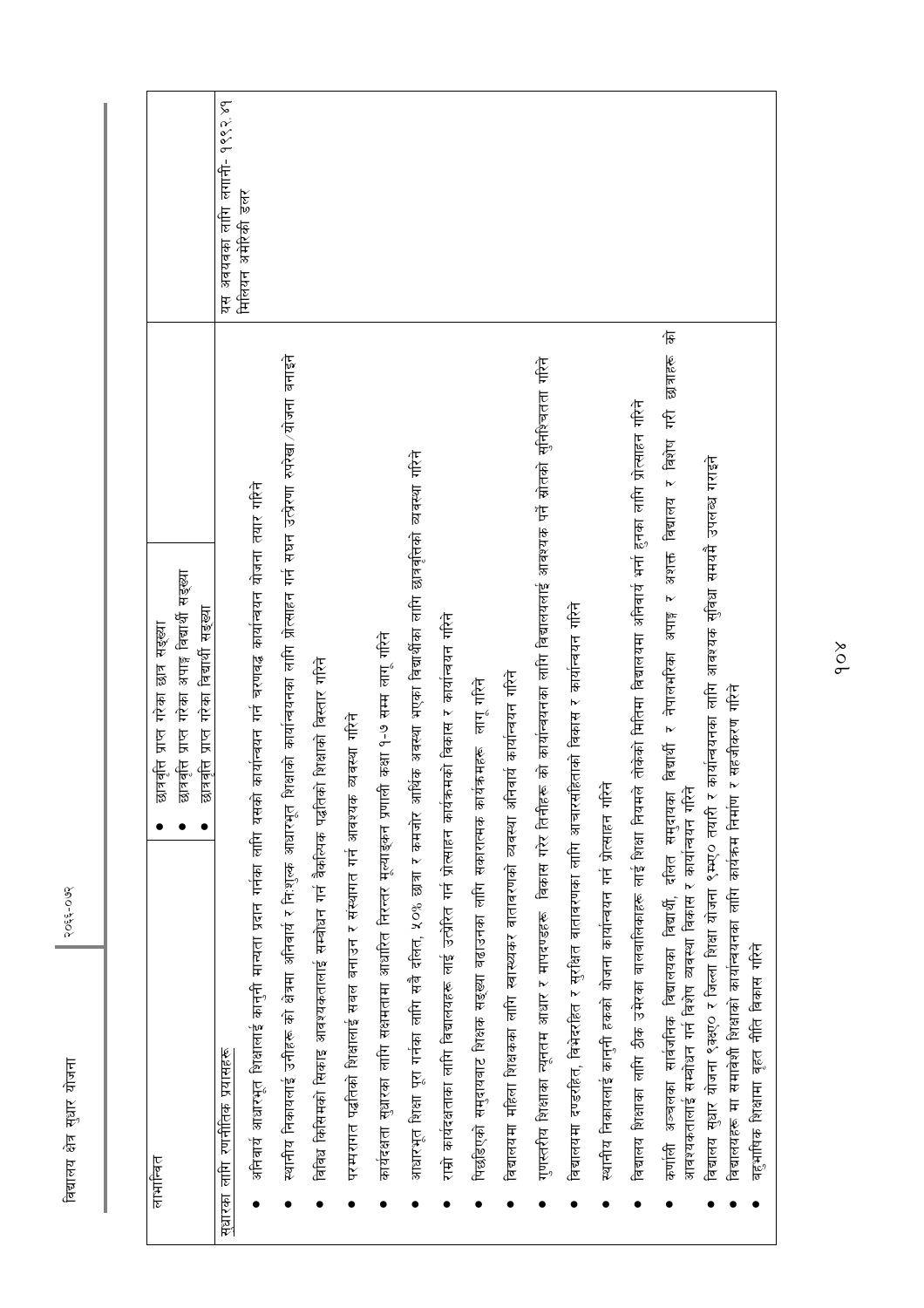| सुधारका लागि गरिने काम /प्रयासहरू को औचित्य                                                                      | सत्यापन योग्य सूचकहरू                                                         | सत्यापनका लागि स्रोतहरू                                        | मान्यता                                                                    |
|------------------------------------------------------------------------------------------------------------------|-------------------------------------------------------------------------------|----------------------------------------------------------------|----------------------------------------------------------------------------|
|                                                                                                                  |                                                                               |                                                                |                                                                            |
| माध्यमिक शिक्षाको पहुँच, समता, गुणस्तर र सान्दर्भिकतामा सुधार गर्नु                                              | न्यूनतम सक्षमता अवस्था पूरा भएका विद्यालय<br>सङ्ख्या                          | फ्ल्यास प्रतिवेदन                                              | भएर सबैले उक्त तहको अध्ययन पूरा<br>माध्यमिक तहको शिक्षामा विद्यार्थी भर्ना |
|                                                                                                                  | योजनाको अन्त्यसममा कक्षा ८-९ र १०-११ मा<br>जाने दर ८०%                        | आवधिक नमूना सर्वेक्षण र<br>परीक्षा सम्बन्धी प्रतिबेन<br>अध्ययन | गर्नेछन् ।                                                                 |
|                                                                                                                  | खुद भर्ना दर २७%                                                              |                                                                |                                                                            |
|                                                                                                                  | कुल भर्ना दर ६६%                                                              |                                                                |                                                                            |
|                                                                                                                  | लैङ्गिक समता सूचक ०.९६                                                        |                                                                |                                                                            |
|                                                                                                                  | एस.एल.सी को उत्तीर्ण दर कमश: अ%र ४१%<br>योजनाको अन्त्यसम्ममा एस.एल.सी. र उच्च |                                                                |                                                                            |
|                                                                                                                  | मुख्य विषयको सिकाइउपलब्धि प्रतिशत                                             |                                                                |                                                                            |
| मुख्य नतिजाहरू                                                                                                   | वैकलियक शिक्षाबाट माध्यमिक तहको शिक्षा पूरा                                   | फल्यास प्रतिवेदन                                               |                                                                            |
| प्रत्येक वर्ष वैकलियक विद्यालय कार्यक्रमबाट ६०००० विद्यार्थीहरू                                                  | गरेका विद्यार्थी सङ्ख्या                                                      | शिक्षा विभागको अवस्था                                          |                                                                            |
| ले कक्षा ९ र १० को शिक्षा लिनेछन्                                                                                | विभिन्न किसिमको छात्रवृत्ति प्राप्त गरेका विद्यार्थी                          | प्रतिवेदन                                                      |                                                                            |
| गरिवीको रेखामूनि रहेकी ७५,००० जना विद्यार्थीहरू ले माध्यमिक<br>तहको शिक्षा पूरा गर्नका लागि छात्रवृत्ति पाउनेछन् | पुरस्कार पाएका विद्यालय सङ्ख्या<br>सङ्ख्या                                    | राष्ट्रिय परीक्षा बोर्डको<br>वार्षिक प्रतिवेदन                 |                                                                            |
| कक्षा ९ र १० मा अध्ययन गर्ने ६६००० छात्राहरू ले वार्षिक<br>रुपमा छात्रवृत्ति प्राप्त गर्नेछन्                    | डिजिटलाईज गरिएका पाठ्यक्रम पाठ्यपुस्तक र<br>शिक्षक निर्देशिका सङ्ख्या         | मूल्याङ्कन प्रतिवेदन<br>सर्वेक्षण र आवधिक                      |                                                                            |
| ७५००० अपाङ्ग विद्यार्थीहरू ले छात्रवृत्ति पाउनेछन्                                                               | अद्यावधिक गरिएका पाठ्यक्रम पाठ्यपुस्तक                                        | विद्यालय मूल्याङ्कन                                            |                                                                            |
| सहिद परिवारका ६० जना विद्यार्थीहरू ले छात्रवृत्ति पाउनेछन्                                                       | अद्यावधिक विकास र वितरण गरिएका शिक्षक                                         | प्रतिवेदन                                                      |                                                                            |
| कार्यदक्षतामा सुधार ल्याउने ३७५ माध्यमिक विद्यालयले पुरस्कार                                                     | निर्देशिका                                                                    |                                                                |                                                                            |

### २.२ माध्यमिक शिक्षा

Xob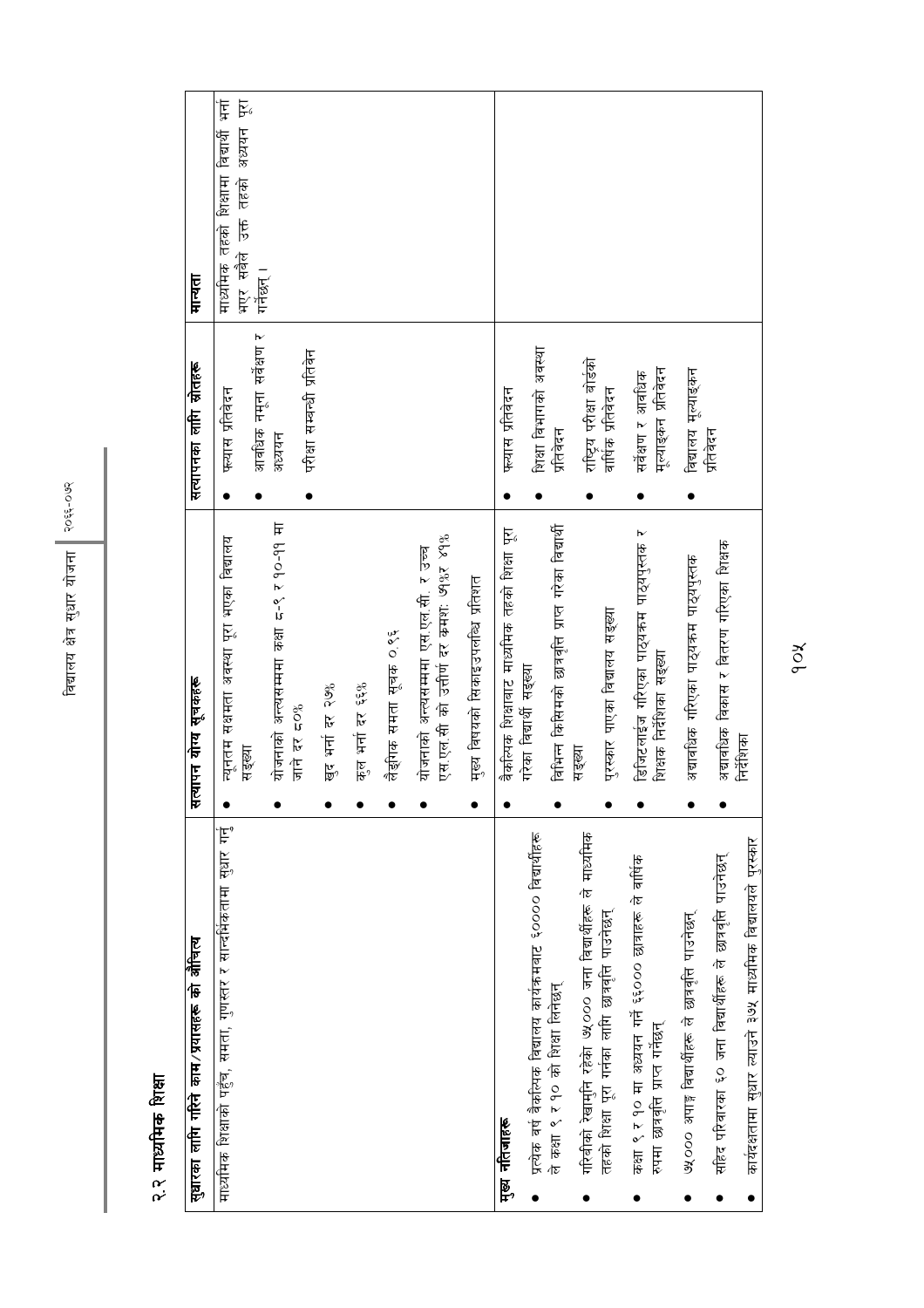| दण्डहिनता र भेदभावरहित शैक्षिक वातावरणको माध्यमबाट गुणस्तरीय शिक्षा उपलब्ध गराउने विद्यालयको सहयोगका लागि न्यूनतम गुणस्तर मापदण्ड,<br>पिछडिएको समुदायका बालवालिकाहरू को माध्यमिक शिक्षामा पहुँच, सहभागिता र तहपूरा गर्ने सङ्ख्या बढाउन विशेष उत्प्रेरण प्याकेज बनाइने छ ।<br>लागत साभेन्दारीसहितको वैकल्पिक शिक्षा कार्यक्रम विस्तार गरी शिक्षामा विविध आवश्यकताको सम्बोधन गरिनेछ ।<br>माध्यमिक शिक्षामा सामान्य सीप सहितको प्राविधिक शिक्षा तथा व्यावसायिक तालिमको कार्यक्रम लागू गरिने छ ।<br>न्यूनतम सिकाइ उपलब्धि हासिल गर्न नसकेका विद्यार्थीका लागि थप उपचारात्मक सहयोग उपलब्ध गराइनेछ ।<br>माध्यमिक शिक्षामा पहुँचको सुरक्षाका लागि निजी सेवा प्रदायकहरू सँग साभ्रेदारी बढाइनेछ ।<br>सन् २०१२ देखि क्रमश: माध्यमिक तहको शिक्षा नि:शुल्क पाउने व्यवस्था गरिने छ।<br>पिछडिएको समुदायलाई केन्द्रित गरेर वैकल्पिक कायऋमहरू  लागू गरिनेछ ।<br>शिक्षामा समताको सुरक्षाका लागि कानुनी व्यवस्था गरिनेछ ।<br>पाठ्यक्रम, पाठ्यपुस्तक र शिक्षक निर्देशिका डिजिटलाईज गरिनेछ<br>शिक्षक निर्देशिका विकास र अद्यावधिक गरी वितरण गरिनेछ<br>पाठ्यक्रम र पाठ्यपुस्तक परिमार्जन र अद्यावधिक गरिनेछ ।<br>माध्यमिक तहमा अध्ययनरत सबै विद्यार्थीहरू ले समयमै<br>आचारसंहिता र मार्गानंदेशन विकास गरिने ।<br>वृहत विद्यालय नक्शाङ्कन लागू गरिने ।<br>सुधारका लागि रणनीतिक प्रयासहरू<br>पाठ्यपुस्तक पाउनेछन्<br>पाउनछन |
|------------------------------------------------------------------------------------------------------------------------------------------------------------------------------------------------------------------------------------------------------------------------------------------------------------------------------------------------------------------------------------------------------------------------------------------------------------------------------------------------------------------------------------------------------------------------------------------------------------------------------------------------------------------------------------------------------------------------------------------------------------------------------------------------------------------------------------------------------------------------------------------------------------------------------------------------------------------------------------------------------------------------------------------------------------------------------------------------------------------------------------------------------------------------------------------------------------------------------------------------------------------------------------------------------|
|------------------------------------------------------------------------------------------------------------------------------------------------------------------------------------------------------------------------------------------------------------------------------------------------------------------------------------------------------------------------------------------------------------------------------------------------------------------------------------------------------------------------------------------------------------------------------------------------------------------------------------------------------------------------------------------------------------------------------------------------------------------------------------------------------------------------------------------------------------------------------------------------------------------------------------------------------------------------------------------------------------------------------------------------------------------------------------------------------------------------------------------------------------------------------------------------------------------------------------------------------------------------------------------------------|

२०६६-०७२

विद्यालय क्षेत्र सुधार योजना

- शिक्षक तयारी कोस र पुनर्ताजगी तालिम अनिवाय गरिने ।
- विद्यालयमा विद्यालय सुधार योजनामा आधारित बजेट उपलब्ध गराइने छ ।
- सबै माध्यमिक विद्यालयमा प्रधानाध्यापकका लागि छुट्टै पदको व्यवस्था गरिने छ ।
- छाता संस्थाका रुपमा राष्ट्रिय शिक्षा बोर्ड ९ल्भ्व० गठन गरिने, जसको काम-सबै सार्वजनिक परीक्षाहरू लाई व्यवस्थित गर्नु, त्म्ख सहितको कक्षा ८, १० र १२ को प्रमाणीकरण र स्तराइकन गर्नु हुनेछ ।
	- माध्यमिक शिक्षामा केन्द्रित गरेर विद्यालय सुधार योजना र जिल्ला शिक्षा योजना निर्माण र कार्यान्वयन गर्न सहजीकरण गरिनेछ ।
- पारदर्शिता र जवार्फदेहिताको सुधारका लागि विद्यालय व्यवस्थापनमा विकेन्द्रीकरणलाई बलियो बनाइने छ ।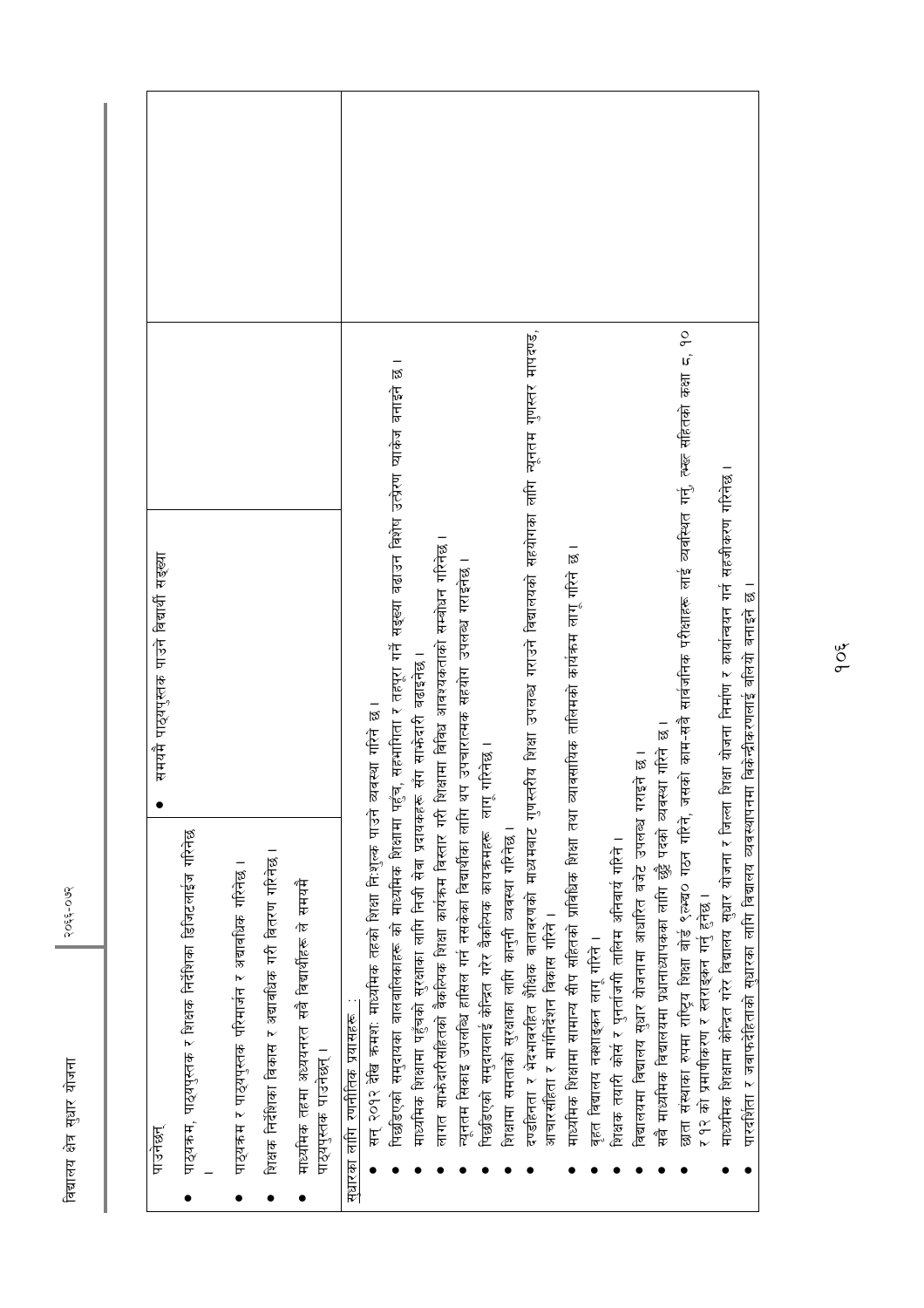| یخ<br>ح<br>$9 - 330$ |
|----------------------|
| मण<br>ज              |
| सधार                 |
| <u>हि</u>            |
| वद्यालय              |

| <u>क्र</u> |   |
|------------|---|
| ŗ          |   |
| ाक्षा / सि |   |
| È          |   |
| 乍          |   |
| ŗ.<br>けんあん |   |
|            | Í |

| सुधारका लागि गरिने प्रयासको औचित्य                                                                                                                                                                                                   | सत्यापन योग्य सूचकहरू                       | सत्यापनको लागि स्रोतहरू                                                                  | मान्यता                                  |
|--------------------------------------------------------------------------------------------------------------------------------------------------------------------------------------------------------------------------------------|---------------------------------------------|------------------------------------------------------------------------------------------|------------------------------------------|
| उद्देश्य                                                                                                                                                                                                                             | साक्षरता कक्षामा भनो भएकाहरू<br>$\bullet$   | केन्द्रीय तथ्याङ्क विभागको प्रतिवेदन                                                     | ज्ञानलाई<br>गरेको<br>प्राप्त             |
| युवा र वयस्कमा कार्यमूलक साक्षरता र आधारभूत सक्षमता वृद्धि गर्नु                                                                                                                                                                     | को सङ्ख्या                                  | नमूनामा आधारित कार्यमूलक साक्षरतासम्बन्धी                                                | उत्पादनमूलक कार्यमा लगाएको               |
|                                                                                                                                                                                                                                      | कार्यमूलक साक्षरता शिक्षा प्राप्त           | सर्वेक्षण                                                                                | अवस्था हुन                               |
|                                                                                                                                                                                                                                      | जनसङ्ख्या प्रतिशत                           |                                                                                          |                                          |
| मुख्य नोतजाहरू                                                                                                                                                                                                                       | सञ्चालनमा आएका सामुदायिक<br>0               | अनौपचारिक शिक्षा केन्द्रको प्रतिवेदन                                                     | सामुदायिक अध्ययनकेन्द्र                  |
| जीवनस्तरको सुधारमा योगदान पुऱ्याउन साक्षर र नव साक्षरहरू                                                                                                                                                                             | अध्ययनकेन्द्र सङ्ख्या                       |                                                                                          | पूर्णरुपमा कार्यमूलक भएको<br>हुने        |
| मा आवश्यक सूचना र सीपको पहुँच दिई उनीहरू  सक्षम हुने                                                                                                                                                                                 | साक्षरोत्तर र जीवनोपयोगी सीप                |                                                                                          |                                          |
| संस्थागत सिकाइ प्रणालीगत क्षमता बढ्ने                                                                                                                                                                                                | हासिल गरेकाहरू को सङ्ख्या                   |                                                                                          | स्थानीय संस्था र                         |
| १०१० ओटा सामुदायिक अध्ययनकेन्द्रको स्थापना र सञ्चालन हुने                                                                                                                                                                            |                                             |                                                                                          | समुदायसँग प्रभावकारी                     |
| सक्षरता र निरन्तर शिक्षाको माध्यमबाट लगभग ७ लाख युवा तथा                                                                                                                                                                             |                                             |                                                                                          | सार्फदारी हुने                           |
| वयस्कहरू ले जीवन उपयोगी सीप प्राप्त गरेको हने                                                                                                                                                                                        |                                             |                                                                                          |                                          |
| सामुदायिक अध्ययनकेन्द्रको अनुभव पाएका र अन्य मानवस्रोतको                                                                                                                                                                             |                                             |                                                                                          |                                          |
| उपयोग गरी स्थानीय मातृ भाषामा सक्षरता कक्षाहरू  सञ्चालनमा                                                                                                                                                                            |                                             |                                                                                          |                                          |
| आएको हुने                                                                                                                                                                                                                            |                                             |                                                                                          |                                          |
| रणनीतिक सुधारात्मक प्रयासहरू                                                                                                                                                                                                         |                                             |                                                                                          | $\frac{8}{9}$<br>लागि<br>कामका<br>स<br>ज |
| वयस्क साक्षरता र निरन्तर शिक्षासम्बन्धी लक्ष्य प्राप्तिका लागि                                                                                                                                                                       |                                             | निजी क्षेत्रका संस्थाहरू  र राष्ट्रिय⁄अन्सीष्ट्रिय गैर सरकारी संस्थाहरू को विकेन्द्रीकरण | मिलियन अमेरिकी डलर लगानी                 |
| सशक्तीकरण र सार्फदारीका लागि प्राथमिकतामा जोड दिइने ।                                                                                                                                                                                |                                             |                                                                                          | लाग्ने                                   |
| वर्तमानका जिल्ला शिक्षा योजना र गाउँ विकास योजनामा साक्षरता                                                                                                                                                                          | र जीवनउपयोगी सीप कार्यक्रम समावेश गरिने छ । |                                                                                          |                                          |
| भाषा, सँस्कृति, जीवनोपयोगी सीप र आयमूलक कार्यक्रमसँग सम्बन्धित वयस्कहरू का विविध आवश्यकताहरू को सम्बोधन गरिने छ।                                                                                                                     |                                             |                                                                                          |                                          |
| पिछडिएको जनसङ्ख्यालाई लक्षित गरेर जीवनोपयोगी सीप र आय आर्जनका ससाना योजनाहरू समेत भएको साक्षरता कार्यकम विकास र कार्यान्वयन गरिने छ ।                                                                                                |                                             |                                                                                          |                                          |
| निर्यामत रुपमा सञ्चालन भएका विद्यालय र स्थानीय रुपमा स्थापना गरिएका सामुदायिक अध्ययनकेन्द्रमार्फत् जीवनपर्यन्त सिकाइका अवसरहरू उपलब्ध गराइने                                                                                         |                                             |                                                                                          |                                          |
|                                                                                                                                                                                                                                      |                                             |                                                                                          |                                          |
| सबैका लागि शिक्षा र साहश्राब्दी विकास लक्ष्यका उद्देश्यहरू  प्राप्तिका लागि राष्ट्रिय साक्षरता श्राभ्रयामार्फत् र जीवनपर्यान्त सिकाइलाई पूरक कार्यका                                                                                 |                                             |                                                                                          |                                          |
| साथ सञ्चालन गरिने छ ।                                                                                                                                                                                                                |                                             |                                                                                          |                                          |
| महिला, सीमान्तकृत   समुदायको जनसङ्ख्या, दलित, संकटमा परेका समुदाय, आन्तरिक रुपमा विस्थापित भएका जनता, अशक्त व्यक्ति र एचआइभि /एड्सबाट<br>पीडित जनतालाई विशेष जोड दिएर साक्षरता र जीवनपर्यन्त सिकाइका कार्यक्रमहरू  सञ्चालन गरिने छ । |                                             |                                                                                          |                                          |
| स्थानीय संस्थाहरू सँग आवद्ध गरेर सामुदायिक अध्ययनकेन्द्रहरू लाई बढी कार्यमूलक बनाइने छ                                                                                                                                               |                                             |                                                                                          |                                          |
| वहुक्षेत्रीय सेवाप्रदायक संस्थाहरू सँग सम्बन्ध सञ्जाल विकास गरिने                                                                                                                                                                    | $\overline{5}$                              |                                                                                          |                                          |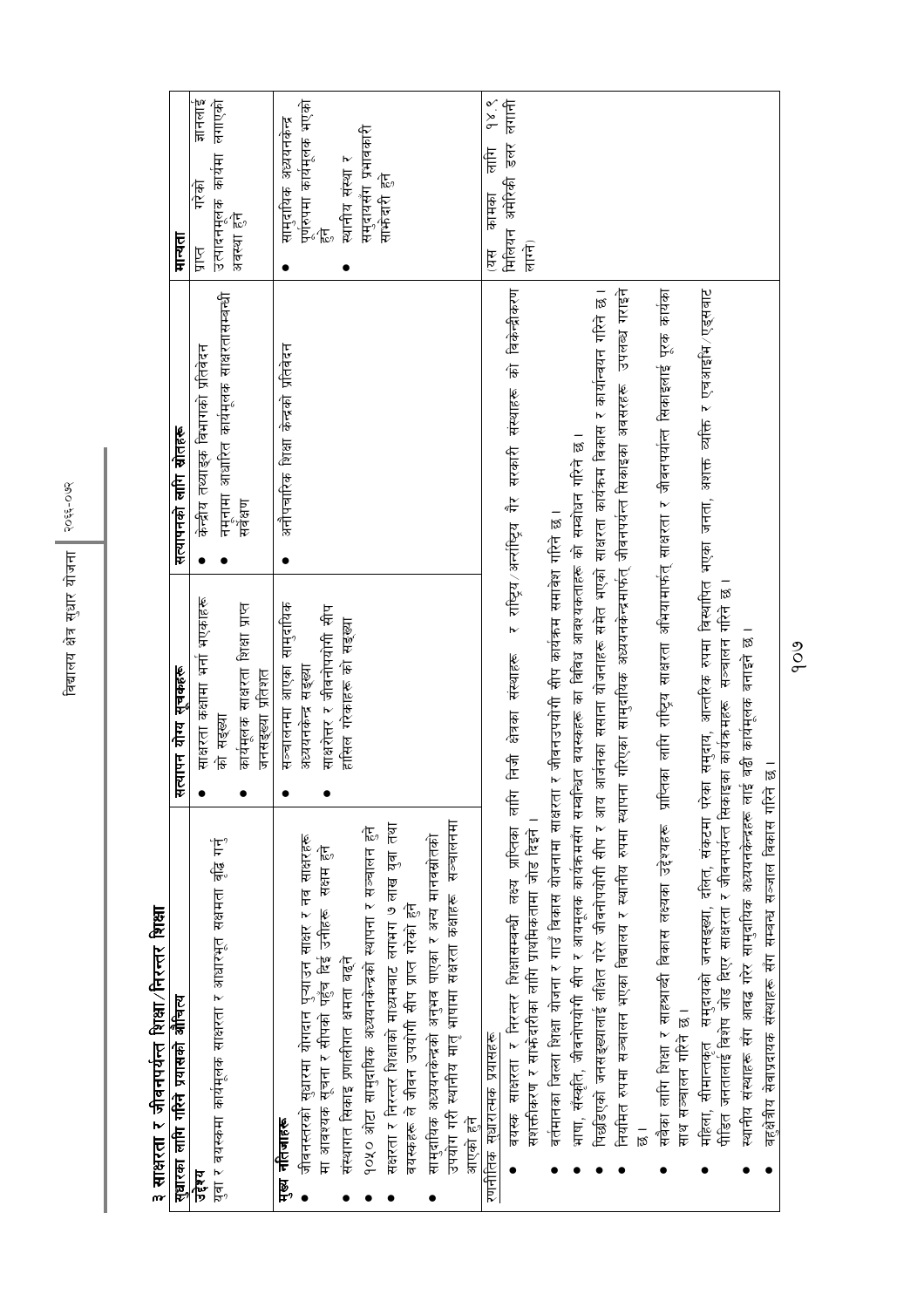२०६६-०७२

### ४ प्राविधिक शिक्षा र व्यावसायिक तालिम

| सुधारका लागि गरिने प्रयासको औचित्य                                                                                                      | सत्यापन योग्य सूचकहरू                                                                   | सत्यापनका लागि स्रोतहरू                                | मान्यता                                                           |
|-----------------------------------------------------------------------------------------------------------------------------------------|-----------------------------------------------------------------------------------------|--------------------------------------------------------|-------------------------------------------------------------------|
| माध्यमिक तहमा अध्ययनरत विद्यार्थीहरू लाई प्राविधिक शिक्षा तथा<br>उद्देश्य                                                               | प्राविधिक शिक्षा तथा व्यावसायिक तालिमको<br>सामान्य सीप प्राप्त गरेको विद्यार्थी सङ्ख्या | प्रणालीको फल्यास प्रतिवेदन<br>शैंक्षिक व्यवस्थाप सूचना | प्राविधिक शिक्षा तथा व्यावसायिक<br>तालिमका लागि भावी अध्ययन       |
| व्यावसायिक तालिमसम्बन्धी सामान्य सीपसहित सक्षम बनाउने                                                                                   | कार्यक्रम परीक्षण गरिएका विद्यालय सङ्ख्या<br>प्राविधिक शिक्षा तथा व्यावसायिक तालिम      | विशेष अध्ययन<br>$\bullet$                              | योग्य बनाउन इच्छुक विद्यार्थी हुने<br>अगाडि बढाएर आफ्लाई रोजगार   |
| कक्षा १ देखि ८ सम्मको पाठ्यक्रममा आधारभूत जीवनपर्यागी<br>मुख्य नोतजा / उपलब्धिहरू                                                       | एकीकृत प्राविधिक शिक्षा कार्यक्रम ⁄ पाठ्यक्रम<br>परीक्षण भएका माध्यमिक विद्यालय सङ्ख्या | शिक्षा विभागको अवस्था<br>प्रतिवेदन                     | तथा व्यावसायिक<br>तालिमसम्बन्धी सीप र ज्ञानमा<br>प्राविधिक शिक्षा |
| सीपहरू र व्यावसायिक शिक्षासम्बन्धी सीपहरू एकीकृत हुने                                                                                   | व्यावसायिक शिक्षासम्बन्धी सीप प्रदान गर्ने                                              | शैक्षिक सूचना तथा                                      | विद्यार्थीहरू को माग वृद्धि हुने                                  |
| माध्यमिक शिक्षाका लागि व्यावसायिक शिक्षाका सामान्य<br>सीपकेन्द्रित पाठ्यक्रमको विकास हुने                                               | आधारभूत व्यावसायिक तालिम लिएका विद्यार्थी<br>विद्यालय सङ्ख्या                           | व्यवस्थापन प्रणालीको<br>फल्यास प्रतिवेदन               |                                                                   |
| नमूना विकासका लागि १०० ओटा सामुदायिक माध्यमिक                                                                                           | सङ्ख्या                                                                                 | अवस्था/प्रगति प्रतिवेदन<br>प्रा.शि.व्या.ता. को         |                                                                   |
| केन्द्रित भएको प्राविधिक र व्यावसायिक शिक्षासम्बन्धी कार्यक्रम<br>विद्यालयमा कला, हस्तकला, कम्प्यूटर र अन्य यस्तै सीपहरू<br>परीक्षण हुन |                                                                                         | शिक्षा विभाग र प्रा.शि.<br>व्या ता परिषदकी<br>अभिलेख   |                                                                   |
|                                                                                                                                         |                                                                                         | टीआइटीआइ को प्रगति<br>प्रतिबेदन                        |                                                                   |
| रणनीतिक सुधारात्मक प्रयासहरू                                                                                                            |                                                                                         |                                                        | (यसका लागि २१.६२ मिलियन अमेरिकी<br>डलर खर्च हुने                  |
| आधारभूत तहको कक्षा ६ को पाठ्यक्रममा व्यावसायिक र प्राविधिक                                                                              | शिक्षाको अवधारणा एकीकृत हुने                                                            |                                                        |                                                                   |
| विद्यालय शिक्षामा सामान्य प्राविधिक व्यावसायिक शिक्षाका थप विषयवस्तुहरू                                                                 | परीक्षण हुने                                                                            |                                                        |                                                                   |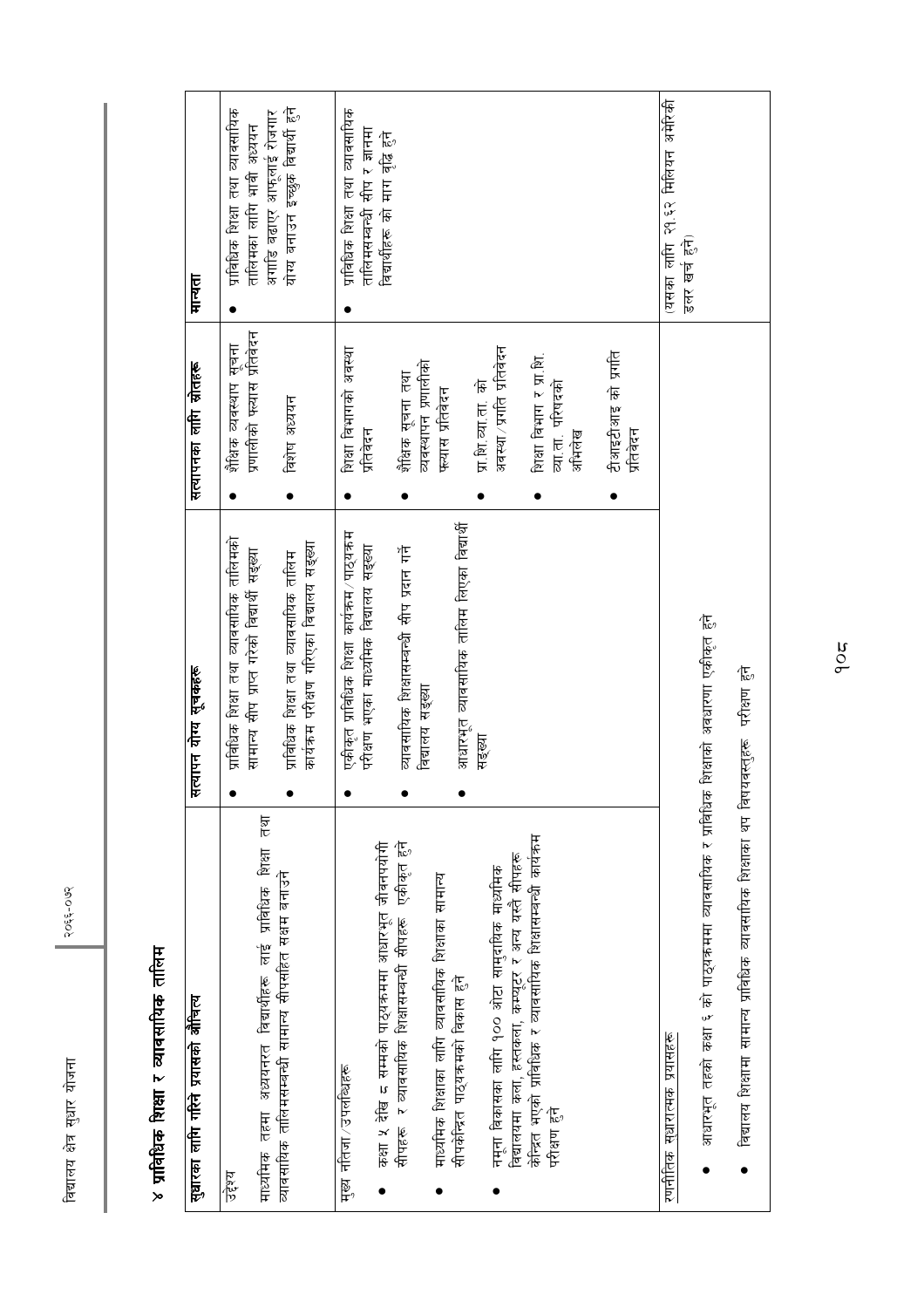### ५ शिक्षकहरू को पेसागत विकास

| सुधारका लागि गरिने प्रयासको औचित्य                                                                                                                                                                                                                                                                                                                                                                                                                                                                                                                                                                                                                                                                                                                                                                                                                                                                                                                                                                                                                                                                                               | सत्यापन योग्य सूचकहरू                                                                                                                                                                                                                                                                                           | सत्यापनका लागि स्रोतहरू                                                                               | मान्यता                                                                                                 |
|----------------------------------------------------------------------------------------------------------------------------------------------------------------------------------------------------------------------------------------------------------------------------------------------------------------------------------------------------------------------------------------------------------------------------------------------------------------------------------------------------------------------------------------------------------------------------------------------------------------------------------------------------------------------------------------------------------------------------------------------------------------------------------------------------------------------------------------------------------------------------------------------------------------------------------------------------------------------------------------------------------------------------------------------------------------------------------------------------------------------------------|-----------------------------------------------------------------------------------------------------------------------------------------------------------------------------------------------------------------------------------------------------------------------------------------------------------------|-------------------------------------------------------------------------------------------------------|---------------------------------------------------------------------------------------------------------|
| विद्यार्थीहरू को सिकाइ प्रकियाहरू मा प्रभावकारिता बढाउनका लागि<br>शिक्षकहरू को योग्यता र पेशागत सक्षमता वृद्धि गर्नु                                                                                                                                                                                                                                                                                                                                                                                                                                                                                                                                                                                                                                                                                                                                                                                                                                                                                                                                                                                                             | आधारभूत र माध्यमिक शिक्षाको लक्ष्य ऋमश: ८८% र<br>आवश्यक योग्यता र तालिम प्राप्त शिक्षक प्रतिशत<br>(आधारभूत र माध्यमिक तहको लक्ष्य ९७ रहेकी छ )<br>आवश्यक योग्यतासहितको शिक्षक प्रतिशत<br>९३% रहेकी छ)                                                                                                           | शैजविकेको प्रगति<br>EMIS फ्लास<br>प्रतिबेदन<br>प्रतिबेदन                                              | सीपहरू<br>कक्षा कोठामा प्रयोग बढाउन<br>उत्प्रेरित योग्य<br>सिकेका ज्ञान र<br>र इच्छुक हुने<br>शिक्षकहरू |
| पुनर्ताजगी तालिम र शिक्षक तयारी कोर्सबाट सबै शिक्षकहरू को पेशागत<br>पिछडिएको जातजातिका ७००० जना व्यक्तिहरू को सक्षमतामा सुधार हुन्<br>४०१० प्रधानाध्यापकहरू को प्रमाणीकरण व्यवस्थापन तालिम पूरा हुने<br>शिक्षकका लागि पुनर्ताजगी तालिम सञ्चालन गर्नका लागि ७५० जना<br>मुख्य प्रांशक प्रशिक्षण<br>दक्षता अद्यावधिक हुन<br>मख्य नतिजा ⁄ परिणाम                                                                                                                                                                                                                                                                                                                                                                                                                                                                                                                                                                                                                                                                                                                                                                                     | प्रशिक्षक प्रशिक्षण कार्यक्रम चलाउन तयार भएका प्रमुख<br>एक वर्षे शिक्षक तयारी कोर्स र सेवाकालीन तालिम पूरा<br>व्यवस्थापन तालिम पूरा गरेका प्रधानाध्यापकको प्रतिशत<br>न्यूनतम आवश्यक योग्यता पूरा भएका शिक्षक प्रतिशत<br>विभिन्न विषयको शिक्षक तालिम सञ्चालनका लागि<br>गरेका शिक्षक प्रतिशत<br>प्रशिक्षक सङ्ख्या | शैजविकेको प्रगति<br>अध्ययन प्रतिवेदन<br>शिक्षक व्यस्थापन<br>सूचना प्रणालीको<br>प्रतिवेदन<br>प्रतिवेदन | राख्ने<br>र<br>अध्यापन<br>इच्छा<br>सक्षमता बढाएर<br>कार्य गर्न<br>शिक्षकहरू                             |
| अगुवा स्रोतकेन्द्र र स्रोतकेन्द्रमा मारामा आधारित तालिम कार्यक्रम विकास र सञ्चालन । यस्ता कार्यक्रमवाट सर्वे शिक्षकहरू ले तालिम पाउने व्यवस्था मिलाउने ।<br>सञ्चालन भइरहेको लामो अवधिको सेवाकालीन प्रमाणीकरण तालिमका माध्यमबाट सबै शिक्षकहरू लाई तालिम पूरा गराउने ।<br>आधारभूत शिक्षाको शिक्षण सेवामा प्रवेश पाउनका न्यूनतम योग्यता बढाउने कार्यक्रम सञ्चालन गरिने ।<br>शिक्षकहरू को पेसागत सहयोगका लागि विद्यालय सुपरिवेक्षण र सहयोग कार्यक्रम अर्फा सुदृढ हुने<br>शैजविके मार्फत् प्रधानाध्यापकका लागि व्यवस्थापन तालिम कार्यक्रमको विकास कार्यान्वयन गर्ने ।<br>नव प्रवेशी सरकारी अधिकृत र शिक्षकका लागि सेवा प्रवेश तालिमको उपलब्धता हुने ।<br>कार्यरत प्राथमिक शिक्षकहरू को योग्यता बढाउनका लागि अवसर उपलब्ध गराइने<br>घ) शिक्षकलाई पेसागत सहयोग पुऱ्याउन अनुगमन र तालिमपछिको पेसागत सहयोग<br>शिक्षक शिक्षण परियोजनाअन्तरगत विकास गरिएको शिक्षक सहायता<br>ख) अगुवा स्रोतकेन्द्र र स्रोतकेन्द्रमा आधारित मागमा आधारित छोटो अवधिको<br>अगुवा स्रोतकेन्द्र र शैक्षिक तालमकेन्द्रको क्षमता अभिवृद्धि हुने ।<br>ग) प्रधानाध्यापकका लागि व्यवस्थापन तालिम<br>क) शैक्षिक योग्यता बढाउने कार्यऋमहरू<br>रणनीतिक सुधारात्मक प्रयासहरू | । कार्यक्रमको कायान्वयन हुने<br>तालिम                                                                                                                                                                                                                                                                           |                                                                                                       | कार्यान्वयनका लागि १०.११<br>हल्र<br>कार्यक्रमको<br>अमेरिकी<br>खर्च हुने)<br>मिलियन<br>हि                |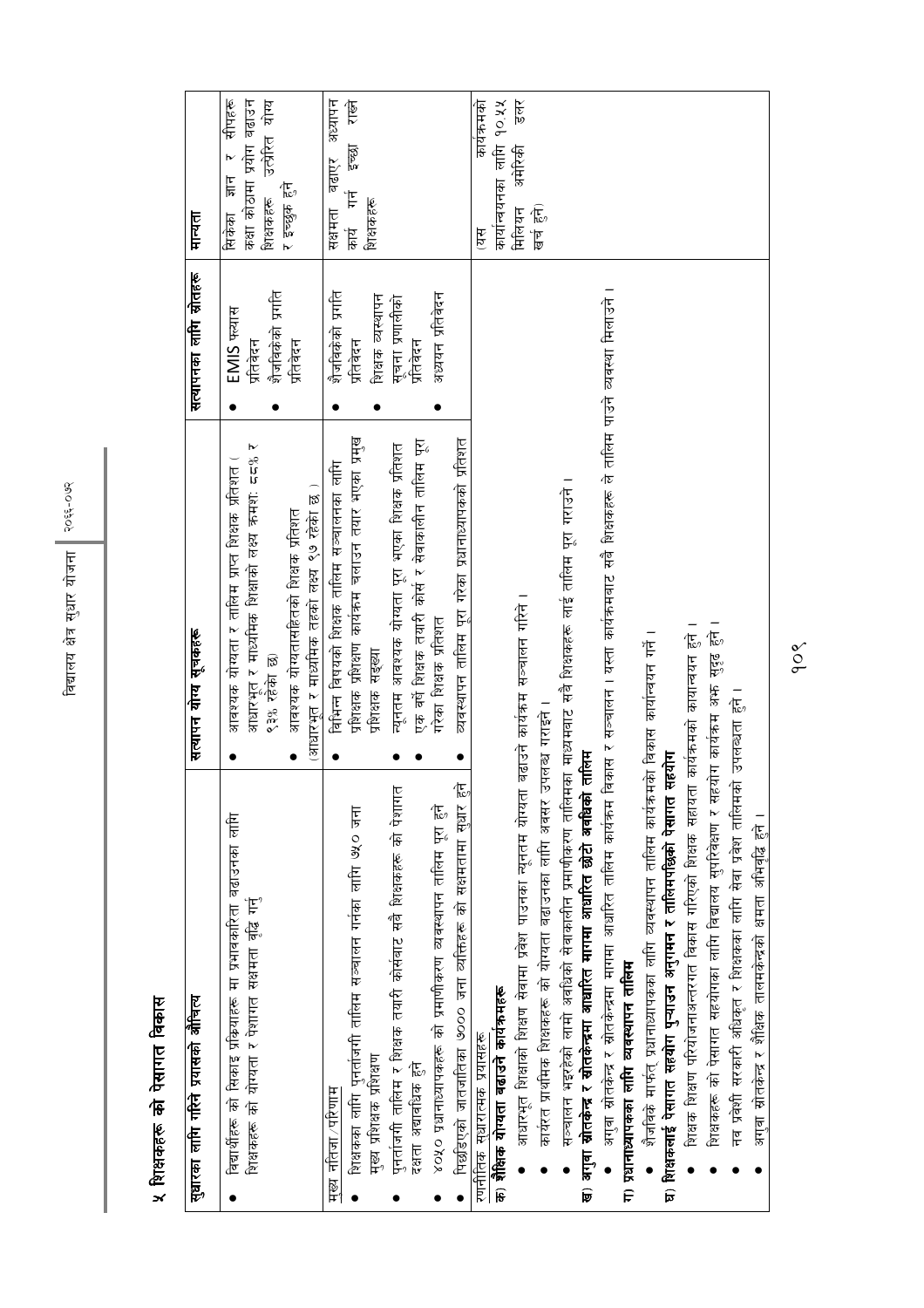| F<br>F<br>⊭ |  |
|-------------|--|
| सृधार       |  |
| 怎           |  |
| हू<br>चचा   |  |

#### ६ क्षमता विकास

| सुधारका लागि गरिने प्रयासको औचित्य                                                                                                         | सत्यापन योग्य सूचकहरू                            | सत्यापनका लागि स्रोतहरू       | गान्यता                          |
|--------------------------------------------------------------------------------------------------------------------------------------------|--------------------------------------------------|-------------------------------|----------------------------------|
| उद्देश्य                                                                                                                                   | ग्राहकले मूल्याङ्कन ⁄ अनुभव गरेको समयमै          | राम्रो सेवामार्फत्            | र लागत<br>सुधारिएको कार्यक्षमता  |
| लागि<br>प्रदान गर्ने प्रणालीमा सुधारका<br>सेवा<br>मन्त्रालयको<br>शिक्षा                                                                    | उपलब्ध गराइएको गुणस्तरीय सेवा                    | सरोकारवालाहरू को              | सेवाको<br>प्रभावकारिताले शैक्षिक |
| सीम<br>गर्नु र सुधार कार्यक्रमको कार्यान्वयनका<br>सृधार<br>कार्यक्षमतामा                                                                   | वार्षिक रुपमा तय गरिएको लक्ष्य र बजेट            | सन्तुष्टि सम्बोधन गरेको       | सन्तुष्टि<br>प्रभावबाट ग्राहकका  |
| क्षमता विकास                                                                                                                               | कार्यक्रमको कार्यान्वयनबाट प्रतिशतमा मापन        | करा उल्लेख भएको क्षमता        | सुधारमा योगदान पुग्ने            |
|                                                                                                                                            | गरिएको भौतिक र वित्तीय प्रगति                    | विकास मूल्याङ्कन प्रतिवेदन    |                                  |
|                                                                                                                                            | कार्यदक्षतामा भएको खाडल कम गर्न क्षमता विकास     | निकायगत शैक्षिक गुणस्तर       |                                  |
|                                                                                                                                            | योजना निर्माण र कार्यान्वयन गर्ने निकाय प्रतिशत  | परीक्षण केन्द्रको कार्यक्षमता |                                  |
|                                                                                                                                            | विक्षेसुयो अन्तरगत गुणस्तर सुधार कार्यक्रम विकास | मूल्याङ्कन प्रतिवेदन          |                                  |
|                                                                                                                                            | र कार्यान्वयन गरी सहयोग पाएका                    | फल्यास प्रतिवेदन              |                                  |
|                                                                                                                                            | विद्यालय खुलेको औसत दिन                          | अवस्था प्रतिवेदन              |                                  |
| मुख्य नतिजाहरू                                                                                                                             | क्षमता विकास कार्यान्वयनमा अद्यावधिक गरिएको      | क्षमता विकास योजना पूरा       | सुधारिएको क्षमताले सेवा          |
| आवश्यक ऐन, नियमवाली र मार्गनिर्देशनजस्ता कानुनी व्यवस्थाद्वारा                                                                             | संगठनातमक चार्ट, अधिकार र पेशागत विवरण           | भएको प्रतिवेदन                | प्रदान प्रक्रियामा सुधार भई      |
| विकास गरिएको संस्थागत क्षमता विकासको ढाँचा कार्यान्वयनका                                                                                   | न्यूनतम समता अवस्था पूरा भएका आधारभूत र          | अद्यावधिक गरिएको              | गाहक सन्तुष्टि बढने              |
| लागि सक्षमता बढ्ने                                                                                                                         | माध्यमिक विद्यालय प्रतिशत                        | संगठनात्मक चार्ट अधिकार       | सिकाइउपलब्धिमा सुधारका           |
| सङ्गठनात्मक अधिकार, ढाँचा र सम्बन्धले कार्यक्षमता सुधारका                                                                                  |                                                  | र पेशागत विवरण                | लागि सुधारिएको सक्षमता           |
| लागि योगदान पुग्ने                                                                                                                         |                                                  | फल्यास प्रतिवेदन              | अवस्थाले नेतृत्व गर्ने           |
| कार्यक्रमबाट व्यक्तिगत सक्षमता र कार्य अवस्था वृद्धि भई<br>तालिम अभिमुखीकरण, सचेतना, अनुसन्धान र उत्प्रेरणा                                |                                                  |                               |                                  |
| कार्यक्षमता सुधारका लागि योगदान पुग्ने                                                                                                     |                                                  |                               |                                  |
| रणनीतिक सुधारात्मक प्रयासहरू                                                                                                               |                                                  |                               | अन्तरगतका<br>अवयव<br>हि          |
| क्षमता विकासका वृहत खाकाको विकास र वार्षिक रणनीतिक कार्ययोजना यसको प्रतिविम्ब हुने ।                                                       |                                                  |                               | कार्यान्वयन गर्न<br>कार्यक्रमहरू |
| क्षमता विकास योजना विकास कार्यान्वयन गर्ने ।                                                                                               |                                                  |                               | २१.४१ मिलियन<br>अमेरिकी डलर      |
| क्षमता विकास योजनाको कार्यान्वयनमा सहजीकरण गर्न शिक्षा मन्त्रालयमा समन्वय गर्ने संयन्त्रको स्थापना हुने ।                                  |                                                  |                               | लगानी लाग्ने)                    |
| ऐन, नियमावली र कार्यान्वयन मार्गनिर्देशन समेतको कानुनी ढाँचा विकास हुने ।                                                                  |                                                  |                               |                                  |
| संस्थागत, सङ्गठनात्मक, एकाइ र व्यक्तिगत तहको अधिकार क्षेत्र र कार्यविवरण समीक्षा र अद्यावधिक गर्ने ।                                       |                                                  |                               |                                  |
| सेवा प्रदान गर्ने तहमा क्षमताको कमी पहिचान गरी क्षमता विकास                                                                                | योजना विकास र कार्यान्वयन गर्ने ।                |                               |                                  |
| प्रत्येक वर्ष प्रत्येक जिल्लामा १ ओटा कमजोर क्षमता भएका विद्यालय पहिचान गर्न जिल्ला कार्यालयलाई सहयोग गर्ने र त्यस्ता विद्यालयमा २०११ सम्म |                                                  |                               |                                  |
| न्यूनतम सक्षमता अवस्था पूरा गराउने ।                                                                                                       |                                                  |                               |                                  |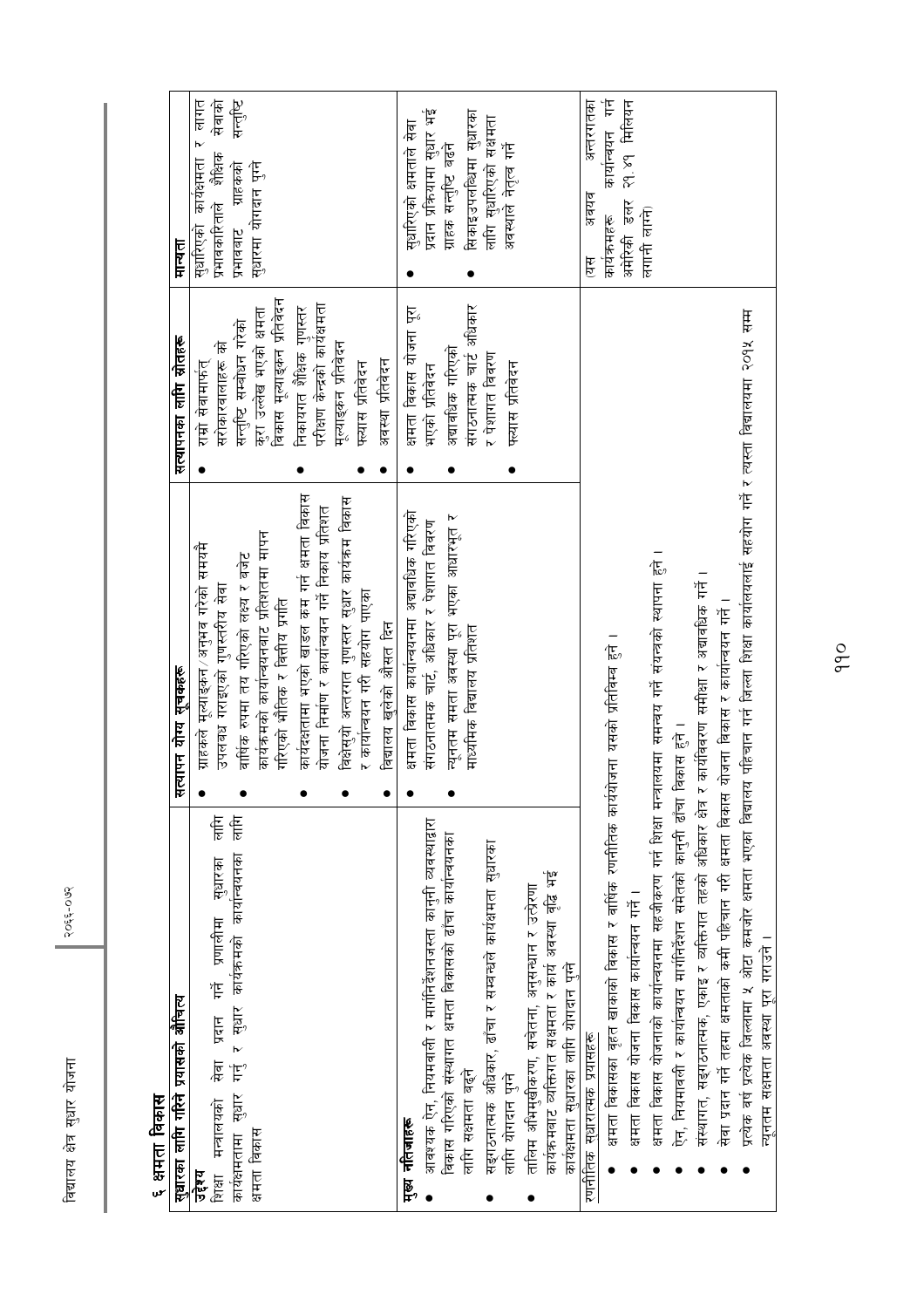| सुधारका लागि गरिने प्रयासको औचित्य                                                                                    | सत्यापनको योग्य सूचकहरू                                                                     | सत्यापनको लागि स्रोतहरू                  | परिकल्पना                                                              |
|-----------------------------------------------------------------------------------------------------------------------|---------------------------------------------------------------------------------------------|------------------------------------------|------------------------------------------------------------------------|
| प्रभावक<br>$\overline{R}$<br>उपलब्धि<br>प्रांकयाहरू<br>लगानी<br>कार्यक्रमको<br>मूल्याङ्कन गर्नु<br>न प्रदेश<br>जि     | समयमै प्राप्त हुने फ्ल्यास प्रतिवेदन, अवस्था<br>प्रतिवेदन आर्थिक व्यवस्थापन र कार्यान्वयन   | फ्ल्यास प्रतिवेदन                        | शिक्षा<br>अनुगमन मूल्याङ्कनसम्बन्धी सुधारिएको<br>व्यवस्थापनले<br>योजना |
|                                                                                                                       | प्रगांत प्रतिवेदन                                                                           | शैक्षिक सूचना व्यवस्थापन<br>प्रतिबेदन    | मन्त्रालयको सेवा र उत्पादनकत्वलाई<br>सान्दर्भिक र प्रभावकारी बनाउने    |
|                                                                                                                       | विद्यार्थीको मूल्याङ्कनसम्बन्धी आवधिक प्रतिवेदन                                             | विद्यार्थी उपलब्धि प्रतिवेदन             |                                                                        |
|                                                                                                                       | सरोकारवालाहरू बीच समयमै प्रवोधीकरण हुने<br>शैक्षिक सूचना व्यवस्थापन प्रणाली र विद्यार्थी    | एडमेमो                                   |                                                                        |
|                                                                                                                       | मूल्याङ्कन प्रतिवेदन                                                                        | कार्यक्रमको अन्तिम                       |                                                                        |
|                                                                                                                       | आधार, आवधिक, मध्यावधिक र कार्यक्रमको                                                        | अवस्थाको मूल्याङ्कन                      |                                                                        |
|                                                                                                                       | अन्तिम मूल्याङ्कन प्रतिवेदन                                                                 | प्रतिवेदन                                |                                                                        |
|                                                                                                                       |                                                                                             |                                          |                                                                        |
| मुख्य नतिजाहरू                                                                                                        | अनुगमन मूल्याङ्कनको प्रणाली संरचना र                                                        | अनुगमन र मूल्याङ्कन                      |                                                                        |
| अनुगमन र मूल्याङ्कनको संरचना, भूमिका र जिम्मेवारी                                                                     | भूमिकाअनुसार अद्यावधिक गरिएका प्रतिवेदन                                                     | शाखामा भएका प्रतिवेदन<br>सङ्ख्या         |                                                                        |
| अध्यावधिक भएको प्रतिवेदन हुने                                                                                         | अनुगमन र मूल्याङ्कनसम्बन्धी योजना                                                           |                                          |                                                                        |
| गरिएको योजना निर्माण गरिएका मूल्याङ्कनसम्बन्धी प्रतिवेदनहरू<br>परिवर्तित अनुगमन र मूल्याङ्कन प्रणालीका आधारमा निर्माण | मूल्याङ्कन प्रतिवेदन सङ्ख्या                                                                | अनुगमन र मूल्याङ्कन<br>योजनाको प्रति     |                                                                        |
| उपलब्ध हुने                                                                                                           | शैक्षिक सूचना व्यवस्थापन प्रणालीको फ्ल्यास<br>प्रतिवेदन समावेश भएका विद्यालय प्रतिशत        | <b>Pappe Hilallis + 6 :</b><br>प्रतिबेदन |                                                                        |
| सबै विद्यालयहरू द्वारा ठीक किसिमको तथ्याइक उत्पादन हुने                                                               |                                                                                             |                                          |                                                                        |
| ७५ जिल्लामा जिल्ला शिक्षा योजना निर्माण हुने                                                                          | जिल्ला शिक्षा योजना विकासकार्य पूरा गरिसकेका<br>जिल्ला प्रतिशत तयारी गरिसकिएका प्रतिवेदनहरू | भक्ष्य विकज रिपोर्ट                      |                                                                        |
| बाह्य संस्थाहरू बाट ४८ ओटा अध्ययन प्रतिवेदन तयार भई                                                                   |                                                                                             | शिक्षा विभागको चौमासिक                   |                                                                        |

विद्यालय क्षेत्र सुधार योजना २०६६-०७२ विद्यालय क्षेत्र सुधार योजना  $\begin{bmatrix} \cos\epsilon & -\cos\epsilon \end{bmatrix}$ 

#### ७ अनुगमन र मूल्याङ्कन ७ अनुगमन र मूल्याङ्कन<br>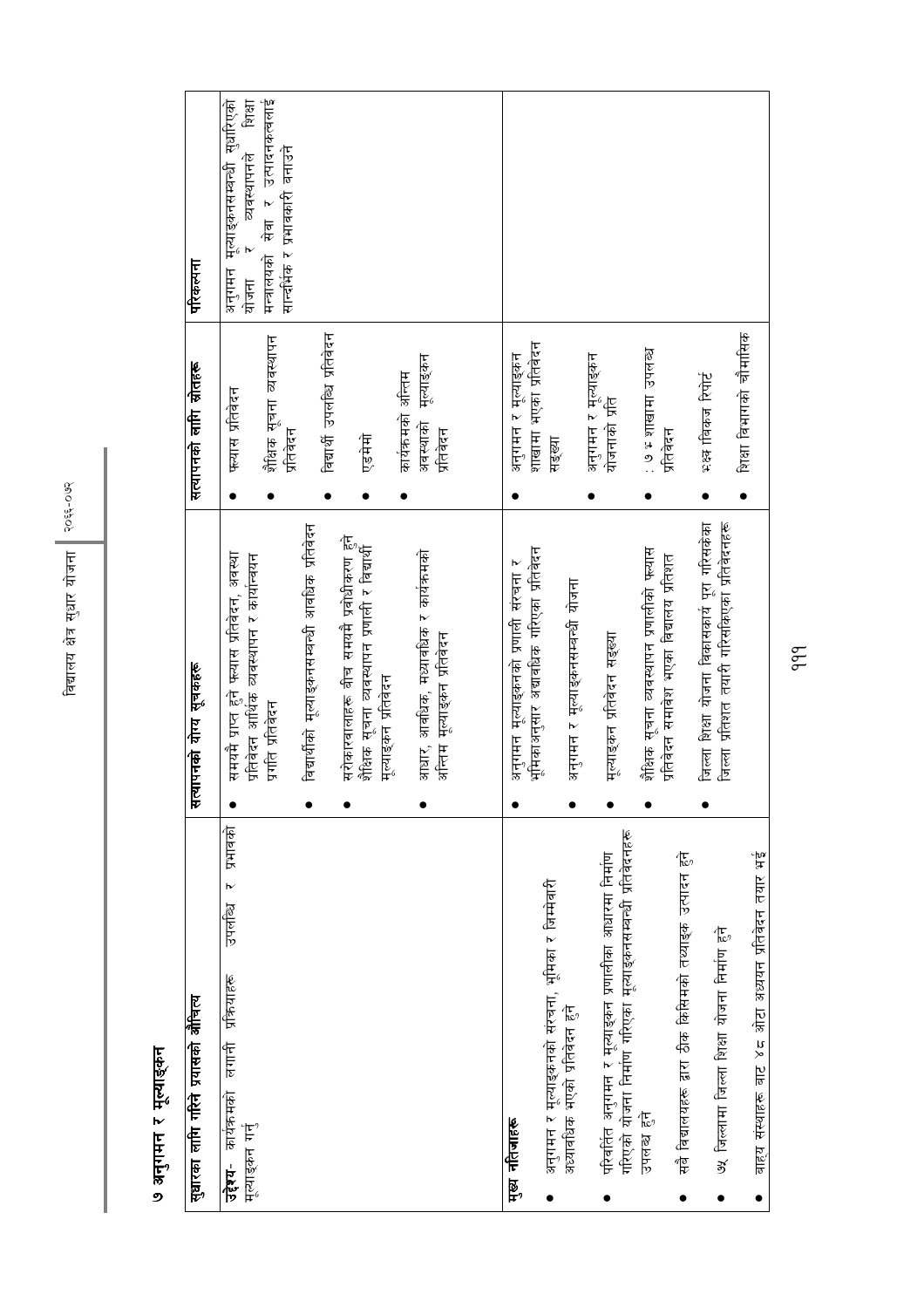| ३९.२१ मिलयन खर्च हुने)<br>हरू<br>भण्डारशाखाको दाखिला<br>अनुगमन मूल्याङ्कन<br>प्रतिवेदन<br>अध्ययनको अभिलेख<br>अनौपचारिक शिक्षा<br>केन्द्रको प्रतिवेदन<br>फल्यास प्रतिवेदन<br>प्रतिबेदन<br>खाता<br>र जिम्मेवारी अनुसारको योजना तयारी र कार्यान्वयन हुने ।<br>अनुगमन र मूल्याङ्कनसम्बन्धी प्रभावकारी योजना र कार्यकम निर्माणको सुनिश्चितताका लागि क्षमता विकास गरिने ।<br>खरिद गरी वितरण गरिएका यातायातका साधन<br>तयारी भइसकेका गाउँ शिक्षा योजना संख्या<br>समुदायद्वारा व्यवस्थापन गरिएका विद्यालय<br>अध्ययनसँग सम्बन्धित राष्ट्रिय र अन्तर्राष्ट्रिय संस्थाहरू सँग सार्फोदारी विकास र समन्वय स्थापित गरिने ।<br>सेवा प्रवाहमा सुधार ल्याउन केन्द्र, क्षेत्र र जिल्लाको शैक्षिक व्यवस्थापन सूचना प्रणालीमा सुधार हुने ।<br>प्रतिशत<br>सङ्ख्या<br>अनुगमन र मूल्याङ्कनसम्बन्धी अद्यावधिक गरिएका ढाँचा, भूमिका<br>ग्राहक सन्तुष्टि सर्वेक्षणको ढाँचा तयार भई सर्वेक्षण हुने ।<br>३० ओटा यातायातका साधनहरू जिल्लाहरू मा वितरण हुने<br>४००० ओटा गाउँ शिक्षा योजना तयार भई कार्यान्वयन हुने<br>समुदायद्वारा व्यवस्थापन गरिएको हुने<br>कार्यक्रमहरू को प्रवोधीकरण<br>रणनीतिक संधारात्मक प्रयासहरू<br>सबै विद्यालयहरू<br>प्रवोधीकरण हुने |
|--------------------------------------------------------------------------------------------------------------------------------------------------------------------------------------------------------------------------------------------------------------------------------------------------------------------------------------------------------------------------------------------------------------------------------------------------------------------------------------------------------------------------------------------------------------------------------------------------------------------------------------------------------------------------------------------------------------------------------------------------------------------------------------------------------------------------------------------------------------------------------------------------------------------------------------------------------------------------------------------------------------------------------------------------------------------------------------------------------------------------------|
|--------------------------------------------------------------------------------------------------------------------------------------------------------------------------------------------------------------------------------------------------------------------------------------------------------------------------------------------------------------------------------------------------------------------------------------------------------------------------------------------------------------------------------------------------------------------------------------------------------------------------------------------------------------------------------------------------------------------------------------------------------------------------------------------------------------------------------------------------------------------------------------------------------------------------------------------------------------------------------------------------------------------------------------------------------------------------------------------------------------------------------|

२०६६-०७२

विद्यालय क्षेत्र सुधार योजना